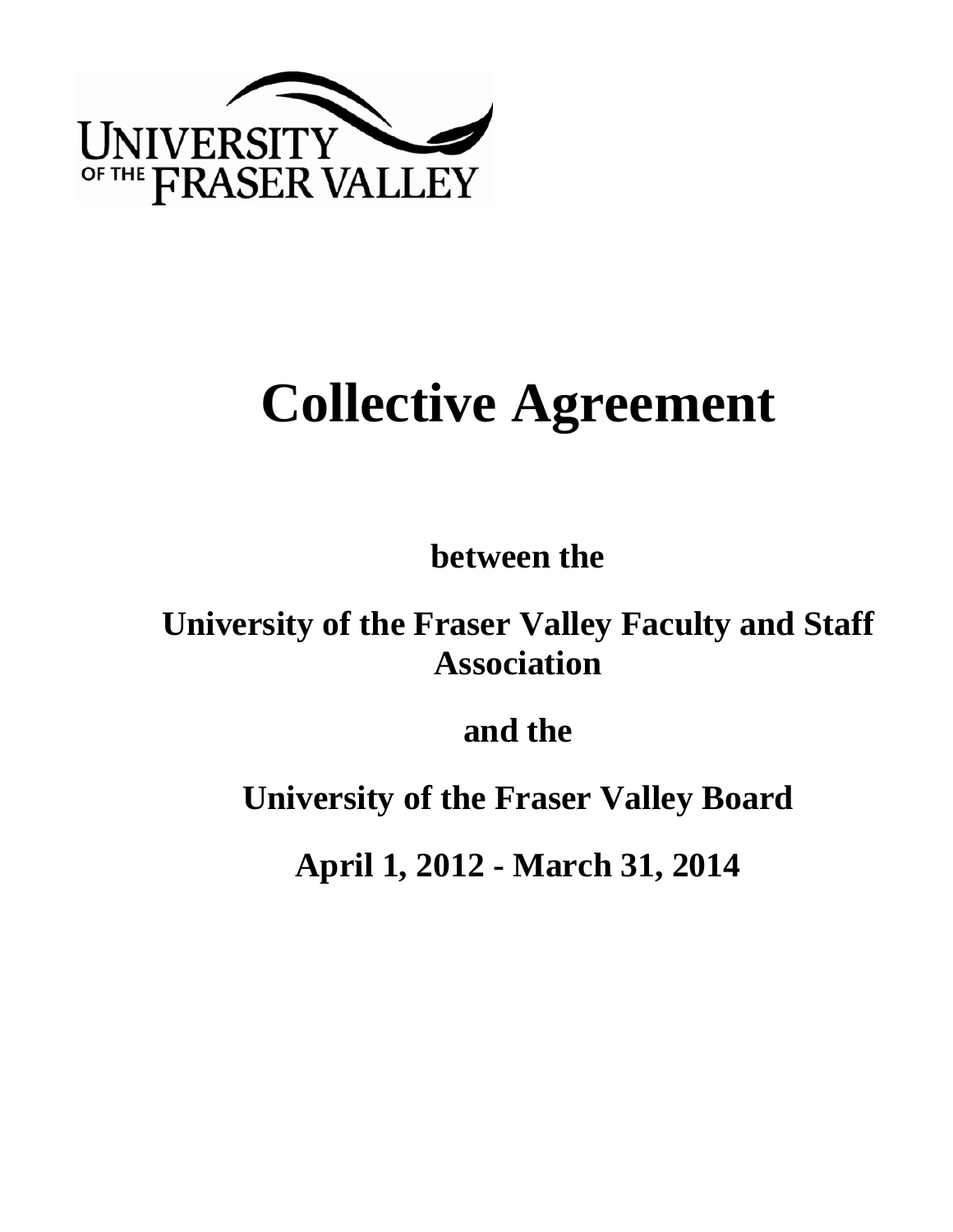# **TABLE OF CONTENTS**

# **Article**

# **Page**

| <b>ARTICLE 1:</b> |                                                                                   |  |
|-------------------|-----------------------------------------------------------------------------------|--|
| 1.1               |                                                                                   |  |
| 1.2               |                                                                                   |  |
| 1.3               |                                                                                   |  |
| 1.4               |                                                                                   |  |
| 1.5               |                                                                                   |  |
| <b>ARTICLE 2:</b> |                                                                                   |  |
| 2.1               |                                                                                   |  |
| 2.2               |                                                                                   |  |
| 2.3               |                                                                                   |  |
| 2.4               |                                                                                   |  |
| 2.5               |                                                                                   |  |
| 2.6               |                                                                                   |  |
| 2.7               |                                                                                   |  |
| 2.8               |                                                                                   |  |
| 2.9               |                                                                                   |  |
| 2.10              | Technological and Structural Change Consultation Including Cost Recovery Programs |  |
| 2.11              |                                                                                   |  |
| 2.12              |                                                                                   |  |
| 2.13              |                                                                                   |  |
| <b>ARTICLE 3:</b> |                                                                                   |  |
| 3.1               |                                                                                   |  |
| 3.2               |                                                                                   |  |
| 3.3               |                                                                                   |  |
| <b>ARTICLE 4:</b> |                                                                                   |  |
| 4.1               |                                                                                   |  |
| 4.2               |                                                                                   |  |
| <b>ARTICLE 5:</b> |                                                                                   |  |
| <b>ARTICLE 6:</b> |                                                                                   |  |
| 6.1               |                                                                                   |  |
| 6.2               |                                                                                   |  |
| 6.3               |                                                                                   |  |
| 6.4               |                                                                                   |  |
| <b>ARTICLE 7:</b> |                                                                                   |  |
| 7.1               |                                                                                   |  |
| 7.2               |                                                                                   |  |
| 7.3               |                                                                                   |  |
| 7.4               |                                                                                   |  |
| 7.5               |                                                                                   |  |
| 7.6               |                                                                                   |  |
| 7.7               |                                                                                   |  |
| 7.8               |                                                                                   |  |
| 7.9               |                                                                                   |  |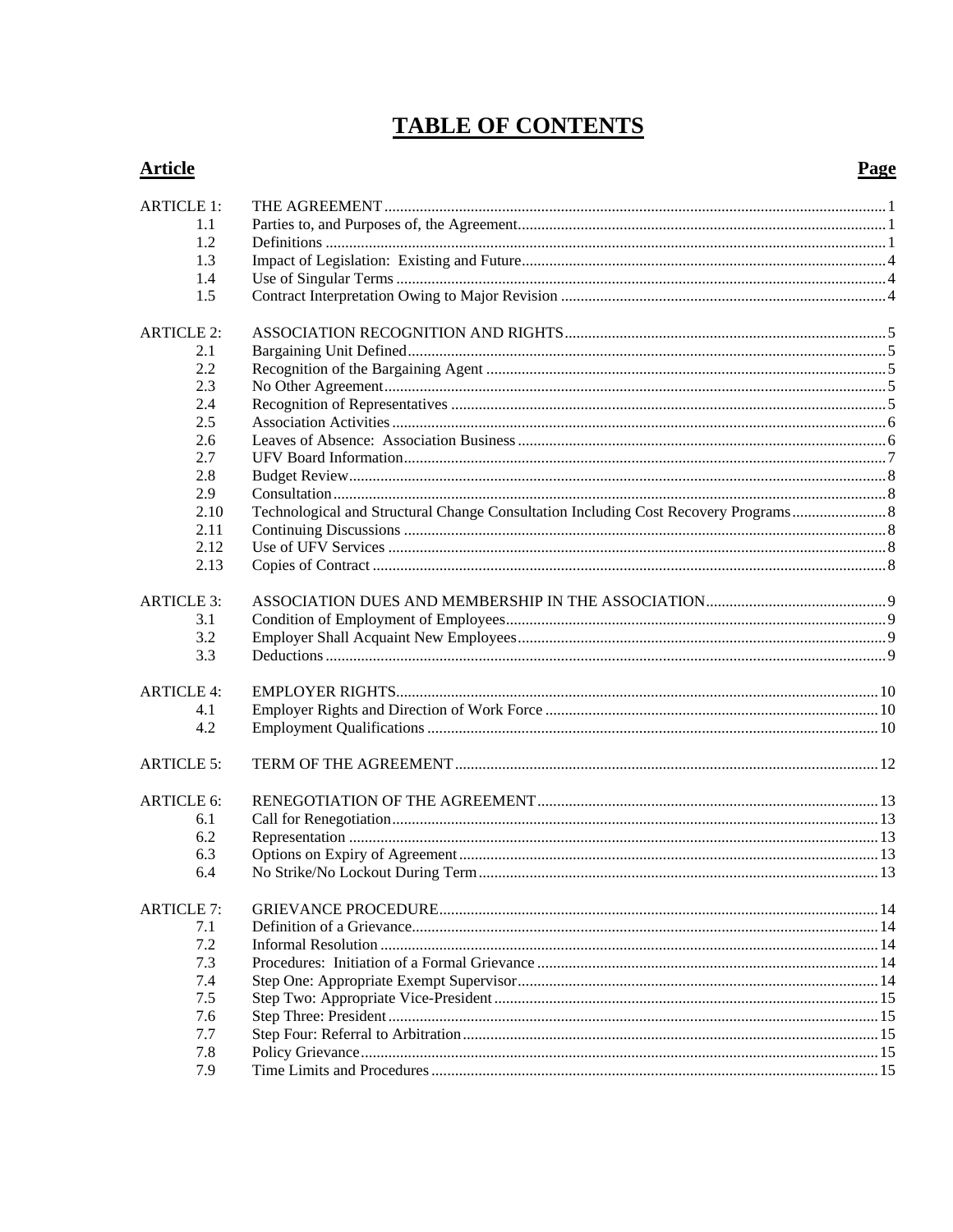| 7.10               |                                                                                           |  |
|--------------------|-------------------------------------------------------------------------------------------|--|
| <b>ARTICLE 8:</b>  |                                                                                           |  |
| 8.1                |                                                                                           |  |
| 8.2                |                                                                                           |  |
| 8.3                |                                                                                           |  |
| 8.4                |                                                                                           |  |
| 8.5                |                                                                                           |  |
| <b>ARTICLE 9:</b>  |                                                                                           |  |
|                    |                                                                                           |  |
| <b>ARTICLE 10:</b> |                                                                                           |  |
| 10.1               |                                                                                           |  |
| 10.2               |                                                                                           |  |
| 10.3               |                                                                                           |  |
| 10.4               |                                                                                           |  |
| 10.5               |                                                                                           |  |
| 10.6               |                                                                                           |  |
| 10.7               |                                                                                           |  |
| 10.8               |                                                                                           |  |
| 10.9               |                                                                                           |  |
| 10.10              |                                                                                           |  |
| <b>ARTICLE 11:</b> |                                                                                           |  |
| 11.1               |                                                                                           |  |
| 11.2               |                                                                                           |  |
| 11.3               |                                                                                           |  |
| 11.4               |                                                                                           |  |
| 11.5               |                                                                                           |  |
| 11.6               |                                                                                           |  |
| 11.7               |                                                                                           |  |
| 11.8               |                                                                                           |  |
| 11.9               |                                                                                           |  |
| 11.10              |                                                                                           |  |
| 11.11              |                                                                                           |  |
| <b>ARTICLE 12:</b> |                                                                                           |  |
| 12.1               |                                                                                           |  |
| 12.2               |                                                                                           |  |
| 12.3               |                                                                                           |  |
|                    |                                                                                           |  |
| 12.4               |                                                                                           |  |
| 12.5<br>12.6       |                                                                                           |  |
|                    |                                                                                           |  |
| 12.7               |                                                                                           |  |
| 12.8               |                                                                                           |  |
| 12.9               |                                                                                           |  |
| 12.10              |                                                                                           |  |
| 12.11              |                                                                                           |  |
| 12.12              |                                                                                           |  |
| 12.13              |                                                                                           |  |
| 12.14              | Excluded Administrative Appointments Without Term (Continuing Appointments)  45           |  |
| 12.15              |                                                                                           |  |
| 12.16              | Exclusion of Specific Agreement Provisions for Type C, Type D, Limited Term and Sessional |  |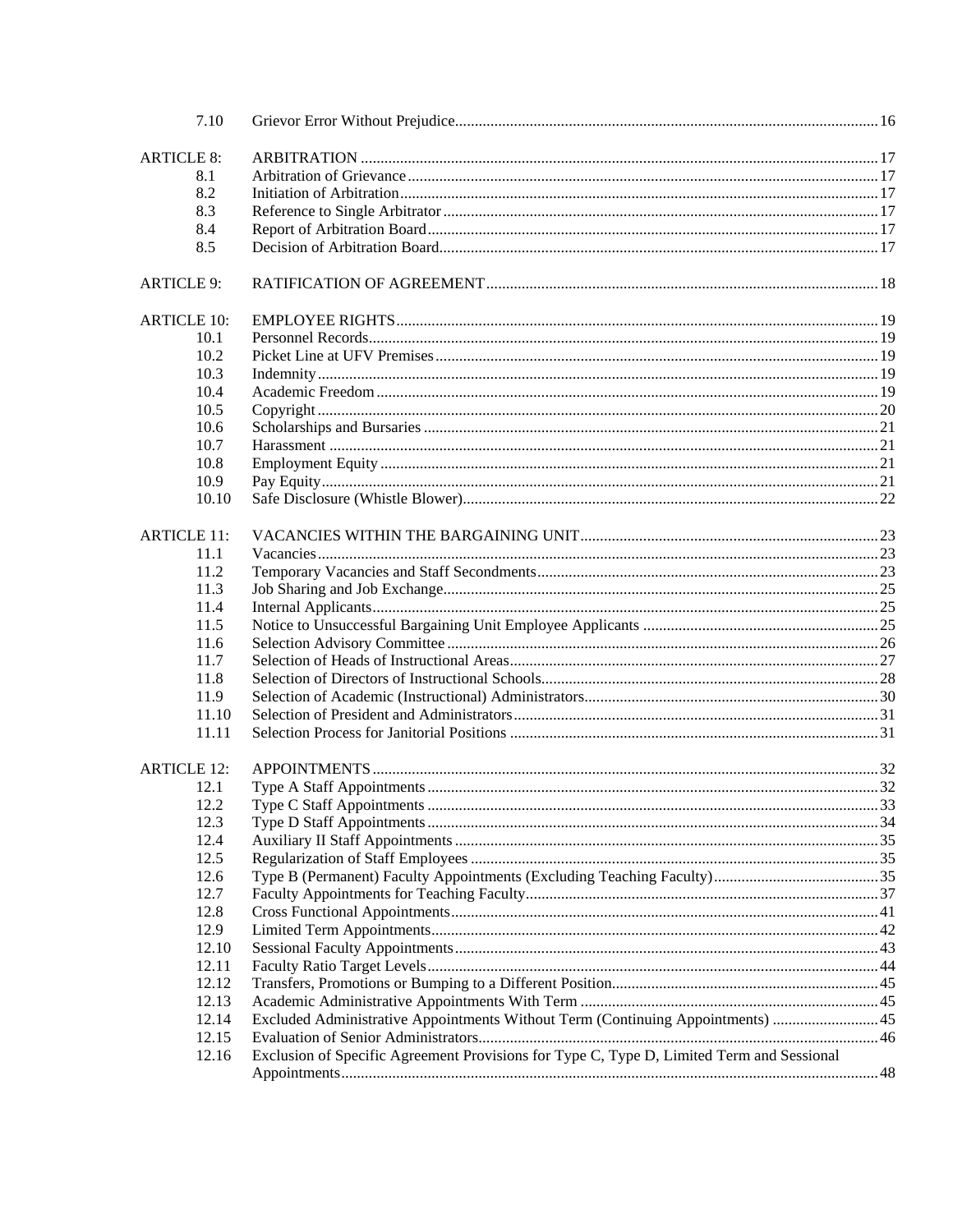| 12.17              |                                                                                             |  |
|--------------------|---------------------------------------------------------------------------------------------|--|
|                    |                                                                                             |  |
| <b>ARTICLE 13:</b> |                                                                                             |  |
| 13.1               |                                                                                             |  |
| 13.2               |                                                                                             |  |
| 13.3               |                                                                                             |  |
| 13.4               |                                                                                             |  |
| 13.5               |                                                                                             |  |
| 13.6               |                                                                                             |  |
| <b>ARTICLE 14:</b> |                                                                                             |  |
| 14.1               |                                                                                             |  |
| 14.2               |                                                                                             |  |
| 14.3               |                                                                                             |  |
| 14.4               |                                                                                             |  |
| 14.5               |                                                                                             |  |
| 14.6               |                                                                                             |  |
| 14.7               |                                                                                             |  |
| 14.8               |                                                                                             |  |
|                    |                                                                                             |  |
| <b>ARTICLE 15:</b> |                                                                                             |  |
| 15.1               |                                                                                             |  |
| 15.2               |                                                                                             |  |
| 15.3               |                                                                                             |  |
| 15.4               |                                                                                             |  |
| 15.5               |                                                                                             |  |
| 15.6               |                                                                                             |  |
| 15.7               |                                                                                             |  |
| 15.8               |                                                                                             |  |
| 15.9               |                                                                                             |  |
| <b>ARTICLE 16:</b> |                                                                                             |  |
| 16.1               |                                                                                             |  |
| 16.2               | Layoff Provisions for Type C, Type D, Auxiliary II, Limited Term and Sessional Employees 56 |  |
| 16.3               |                                                                                             |  |
| 16.4               |                                                                                             |  |
| 16.5               |                                                                                             |  |
| 16.6               |                                                                                             |  |
| 16.7               |                                                                                             |  |
| 16.8               |                                                                                             |  |
| 16.9               |                                                                                             |  |
| 16.10              |                                                                                             |  |
| 16.11              |                                                                                             |  |
| 16.12              |                                                                                             |  |
| 16.13              |                                                                                             |  |
| 16.14              |                                                                                             |  |
| 16.15              |                                                                                             |  |
| 16.16              |                                                                                             |  |
| 16.17              |                                                                                             |  |
|                    |                                                                                             |  |
| <b>ARTICLE 17:</b> |                                                                                             |  |
| 17.1<br>17.2       |                                                                                             |  |
| 17.3               |                                                                                             |  |
|                    |                                                                                             |  |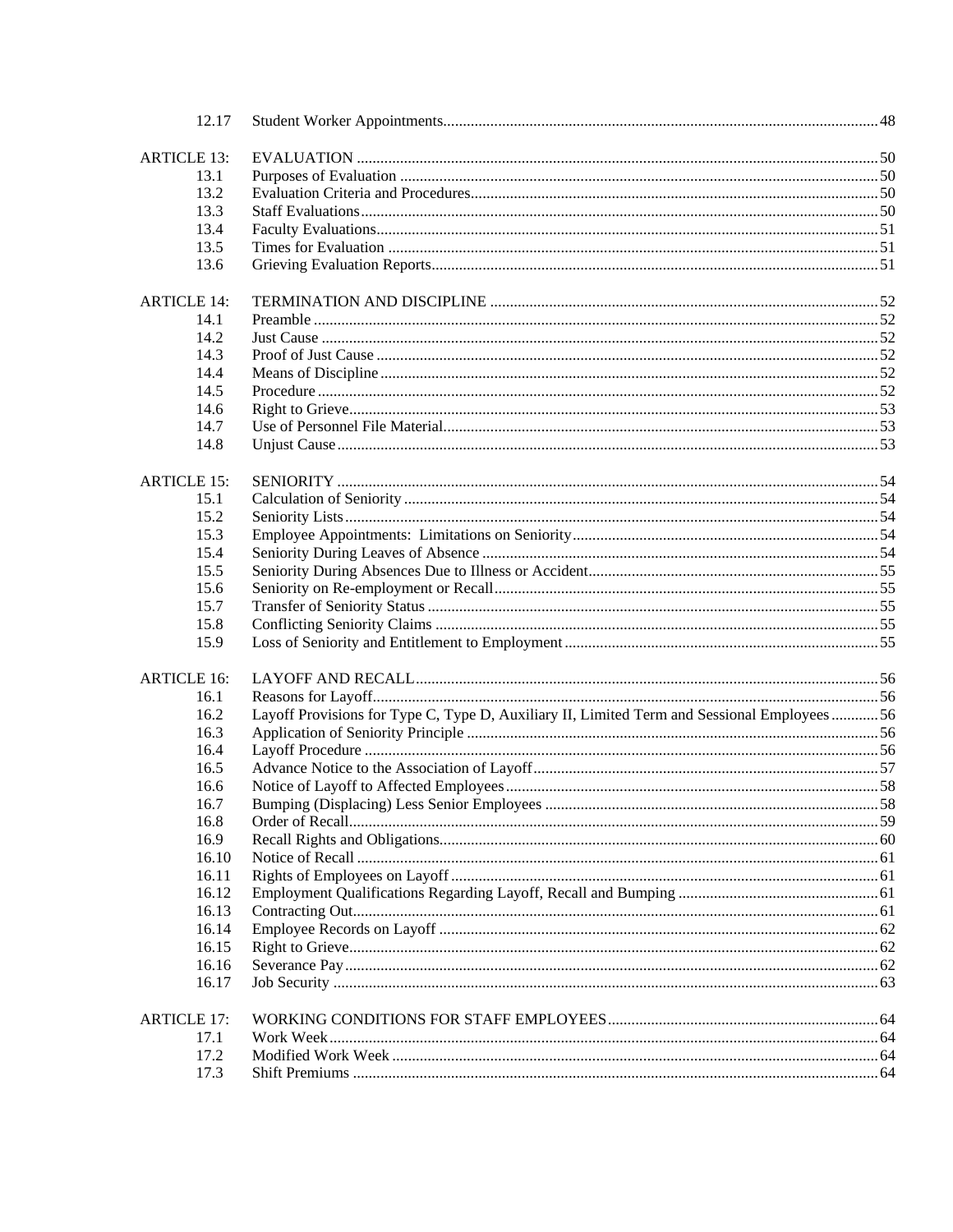| 17.4               |  |
|--------------------|--|
| 17.5               |  |
| 17.6               |  |
| 17.7               |  |
| 17.8               |  |
| 17.9               |  |
| 17.10              |  |
| 17.11              |  |
| 17.12              |  |
| <b>ARTICLE 18:</b> |  |
| 18.1               |  |
| 18.2               |  |
| 18.3               |  |
| 18.4               |  |
| 18.5               |  |
| 18.6               |  |
| 18.7               |  |
| 18.8               |  |
| 18.9               |  |
| 18.10              |  |
| 18.11              |  |
| 18.12              |  |
| 18.13              |  |
| 18.14              |  |
| 18.15              |  |
| 18.16              |  |
| <b>ARTICLE 19:</b> |  |
| 19.1               |  |
| 19.2               |  |
| 19.3               |  |
| 19.4               |  |
| 19.5               |  |
| <b>ARTICLE 20:</b> |  |
| 20.1               |  |
| 20.2               |  |
| <b>ARTICLE 21:</b> |  |
| 21.1               |  |
| 21.2               |  |
| 21.3               |  |
| 21.4               |  |
| 21.5               |  |
| 21.6               |  |
| 21.7               |  |
| 21.8               |  |
| 21.9               |  |
| 21.10              |  |
| 21.11              |  |
| 21.12              |  |
| 21.13              |  |
|                    |  |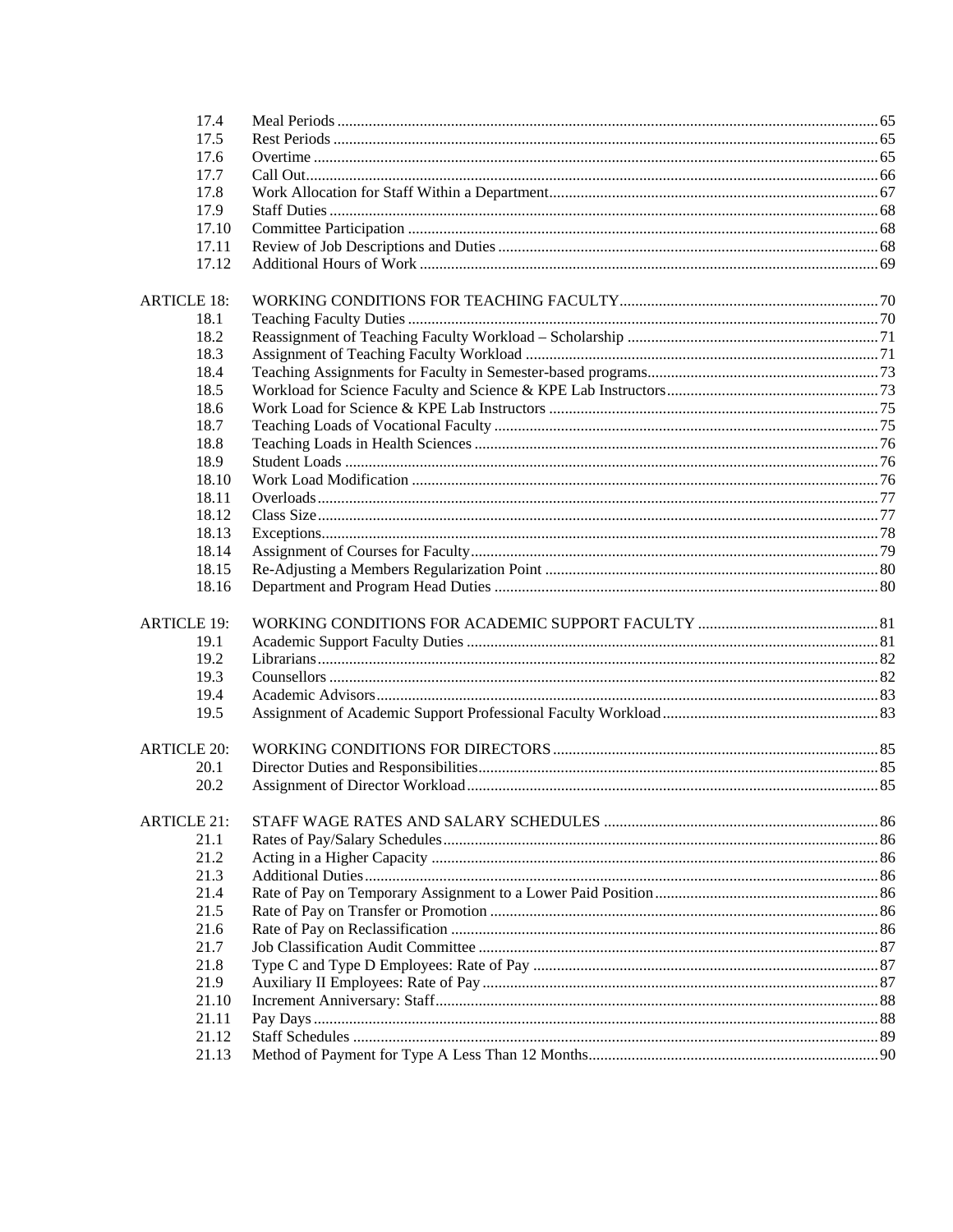| <b>ARTICLE 22:</b> | FACULTY, ACADEMIC/EDUCATIONAL ADVISOR AND DIRECTORS' WAGE RATES AND |  |
|--------------------|---------------------------------------------------------------------|--|
|                    |                                                                     |  |
| 22.1               |                                                                     |  |
| 22.2               |                                                                     |  |
| 22.3               |                                                                     |  |
| 22.4               |                                                                     |  |
| 22.5               |                                                                     |  |
| 22.6               |                                                                     |  |
| 22.7               |                                                                     |  |
| 22.8               |                                                                     |  |
| 22.9               |                                                                     |  |
| 22.10              |                                                                     |  |
| 22.11              |                                                                     |  |
| 22.12              |                                                                     |  |
| 22.13              |                                                                     |  |
| 22.14              |                                                                     |  |
| 22.15              |                                                                     |  |
| 22.16              |                                                                     |  |
| <b>ARTICLE 23:</b> |                                                                     |  |
| 23.1               |                                                                     |  |
| 23.2               |                                                                     |  |
| 23.3               |                                                                     |  |
| 23.4               |                                                                     |  |
| 23.5               |                                                                     |  |
| 23.6               |                                                                     |  |
| 23.7               |                                                                     |  |
| <b>ARTICLE 24:</b> |                                                                     |  |
| 24.1               |                                                                     |  |
| 24.2               |                                                                     |  |
| 24.3               |                                                                     |  |
| 24.4               |                                                                     |  |
| 24.5               |                                                                     |  |
| 24.6               |                                                                     |  |
| 24.7               |                                                                     |  |
| 24.8               |                                                                     |  |
| 24.9               |                                                                     |  |
| 24.10              |                                                                     |  |
| 24.11              |                                                                     |  |
| <b>ARTICLE 25:</b> |                                                                     |  |
| 25.1               |                                                                     |  |
| 25.2               |                                                                     |  |
| 25.3               |                                                                     |  |
| 25.4               |                                                                     |  |
| 25.5               |                                                                     |  |
| 25.6               |                                                                     |  |
| 25.7               |                                                                     |  |
| 25.8               |                                                                     |  |
| 25.9               |                                                                     |  |
| 25.10              |                                                                     |  |
| 25.11              |                                                                     |  |
| 25.12              |                                                                     |  |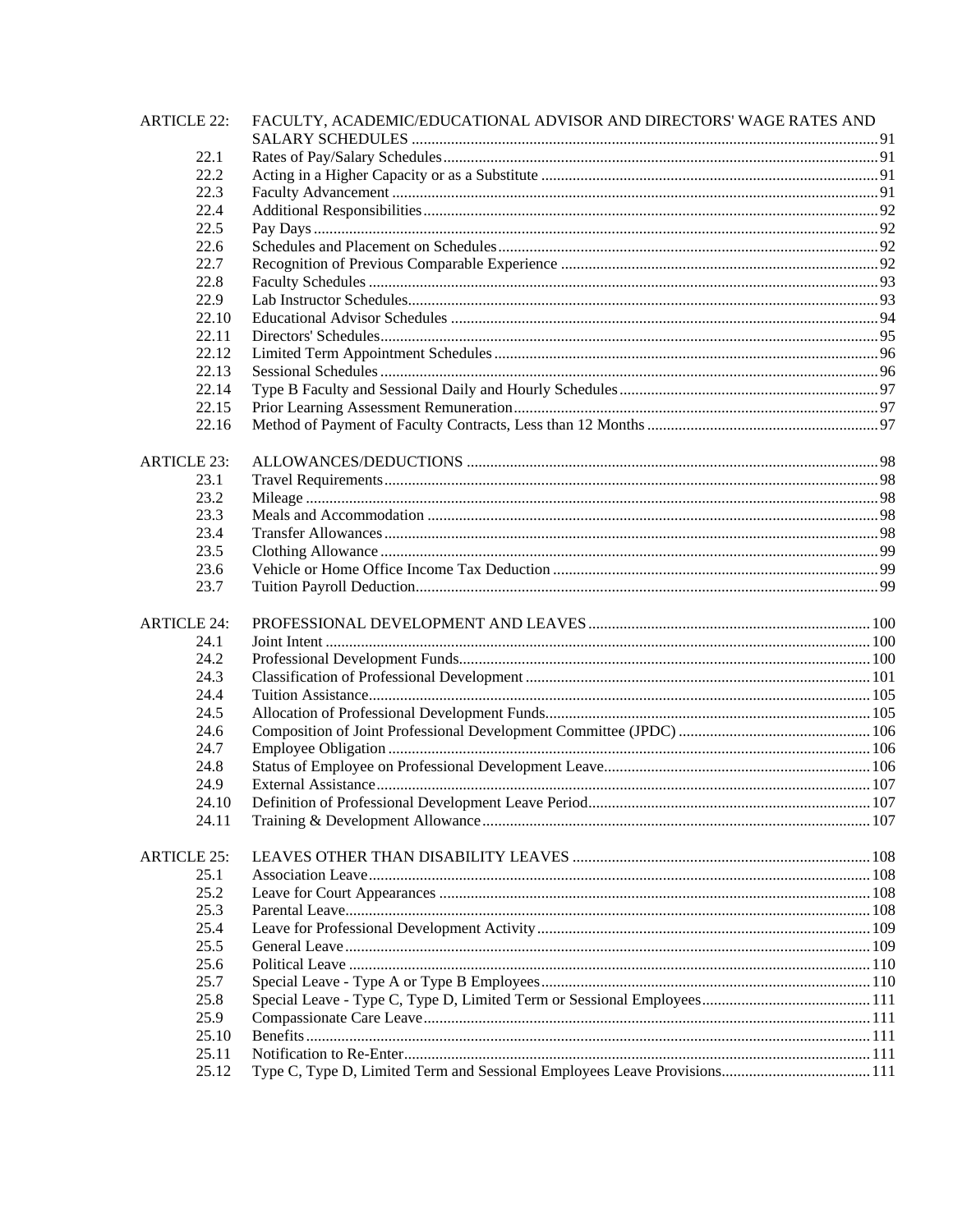| <b>ARTICLE 26:</b> |                                                                                          |  |  |  |
|--------------------|------------------------------------------------------------------------------------------|--|--|--|
| 26.1               |                                                                                          |  |  |  |
| 26.2               |                                                                                          |  |  |  |
| 26.3               |                                                                                          |  |  |  |
| 26.4               |                                                                                          |  |  |  |
| 26.5               |                                                                                          |  |  |  |
| 26.6               |                                                                                          |  |  |  |
| 26.7               |                                                                                          |  |  |  |
| 26.8               |                                                                                          |  |  |  |
| 26.9               |                                                                                          |  |  |  |
| 26.10              |                                                                                          |  |  |  |
| 26.11              |                                                                                          |  |  |  |
| 26.12              |                                                                                          |  |  |  |
|                    |                                                                                          |  |  |  |
| 26.13              |                                                                                          |  |  |  |
| 26.14              |                                                                                          |  |  |  |
| <b>ARTICLE 27:</b> |                                                                                          |  |  |  |
| 27.1               |                                                                                          |  |  |  |
| 27.2               |                                                                                          |  |  |  |
| 27.3               |                                                                                          |  |  |  |
| 27.4               |                                                                                          |  |  |  |
| 27.5               |                                                                                          |  |  |  |
| 27.6               |                                                                                          |  |  |  |
| 27.7               |                                                                                          |  |  |  |
| 27.8               |                                                                                          |  |  |  |
| 27.9               |                                                                                          |  |  |  |
| 27.10              |                                                                                          |  |  |  |
|                    |                                                                                          |  |  |  |
| 27.11<br>27.12     | Type C, Type D, Limited Term and Sessional Employees and Long Term Disability Leave  118 |  |  |  |
|                    |                                                                                          |  |  |  |
| <b>ARTICLE 28:</b> |                                                                                          |  |  |  |
| 28.1               |                                                                                          |  |  |  |
| 28.2               |                                                                                          |  |  |  |
| 28.3               |                                                                                          |  |  |  |
| 28.4               |                                                                                          |  |  |  |
| 28.5               |                                                                                          |  |  |  |
| 28.6               |                                                                                          |  |  |  |
| 28.7               |                                                                                          |  |  |  |
| 28.8               |                                                                                          |  |  |  |
| 28.9               |                                                                                          |  |  |  |
|                    |                                                                                          |  |  |  |
| <b>ARTICLE 29:</b> |                                                                                          |  |  |  |
| 29.1               |                                                                                          |  |  |  |
| 29.2               |                                                                                          |  |  |  |
| 29.3               | Type C and Type D Employees Annual Vacation Pay and Statutory Holiday Pay  123           |  |  |  |
| 29.4               | Limited Term and Sessional Employees Annual Vacation Pay and Statutory Holiday Pay  123  |  |  |  |
|                    |                                                                                          |  |  |  |
| <b>ARTICLE 30:</b> |                                                                                          |  |  |  |
| 30.1               |                                                                                          |  |  |  |
| 30.2               |                                                                                          |  |  |  |
| 30.3               |                                                                                          |  |  |  |
| 30.4               |                                                                                          |  |  |  |
| 30.5               |                                                                                          |  |  |  |
| 30.6               |                                                                                          |  |  |  |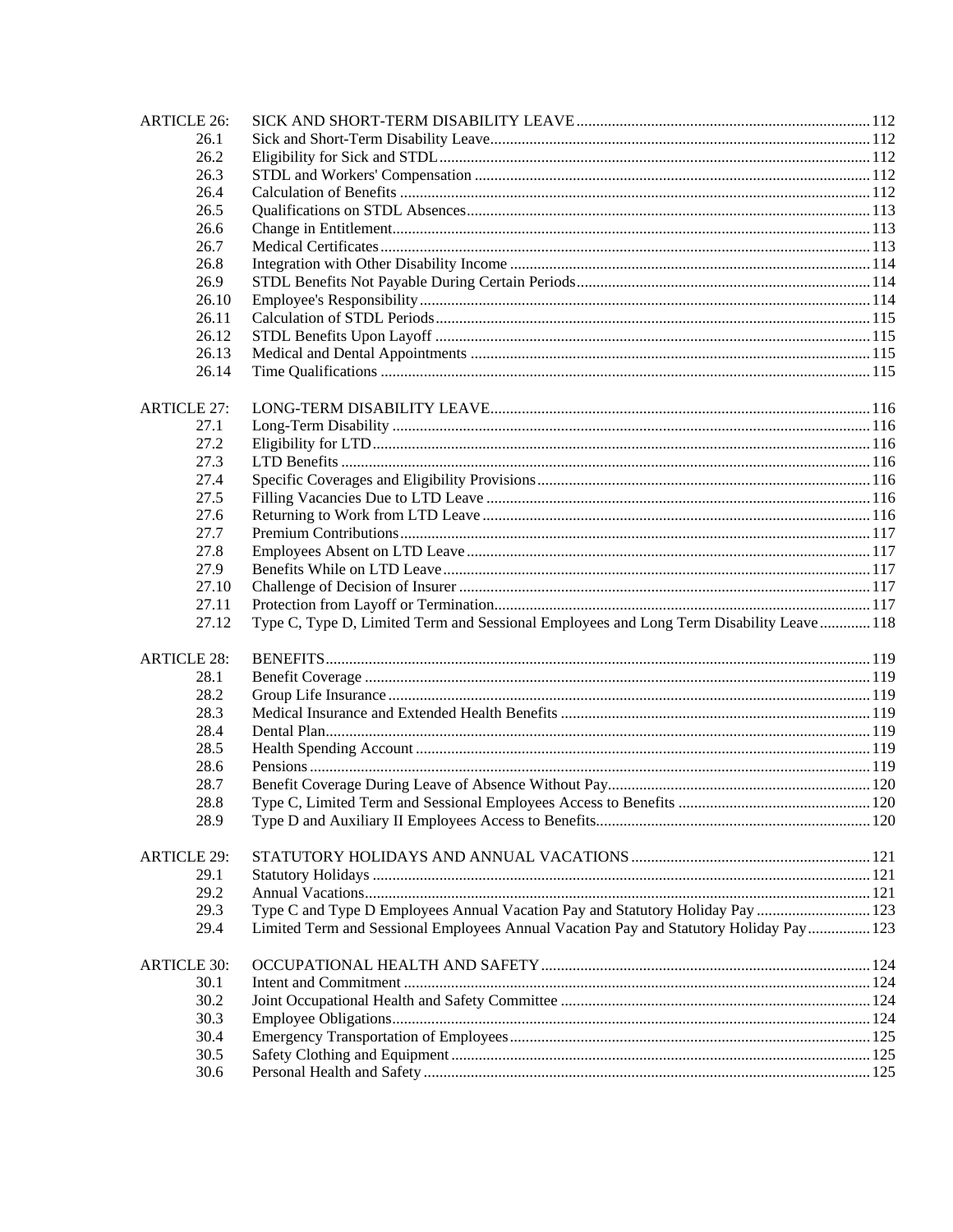| 30.8<br>30.9<br><b>ARTICLE 31:</b><br>31.1<br>31.2<br>31.3<br>31.4<br>31.5<br>31.6<br>31.7<br><b>ARTICLE 32:</b><br>32.1<br>32.2<br><b>ARTICLE 33:</b><br>33.1<br>33.2<br>33.3<br>33.4<br>33.5<br><b>ARTICLE 34:</b><br>34.1<br>34.2<br>34.3<br>34.4<br>34.5<br>34.6<br>34.7<br>LETTER OF AGREEMENT ON FACULTY INSTRUCTIONAL WORKLOAD PROPOSALS  140<br>LETTER OF AGREEMENT ON JOINT COMMITTEE ON FACULTY INSTRUCTIONAL WORKLOAD  141<br>LETTER OF AGREEMENT ON MEMBERS ASSIGNED SUPERVISORY DUTIES AND RESPONSIBILITIES  142 | 30.7 |                                                                                |  |
|-------------------------------------------------------------------------------------------------------------------------------------------------------------------------------------------------------------------------------------------------------------------------------------------------------------------------------------------------------------------------------------------------------------------------------------------------------------------------------------------------------------------------------|------|--------------------------------------------------------------------------------|--|
|                                                                                                                                                                                                                                                                                                                                                                                                                                                                                                                               |      |                                                                                |  |
|                                                                                                                                                                                                                                                                                                                                                                                                                                                                                                                               |      |                                                                                |  |
|                                                                                                                                                                                                                                                                                                                                                                                                                                                                                                                               |      |                                                                                |  |
|                                                                                                                                                                                                                                                                                                                                                                                                                                                                                                                               |      |                                                                                |  |
|                                                                                                                                                                                                                                                                                                                                                                                                                                                                                                                               |      |                                                                                |  |
|                                                                                                                                                                                                                                                                                                                                                                                                                                                                                                                               |      |                                                                                |  |
|                                                                                                                                                                                                                                                                                                                                                                                                                                                                                                                               |      |                                                                                |  |
|                                                                                                                                                                                                                                                                                                                                                                                                                                                                                                                               |      |                                                                                |  |
|                                                                                                                                                                                                                                                                                                                                                                                                                                                                                                                               |      |                                                                                |  |
|                                                                                                                                                                                                                                                                                                                                                                                                                                                                                                                               |      |                                                                                |  |
|                                                                                                                                                                                                                                                                                                                                                                                                                                                                                                                               |      |                                                                                |  |
|                                                                                                                                                                                                                                                                                                                                                                                                                                                                                                                               |      |                                                                                |  |
|                                                                                                                                                                                                                                                                                                                                                                                                                                                                                                                               |      |                                                                                |  |
|                                                                                                                                                                                                                                                                                                                                                                                                                                                                                                                               |      |                                                                                |  |
|                                                                                                                                                                                                                                                                                                                                                                                                                                                                                                                               |      |                                                                                |  |
|                                                                                                                                                                                                                                                                                                                                                                                                                                                                                                                               |      |                                                                                |  |
|                                                                                                                                                                                                                                                                                                                                                                                                                                                                                                                               |      |                                                                                |  |
|                                                                                                                                                                                                                                                                                                                                                                                                                                                                                                                               |      |                                                                                |  |
|                                                                                                                                                                                                                                                                                                                                                                                                                                                                                                                               |      |                                                                                |  |
|                                                                                                                                                                                                                                                                                                                                                                                                                                                                                                                               |      |                                                                                |  |
|                                                                                                                                                                                                                                                                                                                                                                                                                                                                                                                               |      |                                                                                |  |
|                                                                                                                                                                                                                                                                                                                                                                                                                                                                                                                               |      |                                                                                |  |
|                                                                                                                                                                                                                                                                                                                                                                                                                                                                                                                               |      |                                                                                |  |
|                                                                                                                                                                                                                                                                                                                                                                                                                                                                                                                               |      |                                                                                |  |
|                                                                                                                                                                                                                                                                                                                                                                                                                                                                                                                               |      |                                                                                |  |
|                                                                                                                                                                                                                                                                                                                                                                                                                                                                                                                               |      |                                                                                |  |
|                                                                                                                                                                                                                                                                                                                                                                                                                                                                                                                               |      |                                                                                |  |
|                                                                                                                                                                                                                                                                                                                                                                                                                                                                                                                               |      |                                                                                |  |
|                                                                                                                                                                                                                                                                                                                                                                                                                                                                                                                               |      |                                                                                |  |
|                                                                                                                                                                                                                                                                                                                                                                                                                                                                                                                               |      |                                                                                |  |
|                                                                                                                                                                                                                                                                                                                                                                                                                                                                                                                               |      |                                                                                |  |
|                                                                                                                                                                                                                                                                                                                                                                                                                                                                                                                               |      |                                                                                |  |
|                                                                                                                                                                                                                                                                                                                                                                                                                                                                                                                               |      |                                                                                |  |
|                                                                                                                                                                                                                                                                                                                                                                                                                                                                                                                               |      | LETTER OF AGREEMENT ON SUSPENSION OF LAYOFF PROVISIONS FOR TENURED AND TENURE- |  |
|                                                                                                                                                                                                                                                                                                                                                                                                                                                                                                                               |      |                                                                                |  |
|                                                                                                                                                                                                                                                                                                                                                                                                                                                                                                                               |      |                                                                                |  |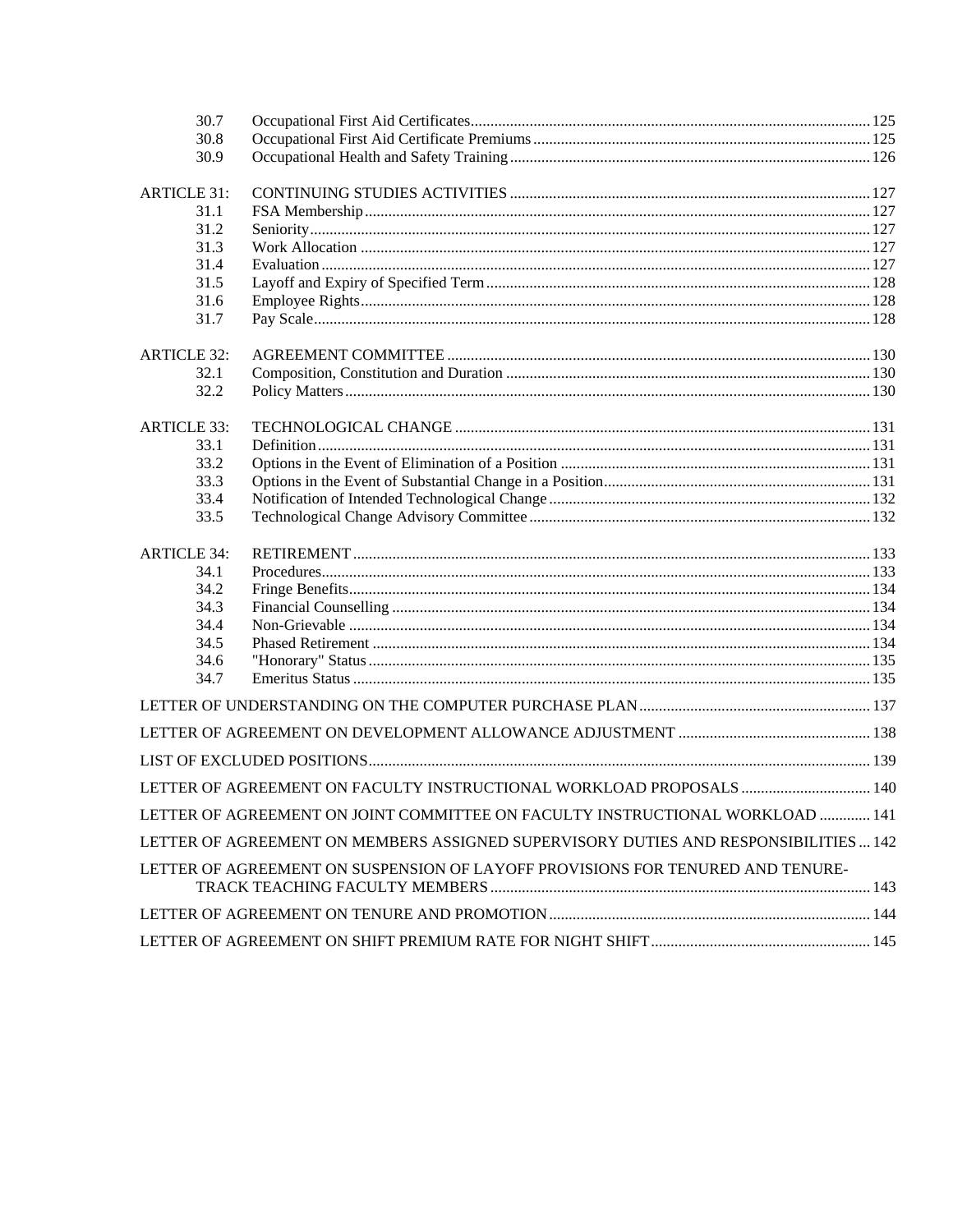#### **AGREEMENT**

#### **BETWEEN:** THE UNIVERSITY OF THE FRASER VALLEY BOARD

**AND**: THE UNIVERSITY OF THE FRASER VALLEY FACULTY AND STAFF ASSOCIATION

# **ARTICLE 1: THE AGREEMENT**

## **1.1 Parties to, and Purposes of, the Agreement**

The parties to this Local Agreement, the UFV Board and the UFV Faculty and Staff Association:

- (a) desire to promote fair and proper conditions and terms of appointment for employees;
- (b) recognize that the essential functions of UFV are to provide a wide range of educational programs to extend the opportunity for post secondary education, and to provide a program of continuing education for the use of the community, and that the performance of these functions is enhanced by regular, harmonious relations, and by the mutually respectful and peaceful settlement of disputes and misunderstandings.

# **1.2 Definitions**

| <b>Academic Year:</b><br>A period of one (1) year beginning September 1 annually. |                                                                                                                                                                                                                                                                                                                                                                                                                                                                                                                                                                         |
|-----------------------------------------------------------------------------------|-------------------------------------------------------------------------------------------------------------------------------------------------------------------------------------------------------------------------------------------------------------------------------------------------------------------------------------------------------------------------------------------------------------------------------------------------------------------------------------------------------------------------------------------------------------------------|
| Administrator:                                                                    | A supervisor not included in the bargaining unit.                                                                                                                                                                                                                                                                                                                                                                                                                                                                                                                       |
| <b>Appointment Year:</b>                                                          | Any period of three hundred and sixty-five (365) consecutive calendar days,<br>commencing on the first work day of an employee's appointment, or on such other<br>date as may be specified at the time of the appointment.                                                                                                                                                                                                                                                                                                                                              |
| <b>Association:</b>                                                               | The UFV Faculty and Staff Association (University of the Fraser Valley Faculty<br>and Staff Association).                                                                                                                                                                                                                                                                                                                                                                                                                                                               |
| <b>Auxiliary I Worker:</b>                                                        | Any worker appointed for a limited period on a day-to-day basis, whether for a full<br>day or part of a day, normally for the purposes of substitution for other workers or<br>employees for reasons of illness or leaves of short duration, or other emergency<br>circumstances. Auxiliary I category of worker is not included in the bargaining<br>unit as defined in Article 2.1 (Bargaining Unit Defined), and is not covered by this<br>Agreement. This category of worker moves into Auxiliary II after completing 140<br>hours as an Auxiliary I worker.        |
| <b>Auxiliary II Employee</b>                                                      | Any employee appointed for a limited period on a day-to-day basis, whether for a<br>full day or part of a day, normally for the purposes of substitution for other<br>employees for reasons of illness or leaves of short duration, or other emergency<br>circumstances. Auxiliary II category of employee is included in the bargaining<br>unit as defined in Article 2.1 (Bargaining Unit Defined), and is covered by this<br>Agreement. Appointment to an Auxiliary II position will be made when an<br>Auxiliary I worker has worked more than 140 hours in a year. |
| <b>Bargaining Unit:</b>                                                           | The unit for which the Association is certified by the British Columbia Labour<br>Relations Board and described in Article 2.1 (Bargaining Unit Defined).                                                                                                                                                                                                                                                                                                                                                                                                               |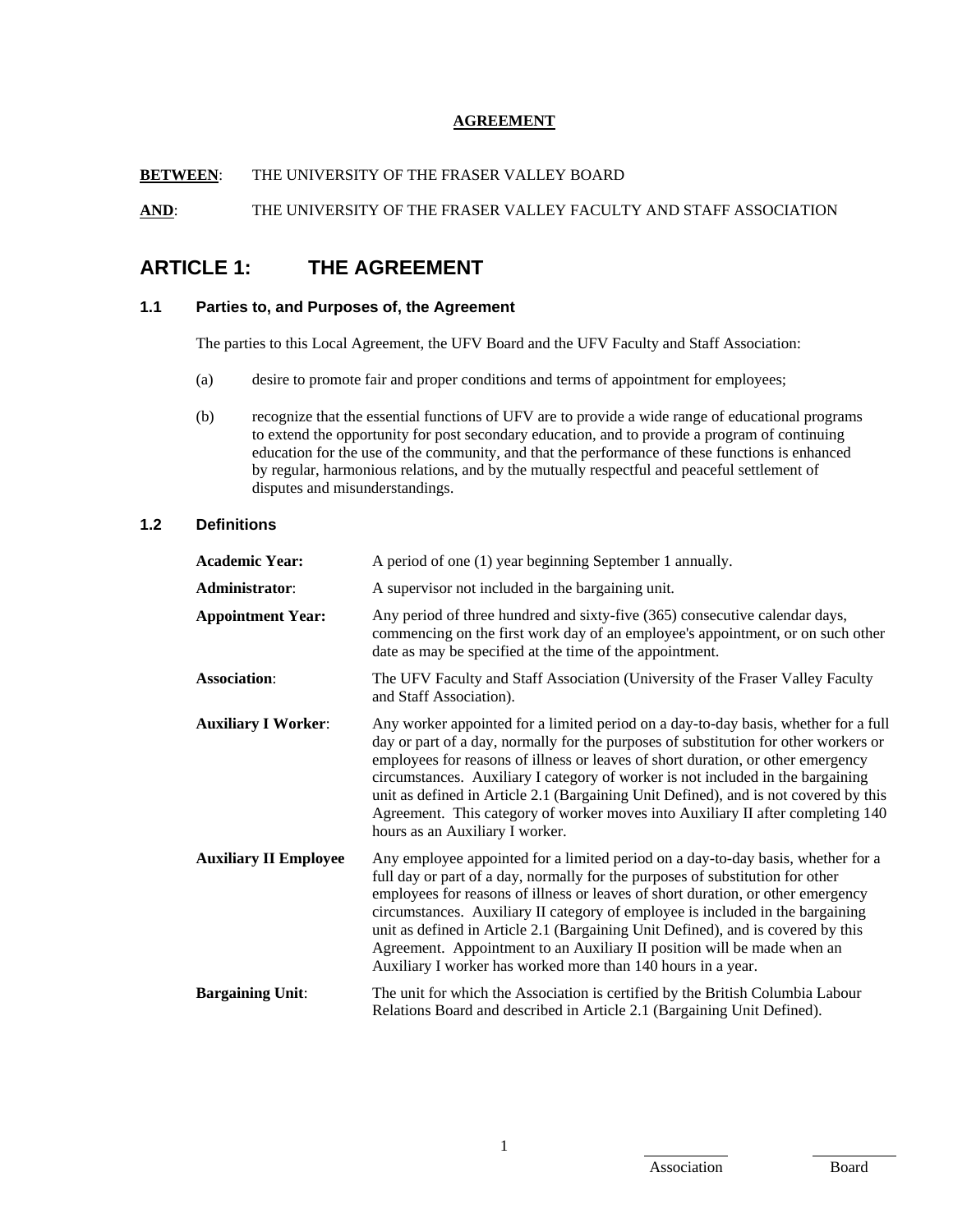| "Bumping rights" or "displacing rights" refers to the rights of an employee who is<br><b>Bumping (Displacing)</b><br><b>Rights:</b><br>the subject of a layoff, to use his/her UFV seniority to claim another job within the<br>service of UFV, subject to the qualifications and conditions provided in this<br>Agreement. |                                                                                                                                                                                                                                                                                                                                                                                                                                                                                                          |
|-----------------------------------------------------------------------------------------------------------------------------------------------------------------------------------------------------------------------------------------------------------------------------------------------------------------------------|----------------------------------------------------------------------------------------------------------------------------------------------------------------------------------------------------------------------------------------------------------------------------------------------------------------------------------------------------------------------------------------------------------------------------------------------------------------------------------------------------------|
| <b>Collective Agreement:</b>                                                                                                                                                                                                                                                                                                | An agreement resulting from collective bargaining between The Association<br>(UFV-FSA) and the University of the Fraser Valley (UFV-Board).                                                                                                                                                                                                                                                                                                                                                              |
| <b>Committee of Officers:</b>                                                                                                                                                                                                                                                                                               | The Committee of Officers of the Association as defined by the Constitution of the<br>Association.                                                                                                                                                                                                                                                                                                                                                                                                       |
| <b>Consultation:</b>                                                                                                                                                                                                                                                                                                        | "Consultation" shall be understood to mean a process through which the Employer<br>will deliberate with the Association with regard to some specified issue or matter.<br>In the context of this Agreement, the consultation process is intended as a vehicle<br>through which the Employer will seek the advice or opinion of the Association, and<br>through which the parties may make known their respective views and opinions,<br>but it is not intended to connote consensus or mutual agreement. |
| <b>Continuing Studies</b><br><b>Instructors:</b>                                                                                                                                                                                                                                                                            | Instructors hired on specified term contracts to teach Continuing Studies activities.<br>Continuing Studies Instructors may not be members of the bargaining unit.                                                                                                                                                                                                                                                                                                                                       |
| Director:                                                                                                                                                                                                                                                                                                                   | A professional employee assigned by the Employer primarily to direct the work of<br>a specific department or work group and paid according to the salary schedule<br>described in Article 22.11 (Directors' Schedules).                                                                                                                                                                                                                                                                                  |
| <b>Education Advisor:</b>                                                                                                                                                                                                                                                                                                   | Employees in these positions are designated to be part of the faculty bargaining<br>component.                                                                                                                                                                                                                                                                                                                                                                                                           |
| <b>Employee:</b>                                                                                                                                                                                                                                                                                                            | An employee shall mean any person employed by UFV who is covered by the<br>certification granted to the UFV Faculty and Staff Association by the Labour<br>Relations Board of British Columbia on June 14, 1977 and varied on November 7,<br>2008.                                                                                                                                                                                                                                                       |
| <b>Employer:</b>                                                                                                                                                                                                                                                                                                            | The Board of Governors of the University of the Fraser Valley.                                                                                                                                                                                                                                                                                                                                                                                                                                           |
| <b>Excluded Employee:</b>                                                                                                                                                                                                                                                                                                   | An employee of UFV who is not a bargaining unit member covered by the<br>certification granted to the UFV Faculty and Staff Association.                                                                                                                                                                                                                                                                                                                                                                 |
| <b>Faculty:</b>                                                                                                                                                                                                                                                                                                             | An employee hired on an ongoing Type B Contract whose duties are primarily<br>instructional.                                                                                                                                                                                                                                                                                                                                                                                                             |
| <b>Faculty Workload</b><br><b>Fraction</b>                                                                                                                                                                                                                                                                                  | The fraction of a full-time Type B contract that a Faculty member in that area<br>normally holds.                                                                                                                                                                                                                                                                                                                                                                                                        |
| <b>Joint Committee:</b>                                                                                                                                                                                                                                                                                                     | A committee with representation from the Association and the Employer which<br>meets according to terms of reference described in the Agreement, and makes<br>decisions by consensus of the parties rather than by majority vote.                                                                                                                                                                                                                                                                        |
| Layoff:                                                                                                                                                                                                                                                                                                                     | The involuntary cessation of employment or involuntary reduction of an<br>employee's number of hours at work, by the Employer, for reasons which do not<br>include dismissal, suspension, leave of absence, short term disability leave, long<br>term disability leave or resignation.                                                                                                                                                                                                                   |
| Leave:                                                                                                                                                                                                                                                                                                                      | Leave of absence from duties with the permission of the Employer, either with or<br>without pay.                                                                                                                                                                                                                                                                                                                                                                                                         |
| <b>Limited Term</b><br><b>Employee:</b>                                                                                                                                                                                                                                                                                     | A faculty employee hired for a specified term of twelve (12) months with no<br>implication of renewal or continuation beyond the stated term.                                                                                                                                                                                                                                                                                                                                                            |
| <b>President:</b>                                                                                                                                                                                                                                                                                                           | The Chief Executive Officer of the University of the Fraser Valley.                                                                                                                                                                                                                                                                                                                                                                                                                                      |
| <b>PSEA:</b>                                                                                                                                                                                                                                                                                                                | The Post-Secondary Employers' Association                                                                                                                                                                                                                                                                                                                                                                                                                                                                |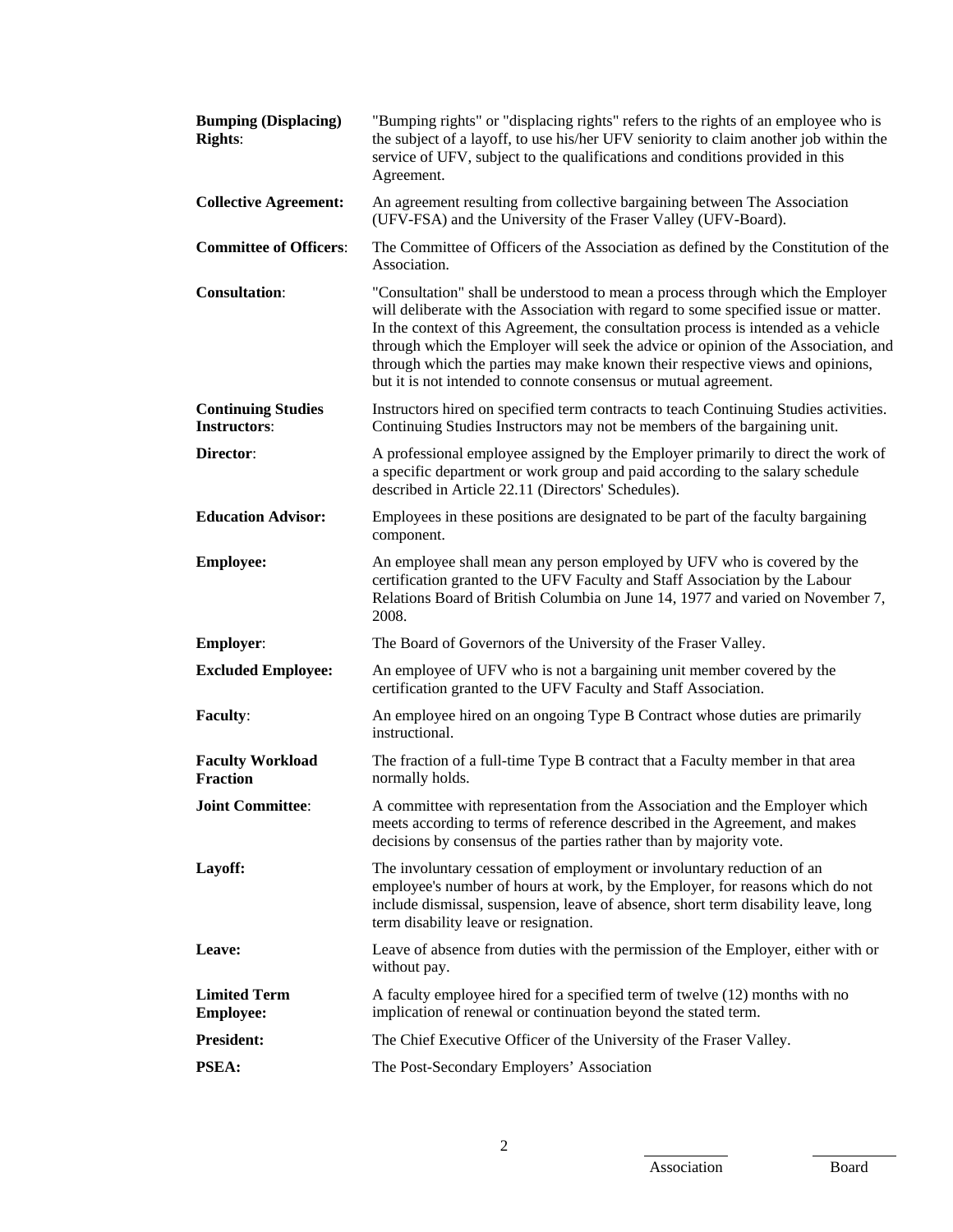| <b>PSEC:</b>                                         | Post-Secondary Education Council                                                                                                                                                                                                                                                                                                                                                                                                                                                                                                                                                                                                                                                                                                                                                                                                                                                                                       |  |
|------------------------------------------------------|------------------------------------------------------------------------------------------------------------------------------------------------------------------------------------------------------------------------------------------------------------------------------------------------------------------------------------------------------------------------------------------------------------------------------------------------------------------------------------------------------------------------------------------------------------------------------------------------------------------------------------------------------------------------------------------------------------------------------------------------------------------------------------------------------------------------------------------------------------------------------------------------------------------------|--|
| <b>Scholarship and</b><br><b>Scholarly Activity:</b> | These activities include, but are not necessarily limited to, writing and publishing<br>of books, articles and training or user manuals; conducting research; presenting<br>workshops; presenting papers or being a panel member at a conference; developing<br>media resources such as computer software or video or slide material; compiling<br>scholarly bibliographies and annotated resource lists; reviewing journals, books or<br>productions; translating material of scholarly interest; developing innovative<br>teaching techniques; course development for new course offerings; creating a work<br>of art such as a sculpture or painting, producing/directing a play, or writing a novel;<br>and inventing or enhancing a piece of equipment or a physical instrument. The<br>product of scholarly activity is expected to be presented in appropriate forums,<br>such that others may benefit from it. |  |
| <b>Sessional:</b>                                    | A faculty employee hired to instruct one or more course offerings on a term-by-<br>term contract basis.                                                                                                                                                                                                                                                                                                                                                                                                                                                                                                                                                                                                                                                                                                                                                                                                                |  |
| <b>Semester-based</b><br>Programs:                   | Those instructional programs offered in semesters normally including 14 weeks of<br>instruction and a final exam period.                                                                                                                                                                                                                                                                                                                                                                                                                                                                                                                                                                                                                                                                                                                                                                                               |  |
| <b>Senior Administrator:</b>                         | Any one of the President, Vice-Presidents, Associate Vice-Presidents or Deans.                                                                                                                                                                                                                                                                                                                                                                                                                                                                                                                                                                                                                                                                                                                                                                                                                                         |  |
| Seniority:                                           | An employee's total length of service with UFV, as calculated in Article 15.1<br>(Calculation of Seniority).                                                                                                                                                                                                                                                                                                                                                                                                                                                                                                                                                                                                                                                                                                                                                                                                           |  |
| Staff:                                               | An employee (primarily non-instructional) hired on any one of the following<br>contracts:                                                                                                                                                                                                                                                                                                                                                                                                                                                                                                                                                                                                                                                                                                                                                                                                                              |  |
|                                                      | Type A;<br>٠                                                                                                                                                                                                                                                                                                                                                                                                                                                                                                                                                                                                                                                                                                                                                                                                                                                                                                           |  |
|                                                      | Type C;<br>٠                                                                                                                                                                                                                                                                                                                                                                                                                                                                                                                                                                                                                                                                                                                                                                                                                                                                                                           |  |
|                                                      | Type D; or<br>٠                                                                                                                                                                                                                                                                                                                                                                                                                                                                                                                                                                                                                                                                                                                                                                                                                                                                                                        |  |
|                                                      | Auxiliary II.<br>$\bullet$                                                                                                                                                                                                                                                                                                                                                                                                                                                                                                                                                                                                                                                                                                                                                                                                                                                                                             |  |
| <b>Student Workers:</b>                              | Current UFV students who are hired for limited employment roles consistent with<br>the intent of Article 12.17 (Student Worker Appointment) and excluded from the<br>Association.                                                                                                                                                                                                                                                                                                                                                                                                                                                                                                                                                                                                                                                                                                                                      |  |
| Supervisor:                                          | An employee with the specific responsibility assigned by the Employer to<br>supervise other employees or workers.                                                                                                                                                                                                                                                                                                                                                                                                                                                                                                                                                                                                                                                                                                                                                                                                      |  |
| <b>Temporary Vacancy:</b>                            | A position which is temporarily unoccupied.                                                                                                                                                                                                                                                                                                                                                                                                                                                                                                                                                                                                                                                                                                                                                                                                                                                                            |  |
| <b>Type A Employee:</b>                              | Full or part-time ongoing permanent appointment to a staff position.                                                                                                                                                                                                                                                                                                                                                                                                                                                                                                                                                                                                                                                                                                                                                                                                                                                   |  |
| <b>Type B Employee:</b>                              | Full or part-time ongoing permanent appointment to a faculty position.                                                                                                                                                                                                                                                                                                                                                                                                                                                                                                                                                                                                                                                                                                                                                                                                                                                 |  |
| <b>Type C Employee:</b>                              | A staff employee, hired on an SAC, to a position with a set location and hours,<br>contracted for more than 50% of an annual duty load for a specified term not to<br>exceed one year.                                                                                                                                                                                                                                                                                                                                                                                                                                                                                                                                                                                                                                                                                                                                 |  |
| <b>Type D Employee:</b>                              | A staff employee, hired on an SAC, to a position with a set location and hours,<br>contracted for less than 50% of an annual duty load for a specified term not to<br>exceed one year.                                                                                                                                                                                                                                                                                                                                                                                                                                                                                                                                                                                                                                                                                                                                 |  |
| Vacancy:                                             | An unoccupied position within the bargaining unit. Vacancies will be filled as in<br>ARTICLE 11: (VACANCIES WITHIN THE BARGAINING UNIT).                                                                                                                                                                                                                                                                                                                                                                                                                                                                                                                                                                                                                                                                                                                                                                               |  |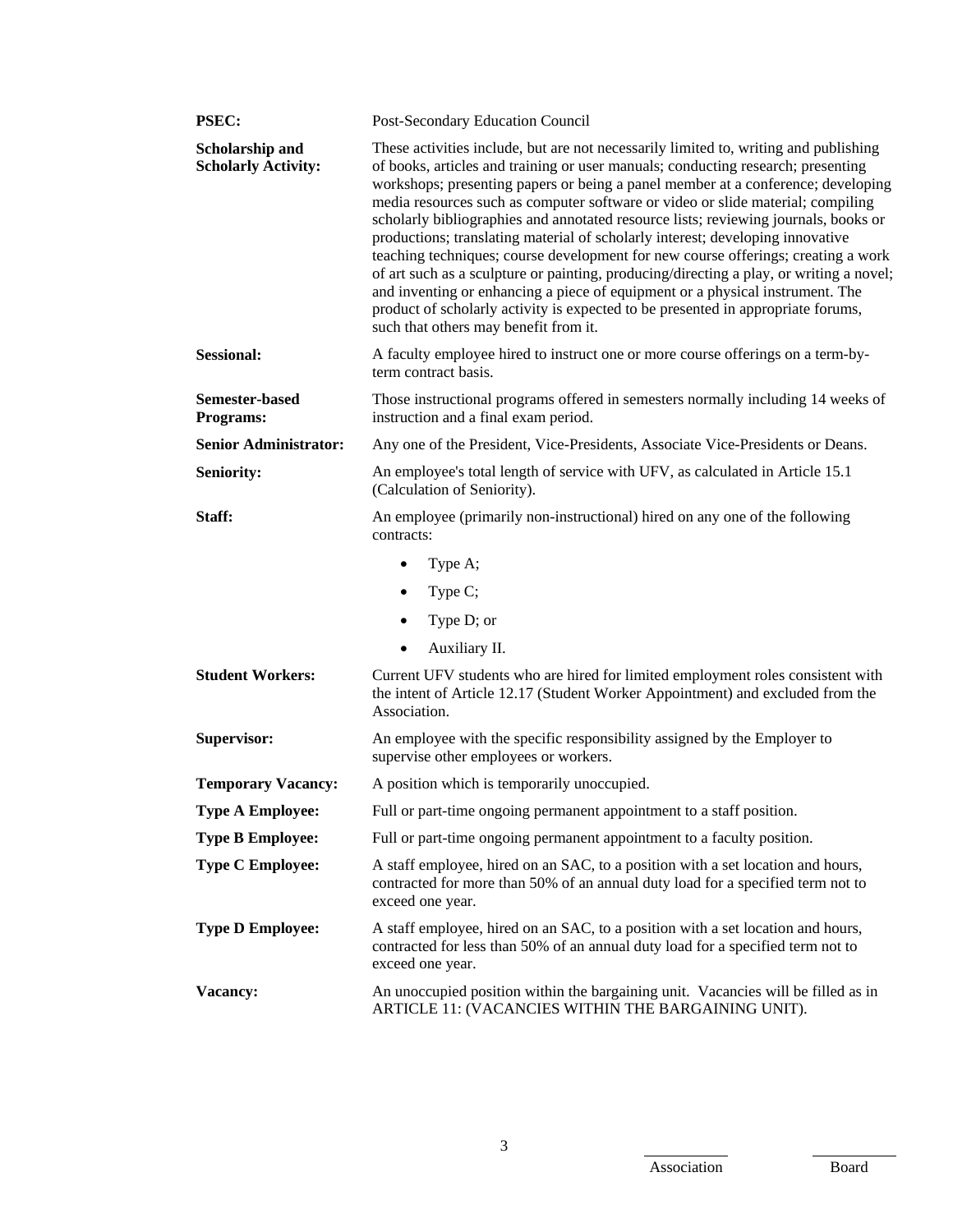**Work Day:** Any day for which an employee is entitled to receive straight time pay for work performed and includes paid leave, statutory holidays, and annual vacations. The expression does not suggest a work day of any particular duration. Rather, the duration of any particular work day depends upon the type of appointment held by the employee, and the applicable provisions of the Agreement.

# **1.3 Impact of Legislation: Existing and Future**

- (a) The parties recognize and agree that they cannot be obligated or bound by any term, condition or provision which would be contrary to any applicable existing or future federal or provincial legislation, or regulations passed pursuant to such legislation. In the event that any term, condition, or provision, or part thereof, which is incorporated into this Agreement, whether by inadvertence, error, or misunderstanding, is in fact or in law contrary to such applicable federal or provincial legislation or regulations, then such term, condition or provision or part thereof is void and of no effect.
- (b) In the event that any applicable existing or future federal or provincial legislation makes invalid any provision of this Agreement, the remaining provisions shall remain in effect for the term of the Agreement.
- (c) The parties agree that they will comply with any applicable existing or future federal or provincial legislation or regulations passed pursuant to such legislation.
- (d) Where it is argued that an employee's rights under relevant statutes are being violated, the first recourse of the employee may be through the grievance procedure.
- (e) In addition to the provisions of this Agreement, those statutes and regulations that come within the jurisdiction of the Ministry of Labour of British Columbia, and also the Human Rights Code of British Columbia, will govern Employer-Human Resources.
- (f) Amendments to this Agreement may be negotiated at any time where the parties jointly agree:
	- (i) that legislation adopted by the Province of British Columbia or the Government of Canada subsequent to the signing date of this Agreement necessitates immediate revisions to the Agreement, or
	- (ii) that the University finds itself unable to obtain sufficient funds to meet its commitments under the provisions of this Agreement, or
	- (iii) that for any other reason, the Agreement requires amendment because of other circumstances not extant or contemplated as of the signing date of the Agreement.

# **1.4 Use of Singular Terms**

Wherever the singular is used, the reference shall include the plural where the context so requires.

#### **1.5 Contract Interpretation Owing to Major Revision**

UFV and the FSA agree that all title and re-ordering changes reflected in this Agreement will not result in any consequential changes in contract interpretation. Reference to previously cross-referenced Articles, Appendices or Schedules of the previous Collective Agreement are deemed to remain intact.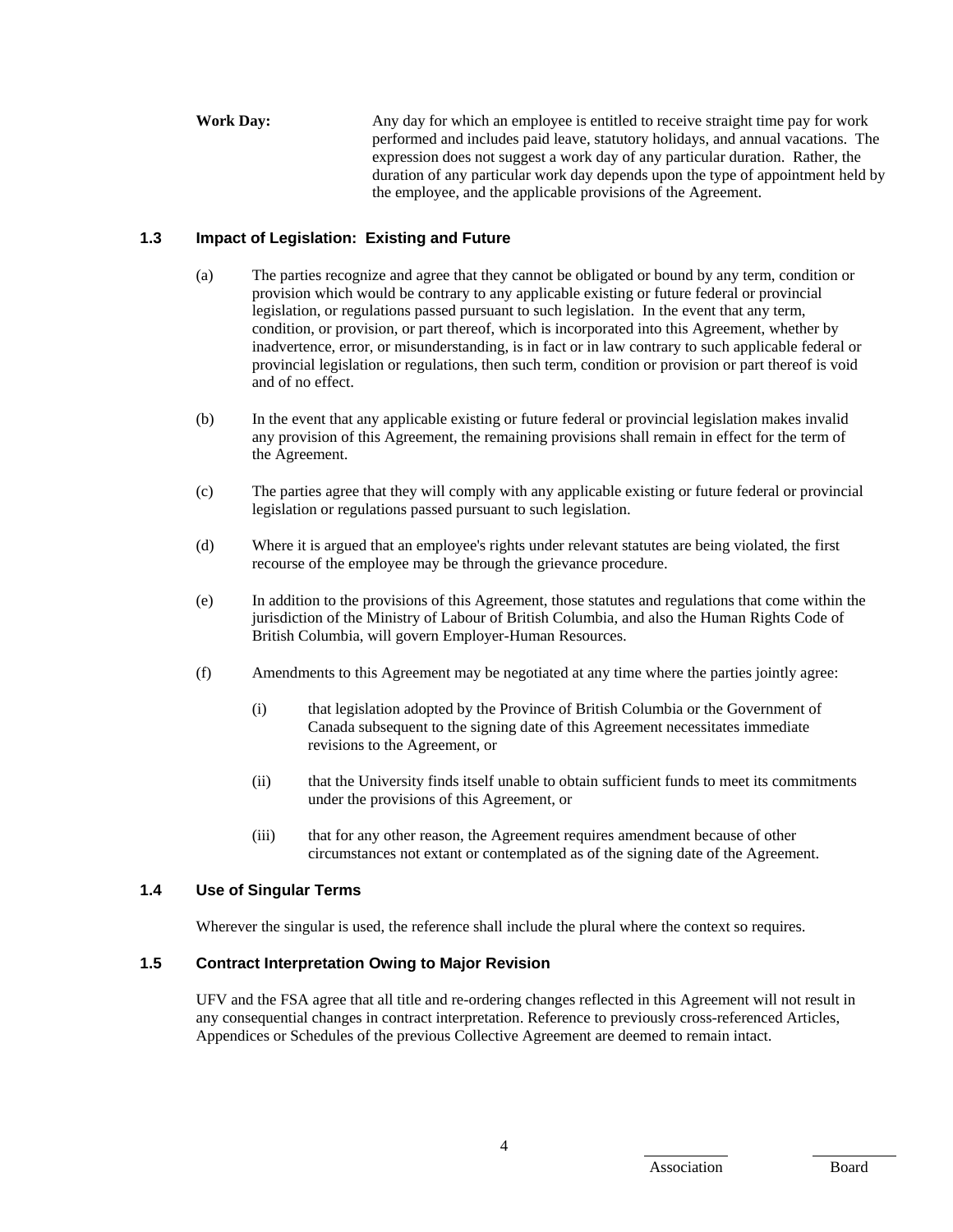# **ARTICLE 2: ASSOCIATION RECOGNITION AND RIGHTS**

# **2.1 Bargaining Unit Defined**

- (a) The bargaining unit shall consist of all employees of UFV, with the exception of those persons who perform duties that under the Labour Relations Code of BC are reasons for exclusion.
- (b) There are two reasons for determining that a person is not an employee under the Code and, therefore, excluded from a bargaining unit:
	- because the person performs the functions of a manager or superintendent, or
	- because the person is employed in a confidential capacity related to labour relations or personnel.

Persons are excluded in order to avoid a potential conflict of interest between their loyalties to the employer and to the bargaining unit. The two most important factors in determining whether there is a sufficient conflict of interest to justify exclusion are:

- involvement in discipline and discharge, and
- labour relations input.

Another factor is involvement in the hiring, promotion and demotion of employees.

Persons meet the "confidentiality" exclusion where, as a substantial and regular part of their job, they are dealing in matters of a confidential nature which relate to labour relations or personnel.

- (c) The parties may, from time to time and by mutual agreement, exclude additional positions from the bargaining unit.
- (d) The list of excluded positions agreed to is found in Appendix C.

#### **2.2 Recognition of the Bargaining Agent**

UFV recognizes the Association as a trade union pursuant to the Labour Code of British Columbia, with all rights and responsibilities attendant upon such status. More particularly, UFV recognizes the Association as the exclusive bargaining agent for all members of the bargaining unit.

# **2.3 No Other Agreement**

No employee covered by the Agreement shall be required or permitted to make a written or oral agreement with the Employer or its representatives which conflicts with the terms of this Agreement.

#### **2.4 Recognition of Representatives**

- (a) The Employer recognizes the Committee of Officers of the Association for the purpose of relations between the Employer and the Association arising out of this agreement. No employee or group of employees shall represent the Association at meetings with the employer without proper authorization of the Committee of Officers.
- (b) The Employer recognizes the Association's right to designate Association Stewards authorized to take up employee grievances through the grievance procedure. The Employer and the Association will agree on the number of stewards, taking into account both operational and geographic considerations. The maximum number of Association stewards will not exceed twelve (12).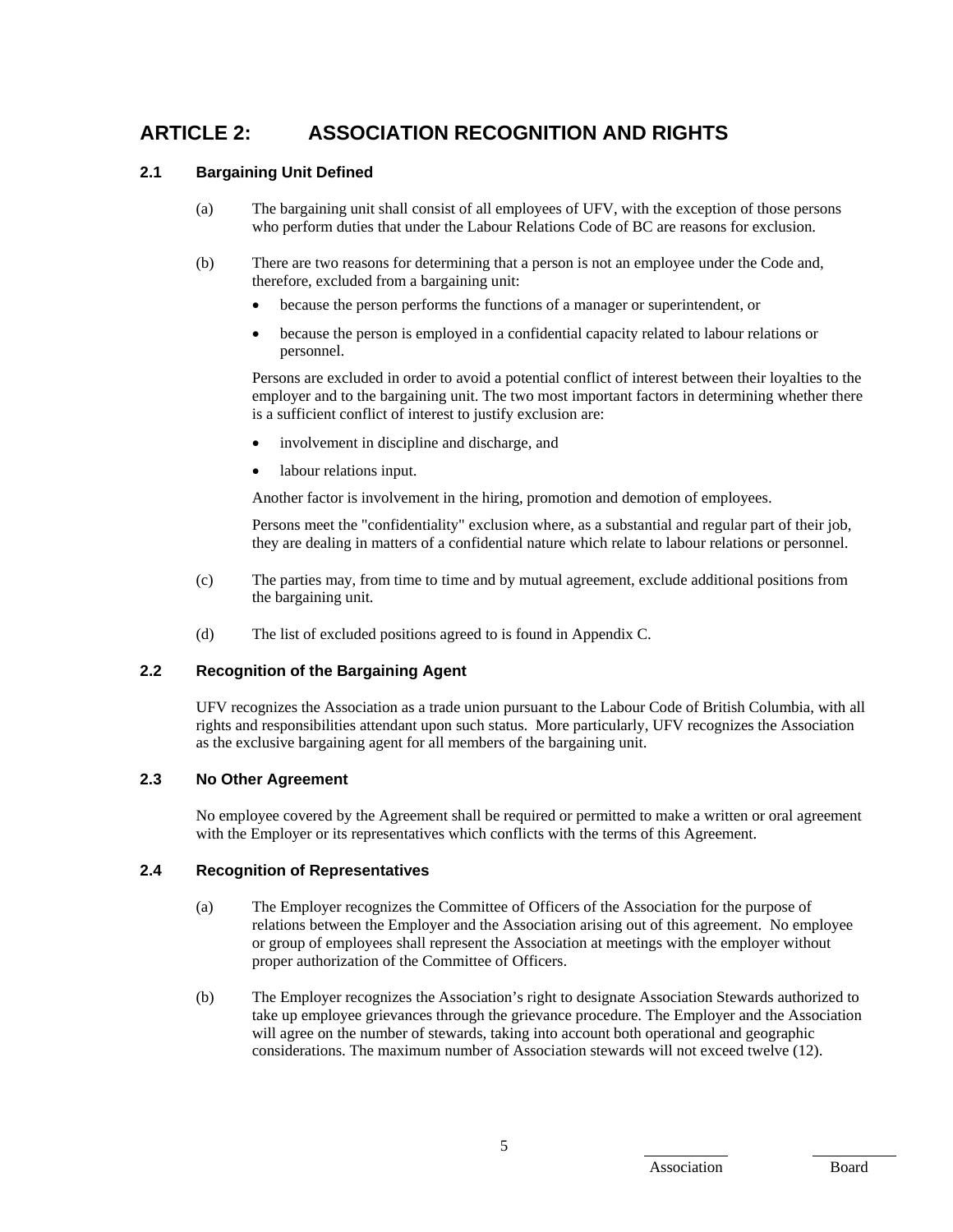(c) The Association will provide Human Resources with a list of the employees designated as Association Stewards and indicate the jurisdiction of each steward on an annual basis, normally within five (5) working days of the annual election of stewards. Stewards shall process grievances only within their area unless otherwise mutually agreed.

## **2.5 Association Activities**

- (a) Employees who are members of the Committee of Officers of the Association may be allowed up to four (4) hours per month to attend Association Meetings. It is understood that meeting times will be scheduled so as to minimize disruption to the operation of UFV. Hours may not be accumulated from month to month.
- (b) In any one (1) contract year, all members of the Association shall be allowed to attend up to two (2) general meetings of the Association during UFV hours.
- (c) An Association Steward who is assisting in the resolution of a legitimate employee grievance shall be permitted to attend meetings between the employer and the association on the Employer's property without loss of pay or recorded work time.
- (d) An Association Steward, shall obtain the permission of his/her manager before leaving work to perform duties as a steward. Consistent with Article 2.5(c), time off for processing grievances shall be granted to a steward by the exempt supervisor following a request, but in consideration of job responsibilities. If permission for time off cannot be immediately granted, the exempt supervisor shall arrange for time off at the earliest possible time thereafter. On resuming his/her normal duties, the steward shall notify his/her supervisor.
- (e) A record of a steward's work time spent on grievances on behalf of the Association shall be maintained on a basis mutually agreeable between the Association and the department involved. In the event the Employer determines that the amount of work time used by any steward is unreasonable, it may become a topic for mutual discussion between the parties.
- (f) The Employer shall grant, on written request from the Association, release time specified for the purpose of attending training programs, conventions or other events deemed to require representation from the Association, to any Association Officers, and Association Stewards as designated in Article 2.4(b) of this Agreement.
- (g) Association Stewards shall be permitted eight (8) hours of release time in each year of this Agreement to participate in steward training programs.
- (h) All such releases will be granted as per Article 2.6(f).
- (i) The Association shall submit to Human Resources and the appropriate administrator at least one (1) month in advance the names of those stewards for whom the Association is requesting release. The Employer must be satisfied that the granting of a particular request for leave will not be in conflict with or disruptive to the operation of UFV; however, releases will not be unreasonably denied.

#### **2.6 Leaves of Absence: Association Business**

(a) The Employer shall grant, on written request from the Association to Human Resources and to the appropriate exempt administrator, release time for Employees elected to positions with the Association.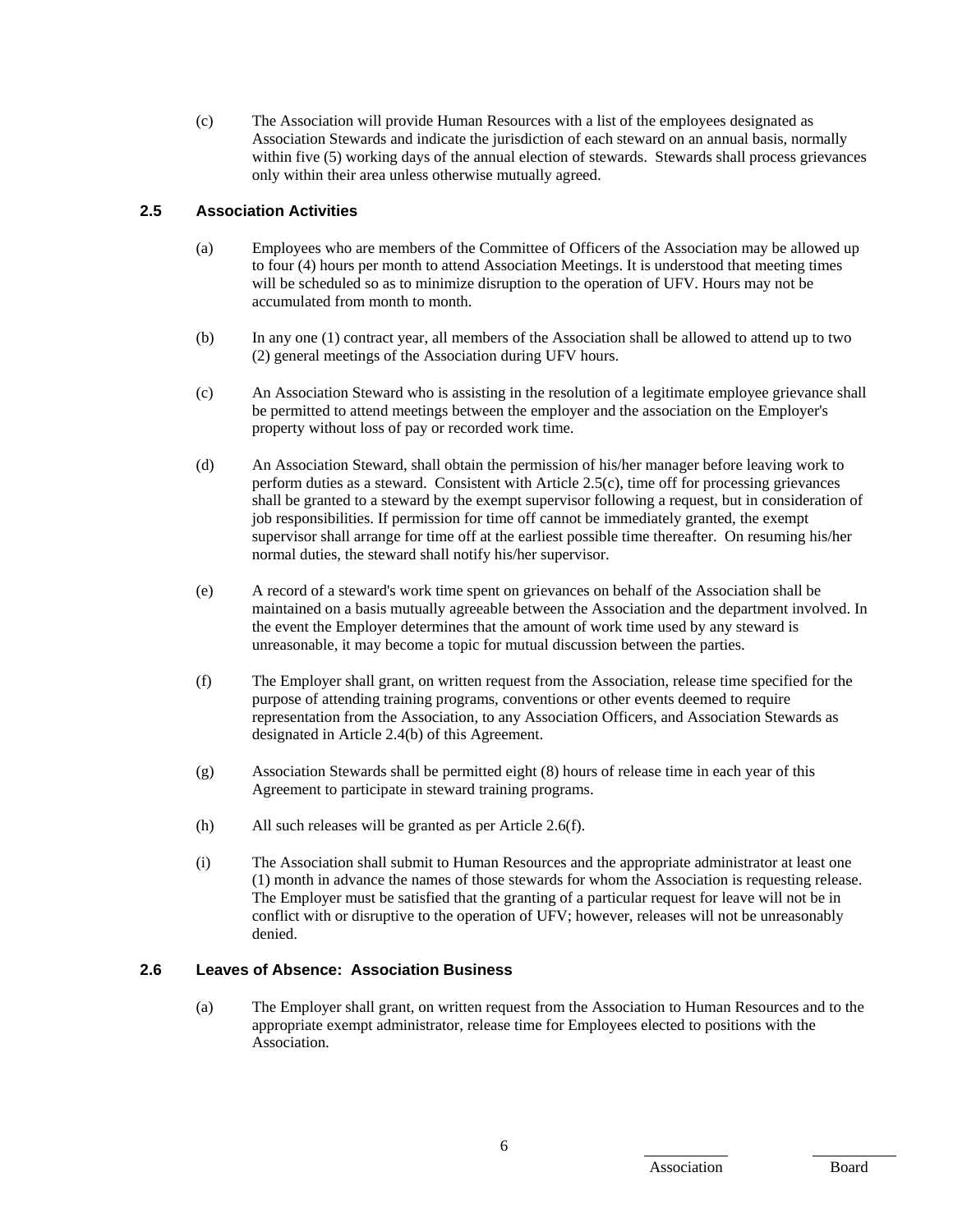- (b) Requests for leaves of absence will be made by the Association in writing to the Associate Vice President, Human Resources and the appropriate exempt administrator as soon as possible after the AGM, but no later than June 1 for Fall semester leaves and November 1 for Winter semester leaves.
- (c) The Employer must be satisfied that the granting of a particular request for leave would not be in conflict with or disruptive to the operation of UFV.
- (d) The Employer agrees that, with the exception of 3 full-time leaves, the granting of leave in excess of halftime for any one individual is subject to the University's educational requirements; approval shall not be unreasonably withheld.
- (e) To facilitate the operation of the Collective Agreement and employer-employee relationships, the Association is entitled to be reimbursed for a one-quarter full-time per annum release. This will be equivalent to twenty-five percent of a top of scale faculty salary.
- (f) Leaves of absence for employees elected to positions with the Association shall be at full replacement cost, including the cost of wages, benefit premiums, statutory holiday pay, vacation pay and payroll burdens which attend the replacement. It is understood that UFV neither makes a savings nor experiences a cost in the replacement process.
- (g) Where an Association leave of absence results in the posting of the resulting vacancy as a permanent position, the Association and the Employer recognize that the employee on leave will exercise bumping rights at the end of the leave.
- (h) An Association member selected for a full-time position in the Federation of Post-Secondary Educators or in any successor organization to FPSE shall be granted a full-time unpaid leave of absence subject to the following conditions:
	- (i) As soon as possible in advance of the leave, the Association shall notify the Employer of the possibility of this clause being invoked. Notwithstanding the foregoing, the Association shall provide the Employer with written notice by June 1 for Fall leaves and November 1 for Spring leaves;
	- (ii) An Association member on leave under this clause shall continue to receive full salary and the benefits from the Employer, and the Association shall, on a monthly basis, reimburse the Employer for the full amount of the member's salary and benefits on a monthly basis.

# **2.7 UFV Board Information**

Both the Employer and the Association will furnish, in advance, copies of their respective Agenda and other public information assembled for their regular meetings. Approved Minutes of regular meetings of the Association and of the Board will be exchanged. The Association shall have a place on the Agenda of all public UFV Board meetings.

The Board will provide to the Association, upon request, details of approved budgets and a summary of the proposed budget.

The Board will forward a copy of any newly implemented or revised UFV policy statements dealing with conditions of employment, immediately that such policy statements are adopted by the Board.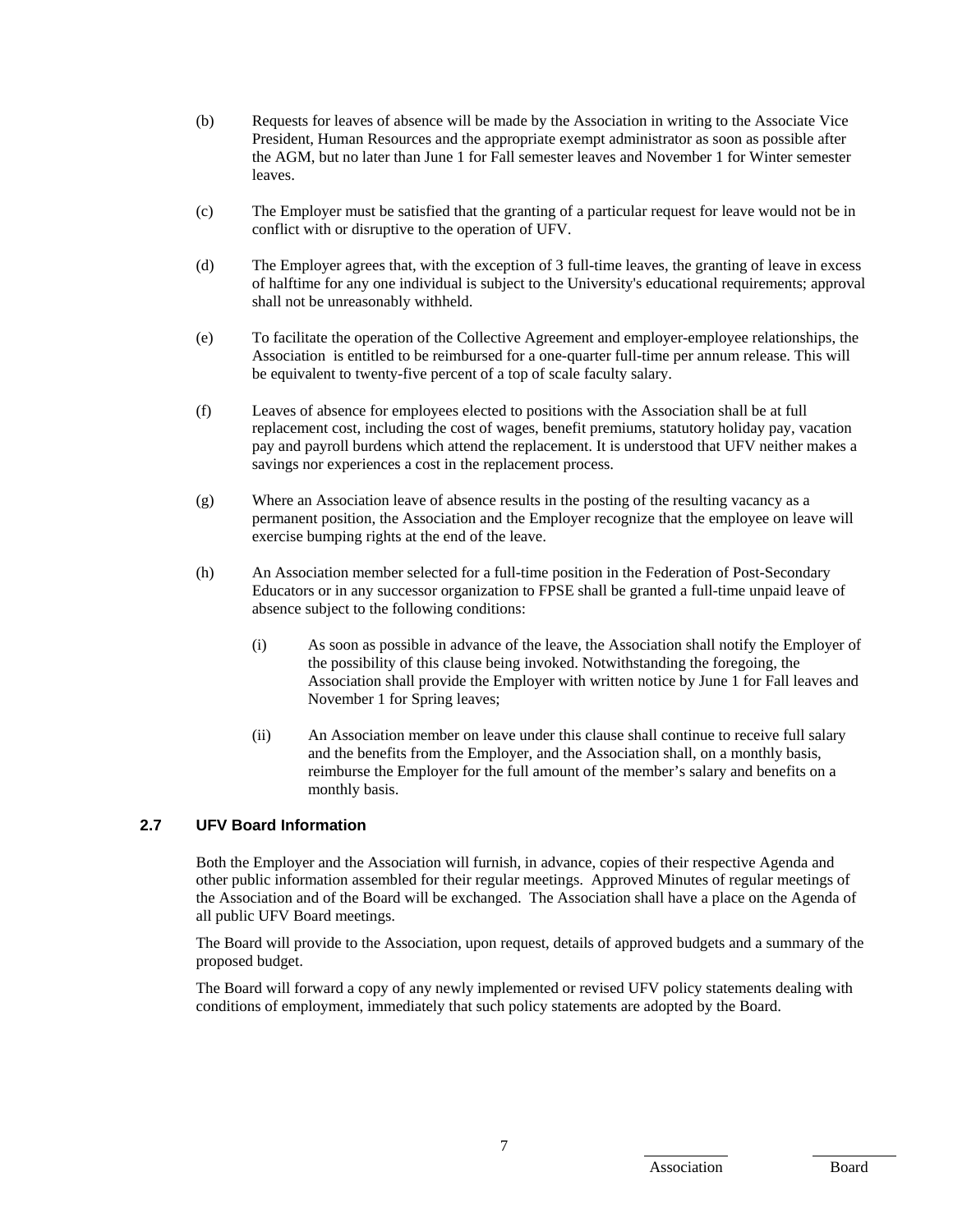# **2.8 Budget Review**

It is agreed by the Board and Management that the Association shall have the right to peruse the details of the UFV budget and further to review the details of each year's budget. It is further agreed that the aforementioned review will take place in a consultative spirit and in a timely fashion as may be required by both parties. Consultation will be among the Associate Vice President of Finance, Associate Vice President of Human Resources, Vice President Academic, Association Contract Chair, Association Agreement Chair and one other person designated by the Association.

#### **2.9 Consultation**

The Association, Administration and Board of UFV agree to operate on a basis of consultation on the present and future operation of UFV realizing that the joint time and effort in planning will result in the best educational operation for all concerned.

## **2.10 Technological and Structural Change Consultation Including Cost Recovery Programs**

Where new modes or models of instruction or other service delivery are contemplated, the proposal will be brought to a committee of management and the Association for discussion and consultation. The committee's findings and conclusions shall not be binding on either party, but shall provide a continuing forum for discussion and resolution of problems. Any decision taken will respect UFV's commitment to equitable and comparable compensation, while recognizing that UFV wishes to be flexible and competitive in attracting non-base budget funded programs. The committee shall consist of Association members, selected by the Association from among the general membership and from among those affected by the change, and management representatives as appointed by management.

# **2.11 Continuing Discussions**

Subject to this Agreement, the Employer agrees to continue to discuss practices relating to members of the bargaining unit that traditionally have been the subject of consultation and discussion.

# **2.12 Use of UFV Services**

The Employer agrees to provide the Association access to UFV services such as typing, postage, copying, and supplies.

The Association agrees to reimburse the Employer for services at cost to UFV.

# **2.13 Copies of Contract**

The Employer shall provide an electronic copy of this Collective Agreement to each employee within twenty (20) work days of entry into force of this Agreement as described in ARTICLE 5: (TERM OF THE AGREEMENT), unless unusual circumstances make this impossible. In such an event, the Association will be notified of the problem as soon as possible, and in any case fifty (50) copies of all negotiated contractual changes will be supplied to the Association within ten (10) UFV working days of entry into force of this Agreement, as described in ARTICLE 5: (TERM OF THE AGREEMENT).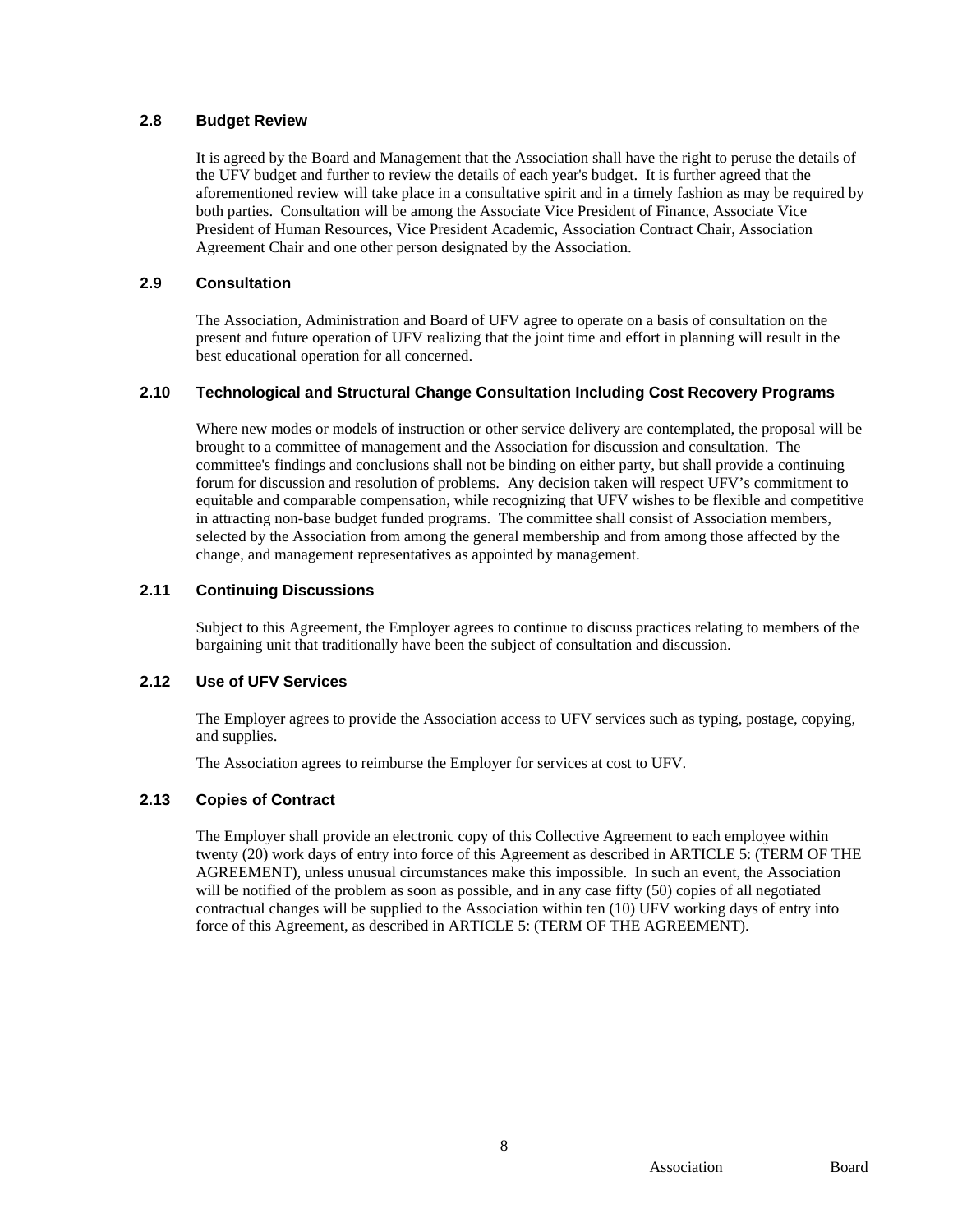# **ARTICLE 3: ASSOCIATION DUES AND MEMBERSHIP IN THE ASSOCIATION**

#### **3.1 Condition of Employment of Employees**

The Employer shall make it a condition of employment of members of the bargaining unit that each such member shall pay membership dues to the Association in an amount fixed by the Association in accordance with its Constitution.

## **3.2 Employer Shall Acquaint New Employees**

The Employer shall acquaint new employees with the fact that a collective agreement is in effect. New employees shall be presented with an electronic copy of the Agreement.

## **3.3 Deductions**

- (a) Deductions shall be made bi-monthly for membership dues and for any assessments levied by the Association. Deductions shall be considered as owing in the month for which they were so deducted.
- (b) The Employer shall, within one (1) month, forward to the Association the total amount of deductions collected, together with a list of employees from whom deductions were made in that month, and with the amounts deducted from each employee.
- (c) The Association shall advise the Employer in writing of the amount to be deducted until changed by further written notice to the Employer by the Association.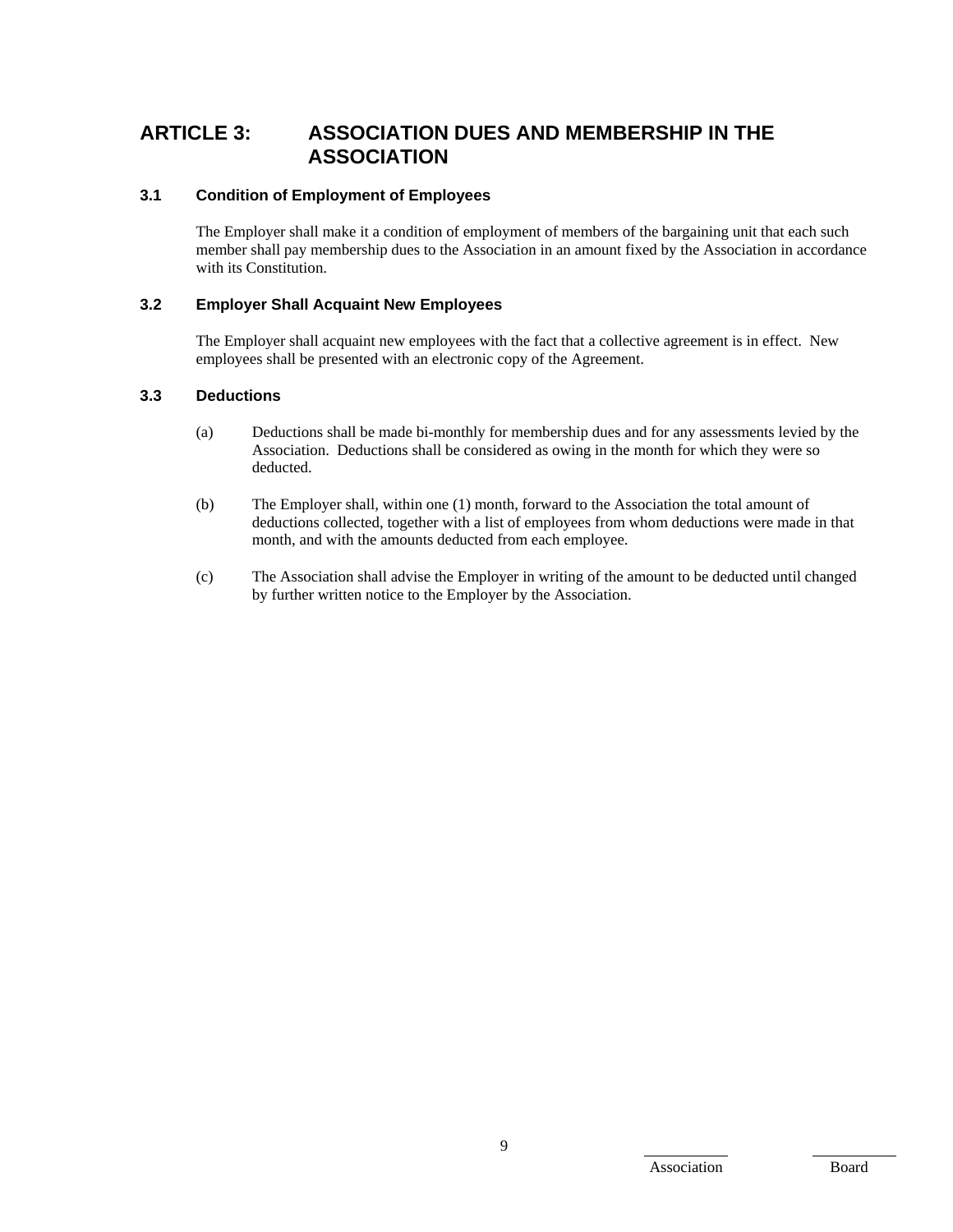# **ARTICLE 4: EMPLOYER RIGHTS**

## **4.1 Employer Rights and Direction of Work Force**

- (a) The Management of UFV and the direction of the working forces, including the hiring, firing, promotion and demotion of employees, is vested exclusively in the Employer, except as may be otherwise specifically provided in this Agreement. The Association agrees that all employees shall be governed by all policies adopted by the Employer and implemented by the Administration, and published to employees on the UFV website or by general distribution, provided such policies are fair, reasonable and are not in conflict with this Agreement.
- (b) Where Association members are assigned the duties and responsibilities of supervising members, these duties and responsibilities may include employee performance management, which includes:
	- (i) providing the appropriate exempt supervisor with an assessment of an employee's performance and suitability for reappointment or continuing appointment under Article  $13.1(b)$ .
	- (ii) taking informal and formal disciplinary measures, in consultation with the appropriate exempt administrator and/or AVP, Human Resources, under ARTICLE 14: normally up to and including the issuance of verbal warnings, letters of reprimand and adverse evaluation reports.
- (c) Where Association members are expected to assume administrative responsibilities for faculty members, for example when serving as Department or Program Heads, their role in supervising colleagues shall be limited to an advisory or formative capacity. Disciplinary actions and evaluation issues of a negative nature constitute direction of the workforce and must be taken by the appropriate Deans.

No Association member who has acted in an advisory or formative capacity during the informal resolution of a conflict shall act as an adjudicator or as a witness to the formative or advisory activities in any subsequent disciplinary process.

#### **4.2 Employment Qualifications**

- (a) In relation to employment within UFV, it lies with the Employer to determine whether a candidate for first employment, or an existing employee, has the skills, qualifications and abilities which are required to assume a position and perform the tasks involved in that position. This determination by the Employer will arise in a variety of employment circumstances, including the filling of vacancies on a temporary or permanent basis, promotions, transfers, substitutions, return from long term disability leave, and in connection with layoff, recall and bumping.
- (b) In cases where layoff, recall or bumping are not involved, the Selection Advisory Committee process as per ARTICLE 11: (VACANCIES WITHIN THE BARGAINING UNIT) shall be used subject to 4.2 (c), (d), and (e) below.
- (c) In making determinations about the qualifications, abilities and skills of an employee, the Employer is obligated to make judgments based on fair and objective standards. The Employer must not treat any employee in a manner which is arbitrary, discriminatory, capricious or unreasonable.
- (d) The determinations of the Employer must be made within the parameters of the requirements of the applicable job description, and the relevant selection criteria established for the position.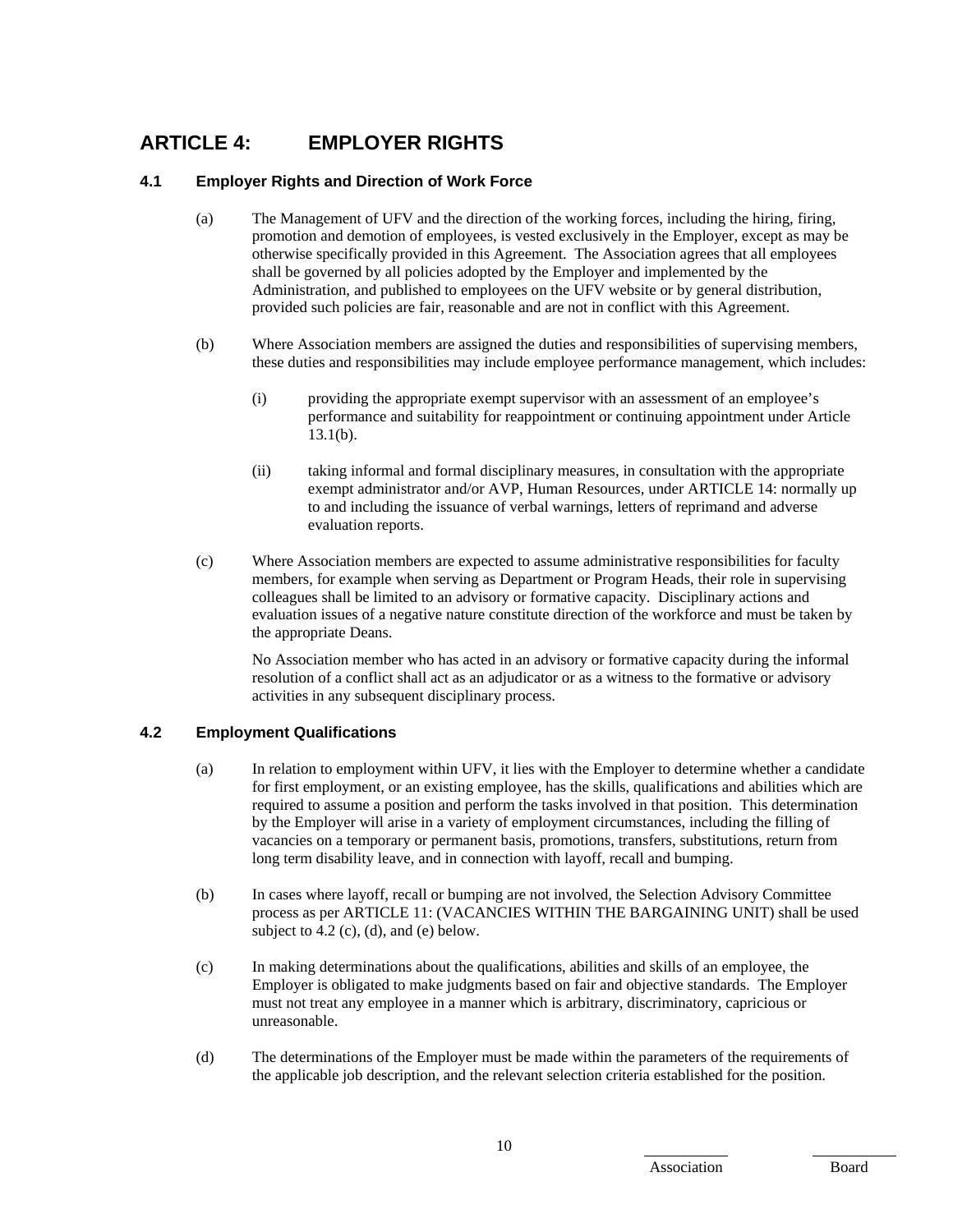(e) When new staff positions are created or existing positions have changes to duties, education, or experience, the Director of Human Resources and an Association member of the JCAC will meet to review the position prior to circulation to determine in which pay group the position should be placed.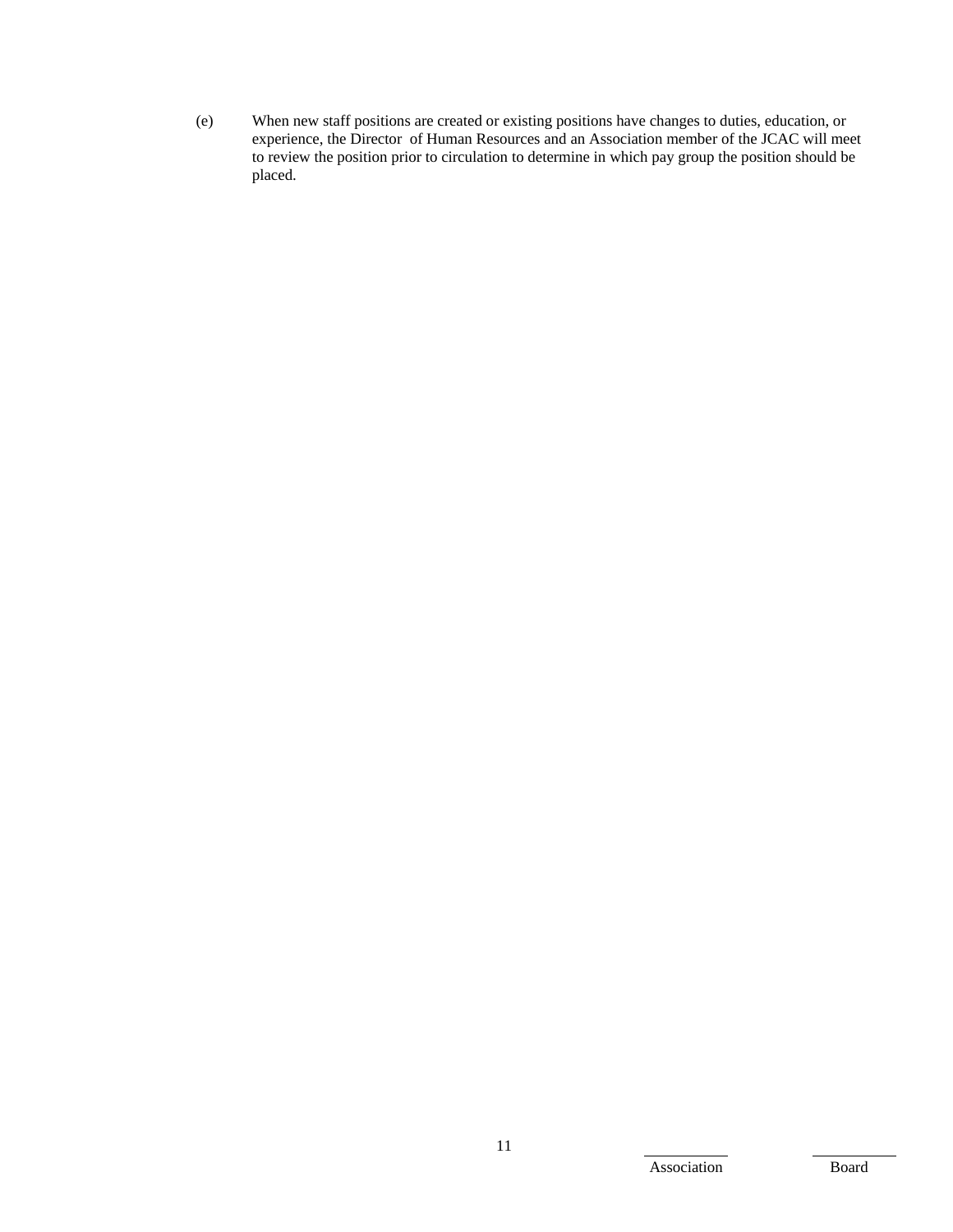# **ARTICLE 5: TERM OF THE AGREEMENT**

This Agreement shall come into effect as of April 1, 2012 and shall expire as of March 31, 2014 for all issues. Where the parties undertake to renegotiate this Agreement in accordance with ARTICLE 6: (RENEGOTIATION OF THE AGREEMENT), the provisions of this Agreement shall continue in force and effect until a revised Agreement is concluded, or the right to strike or lockout occurs and is exercised, whichever first occurs.

In the event of a labour disruption Association members will have the responsibility of animal care.

This Agreement and each Agreement negotiated pursuant to ARTICLE 6: (RENEGOTIATION OF THE AGREEMENT) shall enter into force upon signature by the Chair of the UFV Board Negotiation Team and the President or Contract Chair of the UFV Faculty and Staff Association, following ratification by the Board and ratification by the Association in accordance with ARTICLE 6: (RENEGOTIATION OF THE AGREEMENT).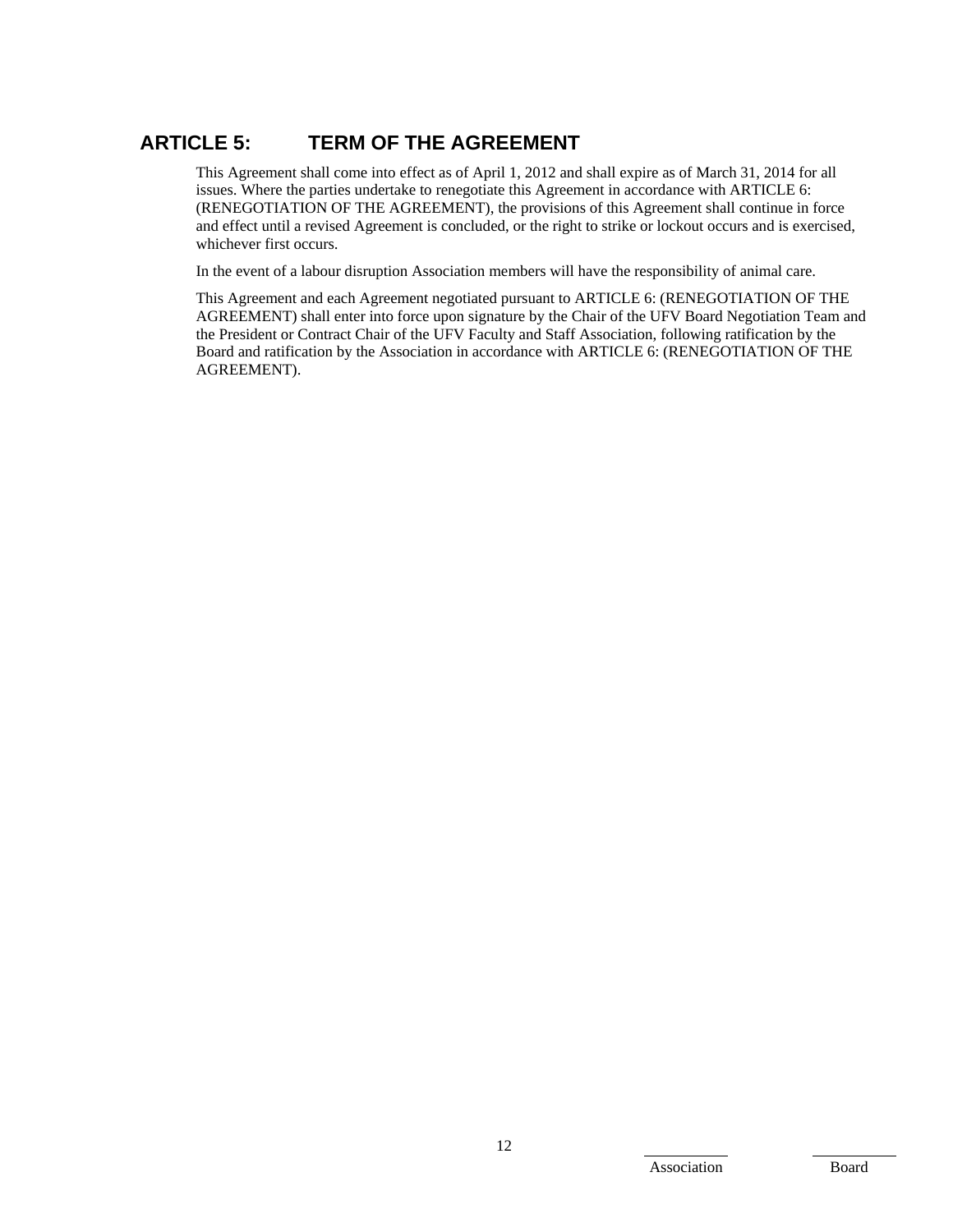# **ARTICLE 6: RENEGOTIATION OF THE AGREEMENT**

# **6.1 Call for Renegotiation**

The Association or UFV may, by written notice given within the last four (4) months of the Agreement, call on the other party to renegotiate this Agreement.

## **6.2 Representation**

In the event there is a call to enter into renegotiation of this Agreement, the party calling for negotiations shall advise the other party of the person(s) who shall represent it in negotiations, and in reply the other party shall advise the party calling for negotiation of the person(s) who shall represent its interests.

## **6.3 Options on Expiry of Agreement**

If an agreement has not been reached on all items by the expiry date of this Agreement the parties may, by mutual agreement, submit unresolved matters to a third party for resolution, or either party may employ whatever economic sanctions as may be lawful.

## **6.4 No Strike/No Lockout During Term**

- (a) The Association shall not declare, authorize, ratify or in any way participate in a strike during the term of this Agreement, and no employee shall strike during that period.
- (b) The Employer shall not lock out its employees during the term of this Agreement.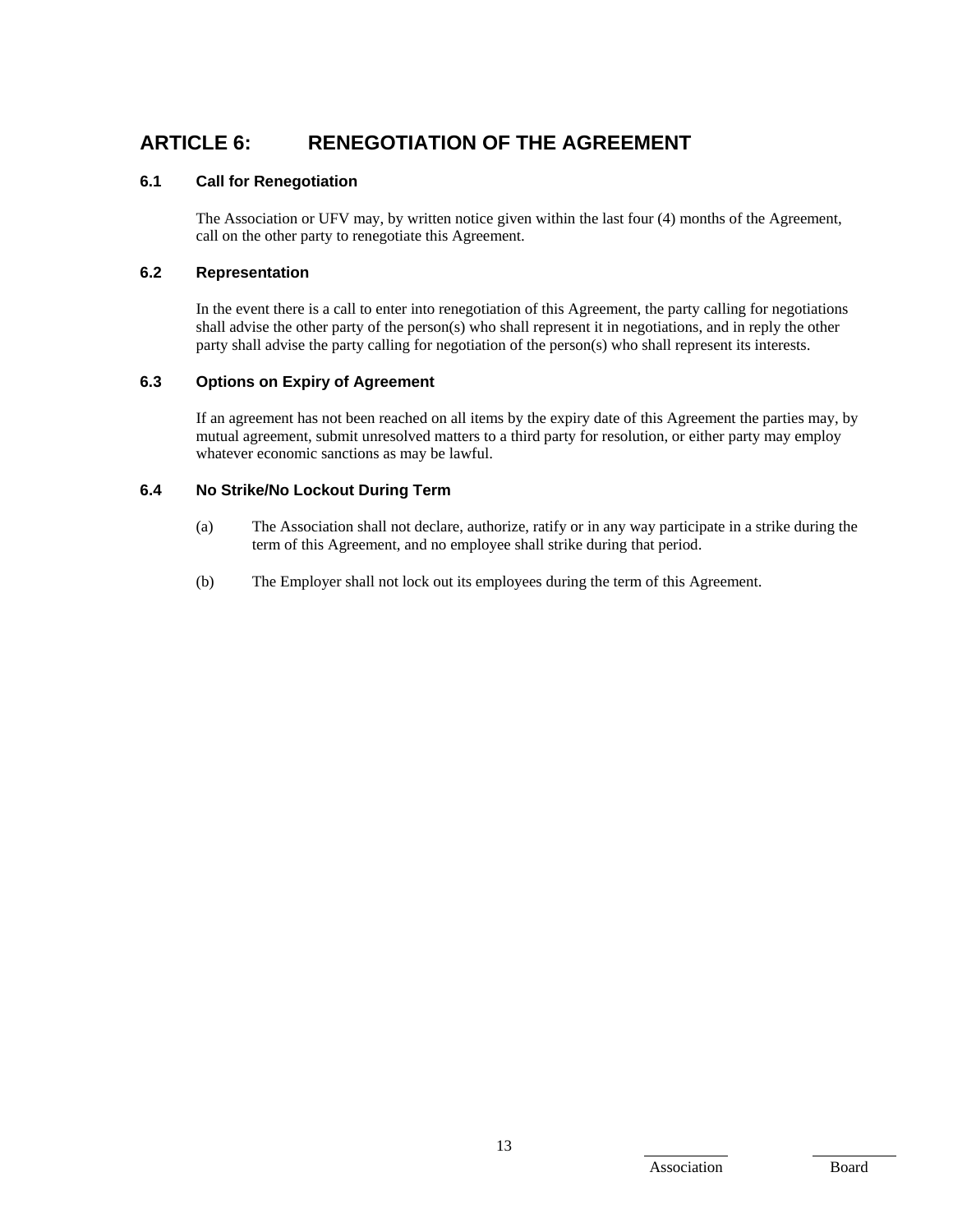# **ARTICLE 7: GRIEVANCE PROCEDURE**

# **7.1 Definition of a Grievance**

A grievance shall be defined as any dispute between the parties to the Collective Agreement relating to the interpretation, application, or alleged violation of the Collective Agreement, including any question as to whether a matter is arbitrable.

# **7.2 Informal Resolution**

- (a) Every effort shall be made to resolve problems through informal channels before using the formal process. The affected employee will request a meeting with the appropriate Supervisor in an attempt to discuss and resolve the problem before a grievance is initiated. The Area Steward or appropriate Contract Administrator of the Association may attend the meeting at the request of either the affected employee or the Supervisor.
- (b) Any informal resolution of a problem shall be consistent with this Agreement. If the Association is of the opinion that a problem has been informally resolved in a manner inconsistent with the terms of this Agreement, then the Association may grieve the resolution.

# **7.3 Procedures: Initiation of a Formal Grievance**

- (a) All formal grievances shall be initiated in writing by the Association.
- (b) Except where specified otherwise elsewhere in this Agreement, all grievances will commence at Step One. Thereafter, the subsequent steps will be followed sequentially unless a grievance is resolved, withdrawn, or otherwise disposed of, or the parties mutually agree to handle a particular grievance in a different manner.

# **7.4 Step One: Appropriate Exempt Supervisor**

- (a) The Area Shop Steward or the appropriate Contract Administrator will submit the grievance to the appropriate Exempt Supervisor and forward a copy of the same to the Associate Vice President, Human Resources.
- (b) The grievance will state the Association's understanding of the facts giving rise to the grievance, identify the provisions of the Agreement alleged to be violated, and indicate the remedy requested.
- (c) The grievance must be filed within 20 work days from:
	- (i) the date of the occurrence of the grievable event, or
	- (ii) the date on which knowledge of the grievable event can reasonably be attributed to the affected employee or the Association.
- (d) The Exempt Supervisor and the Area Shop Steward or Contract Administrator will meet within 5 work days of receipt of the grievance by the Exempt Supervisor to discuss and attempt to resolve the grievance. Failing resolution, the Association must advance the grievance to Step 2 within 10 work days after the meeting.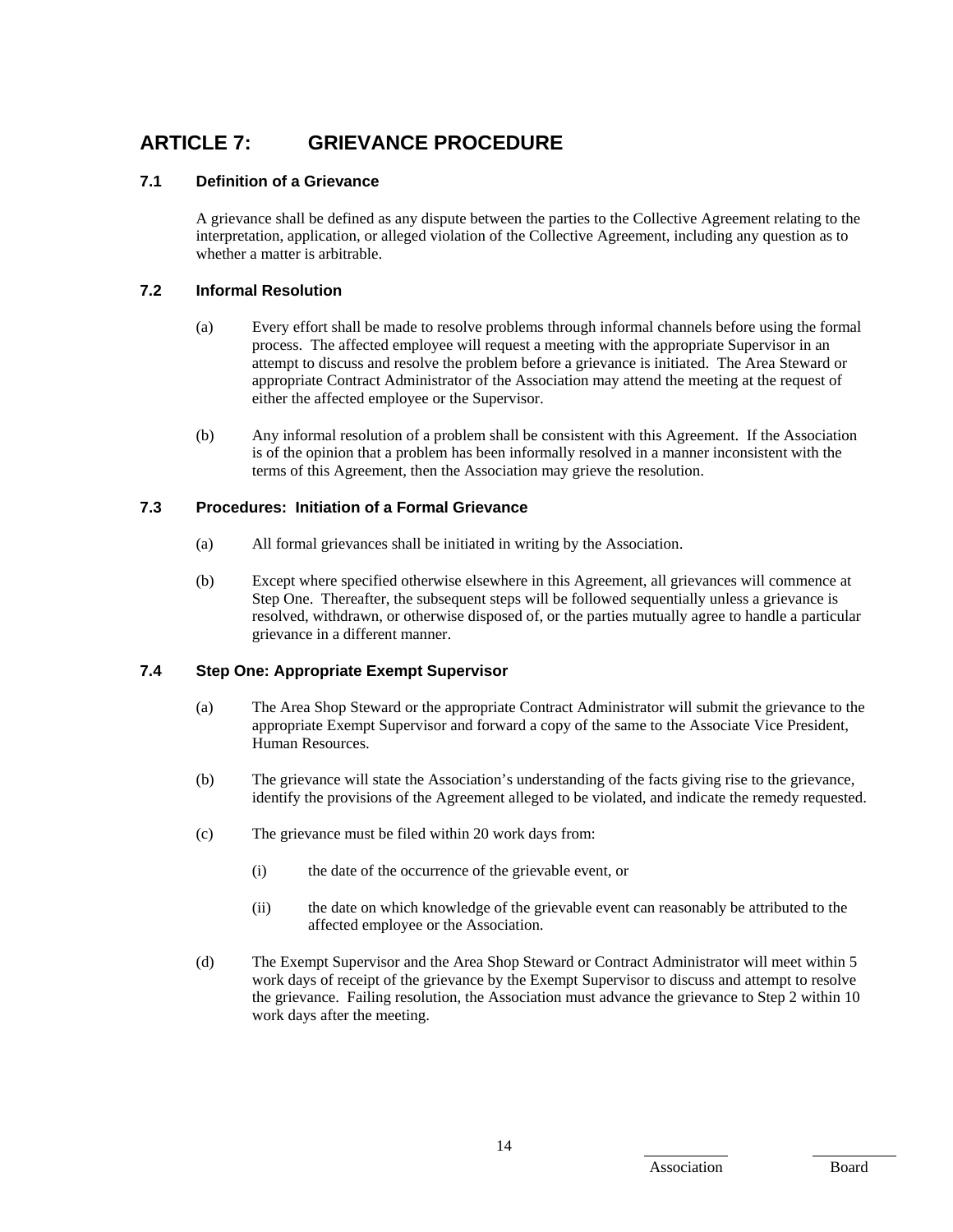# **7.5 Step Two: Appropriate Vice-President**

- (a) The appropriate Contract Administrator or representative will submit the grievance to the appropriate Vice-President and forward a copy of the same to the Associate Vice President, Human Resources. The Vice-President or his or her designate must hold a meeting within five (5) work days with the affected employee's immediate supervisor, the Contract Administrator or representative, and the employee if the employee wishes to attend, and attempt to resolve the matter.
- (b) Within ten (10) work days of this meeting, the Vice-President or designate must inform the Association, in writing, of the decision and the reasons for the decision.

# **7.6 Step Three: President**

- (a) The appropriate Contract Administrator or representative will submit the grievance to the President, who may designate an administrator to respond to it.
- (b) The President or designate must hold a meeting within five (5) work days with the Contract Administrator or representative in an attempt to resolve the matter.
- (c) Within ten (10) work days of this meeting, the President or designate must, in writing, inform the Association of the decision and the reason for the decision.

## **7.7 Step Four: Referral to Arbitration**

If either party wishes to pursue a grievance beyond Step Three, the party must refer the matter to the arbitration under ARTICLE 8: ARBITRATION within ten (10) work days of the date on which Step Three is completed.

#### **7.8 Policy Grievance**

- (a) Where either the Association or the Employer disputes the general application, interpretation, or alleged violation of an article of this Agreement, the grievance procedure shall commence at Step 3 and the grievance will be presented directly to the Contract Administrator or the President, as applicable.
- (b) The Contract Administrator and the President or designate must call a meeting within five (5) work days in order to discuss the grievance.
- (c) Within ten (10) work days of this meeting, the responding party must answer the grievance in writing, giving reasons for its position or decision.
- (d) Where no satisfactory agreement is reached, either party may refer the grievance to arbitration under ARTICLE 8: ARBITRATION, provided that notice in writing of the referral to arbitration is given to the other party within five (5) work days of the receipt of the position or decision provided by Article 7.8(c) above.

# **7.9 Time Limits and Procedures**

(a) The time limits and procedures fixed in this grievance procedure may be altered by mutual consent of the Association and the Employer. No reasonable request for alteration of time limits will be refused by either party, as for example, when the principals to a grievance are unable to meet within prescribed time limits due to scheduled vacations.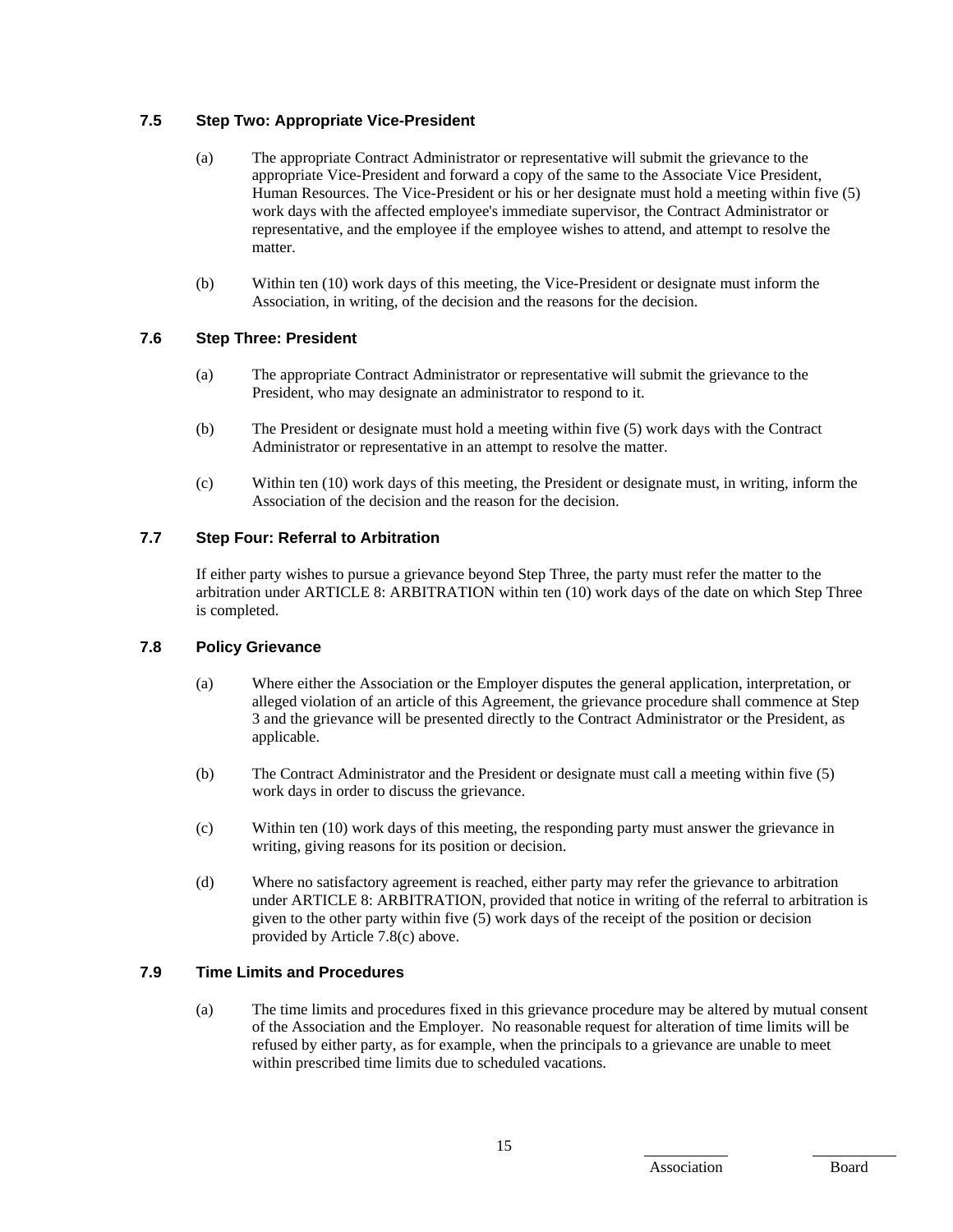- (b) In the event that the Employer does not respond to a grievance within the specified time limits, the Association may require that the grievance proceed to the next step.
- (c) In the event that the Association does not respond to a grievance within the specified time limits, the grievance will be deemed to have been withdrawn.

# **7.10 Grievor Error Without Prejudice**

No grievance shall be denied in the event the affected employee or the Association errs in reference to the section of the Agreement cited.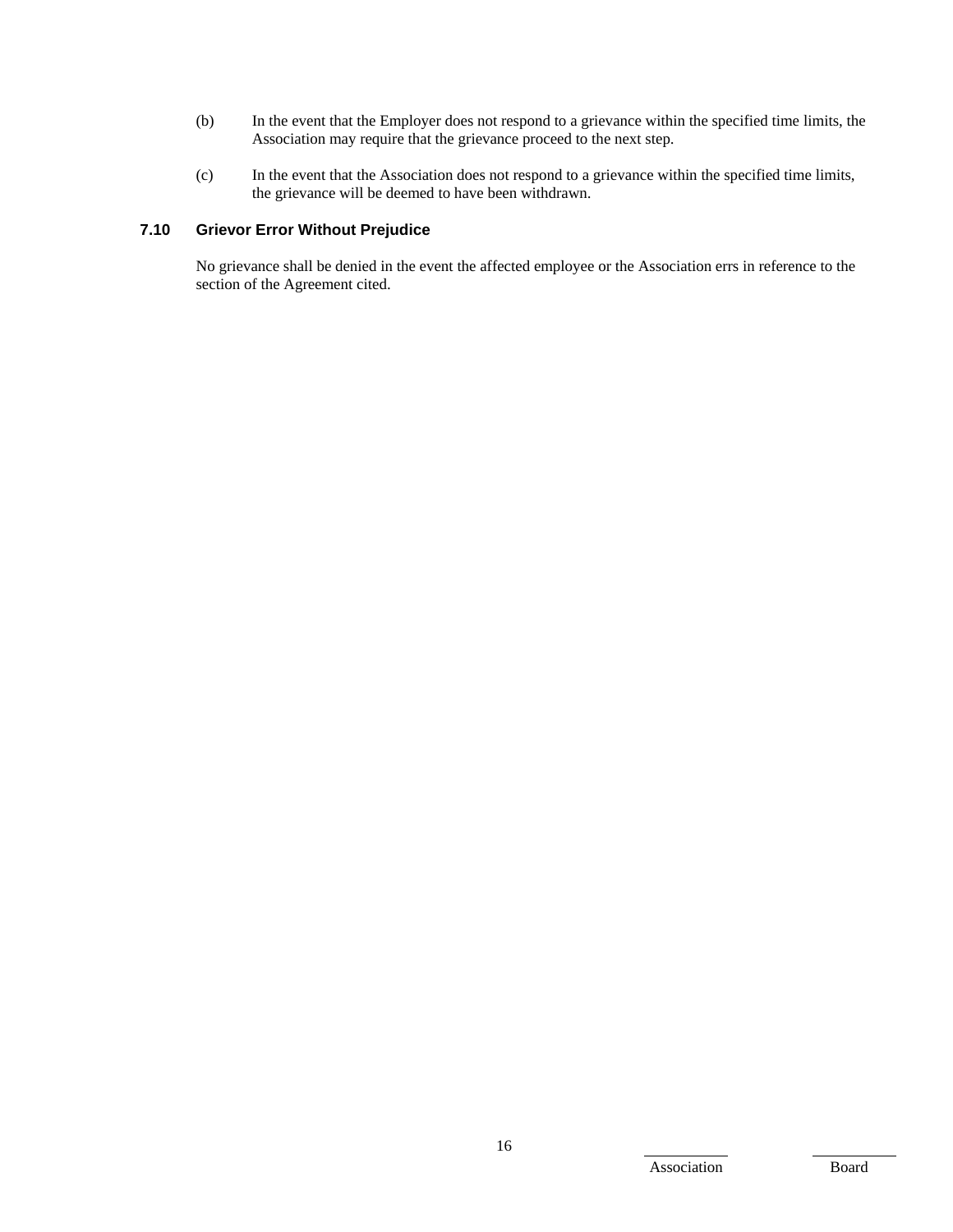# **ARTICLE 8: ARBITRATION**

# **8.1 Arbitration of Grievance**

Any grievance may be referred to arbitration according to Article 7.7 (Step Four: Referral to Arbitration) or to Section 87 of the Labour Relations Code, after the grievance procedure has been exhausted as provided in ARTICLE 7: (GRIEVANCE PROCEDURE).

# **8.2 Initiation of Arbitration**

The party wishing to initiate arbitration shall notify the other in writing of the question(s) to be arbitrated and the name and address of its chosen representative on the arbitration board. After receiving such notice and statement, the other party shall, within eight (8) work days, appoint its representative on the arbitration board and give notice in writing of such appointment to the other party. Such representatives shall endeavour to select a third member who shall be Chair. Should the representatives fail to select such a third member within eight (8) work days from the appointment of the last representative, either party may request the Director of the Collective Agreement Arbitration Bureau to appoint a Chair. Expenses and compensation of the representatives selected by the parties shall be borne by the respective parties. The expenses and compensation of the Chair shall be shared equally between the parties.

## **8.3 Reference to Single Arbitrator**

Notwithstanding the provisions of Article 8.2 (Initiation of Arbitration) preceding, the parties may, by mutual agreement, refer an unresolved dispute to the binding decision of a single arbitrator. In such instances, if the parties are unable to agree on a mutually acceptable arbitrator within eight (8) work days of their joint decision to refer the matter to a single arbitrator, either party may ask the Director of the Collective Agreement Arbitration Bureau to make the appointment. The expenses and compensation of a single arbitrator shall be shared equally between the parties.

# **8.4 Report of Arbitration Board**

Within ten (10) work days following the establishment of the board of arbitration, it shall report its decision on the grievance. The majority decision of the board shall be final and binding on all persons bound by this Agreement.

# **8.5 Decision of Arbitration Board**

The decision of the arbitration board shall be final and binding on both parties.

The arbitration board shall not have the power to change this Agreement or to alter, modify or amend any of its provisions.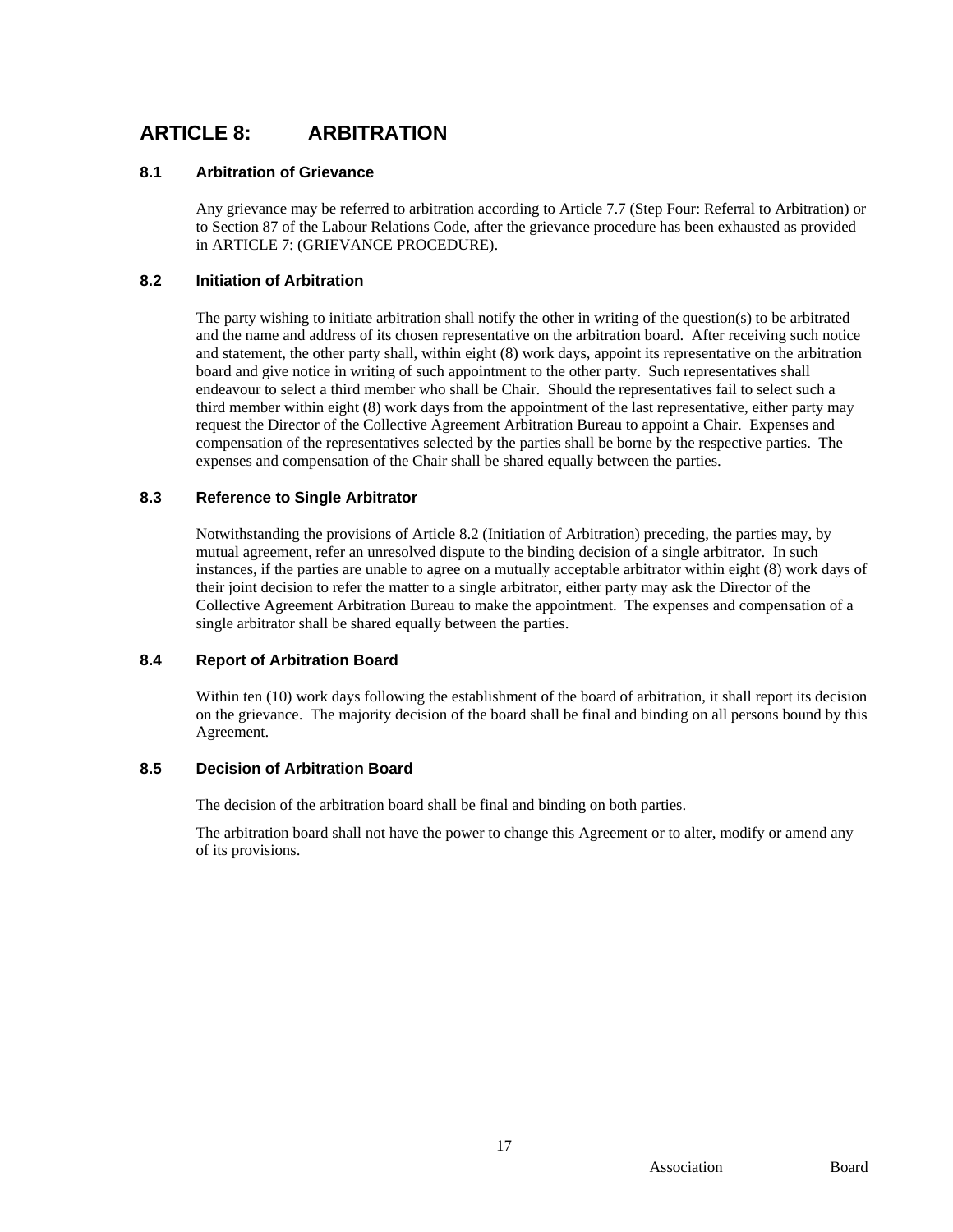# **ARTICLE 9: RATIFICATION OF AGREEMENT**

The Association undertakes to submit this Agreement and any amendments subsequently made to it, and each Agreement negotiated pursuant to ARTICLE 6: (RENEGOTIATION OF THE AGREEMENT) herein which together constitute a collective agreement, to the members of the bargaining unit who are members of the Association, for ratification by a majority of those voting by secret ballot.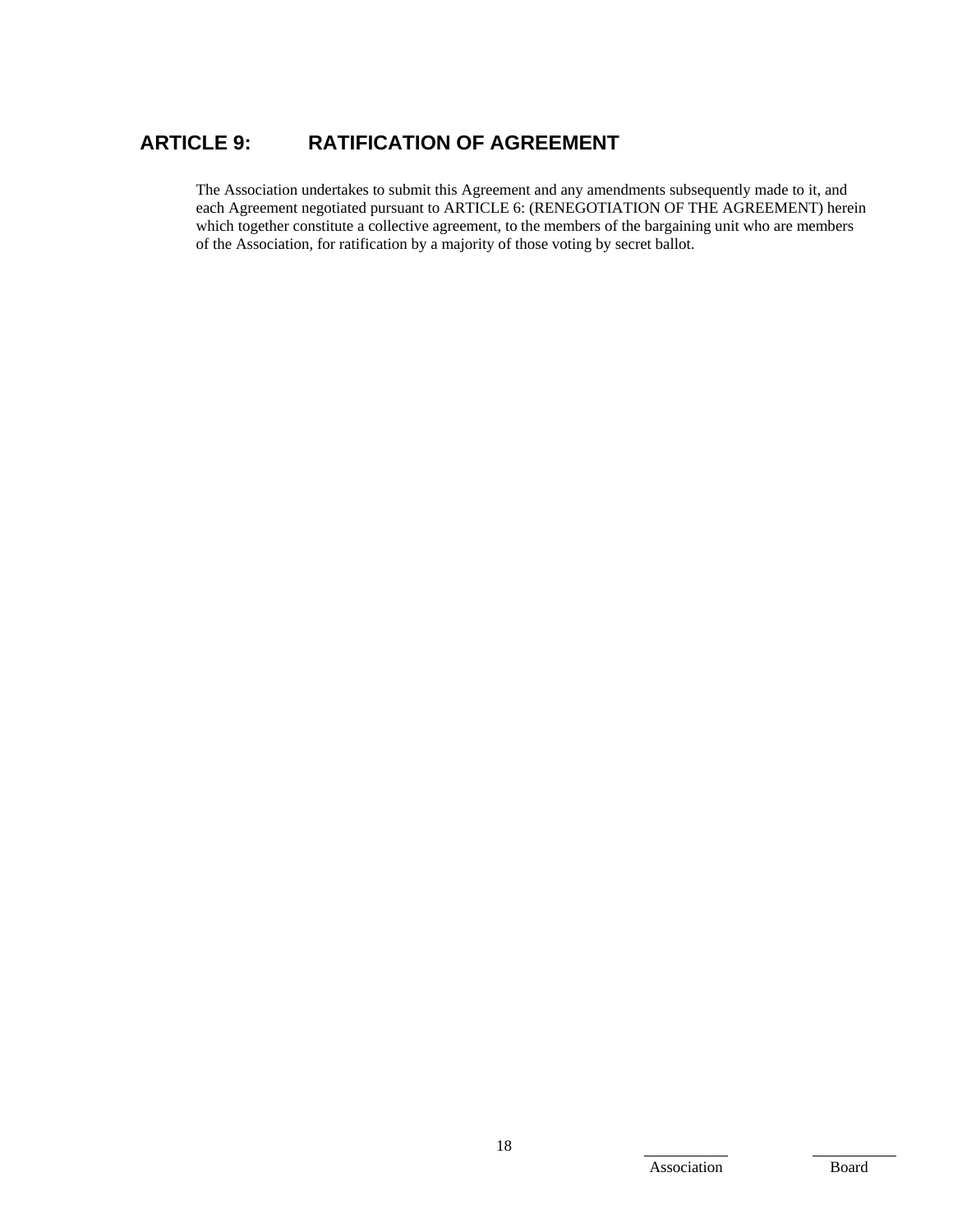# **ARTICLE 10: EMPLOYEE RIGHTS**

# **10.1 Personnel Records**

Employees desiring to view their own personnel records, including evaluation reports, employment records and financial records will make an appointment to view the file with the Associate Vice President Human Resources or designate. The Associate Vice President or designate will then arrange, within a reasonable period of time but not more than five (5) work days, to review the employee's personnel file with the employee at a time convenient to the employee, the Associate Vice President or designate, and Employer.

An employee's personnel file will not be opened to unauthorized personnel, except with written permission of the employee. Unauthorized personnel shall be defined as all except the employee, the President, Senior Administrators or designate, applicable Directors, or a person with a court order.

An employee will be notified in writing within five (5) work days whenever material or information of a detrimental nature is added to his or her personnel record.

If an employee is re-evaluated pursuant to Article 13.2(d) (Evaluation Criteria and Procedures), the employee will have the original evaluation permanently removed from his or her personnel record if he or she so requests.

Where appropriate, material will be removed from an employee's file in accordance with Article 14.7 (Use of Personnel File Material).

## **10.2 Picket Line at UFV Premises**

The refusal of a member of the Association to cross a legal picket line established by a bona fide trade union will not, of itself, constitute cause for discipline.

#### **10.3 Indemnity**

- (a) UFV will not seek indemnity against an employee, and will provide legal assistance to an employee (and will pay any judgement against the employee) for actions that result in a judgement against UFV or the employee, providing the employee was not acting in contravention of established UFV policy and was acting in good faith as an agent of the Employer. In any event, the Employer will make a decision on whether or not to take action against an employee only after consultation with concerned parties by means of an ad hoc joint committee. The joint committee shall consist of four (4) members, two (2) selected by the Employer and two (2) selected by the Association.
- (b) UFV employees engaged in conducting or assisting in the operation of Study Tours and other UFV-sanctioned activities as agents of the Employer are included in Article 10.3(a) above (Indemnity).

Upon request, the Employer shall provide each employee planning to conduct or assist in the operation of a Study Tour or other UFV sanctioned activity with a copy of the appropriate UFV insurance coverage and will make the employee aware of his or her protection and possible liability under UFV insurance coverage.

#### **10.4 Academic Freedom**

The University of the Fraser Valley is committed to the belief that the exchange of knowledge and ideas in an environment of academic freedom is the indispensable foundation of all education. It is the recognized and necessary condition that allows the university to realize its mandate , strategic directions and learning outcomes.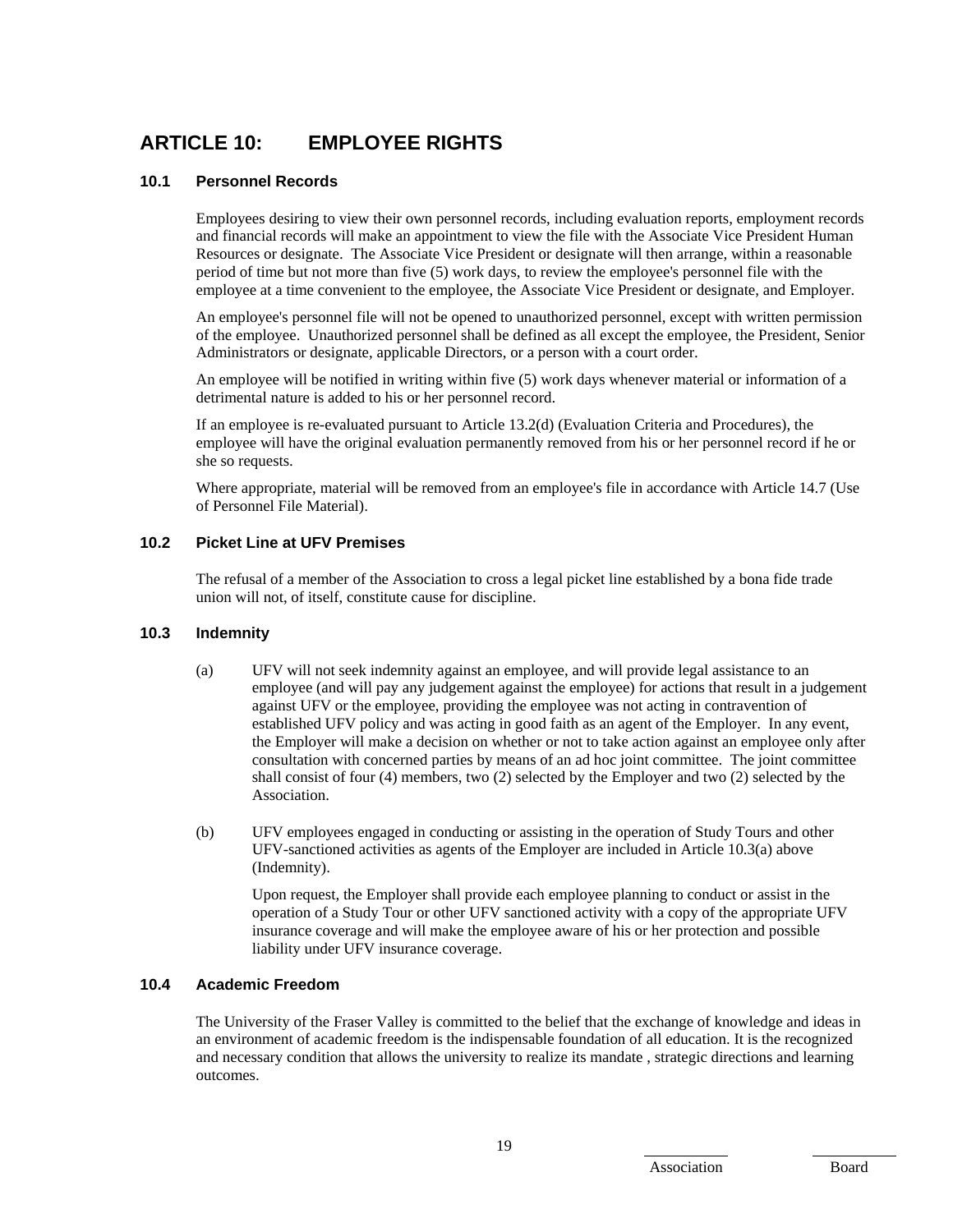Academic freedom does not require neutrality on the part of the individual faculty member, nor does it preclude commitment. Rather, academic freedom makes commitment possible.

Academic freedom carries with it the parallel obligation to use that freedom in an honest search for knowledge; it does not entitle a faculty member to promote hatred or contempt for any social, political, national or ethnic group; display incompetence in teaching or scholarship; violate the human rights of students or other persons; or in any way negatively affect the university's relationship of mutual respect with the Sto:lo people.

Academic freedom does not diminish the obligation of faculty members to meet their responsibilities to the university. Furthermore, it obligates all members to recognize and support the academic freedoms of other members of the university community. Academic freedom means that faculty shall not be hindered or impeded in any way for exercising their constitutional rights as citizens, or from expressing opinions about the institution, its administration and the Faculty and Staff Association. It does not, however, constitute legal immunity.

Academic Freedom includes the right of faculty members to teach. This includes the right to discuss the curriculum; engage any topic or viewpoint related to the curriculum; to enable free discussion and inquiry of controversial subject matter; and to determine course content and textbooks in a manner consistent with institutional policy. The faculty member has the right and responsibility to present controversial subject matter in such a way as to encourage free discussion, inquiry and expression.

Academic Freedom and critical inquiry depend on the free and uncensored pursuit of scholarship and the open communication of the results of intellectual investigation. It includes the right of faculty members to full freedom in the pursuit of scholarship and research, subject only to the satisfactory performance of other academic duties. Members shall have the right to publicly disclose information about risks to research participants or the general public or threats to the public interest that become known in the course of their research.

Academic Freedom includes the right of faculty to read and learn, including the right to access, acquire, and preserve textual, visual, documentary and creative source materials in all forms; and to do so in an environment in which university libraries, archives or other repositories shall not proscribe, remove or censor materials because of doctrinal, prejudicial or partisan reasons.

All employees of UFV are citizens, and are entitled to speak, write or act as citizens, and to express opinions on matters of public interest, without institutional censorship or discipline. However, employees should make every reasonable effort to ensure that when they are expressing personal views, they are not seen as spokespersons or representatives of UFV.

Where academic freedom is invoked in defence of a particular practice, an evaluation of the practice shall be undertaken by a community of peers, in this case represented by a six-member Board of Appeal appointed by the University of the Fraser Valley Senate. One appointee shall consist of the UFV President, or his or her designate. The balance of the appointees shall consist of faculty. The procedure to be followed shall be determined by the Senate on recommendation of this committee of peers in each case.

Any disciplinary action taken as a result of the above practice is the responsibility of the Employer and is subject to the grievance procedure.

#### **10.5 Copyright**

(a) The copyright to all artistic, recorded or written work which is created during the course of employment shall be retained by the employee throughout his or her lifetime, and upon his or her death by their heirs and/or assigns, except as noted in Articles 10.5(b) and (c) below. When the stated conditions of employment or duties and responsibilities include the creation of specific artistic, recorded or written work, the copyright to such work shall be retained by UFV.

20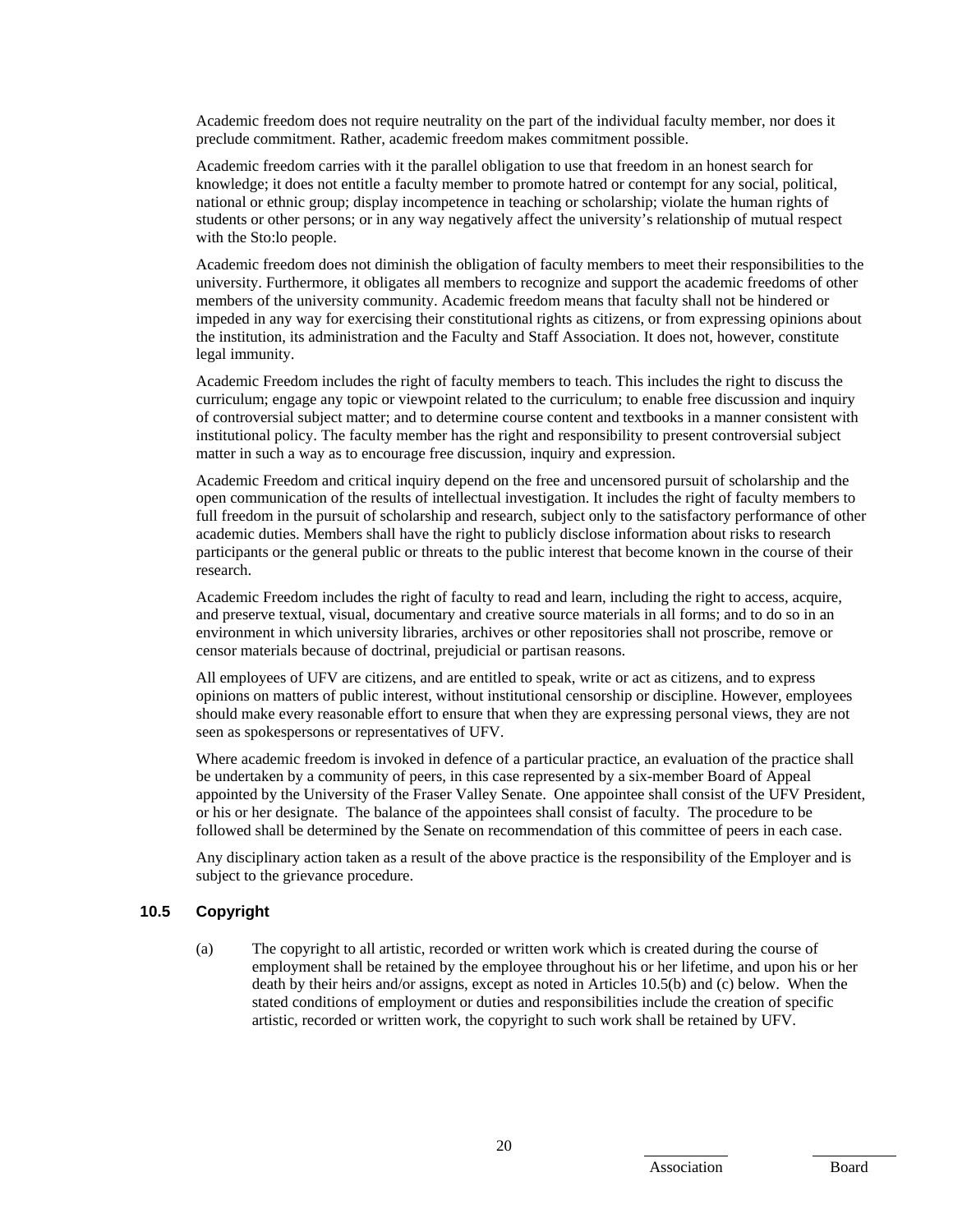- (b) UFV shall have the right in perpetuity to use and revise, free of charge, any or all artistic, recorded or written work which was created by an employee during the course of employment at UFV. This shall include the participation of UFV in a provincial television, telephone, or radio network for the purpose of distance education. If such work bears the name of an employee, UFV will not alter, amend, or change in any way the said work without the consent of the employee.
- (c) Any costs incurred by the Employer in the production of artistic, recorded or written work by an employee will be recovered from the employee, should the employee hold the copyright for such work. In no case will the employee's liability for repayment of costs exceed the income received from the work.
- (d) An online course created by an employee who does not have the creation of online courses as a part of their normal work assignment remains the property of the employee unless UFV compensates the employee for development of the course over and above their normal pay, by payment of stipend, course release(s) or other suitable compensation agreed to by both parties.

# **10.6 Scholarships and Bursaries**

Scholarships, bursaries or other grants that employees earn are their sole property.

#### **10.7 Harassment**

Definitions, procedures and rights of parties involved in disputes involving personal harassment are described in UFV Harassment Policy 110.25.

- (a) **Personal Harassment**. Employees shall not be subject to personal harassment. Violations shall be dealt with through UFV policy number 110.25.
- (b) **Sexual Harassment**. Employees shall not be subject to sexual harassment. Definitions, procedures, and rights of parties involved in disputes about sexual harassment are described in UFV Harassment Policy 110.25. Violations shall be dealt with through UFV Harassment Policy number 110.25.
- (c) **Other forms of Harassment**. Employees shall not be subject to other forms of harassment. Definitions of other forms of harassment, procedures, and rights of parties involved in disputes are described in UFV Harassment Policy 110.25. Violations shall be dealt with through UFV Harassment Policy number 110.25.
- (d) An employee named in a harassment case shall be entitled to an Association advocate, whose role will be to provide support for the member by listening to the member's concerns, providing information on rights, options, and procedures, and, where appropriate, attending meetings or hearings in an informal capacity as a support person and recorder.

# **10.8 Employment Equity**

Employment equity shall be dealt with through UFV policy 110.23.

#### **10.9 Pay Equity**

The parties to our Collective Agreement agree to enforce the principle of Equal Pay for Work of Equal Value. The parties to our Collective Agreement agree to end wage discrimination practices.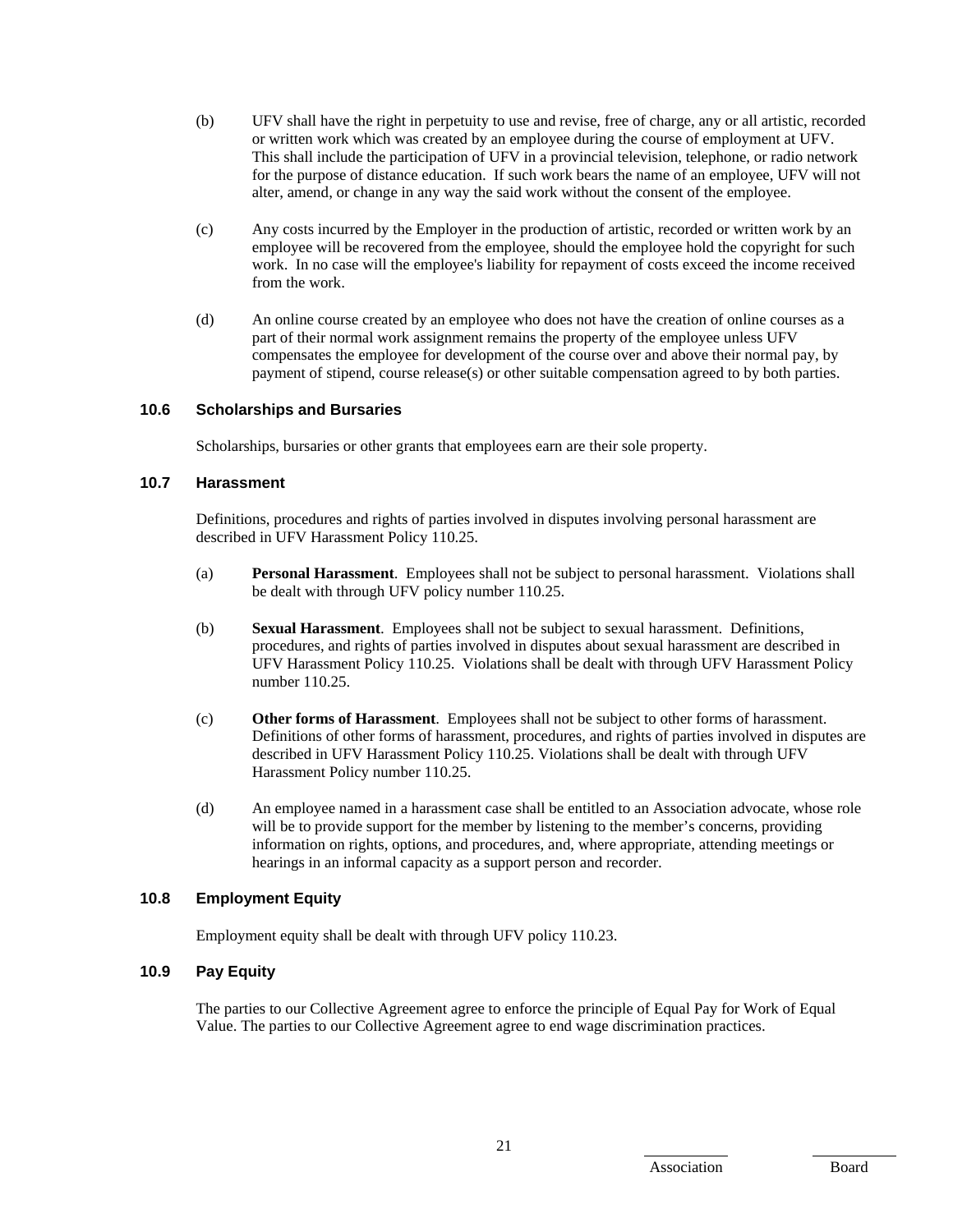# **10.10 Safe Disclosure (Whistle Blower)**

UFV employees who in good faith disclose conduct which they have reasonable grounds to believe may be a violation of University policies or regulations, government legislation, or which constitutes a threat to public interest will be protected from retaliation. UFV will maintain a policy on safe disclosure.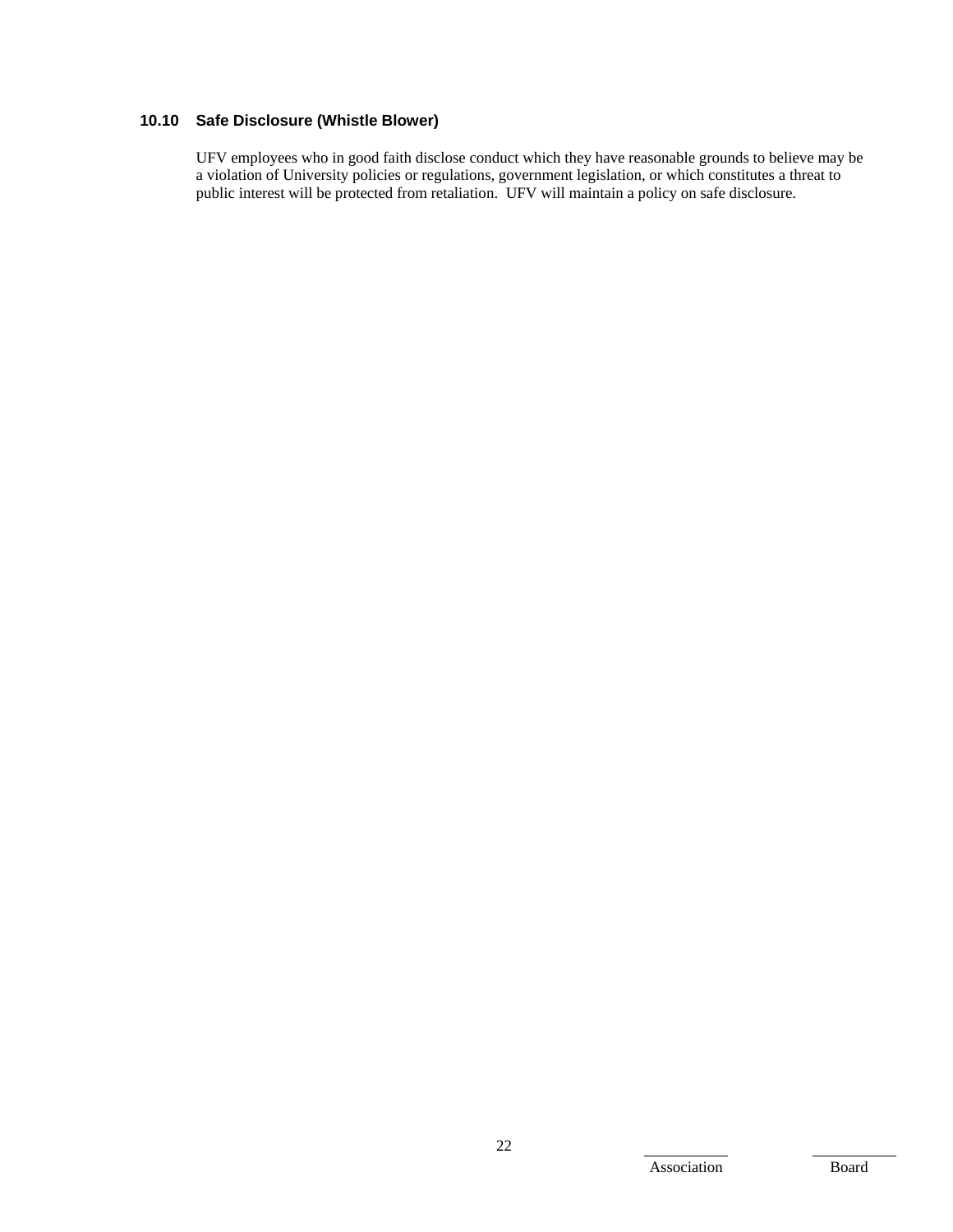# **ARTICLE 11: VACANCIES WITHIN THE BARGAINING UNIT**

## **11.1 Vacancies**

- (a) Wherever possible, Type A or Type B positions will be created instead of a number of temporary positions. When possible, temporary positions will be combined to create Type A or Type B positions. Where the Association can demonstrate detrimental effects on UFV services or the working conditions of Type A or Type B employees, part-time Type A or Type B positions will be combined into full-time positions.
- (b) Notice of all vacant or new positions for which the Association has bargaining authority shall be posted on the Human Resources website and forwarded to any employee laid off within the previous fifteen (15) months, no later than the first date of an internal or external posting, whichever occurs first.
- (c) Posting of vacancies shall appear for at least ten (10) UFV working days before the competition is closed for Type A, Type B, Type C and Type D positions, and five (5) UFV working days for all other posted positions, before the competition is closed. All vacancy postings shall include summary of the position description, required qualifications, commencement date, and for staff positions information on work location, hours of work and salary range.
- (d) In the posting of a vacancy or new position, the hours of work, including days off and the work location may be subject to change consistent with the operational requirements and the provisions of this Agreement.
- (e) When new staff positions are created or existing positions have changes to duties, education, or experience, the Director of Human Resources and an Association member of the JCAC will meet to review the position prior to circulation to determine in which pay group the position should be placed.
- (f) A Selection Advisory Committee may establish a list of qualified applicants for sessional, Type C and Type D positions. This list will be established if, through the regular posting procedure, nonsuccessful applicants are deemed qualified but there are not sufficient vacancies to accommodate them. Should an opening occur within six (6) months of establishing the list, the Director, Department Head or Program Head may recommend that the next eligible candidate be hired.

# **11.2 Temporary Vacancies and Staff Secondments**

- (a) A temporary vacancy in a regular position for a period of less than six (6) months may be filled by the Employer in consultation with the employees of the area. The Employer must notify the applicable Association Contract Administrator of the appointment and post the position after six months of the appointment, unless otherwise agreed to by the Employer and Association.
- (b) If not filled through 11.2(a) above, all departments will fill their auxiliary staffing requirements by application to Human Resources for an Auxiliary Employee or worker from the Auxiliary Employee/Worker List. Human Resources will maintain an up-to-date list of qualified auxiliary employees and workers (Auxiliary Employee/Worker List).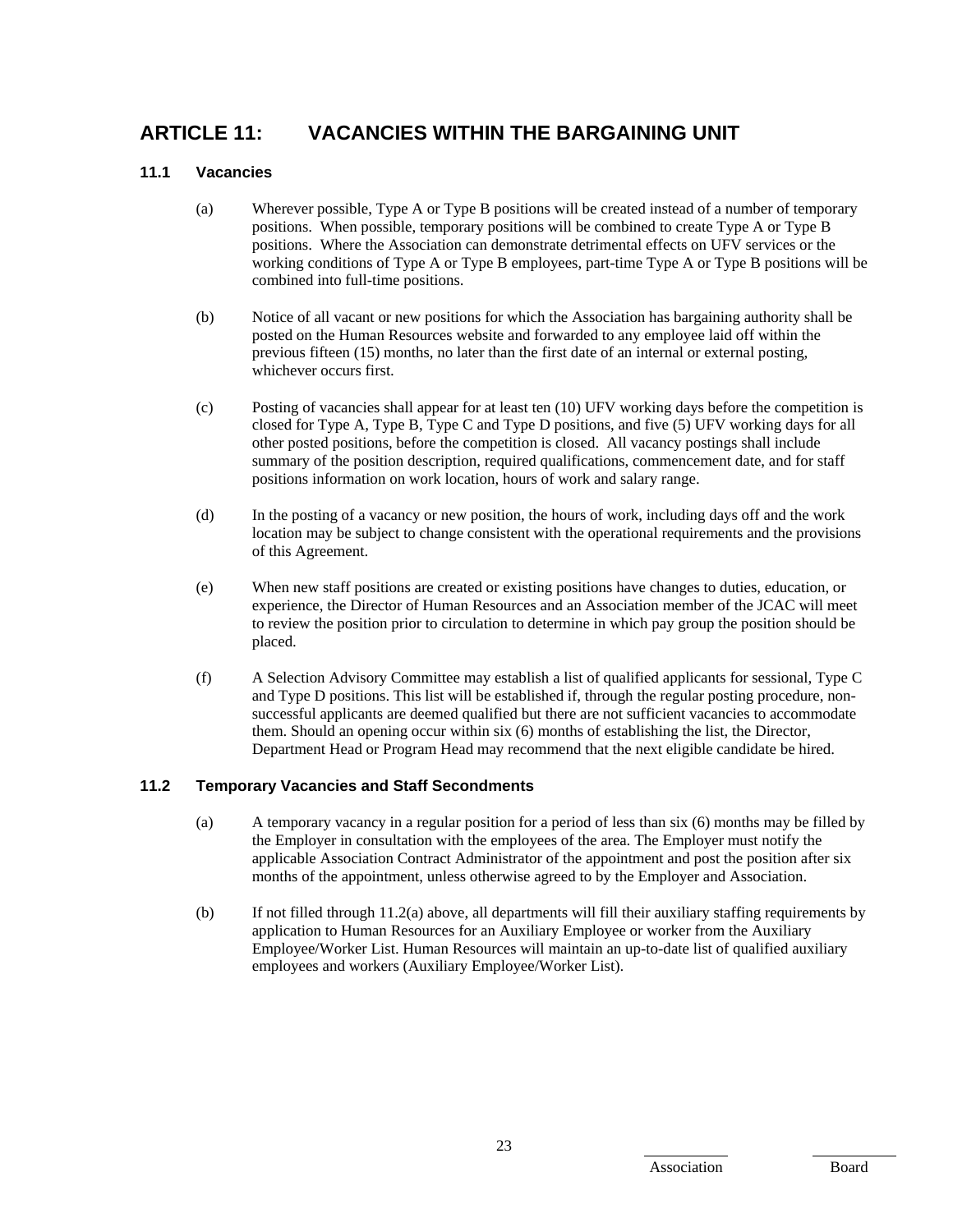- (c) A temporary vacancy for a period of six (6) months or more will be filled as in Article 11.6 (Selection Advisory Committee) or as in Article 21.2 (Acting in a Higher Capacity) or Article 22.2 (Acting in a Higher Capacity or as a Substitute). If filled by Article 21.2 (Acting in a Higher Capacity) or Article 22.2 (Acting in a Higher Capacity or as a Substitute), ARTICLE 11: (VACANCIES WITHIN THE BARGAINING UNIT) will apply only within the responsible administrator's area.
- (d) Non-probationary type A employees may apply for a temporary staff vacancy that has a minimum contract period of six (6) months.
	- (i) If successful, the Type A applicants (seconded employees), with the authorization of the appropriate excluded administrator, may assume the status, salary and benefits of the temporary position for the length of time they are in that position.
	- (ii) Except in extraordinary circumstances, the seconded employees will remain in their seconded position until the expiration of their temporary contract. Under extraordinary circumstances and with the approval of the appropriate excluded administrator, return to the original position may take place before the end of the secondment contract. In this event, the expiration date of the replacement employees' temporary contracts will be adjusted to correspond to the new date of return of the seconded employees.
	- (iii) If the seconded position is extended beyond the originally approved contract period, the seconded employees must seek approval of the appropriate excluded administrator. The total secondment period is not to exceed two (2) years.
	- (iv) The seconded employees retain the right to enter competitions and the right to accept another permanent job.
	- (v) At the end of their contracts, the seconded employees return to their original position unless they have obtained a permanent position elsewhere.
	- (vi) If the temporary vacancy created by the secondment is filled by a Type C or Type D employee rather than another Type A employee, the Type C or Type D employee maintains the same rights they had in their previous position.
- (e) **Part-time secondments**: With the authorization of the appropriate excluded administrator, Type A employees may apply for a temporary duty replacement. This replacement would allow the employee to take on a different function as part of his or her on-going position, and allow it to replace a normal function of the on-going job that now would be handled by another employee. To be eligible for part-time secondment, the following must apply:
	- (i) the temporary duty must need an allocation of four hours or greater
	- (ii) the duty to be replaced must be able to be completed in blocks of time of four hours
	- (iii) the employee must present a written document to his or her supervisor to show how this duty change can be accomplished. The supervisor and employee must then jointly discuss the proposal with the appropriate excluded administrator.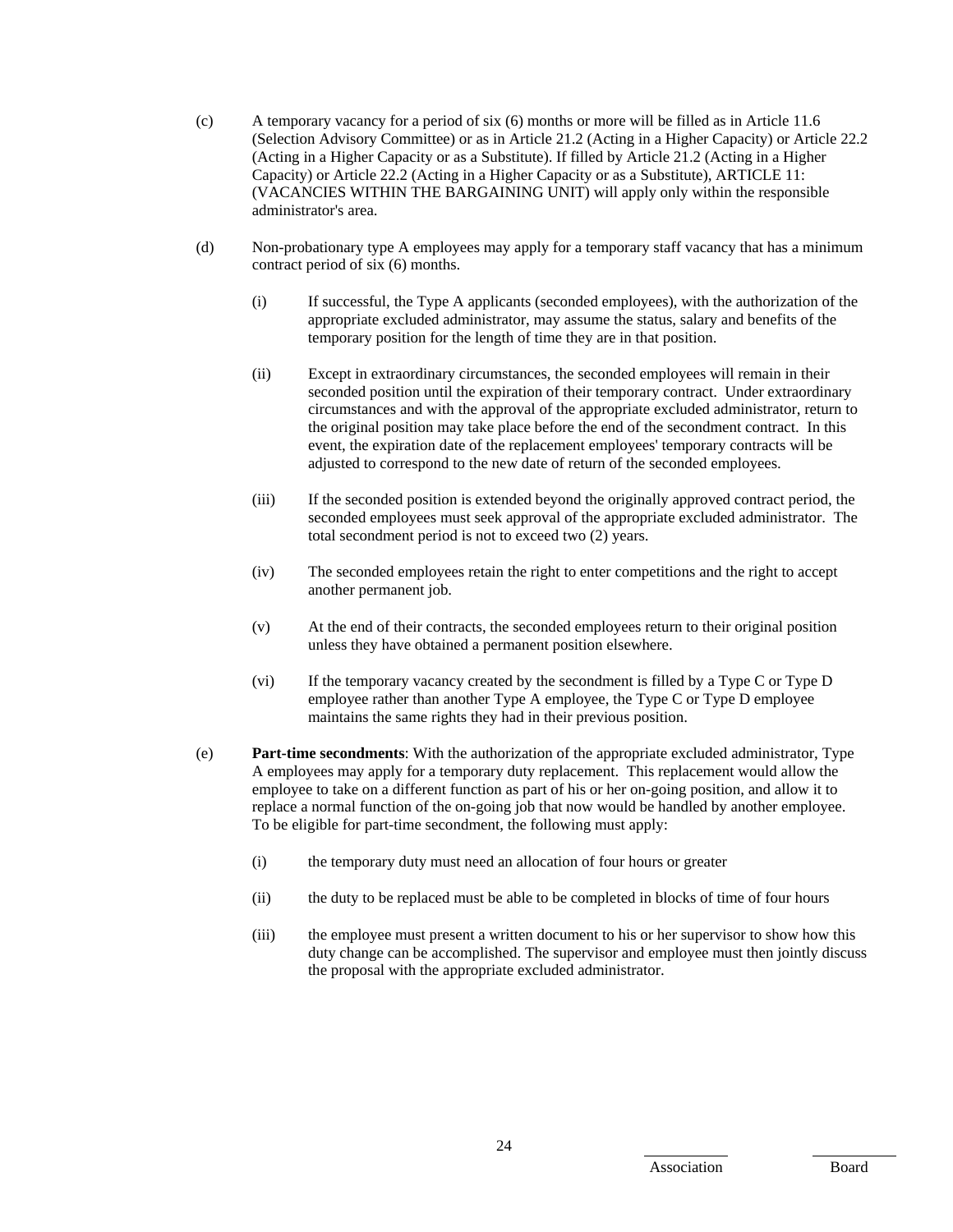# **11.3 Job Sharing and Job Exchange**

- (a) With the authorization of the appropriate excluded administrator, Type A or Type B employees may share an existing position. The position can be either one of two that the employees now occupy or a vacant Type A or Type B position. In the case of a vacant position a joint application shall be made. This clause is not grievable but an appeal to the UFV President can be made. Should one of the employees leave his or her part of the position, the remaining employee has the right of first refusal to the portion vacated, provided he or she meets the minimum qualification standard. Should the SAC process not result in recommending a suitable candidate to fill the vacant portion, the appropriate excluded administrator of the area, the immediate supervisor, the appropriate Association Contract Administrator, and the employee occupying the other part of the position will meet to resolve the problem.
- (b) With the authorization of the appropriate excluded administrator(s) and supervisors, Type A or Type B employees may exchange positions, provided that both employees agree, that they are in the same pay group, and that they can demonstrate they are capable of performing the duties of the position.
- (c) Consistent with 12.12 (Transfers, Promotions or Bumping to a Different Position), the exchanged employees will serve a six-month non-initial probationary period. The positions will become permanent upon completion of the probationary period.
- (d) The exchanging employees have the right to revert back to their original positions within the noninitial six-month probationary period, providing either party wishes to revert.

#### **11.4 Internal Applicants**

A Type A or B employee, including those on the layoff list, who applies for and meets the criteria of a vacant position shall be given preference over an outside applicant who has equal or less qualifications to meet the criteria of the position. Type C, Type D, Limited Term or Sessional employees shall not have this preference until they have been hired pursuant to Selection Advisory Committee procedures. Type C, Type D, Limited Term or Sessional employees will be granted this status on successful completion of probation.

#### **11.5 Notice to Unsuccessful Bargaining Unit Employee Applicants**

- (a) When bargaining unit employee applicants have not been recommended by an SAC for a bargaining unit position, the following process will be undertaken in the order shown below:
	- (i) The Chair of the SAC shall obtain approval of the SAC's recommendation from the relevant administrator.
	- (ii) If the SAC has recommended an applicant who is not a member of the bargaining unit for the position, the relevant UFV Administrator shall meet with Human Resources to review the SAC process.
	- (iii) If the decision is made to proceed with the offer, the UFV Administrator shall notify the non-bargaining unit applicant that he or she has been recommended and that the Association and UFV are reviewing to determine if the correct process has been followed.
	- (iv) The UFV Administrator will notify the relevant FSA Contract Administrator in writing of the decision of the SAC, with a copy to Human Resources.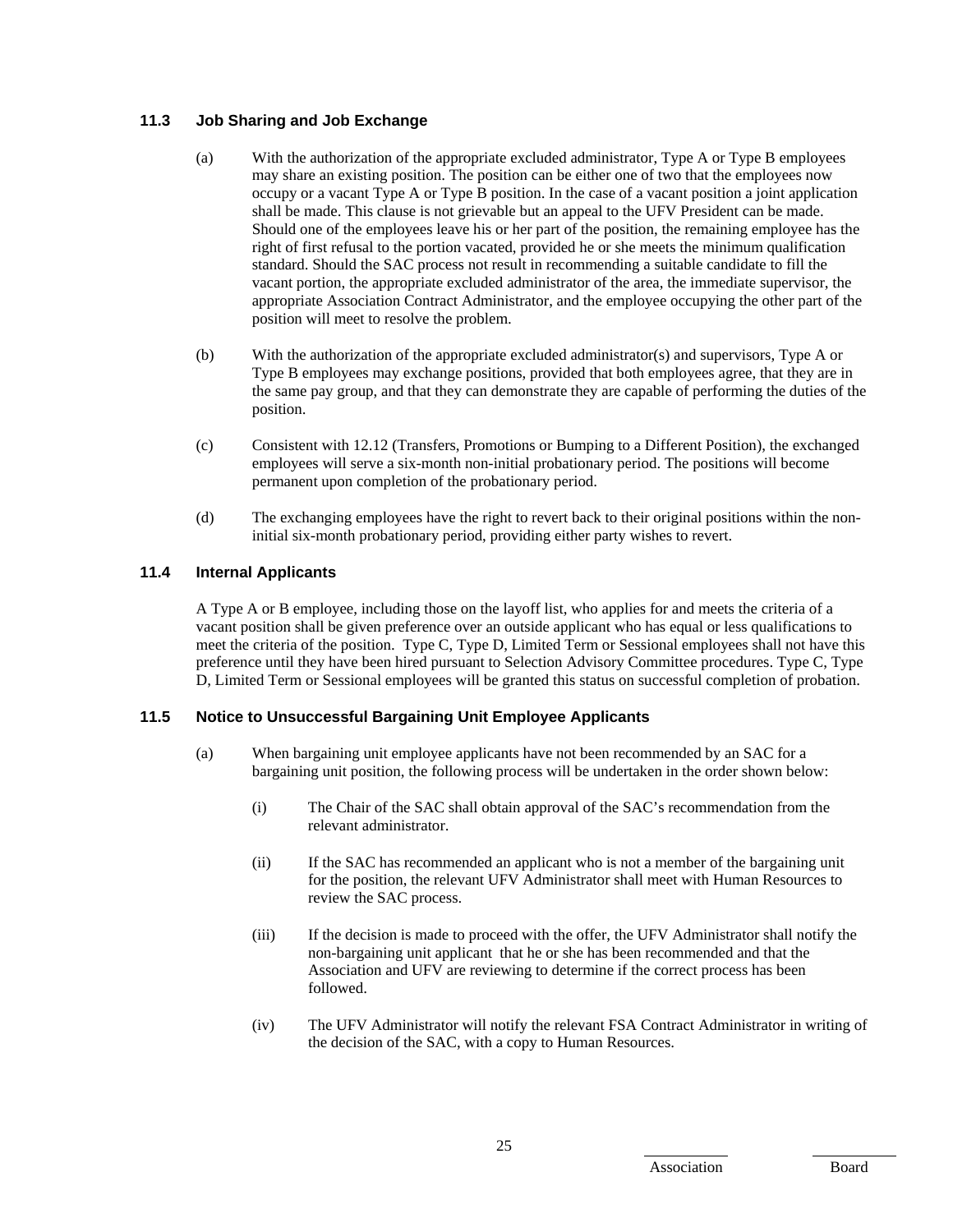- (v) Immediately following step 4, unsuccessful bargaining unit employee applicants will be notified that they have not been recommended for the position. This notification will be made by the relevant UFV Administrator unless he or she designates the SAC Chair to do so.
- (vi) Next, Human Resources and the relevant Contract Administrator will be informed in writing of all notifications and of the date on which they were delivered.
- (b) An unsuccessful bargaining unit employee applicant may request that the Association grieve on his or her behalf, providing the grievance is brought within five (5) UFV working days of notice that the bargaining unit employee was unsuccessful in his or her application.

#### **11.6 Selection Advisory Committee**

The Employer shall maintain a selection advisory committee procedure, and shall make the details of this procedure widely available through a document titled "Selection Advisory Committee Procedure". Any changes to this policy or procedure need the approval of the Association and the Employer.

The policy supplements any processes and procedures in this clause.

The Employer shall supply the appropriate Association Contract Administrator, or a designate, with a copy of the position posting at the same time that the position is posted.

Appointment of employees will be made by the Employer after consultation with employees in the appropriate area with respect to the criteria for the position and qualifications of the candidates.

- (a) Consultation shall take place through a Selection Advisory Committee. At least fifty percent (50%) of the membership of the Selection Advisory Committee shall be chosen by and from employees in the appropriate area.
- (b) On any SAC, a request for additional representatives from outside the area may be made by either the Employer or the Employer's representative (SAC Chair) or by the Association. Such appointments to the SAC will be made by Human Resources in consultation with the Association, with the SAC member appointed as a University representative.
- (c) For the purposes of nominating and electing University members to an SAC, the appropriate areas are defined as follows:

| Faculty: |                                     |                                                                                                                              |
|----------|-------------------------------------|------------------------------------------------------------------------------------------------------------------------------|
|          | Instructional Faculty SAC's:        | All Type "B" and Type "A" members of the                                                                                     |
|          |                                     | department/functional area                                                                                                   |
|          | Non-Teaching Faculty SAC's:         | All Type "B" and Type "A" members of the                                                                                     |
|          |                                     | department/functional area                                                                                                   |
|          | Director (non-instructional) SAC's: | All Type "B" and Type "A" members of the                                                                                     |
|          |                                     | department/functional area                                                                                                   |
| Staff:   |                                     |                                                                                                                              |
|          |                                     | $\Lambda$ ll mambars an a Type $\Lambda$ <sup>2</sup> contract, and all Type $\Omega$ <sup>2</sup> mambars of the department |

All members on a Type "A" contract, and all Type "B" members of the department/ functional area

- (d) The Employer shall be responsible for conducting elections or making appointments to a Selection Advisory Committee not later than the expiry date of the position vacancy posting.
- (e) With the agreement of the appropriate Contract Administrator, the Employer may appoint all members to the Selection Advisory Committee in exceptional circumstances.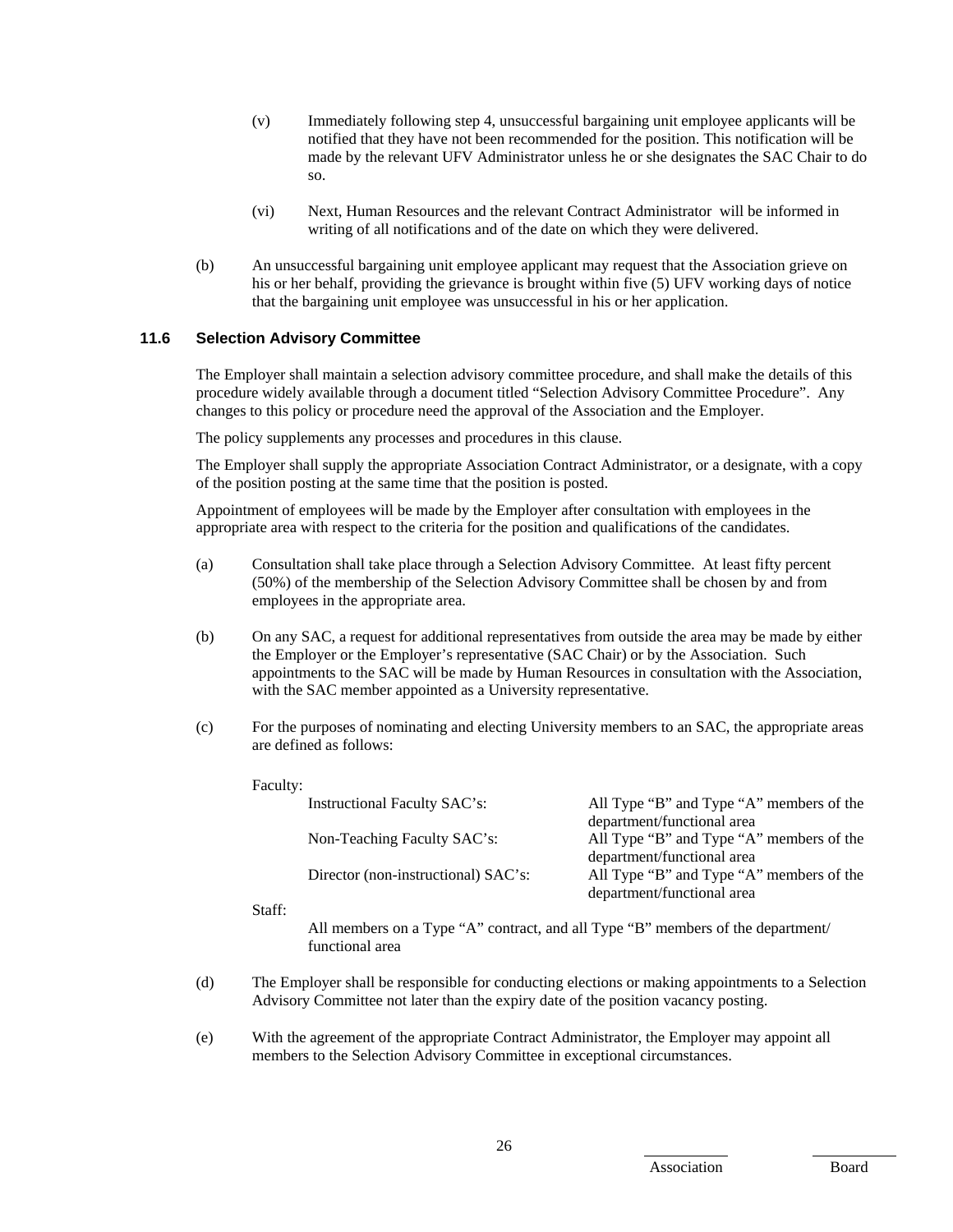- (f) Standing Selection Advisory Committees for the purpose of work allocation or the hiring of Limited Term and Sessional Employees will be formed for each department by the Employer no later than April 15th each academic year.
- (g) Where time is of the essence, the Selection Advisory committee may be waived in the hiring of Limited Term and Sessional employees. When this article is used, the Administrator shall provide the Human Resources Department and Contract Administrator with a brief written explanation as to why this clause is being invoked, prior to the issuing of the contract of employment.

## **11.7 Selection of Heads of Instructional Areas**

#### (a) Members of an instructional area

All members of an instructional area on Type A or Type B contracts are eligible to vote in the following procedures.

#### (b) Eligibility to serve as Head of an instructional area

The Head of an instructional area shall be selected from among the Faculty employed on Type B contracts in the area.

#### (c) Term of the Head's appointment

The Head shall be appointed for a term of three years, commencing between June and August at the area's discretion.

The Head shall normally receive an evaluation no later than the end of the second year and an evaluation in the fall of the last year of the appointment. The timing of the first evaluation will be at the discretion of the Dean.

Following the initial evaluation, the Dean shall confirm whether the Head shall continue for the remaining years of the appointment.

The expectation is that the position of Head is intended to rotate among eligible members of the department or program wherever feasible. Eligible members include those members who are judged to be qualified by an SAC. A current Head may apply to continue following the process below for selecting a Head. After a Head's second term, the headship shall be considered vacant, and cannot automatically be filled by the previous incumbent. The onus will be on the department or program to demonstrate to the Dean and the Association that all other eligible members have been offered the opportunity to serve as Head before the current Head's application for an additional term is accepted. Consecutive reappointments shall be for a minimum term of two or a maximum term of three years for Heads, at the area's discretion.

- (d) Procedure for Selecting the Head
	- (i) In the last year of a Head's term, a committee of no more than six members shall be struck by the Dean in consultation with the area and shall be composed of:
		- 1. At least fifty percent of the committee selected by the members of the area in an election conducted by the Dean's office.
		- 2. Up to fifty percent of the committee selected by the Dean.
		- 3. Members who intend to apply for the position of Head must refuse nomination or appointment to the selection committee.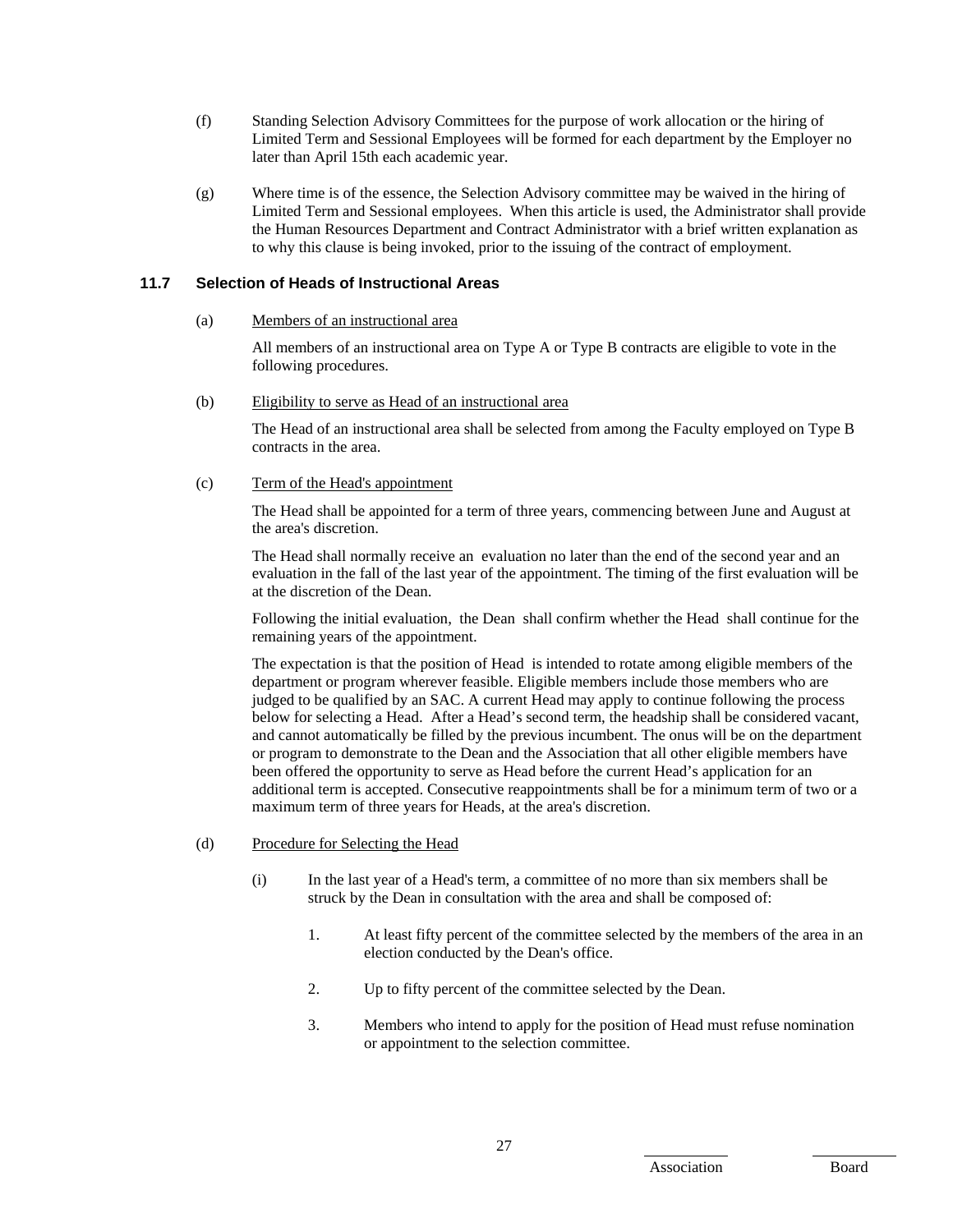- 4. When selecting members for the committee, the Dean and the area shall consider the importance of including representatives from various groups in the area including staff, other interested areas, and various campuses.
- (ii) The committee shall:
	- 1. review the requirements of the position including the needs of the area. In doing so, the committee will reference discussions held at the department level concerning the general criteria to be applied, which takes into account both the university's strategic and educational plans and any planning documents at the department level;
	- 2. call for applications for the position of Head by notifying each member of the area;
	- 3. review candidates for the position;
	- 4. recommend a candidate to the appropriate Dean and area for appointment as Head. When arriving at its recommendation, the committee shall consider the importance of drawing Heads from various campuses and groups within the area.
- (iii) The appropriate Dean and area shall each decide whether to accept the recommendation of the committee.

If the recommendation is accepted by the Dean and by a majority vote of the members of the area, the recommended candidate shall become the next Head.

If the recommendation of the committee is not accepted by the appropriate Dean or by a majority vote of members of the area, the committee shall continue meeting in order to recommend another candidate. Should no eligible member of the department be recommended as a result of the continued deliberations of the committee, the dean will advise the department in writing of this result and appoint a temporary head. Copy of this notice will be provided both to HR and the FSA.

The selection process shall be completed by March 1 of the last year of the current Head's appointment to allow for a period of transition.

#### **11.8 Selection of Directors of Instructional Schools**

(a) Members of an Instructional School

All members of an instructional area on Type A or Type B contracts are eligible to vote in the following procedures.

(b) Eligibility to Serve as Director of an Instructional School

The Director of an instructional school shall be selected from among the Faculty employed on Type B contracts in the area.

(c) Term of the Director's Appointment

The Director shall be appointed for a term of five years, commencing between June and August at the area's discretion.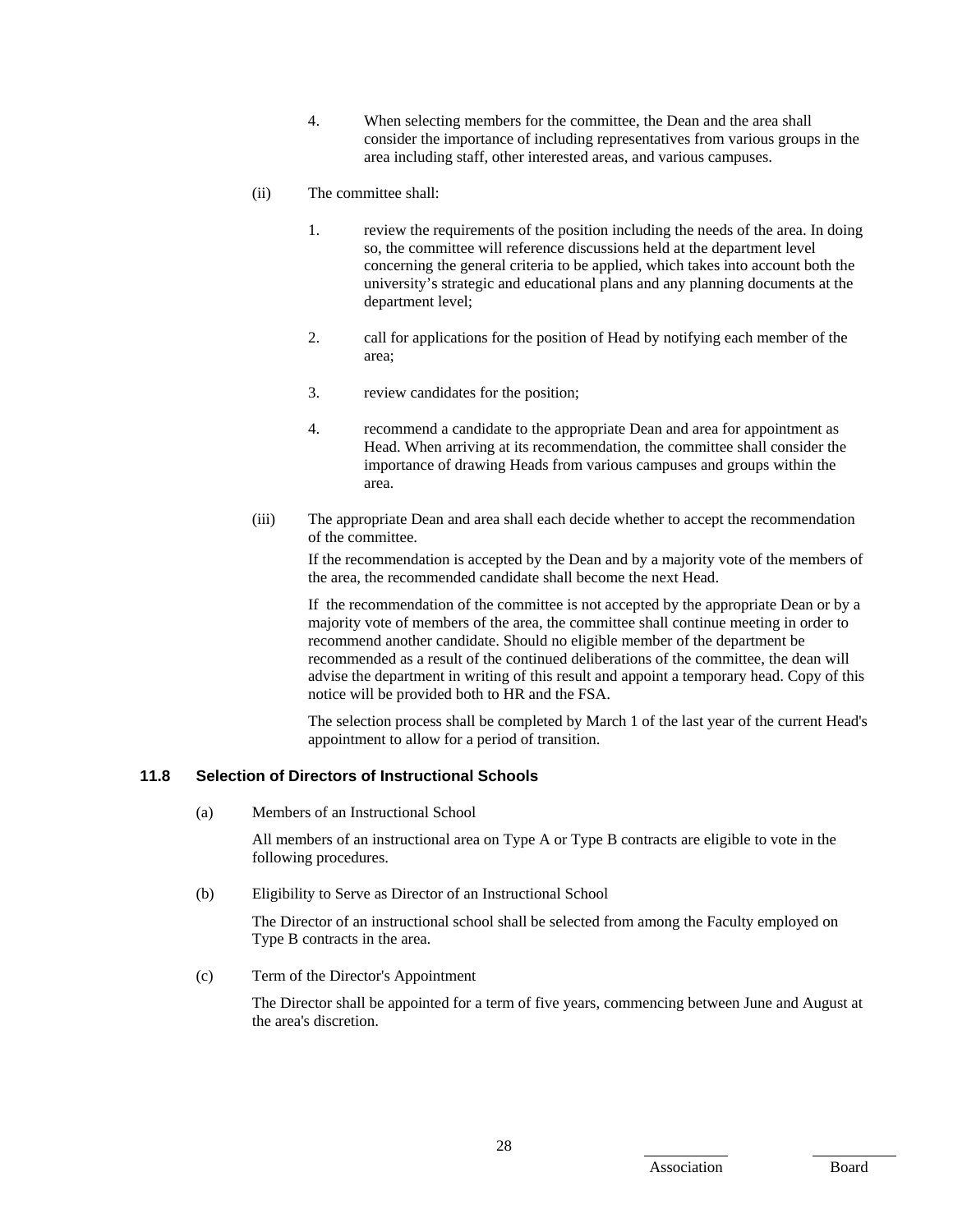The Director shall normally receive an evaluation no later than the end of the second year and an evaluation in the fall of the last year of the appointment. The timing of the first evaluation will be at the discretion of the dean.

Following the initial evaluation, the Dean shall confirm whether the Director shall continue for the remaining years of the appointment.

The expectation is that the position of Director is intended to rotate among eligible members of the department or program wherever feasible. Eligible members include those members who are judged to be qualified by an SAC. A current Director may apply to continue following the process below for selecting a Director. After a Director's second term, the position shall be considered vacant, and cannot automatically be filled by the previous incumbent. The onus will be on the department or program to demonstrate to the Dean and the Association that all other eligible members have been offered the opportunity to serve as Director before the current Director's application for an additional term is accepted. Consecutive reappointments shall be for a minimum term of two or a maximum term of five years for Directors, at the area's discretion.

- (d) Procedure for Selecting the Director
	- (i) In the last year of a Director's term, a committee of no more than six members shall be struck by the Dean in consultation with the area and shall be composed of:
		- 1. At least fifty percent of the committee shall be composed of Type B members selected by the members of the area in an election conducted by the Dean's office.
		- 2. Up to fifty percent of the committee selected by the Dean.
		- 3. Members who intend to apply for the position of Director must refuse nomination or appointment to the selection committee.
		- 4. When selecting members for the committee, the Dean and the area shall consider the importance of including representatives from various groups in the area including staff, part-time faculty, other interested areas, and various campuses.
	- (ii) The committee shall:
		- 1. review the requirements of the position including the needs of the school in consultation with the dean. In doing so, the committee will review the existing position description and discussions held at the school level concerning the general criteria to be applied, taking into account both the university's strategic and educational plans and any planning documents at the school level;
		- 2. call for applications for the position of Director by notifying each member of the area and providing a description of the duties and responsibilities, and necessary qualifications approved for the position;
		- 3. review candidates for the position;
		- 4. recommend a candidate to the Dean and school for appointment as Director. When arriving at its recommendation, the committee shall consider the importance of drawing Heads from various campuses and groups within the school.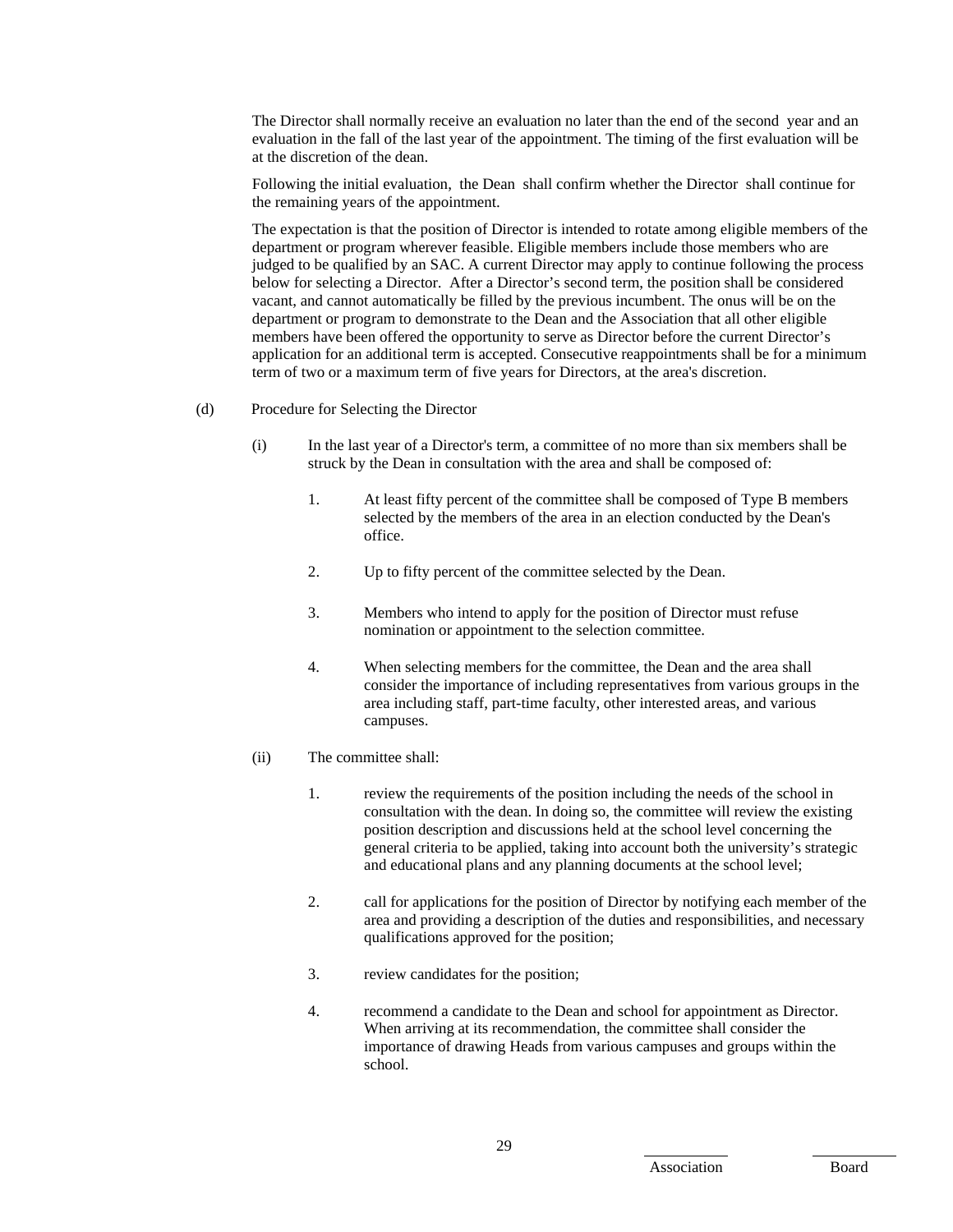(iii) The appropriate Dean and school shall each decide whether to accept the recommendation of the committee.

> If the recommendation is accepted by the Dean and a majority vote of the members of the school, the recommended candidate shall become the next Director.

If the recommendation of the committee is not accepted by the Dean or by a majority vote of members of the school, the committee shall continue meeting in order to recommend another candidate.

Should no eligible member of the school be recommended as a result of the continued deliberations of the committee, the dean will advise the school in writing of this result and appoint a temporary Director. Copy of this notice will be provided both to HR and the FSA. In exceptional circumstances, the position of Director may be filled through an external search process; the decision of the dean to refuse this option is final.

The selection process shall be completed by March 1 of the last year of the current Director's appointment to allow for a period of transition.

#### **11.9 Selection of Academic (Instructional) Administrators**

The selection of Academic (Instructional) Administrators, including Instructional Deans, Associate Deans, Academic Associate Vice Presidents, Excluded Academic (Instructional) Directors, and the Provost and Vice-President, Academic, will be determined by the Employer after consultation with employees in the appropriate area with respect to the criteria of and candidates for the position.

- (a) Consultation shall take place through a Selection Advisory Committee. At least fifty percent (50%) of the membership of the Selection Advisory Committee shall be chosen by and from members in the appropriate area. In addition, the Employer may appoint up to two Ex Officio, non-voting members.
- (b) In the case of a temporary vacancy in an academic administrative position, the President or Vice President may appoint an acting academic administrator. If the acting appointment is to exceed six months in duration, the president or Vice President will call for expressions of interest, providing a brief description of the interim position and of the essential qualifications required. In consultation with the FSA, the President or Vice President will appoint a member or members of the appropriate areas for the purpose of consulting with them on the received expressions of interest.
- (c) Excluded Instructional Administrators are normally appointed for a period of five years after which they will return to a faculty position as per Article 12.13 (Academic Administrative Appointments With Term) and 12.14 (Excluded Administrative Appointments Without Term (Continuing Appointments). Reappointment to one subsequent term of five years may be granted by the President. Prior to reappointment, the President (or Provost and Vice President, Academic in the case of decanal direct reports) will carry out consultation with the applicable faculty area through an evaluation process consistent with the provisions of the Agreement on Senior Administrator Evaluations (Article 12.15 Evaluation of Senior Administrators). This clause is applicable to excluded instructional administrators hired after January 1, 1999. Excluded instructional administrators hired prior to January 1, 1999 currently employed at UFV are not bound by this clause.
- (d) An Excluded Academic (Instructional) Administrator who has not been hired from within the membership of the Faculty & Staff Association must become attached to a faculty as a nonprobationary appointment prior to being hired by UFV. The process to become attached to a faculty is that the standing SAC for that faculty will interview the applicant and decide if he/she meets the qualifications to teach.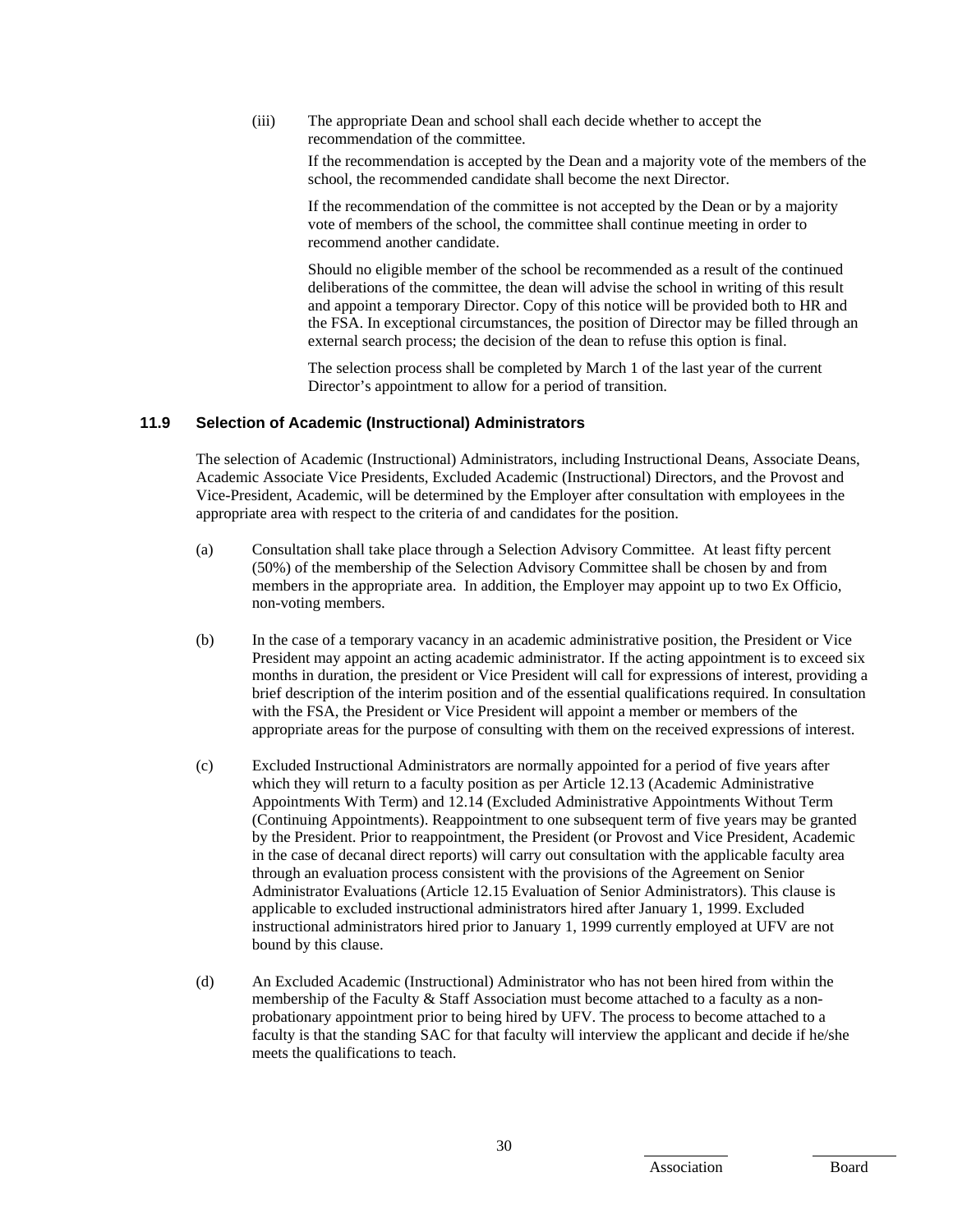## **11.10 Selection of President and Administrators**

The selection of the President and the Administrators, except those listed in Article 11.7 (Selection of Heads of Instructional Areas) and Article 11.9 (Selection of Academic (Instructional) Administrators), will be determined by the Employer after seeking the advice of employees with respect to the criteria and candidates for the position.

## **11.11 Selection Process for Janitorial Positions**

(a) Step I

UFV will advertise to bring candidates in for an informal interview with the Director of Facilities. The Director will decide who should be considered.

(b) On-Call Janitor

This classification is a list of employees who are considered "on-call" for janitorial work. There are no set work schedules. On-call employees are called by the Director or delegate to fill in for employees on temporary or permanent contracts who are unavailable for work. The first 140 hours are paid at the base rate; hours after this will be paid at the JCAC established pay group for Janitors. These employees have no rights to work and are called in no particular order. The Director of Facilities decides if a person is eliminated from the on-call list.

#### (c) Temporary Contracts

These contracts are variable in length. The successful candidates for these positions are determined through the normal UFV posting process. On-call employees and people new to UFV may apply. Seniority will be used only if the SAC is unable to recommend an order for hiring.

#### (d) Permanent Contracts

These positions are determined through the normal UFV posting process with the initial interviews being offered to those employees holding temporary contracts.

#### (e)  $8/12 \rightarrow 12/12$  Permanent

When these positions become available, the senior permanent contract employee in 11.11(d) above (Permanent Contracts) will be awarded the contract after the Director of Facilities reviews the evaluations.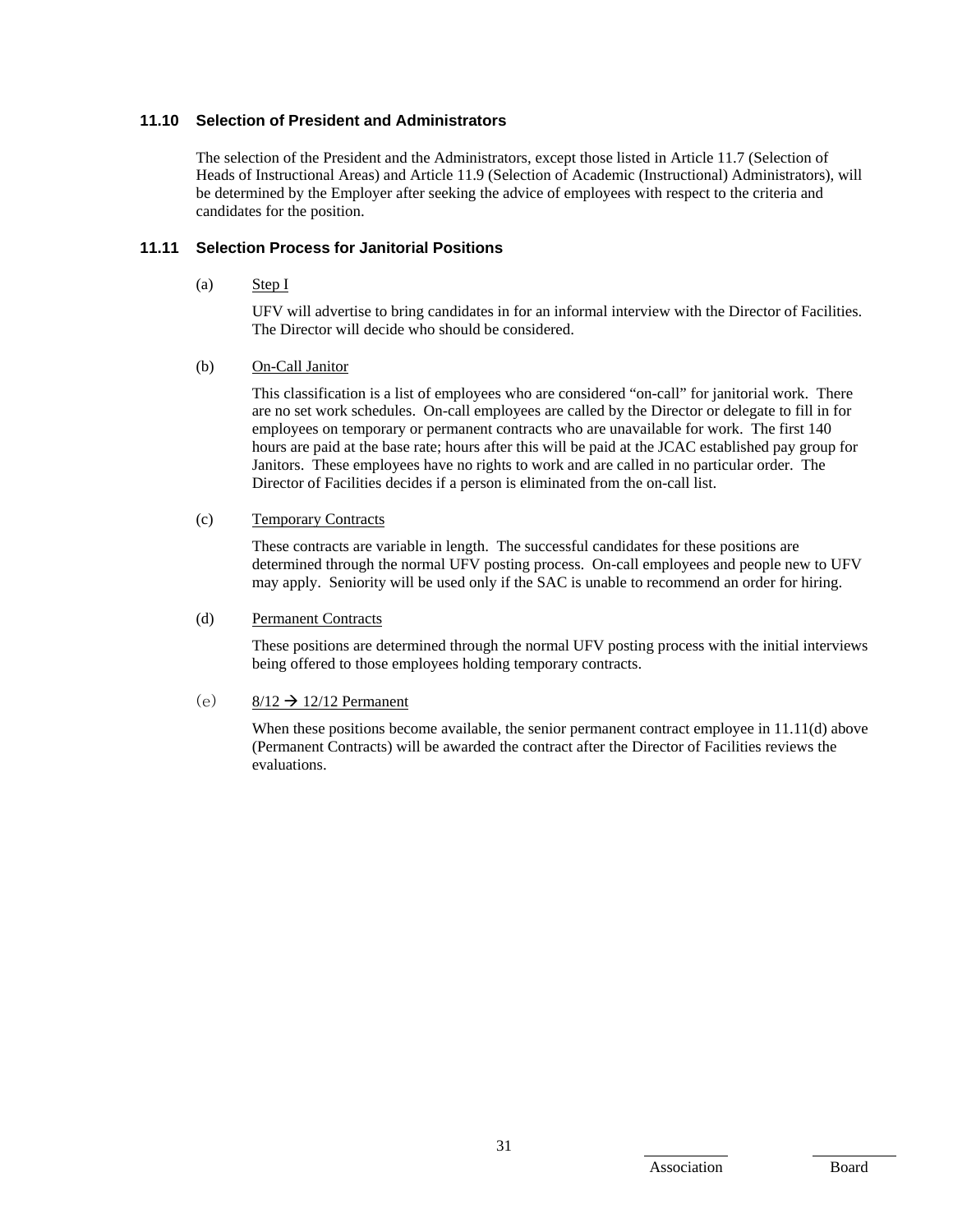# **ARTICLE 12: APPOINTMENTS**

# **12.1 Type A Staff Appointments**

- (a) Appointments
	- (i) Employees who are hired for positions which are intended from the outset as permanent, ongoing positions will be identified as Type A status staff at the time of their initial hiring.
	- (ii) The Employer maintains the right to post a permanent Type A position within one (1) years time of the original temporary posting if it becomes known that the position will be permanent.
	- (iii) All permanent employees recognize UFV as his or her primary employer and should the employee choose to work for another employer, such work must not interfere with his or her participation in and fulfillment of assigned duties within his or her department.
- (b) Probationary Period

All new appointees to Type A staff positions will serve an initial probationary period of 1824 hours in one position in one department. During the initial probationary period, a probationary employee may be transferred, laid off, or dismissed for any stated reason.

(c) Reappointments

At least one (1) month prior to the completion of an employee's initial probationary appointment to a Type A contract position, the employee will be advised of reappointment and the terms thereof, or will be advised that reappointment will not be made.

Reappointment subsequent to the initial probationary period may be made for:

- (i) a continuing appointment without term; or
- (ii) a second and final probationary period of six (6) months. In the case of a final probationary period, the employee shall be advised, at least two (2) weeks prior to the end of the period, of his or her reappointment and the terms thereof, or will be advised that the appointment will not be continued. Failure to continue an appointment or to reappoint may occur only when the employee has received unfavourable evaluation reports as in ARTICLE 13: (EVALUATION), or if the probationary employee has been laid off or dismissed prior to the end of the period of his or her probationary appointment. During the final probationary period, dismissal or layoff will occur only for just and reasonable cause, and will be accompanied by immediate written notice to the probationary employee stating the reasons for and nature of the action.
- (d) Trial Periods
	- (i) At any time during a continuing appointment, if there is cause for concern about an employee's performance as a result of unfavourable evaluation reports or other just cause, the employee may be placed on a trial period not exceeding three (3) months for employees in pay groups two to four (2-4) inclusive, and not exceeding six (6) months for employees in pay groups five (5) and above inclusive, with complete access to the grievance procedure.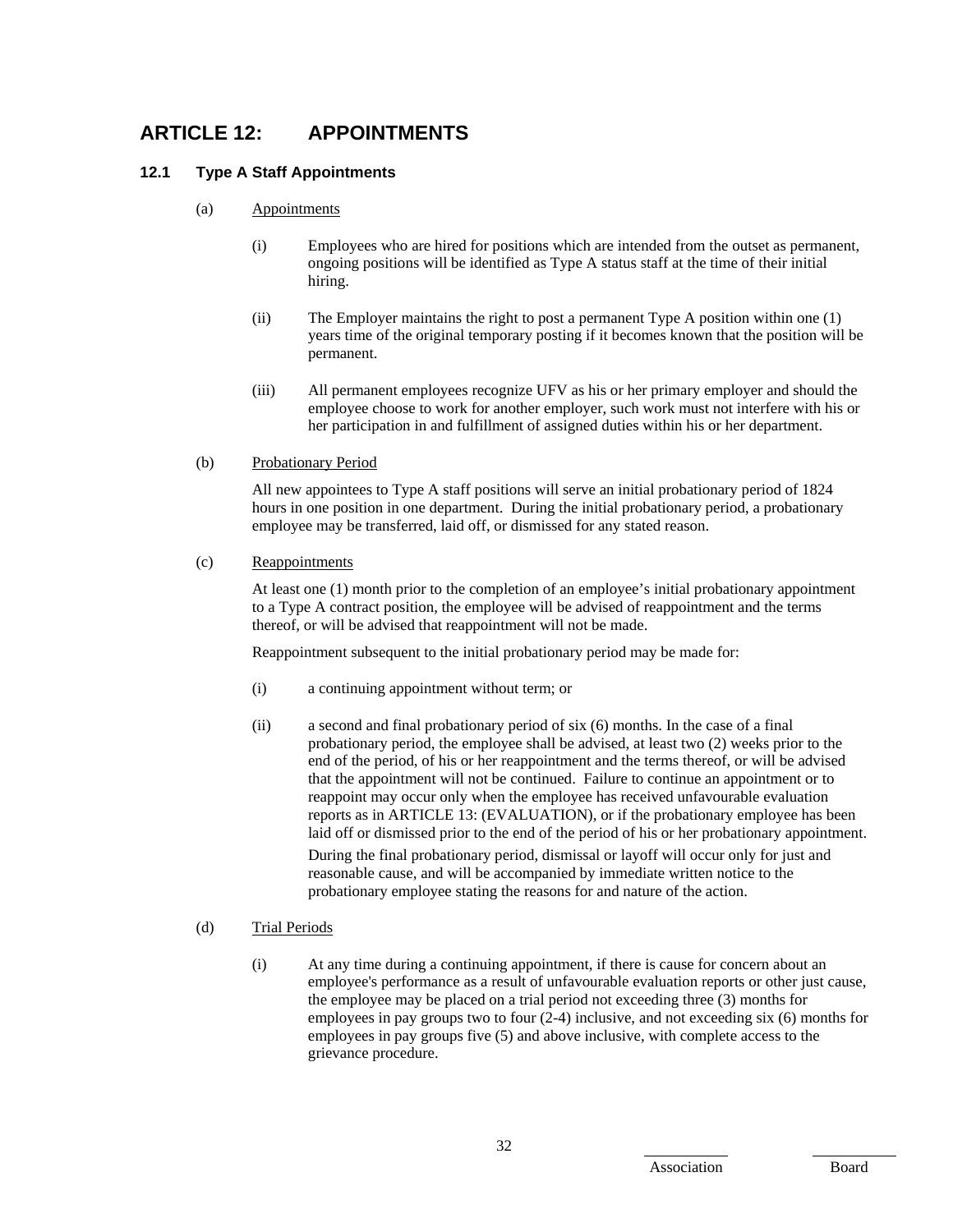- (ii) At the time of notification of placement on a trial period, the Employer shall provide written notice to the employee of the length of the trial period and the cause for concern about the employee's performance, in order that the employee may have the opportunity for assistance to improve his or her performance.
- (iii) At the end of the trial period, the employee shall be re-evaluated and, as a result of the re-evaluation, shall be returned to a continuing appointment without term unless there is cause for termination as per ARTICLE 14: (TERMINATION AND DISCIPLINE), or unless, by mutual agreement between the employee, the Employer, and the Association, a second trial period (not exceeding the time allowed for the first trial period) is considered an appropriate alternative to termination.
- (iv) There shall be no more than one (1) trial period in succession, except as provided for in Article 12.1(d)(iii) above (Trial Periods).
- (v) There shall be no more than two (2) trial periods within any two (2) year period.

## **12.2 Type C Staff Appointments**

- (a) Appointments
	- (i) Type C appointments will only be made where it can be determined in advance that the assigned duty load will be fifty percent (50%) or more of a full-time annual duty load for a fixed term not exceeding one (1) appointment year.
	- (ii) Persons who are employed by UFV in more than one (1) D contract concurrently or sequentially cannot accumulate or add up periods of temporary employment in order to claim a Type C contract. However, wherever possible, the Employer shall combine parttime positions to create Type C contract positions.
	- (iii) In exceptional circumstances, and with the agreement of the Association, the Employer may make a Type C contract appointment without resorting to the posting and selection procedures applicable to Type A and B appointments.
	- (iv) In making Type C contract appointments, the Employer will comply with Article 16.9(d) and (e) (Recall Rights and Obligations) with regard to the rights of any employees on the recall list.
- (b) Probationary Period
	- (i) Type C employees must work a minimum of (a) two years plus (b) 912 hours during each of the two years to conclude their probationary period. A Type C staff member is subject to Selection Advisory Committee procedures prior to the conclusion of this two-year, probationary period. The S.A.C. procedure is part of the probationary and re-appointment process. In the event he or she is the unsuccessful candidate, one month notice shall be given.
- (c) Reappointments
	- (i) In the event that the work being performed by an employee with a Type C Contract appointment will continue beyond the end of the specified term of the appointment, or the end of the maximum twelve (12) month limitation, the Employer shall offer reappointment to the same employee for the purpose of completing the same work unless evaluation results are unsatisfactory.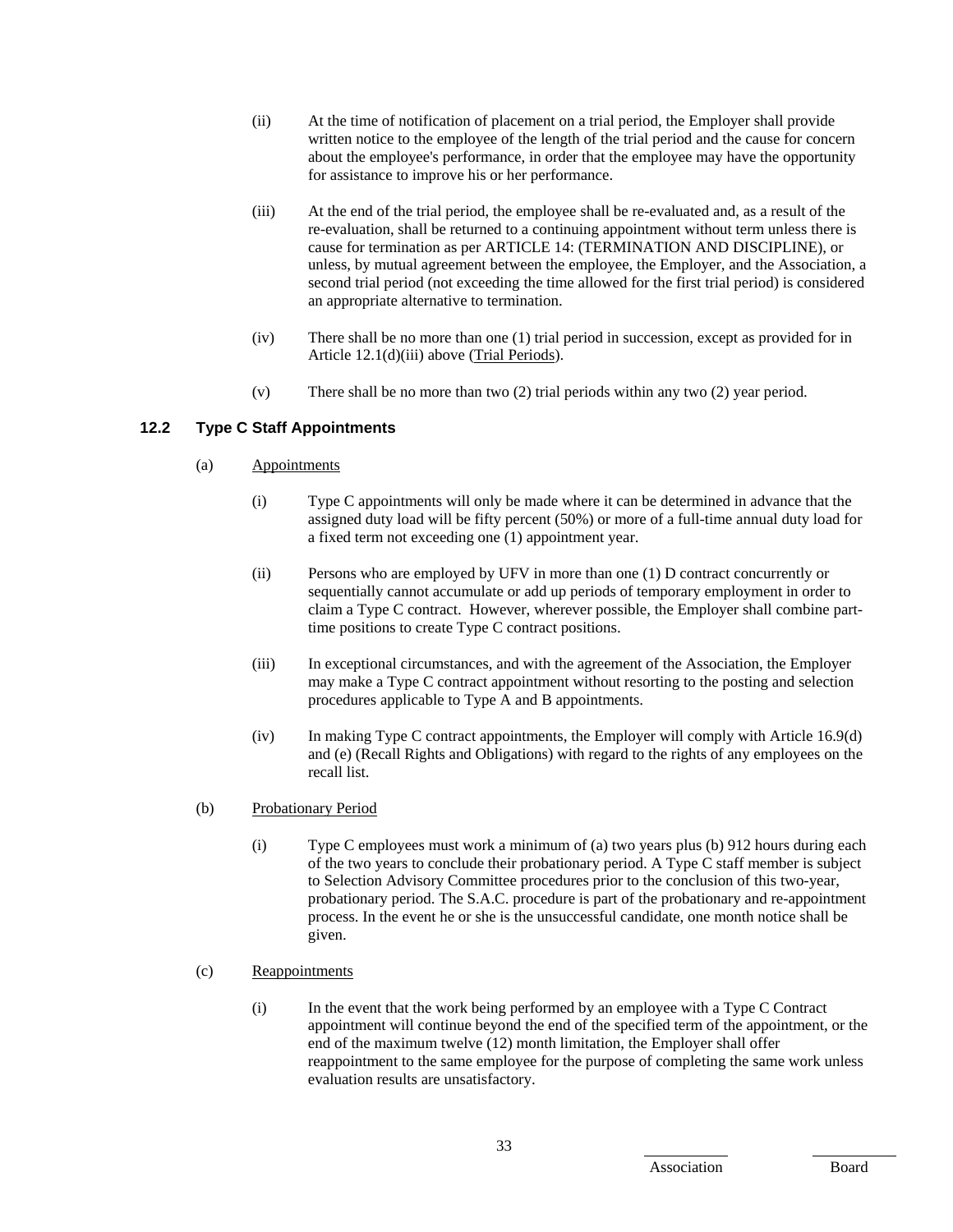- (ii) Failure to reappoint to a subsequent Type C Contract for which the employee is qualified and has the most seniority is grievable.
- (iii) At least one (1) month prior to the completion of an employee's initial probationary appointment to a Type C contract position, the employee will be advised of reappointment and the terms thereof, or will be advised that reappointment will not be made.
- (iv) Reappointment subsequent to the initial probationary period may be made for:
	- 1. An additional Type C appointment; or
	- 2. A final probationary period of six (6) months. In the case of a final probationary period, the employee shall be advised, at least two (2) weeks prior to the end of the period, of his or her reappointment and the terms thereof, or will be advised that the appointment will not be continued. Failure to continue an appointment or to reappoint may occur only when the employee has received unfavourable evaluation reports as in ARTICLE 13: (EVALUATION), or if the probationary employee has been laid off or dismissed prior to the end of the period of his or her probationary appointment.

During the final probationary period, dismissal or layoff will occur only for just and reasonable cause, and will be accompanied by immediate written notice to the probationary employee stating the reasons for and nature of the action.

## **12.3 Type D Staff Appointments**

- (a) Appointments and Reappointments
	- (i) Type D appointments will only be made where it can be determined in advance that the assigned duty load will be less than fifty percent (50%) of a full-time annual duty load for a fixed term not exceeding one (1) appointment year.
	- (ii) Persons who are employed by UFV in more than one (1) Type D Contract, concurrently or sequentially, cannot accumulate or add up periods of temporary employment in order to claim a Type C Contract appointment. However, wherever possible, the Employer shall combine part-time positions to create Type C Contract positions.
	- (iii) In exceptional circumstances, and with the agreement of the Association, the Employer may make Type D Contract appointments without resorting to the posting and selection procedures applicable to Type A and Type B appointments.
	- (iv) In the event that the work being performed by an employee with a Type D Contract appointment will continue beyond the end of the specified term of the appointment, or the end of the maximum twelve (12) month limitation, the Employer shall offer reappointment to the same employee for the purpose of completing the same work unless evaluation results are unsatisfactory.
- (b) Probationary Period
	- (i) Type D employees must work a minimum of (a) two years plus (b) 912 hours during that two-year period to conclude their probationary period. A Type D staff member is subject to Selection Advisory Committee procedures prior to the conclusion of this twoyear, probationary period. The SAC procedure is part of the probationary and re-

34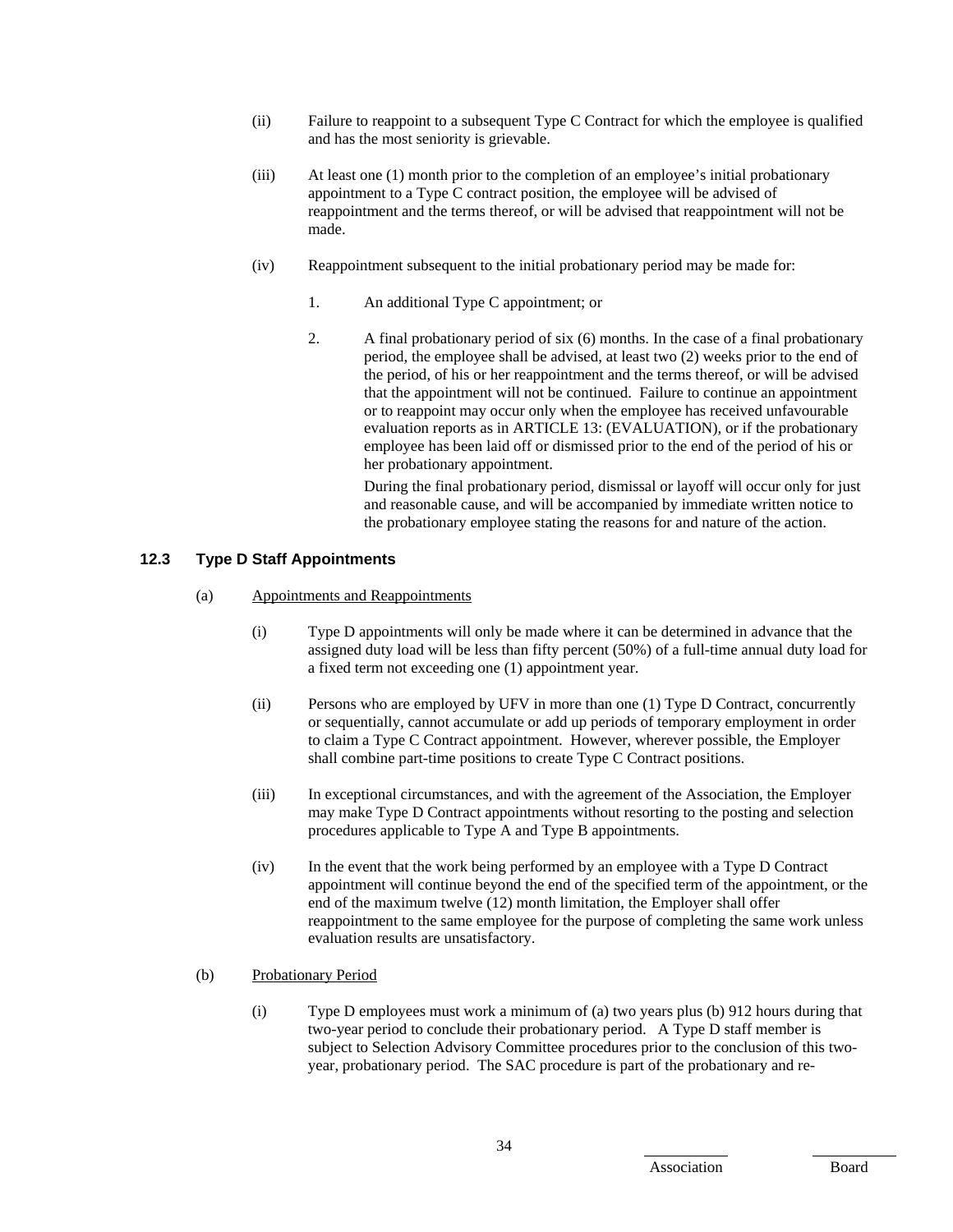appointment process. In the event he or she is the unsuccessful candidate, one month notice shall be given.

(ii) During the initial probationary period, a probationary employee may be transferred, laid off, dismissed or not reappointed for any stated reason.

#### **12.4 Auxiliary II Staff Appointments**

- (a) Appointments and Reappointments
	- (i) Appointments to an Auxiliary II position will be made when an Auxiliary I worker has worked more than 140 hours.

#### **12.5 Regularization of Staff Employees**

#### (a) Qualifying For Regularization

A staff employee who is hired on a Type C contract shall be given a regularized Type A contract after two years of subsequent services provided the following criteria have been met:

- (i) The employee has successfully competed for a posted vacancy through the SAC process.
- (ii) The employee has received satisfactory evaluations prior to regularization (an employee will be deemed to have received a satisfactory evaluation if one has not been undertaken by the employer).
- (iii) The employee has worked at least two consecutive appointment years at a workload of fifty (50%) percent or greater for each of two (2) consecutive appointment years
- (iv) There is a reasonable expectation of ongoing employment for which the employee is qualified at a rate of fifty (50%) percent or greater.

#### (b) Qualifying For Regularization: Leave Replacements

Employees replacing Type A employees who are on one of the following leaves qualify for a Type A contract if they have met the SAC and evaluation conditions stated in 12.5(a)(i) and (ii) above and have completed three (3) consecutive appointment years at a workload of fifty (50%) percent or greater. These postings and ensuing contracts must indicate these are leave replacements.

- A. Education Leave
- B. General Leave
- C. Maternity Leave
- D. Political Leave
- E. Sick Leave and/or LTD Leave
- F. Association Releases
- G. Any combination of A-F

# **12.6 Type B (Permanent) Faculty Appointments (Excluding Teaching Faculty)**

For the period of the 2012-2014 Collective Agreement, all Type B faculty excluding Teaching faculty will be appointed in accordance with Article 12.6.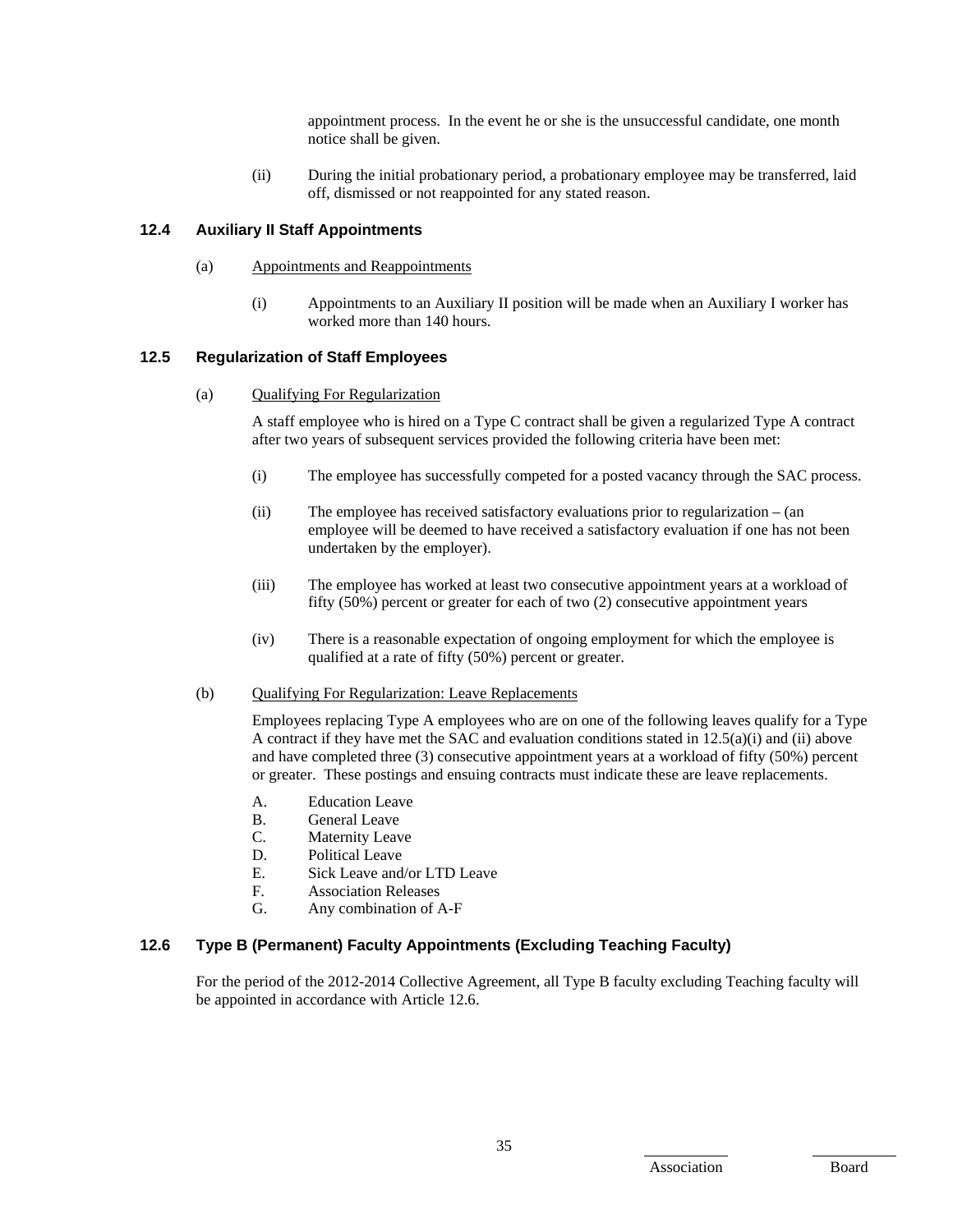#### (a) Appointments

- (i) Employees who are appointed to positions which are intended from the outset as permanent contract positions will be identified as Type B contract status employees at the time of their initial hiring.
- (ii) The Employer maintains the right to post a Type B position within one (1) years time of the original temporary posting if it becomes known that the position will be permanent.
- (iii) A UFV permanent full-time faculty member must maintain UFV as the only employer with whom they hold a permanent full-time faculty appointment. All permanent employees recognize UFV as his or her primary employer and should the

employee choose to work for another employer, such work must not interfere with his or her participation in and fulfillment of assigned duties within his or her department.

#### (b) Probationary Period

Appointees to Type B contract positions will serve a two (2) year probationary period in one position in one department.

- (i) During the initial probationary period, a probationary employee may be transferred, laid off or dismissed for any stated reason.
- (ii) An employee who is not reappointed in accordance with 12.6(a) (Appointments) and 12.6(c) (Reappointments) will be deemed to have been dismissed and will be treated in accordance with the terms of Article 12.6(b)(i) above.

## (c) Reappointments

At least three (3) months prior to the completion of an employee's initial probationary appointment to a Type B contract position, the employee will be advised of reappointment and the terms thereof, or will be advised that reappointment will not be made.

A reappointment to a Type B contract position subsequent to the initial probationary period may be made for:

- (i) A continuing appointment without term; or
- (ii) A further one (1) year probationary period, during which period the employee has complete access to the grievance procedure.
	- 1. At the time of notification of appointment to a second probationary period the Employer shall provide written notice to the employee of cause for concern about the employee's performance, in order that the employee may have the opportunity for assistance to improve his or her performance.
	- 2. In the case of a final probationary period, the employee shall be advised at least two (2) months' prior to the end of the period of his or her reappointment and the terms thereof, or will be advised that the appointment will not be continued.
	- 3. There shall be no more than two (2) probationary periods.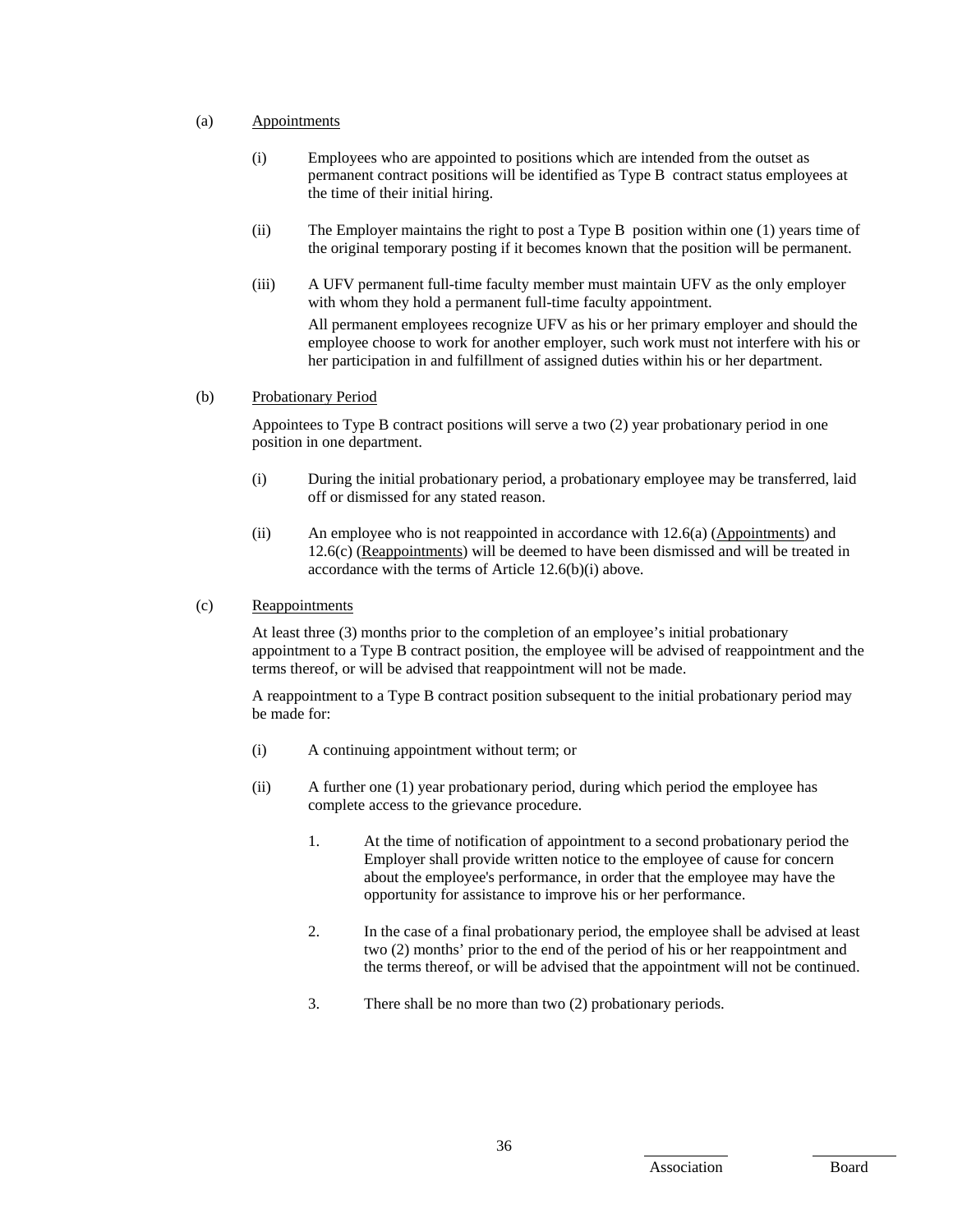#### (d) Trial Period

Reappointment to a Type B contract position subsequent to a continuing appointment may be made for:

- (i) A one (1) year trial period with complete access to grievance procedure.
- (ii) At the time of notification of appointment to a trial period, the Employer shall provide written notice to the employee of cause for concern about the employee's performance, in order that the employee may have the opportunity for assistance to improve his or her performance.
- (iii) In the case of reappointment to a trial period, the employee shall be advised at least two (2) months' prior to the end of the period of his or her reappointment and the terms thereof, or will be advised that the appointment will not be continued.
- (iv) There shall be no more than one (1) trial period in succession.

# **12.7 Faculty Appointments for Teaching Faculty**

UFV and the FSA affirm the primary importance of teaching for its faculty and the institution; the value of diverse forms of scholarship as an integral and enriching component of university teaching; and the significance and wide range of service as essential to faculty professional activities, community engagement, and academic governance.

Candidates for tenure and promotion will be assessed using the Standards for Tenure and Promotion for Faculty developed within the UFV departments and Faculties, and approved by the University Senate. These standards will apply to teaching; research, scholarly and/or creative activities; and service. They will reflect the working conditions at UFV, a teaching-intensive university that is primarily focused on undergraduate education, with relatively few graduate programs.

In the application of these standards a minimum of 60% of the assessment will be based on teaching, a minimum of 20% on one of service or scholarship, and a minimum of 10% on the remaining component.

In order for promotion and tenure to be fair and equitable, a clear and transparent assessment process must be followed.

- (a) Appointments
	- (i) All faculty appointments, full or part time, will be tenured, tenure-track, limited term, or sessional.
	- (ii) A Tenured Appointment grants permanency of appointment to the Member and may be terminated only through resignation, retirement, dismissal for just cause, or other reasons specified in Article 12.7(d).
	- (iii) Tenure-Track Appointments will normally be made at the rank of Assistant Professor. New faculty hires may apply for tenure during the third year of employment in exceptional cases, but most tenure-track faculty will apply during the fourth year and no later than during the fifth year. During this time, the University and the Member are afforded an opportunity for mutual appraisal. Tenure-track appointments end in a tenured appointment or in termination of the appointment. Tenure will not be granted without the achievement of the appropriate, recognized professional accreditation, the terminal degree, or the special conditions as may be set out in the letter of appointment. Faculty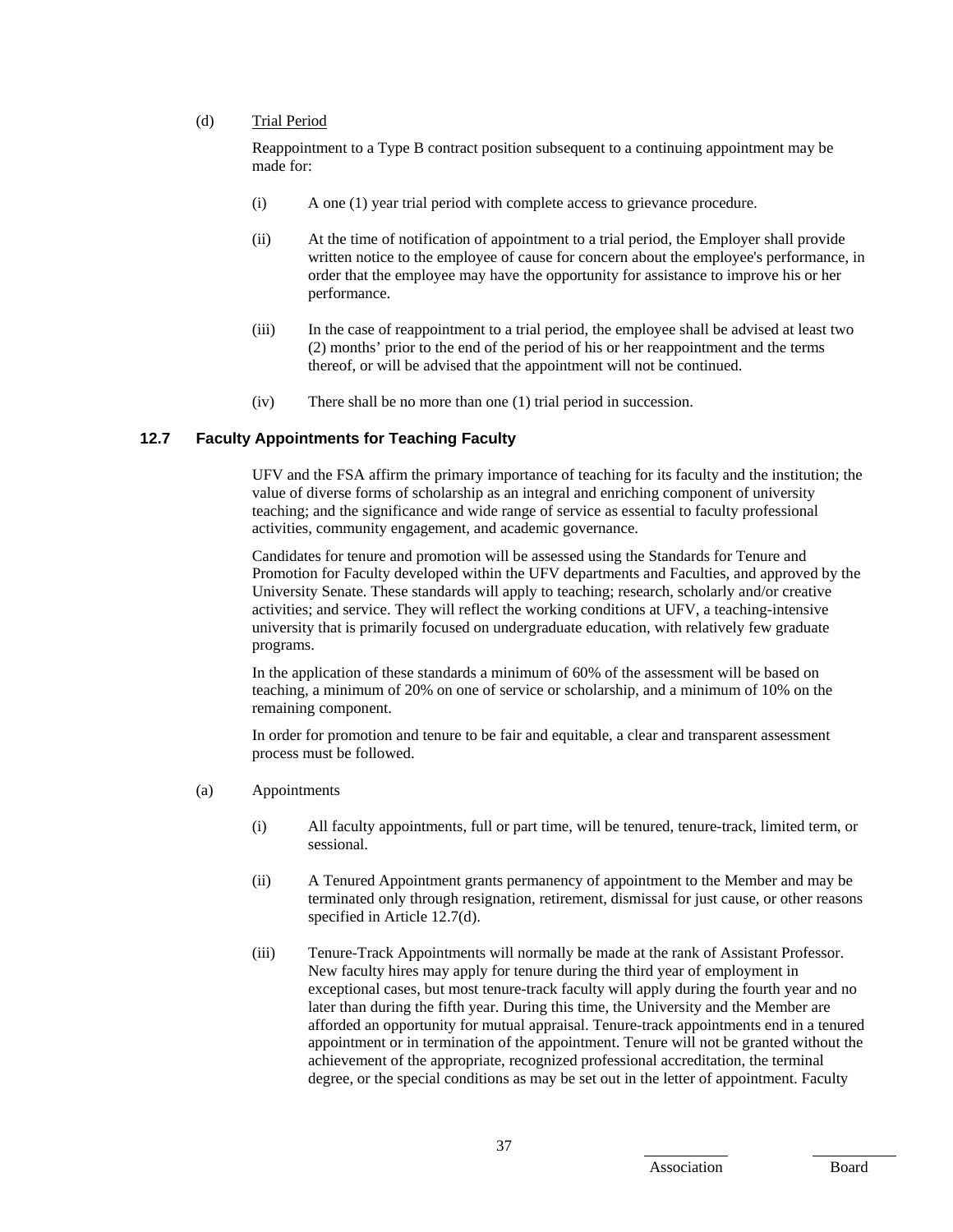denied tenure may be offered up to a one year terminal limited term appointment to facilitate their search for employment elsewhere. Faculty granted tenure will simultaneously receive promotion to Associate Professor.

- (iv) Appointees who already hold or held titles of Associate or Full Professor at an accredited university might, upon recommendation of the Dean, be appointed with their previously earned titles.
- (v) Appointees who were already tenured at an accredited university may be appointed with tenure, upon recommendation of the Dean, contingent on successful completion of a oneyear probation period.
- (vi) Appointees who were on a tenure-track position at an accredited university may, upon recommendation of the Dean, apply for tenure after successful completion of a two-year probation period, or earlier with permission of the Dean.
- (vii) Appointees under the Canada Research Chair program or other externally-funded faculty position will be considered tenure-track or tenured faculty, and be subject to all provisions of said faculty.

### (b) Probation

- (i) All appointees to tenure-track or tenured positions will be given a full listing of the criteria, developed at the department and Faculty levels and approved by the Senate, on which they will be evaluated. The Dean and Department head of the area will meet with the appointee to review the criteria and explain what can be expected during both probation and the tenure process.
- (ii) Except as provided for in Article 12.7(a), all initial probationary appointments to tenuretrack or tenured positions will be for a period of two years, which will include four (4) semesters of regular teaching assignment or the equivalent teaching workload. Where an initial date of appointment is inconsistent with this requirement, the two year initial probationary appointment will be extended to enable fulfillment of the four (4) semesters of regular teaching assignment (or equivalent).
- (iii) An initial probationary appointment is intended to provide the university and the faculty member a mutual opportunity to assess the faculty member's suitability as an employee of the university. During an initial probationary appointment, and upon three months' notice, the university reserves the right to dismiss or layoff the faculty member for stated reason. Where the university has just cause to dismiss a faculty member, it reserves the right to do so without notice.
- (iv) At least three months prior to the completion of an initial probationary appointment, the Dean, in consultation with the department, will recommend whether the tenure-track faculty member shall:
	- 1. be appointed to a second probationary period, if eligible, and specifying any conditions/expectations attached;
	- 2. be appointed to a tenured appointment if eligible under  $12.7(a)$ ;

38

3. be dismissed.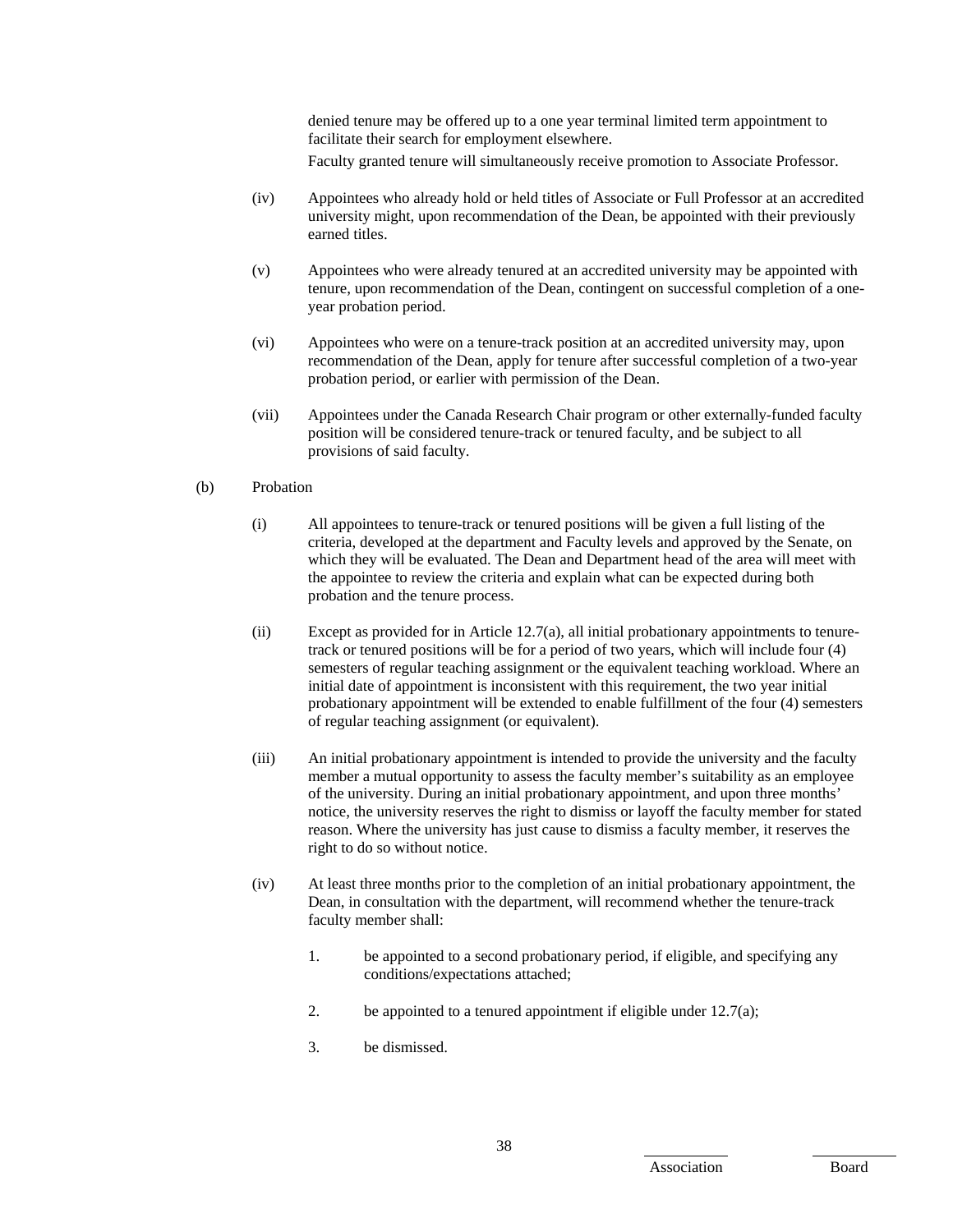#### (c) Termination of Tenure-Track faculty

In addition to the university's right to terminate a probationary faculty member pursuant to Article 12.7(b), termination may also occur in the circumstances listed in Article 12.7(d) below.

- (d) Loss of Entitlement to Employment
	- (i) The Association and the University:
		- 1. recognize the importance of tenure as a protection of academic freedom and the long-term commitment made by Teaching Faculty Members to an academic career;
		- 2. acknowledge the importance of long range academic planning;
		- 3. recognize that to serve the goals of the University as a learning environment for faculty, staff and students, the University must maintain the flexibility to add to, delete from and change its academic programs and approaches to learning;
		- 4. recognize that changes in academic programs are normally achieved through processes which do not adversely affect the employment status of members;
		- 5. commit to the principles of openness, fairness and accountability in decisions or actions taken under this Article.
	- (ii) Tenured faculty will lose their entitlement to employment and all seniority rights where:
		- 1. They voluntarily resign or otherwise terminate their employment, except as provided in Article 15.6 (Seniority on Re-employment or Recall)
			- a) Resignation. The faculty member will signify in writing in a letter to the dean of the area his or her intention of resigning. Whenever possible, this letter should be submitted six months before the resignation date.
			- b) Retirement. Whenever possible, irrevocable notice of the intention to retire must be provided in writing to the dean of the area at least six months prior to the retirement date.
		- 2. They are discharged for just and reasonable cause and are not subsequently reinstated pursuant to the grievance or arbitration procedure contained in this Agreement.
		- 3. They are on layoff for more that fifteen (15) consecutive months.
		- 4. They lose their recall rights in accordance with the terms of this Agreement.
	- (iii) Reasons for Layoff of Tenured and Tenure-track Faculty

The Employer shall be reasonable in the reason or reasons for layoff decisions. The reason or reasons for layoff must not be based on bad faith or discrimination against any tenured or tenure-track faculty member or members. Layoff will occur only for just and reasonable cause. The reasons will not include technological change. The reasons for layoff will be: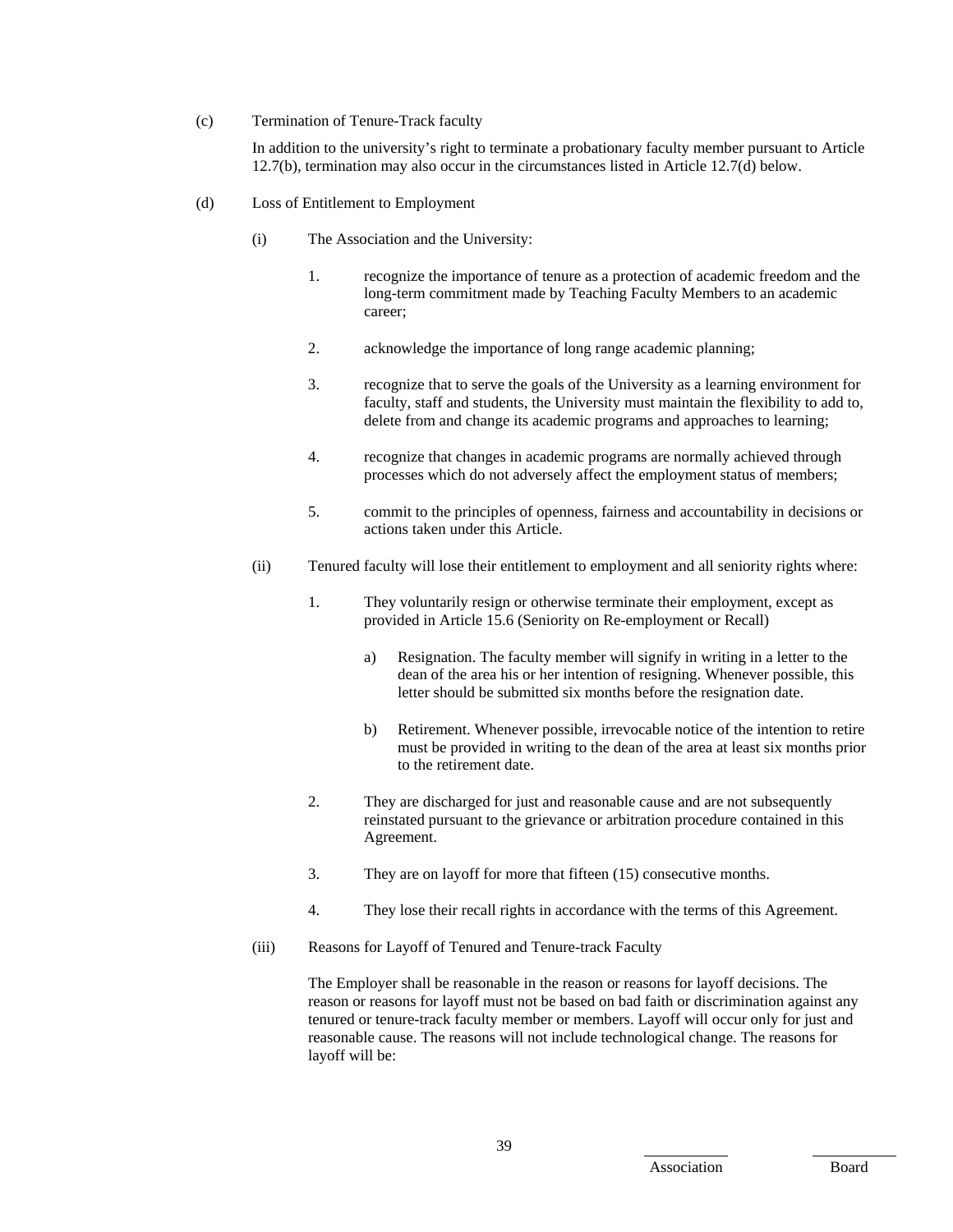- 1. Discontinuance or partial discontinuance of a program for bona fide reasons, as determined by the UFV Board after receipt of advice from Senate.
	- a) Discontinuance or partial discontinuance of a program will take place only through approved procedures of Senate after a full hearing and consultation with the program area involved.
- 2. Changes to programs caused by directives of external authorities such as the Provincial government or outside accrediting bodies.
- 3. Serious economic constraints beyond the control of the university, supported by relevant budgetary documentation.
- 4. Health or Safety problems outside the control of the Employer.
- 5. The expiry of a specified term of appointment is neither a layoff nor a discharge and cannot be the subject of a grievance.

#### (iv) Layoff Procedure

UFV will attempt to avoid layoffs of tenured and tenure-track faculty members by such means as early retirement, or transfer of the employee. Every reasonable attempt will be made to reassign tenured and tenure-track faculty within another department. Faculty who possess acceptable qualifications for transfer to another department may be offered a leave to prepare themselves for working in that department.

The principle of job security will be honoured in all budget decisions. The Employer will provide evidence to support its decision that some or all of the layoffs could not be prevented through non-salary reductions in the operating budget.

As soon as discontinuance is recommended to Senate, The FSA shall be notified of the possible lay off implications of such a decision.

At least one (1) month before a decision that results in layoffs is finalized, the FSA shall be informed of the proposed layoffs and provided with the relevant budgetary information on which the decision was based.

Layoffs will occur in this order: tenure-track faculty, tenured faculty in order of least seniority.

- (e) Grandparenting for teaching faculty appointments
	- (i) Upon written request to the Dean and submission of a current curriculum vitae, which includes the member's record of teaching, scholarship and service, and a brief statement on teaching philosophy, faculty who have successfully completed the IPEC process plus a three-year evaluation review by August 1, 2013 will be granted tenure and, with the exception of laboratory faculty, assigned the rank of Associate Professor. All completed submissions must be received in writing by the Dean's office by December 31, 2013. For the period of the 2012-2014 Collective Agreement, laboratory faculty will be granted tenure without rank. Rank for laboratory faculty will be developed in accordance with the LOA on Tenure and Promotion for recommendations for consideration by the parties' respective principals prior to the next round of negotiations.
		- 1. Current faculty who have successfully completed the IPEC process plus a threeyear evaluation review and who do not submit a written request as specified in  $12.7(e)(i)$  above will be considered tenured faculty, and subject to the same ongoing tenured faculty evaluation processes as stipulated in Article 13.5, but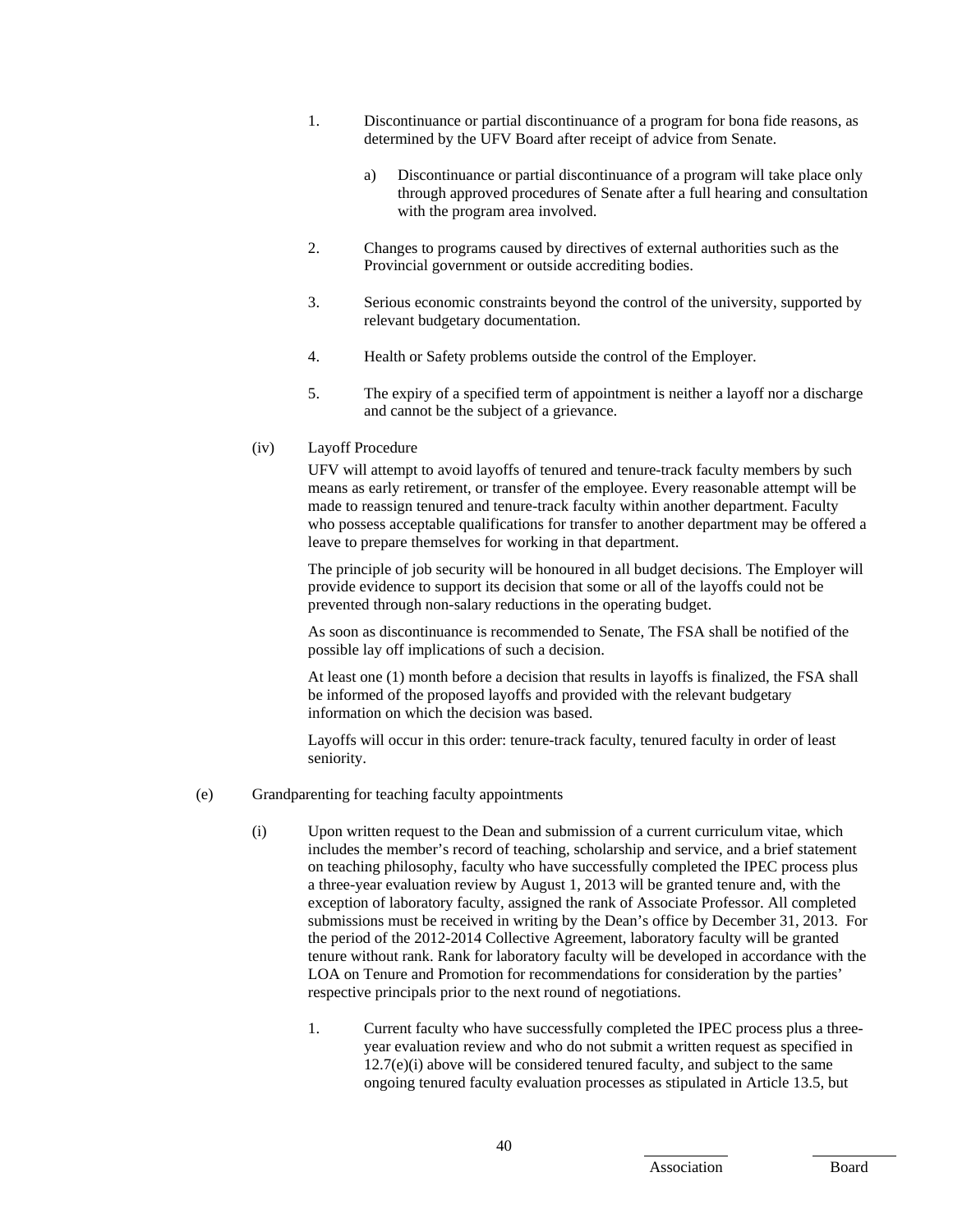will, with exceptions noted in  $12.7(e)(i)$ , be granted the rank of Assistant Professor.

- (ii) Current post-probationary faculty with less than five years of accrued service will be granted tenure and assigned the rank of Associate Professor under the terms of  $12.7(e)(i)$ upon completion of the three-year evaluation review. In the interim, these faculty will be on a continuing appointment as an Assistant Professor.
- (iii) All faculty currently in the IPEC process, upon successful completion of their IPEC probationary period and fulfillment of the three-year evaluation period, will be granted tenure and assigned to the rank of Associate Professor upon fulfillment of the requirements under the terms described in  $12.7(e)(i)$  above. In the interim, these faculty will be on a continuing appointment as an Assistant Professor.
- (iv) Current faculty who have completed the IPEC process and already hold or held the title of Full Professor at an accredited university may, upon recommendation of the Dean, be assigned the rank of Professor.
- (v) Current faculty who were already tenured at an accredited university may, upon recommendation of the Dean, be granted tenure after successful completion of a one-year probation period.
- (vi) Current faculty who were on a tenure-track position at another accredited university may, upon recommendation of the Dean, apply for tenure after successful completion of a twoyear probation period, or earlier with permission of the Dean.
- (vii) Current Canada Research Chairs will be considered tenure-track or tenured faculty depending on their experience prior to joining UFV (see "(v)" and "(vi)" above).
- (viii) Associate Professors may apply for the rank of Full Professor as soon as the standards and the committee structure for promotion and tenure are in place.
- (ix) Employees with unusual contract histories, such as those who have served in both teaching and administrative or other non-teaching capacities during their employment at UFV, may, upon recommendation by the Dean, be eligible for promotion to Associate or Full Professor. [This clause will not come into effect until the committee structure and standards for promotion and tenure are implemented].

## **12.8 Cross Functional Appointments**

Where sound academic reasons exist for so doing, a faculty member may receive an appointment in two or more departments within the University. A primary department and Chair will be identified for each initial cross-functional appointment. The primary department and Chair will serve all administrative functions with respect to the appointment.

(a) The primary department will be identified as the department where the appointee has the majority of his/her workload assignment. In the case where an appointment is initially to a workload split equally between two departments, the Chairs in the relevant departments shall mutually agree to the assignment of a primary department for the member.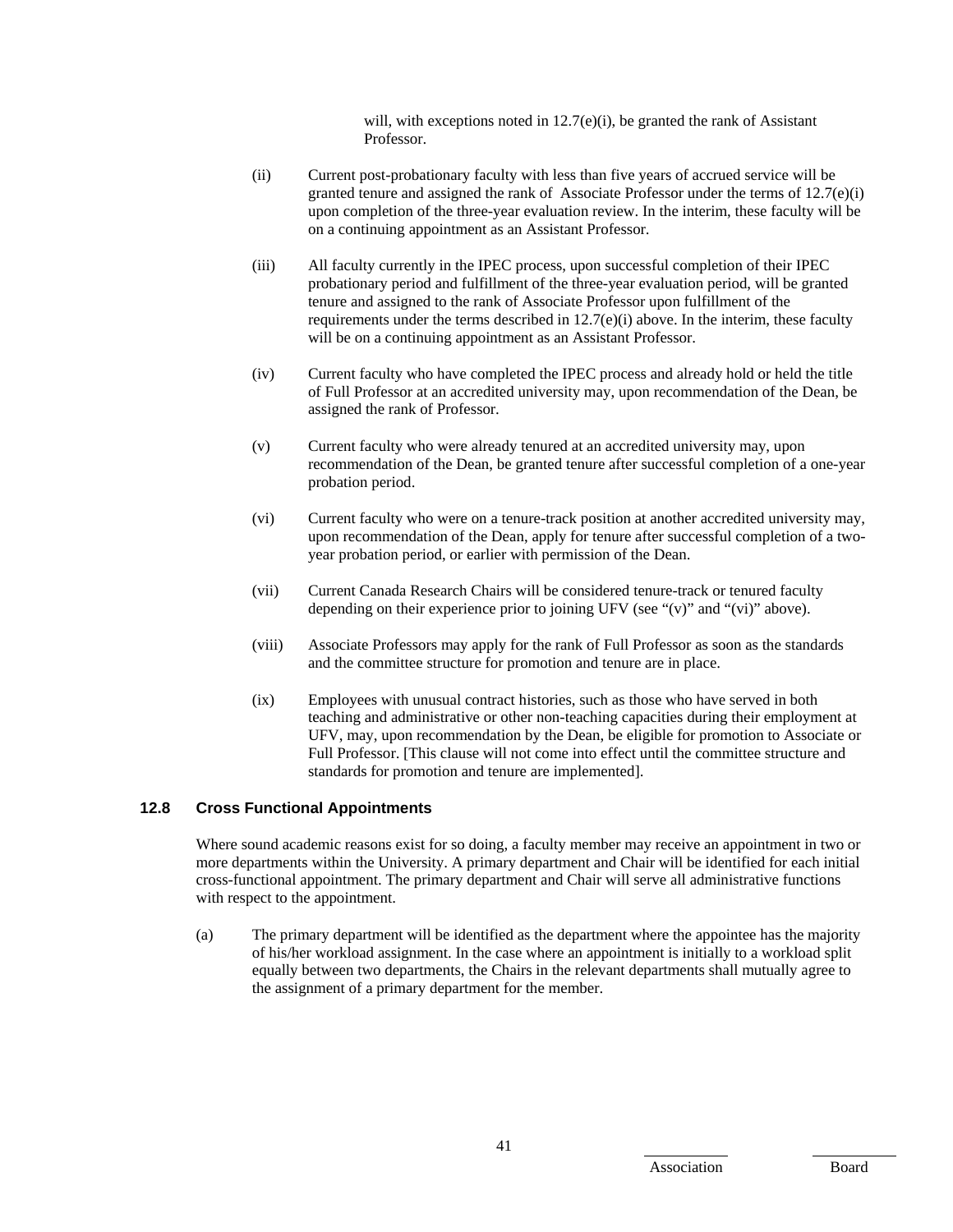- (b) The procedures and criteria for evaluation shall be consistent with the procedures and criteria for members with appointments in a single department. Evaluation committees shall include members from all departments to which the member has been appointed. If departments have different criteria, the criteria for evaluation of the cross-appointed member will be referenced to approved standards within both departments so that an overall profile of career progress can be developed. Teaching/professional role, scholarship and service requirements and expectations for evaluation shall be equivalent to that of a single appointment in a single department.
- (c) Teaching workload and service assignment will be made in a collegial manner with input from the member and the departments to which the member has been appointed. Where service has been assigned in both departments, the total assignment will be sensitive to the requirement not to exceed that of a single appointment in a single department. Service beyond the department is at the discretion of the member.
- (d) A member in a cross-functional appointment shall be entitled to full participation in the affairs of each department to which he/she is appointed, including voting and eligibility for election and participation in all committees including Faculty Council.
- (e) A cross-appointed member may request a review and potential change to his or her primary department assignment after completion of probation, with the agreement of both Deans. Any departmental assignment change granted must be maintained for at least one year.

## **12.9 Limited Term Appointments**

- (a) Limited Term Appointments are appointments which are twelve months in duration, carry no implication of renewal or continuation beyond the stated term and no implication that the appointee shall be considered for tenure. Duties of Limited Term faculty fall within Article 18.1, specifically the Teaching and Service components. These faculty are expected to be available for student consultation and to fulfill some departmental service responsibilities.
- (b) The decision to allow a probationary appointment or Limited Term appointment to lapse is not grievable. For the duration of the appointment, a Limited Term faculty member recognizes UFV as his or her primary employer and should the Limited Term faculty member choose to work for another employer, such work must not interfere with his or her participation in and fulfillment of assigned duties within his or her department.
- (c) Contractually limited term appointments are utilized:
	- (i) to bring distinguished visitors to the University;
	- (ii) to provide replacements for employees on leave or who are temporarily unable to carry out their responsibilities;
	- (iii) to respond to specific teaching/professional/research/creative needs that the Employer, for academic and/or budgetary reasons, does not wish to result in an appointment in the probationary or tenure/continuing appointment classifications;
	- (iv) to appoint individuals with specialized skills for whom neither the Employer nor the individual intends a long-term association with the University;
	- (v) to meet temporary variations in student enrolment;
	- (vi) to temporarily fill vacancies until qualified people acceptable for appointment are available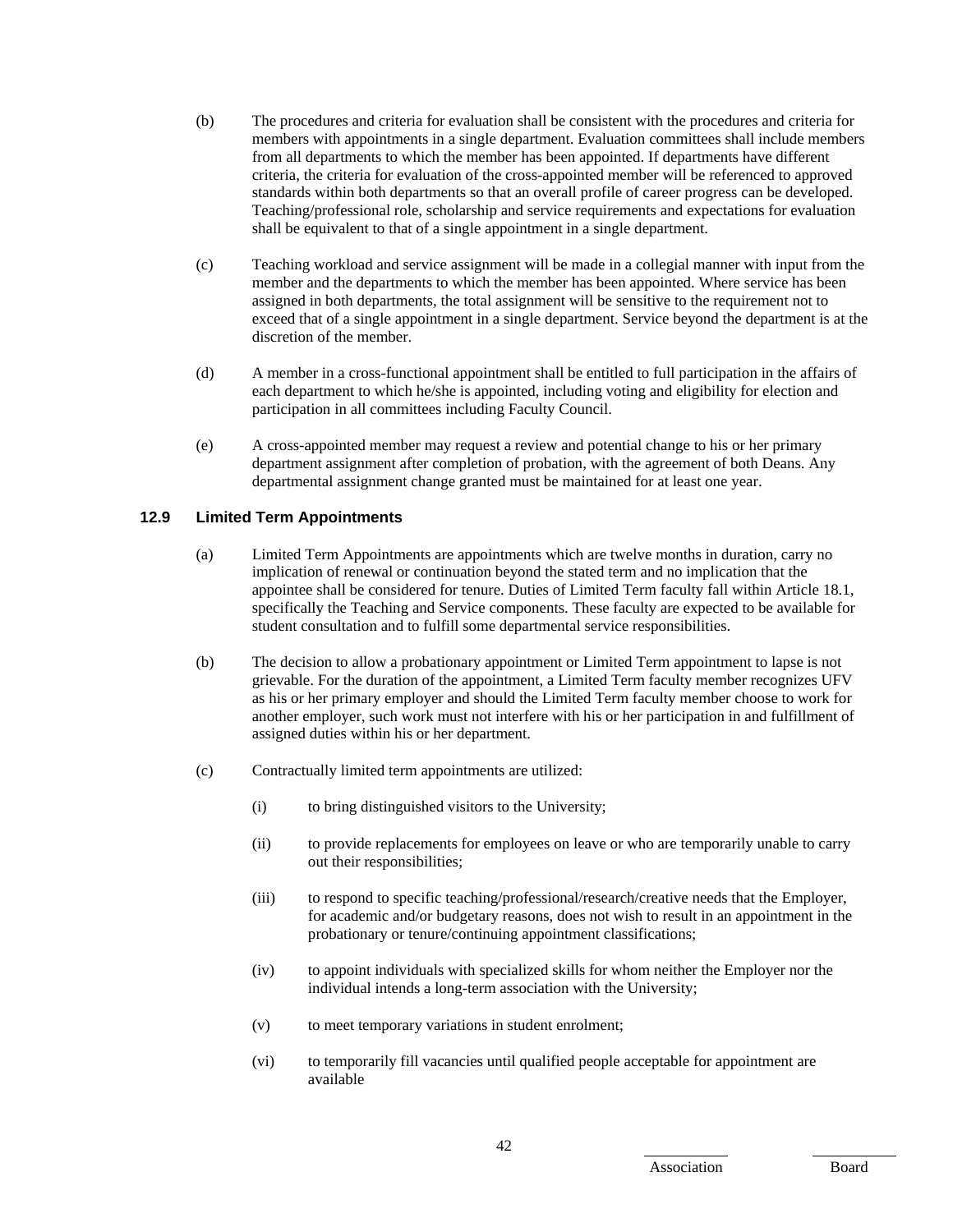- (d) The Employer agrees to provide the FSA with a statement of the "specific needs" to be responded to by appointees under 12.9(c) with such information to be conveyed at or about the time of the making of the appointment. The employee shall, at the time of the offer of appointment, be informed as to the nature of the position being offered, including, to the extent practicable, a job description covering the intended period of the appointment.
- (e) Employees appointed to a Limited Term Appointment must hold two limited term appointments over a period of two years to conclude their probation, during which time the university reserves the right to terminate the faculty member for stated reason or reasons.
- (f) A Limited Term faculty member is subject to Selection Advisory Committee procedures prior to the conclusion of the probationary period. The SAC procedure is part of the probationary process. In the event a Limited Term faculty member is the unsuccessful candidate, one month notice shall be given.
- (g) Limited Term faculty employees who have successfully completed the probationary period will be considered internal candidates (Article 11.4), and will be entitled to exercise sessional departmental seniority rights on contracts for which they are qualified, subject to the terms and limitations of Article 18.14 (Assignment of Courses for Faculty).
- (h) Implementation of Limited Term Appointments
	- i. For the 2013-14 academic year, the university will endeavor to implement Limited Term Appointments wherever feasible up to the number of approved and implemented Teaching Faculty Sabbaticals for the 2013-14 year.
	- ii. Commencing in the 2014-15 academic year, the university agrees to fund a maximum of 30 Limited Term Appointments in the 2014-15 academic year.
	- iii. In the 2015-16 academic year the number of funded Limited Term Appointments will be increased to a maximum of 35.

Subsequent to the 2015-16 academic year, the number of funded Limited Term Appointments will be a maximum of 40 in the applicable academic year

# **12.10 Sessional Faculty Appointments**

(a) Appointments

Sessional Faculty Contract appointments are temporary instructional faculty appointments made for one or more course offerings on a term by term contract basis.

Sessional faculty who have worked a minimum ¾ workload over a full year in one position in one department, and who are offered a Type B contract for the same position in the same department immediately consecutive to their current contract will have the student evaluations from that year's teaching entered into their file. These evaluations plus the student evaluations from the first year of the Type B probationary period will satisfy the student evaluation requirement for the existing Type B probationary process.

- (b) Probationary Period
	- (i) Probationary Sessional Faculty who are not rehired to their original contract do not have access to ARTICLE 16:.
	- (ii) Sessional Faculty must instruct a minimum of four courses over a minimum of four semesters to conclude their probationary period.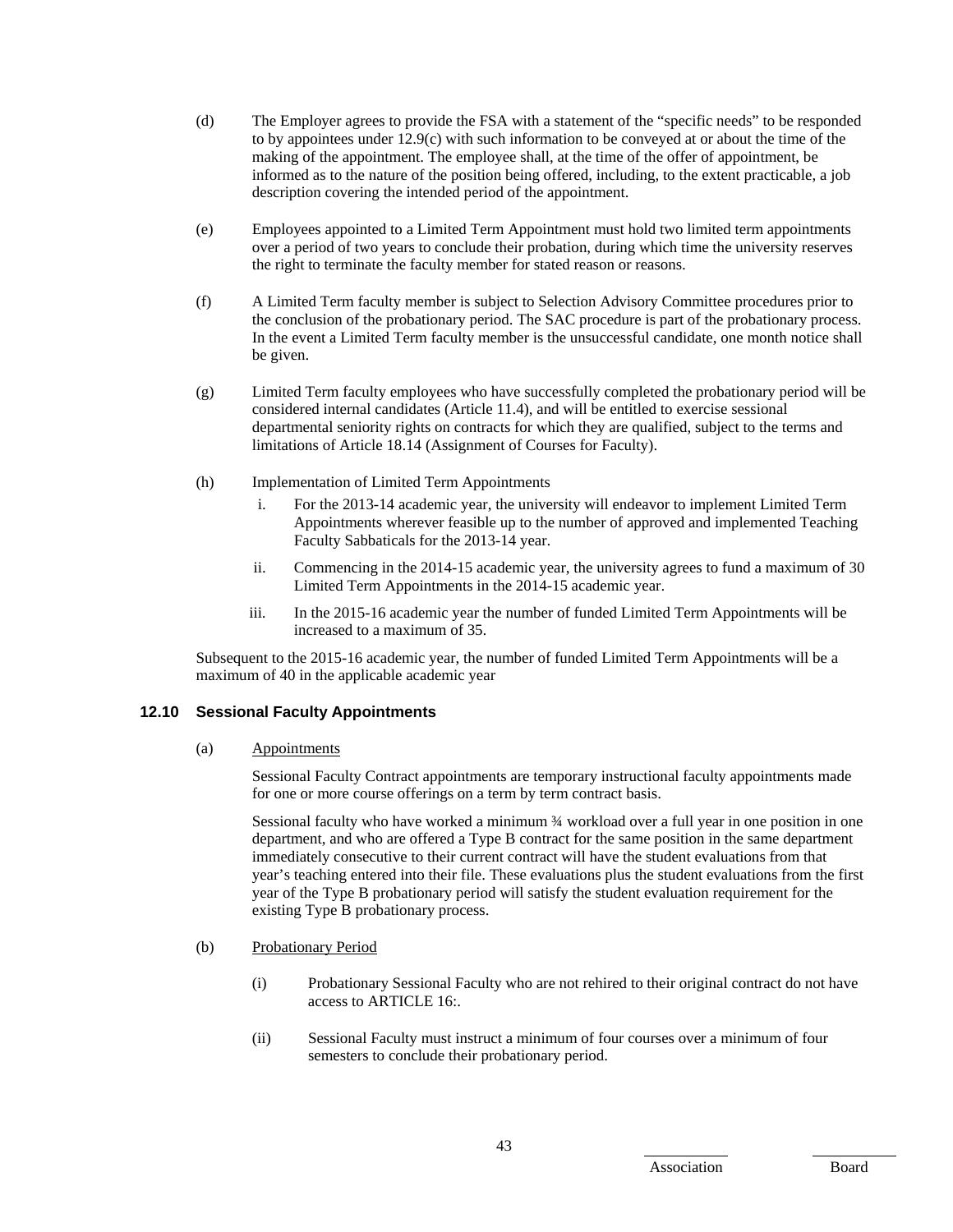- (iii) A Sessional Faculty member is subject to Selection Advisory Committee procedures prior to the conclusion of the probationary period. The SAC procedure is part of the probationary and re-appointment process. In the event a sessional faculty member is the unsuccessful candidate, one month notice shall be given.
- (iv) During the probationary period, a probationary employee may be transferred, laid off or dismissed for any stated reason.
- (v) Sessional Faculty employees who have completed the probationary period will be considered internal candidates (Article 11.4), and will be entitled to exercise departmental seniority rights on contracts for which they are qualified, subject to the terms and limitations of Article 18.14 (Assignment of Courses for Faculty).
- (vi) An employee who is not reappointed in accordance with 12.10(a) (Appointments) and 12.10(c) (Reappointment), will be deemed to have been dismissed and will be treated in accordance with the terms of Article 12.10(b)(iv) above.

#### (c) Reappointment

For details on Sessional Faculty workload allocation see Article 18.14 (Assignment of Courses for Faculty).

- (i) Subject to the provisions of Article 18.14 (Assignment of Courses for Faculty) the Employer shall offer reappointment to a subsequent sessional faculty contract for which a probationary employee is qualified and has the most seniority unless evaluation results are unsatisfactory.
- (ii) Failure to reappoint to a subsequent Sessional Faculty contract for which the employee is qualified and has the most seniority is grievable.

#### **12.11 Faculty Ratio Target Levels**

#### (a) Target Levels

(i) Institutional Faculty Target Levels

The employer agrees that no more than 30% of all teaching sections taught at UFV will be budgeted to be taught by a combination of sessional and limited term faculty. Should this number be exceeded, Management agrees to create enough regular B positions so the number of sections budgeted to be taught by sessionals or limited term faculty drops to, or below, 30%.

(ii) Target Level Review Process

In March of each year, the Labour and Management Committee (LAM) will meet to determine if the percentage in Article  $12.11(a)(i)$  (Institutional Faculty Target Levels) above is correct and realistic. They will determine if the percentage should decrease or increase with consideration for the need to meet FTE targets and balance UFV's budget. They will also review the distribution of teaching sections budgeted to be taught by sessional and limited term contracts to determine whether the number of funded limited term contracts should be adjusted.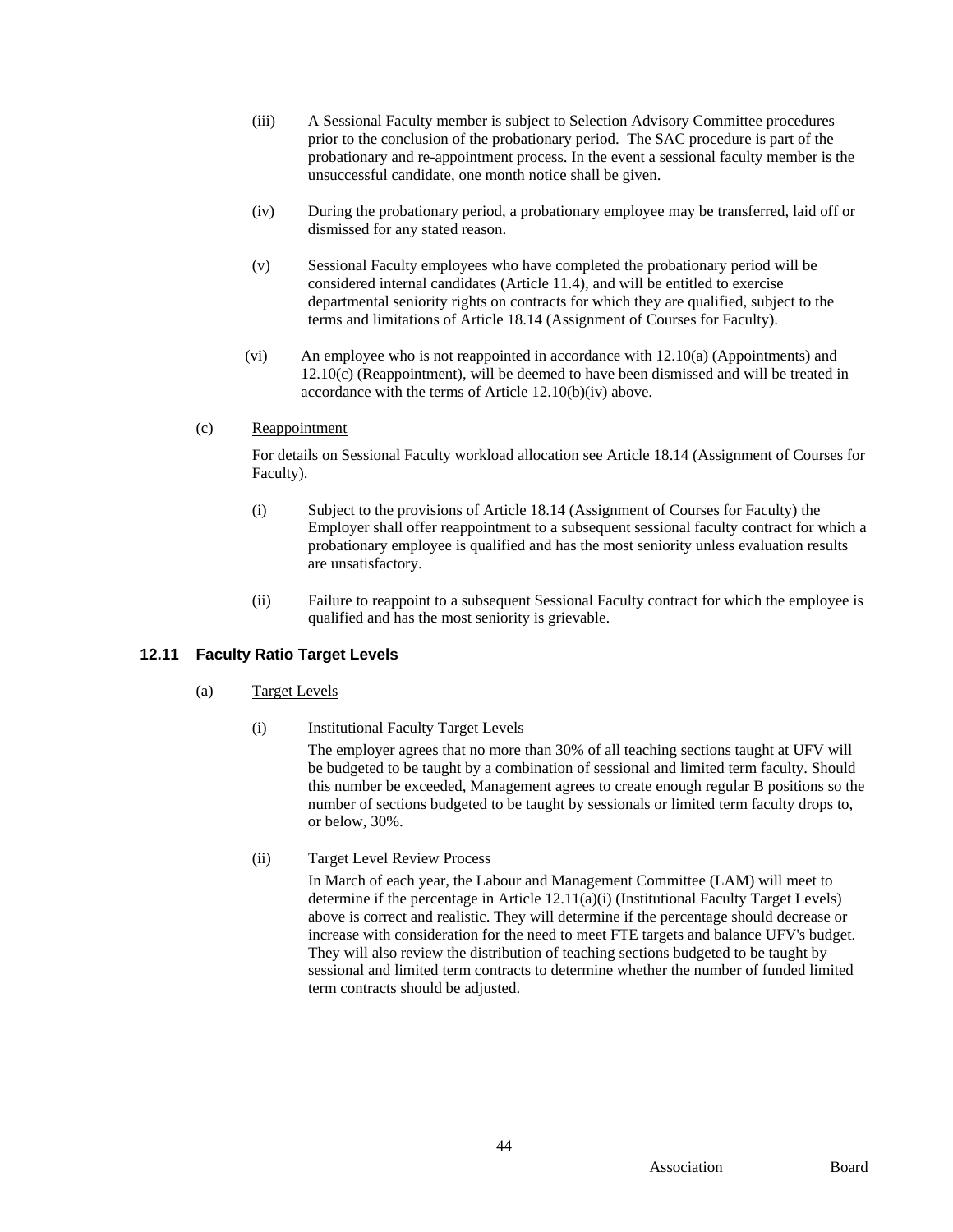## **12.12 Transfers, Promotions or Bumping to a Different Position**

- (a) The Employer encourages the concept of a career ladder. An employee who applies for and meets the criteria of a vacant position shall be given preference over an outside applicant who is equally or less able to meet the criteria of the position.
- (b) If a staff employee on a continuing appointment is transferred, promoted, or bumps into a position which is different from the position he or she previously occupied, he or she will serve a non-initial probationary period of six (6) months.
- (c) If a Type B permanent contract faculty employee on a continuing appointment is transferred, promoted, or bumps into a different Type B permanent faculty position, she or he will serve a non-initial probationary period of one (1) year.
- (d) Notwithstanding 12.12(c) above, a Type B permanent contract employee who is transferred, promoted, or bumps into a Type B permanent Instructional Faculty position will serve an initial probationary period of two years if he or she does not hold a continuing Type B permanent Instructional Faculty appointment.
- (e) An employee will not be required to accept a promotion.
- (f) If, during or upon completion of the probationary period, the employee finds the job unsatisfactory, or the Employer has just and reasonable cause to rate his or her job performance unsatisfactory, he or she shall return to the former position if the position is still vacant or to another vacant position of equal salary range for which he or she meets the criteria. If such return is not possible, every attempt shall be made to place the employee in another vacant position for which he or she meets the criteria. Except where the employee has already exercised their rights under Article 16.7, the employee shall have the rights of seniority under Article 16.7 (Bumping (Displacing) Less Senior Employees) in order to return to a vacant position of equal salary range, or be re-hired in some other vacant position for which he or she meets the criteria.

#### **12.13 Academic Administrative Appointments With Term**

- (a) Bargaining unit members who hold permanent faculty appointments in academic departments at the time of their appointment to an academic administrative position with term retain the right to return to their departments upon conclusion of their terms.
- (b) Initial appointment: Bargaining unit members appointed to excluded academic administrative appointments with term shall be replaced in their former positions for a maximum of one (1) year through temporary appointments. If bargaining unit members are not reappointed after the initial appointment year., or if they decline such appointment, then they automatically return to their former position without loss of seniority and without loss of salary increment credit.
- (c) Return to faculty: When bargaining unit members appointed to included academic administrative positions with term (e.g. as School Directors) return to their faculty positions on conclusion of their term, there will be a 5-year phase back period on salary to allow a greater turnover in such positions for advancement possibilities for other faculty.

# **12.14 Excluded Administrative Appointments Without Term (Continuing Appointments)**

(a) Bargaining unit members appointed to excluded administrative positions which are ongoing do not retain the right to return to their bargaining unit positions except as provided for in (b) below.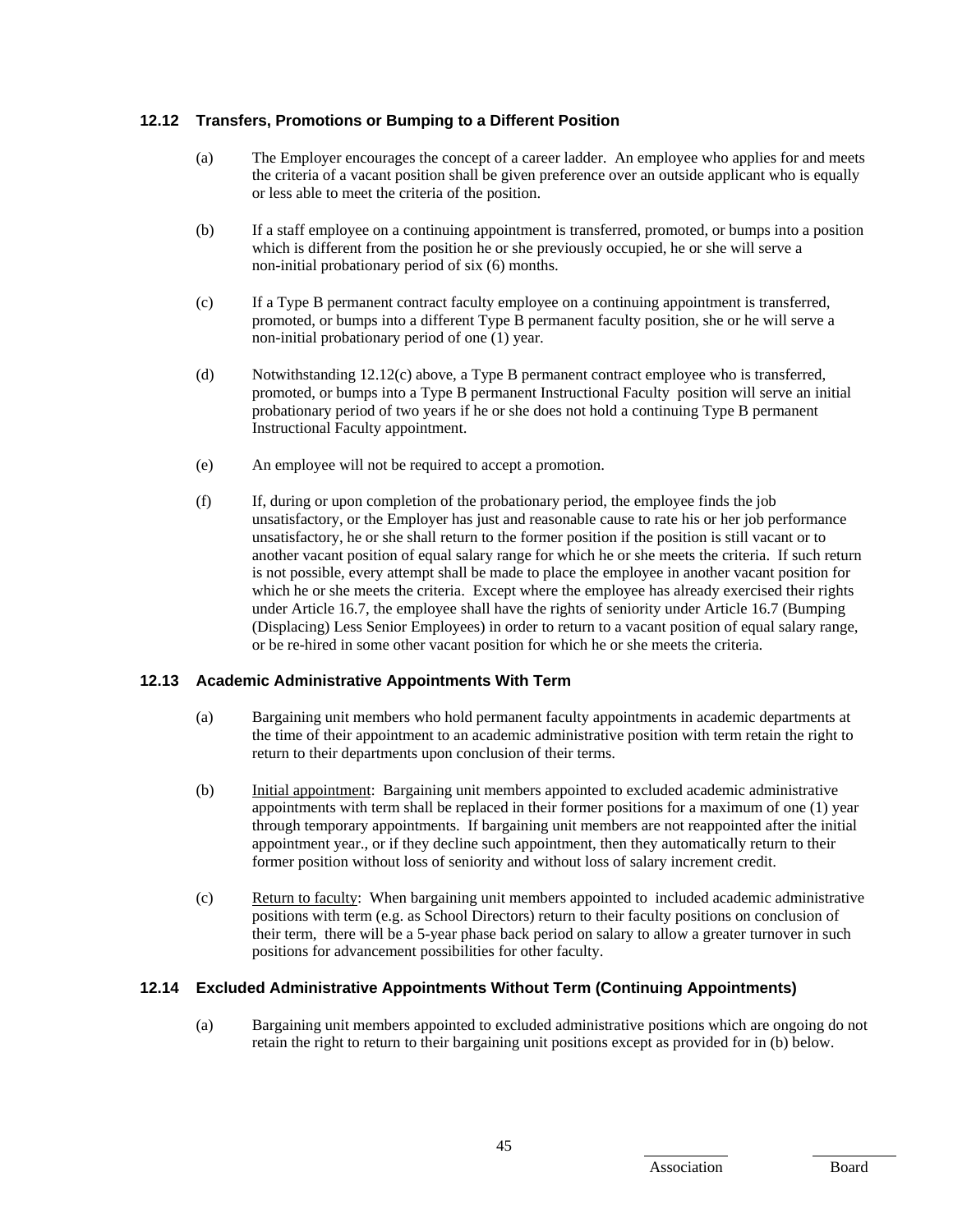- (b) Initial appointment: Bargaining unit members appointed to continuing excluded academic administrative appointments shall be replaced in their former positions for a maximum of one (1) year through temporary appointments. If bargaining unit members are not reappointed after the initial appointment year, or if they decline such appointment, then they automatically return to their former position without loss of seniority and without loss of salary increment credit.
- (c) Excluded employees in continuing administrative appointments who have five (5) years of UFV service have the right to a faculty position provided:
	- (i) the employee gives the Employer and the department two (2) semester's notice.
	- (ii) the employee has previously been hired by the department through the SAC process and has taught for the department, or the employee can satisfy the department's standing SAC that he/she meets the qualifications to teach in the department.
	- (iii) the employee's return must not displace any Type B or Sessional who has workload allocation rights at Step 7 or greater.
	- (iv) if the employee has not previously passed a UFV instructional probationary period , he/she must be evaluated by the normal faculty evaluation process and serve a probationary period appropriate to the appointment.
- (d) Excluded employees teaching occasional courses: An excluded employee who wishes to teach an occasional course in addition to his or her regular duties may apply directly to the department(s) in which he or she wishes to teach. The department may accept the application, provided that:
	- (i) the employee can satisfy the standing SAC that he/she meets the qualifications to teach in the department, and any additional qualifications for the particular course he or she wishes to teach.
	- (ii) the employee must not displace any employee who would normally be offered that course through usual work allocation procedures.

#### **12.15 Evaluation of Senior Administrators**

The evaluation model applies to all excluded senior administrators with the exception of the President. The process consists of an early formative evaluation and a subsequent first term summative evaluation. Thereafter, regular evaluations will be conducted on a three year cycle.

All evaluations are intended to evaluate progress toward previously established objectives and general administrative competencies. Both the formative evaluation and the summative evaluation will use the same evaluation tool and process of collecting information.

- (a) Purposes and Times for Evaluation:
	- (i) Formative Evaluation
		- 1. The purposes of the formative evaluation are to give information to individuals early in their first term of appointment which will assist them in meeting the performance goals and expectations of the position; and to provide information which will assist the Supervisor in working with the individual to identify strategies to enhance current competencies or correct performance issues.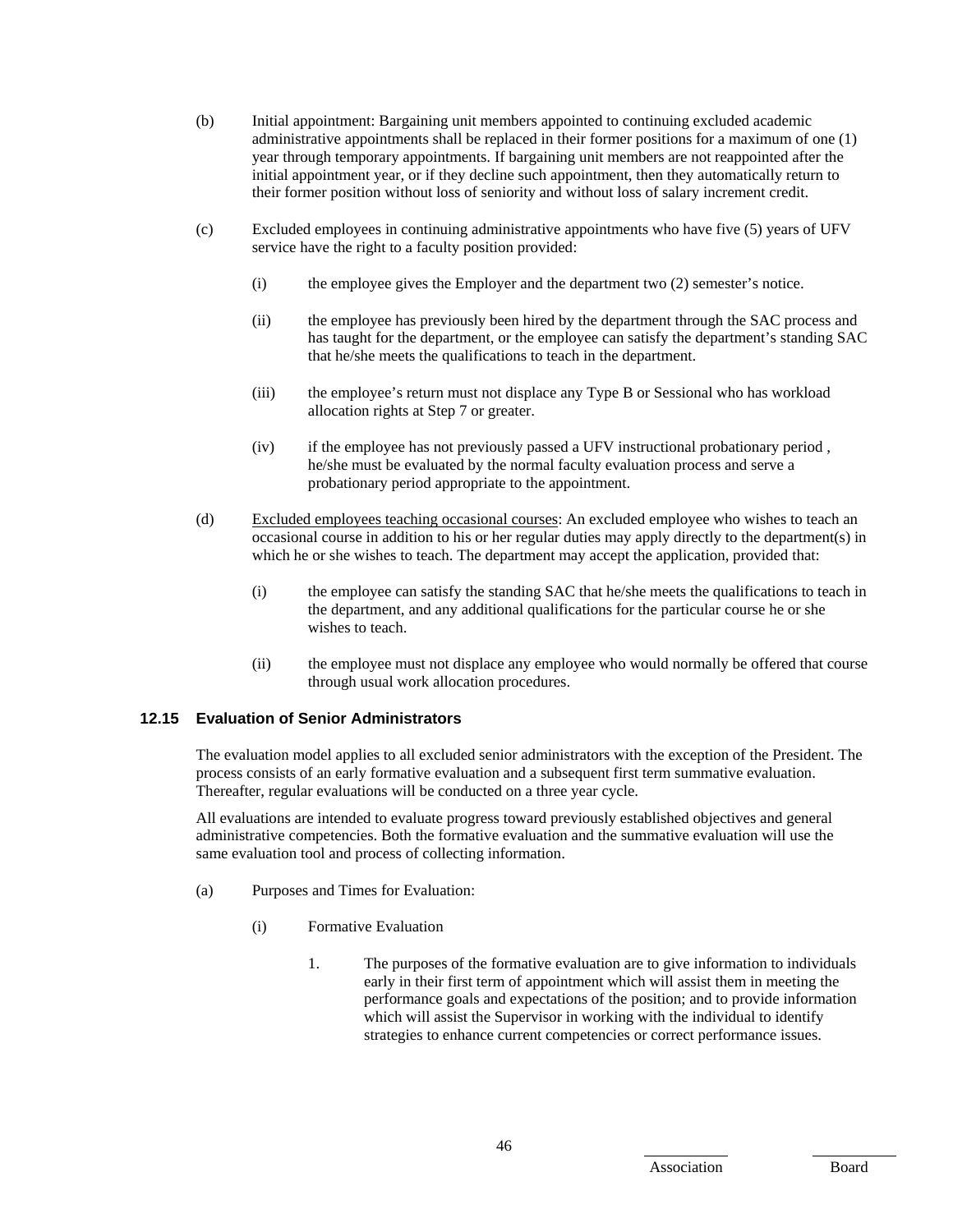- 2. A formative evaluation will be completed within six months following the completion of the first year (12 months) of an initial appointment.
- (ii) Summative Evaluation
	- 1. The purposes of the summative evaluation are as above for Formative Evaluations: to give information to individuals which will assist them in meeting the performance goals and expectations of the position; and to provide information which will assist the Supervisor in working with the individual to identify strategies to enhance current competencies or correct performance issues.
	- 2. Additionally, the purpose of the Summative Evaluation is to provide information about an individual's suitability for appointment or continuing appointment.
	- 3. A Summative evaluation will be conducted within six (6) months of the end of the third year of an initial appointment.
	- 4. In no cases should individuals be reappointed or continued in an appointment following a second consecutive unsatisfactory evaluation.
- (b) Evaluation Procedures
	- (i) Human Resources will initiate the evaluation process at the agreed to times.
	- (ii) Evaluations will be conducted by an individual's immediate supervisor, with input from employees across the institution and from people external to UFV who have knowledge of the individual's performance in the senior administrative role. The individual may also submit a self-evaluative report.
	- (iii) Evaluation will be on general administrative competencies and on progress toward previously established objectives.
	- (iv) Progress toward established objectives
		- 1. The supervisor will evaluate the individual on progress toward objectives established at the time of appointment to the position, or subsequently. The supervisor may consult with individuals both within and outside of UFV who may be expected to have knowledge of the individual's performance.
	- (v) General Competencies
		- 1. General competency will be evaluated with the aid of an evaluation form which calls for rating and solicits written comments. The form will include examples of indicators of each competency.
		- 2. The data will be compiled and provided to the supervisor and the individual being evaluated in a format that protects the confidentiality of the rater. Those completing evaluation forms will be asked to indicate their work relationship to the person being evaluated.
		- 3. Feedback will be solicited explicitly from all those working for or with the individual being evaluated; however, all employees will have the opportunity to fill out the general competency evaluation form if they wish.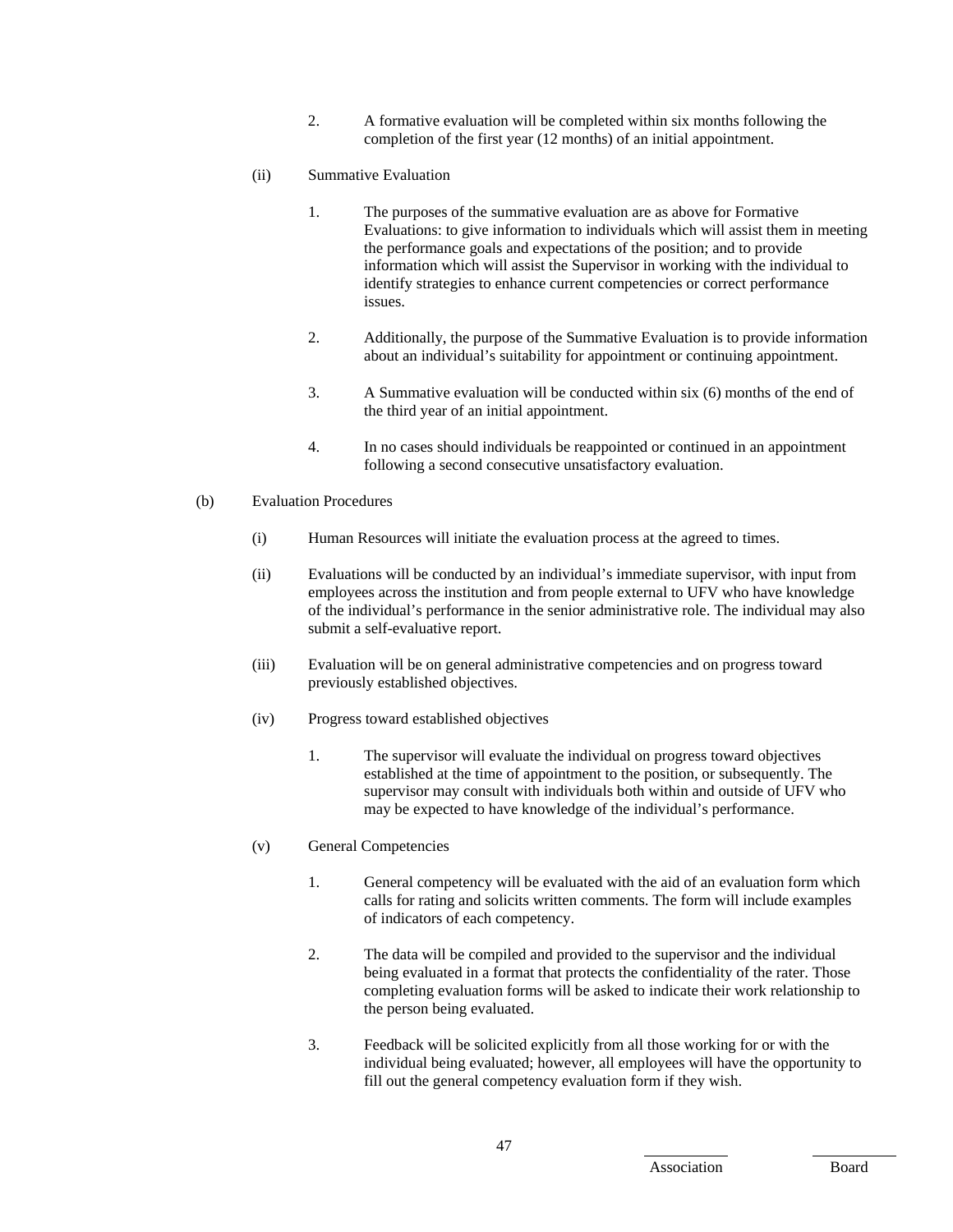# **12.16 Exclusion of Specific Agreement Provisions for Type C, Type D, Limited Term and Sessional Appointments**

The following specific provisions of this Agreement are not applicable or are applicable with limitations to Type C, Type D, Limited Term and Sessional appointments.

| <b>Article Number</b> | <b>Article Heading</b>                                   |
|-----------------------|----------------------------------------------------------|
| 12.1                  | Type A Staff Appointments                                |
| 12.6                  | Type B (Permanent) Faculty Appointments                  |
| 12.12                 | Transfers, Promotions or Bumping to a Different Position |
| 17.11                 | Review of Job Descriptions                               |
| 21.6                  | Rate of Pay on Reclassification                          |
| 23.4                  | <b>Transfer Allowances</b>                               |
| 24.3(b)(c)(d)(e)      | <b>Classification of Professional Development</b>        |
| 25.3                  | <b>Parental Leave</b>                                    |
| 25.5                  | <b>General Leave</b>                                     |
| 25.6                  | <b>Political Leave</b>                                   |
| 25.7                  | Special Leave - Type A or Type B Employees               |
| 25.9                  | Compassionate Care Leave                                 |
| <b>ARTICLE 26:</b>    | SICK AND SHORT-TERM DISABILITY LEAVE                     |
| <b>ARTICLE 27:</b>    | LONG-TERM DISABILITY LEAVE                               |
| <b>ARTICLE 28:</b>    | <b>BENEFITS</b>                                          |
| <b>ARTICLE 33:</b>    | <b>TECHNOLOGICAL CHANGE</b>                              |

For clarification on which provisions, if any, are applicable to your contract, see Human Resources.

#### **12.17 Student Worker Appointments**

- (a) Student appointments made through the UFV Career Centre Work Study Grant Program, appointments made to support faculty scholarship and research, and appointments to resident life are not considered student workers under this clause. It is understood that these positions do not infringe on Collective Agreement positions.
- (b) The student worker group, under this agreement, shall work no more than 25,000 hours in a calendar year.
- (c) Student workers will be paid at least the British Columbia minimum wage for student workers.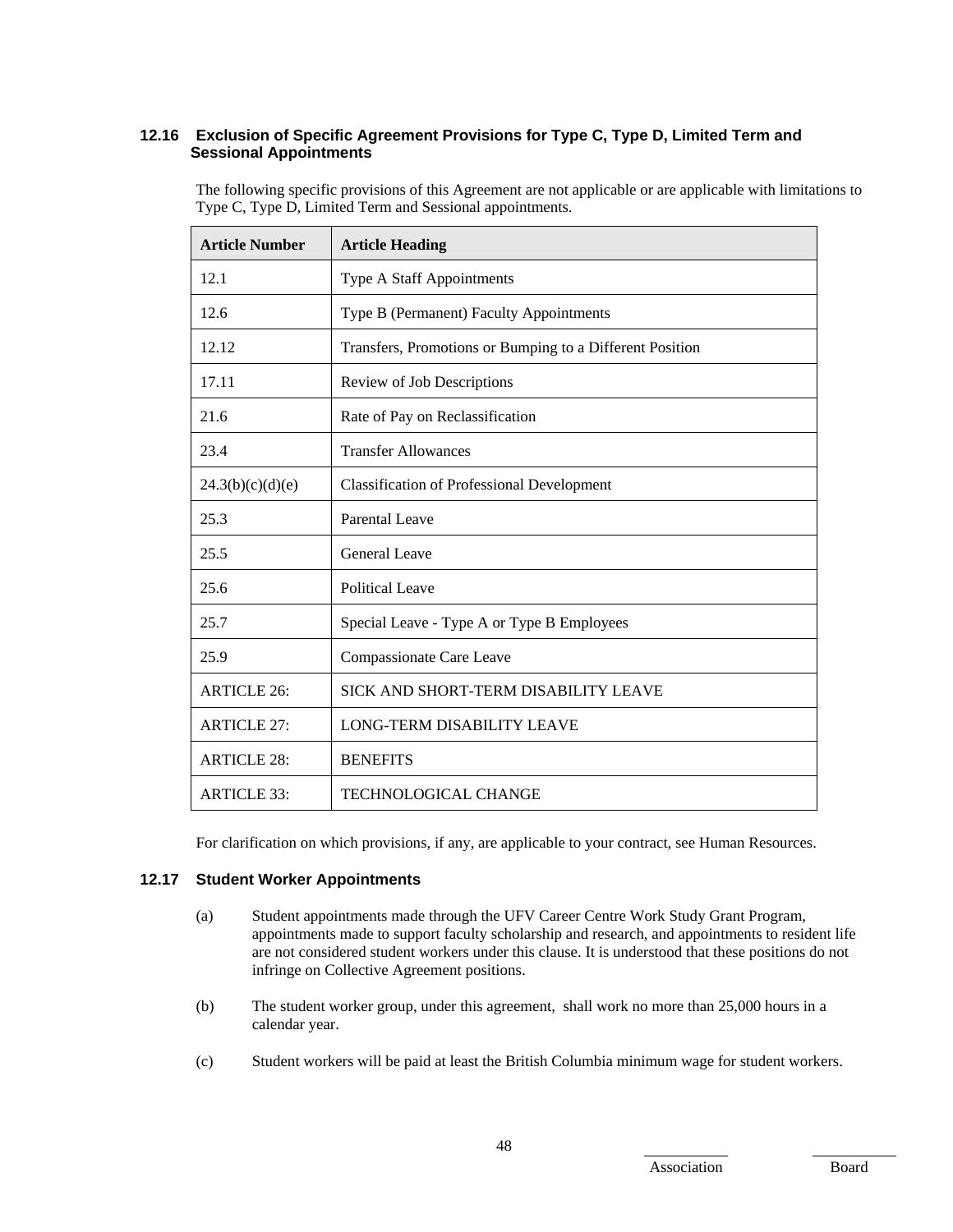- (d) Student worker hours and positions will be reviewed annually at LAM normally not later than May 31.
- (e) In the event of staff layoffs, student workers shall be laid off first.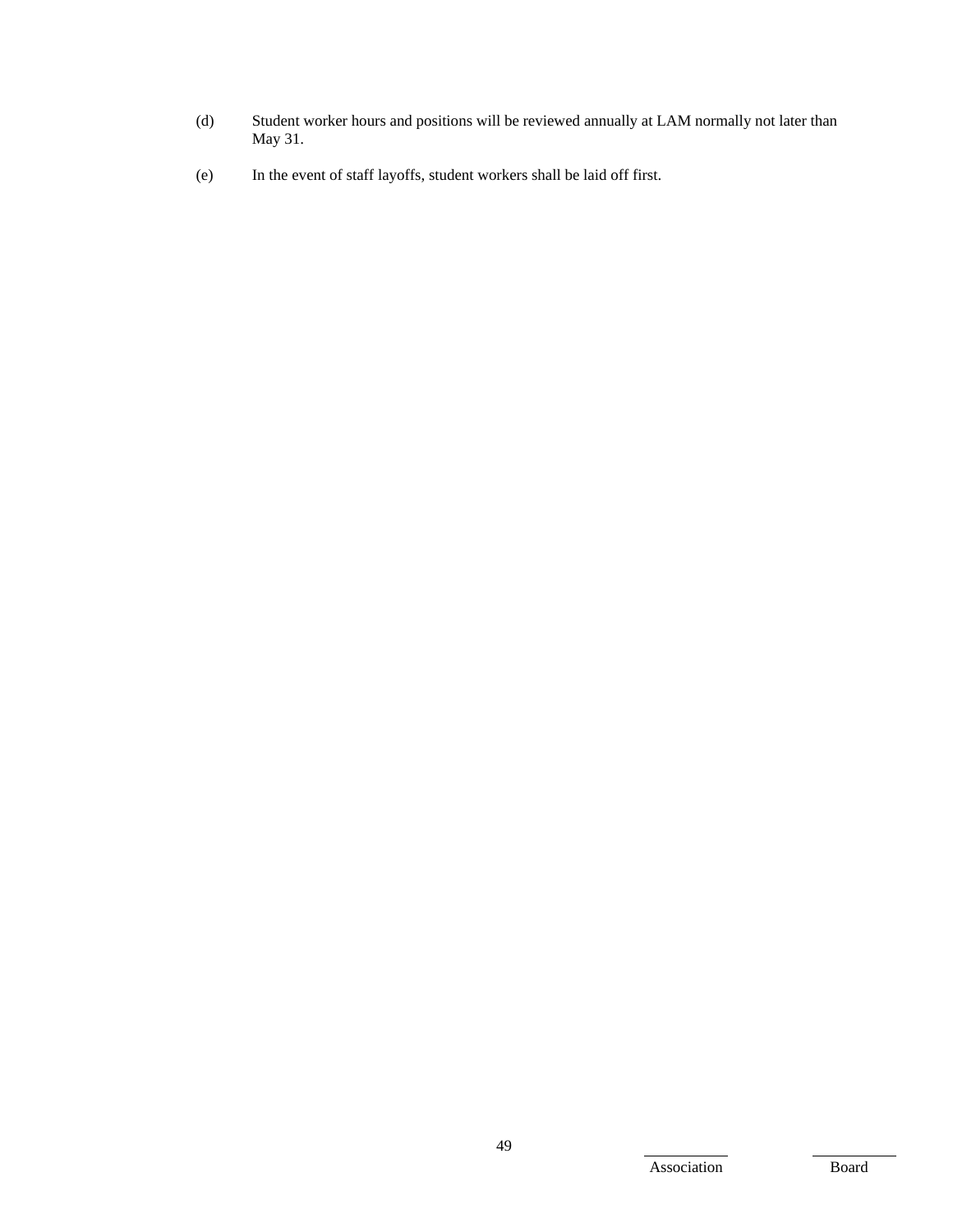# **ARTICLE 13: EVALUATION**

## **13.1 Purposes of Evaluation**

The purposes of evaluation are:

- (a) To provide employees with information that will enable them to monitor and improve job skills and effectiveness, and to identify opportunities for growth.
- (b) To confirm an employee's suitability for reappointment or continuing appointment.

#### **13.2 Evaluation Criteria and Procedures**

- (a) UFV encourages a work environment in which employees and supervisors communicate regularly about job performance. Performance feedback should include the employee's progress toward achieving goals and objectives, recognition of individual accomplishments, and opportunities for growth. Ongoing communication helps ensure that there is a mutual understanding of job performance requirements and of the employee's success in meeting them.
- (b) All employees will be provided with a copy of the criteria and procedures to be used in evaluating them.
- (c) The appropriate supervisor will present the completed evaluation in the form of a written report which will be discussed with the employee. The employee will sign the report to acknowledge that it has been received. The employee may, within five (5) work days, enter a Memorandum into the evaluation file. The evaluation report shall not be changed after the employee has signed it.
- (d) If re-evaluation is requested by the employee within ten (10) work days of signing the evaluation report, the re-evaluation will be prepared by a person other than the person responsible for the immediately preceding report, and that person will be chosen by the President after consultation with the Joint Professional Development Committee.
- (e) In the absence of a regularly scheduled evaluation report, the performance of the employee shall be deemed to be satisfactory for that period.

# **13.3 Staff Evaluations**

For staff employees, evaluation criteria and procedures will be established by the Employer in consultation with employees in the appropriate area and the Joint Professional Development Committee. Evaluation procedures and criteria will

- (a) Be based on current duties and responsibilities as described in the employee's job description;
- (b) Solicit objective and concrete information concerning the employee's performance based on functional behaviours required to perform successfully in a position or group of staff positions
- (c) Inform participants that their identity will remain confidential to Human Resources;
- (d) Include provision for an employee's self-appraisal and a formal response to the completed evaluation.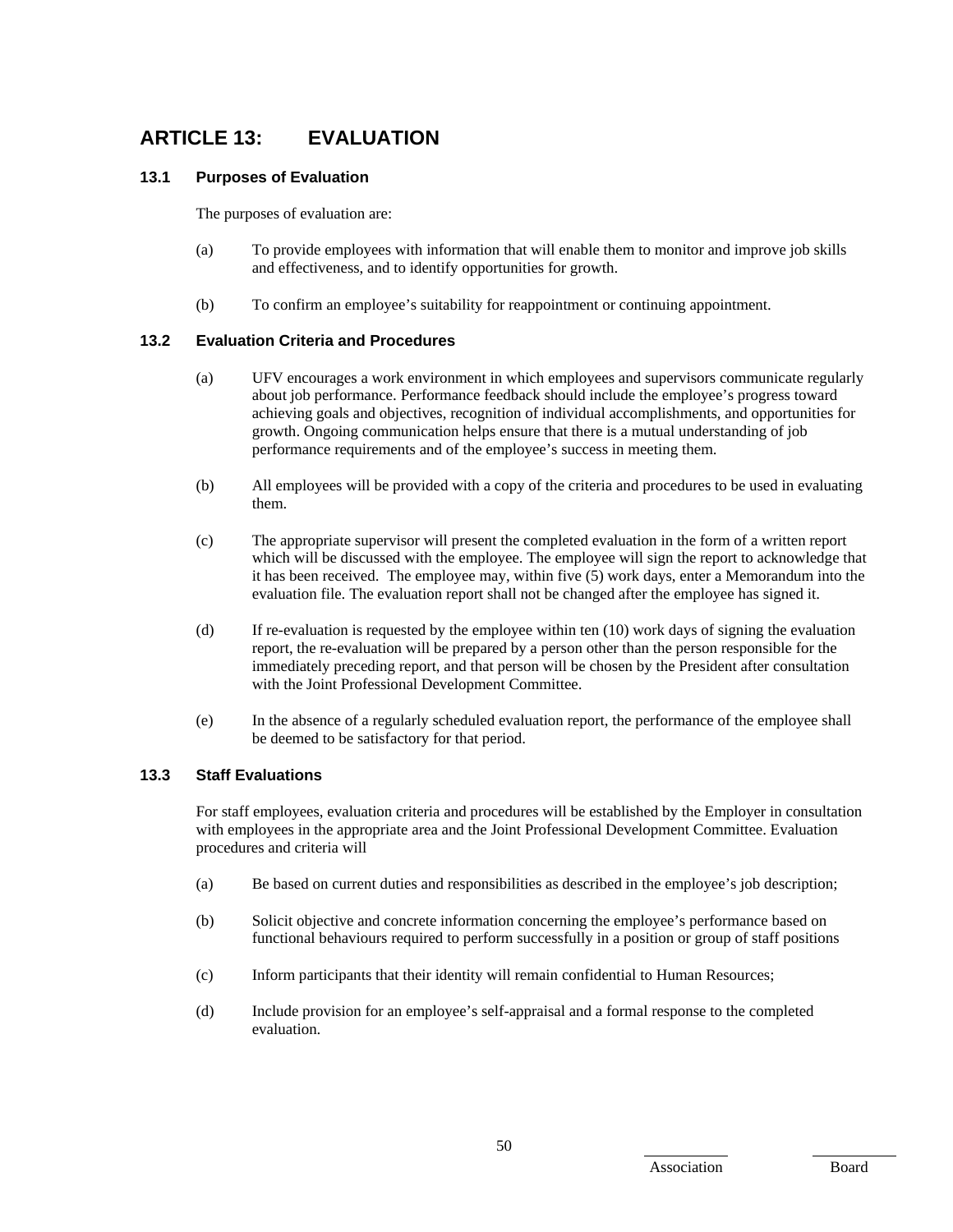# **13.4 Faculty Evaluations**

For faculty employees, evaluation criteria and procedures will be established by the Employer in consultation with the employees in the appropriate area and the Standing Committee on Faculty Evaluations.

## **13.5 Times for Evaluation**

- (a) Type B Teaching Faculty employees will be evaluated every three (3) years after completion of their probationary period. Type B Non-Teaching Faculty and Type A Staff employees will be evaluated every two years after completion of their probationary period. When two consecutive evaluations (including the final probationary evaluation) have been satisfactorily completed, the employee may request to waive the next regularly scheduled evaluation; such a request will not be unreasonably denied. When warranted by circumstances and with notification to the FSA, the Employer may evaluate on an annual basis. An employee can request an evaluation sooner than the next regularly scheduled evaluation. It is the Employer's responsibility to ensure that evaluations are carried out.
- (b) All new appointees to Type A Staff positions will be evaluated twice during their probationary period. The first of such evaluations will occur no later than six (6) months after the initial appointment.
- (c) All Type A and Type C Staff Employee will be evaluated prior to the date on which any notice is due under the reappointment provisions of Articles 12.1 (Type A Staff Appointments), 12.2 (Type C Staff Appointments), and 12.12 (Transfers, Promotions or Bumping to a Different Position).
- (d) All Type B Faculty will be evaluated prior to the date on which any notice is due under the reappointment provisions of Article 12.6.
- (e) Limited Term and Sessional Instructors shall be evaluated in each semester during the probationary period. Non-probationary Limited Term and Sessional Instructors shall be evaluated every three years for courses for which there is a successful evaluation on file and will be evaluated in each new course to which they have been appointed.
- (f) Type C and Type D Staff employees shall be evaluated in all positions in each of the two probationary years. Non-probationary Type C and Type D employees will be evaluated every two years in positions for which there is a successful evaluation on file; and will be evaluated in each new position to which they have been appointed. The evaluation as a whole will be handled by the appropriate exempt supervisor.

# **13.6 Grieving Evaluation Reports**

The violation of the established criteria and procedures for evaluation may be grieved.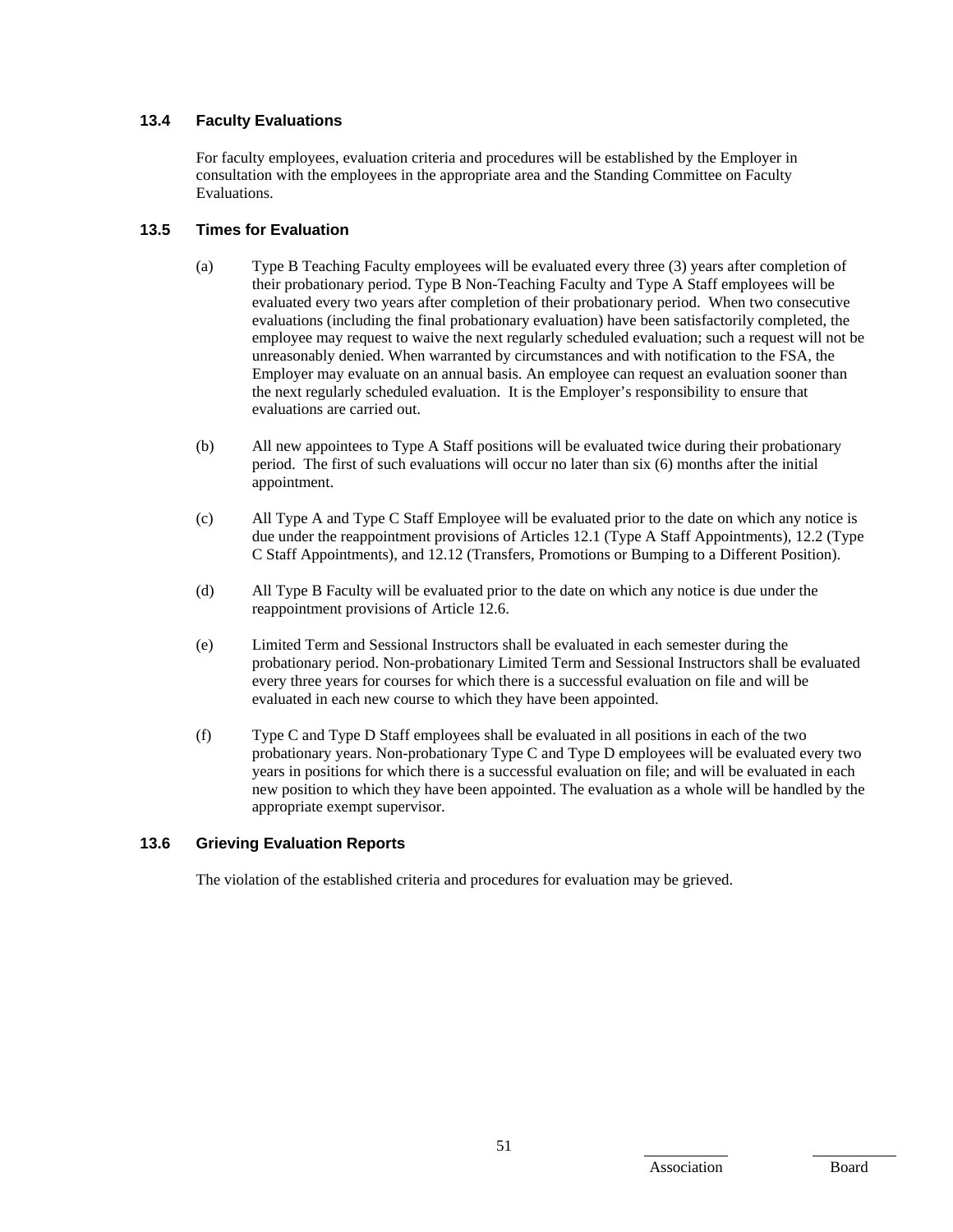# **ARTICLE 14: TERMINATION AND DISCIPLINE**

## **14.1 Preamble**

This Article provides a formal method for the handling of disciplinary procedures. Before formal disciplinary measures as stated below are initiated, the Employer should take all reasonable steps to discuss and resolve the issue with the employee.

## **14.2 Just Cause**

No employee shall be disciplined, suspended, or discharged except for just cause and only on the written authority of the Employer.

# **14.3 Proof of Just Cause**

In all cases of discipline, suspension, and discharge, the proof of just cause shall rest with the Employer.

## **14.4 Means of Discipline**

The means of discipline, in order of increasing severity, are:

- (a) written censure or letter of reprimand;
- (b) adverse evaluation reports;
- (c) trial periods as per Articles 12.1 (Type A Staff Appointments), 12.2 (Type C Staff Appointments) or Article 12.6 (Type B (Permanent) Faculty Appointments);
- (d) withholding or withdrawing an increment as per Articles 21.10 (Increment Anniversary: Staff) or 22.3 (Faculty Advancement);
- (e) suspension;
- (f) dismissal or termination.

#### **14.5 Procedure**

- (a) When an employee is reprimanded for conduct which, if repeated, may be grounds for suspension or dismissal, the employee shall, at the time of the reprimand and in the presence of the appropriate Contract Administrator, or any other union official, be verbally given the reason for the action and this reason will be confirmed in writing within five (5) work days of the reprimand. Disciplinary actions shall be limited to the means listed in Article 14.4 above (Means of Discipline). All such material used to support a disciplinary action must be placed in the employee's personnel file, and the employee must receive from the Employer copies of any such documents being placed in his file, as per Article 10.1 (Personnel Records). All such documents shall be removed from the employee's file within twenty-four (24) months of entry into it, provided there has been no further occurrence of the infraction requiring the discipline. The only exception shall be adverse evaluation reports which are not followed by a re-evaluation or a disciplinary action.
- (b) Suspension shall not exceed five (5) work days, unless extended by mutual agreement of the Employer and the Association. An employee may not be transferred or demoted while under suspension.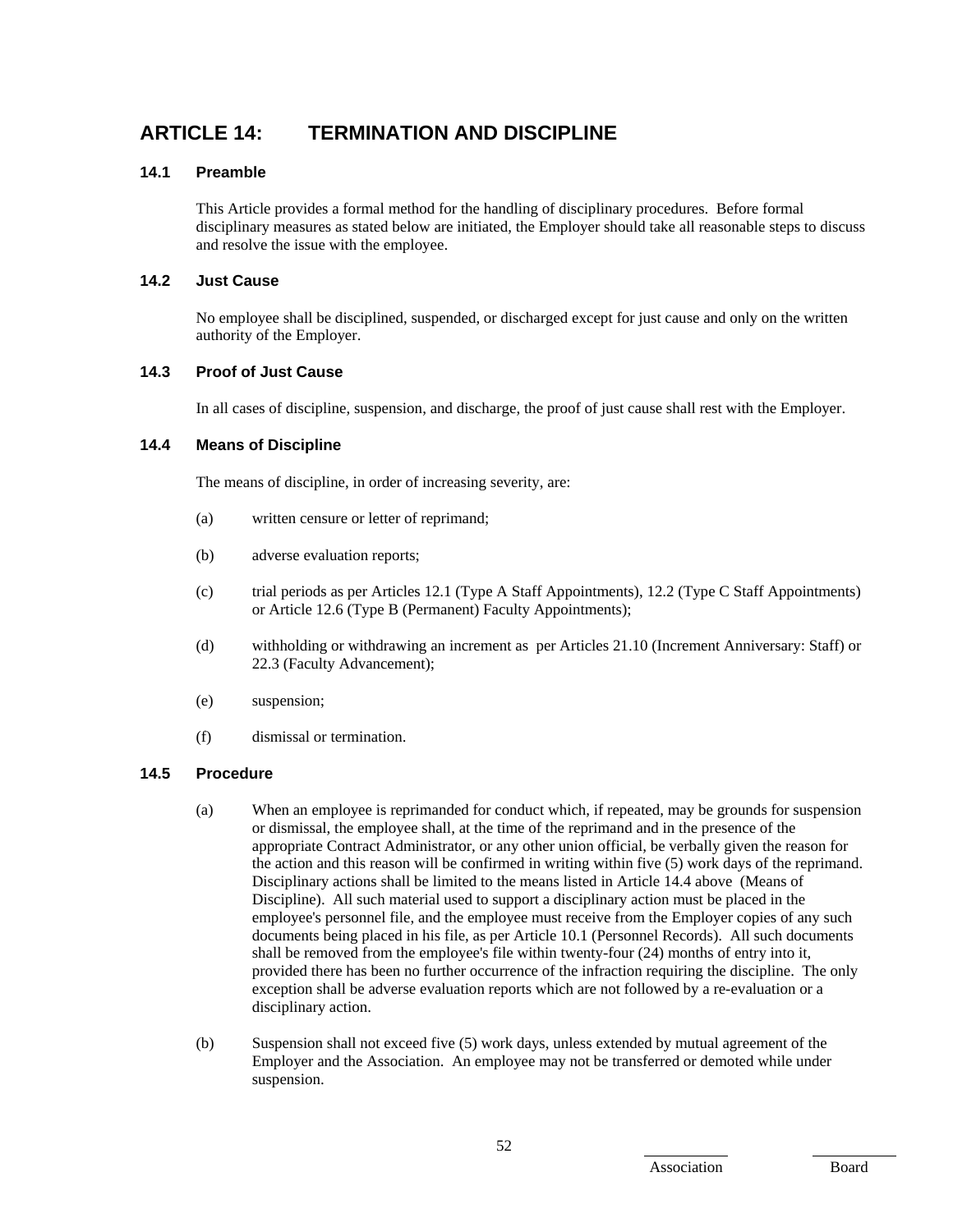(c) When an employee is suspended or discharged, the reason for this action shall, in the presence of the appropriate Contract Administrator, or any other Union official, be given verbally at the time of the suspension or discharge, and written confirmation of such reasons shall be forwarded to the employee and the Association within five (5) work days following the suspension or discharge.

#### **14.6 Right to Grieve**

An employee considered by the Association to be wrongfully or unjustly disciplined, suspended, or discharged shall be entitled to recourse under ARTICLE 7: (GRIEVANCE PROCEDURE). All disciplinary actions are grievable.

## **14.7 Use of Personnel File Material**

While the Employer may choose to keep written records of pre-disciplinary actions out of an employee's personnel file, the employee must have signed any such records and be aware of their being kept by the Employer. If such records are to be used in a disciplinary action, they must first be entered into the employee's personnel file and the employee notified as per Article 10.1 (Personnel Records). Only material from an employee's personnel file may be used as documentation in a disciplinary action.

## **14.8 Unjust Cause**

If, as a result of grievance, it is found that an employee has been suspended or discharged for unjust cause, the employee shall be reinstated to his or her former position without loss of seniority or benefits, and shall be compensated with full back pay for the time lost retroactive to the date of suspension or discharge.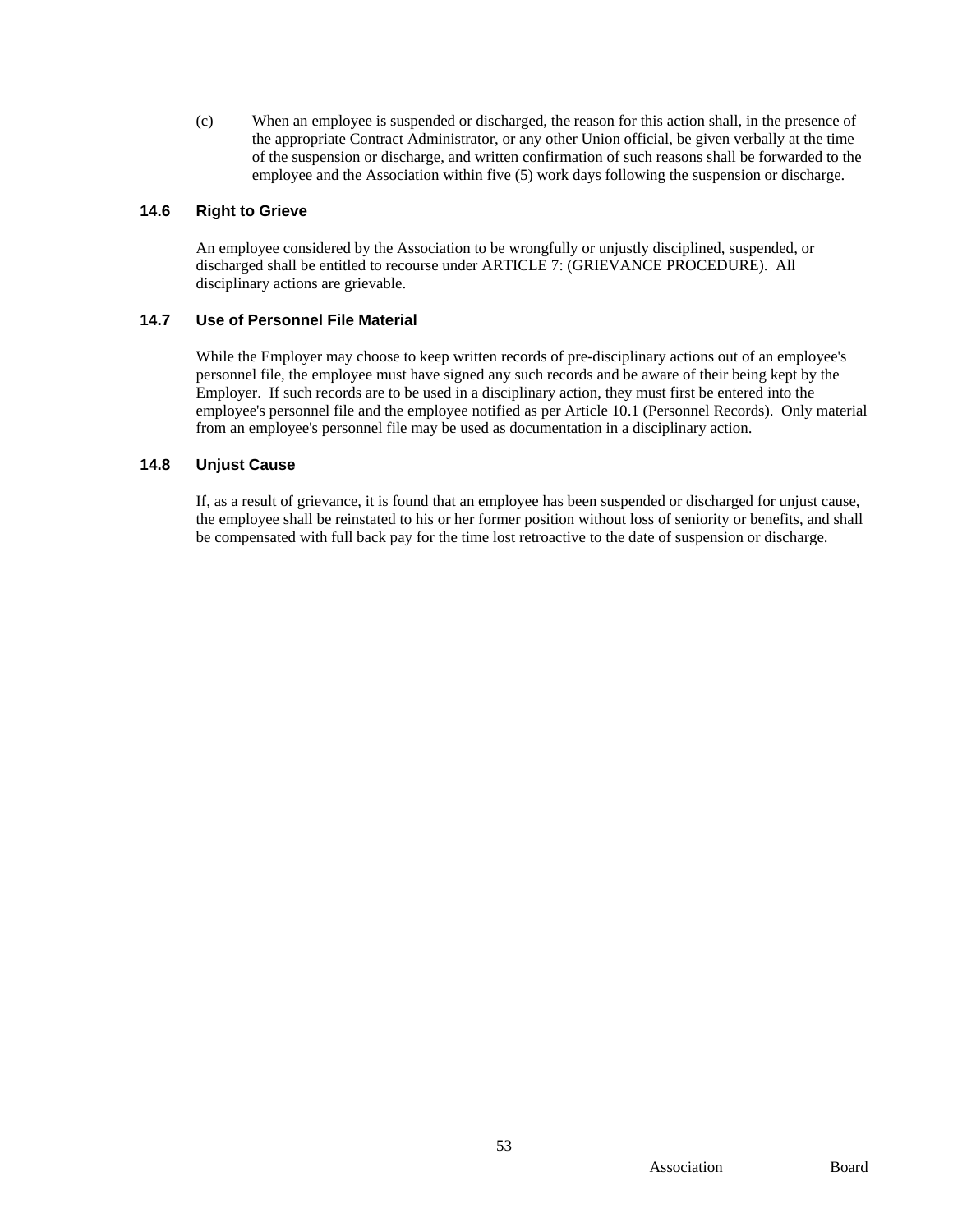# **ARTICLE 15: SENIORITY**

## **15.1 Calculation of Seniority**

An employee's UFV seniority shall be calculated on the basis of the number of hours worked. No employee may accrue more than one year of seniority within any given year.

## **15.2 Seniority Lists**

- (a) Not later than August 31st of each calendar year, the Employer will provide the Association with a seniority list, with seniority calculated to June 30th of the same calendar year. The list shall contain the name of every employee of UFV, including those whose names appear on the current recall list. Should unusual circumstances occur, the Association can request the seniority list be published one other time during the calendar year.
- (b) For each employee named in the seniority list, the list will provide the following information:
	- (i) the employee's date of initial hiring;
	- (ii) the employee's accumulated seniority in hours;
	- (iii) the employee's current job title and department;
- (c) At the same time that the Employer provides the seniority list to the Association, copies shall also be posted for the information of the employees.
- (d) Any objection to the accuracy of the seniority list, whether raised by the Association or by an individual employee, should be lodged with the Human Resources department after the list has been provided to the Association.

#### **15.3 Employee Appointments: Limitations on Seniority**

- (a) In exercising seniority rights on contracts for which they are qualified, Type C and Type D employees who subsequently receive a Type A appointment will carry their accrued seniority. Such accrued seniority will then be recognized for all purposes of this Agreement relative to his or her Type A appointment.
- (b) In exercising seniority rights on contracts for which they are qualified, limited term and sessional faculty can exercise only departmental seniority. Limited term and sessional faculty employees who subsequently receive a Type B appointment will carry 80% of their accrued seniority. Such accrued university seniority will then be recognized for all purposes of this Agreement relative to his or her Type B appointment.

## **15.4 Seniority During Leaves of Absence**

(a) An employee on a leave of absence with pay or on a leave for Association business as per Article 2.6 (Leaves of Absence: Association Business) shall continue to accrue seniority, calculated as though the employee continued his regular duties.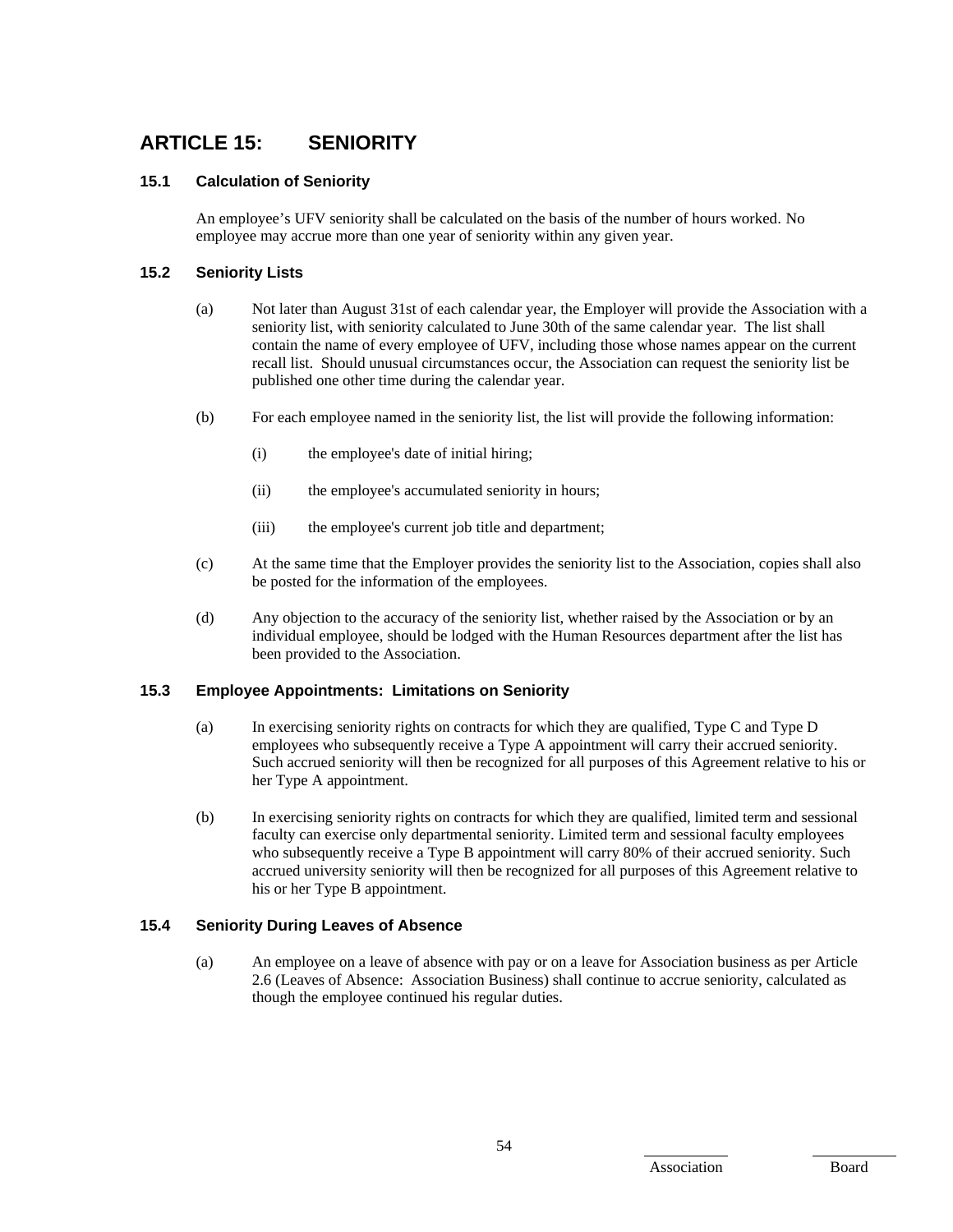(b) Subject to the exceptions provided for in Articles 24.8 (Status of Employee on Professional Development Leave) and 25.5 (General Leave), an employee on a leave of absence without pay shall maintain but not accrue seniority for leave periods in excess of twenty (20) cumulative work days in any one (1) calendar year.

## **15.5 Seniority During Absences Due to Illness or Accident**

- (a) An employee shall maintain and accrue seniority during absences due to non-occupational illnesses or accidents or injuries, during that period in which the employee receives full pay under the Sick Pay provisions of this Agreement, ARTICLE 26: (SICK AND SHORT-TERM DISABILITY LEAVE). Thereafter, seniority is maintained but not accrued.
- (b) An employee shall maintain and accrue seniority during absences due to occupational illness or accidents or injuries, provided that such an employee is receiving benefits from the WorkSafe BC as a result of such illnesses or accidents or injuries.

# **15.6 Seniority on Re-employment or Recall**

A Type A or Type B employee who resigns from UFV and is subsequently reemployed as a Type A or Type B employee within thirty (30) calendar days, or who is recalled from layoff, shall be credited with his or her previously accrued seniority.

## **15.7 Transfer of Seniority Status**

In the event that employees change jobs either from a job within the bargaining unit to an excluded position, or from an excluded position to a job in the bargaining unit, their total accumulated UFV seniority transfers with them.

# **15.8 Conflicting Seniority Claims**

In the event that two (2) or more employees have the same UFV seniority then any resulting conflicts shall be resolved by chance or random lottery.

# **15.9 Loss of Seniority and Entitlement to Employment**

Employees will lose all seniority rights and entitlement to employment where:

- (a) They voluntarily resign or otherwise terminate their employment, except as provided in Article 15.6 (Seniority on Re-employment or Recall);
- (b) They are discharged for just and reasonable cause, and are not subsequently reinstated pursuant to the grievance or arbitration procedure contained in this Agreement;
- (c) Type A and Type B employees are on layoff for more than fifteen (15) consecutive months; Type C, Type D and Auxiliary II employees are not rehired for more than five months; or Limited Term and Sessional employees not rehired for three consecutive academic terms;
- (d) They lose their recall rights in accordance with the terms of this Agreement.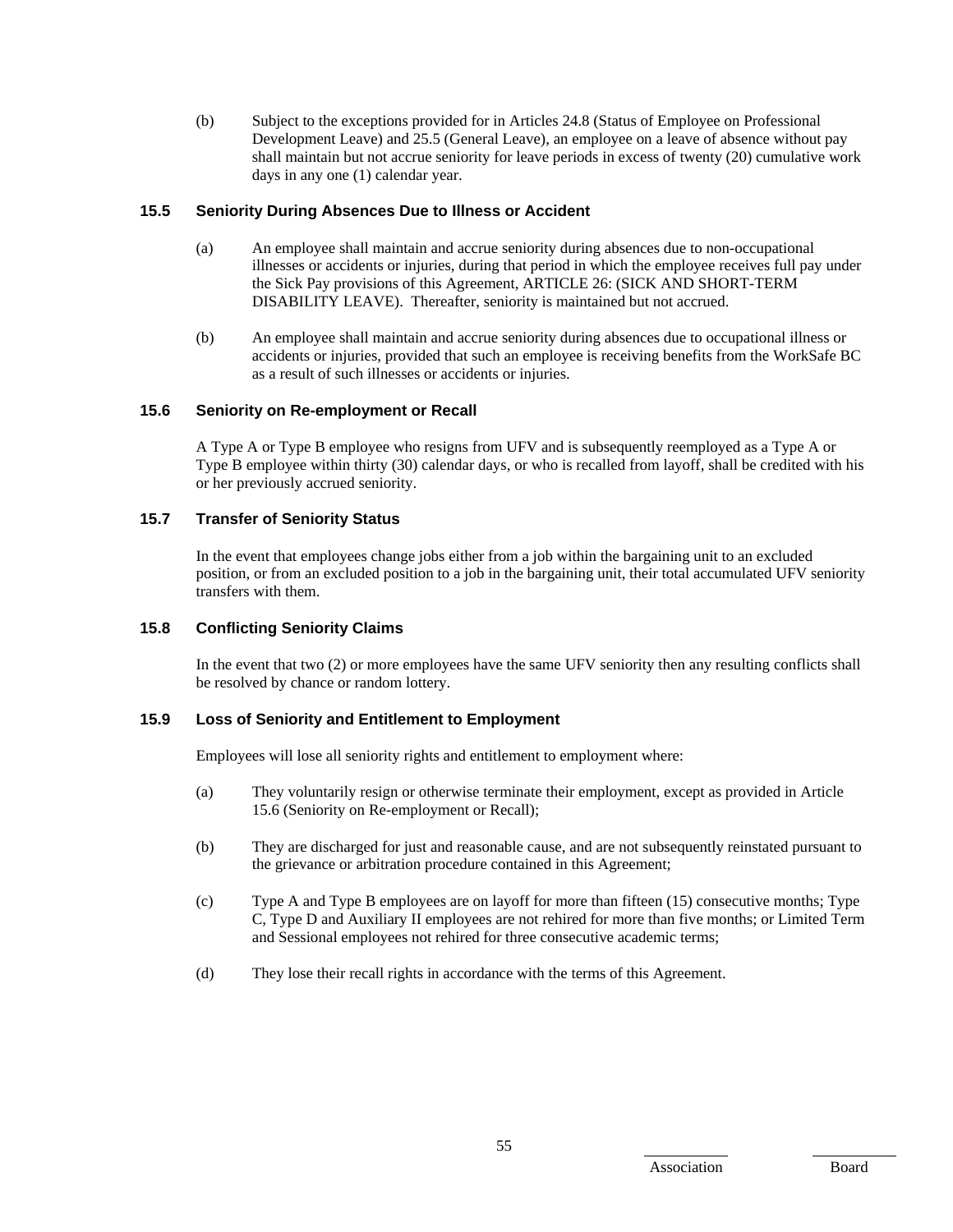# **ARTICLE 16: LAYOFF AND RECALL**

## **16.1 Reasons for Layoff**

- (a) The Employer shall be reasonable in the reason or reasons for a layoff decision. The reason or reasons for layoff must not be based on bad faith or discrimination against any employee or employees.
- (b) Layoff will occur only for just and reasonable cause. These reasons will not include technological change. These reasons will be:
	- (i) a change in UFV priorities such as deleting or adding a program;
	- (ii) change in community needs as demonstrated through factors such as declining enrolment and/or job opportunities;
	- (iii) curtailment of resources by circumstances outside the control of the Employer;
	- (iv) externally imposed regulations or controls;
	- (v) health or safety problems outside the control of the Employer;
	- (vi) change in organization or method of operation due to one or a combination of the preceding reasons;
	- (vii) any other reason which fits within the spirit and intent of the reasons stated above.
- (c) The expiry of a specified term of appointment is neither a layoff nor a discharge and cannot be the subject of a grievance.

#### **16.2 Layoff Provisions for Type C, Type D, Auxiliary II, Limited Term and Sessional Employees**

- (a) Type D, Auxiliary II employees and Sessional faculty do not have access to these provisions.
- (b) Limited Term faculty may be laid off in accordance with the provisions of ARTICLE 16: of this Agreement but do not have access to the bumping, recall or severance pay rights within ARTICLE 16:.
- (c) Type C employees may be laid off in accordance with the provisions of ARTICLE 16: (LAYOFF AND RECALL) of this Agreement.

## **16.3 Application of Seniority Principle**

Subject to Article 16.4 (Layoff Procedure), there shall be no exceptions to the principle of "last hired, first laid off" except as noted in Article 16.15 (Right to Grieve).

## **16.4 Layoff Procedure**

When the Employer determines that a reduction in the number of employees or a reduction in the number of an employee's hours of work is necessary, the following procedures will be adopted: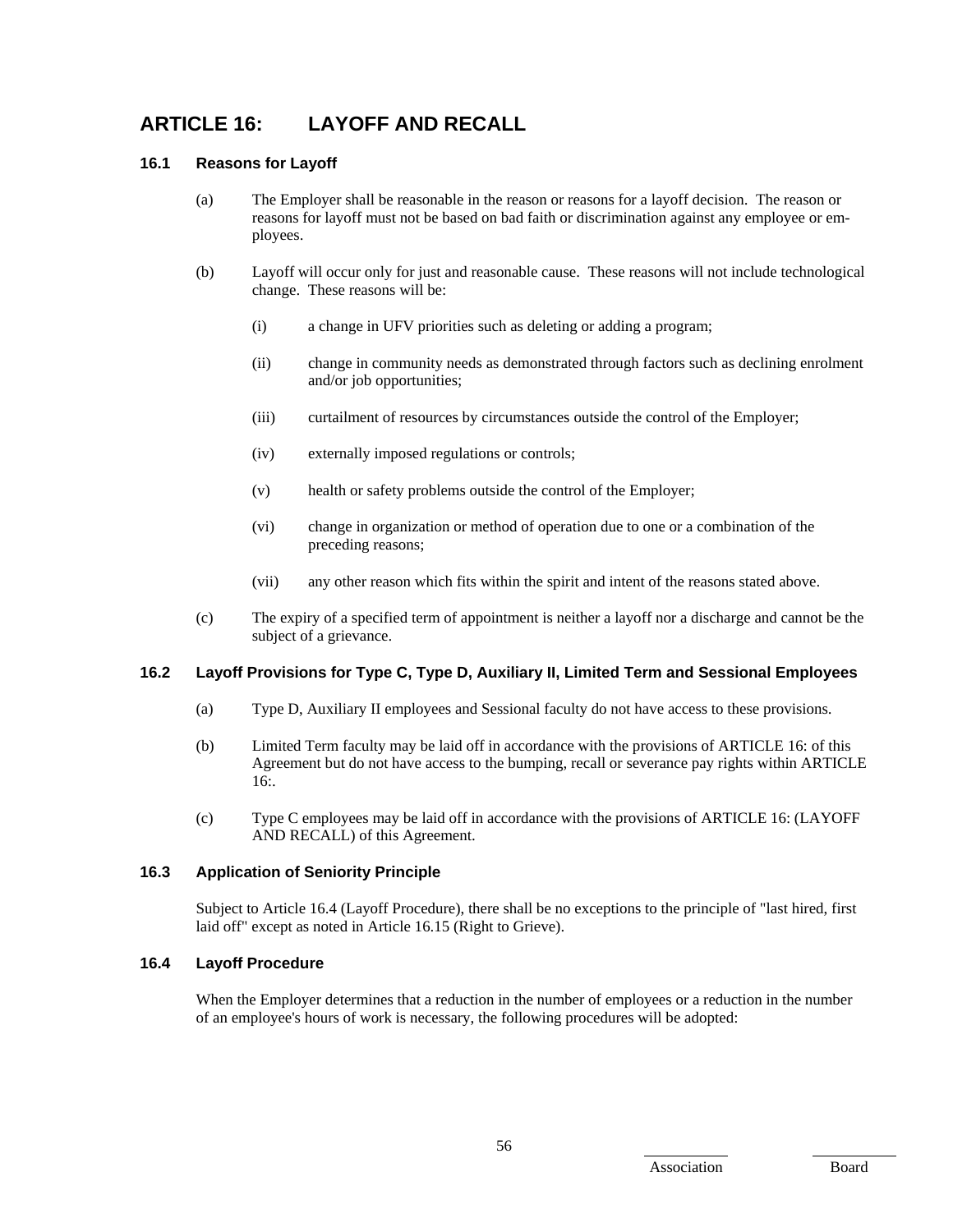- (a) The Employer will provide advance notice to the Association and to the affected employee in accordance with Article 16.5 (Advance Notice to the Association of Layoff), and Article 16.6 (Notice of Layoff to Affected Employees).
- (b) During the notice period, the Employer and the Association shall meet to discuss alternative measures to layoff. To the extent that the parties agree to alternative measures, the layoff notices or the layoffs may be rescinded.
- (c) Consistent with the reasons for layoff given pursuant to Article 16.1 (Reasons for Layoff), employees who are assigned to similar duties and have similar qualifications will be selected for layoff in reverse order of seniority, within categories, as follows below.

#### **Staff**

- (i) Student workers in the area will be laid off first;
- (ii) Auxiliary workers and employees will be laid off next;
- (iii) Type C and D probationary employees will be laid off next;
- (iv) Type C and Type D employees will be laid off next;
- (v) Type A probationary employees will be laid off next;
- (vi) Type A non-probationary employees will be laid off only after the preceding categories.

#### **Faculty**

- (i) Student workers in the area will be laid off first;
- (ii) Auxiliary workers and employees will be laid off next;
- (iii) Probationary Sessionals will be laid off next;
- (iv) Sessionals will be laid off next;
- (v) Limited Term faculty will be laid off next.
- (vi) Probationary Type B faculty will be laid off next;
- (vii) Non-probationary Type B faculty will be laid off only after the preceding categories.

#### **16.5 Advance Notice to the Association of Layoff**

- (a) At least one (1) month (one [1] week for Type C employees and one [1] week for Limited Term faculty) before the advance notices are to be served but not normally later than the date of the submission of the recommended annual budget plan to the Budget Advisory Committee, the Employer will consult with the Association about the layoffs. In consulting with the Association, the Employer agrees to provide the following information:
	- (i) The reason or reasons for the layoff.
	- (ii) Any supporting information which has influenced the Employer's layoff decision. The information includes relevant budgetary or financial information.

57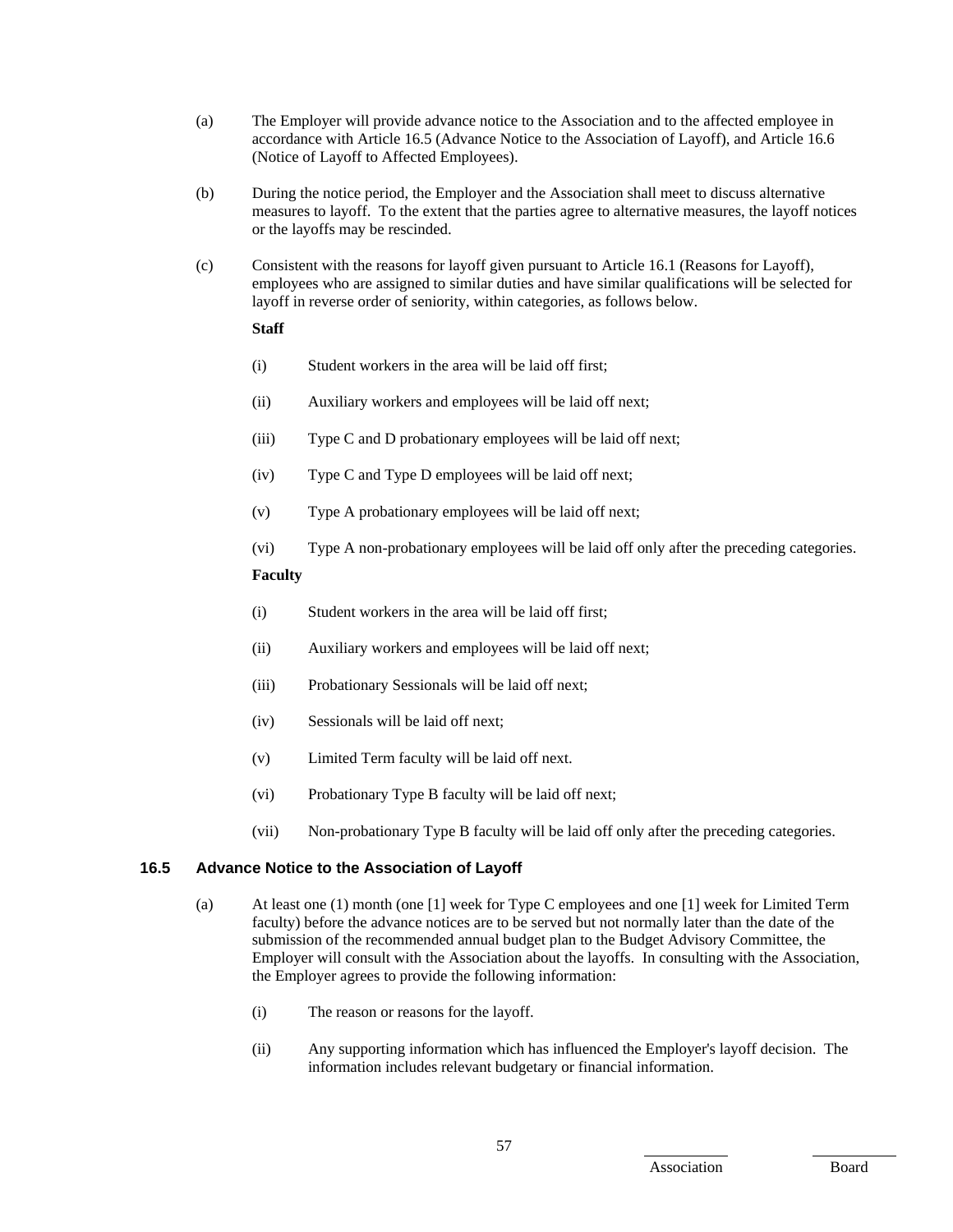- (iii) In those cases where such specific decisions have been made, the information provided shall also include the identification of the specific individual employees who will be the subject of the layoff. Those employees identified shall also receive advance notification in writing that they may be subject to layoff.
- (b) Where layoffs are necessitated in emergency circumstances beyond the control of the Employer, these advance notice provisions are not applicable. In such cases, however, the Employer will provide the Association, as per Article 16.5(a) above, with a full explanation of the emergency circumstances at the earliest possible date.

### **16.6 Notice of Layoff to Affected Employees**

- (a) Type A staff employees who are to be laid off will receive at least twenty five (25) work days advance notice in writing.
- (b) A director or faculty employee who is to be laid off will receive at least four (4) months advance notice in writing, and where possible, such layoffs will commence on the first day of August, of the year in question.
- (c) In the event that Type C Contract employees are laid off, they shall be given advance notice in writing. The length of the notice period shall be one (1) work day for each week remaining in the employee's term of appointment, to a maximum of twenty (20) work days. A minimum of ten (10) work days notice shall be given if the employee has six (6) months of seniority.
- (d) In the event that Limited Term faculty are laid off, they shall be given two (2) months advance notice in writing.
- (e) All layoff notices will include a statement of the reason or reasons for that particular layoff.
- (f) At the same time that the layoff notice is sent to the employee, a copy of the layoff notice will be sent to the President of the Association.
- (g) In the event that there are changes in the circumstances which necessitated a layoff decision by the Employer, the layoff notice may be withdrawn and cancelled.
- (h) In circumstances where a Type A or a Type B position is not funded through the regular ongoing UFV operating budget as indicated by the Letter of Allocation issued to UFV annually by the Ministry, an employee subject to layoff or termination shall be entitled to notice of twenty (20) work days.

#### **16.7 Bumping (Displacing) Less Senior Employees**

- (a) The qualifications and conditions under which an employee given layoff notice can exercise bumping rights are as follows:
	- (i) Employees can only bump within the same faculty or staff component within the bargaining unit.
		- 1. An employee on the faculty, lab instructor or director salary schedule cannot bump an employee on the academic/educational advisor or staff salary schedule.
		- 2. An employee on the education advisor salary schedule cannot bump an employee on the faculty, lab instructor, director or staff salary schedule.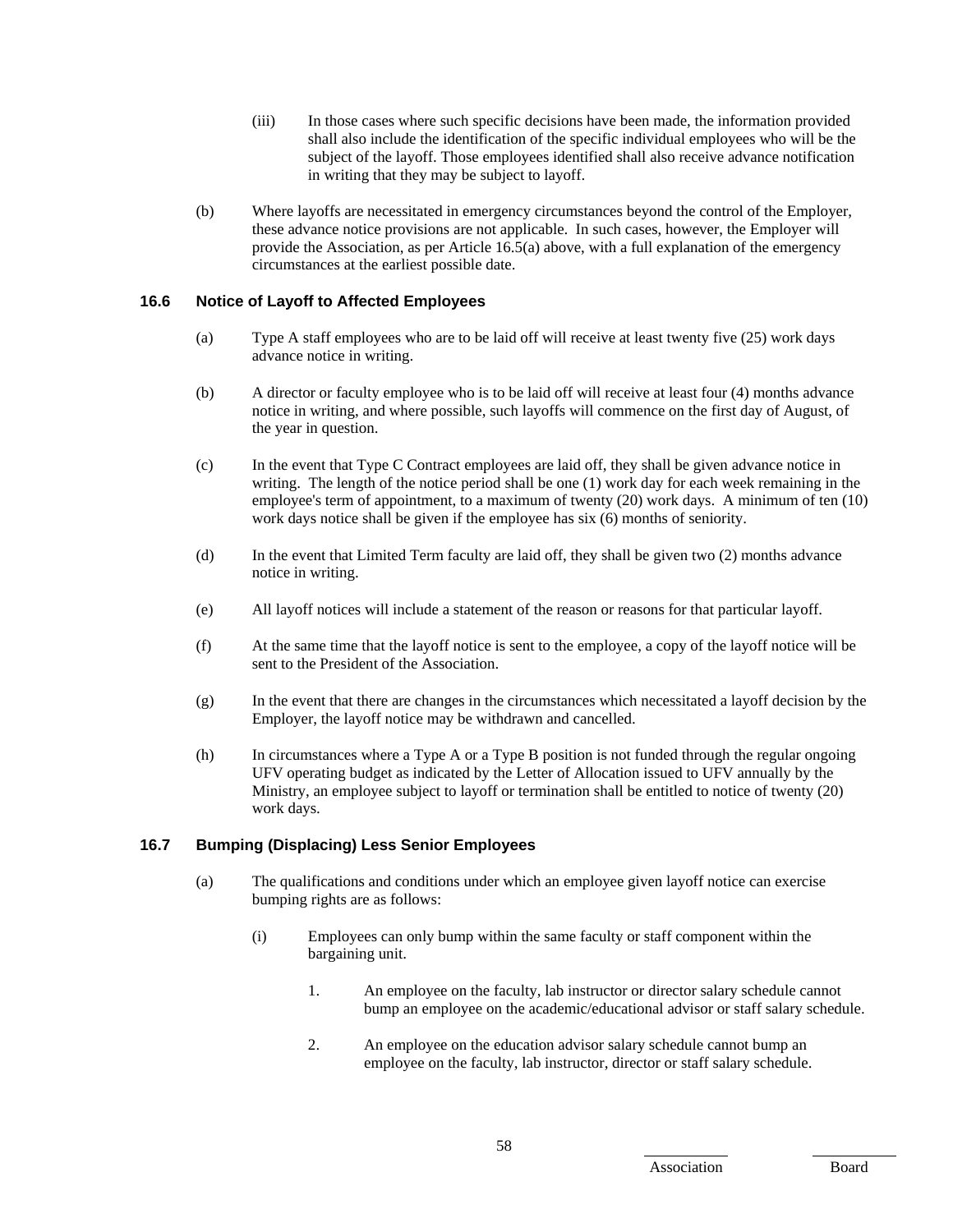- 3. An employee on the staff salary schedule cannot bump an employee on the faculty, lab instructor, academic/educational advisor or director salary schedules.
- 4. An excluded employee cannot displace (bump) a member of the bargaining unit.
- (ii) Employees cannot bump into a higher paid position. They can only bump into a job position where the pay scale is the same as or lower than their present position.
- (iii) Employees must have more seniority than the employee in the position into which they wish to bump.
- (iv) Employees must have the qualifications necessary to fill the position into which they wish to bump. If the employee wishes to bump into a position for which he or she is not currently qualified but on a reasonable assessment could be equipped to perform with training, then the Employer shall provide in-service training. The obligation of the Employer to provide such in-service training will normally be restricted to those cases where the employee can reasonably be expected to assimilate the training in not more than twenty (20) work days. Training periods of longer than twenty (20) work days shall be approved within provisions of ARTICLE 24: (PROFESSIONAL DEVELOPMENT AND LEAVES). Type C employees are excluded from this provision.
- (v) Employees must accept the rate of pay and other terms and conditions of employment which are in effect for the job position into which they bump. The rate of pay shall be determined in accordance with Article 21.5 (Rate of Pay on Transfer or Promotion).
- (vi) Employees must decide within five (5) work days of the date of receipt of advance notice of layoff to exercise bumping rights, and to indicate to the Employer in writing the position of the more junior employee that they wish to bump, or the open position they wish to move into. The Employer will then give the bumped employee notice of layoff in accordance with Article 16.6 (Notice of Layoff to Affected Employees), and the employee then has the right, in turn, to displace another less senior employee.
- (vii) Once employees have exercised their bumping rights, they cannot change their decision and claim a right to yet another job position. Such further moves can only be made when the Employer decides to fill a vacant position. Such vacant positions will be filled in accordance with ARTICLE 11: (VACANCIES WITHIN THE BARGAINING UNIT).
- (viii) Type C employees are limited to exercising bumping rights to one (1) position; if they are not successful, the layoff proceeds.
- (ix) Employees who choose to exercise their bumping rights can only claim back their original positions if it becomes vacant within fifteen (15) months (five [5] months for Type C employees) of the notice of layoff.
- (x) The exercise of the bumping rights cannot result in any claims for compensation for any expenses or allowances to be paid by the Employer.

#### **16.8 Order of Recall**

Employees on layoff shall be recalled in reverse order of layoff as affected through application of Article 16.4 (Layoff Procedure).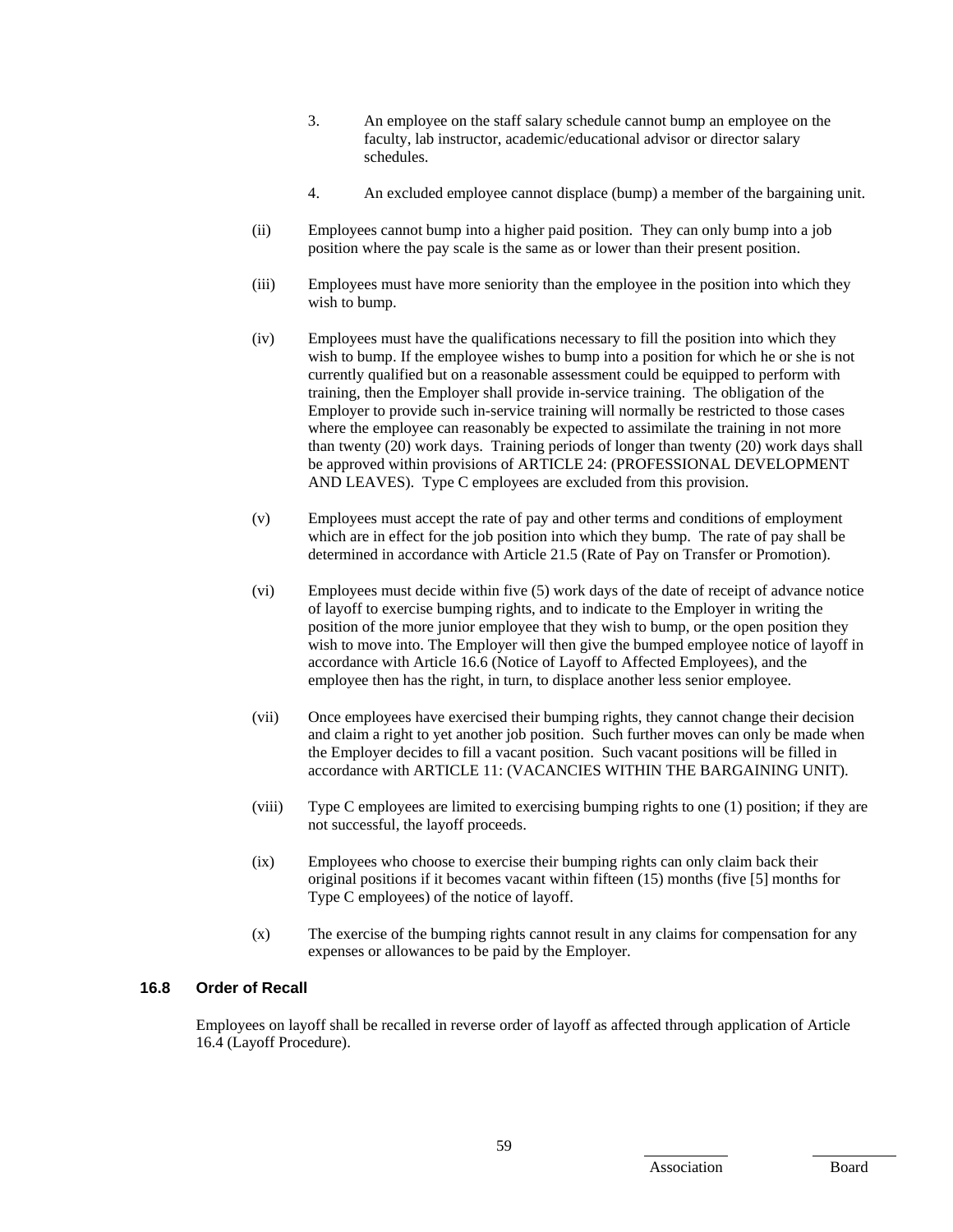## **16.9 Recall Rights and Obligations**

- (a) When a layoff occurs, the Employer shall establish a recall list and a laid off employee's name shall remain on the recall list for a period of fifteen (15) months for Type A and Type B employees (five months for Type C employees) commencing with the effective date of the layoff. The recall list shall include employees who have received layoff notice. Limited Term and Sessional faculty and Type C and Type D employees see Article 16.2 (Layoff Provisions for Type C, Type D, Auxiliary II, Limited Term and Sessional Employees)
- (b) An employee who has been laid off and who wishes to be considered for recall to work must ensure that the Employer is notified in writing of the employee's current address and telephone number. Failure to provide this information will serve to relieve the Employer of any obligation or liability in connection with the recall process.
- (c) Employees who are recalled to work following a layoff cannot be required to serve a new probationary period.
- (d) In the event that the former position of the laid off employee becomes vacant, during an employee's recall period, he or she shall be offered the position. If an equivalent position which carries the same or equivalent rate of pay as the employee's former position becomes vacant, then the laid off employee shall be offered the position, provided his or her qualifications are satisfactory.
- (e) In the event that a substantially different job position on the same pay scale or a lower paying job position becomes vacant during an employee's recall period, and provided that the employee is qualified, the laid off employee with the greatest seniority shall be offered the position. If the employee accepts the offer, he or she must also accept the terms and conditions of employment which are in effect for that job position. The rate of pay shall be determined in accordance with Article 21.5 (Rate of Pay on Transfer or Promotion). The laid off employee shall have the right to refuse this offer and remain on the recall list.
- (f) In the event that an employee refuses a recall offer to his or her former job position, or to a job position which is substantially the same as his or her former position and affords the same rate of pay, the Employer may remove the employee's name from the recall list unless there are extenuating circumstances acceptable to the Employer.
- (g) Advice of a recall being given to an employee shall be provided to the Association on the same date that the notice is given or sent to the employee.
- (h) The Employer shall inform all employees on the recall list and the Association of all job vacancies at the same time as internal posting. Notice of vacancies shall be made by telephone, telegram, mail, or by direct personal contact. In the event that an employee on the recall list wishes to be considered for a vacant position, the employee must apply in writing within ten (10) work days from the time the notice of vacancy is given by the Employer. If the employee wishes to be considered for a vacant position other than the position from which he or she was laid off, the application must include a statement of the qualifications the employee has for the vacant position.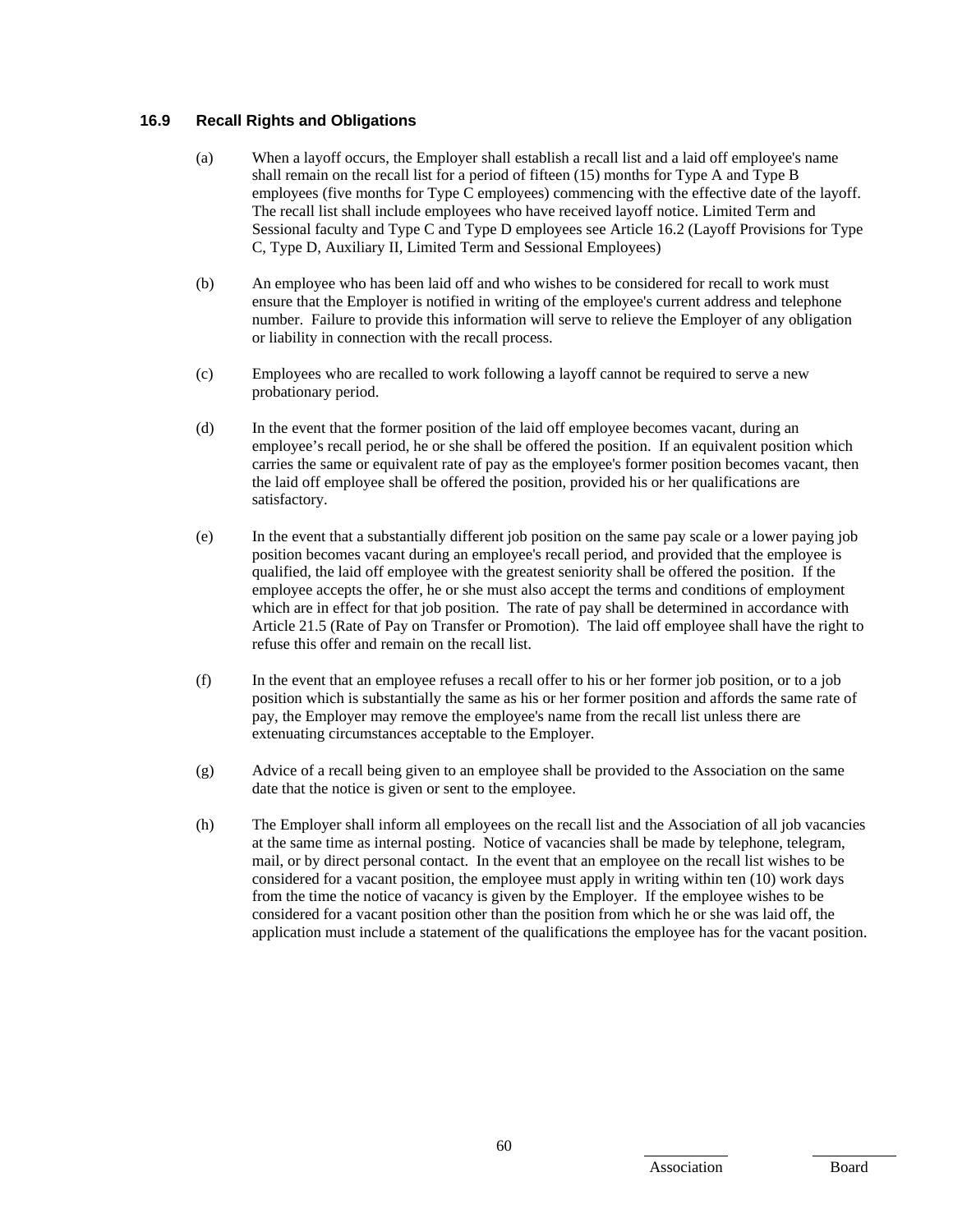## **16.10 Notice of Recall**

- (a) Notice of recall shall be made by telephone, telegram, special delivery, registered mail, or by direct personal contact. The Association will be advised of the notice or attempted notice at the time it is given. Employees notified by mail will be given ten (10) calendar days from the time that notice was initiated by the Employer in which to acknowledge receipt of the notice and to indicate acceptance of the recall. Employees notified by means other than mail will be given five (5) calendar days notice of recall. The notice or advice of recall will include a time and date specified by the Employer, or a mutually agreeable alternative time and date, by which the employee must report for work if the recall is accepted.
- (b) An employee who has been recalled must report by the time and date directed or agreed to, or the employee may be deemed by the Employer to have voluntarily terminated entitlement to recall unless there are extenuating circumstances acceptable to the Employer.

## **16.11 Rights of Employees on Layoff**

- (a) Employees on the recall list will continue to be covered by this Agreement as specifically provided.
- (b) In the event of layoff, the Employer is obligated to pay affected employees for earned statutory holidays and annual vacation on a pro-rata basis.
- (c) An employee on the recall list is entitled to continue his or her medical, extended health, dental, and group life insurance benefits during the layoff by paying, in advance each month, the full cost of the premiums for that period, subject to any eligibility requirement established by the respective insurance carriers.

#### **16.12 Employment Qualifications Regarding Layoff, Recall and Bumping**

Notwithstanding the general provisions of Article 4.2 (Employment Qualifications) in relation to employment qualifications, the Employer will not establish a Selection Advisory Committee in circumstances which may result in the layoff or bumping of a Type A or Type B employee.

#### **16.13 Contracting Out**

In addition to, and without limiting, any provision in this Collective Agreement, UFV will not contract out:

- (a) Any work presently performed by the employees covered by this collective agreement which would result in the layoff of such employees, including a reduction in assigned workload, or
- (b) The instructional activities that are contained in the programs listed and/or funded in the approved annual institutional program profile and that are currently performed by the bargaining unit employees.

The language in this article restricting the contracting out of services predates, and is superseded by, the language above, except where the language below provides the Association with greater protection against contracting out. Readers are directed to read the language above, and then to find additional provisions in the language below.

(c) The Employer may contract out services or functions provided that such contracting out will not cause any employee with three (3) or more years of service to be laid off.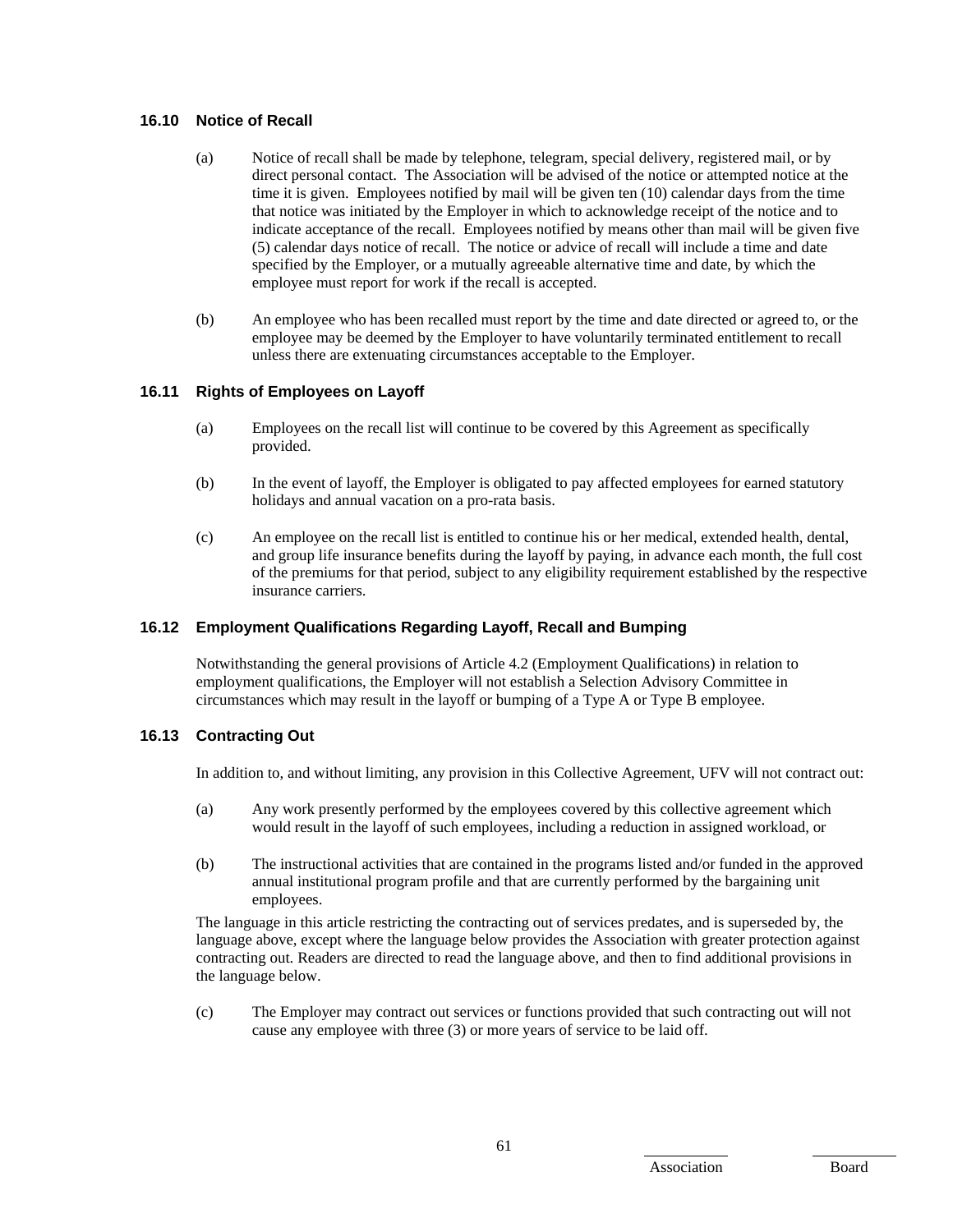- (d) The Employer may contract out services or functions in order to improve efficiency without regard to the restrictions in 16.13(a) above, provided employees are reassigned to other equivalent positions for which they are qualified.
- (e) The Employer may contract out functions or services which have come into force after the date of ratification of this Agreement subject to (a) and (b) above.
- (f) In any case, services or functions which were carried out by laid off employees shall not be contracted out while the laid off employees are covered by the recall provisions of this Agreement, unless the Association agrees.

#### **16.14 Employee Records on Layoff**

Records of an employee on layoff will be kept by the Employer and references supplied by the Employer at the request of the employee or of an outside agency will clearly state the nature of the employee's termination as a layoff due to the reason stated by the Employer in accordance with Article 16.6 (Notice of Layoff to Affected Employees).

#### **16.15 Right to Grieve**

A grievance may be lodged in accordance with ARTICLE 7: (GRIEVANCE PROCEDURE) of this Agreement regarding any decision taken by the Employer in relation to the layoff and recall procedures in this Agreement. Such a grievance may begin at Step One.

## **16.16 Severance Pay**

- (a) Type A or Type B employees who have been given notice of layoff are entitled to severance pay as specified herein, provided:
	- (i) they have not exercised their bumping rights within the time limits set by the agreement, or
	- (ii) they have not been employed in a vacant position for which they are determined by the Employer to have the necessary qualifications, or
	- (iii) they do not elect to have their names placed on the recall list.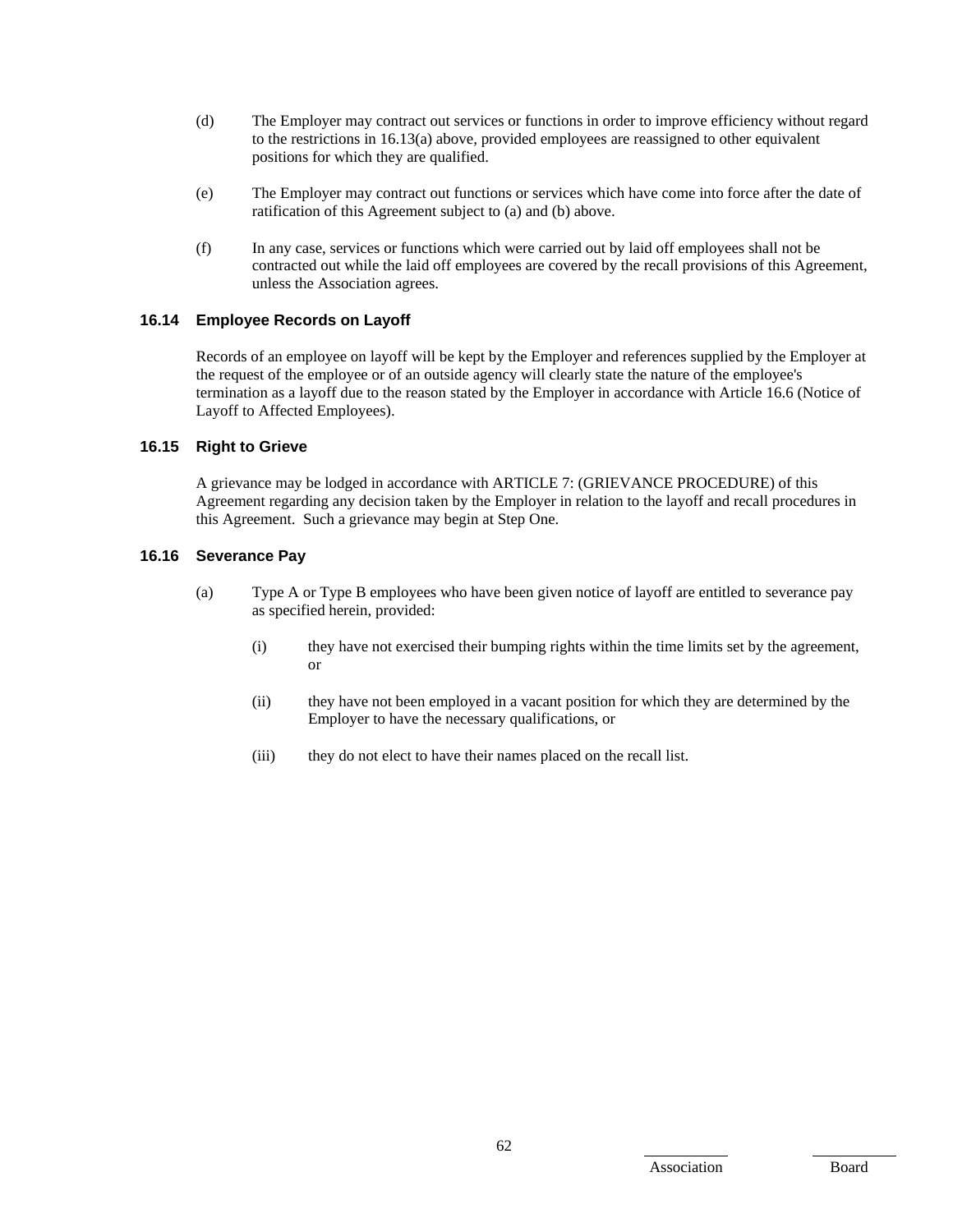(b) The amount of severance pay shall be calculated on the basis of the employee's normal rate of pay at the end of the layoff notice period and according to the number of completed years of service as follows:

| Service          | Severance Pay |
|------------------|---------------|
| 1 year           | 2 weeks       |
| 2 years          | 4 weeks       |
| 3 years          | 6 weeks       |
| 4 years          | 8 weeks       |
| 5 years          | 10 weeks      |
| 6 years          | 12 weeks      |
| 7 years          | 14 weeks      |
| 8 years          | 16 weeks      |
| 9 years          | 18 weeks      |
| 10 years         | 20 weeks      |
| 11 years         | 22 weeks      |
| 12 years         | 24 weeks      |
| 13 years or more | 26 weeks      |
|                  |               |

- (c) If the employee elects to take severance pay, he or she thereby waives all other rights, claims or entitlements, and severs his or her relationship with the Employer.
- (d) In order to elect to take severance pay, the employee must submit written notice to the Employer within ten (10) work days after the date on which the layoff notice was given.
- (e) Where layoffs are necessary in emergency circumstances beyond the control of the Employer, the advance notice provisions are not applicable. In such cases, however, employees will receive payment in lieu of notice equal to the payment for the appropriate notice time. It is understood that such payment in lieu of notice is in addition to severance pay.

#### **16.17 Job Security**

The principle of job security will be honoured in all budget decisions. Where an employee's present job cannot be continued, the employer will make every effort to find appropriate work for that employee through reallocation of work, transfers, or retraining as appropriate.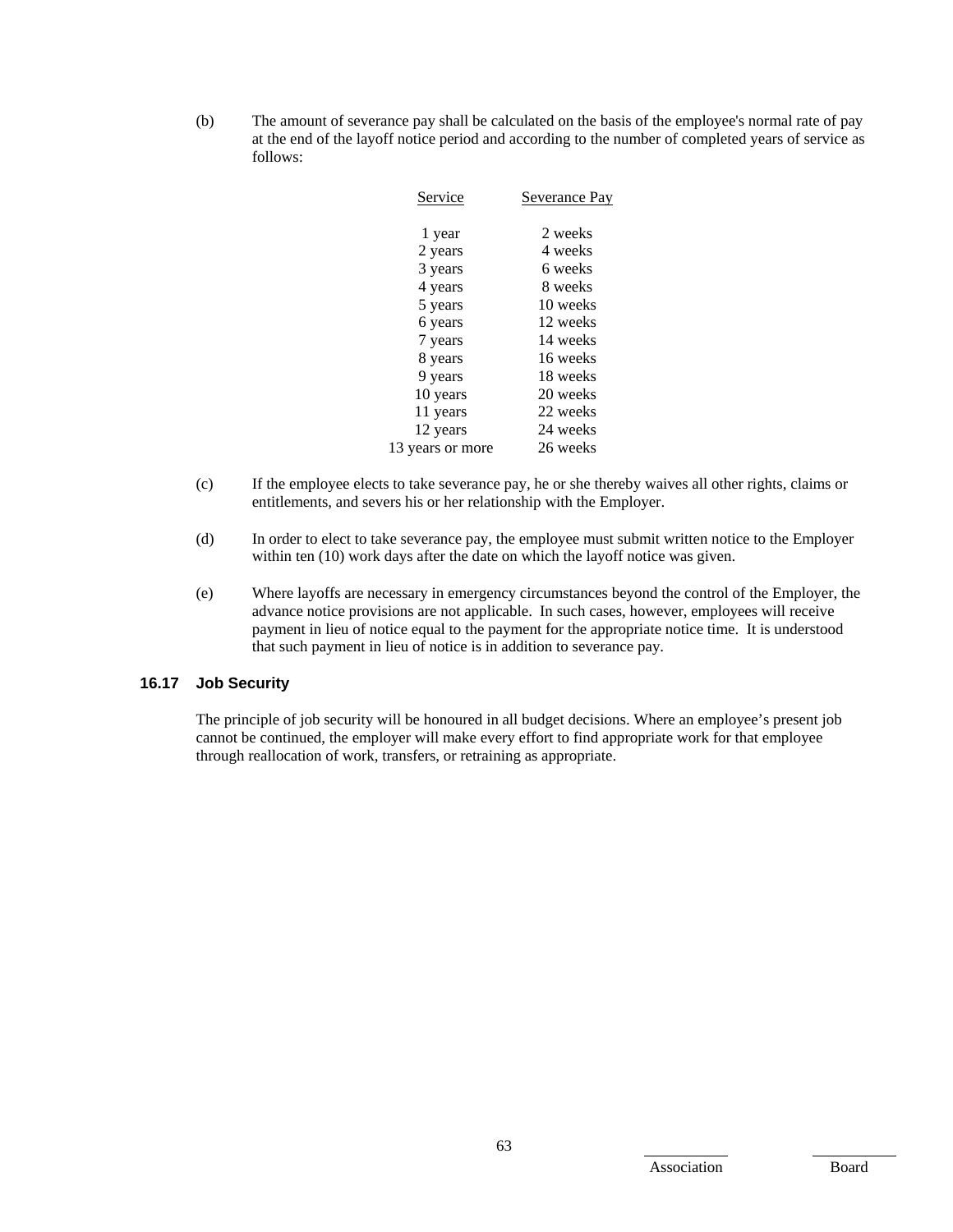# **ARTICLE 17: WORKING CONDITIONS FOR STAFF EMPLOYEES**

## **17.1 Work Week**

Except where a modified work week has been implemented, the work week for full-time employees designated as "staff" shall be five (5) seven-hour (7-hr.) days, thirty-five (35) hours per work week, with no less than two (2) consecutive days off between work weeks.

(a) Where an employee's regular work week includes assignment of one or more shifts outside the hours of  $08:00 - 17:00$ , the employee will not be required to return to work fewer than twelve hours after the end of a previous shift.

## **17.2 Modified Work Week**

- (a) A modified work week is a modification of the standard work week described in Article 17.1 (Work Week) which has been mutually agreed to by the employee and the Employer.
- (b) A modified work week may arise at the written request of either the Employer or of the employee; however, an employee cannot be required to work a modified work week.
- (c) The appropriate senior administrator shall use the following criteria in approving requests for a modified work week:
	- (i) the daily work of the work area in which the staff member is employed shall be carried out;
	- (ii) where the work area relates to other components of UFV, the role of the work area shall not be diminished or diluted;
	- (iii) no additional costs to the Employer shall result, for example, by reason of:
		- a requirement for additional staff;
		- paying overtime rates within approved hours.
- (d) Any application for a modified work week shall be sent to the Associate Vice President of Human Resources.

## **17.3 Shift Premiums**

- (a) A shift premium will be paid:
	- (i) for all hours worked outside the employee's regular shift, when less than forty-eight (48) hours notice of change of shift was given the employee;
	- (ii) for all hours worked on a "split" shift, i.e., a shift on which the employee is required to take an unpaid break or breaks totalling two (2) hours or more;
	- (iii) for all hours a staff employee is assigned to work outside the hours of 08:00 to 17:00 hours, whether or not advance notice of the shift assignment was given.

This provision will not apply where a staff employee has elected to work a flexible or modified work week which involves working outside the hours of 08:00 to 17:00 hours.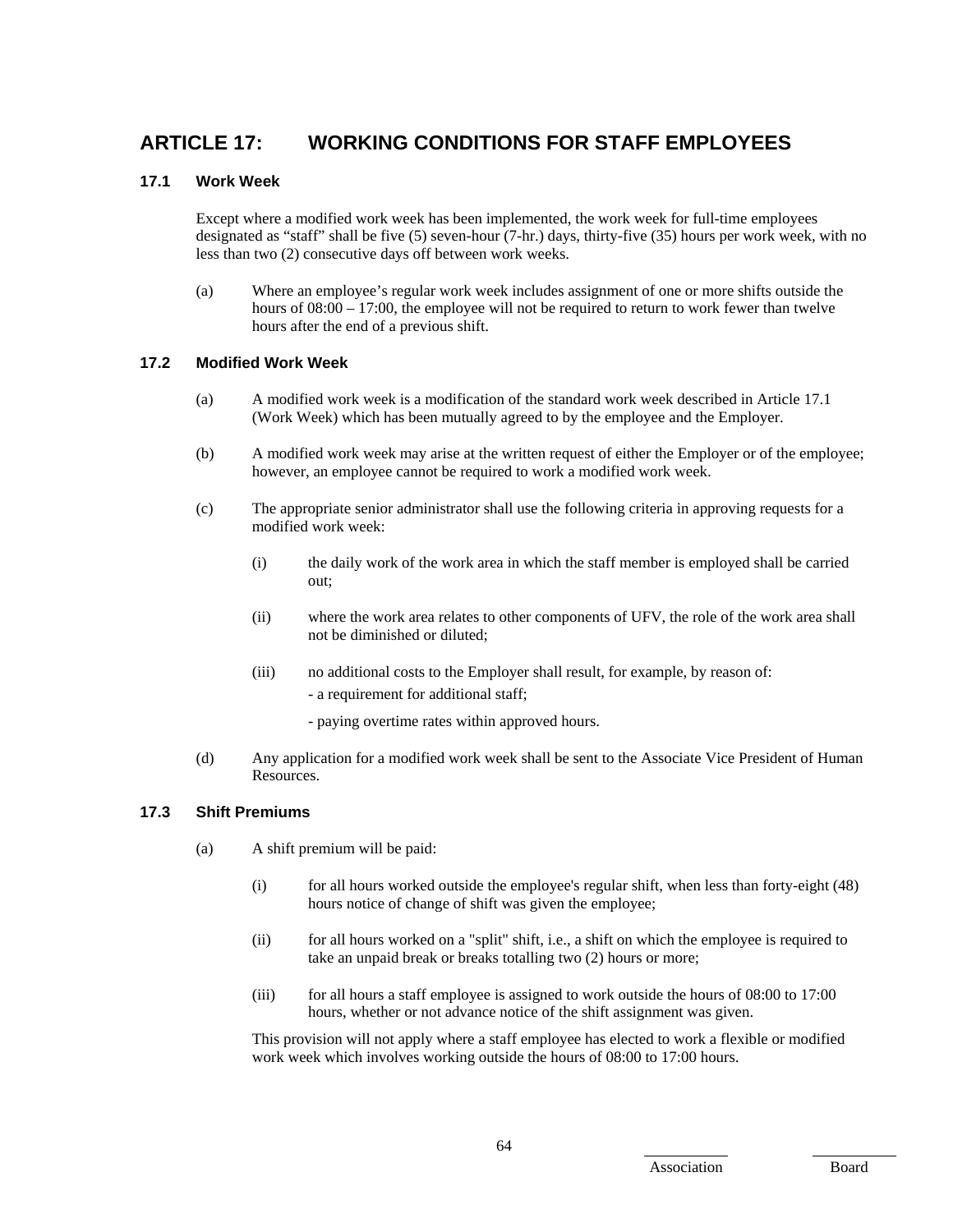- (b) Definition of Shifts
	- (i) The shift premium from 16:30 hours until 23:59:59 hours inclusive, will be the afternoon rate.
	- (ii) The shift premium from 00:00 hours until 07:59:59 hours inclusive, will be the night rate.
- (c) All staff positions will be paid:
	- (i) one dollar (\$1.00) per hour worked for the afternoon rate;
	- (ii) one dollar (\$1.00) per hour worked for the night rate.

## **17.4 Meal Periods**

An employee is entitled to an unpaid meal period of thirty (30) to sixty (60) minutes, to be scheduled as close to the middle of the work day as possible. The meal break for an employee working a full time daily shift is sixty (60) minutes. If, as the result of an emergency, the employee is required to stay at his or her work station for the meal period, then the employee's work day shall be inclusive of that meal period.

#### **17.5 Rest Periods**

Full-time employees will be allowed two (2) fifteen (15) minute rest periods each work day – one (1) in each half of the shift, i.e., one before and one after the meal period. These rest periods may not be combined and no untaken rest period will be paid in lieu.

#### **17.6 Overtime**

Overtime is work performed by a staff employee in excess of seven (7) daily hours, or in excess of seventy (70) bi-weekly hours of work.

(a) Recording of Overtime

Overtime must be authorized in advance by the appropriate supervisor, recorded on a time sheet, approved by the staff employee's immediate supervisor, and submitted to Payroll.

(b) Overtime Rates

An employee shall be entitled to compensation for authorized overtime in excess of seven (7) hours daily or thirty-five (35) weekly hours.

Overtime shall be compensated, in twenty (20) minute increments, at the rate of:

- (i) time and one-half  $(1 \frac{1}{2} \times 1)$  the staff employee's regular hourly rate for up to three (3) hours of overtime in any working day or eight (8) hours of overtime in a week;
- (ii) time and one-half  $(1 \frac{1}{2})$  times) the staff employee's regular hourly rate for the first three (3) hours worked on the first day off of the employee's scheduled two (2) consecutive days off;
- (iii) double time (2 times) the staff employee's regular hourly rate for any overtime worked in excess of three (3) hours overtime in any working day, or in excess of eight (8) hours overtime in a week;
- (iv) double time (2 times) the staff employee's regular hourly rate for: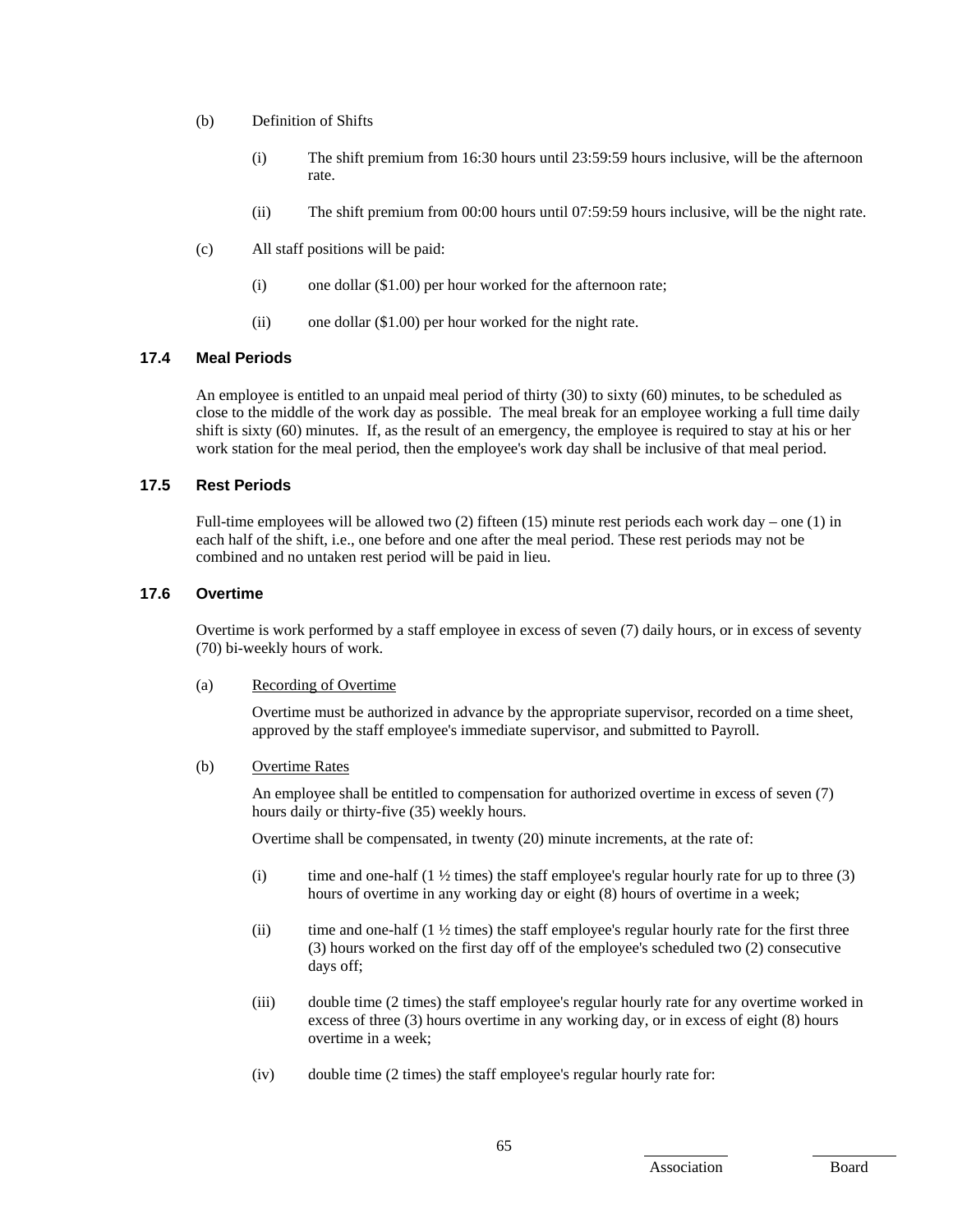- 1. all hours in excess of three (3) hours on the employee's first scheduled day off;
- 2. all hours worked on the employee's second scheduled day off;
- 3. all hours worked on a day the employee was scheduled to receive a statutory holiday or, where a holiday is rescheduled pursuant to Article 29.1(b) (Statutory Holidays), on a scheduled day off in lieu of a statutory holiday.

Overtime rates will be calculated on base rates only, and not on shift premiums.

#### (c) Overtime Rights

- (i) A staff employee shall refuse to work overtime, except in emergency circumstances, unless the hours are approved and recorded in the department and with Human Resources.
- (ii) A staff employee shall not be required to take time off during regular hours to compensate for overtime worked. By mutual agreement of the employee and his or her immediate supervisor, authorized overtime may be taken as time off in lieu of paid overtime. Where time off is taken in lieu of overtime, such time off will be taken at the equivalent time of the rate earned when the overtime was worked, and shall be taken at a mutually acceptable time which is convenient to the needs of the department, but no later than the completion of the employee's next scheduled regular vacation period, or March 31st following the vacation.
- (iii) A meal break of one-half  $\left(\frac{1}{2}\right)$  hour paid at the applicable overtime rate shall be given to an employee if the overtime worked extends more than two (2) hours beyond the completion of the employee's scheduled shift.

#### (d) Calculation of Overtime

- (i) For the purpose of calculating the hourly rate, an employee's monthly rate shall be divided by one hundred and fifty-two (152).
- (ii) Should the hourly rate arrived at result in a fraction of one cent (1 cent), it shall be taken to the next highest full cent.

#### (e) Allocation of Overtime

Whenever practicable, overtime worked within a department shall be allocated among the employees within that department on an equitable basis.

### **17.7 Call Out**

- (a) Employees called out to work before the beginning of their work days or back after completing their work days, where such work is not continuous with their regular shifts, shall be paid for a minimum of four (4) hours.
- (b) Cancellation of call out before the employee starts work shall result in a two (2) hour minimum at the applicable overtime rate.
- (c) On notification from the appropriate area administrator, Human Resources will process a \$200 per week stipend to employees the administrator has designated as "on-call." All assignments will be made on a minimum weekly basis, and all assignments are expected to conform to one of the following categories: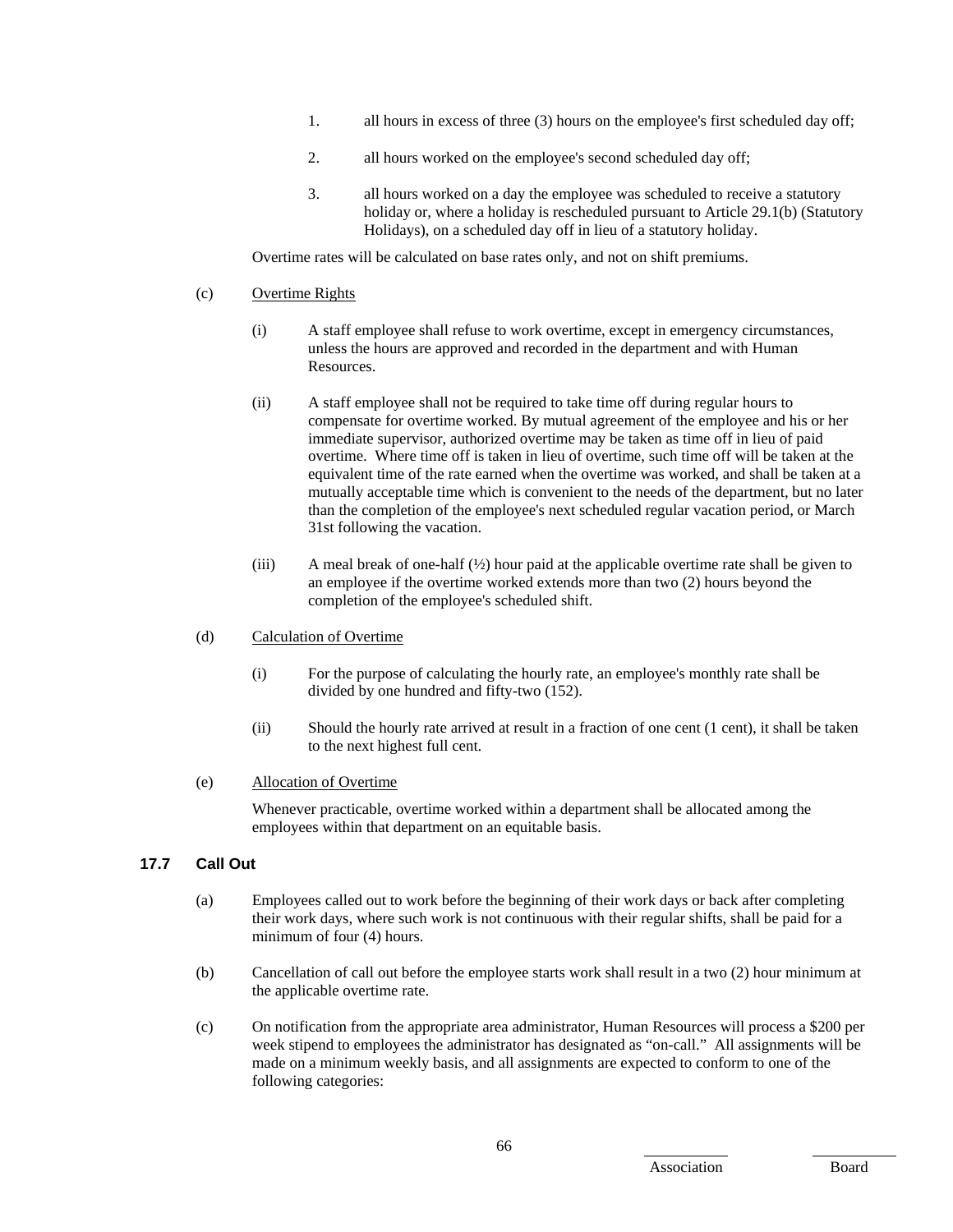- (i) The weekly rate assumes between 3 and 4 call responses per week for on-call employees whose responses are anticipated to require substantive communication to resolve the reported issue or problem.
- (ii) The weekly rate assumes a reasonable but not limited number of responses per week for on-call employees expected primarily to refer the reported issue appropriately. For example, the on-call employee is expected to contact the appropriate responder from within the department, or alternatively, is expected to advise callers to call a service provider in another area of the university.
- (iii) Article 17.7(a)(b) provisions will apply when an on-call employee is required to report to work in order to resolve the problem. Reporting to work may include reporting to an authorized off-campus location such as an offsite server/computer configured for this purpose.
- (iv) All on-call employees will maintain a call response log, which will be reviewed regularly with supervisor. If response activity consistently exceeds the established guidelines, the supervisor will take appropriate action to reduce the number of calls. In each case, the action taken will include notifying the area administrator and providing written notice of the corrective measures implemented to the area administrator and to Human Resources.

#### **17.8 Work Allocation for Staff Within a Department**

This work allocation includes the assignment of additional (top-up) work and overtime for staff with shared job titles.

Where additional generalized work in a department is available to be offered to multiple employees who hold the same job title, work will be distributed in the order specified below:

#### Occasional Work

- Step 1 Type A Staff (permanent employees) with <100% contracts shall be topped up to 100% in an equitable manner according to seniority and qualifications.
- Step 2 Type C and Type D Staff working <100% in a department will be offered additional work up to 100% in an equitable manner according to departmental seniority and qualifications.

#### **Overtime**

- Step 3 Type A Staff with 100% contracts shall be offered overtime work in an equitable manner according to seniority and qualifications.
- Step 4 Type A Staff with <100% contracts topped up to 100% in Step 1 (above) shall be offered overtime work in an equitable manner according to seniority and qualifications.
- Step 5 Type C and Type D Staff topped up to 100% in Step 2 (above) will be offered overtime work in an equitable manner according to departmental seniority and qualifications.
- Step 6 Any remaining available work will be assigned at the discretion of the department.

#### Principles:

Determination of available work as 'overtime' will be at the discretion of the Manager/Supervisor.

Where a Supervisor/Manager has determined that work should be offered to existing employees as overtime, "an equitable manner" shall be interpreted to be a reasonable method in which Supervisors/Managers have made every effort to ensure that the most employees benefit, in descending

7 Association Board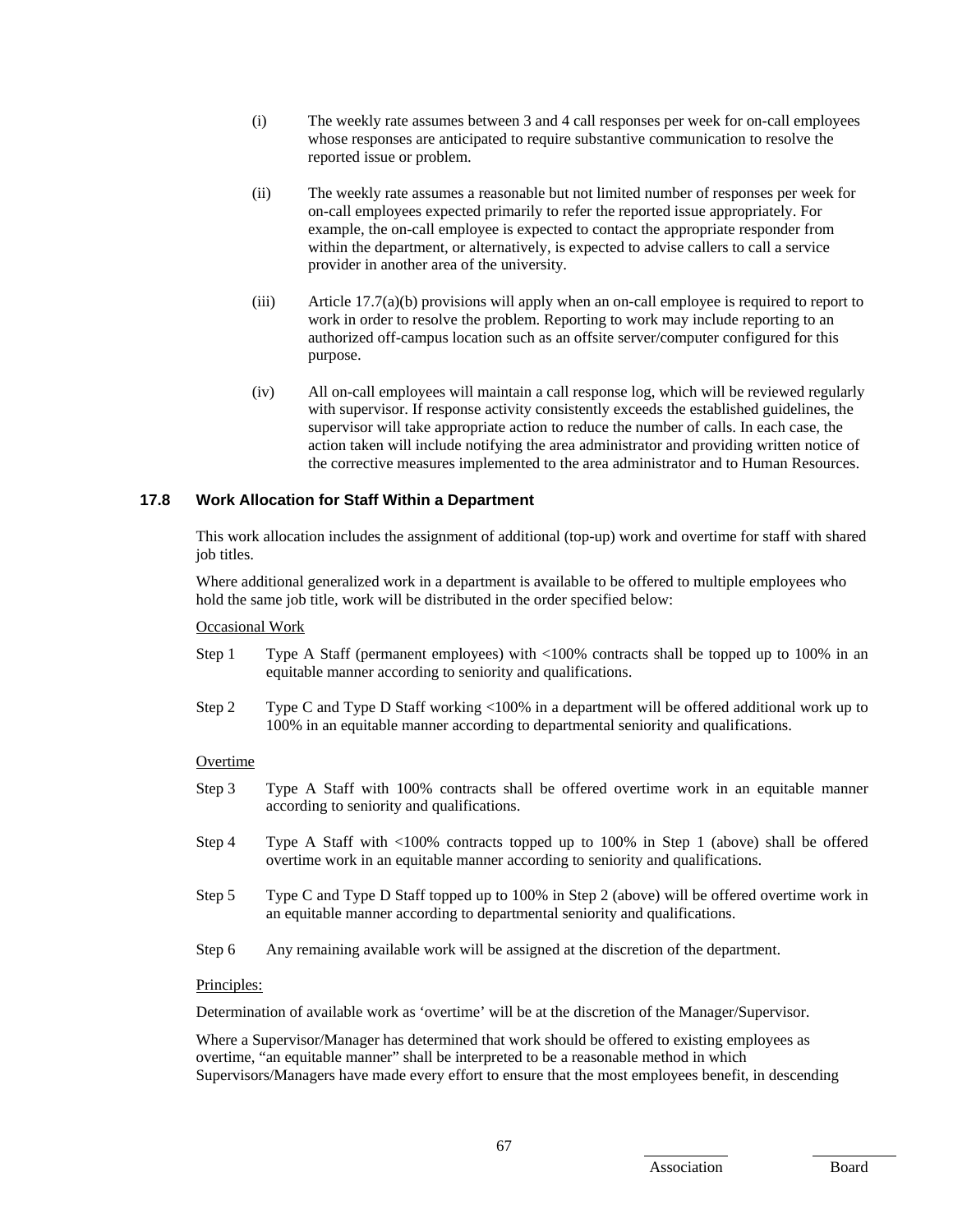order of seniority, while respecting the particular needs and parameters of the department to meet shortterm, unexpected staffing needs and to maintain efficient functioning.

In cases where staff eligible for work have not previously performed the particular work available, the Supervisor/Manager of the area will consult with employees regarding the desire for overtime, review their qualifications, and determine their ability to perform the work.

If an employee is unavailable for top-up or overtime work when offered, they do not lose their place in the call-out order.

Supervisors/Manager will not be expected to split work available on any given day into shifts of less than 7 hours except where the needs of the department are best met by doing so. No shifts of less than 4 hours will be assigned as a result of this agreement.

#### **17.9 Staff Duties**

In addition to the duties outlined in the job description, staff duties may include, but not necessarily be limited to, the following:

- (a) approved professional development;
- (b) travel, where an employee is required to work at a location other than the usual location.

#### **17.10 Committee Participation**

- (a) In addition to the duties included in their jobs, Type A staff members are expected to participate on UFV committees. Participation will take place on UFV time.
- (b) Staff with Type C contracts are encouraged to participate on UFV committees. Participation will take place on UFV time.
- (c) Participation in more than one (1) UFV committee whose activities require the Type A or Type C employee to be absent from his or her regular duties requires approval of the appropriate senior administrator. The appropriate senior administrator shall provide the necessary preparation time for such committee work.

#### **17.11 Review of Job Descriptions and Duties**

- (a) The Employer shall provide each staff member with a copy of his or her current job description. In the event a job description is not provided, the posting will be considered to be the job description.
- (b) When new staff positions are created or existing vacant positions have had substantive changes to duties, education or experience, the following will take place:
	- (i) The Director of Human Resources and an FSA member of the JCAC will meet to review the position description prior to circulation to determine in which pay group the position should be placed.
	- (ii) Once the position has been filled, Human Resources will forward the job description to the JCAC. The JCAC will conduct an interim audit based on the written job description and supplementary material such as the posting, the rating for the position which was revised, etc. No interview will be conducted until the probationary period for the incumbent is concluded.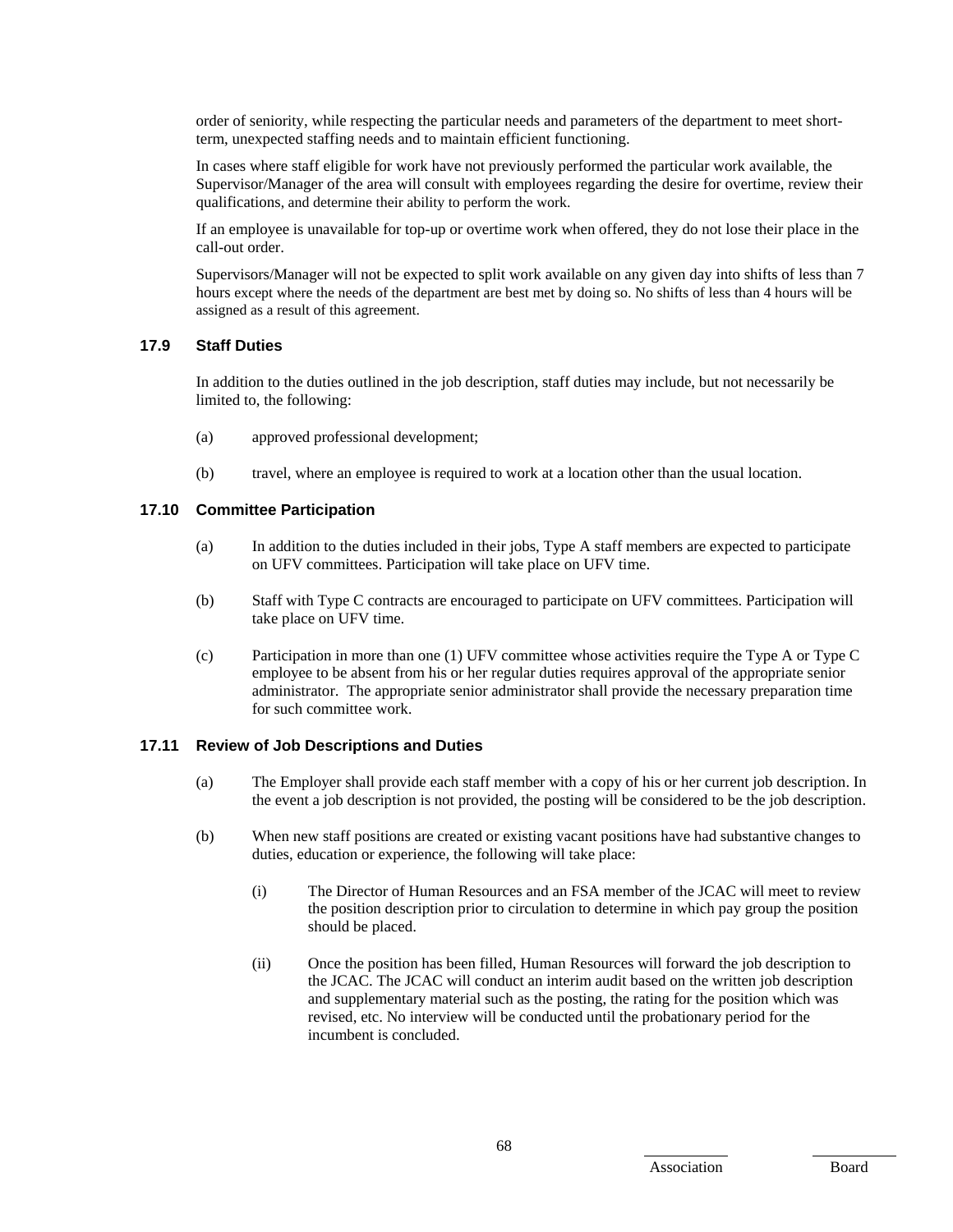- (iii) Within six (6) months of the conclusion of the probationary period of the incumbent, JCAC will schedule a regular audit of the position, and which may be based on authorized revisions to the position.
- (c) An employee may at any time formally request that his or her supervisor review the employee's job description to determine its adequacy. The request will be made in writing to the supervisor, will be accompanied by a copy of the employee's current job description and should include information concerning the reasons for the request.
- (d) The employee and their supervisor will meet within a reasonable and mutually agreed to timeframe to review the job duties.
- (e) Within ten (10) work days of meeting with the employee, the supervisor will consult with the appropriate senior administrator. The supervisor will provide the administrator with a copy of the current job description, and a summary of changes discussed with the employee.
- (f) The senior administrator shall give a written response to the employee within ten (10) work days from the date of the consultation with the supervisor. If the Senior Administrator approves changes in the job description, he or she will notify the employee that Human Resources has been advised to prepare a revised job description.
- (g) Human Resources shall, within ten (10) work days of receiving notice from the Senior Administrator, prepare a revised job description and forward it to the Senior Administrator for review.
- (h) If the Senior Administrator approves the revised job description, he or she shall forward the appropriate documentation to the JCAC within five (5) work days and will provide a copy to the employee. The documentation will include a copy of the current audited job description which notes all duties changed; and a copy of the revised approved job description prepared by Human Resources.
- (i) JCAC may from time to time, but not less than five (5) years after a classification review, provide written notification to a Senior Administrator that a routine review of a job description or descriptions in his or her area of responsibility is due. The purpose of such reviews is to ensure the currency of audited job descriptions. On receiving such notice, the Senior Administrator will request the relevant supervisor to meet with the employee to review the currency of the job description.
- (j) An employee may grieve his or her job description.

## **17.12 Additional Hours of Work**

- (a) A staff employee whose contract is less than 100% but is consistently offered and accepts additional hours for a period of four months, shall have the contract revised if the additional hours are likely to continue.
- (b) It is the responsibility of either the employee or the Association to request Human Resources to review and revise the employee's contract.
- (c) The employer will supply the Association with a report listing the names of all less than 100% employees submitting time sheets.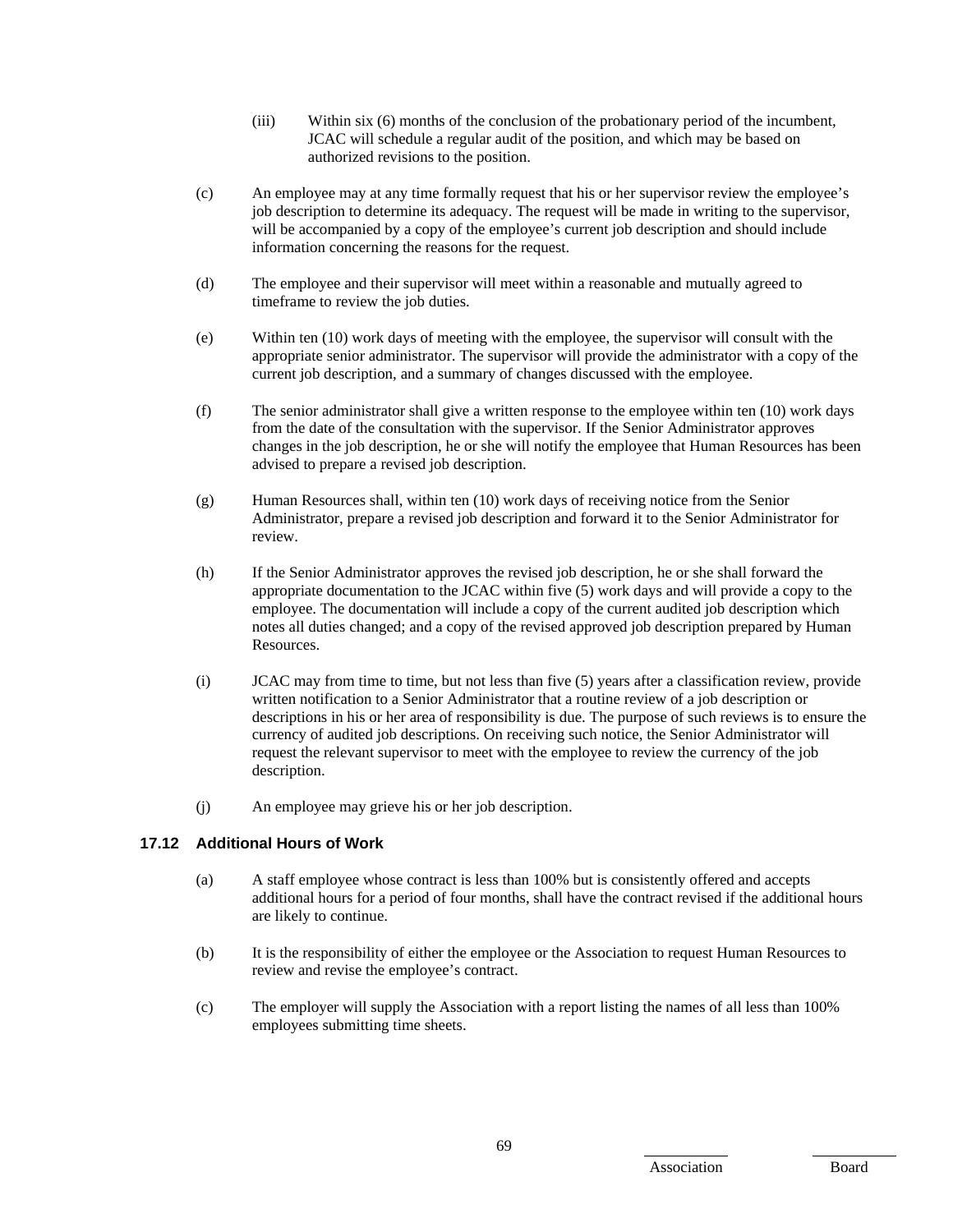# **ARTICLE 18: WORKING CONDITIONS FOR TEACHING FACULTY**

## **18.1 Teaching Faculty Duties**

The essential duties and responsibilities comprising the workload of teaching faculty members fall into three categories. Recognizing that work in these areas constitutes the faculty member's professional obligation to the University, all these activities shall form the basis of departmental considerations in developing workload assignments which are reasonable and equitable.

#### (a) Teaching

Teaching includes scheduled and unscheduled teaching, as well as maintenance of academic and professional currency.

- Scheduled teaching consists of the development and delivery of courses, including lectures, seminars, laboratories, clinical supervision, online courses, and studios. The work for such courses entails course design and preparation, evaluation, marking and grading, and student consultation and advice
- Unscheduled teaching may include supervision of research theses and projects, practica, field study, directed reading, and independent studies as well as individual mentoring and counselling on academic matters

## (b) Service

Service may include but is not restricted to the following activities:

- Participation in department, faculty and university governance
- Service on regional, national and international committees and other professional organizations
- Administrative and non-teaching responsibilities within the University
- Participation in the Faculty and Staff Association, its processes and committees
- Creation, development, evaluation and revision of academic programs
- Community service where the individual has made an essentially non-remunerative contribution by virtue of particular academic competence.

#### (c) Scholarship and Scholarly Activity

Scholarly work is intellectual and academic work that is undertaken for the benefit of one's professional development, students, peers, and/or the community or society. Faculty are responsible for reporting on these activities to the university. Scholarship and scholarly activity includes, but is not necessarily limited to

- Writing and publishing of books, articles, and training or user manuals
- Conducting research
- Reviewing journals, books or productions
- Compiling scholarly bibliographies and annotated resource lists
- Developing and disseminating innovative teaching and learning strategies
- Creation of resources or programs to support teaching
- Creating a work of art such as a sculpture or painting, producing/directing a play, or writing a novel
- Translating material of scholarly interest
- Developing primary and secondary texts and learning materials
- Developing curriculum and courses
- Scholarship of Teaching and Learning
- Presenting workshops, papers or being a panel member at a conference
- Participating in workshops or conferences
- Inventing or enhancing a piece of equipment or a physical instrument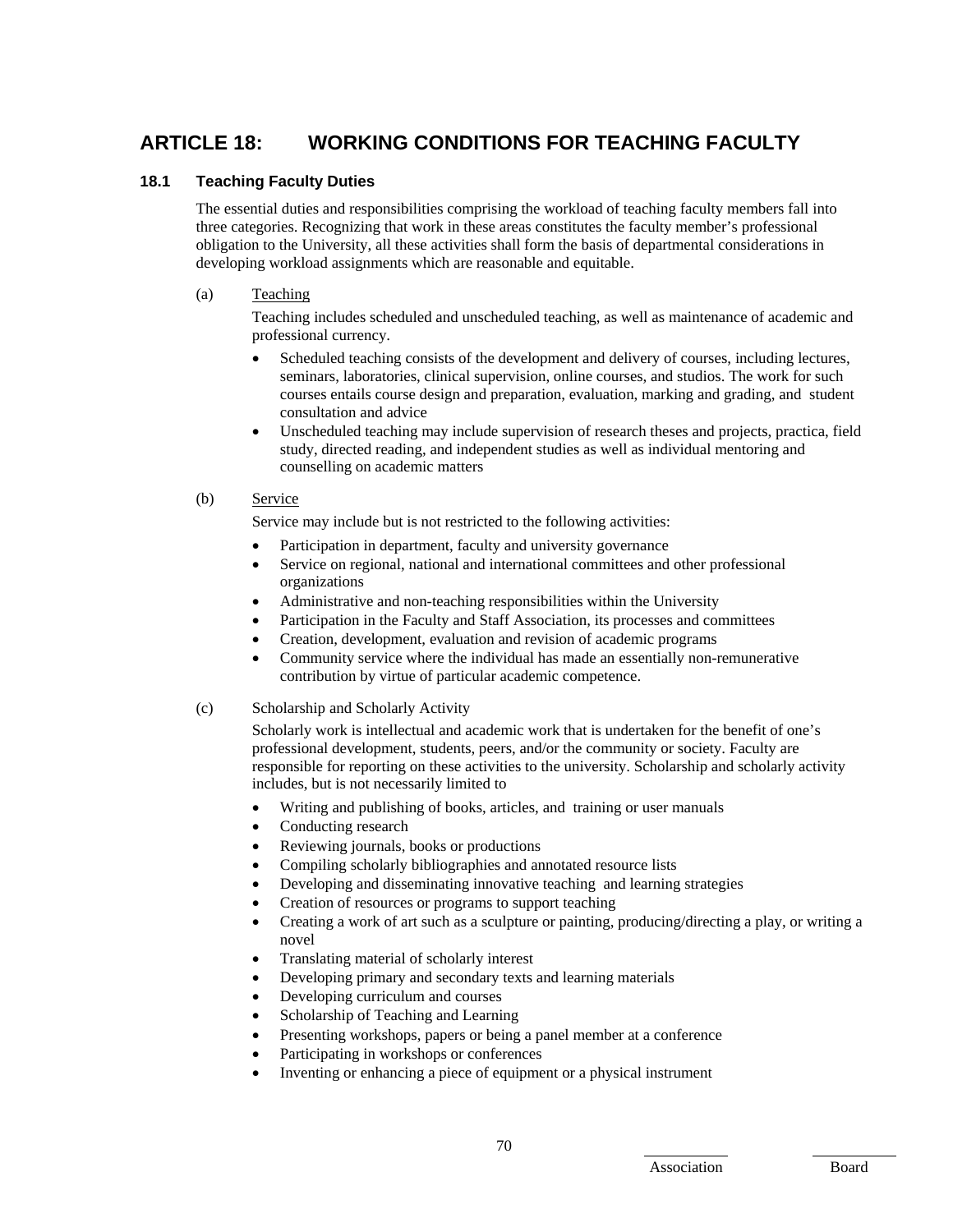## **18.2 Reassignment of Teaching Faculty Workload – Scholarship**

The University of the Fraser Valley has a commitment to establishing a fund to support scholarly activity, accessible to all faculty, as outlined in Article 24.2 (Professional Development Funds).

- (a) Scholarship undertaken as a result of the reassignment of workload shall be subject to evaluation as part of the faculty member's regular workload.
- (b) Instructors who are to be evaluated on additional scholarship must be granted a reassignment of teaching or other duties in order to allow them the opportunity to perform these assignments satisfactorily.

## **18.3 Assignment of Teaching Faculty Workload**

- (a) The duty year for Teaching Faculty shall consist of the following:
	- (i) one hundred and ninety (190) days duty time;
	- (ii) twenty (20) days approved professional development time;
	- (iii) forty (40) consecutive days annual vacation.
- (b) Department heads are responsible to the deans for managing department resources, including scheduling course offerings to be responsive to student needs. Subject to approval by the dean, the instructional load of faculty will be assigned by the department head in consultation with the department, which will normally include a duly constituted department meeting. Processes used must ensure equity, transparency and fairness in the allocation of workload. Factors to be taken into account shall include but are not limited to the following:
	- (i) The number of different course preparations
	- (ii) The number of new courses
	- (iii) The number of new preparations
	- (iv) Class sizes and anticipated enrolments
	- (v) Pedagogy
	- (vi) The number and types of assignments to be marked
	- (vii) The qualifications and expertise of the faculty member in specific areas
	- (viii) The number of Masters or Honours theses supervised
	- (ix) Program needs
	- (x) Extraordinary service work for the Department or the University
	- (xi) Re-assignment of workload granted for research or scholarly activity
- (c) To support their scholarly activity, within any two year period, Type B teaching faculty may apply to have up to the equivalent of 25% of their annual workload (2 courses) reassigned to scholarship directly related to the faculty member's area of expertise, scholarship being broadly defined. These requests for reassigned work or equivalent funding will take the form of "research options" or "scholarly activity options." Such reassignment of workload shall be made by recommendation of the Department to the Dean, and with the approval of the Dean, and further adjudication by the appropriate committee on scholarship, which shall post in advance the general criteria for granting such options. This reassignment of workload would be factored into the assignment of teaching workloads as outlined in 18.3(b).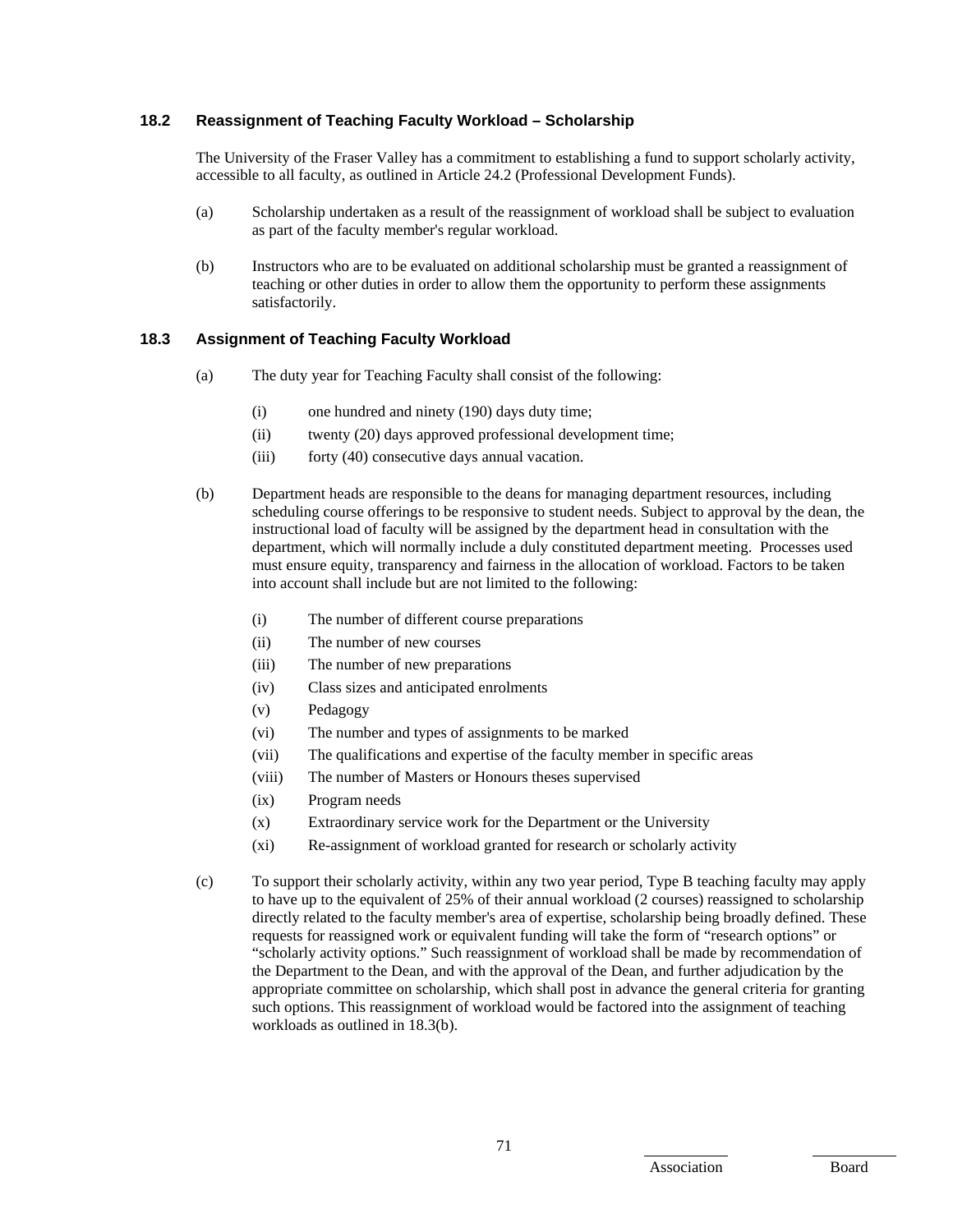- (d) Upon the recommendation of the departments, and with the approval of the appropriate Dean, instructors preparing and teaching courses new to the UFV curriculum or supervising graduating projects in degree-completion programs will have up to one course reassigned to these tasks. This reassignment of workload would be factored into the assignment of teaching workloads as outlined in 18.3(b).
- (e) Teaching Faculty will be expected to work regular schedules, with no less than two (2) consecutive days off per week, to meet the needs of the Employer in general and, specifically, of the department or work group to which the faculty employee is assigned. In special circumstances exceptions to the following guidelines may be made by the Employer after consultation with the employee affected and other employees in the area.
- (f) A teaching faculty employee shall not normally be required to have more than seven (7) class contact hours in any one (1) instructional day, and the length of the instructional day shall not normally exceed twelve (12) hours. The faculty employee shall not normally be expected to teach both an evening section and any block which begins less than twelve (12) hours after the evening section ends on the following day.
- (g) The work week shall not normally include more than thirty-five (35) hours of assigned duty time during which an employee is required by the Employer to be at a specific location.
- (h) Faculty non-instructional duties are to be approved by the appropriate administrator in consultation with the Department Head in accordance with duties described in 18.1 (Teaching Faculty Duties).
- (i) An annual professional plan shall be developed by each faculty member in consultation with his or her Department Head, and approved by the appropriate Dean or appropriate excluded administrator, regarding duty time as described in  $18.3(a)(ii)$  above. This plan will take into consideration the needs of the faculty member as much as possible, but also respond to the needs of the department, UFV and the students.
- (j) Course assignments will reflect the educational requirements and expertise within the program area or department. As far as is possible, all teaching faculty shall be assigned to teach the full range of UFV offerings within their assigned instructional areas. No faculty in the departments which offer third and fourth-year courses will be exempt from teaching courses at the first and second year levels. In cases where Type B faculty have not qualified by teaching a specialized available course previously, they may request that a standing SAC review their qualifications to teach that course. In cases where qualified faculty members are in conflict over assignment of a course, seniority shall be the initial determining factor, followed, in successive offerings of that course, by rotation among qualified faculty.
- (k) Regardless of seniority, faculty are responsible for sharing the department's teaching duties on various campuses, and across all time blocks. Departments should make every effort to ensure that times and locations of the department's course load are rotated among Type B faculty in an equitable manner.
- (l) Probationary faculty should have workload assignments that permit an emphasis on those activities most important for success in the probationary process – minimally, with reduced emphasis on service responsibilities.
- (m) Faculty who disagree with their workload assignments for the following year may discuss their concerns with the Dean of Faculty (or designate). In the event that the matter has been discussed with the Dean of Faculty and a satisfactory resolution has not been found, faculty may appeal the matter in writing to the Vice-President, Academic, who will make a determination.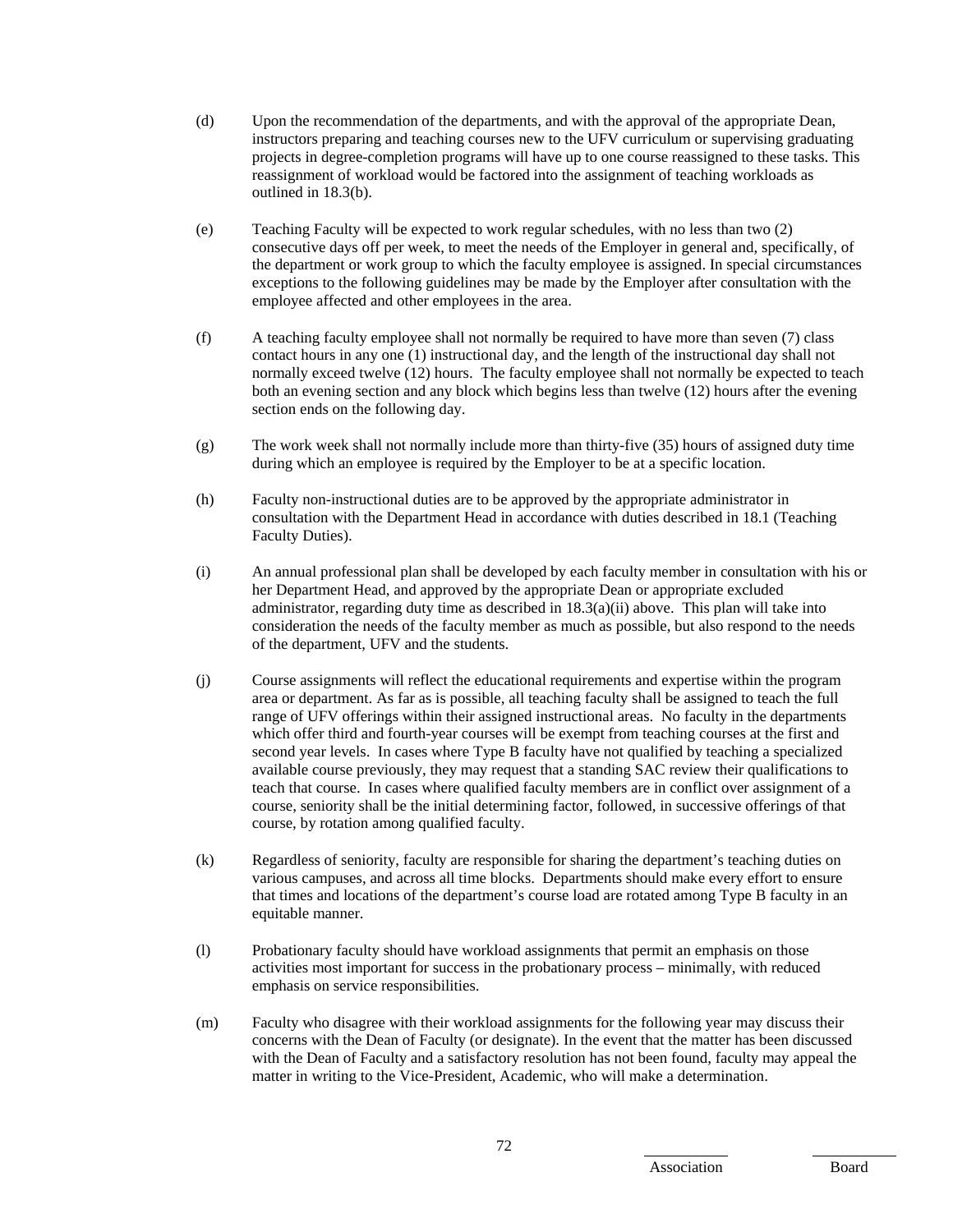## **18.4 Teaching Assignments for Faculty in Semester-based programs**

- (a) Full-time Type B faculty teaching semester-based courses that are of duration 3 to 5 contact hours per week will have a seven-course per year load.
- (b) Faculty in Math, CIS, Physics and UUP teach a six-course load per year; for faculty in ESL, the workload will be 12 courses per year.
- (c) An instructor teaching courses in a semester-based program shall not normally be required to prepare more than three (3) different courses per semester, or more than five (5) courses per academic year.
- (d) Faculty teaching in semester-based programs who have not met their regular annual duty load will be required to teach an extra section in the same or following year, or up to one (1) six (6) week course or its equivalent during their professional development/non-instructional duty time as a part of their regular course load, or faculty could agree to increase their class sizes in year two to the equivalent of an extra section.
- (e) For non-science faculty who are not laboratory instructors and whose load includes teaching a lab or a course with a full lab component, the lab or component shall count as .5 of a course. The load for laboratory instructors is 11 lab sections per year.

## **18.5 Workload for Science Faculty and Science & KPE Lab Instructors**

For the purposes of this section, Science faculty are defined as those who teach in Biology, Chemistry or Physics. There are two types of faculty in Science, Lecture Faculty and Lab Faculty (also known as Lab Instructors).

- (a) To the extent faculty instruct in labs of courses numbered 099 or below, each lab shall count as 50% of a course. To the extent faculty instruct in first-year labs, each lab shall count as 75% of a course. To the extent faculty instruct in second-year and above labs, each lab shall count as 100% of a course.
- (b) Science Lecture faculty's contact hours will be 16 hours per week. To the extent faculty instruct in labs of courses labelled 099 and below, lab hours count 50% of a lecture hour. To the extent faculty instruct in first-year labs, lab hours are 75% of a lecture hour. To the extent faculty instruct in labs in courses labelled 200 and above, lab hours count 100% of a lecture hour.

| <b>Course Number</b> | Lab Equivalent | <b>Lecture Hour</b><br><b>Equivalent</b> |
|----------------------|----------------|------------------------------------------|
| 099 and below        | 50%            | 50%                                      |
| 100 level            | 75%            | 75%                                      |
| 200 level and above  | 100%           | 100%                                     |

- (c) The weekly maximum hours in actual class instructional time shall not exceed 18, except by overload compensation or equivalent reduction in hours of instruction in the ensuing semester or academic year.
- (d) The lab portion of science courses shall not exceed 18 students, except in those courses determined by the department head where the maximum class size may be 24 (Lab instructors will not normally be assigned to instruct these sections), or by invoking the following: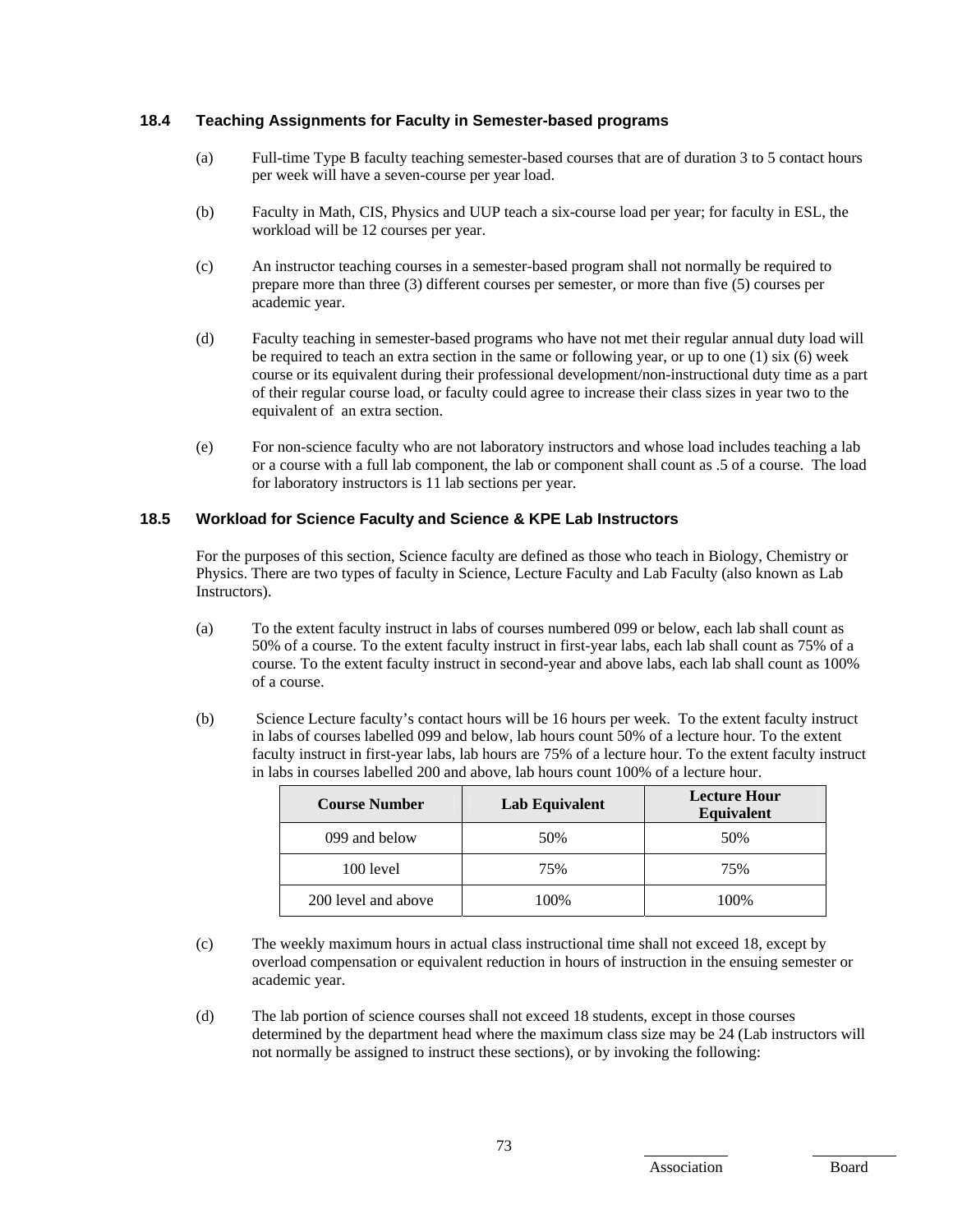- Lab Instructors will have a faculty workload, the contact hours normally being 18 per week. Departments may, with approval of the Dean and the Lab Instructor(s) affected, alter the number of sections and section sizes to accommodate the same total number of seats available for students. In the departments where labs are offered and in which there are insufficient Lab Technicians available for the resources provided to the departments for technical duties, Lab Instructors may request that a portion of their workload be assigned to technician duties. Any such assignment will require agreement of the Lab Instructor, Department Head, and Dean.
- (e) When sufficient lecture work exists, lecture faculty agree to vacate instruction of first year labs, which will be assumed by lab instructors. On occasion and when required, faculty may teach a first year lab to fill out their instructional workload. When this occurs, no Type B lab instructor can be displaced from a lab.
- (f) The Employer and the Association agree to a lab instructor pay scale of Step 1 to Step 8 inclusive from the faculty scale, as shown in Article 22.9 (Lab Instructor Schedules).
- (g) The Employer agrees that lab instructors who are assigned lab technician duties maintain their faculty position and rate of pay.
- (h) Lecture faculty and lab instructors are obligated to consult and agree on matter of common concern such as the compatible sequences of lectures and labs.
- (i) The Employer agrees to provide lab technician support in those labs offered by lecture faculty, where the Department determines that safety concerns and instructional complexities require two employees.
- (j) The Employer agrees that when a "lab only" course is offered, the actual time of instruction shall apply, as in lecture courses.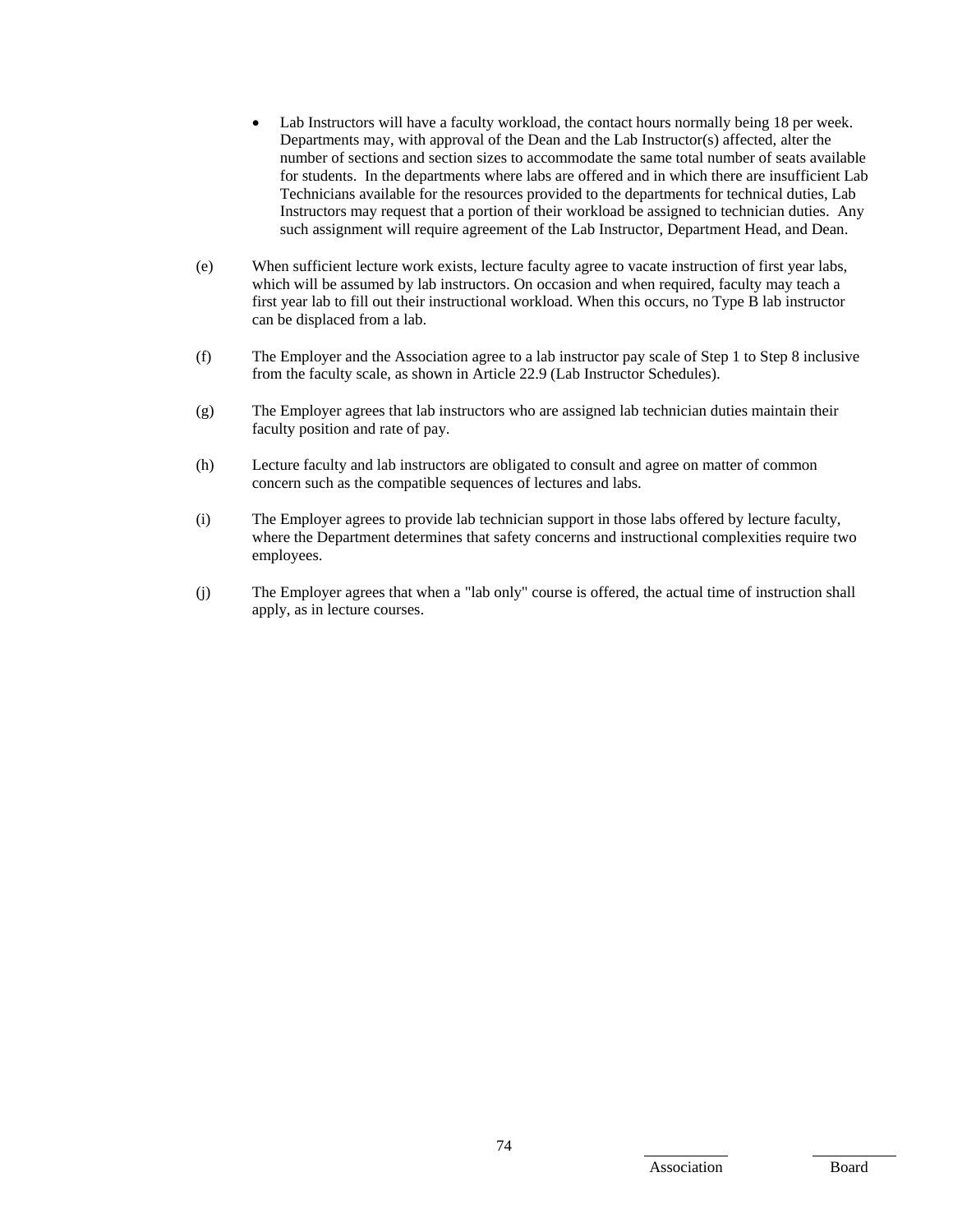#### **18.6 Work Load for Science & KPE Lab Instructors**

The table below shows the workload weights of various combinations of 1st year and other labs. Find the intersection of 1st year labs (leftmost column) with number of other labs (along the top) and read off the total workload weight. The bolded numbers are the workloads closest to 11 without going under. Weights beyond 11 may be paid out or banked. Banked portions of overloads may only be taken when sufficient amounts are banked for a whole section.

|                         |              | Number of 2 <sup>nd</sup> , 3 <sup>rd</sup> or 4 <sup>th</sup> Year Labs |       |       |                |       |                |              |          |  |
|-------------------------|--------------|--------------------------------------------------------------------------|-------|-------|----------------|-------|----------------|--------------|----------|--|
|                         |              | $\tau$                                                                   | 6     | 5     | $\overline{4}$ | 3     | $\overline{c}$ | $\mathbf{1}$ | $\theta$ |  |
|                         | $\mathbf{0}$ | 11.00                                                                    | 9.50  | 7.75  | 6.25           | 4.75  | 3.25           | 1.50         | 0.00     |  |
|                         | 1            | 12.00                                                                    | 10.50 | 8.75  | 7.25           | 5.75  | 4.25           | 2.50         | 1.00     |  |
|                         | 2            | 13.00                                                                    | 11.50 | 9.75  | 8.25           | 6.75  | 5.25           | 3.50         | 2.00     |  |
|                         | 3            | 14.00                                                                    | 12.50 | 10.75 | 9.25           | 7.75  | 6.25           | 4.50         | 3.00     |  |
| Number of 1st Year Labs | 4            | 15.00                                                                    | 13.50 | 11.75 | 10.25          | 8.75  | 7.25           | 5.50         | 4.00     |  |
|                         | 5            | 16.00                                                                    | 14.50 | 12.75 | 11.25          | 9.75  | 8.25           | 6.50         | 5.00     |  |
|                         | 6            | 17.00                                                                    | 15.50 | 13.75 | 12.25          | 10.75 | 9.25           | 7.50         | 6.00     |  |
|                         | 7            | 18.00                                                                    | 16.50 | 14.75 | 13.25          | 11.75 | 10.25          | 8.50         | 7.00     |  |
|                         | 8            | 19.00                                                                    | 17.50 | 15.75 | 14.25          | 12.75 | 11.25          | 9.50         | 8.00     |  |
|                         | 9            | 20.00                                                                    | 18.50 | 16.75 | 15.25          | 13.75 | 12.25          | 10.50        | 9.00     |  |
|                         | 10           | 21.00                                                                    | 19.50 | 17.75 | 16.25          | 14.75 | 13.25          | 11.50        | 10.00    |  |
|                         | 11           | 22.00                                                                    | 20.50 | 18.75 | 17.25          | 15.75 | 14.25          | 12.50        | 11.00    |  |

#### **Science & KPE Lab Instructor workload of 11**  with 1<sup>st</sup> year labs weighted 1.0 and  $2<sup>nd</sup>$ ,  $3<sup>rd</sup>$ , and  $4<sup>th</sup>$  weighted 1.57 (11/7)

#### **18.7 Teaching Loads of Vocational Faculty**

- (a) The normal teaching duties for a full-time instructor who teaches in a program organized on a training-day basis or which is funded as a vocational program shall not normally exceed twentyfive (25) hours of classroom instruction per week.
- (b) UFV Administration, in consultation with Program Heads and Department Heads, shall examine closely ongoing curriculum development needs and other indirect instructional considerations of departments to ensure that training-day-based faculty have sufficient time to perform these essential tasks well. It is recognized that some variation will occur across UFV, but conspicuous inequities between all program areas will be reduced to a minimum. Where possible, immediate adjustments will be made to shorten direct instructional loads of training-day-based faculty to reflect these concerns.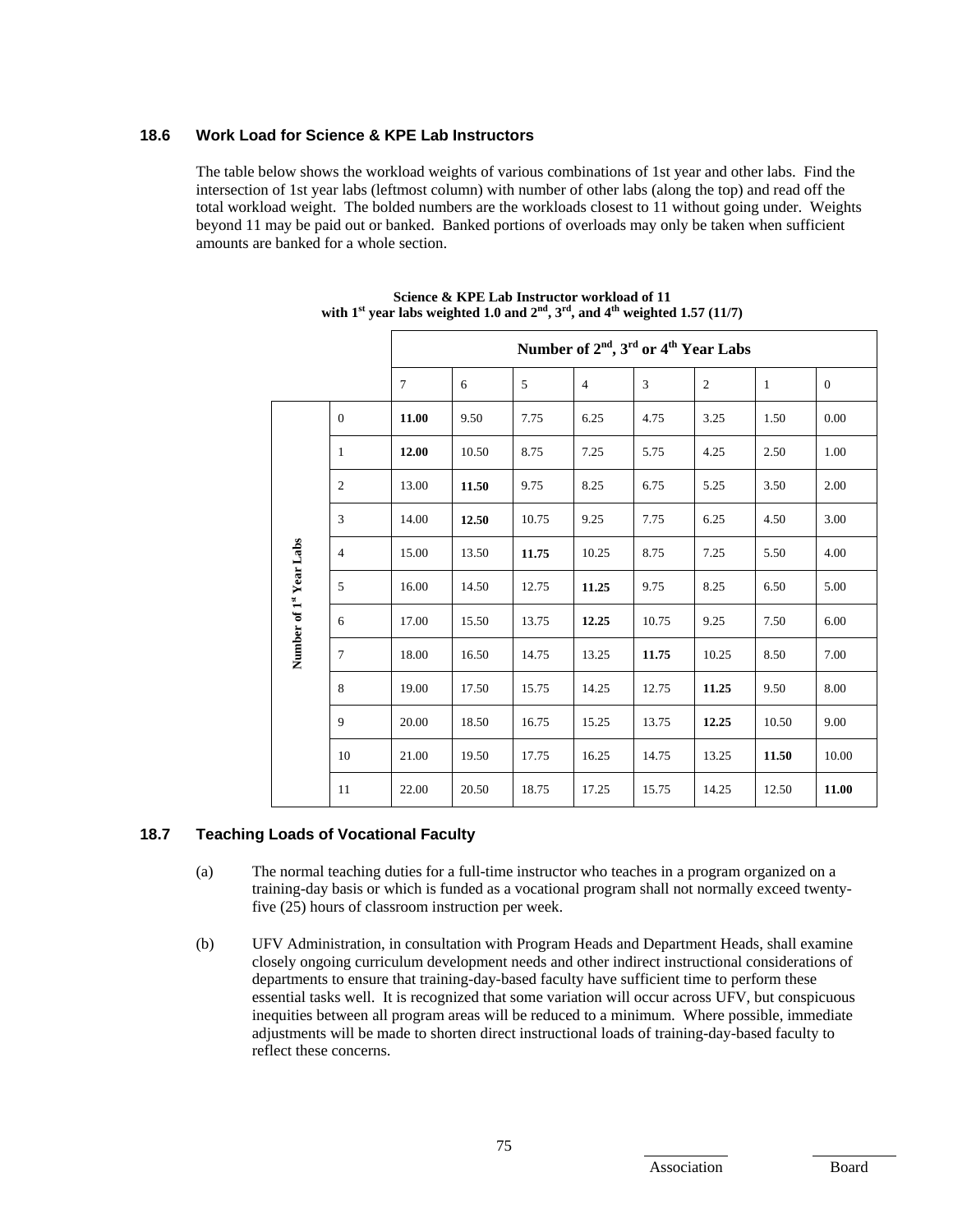## **18.8 Teaching Loads in Health Sciences**

- (a) Nursing Program Faculty
	- (i) Faculty in the Nursing Program will average seventeen (17) contact hours per week, over an academic year. The length of an academic year is two terms of fourteen (14) weeks and one term of four (4) weeks.
- (b) Health Science Faculty in Practical Nursing, Dental Assisting, Dental Hygiene, and Health Care Assistant Programs
	- (i) Teaching workloads for full-time faculty who teach in these health science programs shall not exceed twenty-five hours of classroom instruction per week.
	- (ii) UFV Administration, in consultation with Program Heads and Department Heads, shall examine closely ongoing curriculum development needs and other indirect instructional considerations of departments to ensure that training-day-based faculty have sufficient time to perform these essential tasks well. It is recognized that some variation will occur across UFV, but conspicuous inequities between all program areas will be reduced to a minimum. Where possible, immediate adjustments will be made to shorten direct instructional loads of training-day-based faculty to reflect these concerns.

#### **18.9 Student Loads**

- (a) Full-time Type B teaching faculty must teach a student threshold of 150 students or more in an academic year counted on stable enrolment dates. Type B faculty on reduced contracts will have their threshold reduced accordingly.
- (b) Faculty failing to reach their threshold of 150 will be required to teach an extra section in the same or following year OR faculty could agree to increase their class sizes in year two to reach the 150 student limit from year one.
- (c) Science Faculty teaching a double block lab count students in the same manner as a class.
- (d) When reviewing student loads, UFV will take into account whether a faculty member was teaching on more than one campus, departmental needs, physical space limits and other issues that were beyond the control of the instructor. Should UFV decide to use 18.9(b) above to fulfill the 150 requirement, it would go to LAM for a full review prior to implementation.

#### **18.10 Work Load Modification**

- (a) Type B teaching faculty may request a one course release or equivalent funding related to their research as research option and/or scholarly activity option.
- (b) Student loads are expected to continue to reach the 150 threshold as per 18.9(a) above. Faculty with concerns regarding meeting the student thresholds should contact the Vice President Academic for assistance.
- (c) Upon recommendation of the departments, and with the approval of the appropriate Dean, instructors preparing and teaching courses new to the UFV curriculum or supervising graduating projects in degree-completion programs will have up to one course reassigned to these tasks.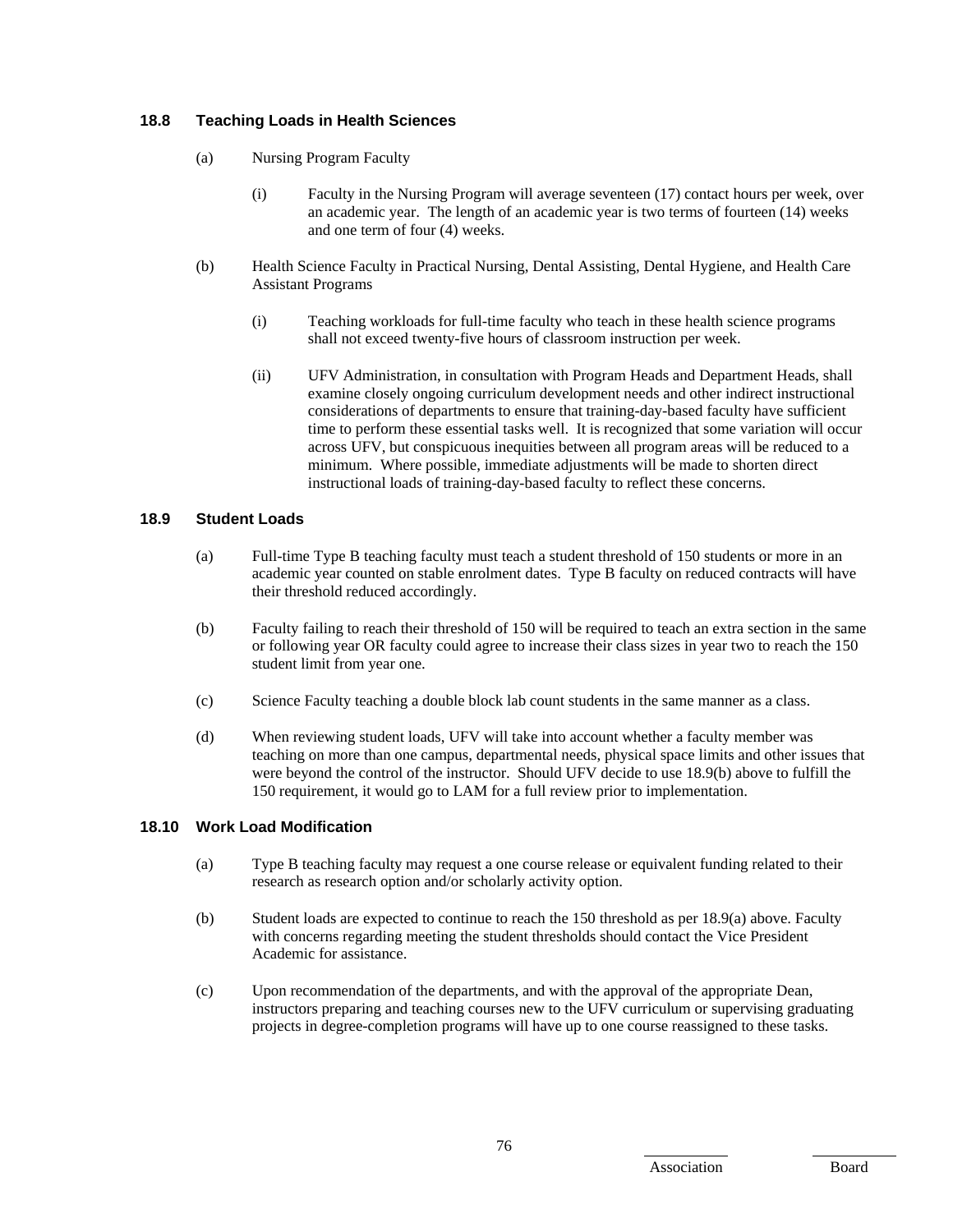## **18.11 Overloads**

- (a) No faculty employee shall be required to teach an overload.
- (b) Regular faculty work plans are normally developed and approved for each academic year. Type B teaching faculty may request up to three overload sections within an academic year. Faculty whose work plans include requested overload sections will be paid for overload sections once they have fulfilled their regular workload requirements for that academic year.
- (c) Faculty may bank overload sections to be used later for release of up to a maximum of four courses in any one semester.
- (d) Faculty may request to reduce their workload under the provisions of Article 18.11(c) by providing reasonable notice to their departments. Requests will normally be considered during the annual departmental workload assignment procedures Article 18.3(b). Faculty whose requests are not supported, and who disagree with this decision have access to Article 18.3(m)
- (e) As of May 1, 2011 the maximum number of sections which may be banked is four (4). Faculty who have more than this number of sections banked on April 1 are grandfathered, and may not bank any additional sections until their banks fall below four (4). Faculty with 7 or more banked sections may be asked to submit a plan for the use of these sections; such plans will be consistent with 18.11(c).
- (f) Faculty can ask to be paid out the banked sections at any time.
- (g) Sections banked by Department Heads pursuant to Phase Two of the Agreement on Department Head and Summer Semester Issues will not count as sections under Article 18.11 (Overloads).
- (h) Faculty on Sabbatical Leave are not eligible to teach overload sections during the academic year in which the leave occurs.
- (i) Faculty who have applied for and been granted a reassignment of workload for the purposes of scholarship, research or service are not eligible to teach overloads during the teaching semesters in which the reassignment has been granted.

## **18.12 Class Size**

- (a) Class size for semester-based courses shall not normally exceed thirty-six (36) students. Class sizes for some courses may have maximum enrolments of less than 36. The laboratory portion of Science courses shall not normally exceed twenty-four (24) students (see 18.5(d) above). Class size for training-day based courses shall not normally exceed twenty-two (22) students. Within the maximum limits stated above, policy decisions regarding class sizes for individual courses will be determined by the Instructional Deans.
- (b) For the purpose of application of class size limits, actual enrolment in a given course section is determined on the date specified by the Ministry of Education for reporting stable enrolment figures.
- (c) The class size of an individual course section may not be unilaterally increased by management. The department and instructor must consent in writing to the increase.
- (d) The class size of an individual course section may not be unilaterally decreased by an instructor or department. The Dean of the area must consent in writing to the decrease.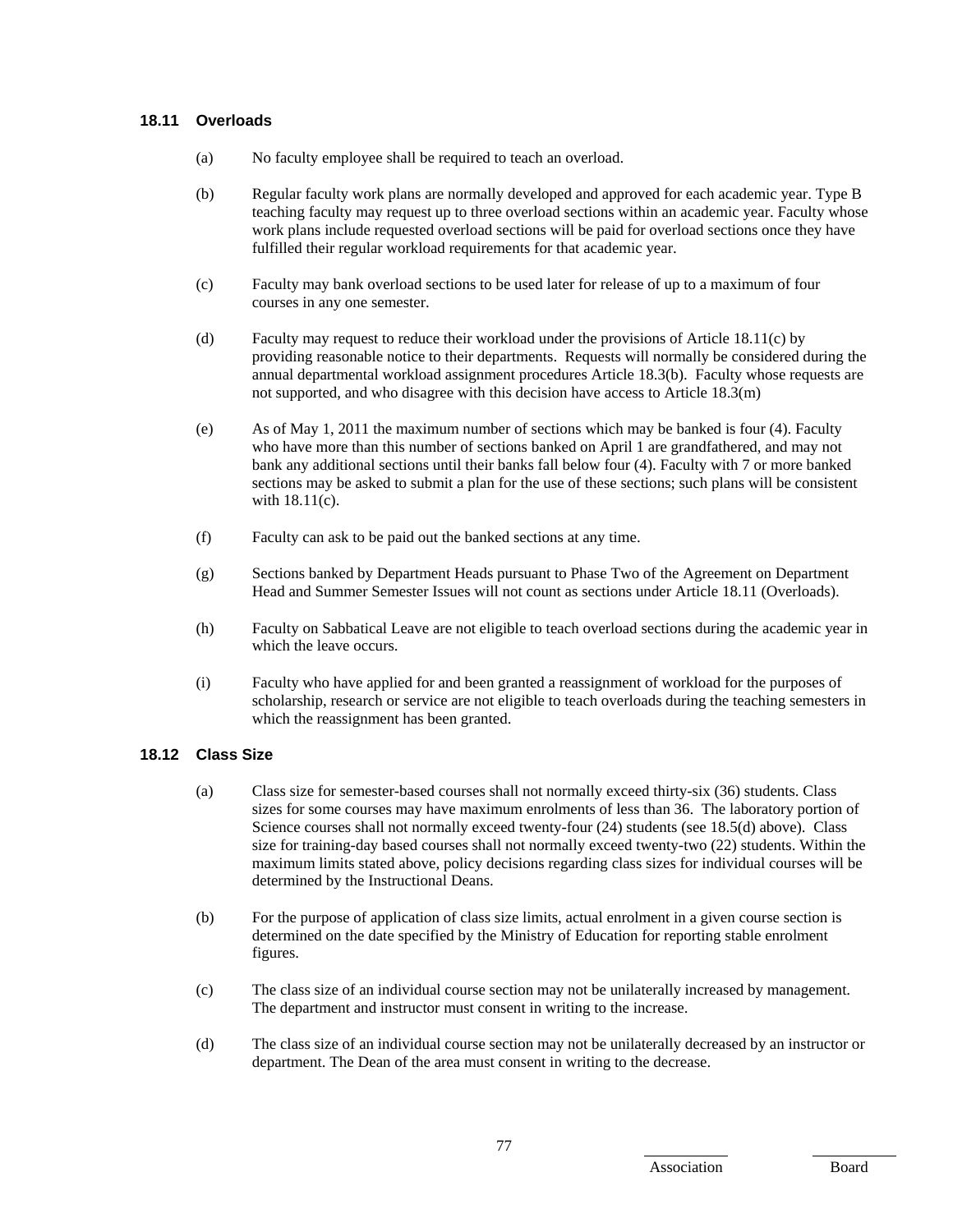- (e) A directed or independent studies course or section shall have a maximum enrolment of six. Enrolments above that number will be permitted only with the mutual consent of the instructor and the Dean or his/her designate.
- (f) Class size increases or decreases are a matter for joint union-management consultation. Present maximum enrolment limits for each course will be presumed to be acceptable unless either side requests a review.
- (g) If the dean, instructor, and department cannot agree on the maximum class size in a particular course section, course or courses, they may apply to a joint review committee composed of the Associate Vice President of Human Resources, the Provost and Vice President, Academic, the Association Agreements Chair, and two additional Association Executive members. Agreement shall not be unreasonably withheld.
- (h) If either side requests it, a Task Force may be appointed to review class sizes on an institutionwide basis over the term of this agreement. The Task Force should have equal representation from the Association and management, and should make every effort to represent a cross-section of instructional areas.

## **18.13 Exceptions**

Exceptions to the provisions regarding normal working conditions for faculty will be resolved upon recommendation of the appropriate Department Head or Program Head and approval of the appropriate Instructional Dean.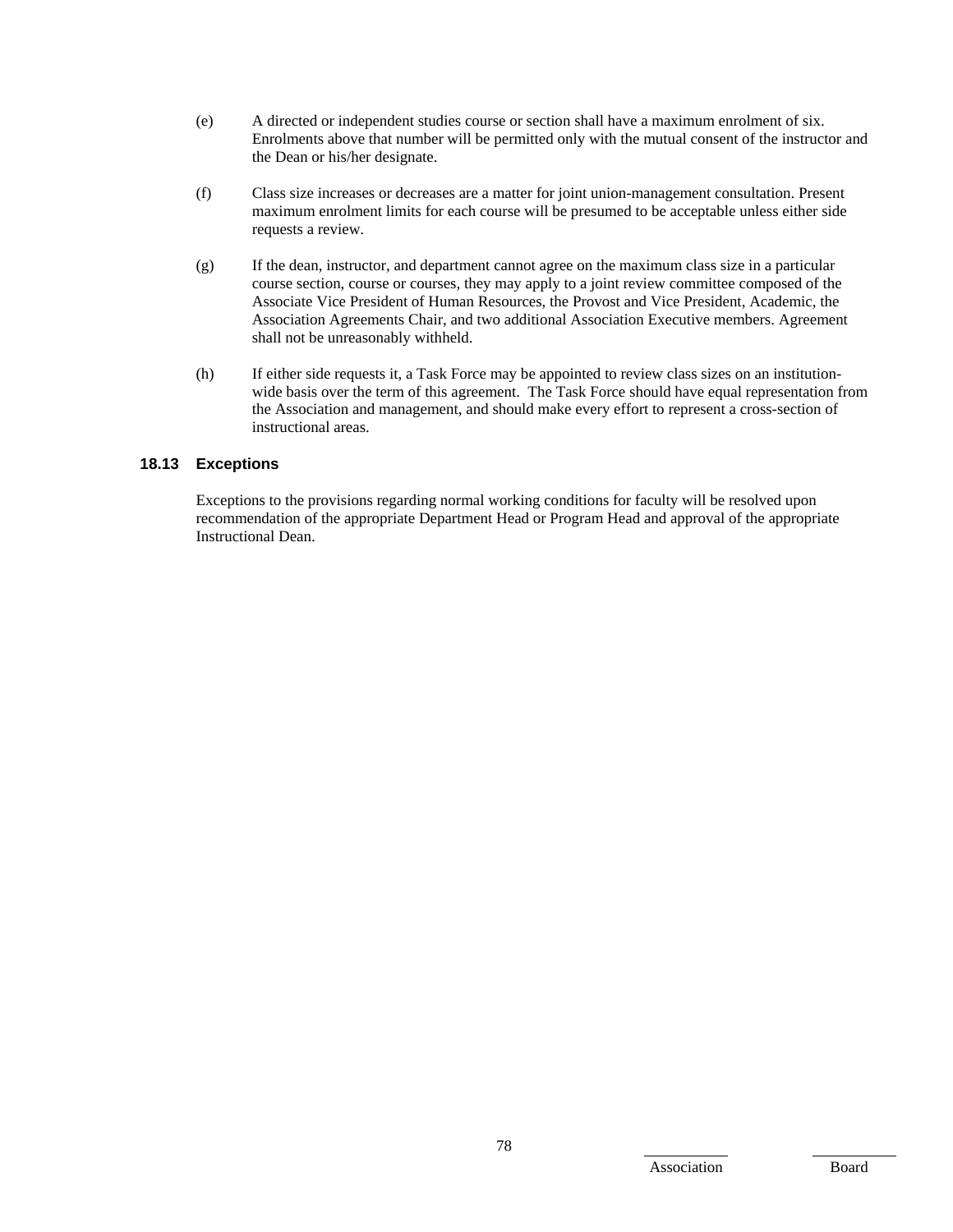#### **18.14 Assignment of Courses for Faculty**

Available work will be distributed to department members in the order specified below.

- **Step 1** All Type B teaching faculty shall be given first priority for existing work up to their contracted Type B workload fraction. Course assignments will reflect the educational requirements and expertise with the program area or department. Type B teaching faculty, regardless of seniority, are responsible for sharing the department's teaching duties on various campuses, across all time blocks. Department Heads should make every effort to ensure that those aspects of the department's course load are rotated among Type B faculty in an equitable manner. In cases where Type B teaching faculty have not qualified by teaching an available course previously, they may request that a standing SAC review their qualifications to teach that course.
- **Step 2** Type B teaching faculty with <100% contracted Type B workload fraction shall be topped up by seniority and qualifications.
- **Step 3** Sessionals who worked in fiscal year 2002-03 will be offered the same workload as they received in 2002-03, but not more than the normal maximum for their area. Sessionals who have only taught one course at UFV before 1st April 2003 are excluded from this section, but will be included in Step 7 below.
- **Step 4** Limited Term Appointments (as per Article 12.9).
- **Step 5** Type B teaching faculty working at 100% workload fractions for their area shall be offered the first of the three allowable overloads per academic year,one course, by seniority, provided they are qualified.
- **Step 6** Sessionals who have worked during the previous two academic years shall be offered the same amount of work as the year before, by seniority in their position and by qualifications, up to a maximum of three courses.
- **Step 7** Recognizing the three (3) overload limit for Type B teaching faculty and the ten (10) section limit for Sessional faculty (all departments), all remaining sections will be assigned at the discretion of the department. All workload assignments are subject to the approval of the dean of the area, and only in exceptional circumstances will the dean approve a workload in excess of the three allowable overloads per academic year. In assigning additional available courses, sessionals and type B faculty will be offered additional courses as available, beginning with sessionals, by seniority and qualifications, one course to each individual, in successive rounds. No individual gets a second course until all qualified members have been offered a first course, and so on.

The procedure for the assignment of courses, as outlined in the UFV Procedure for the Assignment of Courses Policy, cannot be altered without the approval of the Association and the Employer.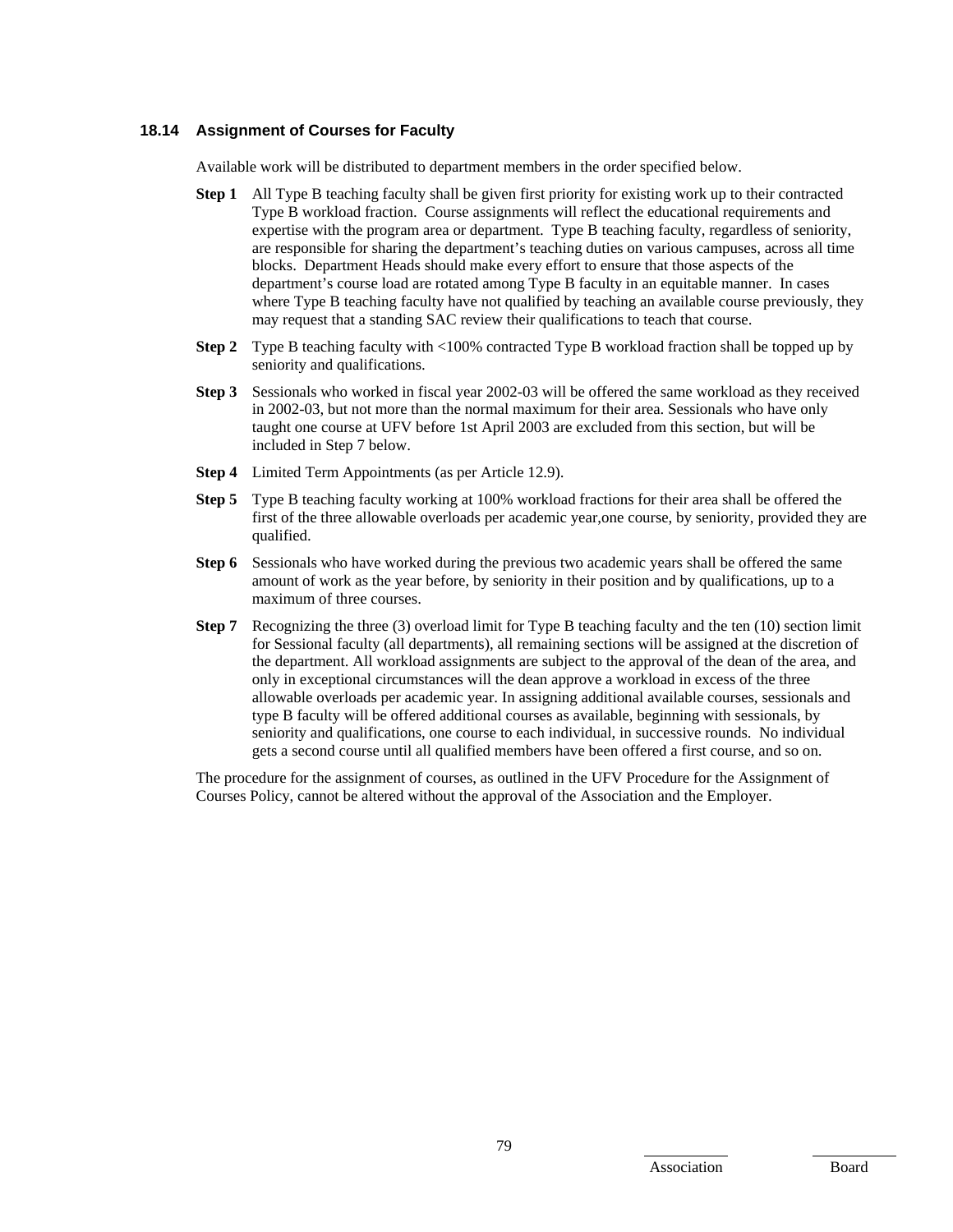## **18.15 Re-Adjusting a Members Regularization Point**

If a part-time Type B teaching faculty teaches above their regularization percent for a period of three consecutive years the faculty members' Type B contract will be elevated to the average workload of the three year period.

This will apply to:

- (a) Any member who obtained their Type B contract before April  $1<sup>st</sup>$  2003,
- (b) Any member who obtained their Type B contract or will obtain their Type B contract, through the former regularization track (reg track) procedure cited in Article 14.6 (Regularization of Employees) of the 2001-2003 Collective Agreement (Also known as Category I Reg track candidates).
- (c) Any member on Reg track by Category II or III designation shall be awarded the adjustment cited above at the discretion of the Associate Vice President of Human Resources.

## **18.16 Department and Program Head Duties**

Department and Program Heads are responsible for the general administration and co-ordination of the department. This general co-ordination and administration is to ensure consistent and timely attention to operating needs of the department and program. The Head will implement UFV procedures and guidelines to ensure fairness in scheduling, allocation of work, and the delegation of tasks to department members from the Departmental Task list to ensure equitable workloads. The Head is responsible for promoting and maintaining the long-range interests and goals of the department or program.

While clerical and organizational duties may in rare cases be performed by Heads, it is recognized that the Head's role is as a faculty member, and so his/her duties should be confined to those requiring the role or judgement of a faculty member. Routine tasks such as information gathering, departmental record keeping, and administration of student files will ordinarily be performed by staff employees, under the supervision of the Head and the Dean.

Duties of the position will include employee performance management of staff employees as described in Article 4.1(b) and co-ordination of departmental responsibilities as detailed in the Departmental Tasks document. Priorities for the department will be set through discussions with the Dean of the area, and with the department. While it is expected that the Head will complete many of these tasks, others will be assumed by members of the department.

In March of each year, the Labour and Management Committee (LAM) will provide the Union with a report on Department Head releases, stipends and compensation in lieu of releases.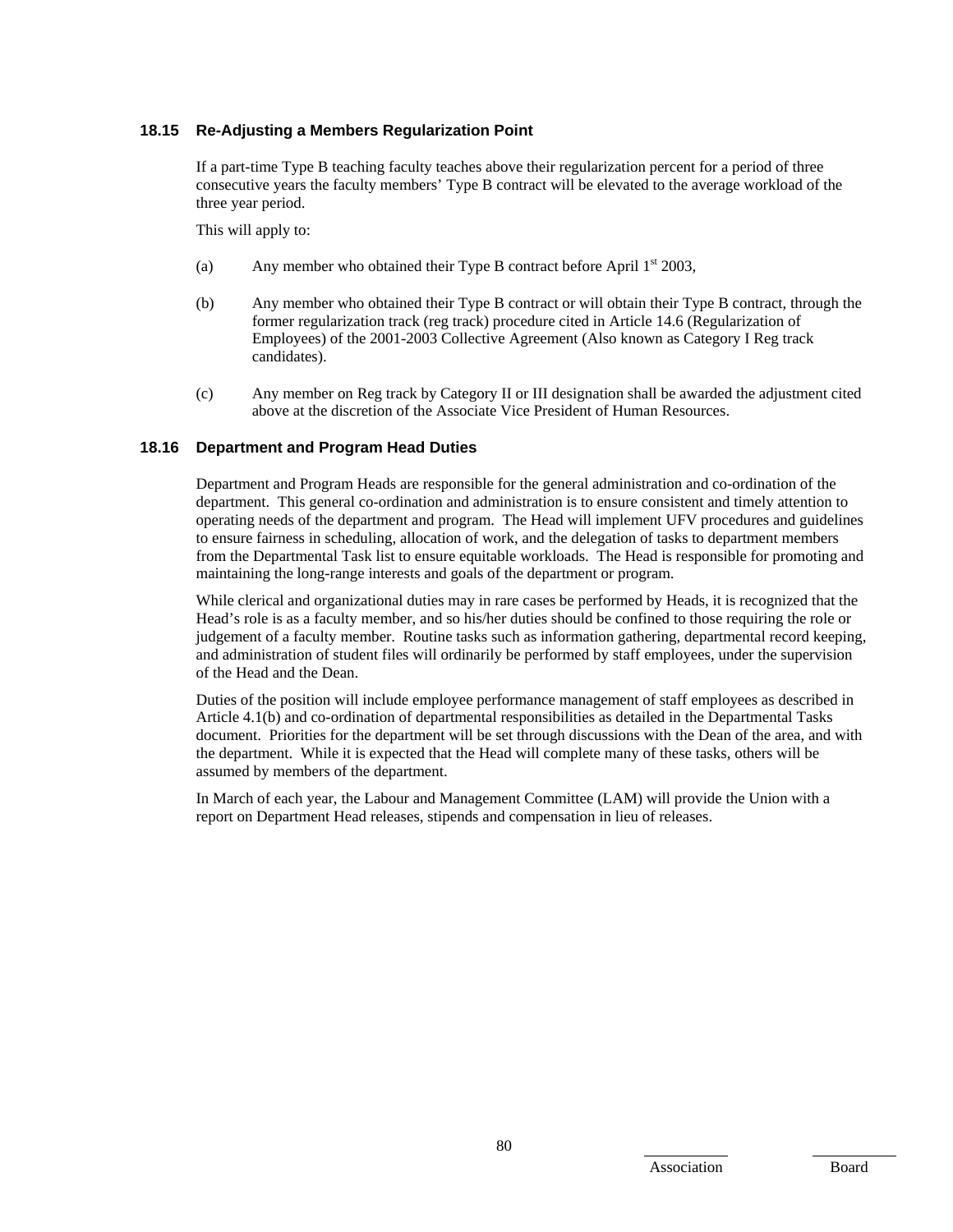# **ARTICLE 19: WORKING CONDITIONS FOR ACADEMIC SUPPORT FACULTY**

Academic Support Faculty are Type B faculty who do not teach or have full responsibility for regular assigned courses. This category of faculty includes Librarians, Counselors, Educational Advisors, Consultants in the Writing and Math Centers, Field Placement Officers, and a limited number of other student support professionals

## **19.1 Academic Support Faculty Duties**

The essential duties and responsibilities comprising the workload of Academic Support Faculty fall into three categories: Professional Practice, Service, and Scholarship and Scholarly Activity. Recognizing that work in these areas constitutes the faculty member's professional obligation to the University, these activities shall form the basis of consideration in developing workload assignments which are reasonable and equitable.

(a) Professional Practice

Professional practice varies with the range of duties and responsibilities appropriately assigned to the position (as outlined in 19.2 to 19.5)

(b) Service

Service may include, but is not limited to:

- (i) Participation in department, faculty and university governance
- (ii) Service on regional, national and international committees and other professional organizations
- (iii) Administrative and non-teaching responsibilities within the University
- (iv) Participation in the Faculty and Staff Association, its processes and committees
- (v) Community service where the individual has made an essentially non-remunerative contribution by virtue of particular academic competence
- (c) Scholarship and Scholarly Activity

Scholarly work is intellectual and academic work that is undertaken for the benefit of one's professional development, students, peers, and/or the community or society. Academic Support Faculty are responsible for reporting on these activities to the university. Scholarship and scholarly activity may include, but are not necessarily limited to:

- (i) Writing and publishing of books, articles, and training or user manuals
- (ii) Conducting research
- (iii) Reviewing journals, books or productions
- (iv) Reviewing new therapeutic and learning practices
- (v) Compiling scholarly bibliographies, databases, and annotated resource lists

1 **Association** Board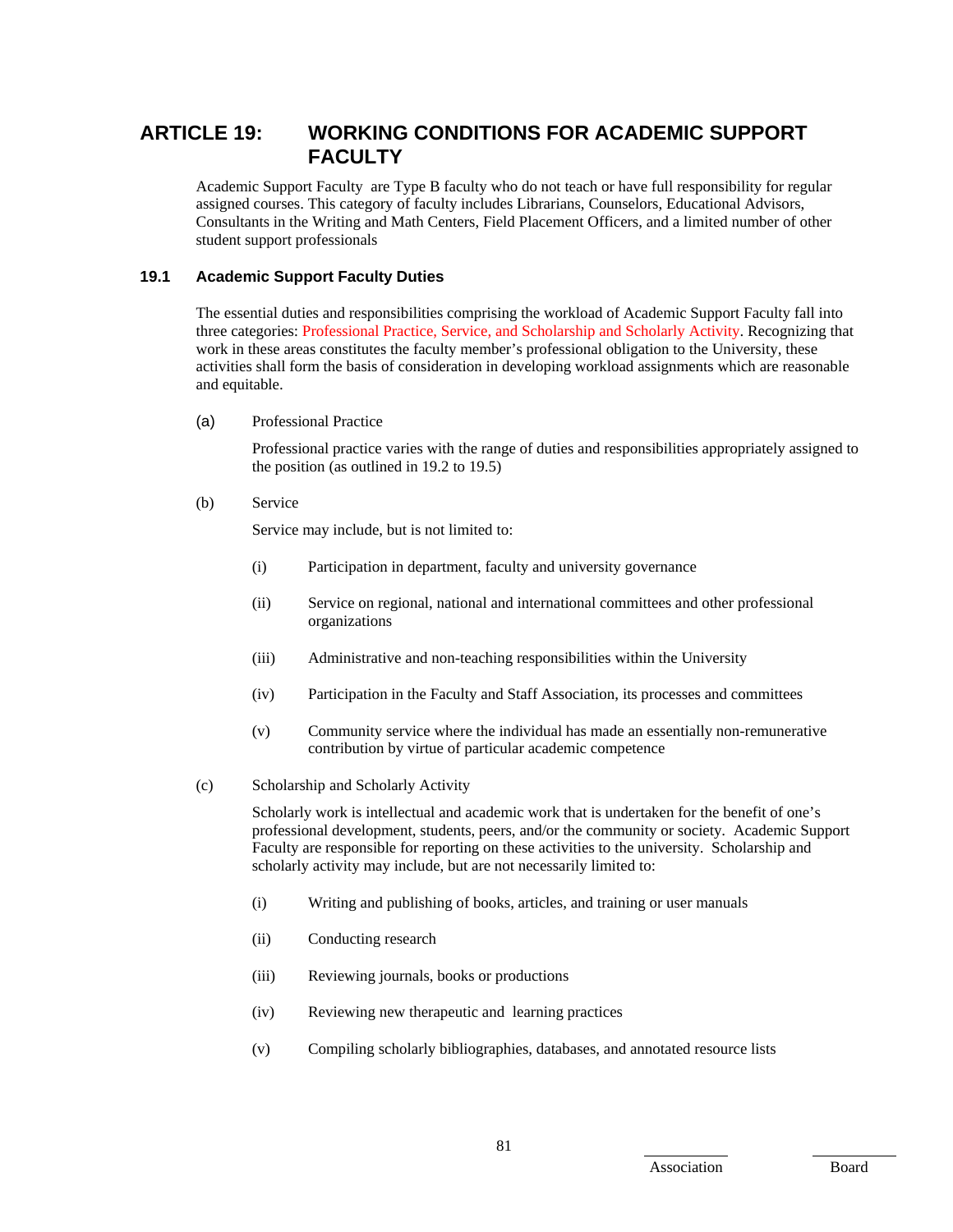- (vi) Developing and disseminating innovative advising strategies
- (vii) Creation of resources or programs to support professional practice
- (viii) Developing primary and secondary texts and learning materials
- (ix) Developing curriculum, workshops and courses
- (x) Scholarship of Teaching and Learning as it relates to professional practice
- (xi) Presenting workshops, papers or being a panel member at a conference
- (xii) Participating in conferences or workshops

### **19.2 Librarians**

Librarians assist students, faculty members, and programs/departments with their information, research, and program development and support needs.

Their Professional Practice may include, but is not limited to:

- (a) Selecting materials for the library collections
- (b) Teaching, both formal (scheduled) and informal (unscheduled) which may include conducting seminars; preparing, grading, and correcting assignments; guiding students' individual work; consulting with students outside of class time; participating in the development of teaching methods, programs, or course content; staying current with teaching ;practices within a given discipline
- (c) Providing reference services
- (d) Serving as liaisons to multiple departments within one or more faculties
- (e) Collaborating with faculty in selecting materials appropriate for the collection
- (f) Providing input into the curriculum development process
- (g) Integrating research and information literacy into the curriculum
- (h) Overseeing one or more units or programs within the library and associated staff

#### **19.3 Counsellors**

Counsellors assist students with personal, crisis, and career counselling, provide students with instruction in study skills, and consult with students, faculty, staff, and administrators on matters pertaining to mental health and academic success.

Their Professional Practice may include, but is not limited to:

- (a) Providing personal, crisis, study skills, life planning and career counselling
- (b) Administering and interpreting standardized and non-standardized assessments
- (c) Providing critical incident/crisis response and support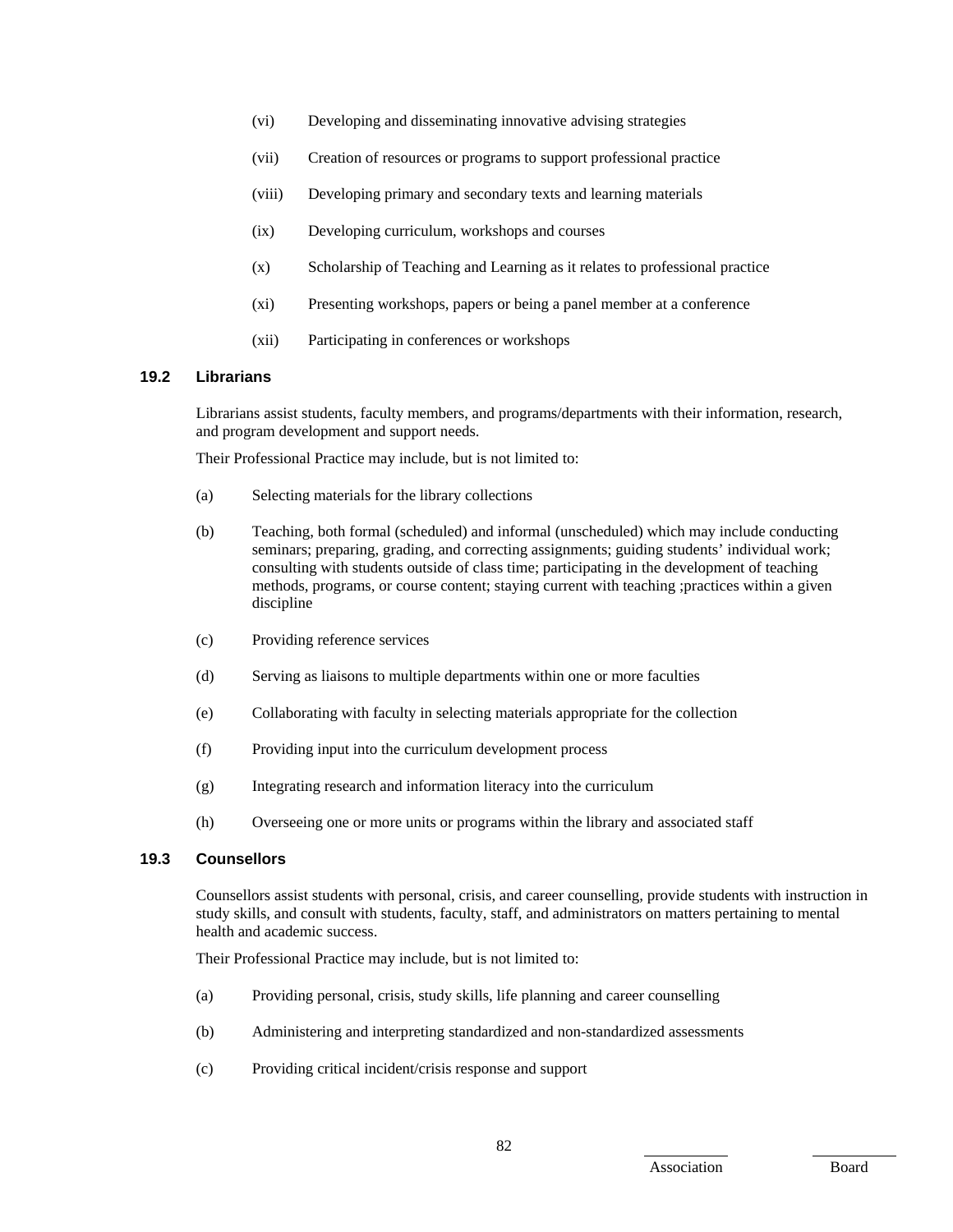- (d) Identifying student learning needs and barriers and creating intervention strategies
- (e) Teaching broad-based and discipline-specific study skills
- (f) Assisting faculty in communicating with and responding to at-risk students
- (g) Collaborating with community health services
- (h) Contributing to institutional dialogue regarding student wellness
- (i) Offering psycho-education and wellness workshops

#### **19.4 Academic Advisors**

Academic Advisors assist students in formulating educational plans, provide information to students with regard to institutional policies and procedures, refer students to services designed to increase their academic success, and support faculty and administrators in designing curriculum and developing policies and programs. Academic Advisors maintain academic and professional currency and adhere to stated professional standards by following core values as outlined by a professional advising body such as NACADA or BCADA.

Their Professional Practice may include, but is not limited to:

- (a) Providing Academic Advising in individual, group, and on-line formats
- (b) Communicating curriculum and graduation requirements and university policies and procedures
- (c) Monitoring and documenting students' progression from admission to graduation
- (d) Providing students with information, referrals, and coaching to develop academic skills
- (e) Providing developmental advising and mentoring to students
- (f) Developing and facilitating presentations and workshops for faculty, students, and staff

## **19.5 Assignment of Academic Support Professional Faculty Workload**

- (a) The duty year for Academic Support Faculty, not including Academic Advisors, shall normally consist of the following:
	- (i) up to twenty (20) days approved professional development time;
	- (ii) forty (40) consecutive days annual vacation;
	- (iii) the remainder of the year as assigned duty time
- (b) The duty year for Academic Advisors shall normally consist of the following:
	- (i) up to ten (10) days approved professional development time;

83

- (ii) thirty (30) consecutive days annual vacation;
- (iii) the remainder of the year as assigned duty time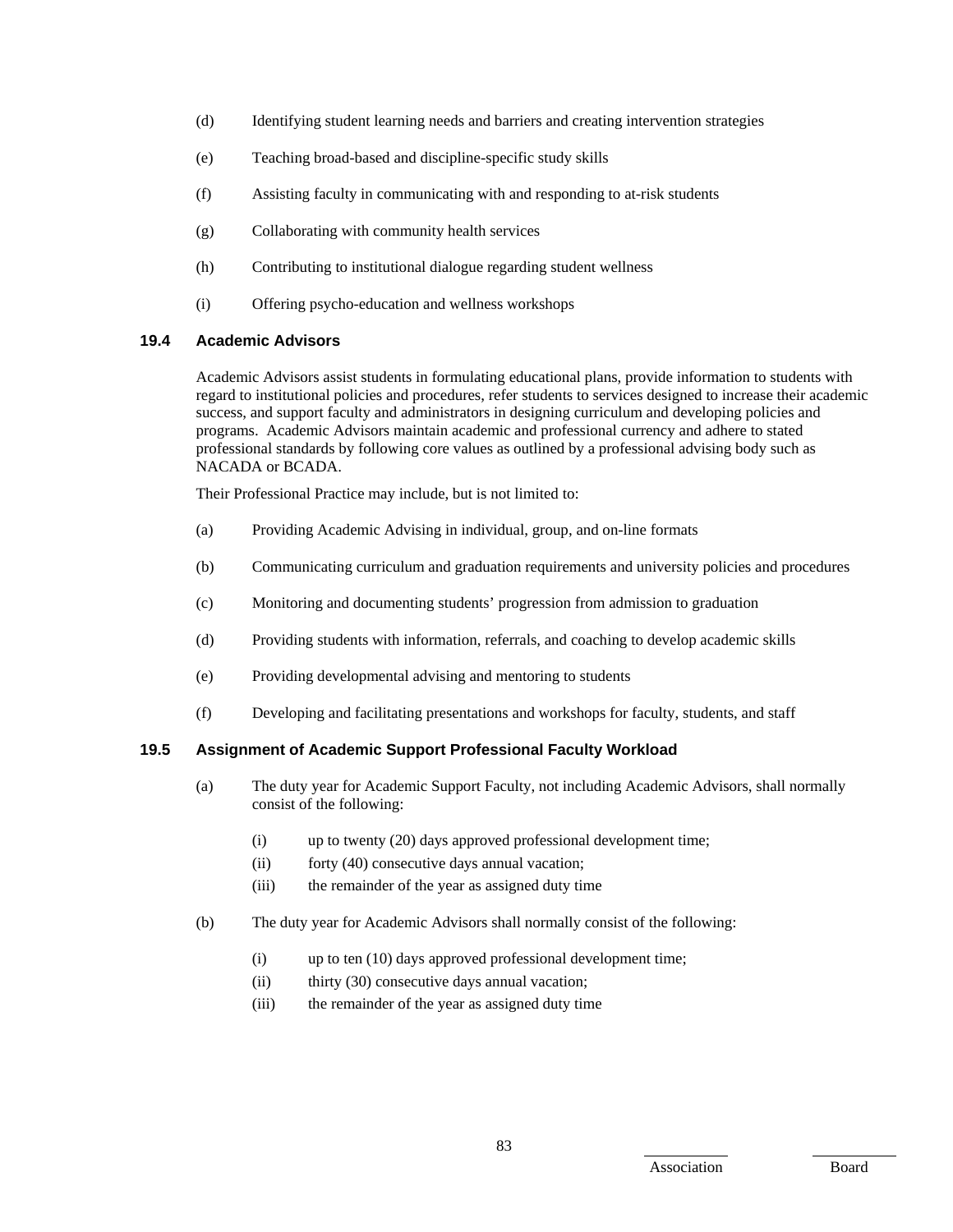- (c) Academic Support Faculty will be expected to work regular schedules, with no less than two (2) consecutive days off per week, to meet the needs of the Employer in general and, specifically, of the department or work group to which the faculty employee is assigned. In special circumstances exceptions to the following guidelines may be made by the Employer after consultation with the employee affected and other employees in the area.
- (d) The work week shall not normally include more than thirty-five (35) hours of assigned duty time during which an employee is required by the Employer to be at a specific location.
- (e) Academic Support Faculty shall not normally be assigned a duty load which requires returning to work less than twelve (12) hours after the end of an evening shift.
- (f) An annual professional plan shall be developed by each Academic Support Faculty member in consultation with his or her supervisor, and approved by the appropriate Dean or appropriate excluded administrator, regarding duty time as described in 19.5(a) above. This plan will take into consideration the needs of the faculty member as much as possible, but also respond to the needs of the department, UFV and the students.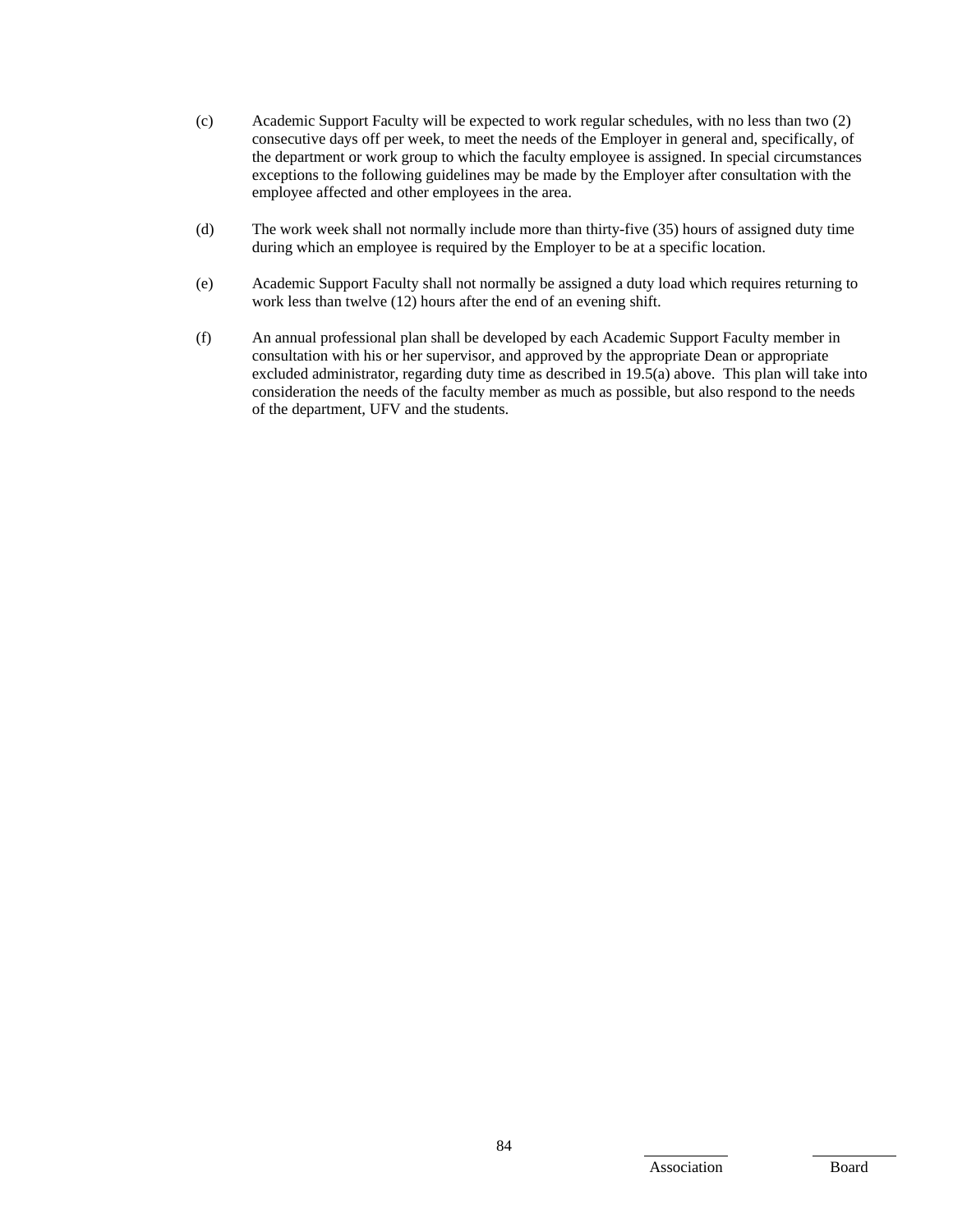## **ARTICLE 20: WORKING CONDITIONS FOR DIRECTORS**

Directors are Type B Professional assigned by the employer primarily to direct the work of a specific department or work group and paid according to the salary schedule described in Article 22.11 (Directors' Schedules).

## **20.1 Director Duties and Responsibilities**

The essential duties and responsibilities comprising the workload of Directors is to direct the work of a specific department or work group. In addition to these regular duties, Directors have a service and a professional development obligation. Recognizing that work in all three areas constitutes Director's professional obligation to the University, these activities shall form the basis of consideration in developing workload assignments which are reasonable and equitable.

## **20.2 Assignment of Director Workload**

- (a) The duty year for Directors shall normally consist of the following:
	- (i) up to fifteen (15) days approved professional development time;
	- (ii) thirty (30) days annual vacation;
	- (iii) the remainder of the year as assigned duty time
- (b) Directors shall normally work regular schedules of thirty five (35) hour weeks, with no less than two (2) consecutive days off per week, to meet the needs of their specific area and UFV in general.
- (c) Where the nature of the position requires evening or weekend work, thirty five (35) hour work weeks will be taken as an average when determining the extra hours worked. The amount and the scheduling of compensatory time shall be mutually agreed upon by the appropriate senior administrator and the Director.
- (d) In addition to their regular duties, Directors have an obligation to participate in UFV-wide committees and to undertake approved professional development. In order that they may fulfill the latter obligation, Directors shall be granted up to 15 days per year by the appropriate Vice President for approved professional development activities as distinct from their annual vacation entitlement.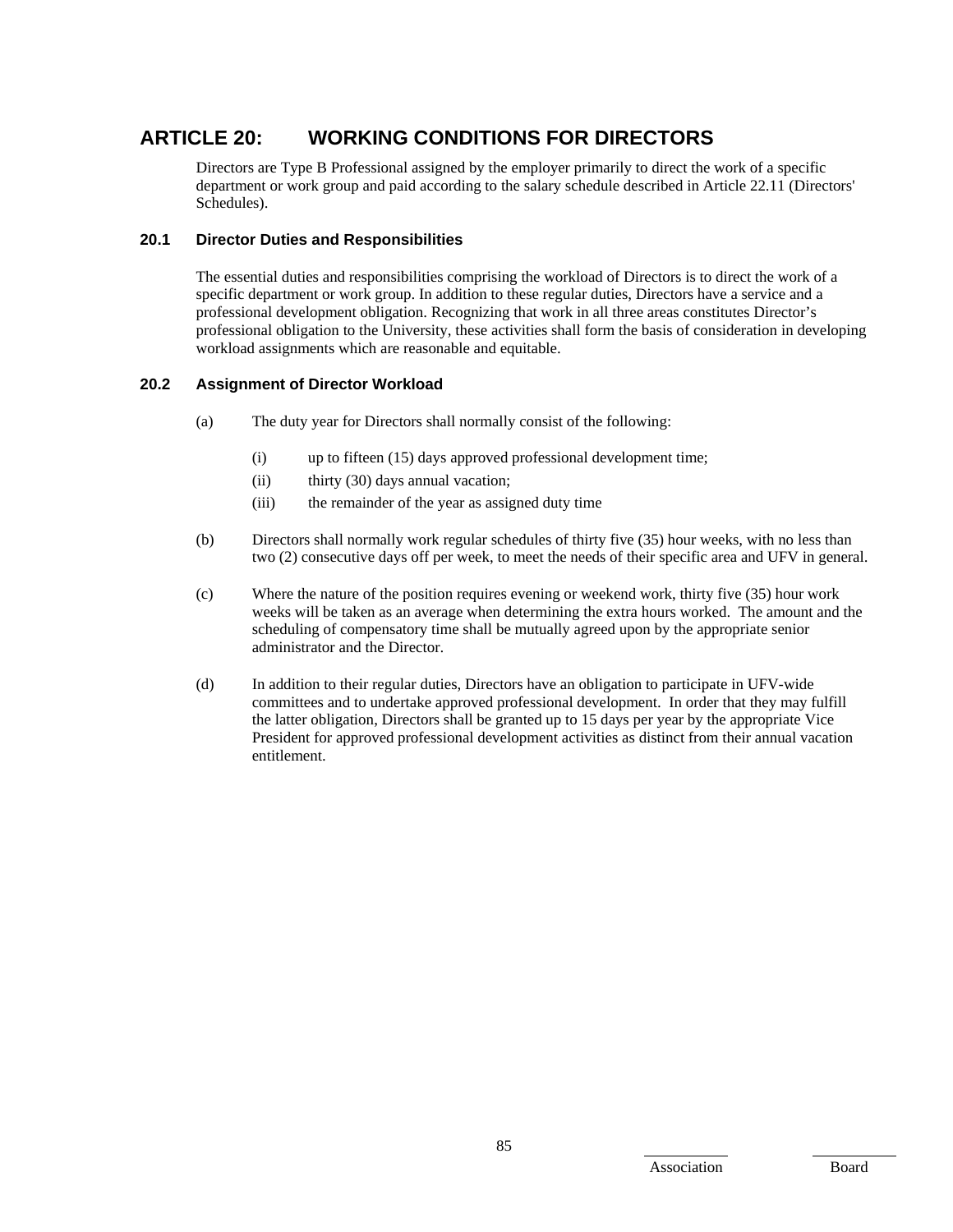## **ARTICLE 21: STAFF WAGE RATES AND SALARY SCHEDULES**

## **21.1 Rates of Pay/Salary Schedules**

Employees will be paid wages or salaries in accordance with the Wage and Salary Schedules attached hereto and forming part of this Agreement. The indication of a pay group in the Schedules shall not bind the Employer to create or fill such pay groups.

## **21.2 Acting in a Higher Capacity**

- (a) Employees directed to perform the principal duties of a higher paying position for a period in excess of five (5) work days shall receive an increase of ten percent (10%) of their rate of pay for the time in which they are actually performing the higher rated duties.
- (b) If the major responsibilities of the higher rated position are assigned to the employee, the rules of promotion will apply in determining the rate of pay.

## **21.3 Additional Duties**

A Dean may, at his/her discretion, compensate a Staff employee 10% additional compensation for performing duties of an employee or employees on the same pay group or lower absent due to illness, family emergency, etc. as a form of merit recognition.

## **21.4 Rate of Pay on Temporary Assignment to a Lower Paid Position**

Employees temporarily assigned by the employer to a position with a lower rate of pay shall maintain their regular rate of pay.

#### **21.5 Rate of Pay on Transfer or Promotion**

- (a) Employees permanently transferred to a lower paying position shall be paid at the increment rate for the new position that is immediately lower than that which they had been receiving.
- (b) Employees transferred to another position which has the same pay rate as the employee's former position, shall be given no change to their rate of pay or increment anniversary date.
- (c) Employees promoted to a higher paying position, shall receive the increment rate for the new position which is immediately higher than the increment rate they had received in their previous position.
- (d) Transfers or promotions shall not affect an employee's increment anniversary date, seniority, or entitlement to benefits, except as may otherwise specifically be provided in this Agreement.

#### **21.6 Rate of Pay on Reclassification**

- (a) Where an employee's position is reclassified to a higher pay group, the employee shall then be paid at the new pay rate which is immediately higher than he or she had previously been receiving.
- (b) When a position is reclassified to a lower rated pay group, any incumbent employees shall continue to receive the same rate of pay they had been receiving, but will not receive any further increments or pay increases until such time as the new rate for appropriate service in the reclassified position equals or exceeds the rate the employee has been receiving.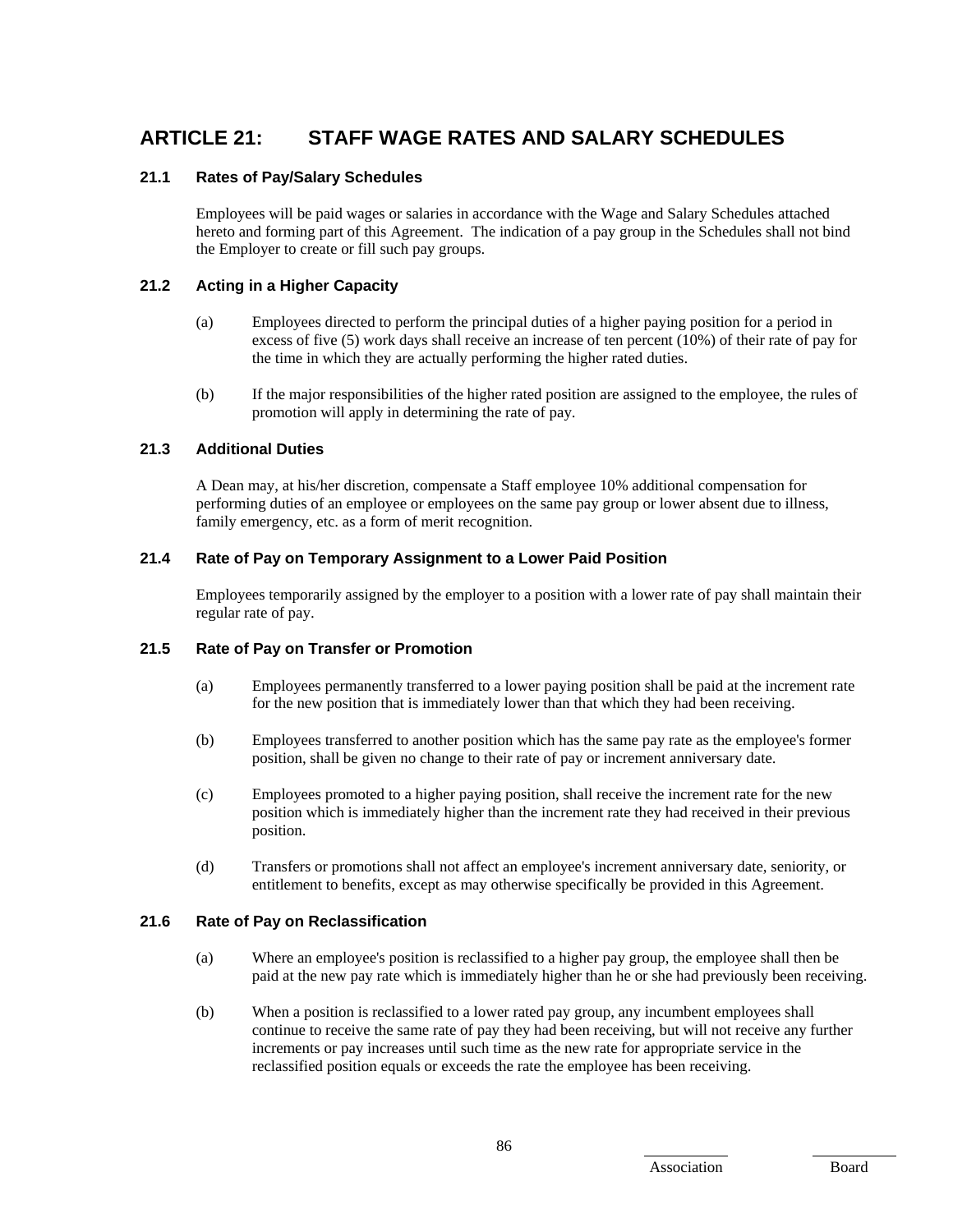- (c) Reclassification shall not affect an employee's increment anniversary date, seniority, or entitlement to benefits, except as may otherwise be specifically provided in this Agreement.
- (d) An employee may grieve improper classification.

#### **21.7 Job Classification Audit Committee**

- (a) The Employer shall arrange for the training of three (3) representatives of the Association and three (3) representatives of UFV administration in the job evaluation rating system employed by UFV. The cost of training shall be shared equally between the Employer and the Association.
- (b) All new positions falling within the classification provision of this Agreement shall be audited and shall be reviewed six (6) months later. For existing positions, the Committee shall audit a classification change only when there is a change in the job description.
- (c) A joint Job Classification Audit Committee equally representing the Employer and the Association shall, at the request of either party, subject to Article 21.7(b) above,
	- (i) convene to audit the classification assigned to any position falling within the classification provision of this Agreement;
	- (ii) make recommendations in writing to the Employer as may be necessary concerning the classification of any position falling within the classification provision of this Agreement.

The Job Classification Audit Committee shall endeavour to inform the parties of the factors involved and the results of each stage of the position classification procedure.

(d) The Job Classification Audit Committee shall not exceed a total of six (6) members, three (3) appointed by and from the Association and three (3) appointed by the Employer. Four (4) members equally representing the Association and the Employer shall constitute a quorum.

#### **21.8 Type C and Type D Employees: Rate of Pay**

- (a) Type C and Type D employees will be paid the same proportion of full salary that their assignment bears to Type A employees.
- (b) Those who do not choose or are ineligible to participate in the benefits program (see Article 28.8, for Type C, Limited Term and Sessional Employees Access to Benefits, and Article 28.9, for Type D and Auxiliary II Employees Access to Benefits) will receive a four (4%) percent benefits allowance.

## **21.9 Auxiliary II Employees: Rate of Pay**

- (a) Auxiliary II employees will be paid on Group 1 of the Staff Salary Scale (Article 21.12 Staff Schedules).
- (b) Auxiliary II employees will receive 4% in lieu of access to benefits.
- (c) Auxiliary II employees will have access to In-House Professional Development per Article 24.3 (Classification of Professional Development).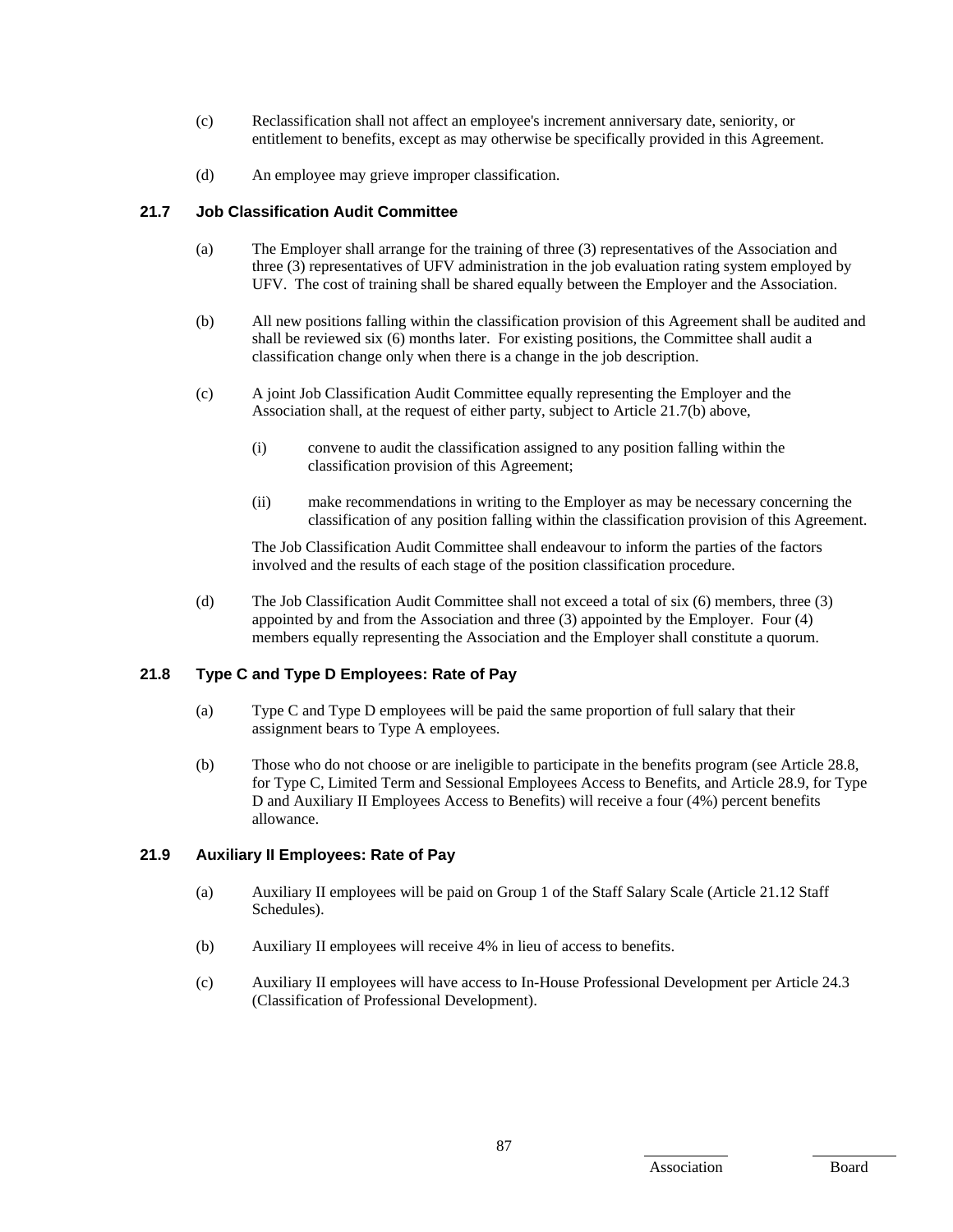### **21.10 Increment Anniversary: Staff**

- (a) Employees will be eligible for placement on the next higher increment (up to maximum on their pay scale) as of the first day of the pay period following the earning of twelve (12) months of seniority as defined in Article 15.1 (Calculation of Seniority).
- (b) An increment may be withheld or, in the case of an employee at maximum, withdrawn for less than satisfactory service based on the employee's evaluation report.
- (c) If an employee takes more than six (6) months of unpaid leave in any year, the employee's increment anniversary date will be postponed one (1) full year.
- (d) The employer may grant more than one (1) pay increment for improved qualifications.

#### **21.11 Pay Days**

Employees shall be paid semi-monthly. Pay shall be issued at the employee's normal place of work or at such place as the employee may request in writing and of which the Employer approves.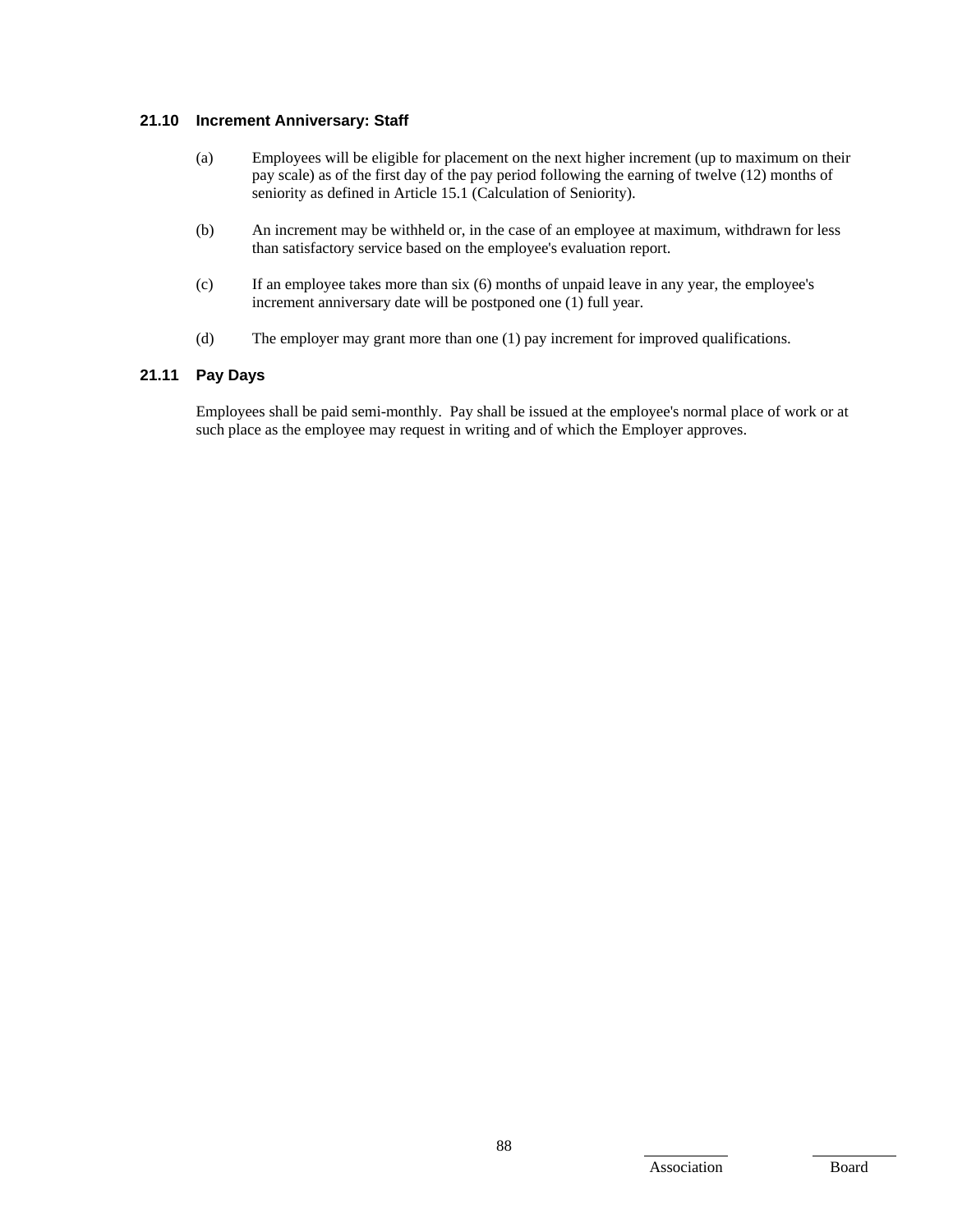## **21.12 Staff Schedules**

(a) The Annual Staff Salary Schedule from April 1, 2012 to March 31, 2014 shall be the following:

|                | <b>GROUP</b>         | Step 1      | Step 2      | Step 3      | Step 4      | Step 5      | Step 6      | Step 7      |
|----------------|----------------------|-------------|-------------|-------------|-------------|-------------|-------------|-------------|
|                | Apr 1 - Dec 31, 2012 | \$29,851.84 | \$30,572.88 | \$31,335.15 | \$32,118.02 | \$32,880.27 | \$34,404.81 | \$35,264.92 |
|                | Jan 1 - Mar 31, 2013 | \$30,150.36 | \$30,878.61 | \$31,648.50 | \$32,439.20 | \$33,209.07 | \$34,748.86 | \$35,617.57 |
| 1              | Apr 1 - Aug 31, 2013 | \$30,451.86 | \$31,187.40 | \$31,964.99 | \$32,763.59 | \$33,541.16 | \$35,096.35 | \$35,973.75 |
|                | Sep 1 - Dec 31, 2013 | \$30,756.38 | \$31,499.27 | \$32,284.64 | \$33,091.23 | \$33,876.57 | \$35,447.31 | \$36,333.49 |
|                | Jan 1, 2014          | \$31,063.94 | \$31,814.26 | \$32,607.49 | \$33,422.14 | \$34,215.34 | \$35,801.78 | \$36,696.82 |
|                | Apr 1 - Dec 31, 2012 | \$31,335.15 | \$32,118.02 | \$32,880.27 | \$33,704.33 | \$34,693.22 | \$36,258.96 | \$37,165.43 |
|                | Jan 1 - Mar 31, 2013 | \$31,648.50 | \$32,439.20 | \$33,209.07 | \$34,041.37 | \$35,040.15 | \$36,621.55 | \$37,537.08 |
| $\overline{2}$ | Apr 1 - Aug 31, 2013 | \$31,964.99 | \$32,763.59 | \$33,541.16 | \$34,381.78 | \$35,390.55 | \$36,987.77 | \$37,912.45 |
|                | Sep 1 - Dec 31, 2013 | \$32,284.64 | \$33,091.23 | \$33,876.57 | \$34,725.60 | \$35,744.46 | \$37,357.65 | \$38,291.57 |
|                | Jan 1, 2014          | \$32,607.49 | \$33,422.14 | \$34,215.34 | \$35,072.86 | \$36,101.90 | \$37,731.23 | \$38,674.49 |
|                | Apr 1 - Dec 31, 2012 | \$32,880.27 | \$33,704.33 | \$34,693.22 | \$35,558.49 | \$36,774.00 | \$38,380.91 | \$39,340.44 |
|                | Jan 1 - Mar 31, 2013 | \$33,209.07 | \$34,041.37 | \$35,040.15 | \$35,914.07 | \$37,141.74 | \$38,764.72 | \$39,733.84 |
| 3              | Apr 1 - Aug 31, 2013 | \$33,541.16 | \$34,381.78 | \$35,390.55 | \$36,273.21 | \$37,513.16 | \$39,152.37 | \$40,131.18 |
|                | Sep 1 - Dec 31, 2013 | \$33,876.57 | \$34,725.60 | \$35,744.46 | \$36,635.94 | \$37,888.29 | \$39,543.89 | \$40,532.49 |
|                | Jan 1, 2014          | \$34,215.34 | \$35,072.86 | \$36,101.90 | \$37,002.30 | \$38,267.17 | \$39,939.33 | \$40,937.81 |
|                | Apr 1 - Dec 31, 2012 | \$35,558.49 | \$36,774.00 | \$37,680.45 | \$38,401.54 | \$39,349.21 | \$41,017.94 | \$42,043.39 |
|                | Jan 1 - Mar 31, 2013 | \$35,914.07 | \$37,141.74 | \$38,057.25 | \$38,785.56 | \$39,742.70 | \$41,428.12 | \$42,463.82 |
| 4              | Apr 1 - Aug 31, 2013 | \$36,273.21 | \$37,513.16 | \$38,437.82 | \$39,173.42 | \$40,140.13 | \$41,842.40 | \$42,888.46 |
|                | Sep 1 - Dec 31, 2013 | \$36,635.94 | \$37,888.29 | \$38,822.20 | \$39,565.15 | \$40,541.53 | \$42,260.82 | \$43,317.34 |
|                | Jan 1, 2014          | \$37,002.30 | \$38,267.17 | \$39,210.42 | \$39,960.80 | \$40,946.95 | \$42,683.43 | \$43,750.51 |
|                | Apr 1 - Dec 31, 2012 | \$37,680.45 | \$38,401.54 | \$39,349.21 | \$40,317.48 | \$41,945.01 | \$43,675.56 | \$44,767.44 |
|                | Jan 1 - Mar 31, 2013 | \$38,057.25 | \$38,785.56 | \$39,742.70 | \$40,720.65 | \$42,364.46 | \$44,112.32 | \$45,215.11 |
| 5              | Apr 1 - Aug 31, 2013 | \$38,437.82 | \$39,173.42 | \$40,140.13 | \$41,127.86 | \$42,788.10 | \$44,553.44 | \$45,667.26 |
|                | Sep 1 - Dec 31, 2013 | \$38,822.20 | \$39,565.15 | \$40,541.53 | \$41,539.14 | \$43,215.98 | \$44,998.97 | \$46,123.93 |
|                | Jan 1, 2014          | \$39,210.42 | \$39,960.80 | \$40,946.95 | \$41,954.53 | \$43,648.14 | \$45,448.96 | \$46,585.17 |
|                | Apr 1 - Dec 31, 2012 | \$39,349.21 | \$40,317.48 | \$41,945.01 | \$42,975.09 | \$44,520.21 | \$46,333.17 | \$47,491.51 |
|                | Jan 1 - Mar 31, 2013 | \$39,742.70 | \$40,720.65 | \$42,364.46 | \$43,404.84 | \$44,965.41 | \$46,796.50 | \$47,966.43 |
| 6              | Apr 1 - Aug 31, 2013 | \$40,140.13 | \$41,127.86 | \$42,788.10 | \$43,838.89 | \$45,415.06 | \$47,264.47 | \$48,446.09 |
|                | Sep 1 - Dec 31, 2013 | \$40,541.53 | \$41,539.14 | \$43,215.98 | \$44,277.28 | \$45,869.21 | \$47,737.11 | \$48,930.55 |
|                | Jan 1, 2014          | \$40,946.95 | \$41,954.53 | \$43,648.14 | \$44,720.05 | \$46,327.90 | \$48,214.48 | \$49,419.86 |
|                | Apr 1 - Dec 31, 2012 | \$41,945.01 | \$42,975.09 | \$44,520.21 | \$45,632.71 | \$47,095.42 | \$48,970.19 | \$50,194.44 |
|                | Jan 1 - Mar 31, 2013 | \$42,364.46 | \$43,404.84 | \$44,965.41 | \$46,089.04 | \$47,566.37 | \$49,459.89 | \$50,696.38 |
| 7              | Apr 1 - Aug 31, 2013 | \$42,788.10 | \$43,838.89 | \$45,415.06 | \$46,549.93 | \$48,042.03 | \$49,954.49 | \$51,203.34 |
|                | Sep 1 - Dec 31, 2013 | \$43,215.98 | \$44,277.28 | \$45,869.21 | \$47,015.43 | \$48,522.45 | \$50,454.03 | \$51,715.37 |
|                | Jan 1, 2014          | \$43,648.14 | \$44,720.05 | \$46,327.90 | \$47,485.58 | \$49,007.67 | \$50,958.57 | \$52,232.52 |
|                | Apr 1 - Dec 31, 2012 | \$47,095.42 | \$48,269.73 | \$50,350.49 | \$51,607.20 | \$52,884.50 | \$54,882.87 | \$56,254.95 |
|                | Jan 1 - Mar 31, 2013 | \$47,566.37 | \$48,752.43 | \$50,853.99 | \$52,123.27 | \$53,413.35 | \$55,431.70 | \$56,817.50 |
| 8              | Apr 1 - Aug 31, 2013 | \$48,042.03 | \$49,239.95 | \$51,362.53 | \$52,644.50 | \$53,947.48 | \$55,986.02 | \$57,385.68 |
|                | Sep 1 - Dec 31, 2013 | \$48,522.45 | \$49,732.35 | \$51,876.16 | \$53,170.95 | \$54,486.95 | \$56,545.88 | \$57,959.54 |
|                | Jan 1, 2014          | \$49,007.67 | \$50,229.67 | \$52,394.92 | \$53,702.66 | \$55,031.82 | \$57,111.34 | \$58,539.14 |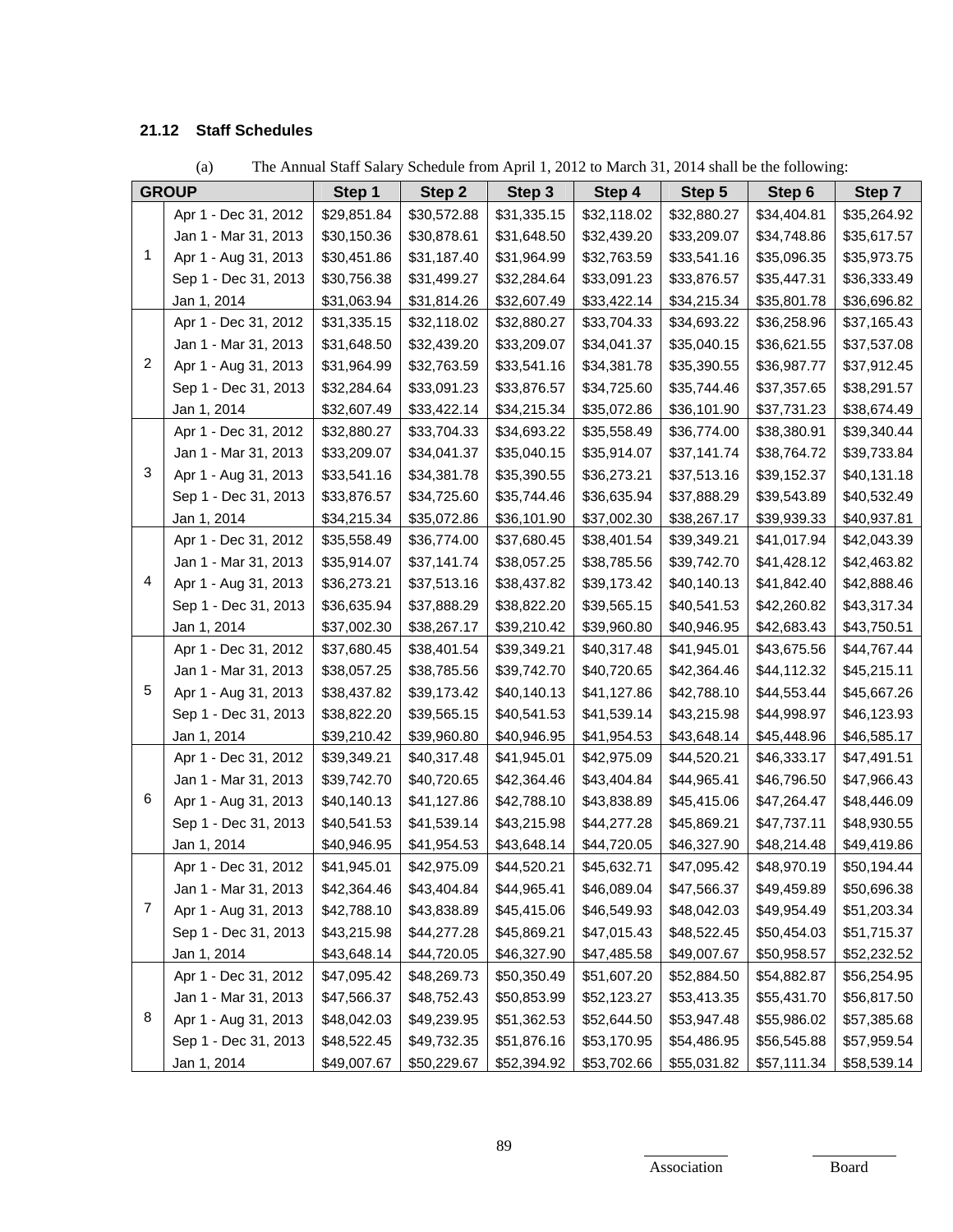|    | <b>GROUP</b>         | Step 1      | Step 2      | Step 3      | Step 4      | Step 5      | Step 6      | Step 7      |
|----|----------------------|-------------|-------------|-------------|-------------|-------------|-------------|-------------|
|    | Apr 1 - Dec 31, 2012 | \$50,350.49 | \$51,607.20 | \$52,884.50 | \$54,182.41 | \$55,686.33 | \$57,767.10 | \$59,211.28 |
|    | Jan 1 - Mar 31, 2013 | \$50,853.99 | \$52,123.27 | \$53,413.35 | \$54,724.23 | \$56,243.19 | \$58,344.77 | \$59,803.39 |
| 9  | Apr 1 - Aug 31, 2013 | \$51,362.53 | \$52,644.50 | \$53,947.48 | \$55,271.47 | \$56,805.62 | \$58,928.22 | \$60,401.42 |
|    | Sep 1 - Dec 31, 2013 | \$51,876.16 | \$53,170.95 | \$54,486.95 | \$55,824.18 | \$57,373.68 | \$59,517.50 | \$61,005.43 |
|    | Jan 1, 2014          | \$52,394.92 | \$53,702.66 | \$55,031.82 | \$56,382.42 | \$57,947.42 | \$60,112.68 | \$61,615.48 |
|    | Apr 1 - Dec 31, 2012 | \$52,884.50 | \$54,182.41 | \$55,686.33 | \$57,066.65 | \$58,508.76 | \$60,651.33 | \$62,167.62 |
|    | Jan 1 - Mar 31, 2013 | \$53,413.35 | \$54,724.23 | \$56,243.19 | \$57,637.32 | \$59,093.85 | \$61,257.84 | \$62,789.30 |
| 10 | Apr 1 - Aug 31, 2013 | \$53,947.48 | \$55,271.47 | \$56,805.62 | \$58,213.69 | \$59,684.79 | \$61,870.42 | \$63,417.19 |
|    | Sep 1 - Dec 31, 2013 | \$54,486.95 | \$55,824.18 | \$57,373.68 | \$58,795.83 | \$60,281.64 | \$62,489.12 | \$64,051.36 |
|    | Jan 1, 2014          | \$55,031.82 | \$56,382.42 | \$57,947.42 | \$59,383.79 | \$60,884.46 | \$63,114.01 | \$64,691.87 |
|    | Apr 1 - Dec 31, 2012 | \$55,686.33 | \$57,066.65 | \$58,508.76 | \$59,950.88 | \$61,310.58 | \$63,535.56 | \$65,123.94 |
|    | Jan 1 - Mar 31, 2013 | \$56,243.19 | \$57,637.32 | \$59,093.85 | \$60,550.39 | \$61,923.69 | \$64,170.92 | \$65,775.18 |
| 11 | Apr 1 - Aug 31, 2013 | \$56,805.62 | \$58,213.69 | \$59,684.79 | \$61,155.89 | \$62,542.93 | \$64,812.63 | \$66,432.93 |
|    | Sep 1 - Dec 31, 2013 | \$57,373.68 | \$58,795.83 | \$60,281.64 | \$61,767.45 | \$63,168.36 | \$65,460.76 | \$67,097.26 |
|    | Jan 1, 2014          | \$57,947.42 | \$59,383.79 | \$60,884.46 | \$62,385.12 | \$63,800.04 | \$66,115.37 | \$67,768.23 |
|    | Apr 1 - Dec 31, 2012 | \$58,508.76 | \$59,950.88 | \$61,310.58 | \$62,835.11 | \$64,112.42 | \$66,399.20 | \$68,059.18 |
|    | Jan 1 - Mar 31, 2013 | \$59,093.85 | \$60,550.39 | \$61,923.69 | \$63,463.46 | \$64,753.54 | \$67,063.19 | \$68,739.77 |
| 12 | Apr 1 - Aug 31, 2013 | \$59,684.79 | \$61,155.89 | \$62,542.93 | \$64,098.09 | \$65,401.08 | \$67,733.82 | \$69,427.17 |
|    | Sep 1 - Dec 31, 2013 | \$60,281.64 | \$61,767.45 | \$63,168.36 | \$64,739.07 | \$66,055.09 | \$68,411.16 | \$70,121.44 |
|    | Jan 1, 2014          | \$60,884.46 | \$62,385.12 | \$63,800.04 | \$65,386.46 | \$66,715.64 | \$69,095.27 | \$70,822.65 |
|    | Apr 1 - Dec 31, 2012 | \$61,310.58 | \$62,835.11 | \$64,112.42 | \$65,698.75 | \$66,934.85 | \$69,283.45 | \$71,015.52 |
|    | Jan 1 - Mar 31, 2013 | \$61,923.69 | \$63,463.46 | \$64,753.54 | \$66,355.74 | \$67,604.20 | \$69,976.28 | \$71,725.68 |
| 13 | Apr 1 - Aug 31, 2013 | \$62,542.93 | \$64,098.09 | \$65,401.08 | \$67,019.30 | \$68,280.24 | \$70,676.04 | \$72,442.94 |
|    | Sep 1 - Dec 31, 2013 | \$63,168.36 | \$64,739.07 | \$66,055.09 | \$67,689.49 | \$68,963.04 | \$71,382.80 | \$73,167.37 |
|    | Jan 1, 2014          | \$63,800.04 | \$65,386.46 | \$66,715.64 | \$68,366.38 | \$69,652.67 | \$72,096.63 | \$73,899.04 |
|    | Apr 1 - Dec 31, 2012 | \$64,112.42 | \$65,698.75 | \$66,934.85 | \$68,582.99 | \$69,736.69 | \$72,167.67 | \$73,971.87 |
|    | Jan 1 - Mar 31, 2013 | \$64,753.54 | \$66,355.74 | \$67,604.20 | \$69,268.82 | \$70,434.06 | \$72,889.35 | \$74,711.59 |
| 14 | Apr 1 - Aug 31, 2013 | \$65,401.08 | \$67,019.30 | \$68,280.24 | \$69,961.51 | \$71,138.40 | \$73,618.24 | \$75,458.71 |
|    | Sep 1 - Dec 31, 2013 | \$66,055.09 | \$67,689.49 | \$68,963.04 | \$70,661.13 | \$71,849.78 | \$74,354.42 | \$76,213.30 |
|    | Jan 1, 2014          | \$66,715.64 | \$68,366.38 | \$69,652.67 | \$71,367.74 | \$72,568.28 | \$75,097.96 | \$76,975.43 |

## **21.13 Method of Payment for Type A Less Than 12 Months**

Should an employee who is employed for less than 12 months and greater than or equal to eight months wish to have their salary paid over 12 months they can make application to do so by writing to the Associate Vice President of Human Resources prior to August 1 of any year. If they want to revert back to being paid over their period of employment rather than over 12 months they must request to do so to the Associate Vice President by August 1.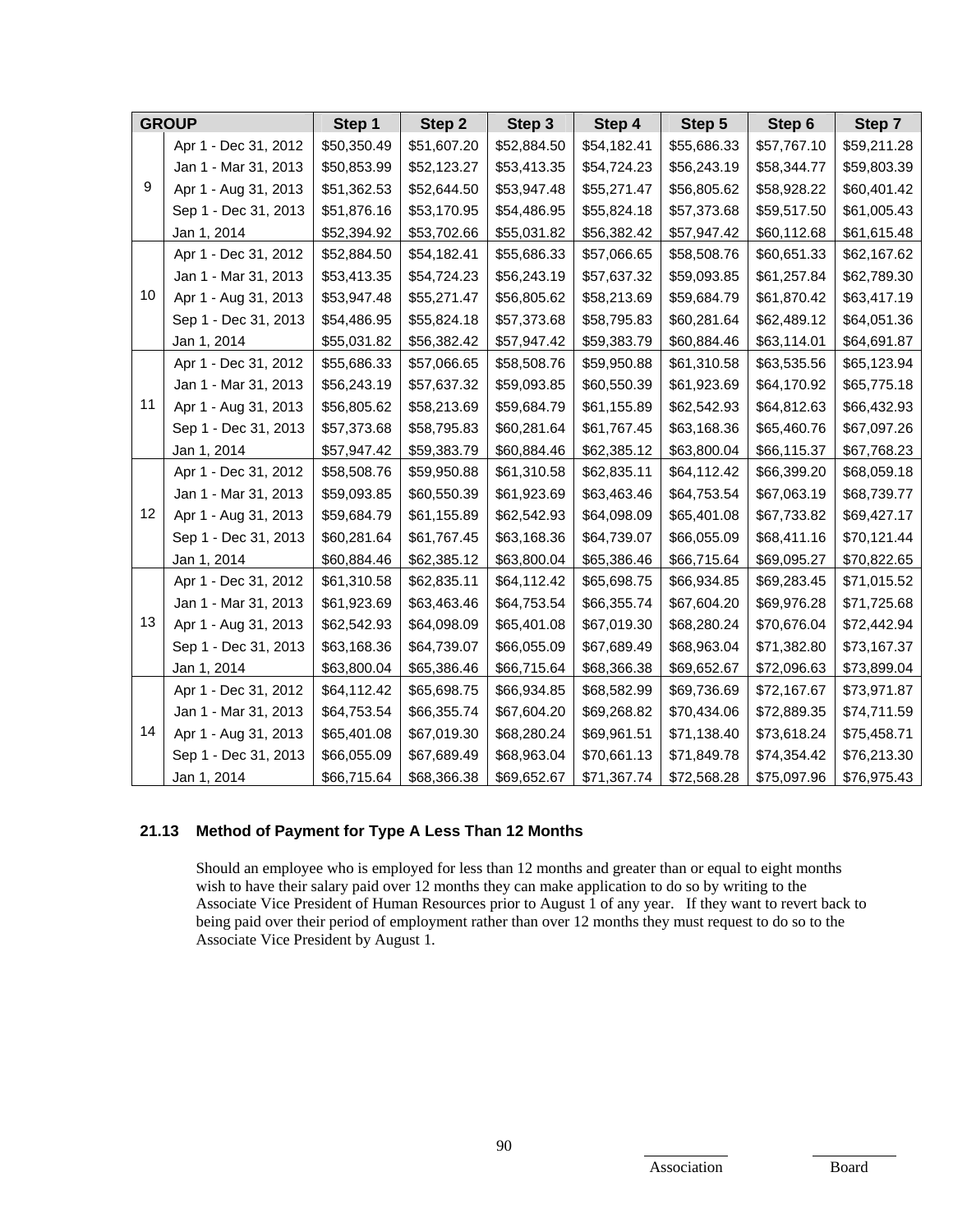# **ARTICLE 22: FACULTY, ACADEMIC/EDUCATIONAL ADVISOR AND DIRECTORS' WAGE RATES AND SALARY SCHEDULES**

## **22.1 Rates of Pay/Salary Schedules**

Employees will be paid wages or salaries in accordance with the Wage and Salary Schedules attached hereto and forming part of this Agreement.

## **22.2 Acting in a Higher Capacity or as a Substitute**

- (a) In the event employees are directed to perform the principal duties of a higher paying position for a period in excess of five (5) work days, they shall receive an increase of ten percent (10%) of their rate of pay for the time in which they are actually performing the higher rated duties.
- (b) If the major responsibilities of the higher rated position are assigned to the employee, the rules of promotion will apply in determining the rate of pay.
- (c) When a faculty member is asked to perform the duties of another employee who is on sick leave, attending a family emergency, or absent for any similar reason, the faculty member is entitled to fair compensation for those duties. For periods of time less than one week, the faculty member will receive this compensation by applying to Human Resources for an honorarium. In situations where these duties are performed for a protracted period of time (the equivalent of a week or more of full-time work), that faculty employee shall receive the additional pay appropriate for a substitute in the position filled. In cases where the faculty member is assuming additional duties by acting in a higher capacity, compensation shall be calculated as \$125.00 for periods greater than two weeks and less than one month. For periods greater than one month a payment will be given that is fair and equitable considering the time and circumstances of each case.

#### **22.3 Faculty Advancement**

- (a) Faculty, Education Advisors and Directors will be eligible for placement on the next higher increment (up to maximum on their pay scale) as of the first day of the month following the earning of twelve (12) months of seniority as defined in Article 15.1 (Calculation of Seniority).
- (b) An increment may be withheld or, in the case of an employee at maximum, withdrawn for less than satisfactory service, based on the employee's evaluation report.
- (c) The employer may grant more than the annual one (1) pay increment for improved qualifications. A faculty member, who has completed six (6) months or more of continuous service, may advance one extra step or more on the faculty salary scale in a given year as recognition for an achievement which brings recognition to UFV or for educational or professional achievement. Additional annual steps for improved qualifications may be requested by application to the Associate Vice President of Human Resources. Additional salary steps which may qualify for certain educational and professional achievements are listed in Article 22.6(a) (Schedules and Placement on Schedules). Faculty are encouraged to apply for approval of increased steps for the improved qualifications prior to commencing work on the qualification to ensure that UFV will recognize the qualification being obtained. The salary increases resulting from this advancement shall take effect on the employees' normal increment date.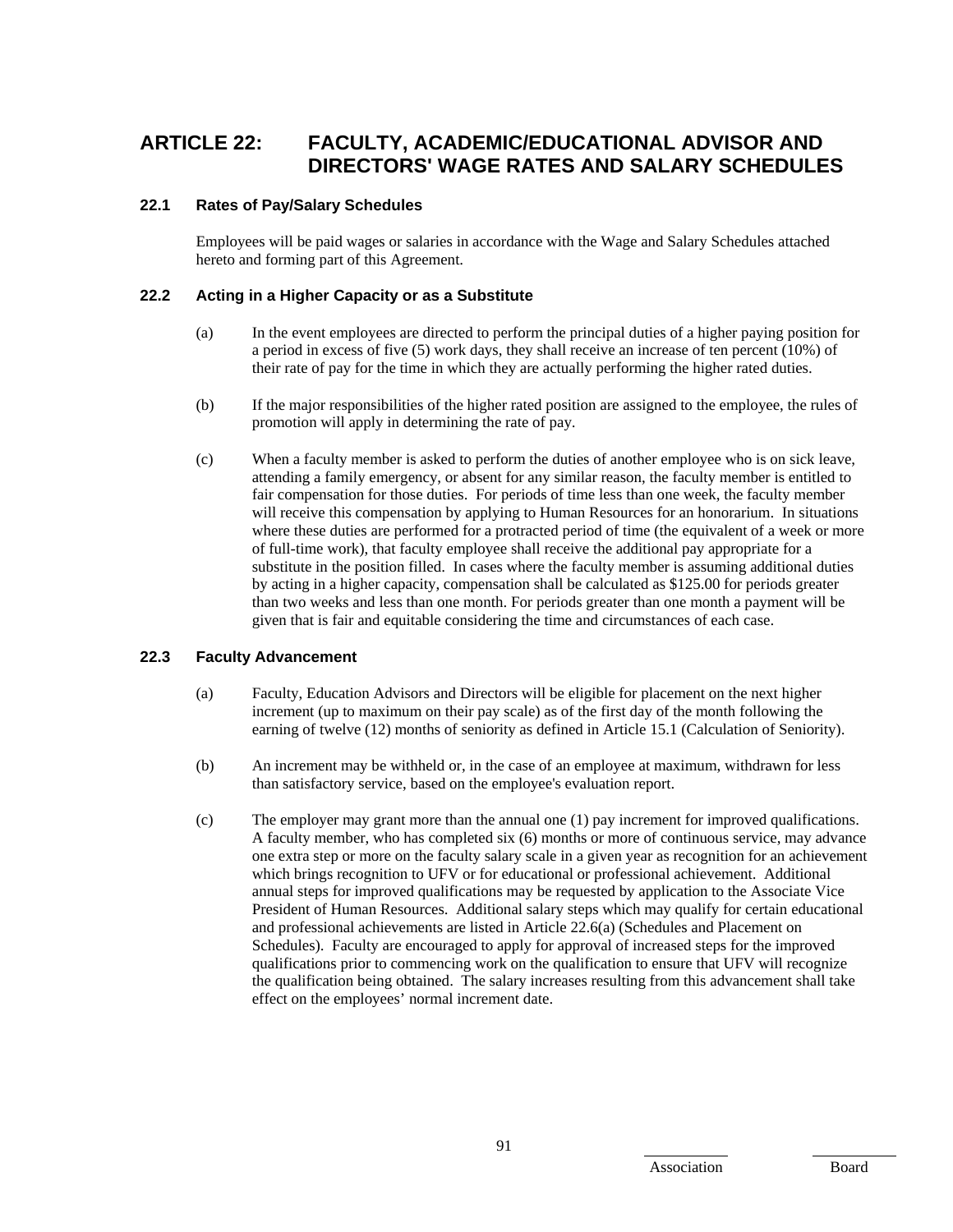## **22.4 Additional Responsibilities**

A faculty member who accepts in writing special responsibilities such as serving as a Department Head shall normally be granted the release time necessary to fulfill those responsibilities. However, the appropriate Dean or excluded administrator may, after consultation with the coordination group, grant additional compensation by salary adjustment when the normal duties and responsibilities defined in the relevant job description are exceeded.

## **22.5 Pay Days**

Faculty, Education Advisors and Directors' salaries shall be paid in twenty-four (24) equal instalments. Pay shall be issued at the employee's place of work or at such place as the employee may request in writing and of which the Employer approves.

#### **22.6 Schedules and Placement on Schedules**

- (a) Faculty Placement: Minimum qualifications of Masters Degree or appropriate journeyman certification and at least eight (8) years' journeyman experience, or equivalent of either, shall have a base placement of Step 1 (one). Minimum qualifications of Doctorate or appropriate journeyman certification and at least fifteen (15) years journeyman experience, or equivalent of either, shall have a base placement of Step Three (3).
- (b) Vocational teaching experience evaluated by the Employer as more than satisfactory shall be considered as equivalent journeyman experience under these provisions.
- (c) Sessional Instructors who are appointed to Type B Faculty positions will have the number of sections taught at UFV taken into account when placement on scale is determined, in addition to experience taken into account under Article 22.7 (Recognition of Previous Comparable Experience).
- (d) Initial placement on the Salary Scale is not grievable.

The Employer may, with the consent of the employee, change the initial placement of the employee.

## **22.7 Recognition of Previous Comparable Experience**

Previous comparable work experience as evaluated by the Employer shall be recognized at the rate of one (1) step for each year of full-time experience. Where such experience is recognized, teaching assistantships, laboratory experience, and related part-time experience shall be recognized on a proportional basis not to exceed point five (.5) to one (1). Comparable work experience shall be determined by the Employer to a maximum of seven (7) additional steps.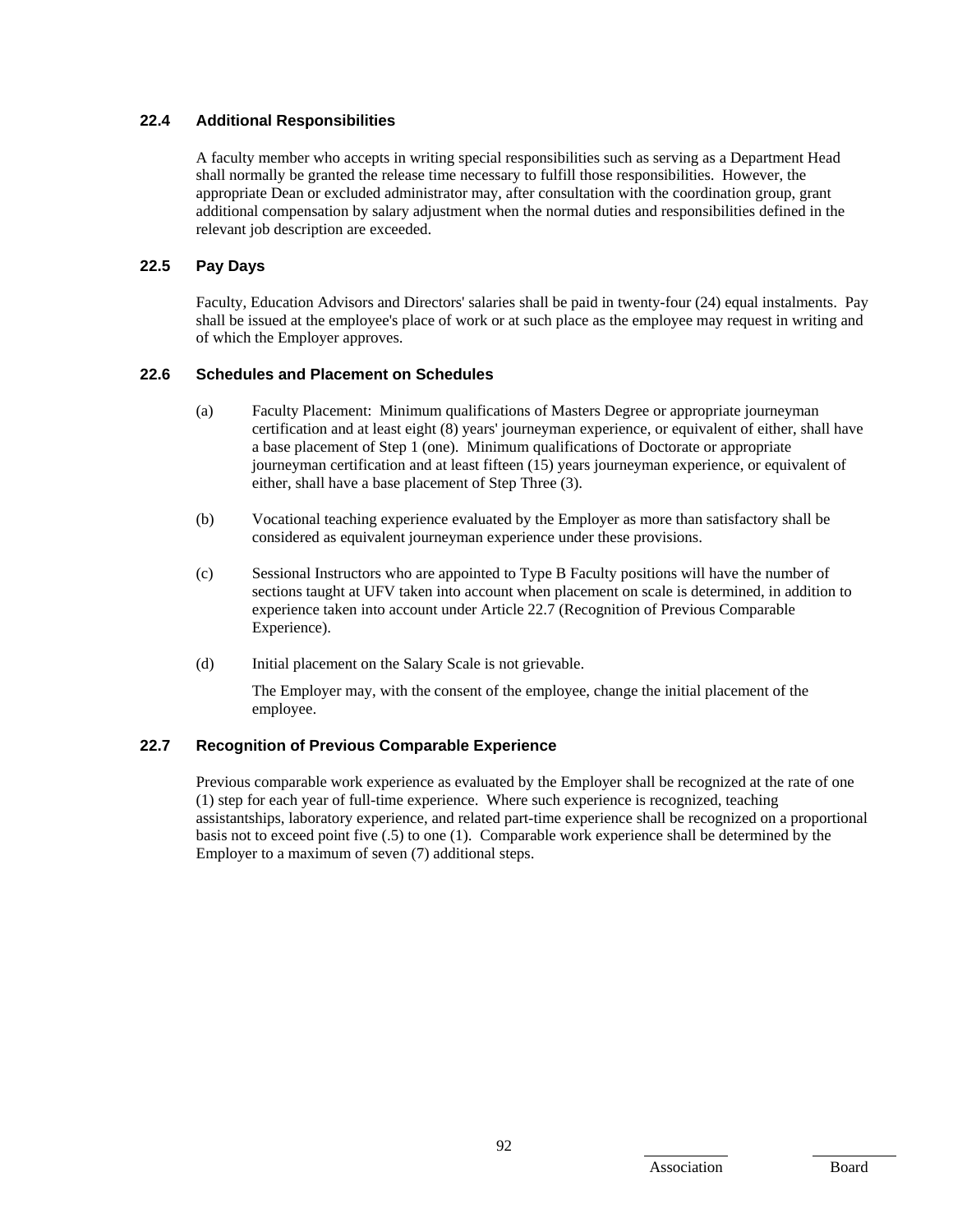## **22.8 Faculty Schedules**

| <b>Step</b>    | Apr 1 - Dec 31,<br>2012 | Jan 1 - Mar 31,<br>2013 | Apr 1 - Aug 31,<br>2013 | Sep 1 - Dec 31,<br>2013 | Jan 1,<br>2014 |
|----------------|-------------------------|-------------------------|-------------------------|-------------------------|----------------|
| 1              | \$51,796.80             | \$52,314.77             | \$52,837.92             | \$53,366.30             | \$53,899.96    |
| 2              | \$54,347.99             | \$54,891.47             | \$55,440.38             | \$55,994.78             | \$56,554.73    |
| 3              | \$56,899.21             | \$57,468.20             | \$58,042.88             | \$58,623.31             | \$59,209.54    |
| $\overline{4}$ | \$59,450.41             | \$60,044.91             | \$60,645.36             | \$61,251.81             | \$61,864.33    |
| 5              | \$62,001.60             | \$62,621.62             | \$63,247.84             | \$63,880.32             | \$64,519.12    |
| 6              | \$64,552.82             | \$65,198.35             | \$65,850.33             | \$66,508.83             | \$67,173.92    |
| 7              | \$67,104.02             | \$67,775.06             | \$68,452.81             | \$69,137.34             | \$69,828.71    |
| 8              | \$69,655.23             | \$70,351.78             | \$71,055.30             | \$71,765.85             | \$72,483.51    |
| 9              | \$72,627.91             | \$73,354.19             | \$74,087.73             | \$74,828.61             | \$75,576.90    |
| 10             | \$77,969.79             | \$78,749.49             | \$79,536.98             | \$80,332.35             | \$81,135.67    |
| 11             | \$83,231.00             | \$84,063.31             | \$84,903.94             | \$85,752.98             | \$86,610.51    |

The Faculty Salary Schedules from April 1, 2012 to March 31, 2014, shall be the following:

**NOTE: For the purposes of this contract, all references to this scale shall be taken as the UFV format.** 

#### **22.9 Lab Instructor Schedules**

The Lab Instructor Salary Schedules from April 1, 2012 to March 31, 2014, shall be the following:

| <b>Step</b> | Apr 1 - Dec 31, 2012 | Jan 1 - Mar 31, 2013 | Apr 1 - Aug 31, 2013 | Sep 1 - Dec 31, 2013 | Jan 1, 2014 |
|-------------|----------------------|----------------------|----------------------|----------------------|-------------|
|             | \$51,797.05          | \$52,315.02          | \$52,838.17          | \$53,366.55          | \$53,900.22 |
| 2           | \$54,348.26          | \$54,891.74          | \$55,440.66          | \$55,995.07          | \$56,555.02 |
| 3           | \$56,899.46          | \$57,468.45          | \$58,043.13          | \$58,623.56          | \$59,209.80 |
| 4           | \$59,450.67          | \$60,045.18          | \$60,645.63          | \$61,252.09          | \$61,864.61 |
| 5           | \$62,001.87          | \$62,621.89          | \$63,248.11          | \$63,880.59          | \$64,519.40 |
| 6           | \$64,553.07          | \$65,198.60          | \$65,850.59          | \$66,509.10          | \$67,174.19 |
|             | \$67,104.02          | \$67,775.06          | \$68,452.81          | \$69,137.34          | \$69,828.71 |
| 8           | \$73,231.00          | \$73,963.31          | \$74,702.94          | \$75,449.97          | \$76,204.47 |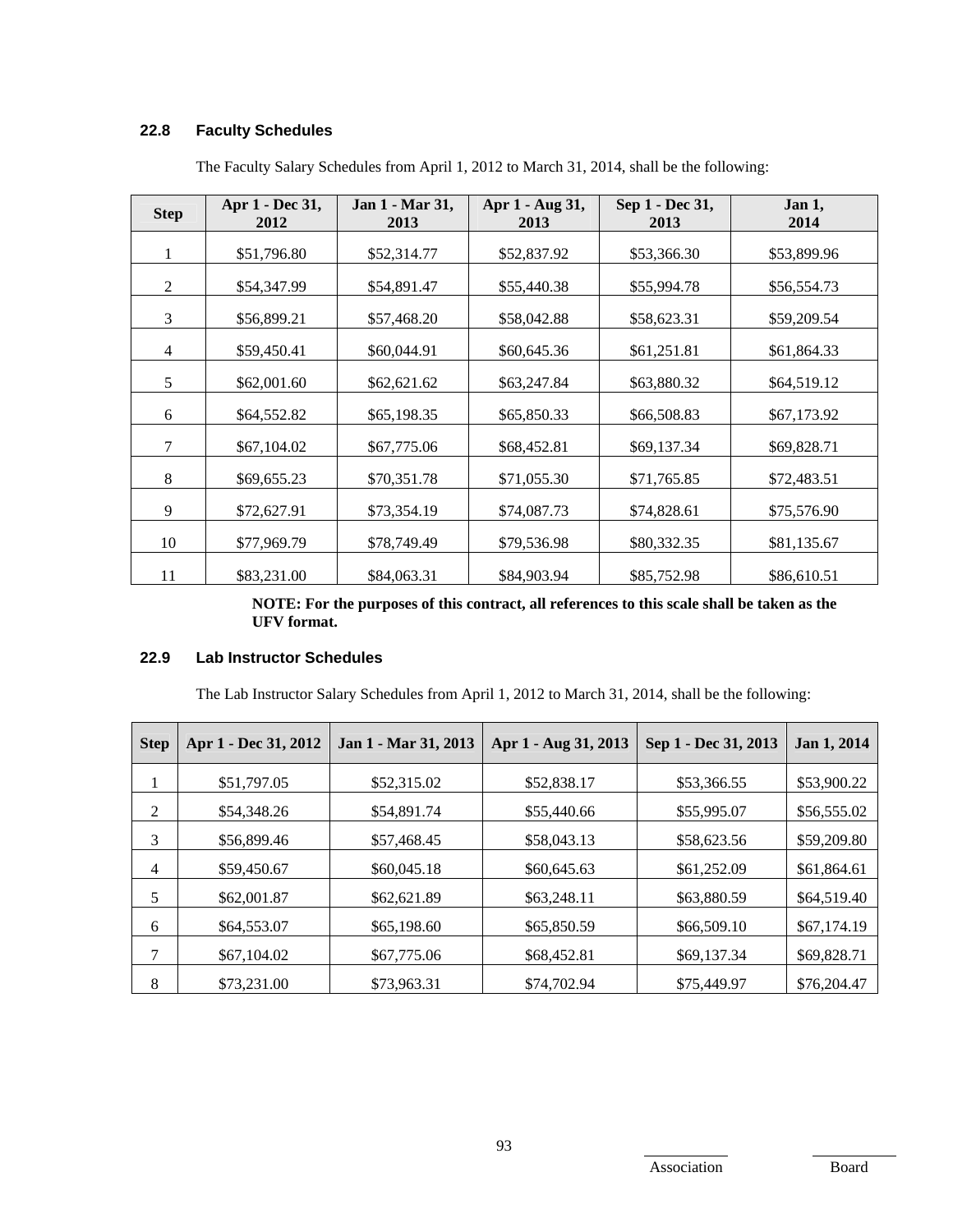## **22.10 Educational Advisor Schedules**

| <b>Step</b>    | Apr 1 - Dec 31, 2012 | Jan 1 - Mar 31, 2013 | Apr 1 - Aug 31, 2013 | Sep 1 - Dec 31, 2013 | Jan 1, 2014 |
|----------------|----------------------|----------------------|----------------------|----------------------|-------------|
| 1              | \$47,643.76          | \$48,120.20          | \$48,601.40          | \$49,087.41          | \$49,578.28 |
| $\overline{c}$ | \$49,320.09          | \$49,813.29          | \$50,311.42          | \$50,814.53          | \$51,322.68 |
| 3              | \$50,995.35          | \$51,505.30          | \$52,020.35          | \$52,540.55          | \$53,065.96 |
| 4              | \$52,665.28          | \$53,191.93          | \$53,723.85          | \$54,261.09          | \$54,803.70 |
| 5              | \$54,347.99          | \$54,891.47          | \$55,440.38          | \$55,994.78          | \$56,554.73 |
| 6              | \$56,899.21          | \$57,468.20          | \$58,042.88          | \$58,623.31          | \$59,209.54 |
| 7              | \$58,508.76          | \$59,093.85          | \$59,684.79          | \$60,281.64          | \$60,884.46 |
| 8              | \$59,950.88          | \$60,550.39          | \$61,155.89          | \$61,767.45          | \$62,385.12 |
| 9              | \$61,310.58          | \$61,923.69          | \$62,542.93          | \$63,168.36          | \$63,800.04 |
| 10             | \$63,535.56          | \$64,170.92          | \$64,812.63          | \$65,460.76          | \$66,115.37 |
| 11             | \$65,123.94          | \$65,775.18          | \$66,432.93          | \$67,097.26          | \$67,768.23 |

The Educational Advisor Salary Schedules from April 1, 2012 to March 31, 2014 shall be the following: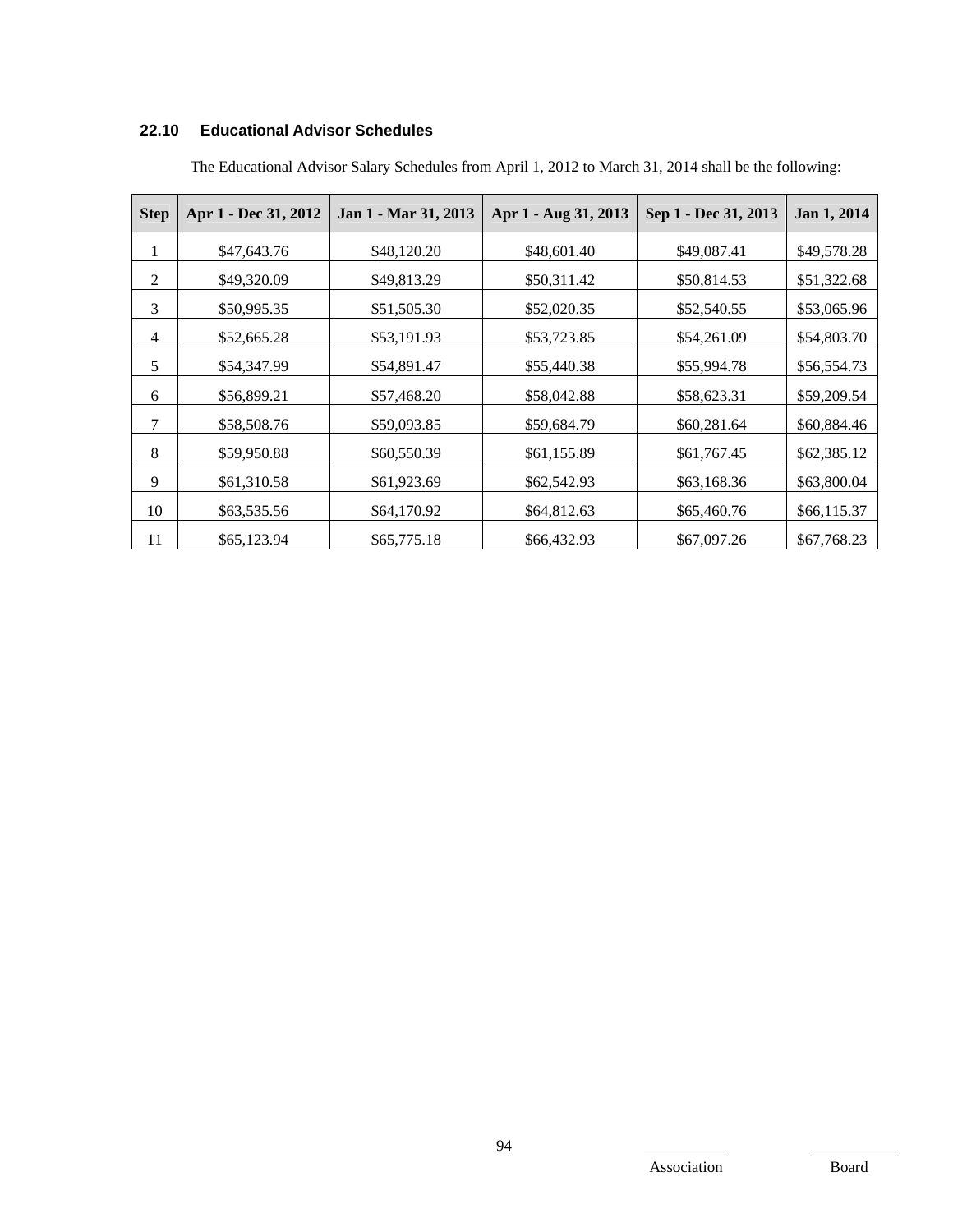## **22.11 Directors' Schedules**

| <b>SCALE</b> |                      | $\mathbf{1}$ | $\overline{2}$ | $\overline{3}$ | $\overline{\mathbf{4}}$ | 5           | 6           |
|--------------|----------------------|--------------|----------------|----------------|-------------------------|-------------|-------------|
|              | Apr 1 - Dec 31, 2012 | \$54,347.99  | \$56,899.21    | \$59,450.41    | \$62,001.60             | \$64,552.82 | \$66,683.05 |
|              | Jan 1 - Mar 31, 2013 | \$54,891.47  | \$57,468.20    | \$60,044.91    | \$62,621.62             | \$65,198.35 | \$67,349.88 |
| $D-I$        | Apr 1 - Aug 31, 2013 | \$55,440.38  | \$58,042.88    | \$60,645.36    | \$63,247.84             | \$65,850.33 | \$68,023.38 |
|              | Sep 1 - Dec 31, 2013 | \$55,994.78  | \$58,623.31    | \$61,251.81    | \$63,880.32             | \$66,508.83 | \$68,703.61 |
|              | Jan 1, 2014          | \$56,554.73  | \$59,209.54    | \$61,864.33    | \$64,519.12             | \$67,173.92 | \$69,390.65 |
|              | Apr 1 - Dec 31, 2012 | \$64,552.82  | \$67,104.02    | \$70,143.75    | \$72,206.43             | \$77,078.95 | \$79,622.55 |
|              | Jan 1 - Mar 31, 2013 | \$65,198.35  | \$67,775.06    | \$70,845.19    | \$72,928.49             | \$77,849.74 | \$80,418.78 |
| $D-II$       | Apr 1 - Aug 31, 2013 | \$65,850.33  | \$68,452.81    | \$71,553.64    | \$73,657.77             | \$78,628.24 | \$81,222.97 |
|              | Sep 1 - Dec 31, 2013 | \$66,508.83  | \$69,137.34    | \$72,269.18    | \$74,394.35             | \$79,414.52 | \$82,035.20 |
|              | Jan 1, 2014          | \$67,173.92  | \$69,828.71    | \$72,991.87    | \$75,138.29             | \$80,208.67 | \$82,855.55 |
|              | Apr 1 - Dec 31, 2012 | \$76,572.31  | \$78,302.92    | \$80,030.33    | \$81,760.94             | \$86,927.20 | \$89,795.81 |
|              | Jan 1 - Mar 31, 2013 | \$77,338.03  | \$79,085.95    | \$80,830.63    | \$82,578.55             | \$87,796.47 | \$90,693.77 |
| $D-III$      | Apr 1 - Aug 31, 2013 | \$78,111.41  | \$79,876.81    | \$81,638.94    | \$83,404.34             | \$88,674.43 | \$91,600.71 |
|              | Sep 1 - Dec 31, 2013 | \$78,892.52  | \$80,675.58    | \$82,455.33    | \$84,238.38             | \$89,561.17 | \$92,516.72 |
|              | Jan 1, 2014          | \$79,681.45  | \$81,482.34    | \$83,279.88    | \$85,080.76             | \$90,456.78 | \$93,441.89 |
|              | Apr 1 - Dec 31, 2012 | \$78,301.86  | \$80,030.33    | \$81,760.94    | \$83,490.48             | \$88,373.64 | \$91,289.97 |
|              | Jan 1 - Mar 31, 2013 | \$79,084.88  | \$80,830.63    | \$82,578.55    | \$84,325.38             | \$89,257.38 | \$92,202.87 |
| $D$ -IV      | Apr 1 - Aug 31, 2013 | \$79,875.73  | \$81,638.94    | \$83,404.34    | \$85,168.63             | \$90,149.95 | \$93,124.90 |
|              | Sep 1 - Dec 31, 2013 | \$80,674.49  | \$82,455.33    | \$84,238.38    | \$86,020.32             | \$91,051.45 | \$94,056.15 |
|              | Jan 1, 2014          | \$81,481.23  | \$83,279.88    | \$85,080.76    | \$86,880.52             | \$91,961.96 | \$94,996.71 |
|              | Apr 1 - Dec 31, 2012 | \$80,030.33  | \$81,760.94    | \$83,490.48    | \$84,936.91             | \$90,633.22 | \$93,624.12 |
|              | Jan 1 - Mar 31, 2013 | \$80,830.63  | \$82,578.55    | \$84,325.38    | \$85,786.28             | \$91,539.55 | \$94,560.36 |
| $D-V$        | Apr 1 - Aug 31, 2013 | \$81,638.94  | \$83,404.34    | \$85,168.63    | \$86,644.14             | \$92,454.95 | \$95,505.96 |
|              | Sep 1 - Dec 31, 2013 | \$82,455.33  | \$84,238.38    | \$86,020.32    | \$87,510.58             | \$93,379.50 | \$96,461.02 |
|              | Jan 1, 2014          | \$83,279.88  | \$85,080.76    | \$86,880.52    | \$88,385.69             | \$94,313.30 | \$97,425.63 |

The Directors' Salary Schedule, from April 1, 2012 to March 31, 2014 will be the following: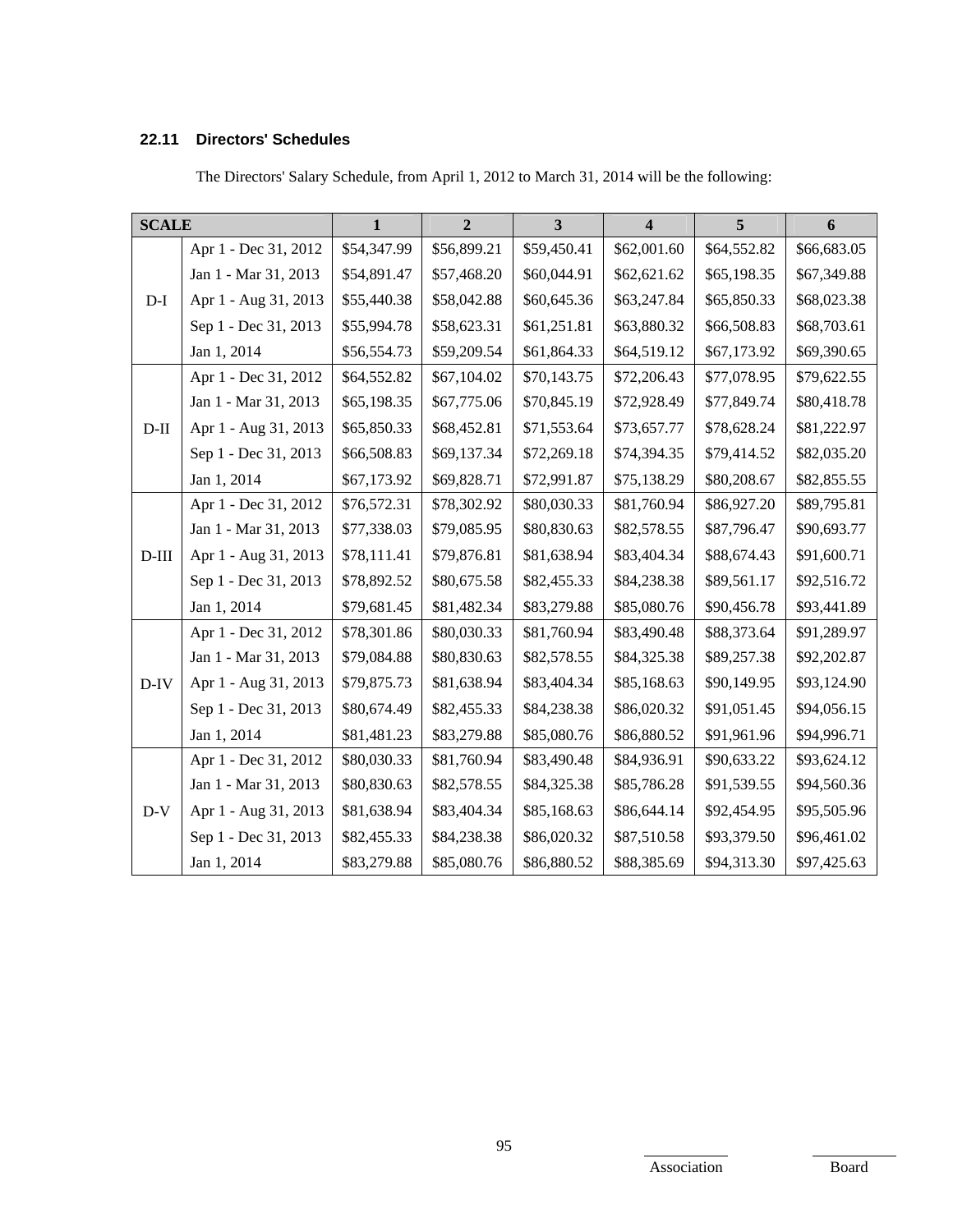#### **22.12 Limited Term Appointment Schedules**

| <b>Step</b>    | <b>Qualifications</b> | Sep 1 - Dec 31, 2013 |             |  |
|----------------|-----------------------|----------------------|-------------|--|
|                | Minimum Maters        | \$53,366.30          | \$53,899.96 |  |
| $\mathfrak{D}$ | Minimum PhD           | \$55,994.78          | \$56,554.73 |  |

The schedule for the limited term appointments shall be the following:

**NOTE:** Rates above include all benefit allowances and entitlement to earned annual vacation of 35 days to be taken within the term of the contract.

#### **22.13 Sessional Schedules**

The Per-Section Salary Schedules from September 1, 2012 to March 31, 2014 shall be the following:

|                |                                           |                      |                       | Sessional          | Overloads          |
|----------------|-------------------------------------------|----------------------|-----------------------|--------------------|--------------------|
|                |                                           |                      | 1 - 8 sections taught | 9 or more sections | Type B Faculty and |
|                |                                           |                      | at UFV                | taught at UFV      | Type A Staff       |
|                |                                           | Apr 1 - Dec 31, 2012 | \$5,844.59            | \$6,000.00         | \$6,000.00         |
|                |                                           | Jan 1 - Mar 31, 2013 | \$5,903.04            | \$6,060.00         | \$6,060.00         |
|                | A $\beta$ - 4 hours per week              | Apr 1 - Aug 31, 2013 | \$5,962.07            | \$6,120.60         | \$6,120.60         |
|                |                                           | Sep 1 - Dec 31, 2013 | \$6,021.69            | \$6,181.81         | \$6,181.81         |
|                |                                           | Jan 1, 2014          | \$6,081.91            | \$6,243.63         | \$6,243.63         |
|                |                                           | Apr 1 - Dec 31, 2012 | \$6,644.59            | \$6,800.00         | \$6,800.00         |
|                |                                           | Jan 1 - Mar 31, 2013 | \$6,711.04            | \$6,868.00         | \$6,868.00         |
| $\overline{B}$ | 5 - 6 hours per week<br>(30 hours extra). | Apr 1 - Aug 31, 2013 | \$6,778.15            | \$6,936.68         | \$6,936.68         |
|                |                                           | Sep 1 - Dec 31, 2013 | \$6,845.93            | \$7,006.05         | \$7,006.05         |
|                |                                           | Jan 1, 2014          | \$6,914.39            | \$7,076.11         | \$7,076.11         |
|                |                                           | Apr 1 - Dec 31, 2012 | \$7,044.59            | \$7,400.00         | \$7,400.00         |
|                | 3 - 4 hours per week,                     | Jan 1 - Mar 31, 2013 | \$7,115.04            | \$7,474.00         | \$7,474.00         |
| C              | plus lab (45 hours                        | Apr 1 - Aug 31, 2013 | \$7,186.19            | \$7,548.74         | \$7,548.74         |
|                | extra)                                    | Sep 1 - Dec 31, 2013 | \$7,258.05            | \$7,624.23         | \$7,624.23         |
|                |                                           | Jan 1, 2014          | \$7,330.63            | \$7,700.47         | \$7,700.47         |

**NOTE**: Rates above include vacation pay and benefit allowance for those not eligible for or not choosing the benefit plan. For those eligible sessionals choosing benefits (Article 28.8 Type C, Limited Term and Sessional Employees Access to Benefits) vacation adjustment will be 3%.

A Sessional instructor (non-probationary) who teaches on a per-section basis will move to rates based on Step 7 of the Faculty Schedule after teaching eight (8) sections as a Sessional Instructor.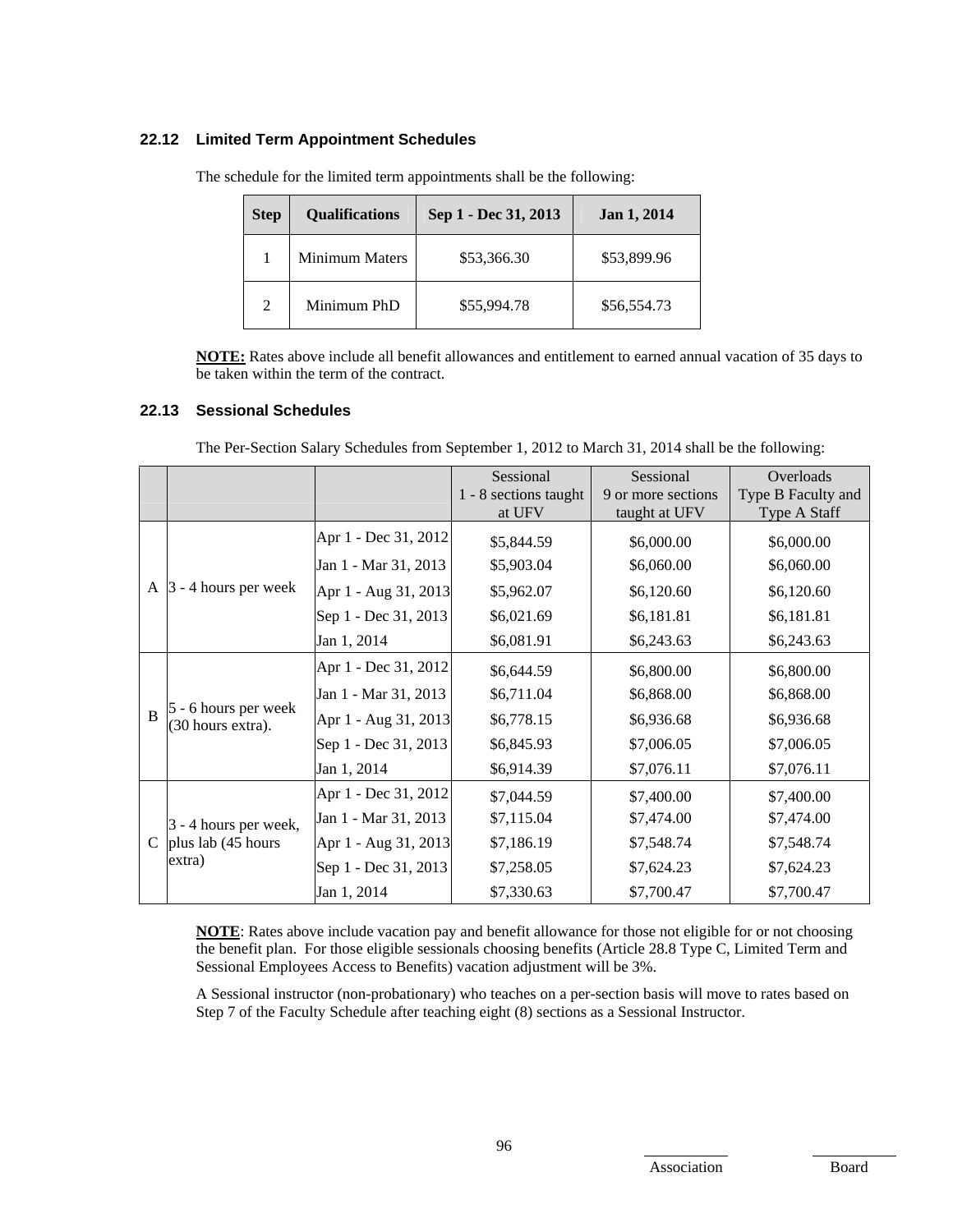| <b>Step</b>    |                      | <b>Hourly</b> | <b>High Hourly</b> |
|----------------|----------------------|---------------|--------------------|
|                | Apr 1 - Dec 31, 2012 | \$32.94       | \$45.67            |
|                | Jan 1 - Mar 31, 2013 | \$33.27       | \$46.13            |
| 1              | Apr 1 - Aug 31, 2013 | \$33.60       | \$46.59            |
|                | Sep 1 - Dec 31, 2013 | \$33.94       | \$47.06            |
|                | Jan 1, 2014          | \$34.28       | \$47.53            |
|                | Apr 1 - Dec 31, 2012 | \$34.56       | \$48.39            |
|                | Jan 1 - Mar 31, 2013 | \$34.91       | \$48.87            |
| $\overline{2}$ | Apr 1 - Aug 31, 2013 | \$35.26       | \$49.36            |
|                | Sep 1 - Dec 31, 2013 | \$35.61       | \$49.85            |
|                | Jan 1, 2014          | \$35.97       | \$50.35            |
|                | Apr 1 - Dec 31, 2012 | \$36.18       | \$49.84            |
|                | Jan 1 - Mar 31, 2013 | \$36.54       | \$50.34            |
| 3              | Apr 1 - Aug 31, 2013 | \$36.91       | \$50.84            |
|                | Sep 1 - Dec 31, 2013 | \$37.28       | \$51.35            |
|                | Jan 1, 2014          | \$37.65       | \$51.86            |

**22.14 Type B Faculty and Sessional Daily and Hourly Schedules** 

#### **22.15 Prior Learning Assessment Remuneration**

Faculty can:

- (a) Count the PLA toward the 150 student count; or
- (b) Be paid an honorarium according to equivalencies listed in the following table:

| # of credits                                                        | Honorarium | # of student equivalents |
|---------------------------------------------------------------------|------------|--------------------------|
| 3-4 credit course                                                   | \$125      |                          |
| 5-8 credit course                                                   | \$250      |                          |
| 9 credit course                                                     | \$375      |                          |
| $9+$ credits                                                        | \$375      |                          |
| Multiple course assessment through a PLA portfolio<br>or equivalent | \$450      |                          |

## **22.16 Method of Payment of Faculty Contracts, Less than 12 Months**

Should an employee who is employed for less than twelve (12) months and greater than or equal to eight (8) months wish to have his or her salary paid out over twelve (12) months, the employee may make application to do so by writing to the Associate Vice President of Human Resources prior to August 1st of any year. If the employee wishes to revert to being paid out over his/her period of employment rather than over twelve  $(12)$  months, the employee must request this by writing to Human Resources by August  $1<sup>st</sup>$ .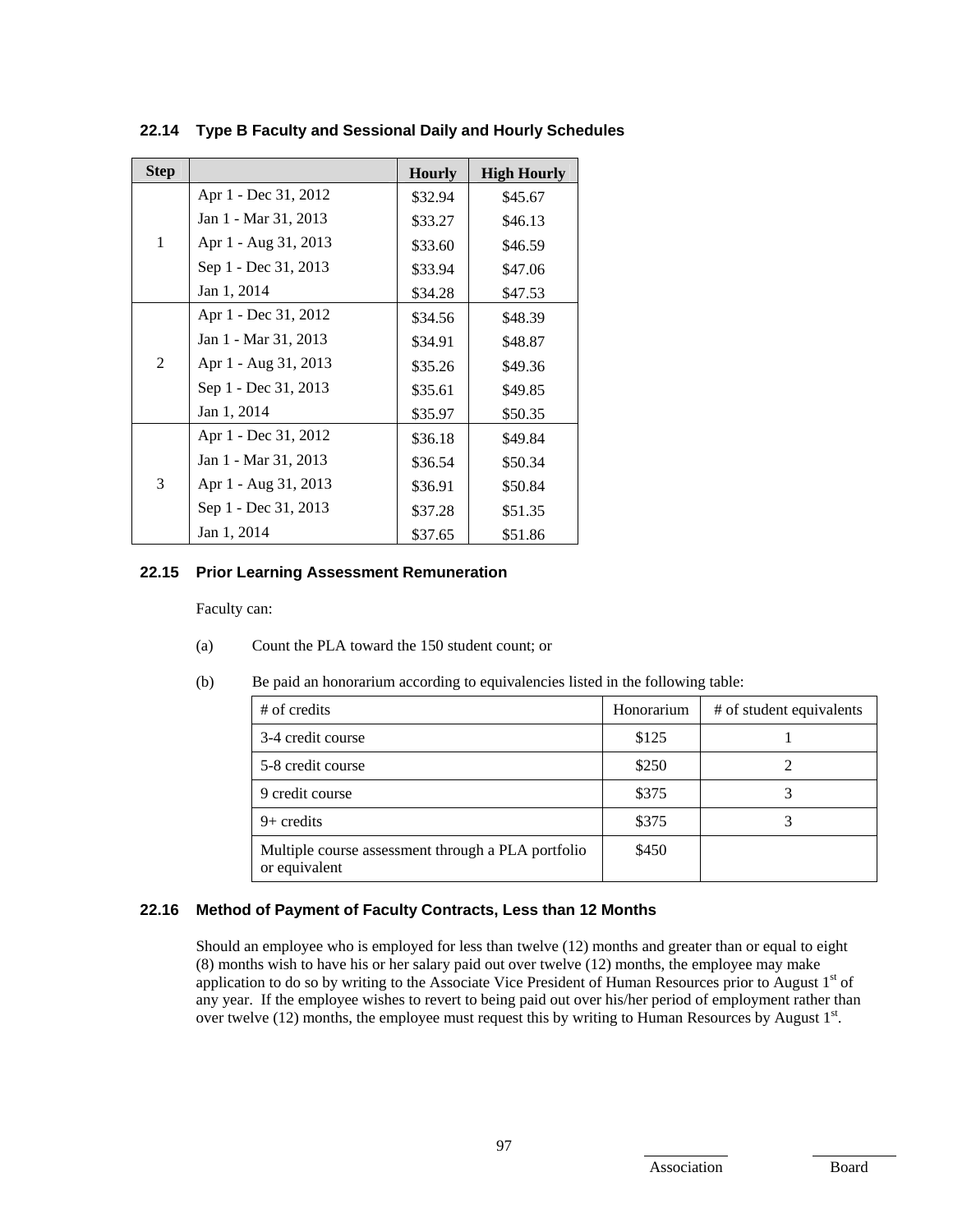# **ARTICLE 23: ALLOWANCES/DEDUCTIONS**

## **23.1 Travel Requirements**

Duties may require employees to travel between the main UFV campuses, or to other locations within or outside the UFV region.

The University being a multi-campus institution, all employees are obliged to arrange for transportation, since they may be expected to teach or work at one or more of the University campuses or other locations where University business is conducted.

*Required travel does not include the mileage employees travel in arriving at work and returning home from their place of work.*

Expenses for travel required by UFV, including reasonable accommodation and meal expenses in emergency situations, will be paid to employees in accordance with this article.

#### **23.2 Mileage**

(a) Employees required to use private vehicles for UFV business will be reimbursed at the rate of fifty cents (50) cents per kilometre effective September 1, 2008.

Only mileage actually traveled will be eligible for compensation.

All mileage for which a claim is made must be approved by the employee's immediate supervisor.

- (b) UFV will purchase the difference between business insurance and regular insurance for employees who are normally required to travel on UFV business more than four (4) times per month. This includes those faculty who travel between campuses to teach, etc.
- (c) Type A and B and Limited Term employees will be assigned a home campus as their designated place of work. For the purposes of mileage calculation, Sessionals teaching a 50% or greater annual duty load in two consecutive semesters will be assigned to the campus where the majority of their teaching load will take place. Type D employees and Sessionals teaching a less than 50% duty load (semester based) do not get mileage to travel between campuses.

### **23.3 Meals and Accommodation**

An employee required to travel outside the UFV region on UFV business will be reimbursed for reasonable expenses for meals, accommodation and other legitimate requirements of the employee. Claims for such expenses must be accompanied by receipts.

## **23.4 Transfer Allowances**

- (a) UFV shall pay for the initial move of household goods for those employees reassigned to another location at the Employer's request. Employees, where possible, will normally assign their household goods to the carrier who submits the lowest of two (2) competitive bids.
- (b) An employee shall not be transferred more frequently than every three (3) years, except by mutual agreement of Employer and employee.
- (c) Employees shall not be required to transfer from their originally assigned locations if the work they performed at that original location is to be continued.
- (d) Notice of transfer must coincide with the regular notice of appointment.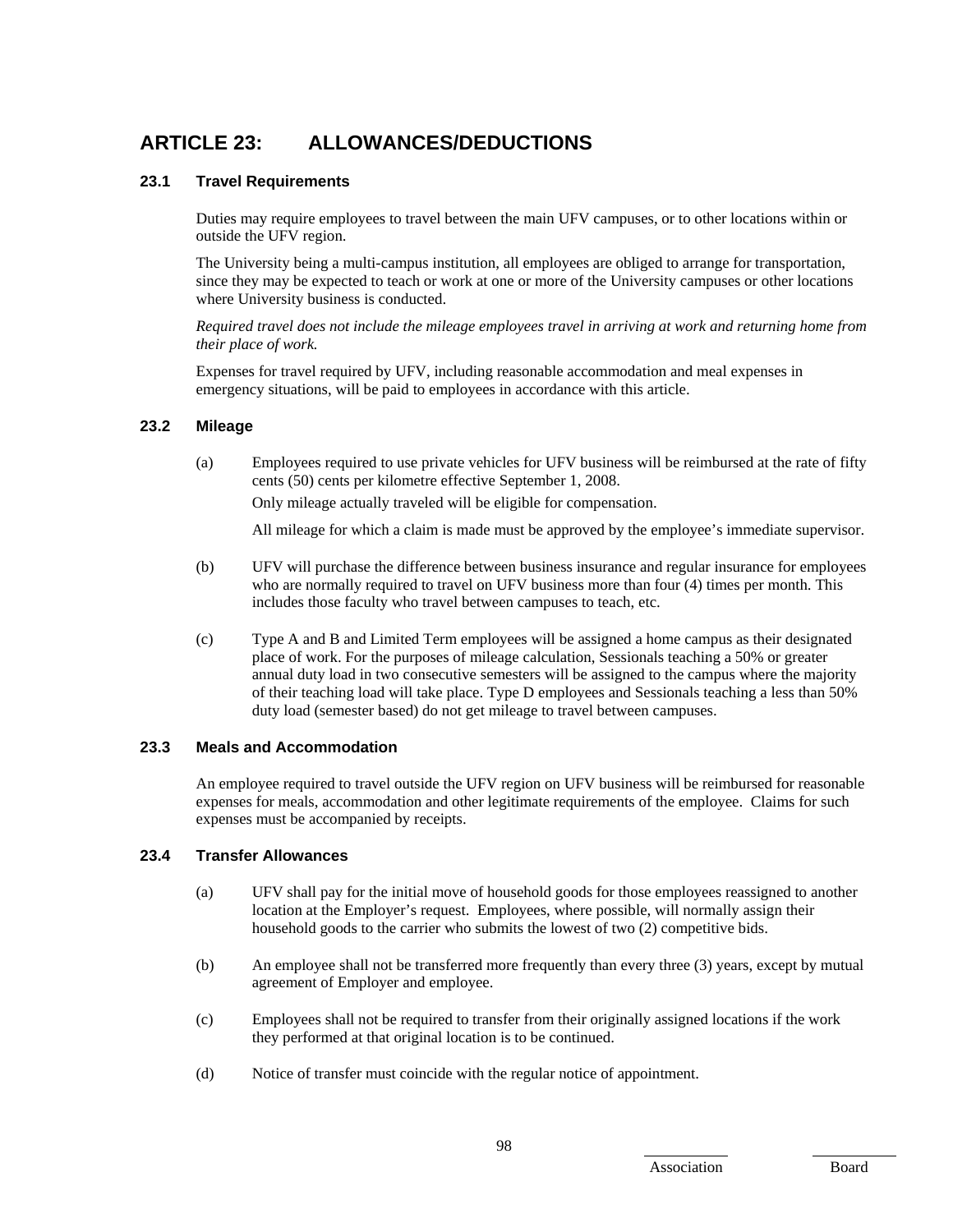(e) When a staff employee's position is transferred to another campus but the employee does not wish to relocate, the employer will make an effort to reassign duties or find another position for the employee on his/her present campus.

## **23.5 Clothing Allowance**

- (a) UFV shall purchase four (4) shirts per year for Type A janitorial staff. Janitors shall be responsible for cleaning the shirts.
- (b) Where the Employer or WorkSafe BC requires articles of clothing and/or equipment to be worn or used, the Employer shall provide such clothing or equipment. See Article 30.5 (Safety Clothing and Equipment) for details.

## **23.6 Vehicle or Home Office Income Tax Deduction**

UFV will, upon request of an Association member, complete the T2200 Revenue Canada form for tax purposes.

## **23.7 Tuition Payroll Deduction**

Type B Faculty and Type A Staff can request that tuition payments to UFV for dependents, spouses, or themselves can be deducted from their paycheques through UFV's payroll.

Employees are to arrange this through the Payroll Financial Analyst before the start of a semester. Payroll will determine the deduction schedule.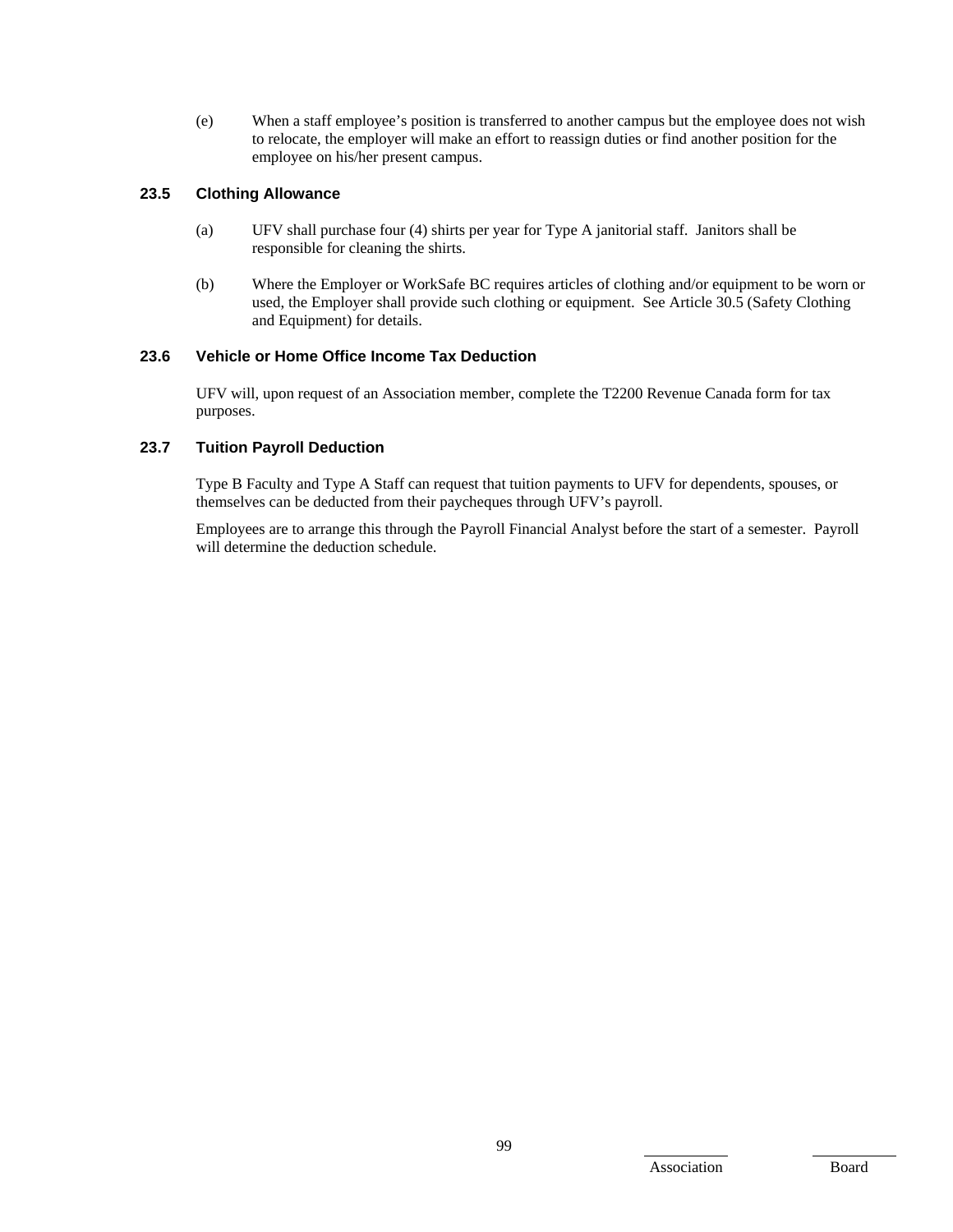# **ARTICLE 24: PROFESSIONAL DEVELOPMENT AND LEAVES**

## **24.1 Joint Intent**

It is mutually agreed that professional development is in the interest of both parties for the purpose of assisting employees to upgrade present skills and knowledge, adapt to new work methods and procedures, and prepare for career advancement within UFV. Furthermore, levels of funding for professional development should, whenever possible, enable employees to participate fully in the activities defined in this article.

Professional development does not include time and money spent on regular UFV business, nor does the term include training or education required rather than recommended by UFV.

The Employer may refuse to grant leave to an employee where such leave would disrupt the operation of UFV, as determined by the Employer within guidelines established by the Joint Professional Development Committee, but this decision may be grieved by the employee. Such decisions regarding assisted exchange leaves shall be made in consultation with the appropriate employees in the affected area.

## **24.2 Professional Development Funds**

To support in-service professional development, educational leaves and exchange programs, UFV should budget annually for professional development in the following manner:

- (a) One point six percent (1.6%) of the total salary budget for employees within the bargaining unit shall be available to support in-service professional development activities.
- (b) The Staff Educational Leave Fund (SELF) to support assisted educational leaves for Type A and Type C Staff as defined in Article 24.3(b) (Staff Assisted Educational Leave) for 2012/2014 will consist of \$100,000.00 annually plus any remainder of the previous years SELF budget. The SELF is a continuing fund which shall carry over any remainder to the next budget year.
- (c) The Faculty Sabbatical Leave Fund (FSLF) as defined in Article 24.3(c) (Faculty Sabbatical Fund) will be supplemented by Faculty, Lab Instructors, Education Advisors, and Directors with a contribution of 0.4% of their salaries.

The Faculty Sabbatical Leave Fund (FSLF) is a continuing fund, which shall carry over any remainder to the next budget year.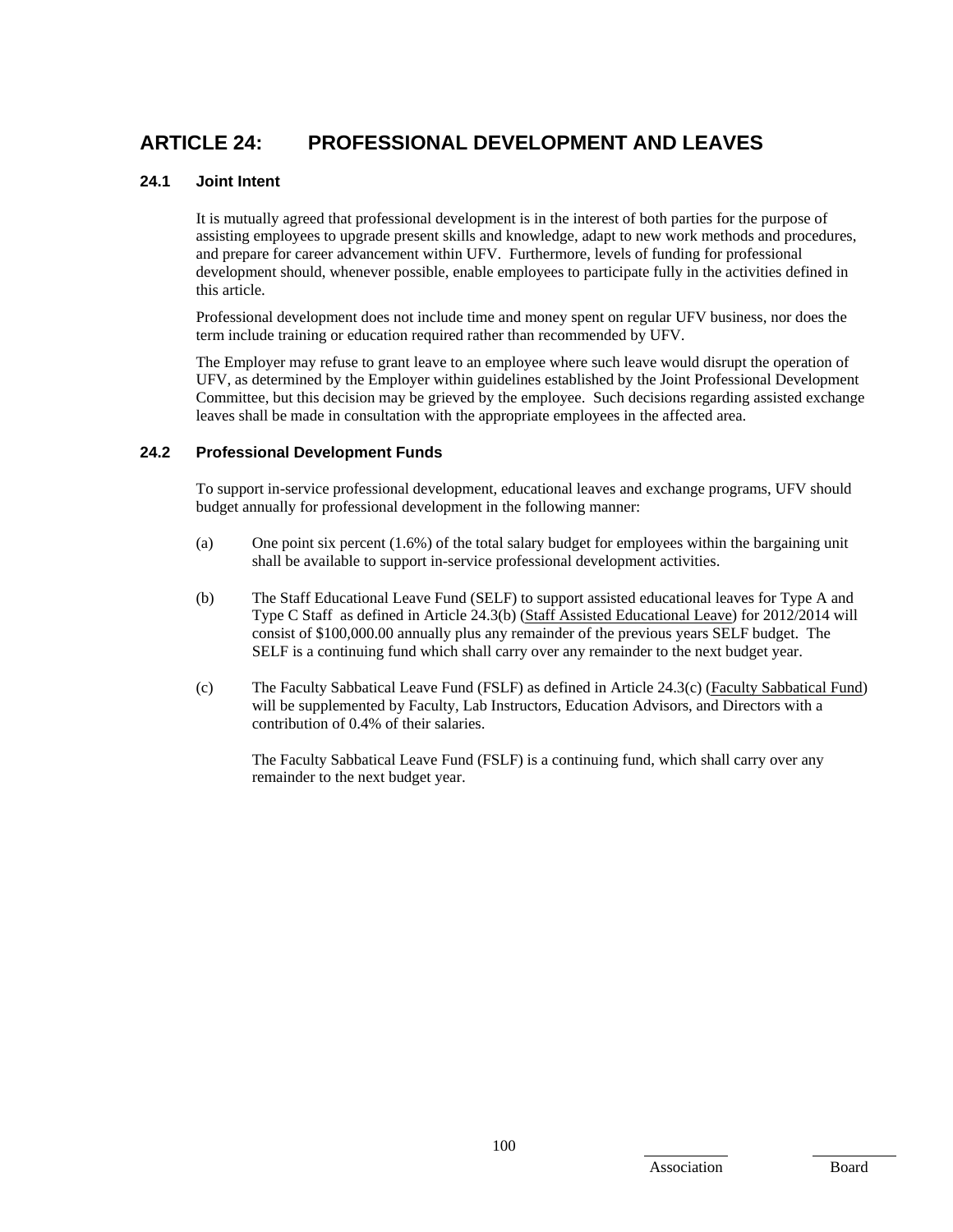## **24.3 Classification of Professional Development**

|                                                    | <b>Type A</b>  | <b>Type B</b> | Type C         | <b>Type D</b>  | <b>Aux II/Limited</b><br><b>Term/Sessional</b> |
|----------------------------------------------------|----------------|---------------|----------------|----------------|------------------------------------------------|
| In-Service Professional Development                | <b>Yes</b>     | Yes           | Yes            | <b>Yes</b>     | Yes                                            |
| <b>Staff Assisted Educational Leave</b>            | <b>Yes</b>     | No            | N <sub>o</sub> | N <sub>0</sub> | N <sub>0</sub>                                 |
| <b>Faculty Sabbatical Leave</b>                    | N <sub>0</sub> | Yes           | N <sub>0</sub> | No             | N <sub>o</sub>                                 |
| Unassisted Educational Leave (Faculty or<br>Staff) | <b>Yes</b>     | Yes           | N <sub>o</sub> | N <sub>0</sub> | N <sub>o</sub>                                 |
| Assisted Exchange Leave (Faculty or Staff)         | Yes            | Yes           | N <sub>0</sub> | N <sub>0</sub> | N <sub>0</sub>                                 |

There shall be five (5) categories of professional development. Employees qualify for Professional Development in the 5 categories as shown:

#### (a) In-Service Professional Development

Defined as time off at full pay for the purpose of attending conferences, workshops and other approved professional development activities which do not take the employee from regular duties for more than fifteen (15) consecutive work days at a time. All employees within the bargaining unit shall be eligible for in-service professional development, and direct replacement costs for an employee undertaking such activities shall be paid out of the Professional Development Fund. Sessional, Limited Term, Type C, and Type D employees are limited to in-service Professional Development.

Allocation of Professional Development Funds:

- (i) Full-time employees can access up to \$1,500.00 per fiscal year. Employees less than 100% are pro-rated.
- (ii) An employee can access up to two full years of funds to cover the cost of a single event by borrowing all or a portion from the next fiscal year.

#### (b) Staff Assisted Educational Leave

(i) Assisted Short-Term Educational Leave

Defined as leave of sixteen (16) to ninety (90) work days, during which a staff employee shall receive full pay.

Staff employees shall be eligible for assisted short-term educational leave after completion of the equivalent of three (3) years of continuous employment with the Employer since their initial appointment, or after completion of up to the equivalent of three (3) years continuous employment with UFV since the end of their most recent short-term assisted educational leave period, or six (6) years since the end of their most recent long-term assisted education leave period. If the previous assisted short-term educational leave was less than the maximum, the waiting period for further eligibility shall be the appropriate fraction (to the nearest day) of three (3) years continuous employment with UFV, as calculated on a straight pro-rata basis.

Parameters of the Association Board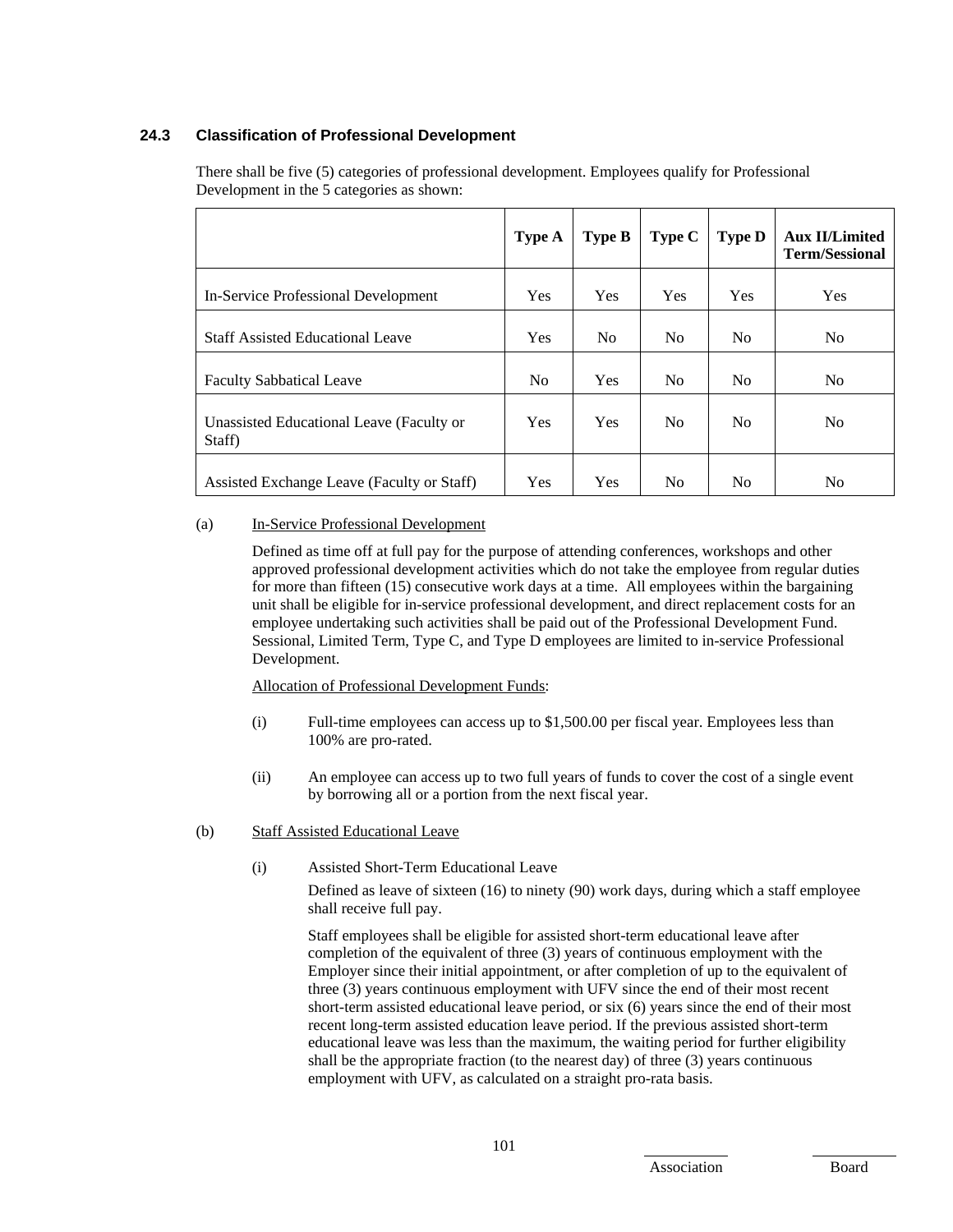(ii) Assisted Long-Term Educational Leave

Defined as leave of ninety-one (91) to two hundred (200) work days, during which time a staff employee shall receive one hundred percent (100%) of full base pay.

Staff employees shall be eligible for assisted long-term educational leave after completion of the equivalent of five (5) years of continuous employment with the Employer since their initial employment, or completion of up to the equivalent of six (6) years continuous employment with the Employer since the end of their most recent longterm assisted educational leave period, or three (3) years since the end of their most recent short-term assisted educational leave period. If the previous assisted long-term educational leave was less than the maximum, the waiting period for further eligibility shall be the appropriate fraction (to the nearest day) of six (6) years continuous employment with the Employer, as calculated on a straight pro-rata basis.

#### (iii) Assisted Replacement Educational Leave

For staff who take a course during regular working hours, the replacement cost will be applied in the following manner: The wages will be paid of a replacement worker for the time the employee is away from work to attend the course.

Staff employees shall be eligible for assisted replacement costs for educational leave after completion of the equivalent two (2) years of continuous employment. Assisted replacement cost may be used for one course per semester.

(iv) Staff Classification Change

If a staff member applies for Educational Leave and becomes a member of the Faculty component after the application deadline, their salary is based on their staff salary. To apply for a staff Educational Leave the staff member must be in the staff component prior to the application deadline.

#### (c) Faculty Sabbatical Fund

All Type B Faculty at UFV are eligible for a sabbatical leave after seven (7) years of continuous services. A sabbatical leave provides an extended period of time for faculty to engage in a program of research or other appropriate scholarly activity, an opportunity to upgrade his/her professional skills, acquire new competencies or credentials, or engage in approved teaching and learning activities, including course or curriculum development work.

An eligible sabbatical leave must fit in one of the following six streams:

- **Research Project**: A program or project of research, or work leading to research, designed in a manner making it acceptable within the guidelines now in use for the 'Research Option'.
- **Scholarly Activity Project**: A scholarly project or a program of activity in the creative arts. designed in a manner making it acceptable within the guidelines now in use for the 'Scholarly Activity Option'
- **Teaching and learning project**: A project of significant educational/professional value that benefits both the individual and the institution.
- **Curriculum development**: a course or program curriculum development project relevant to the UFV's current or planned programs;
- **Course or training program**: enrolment and participation in a training or educational program leading to new skills and competencies relevant to the faculty's present or future faculty's teaching responsibilities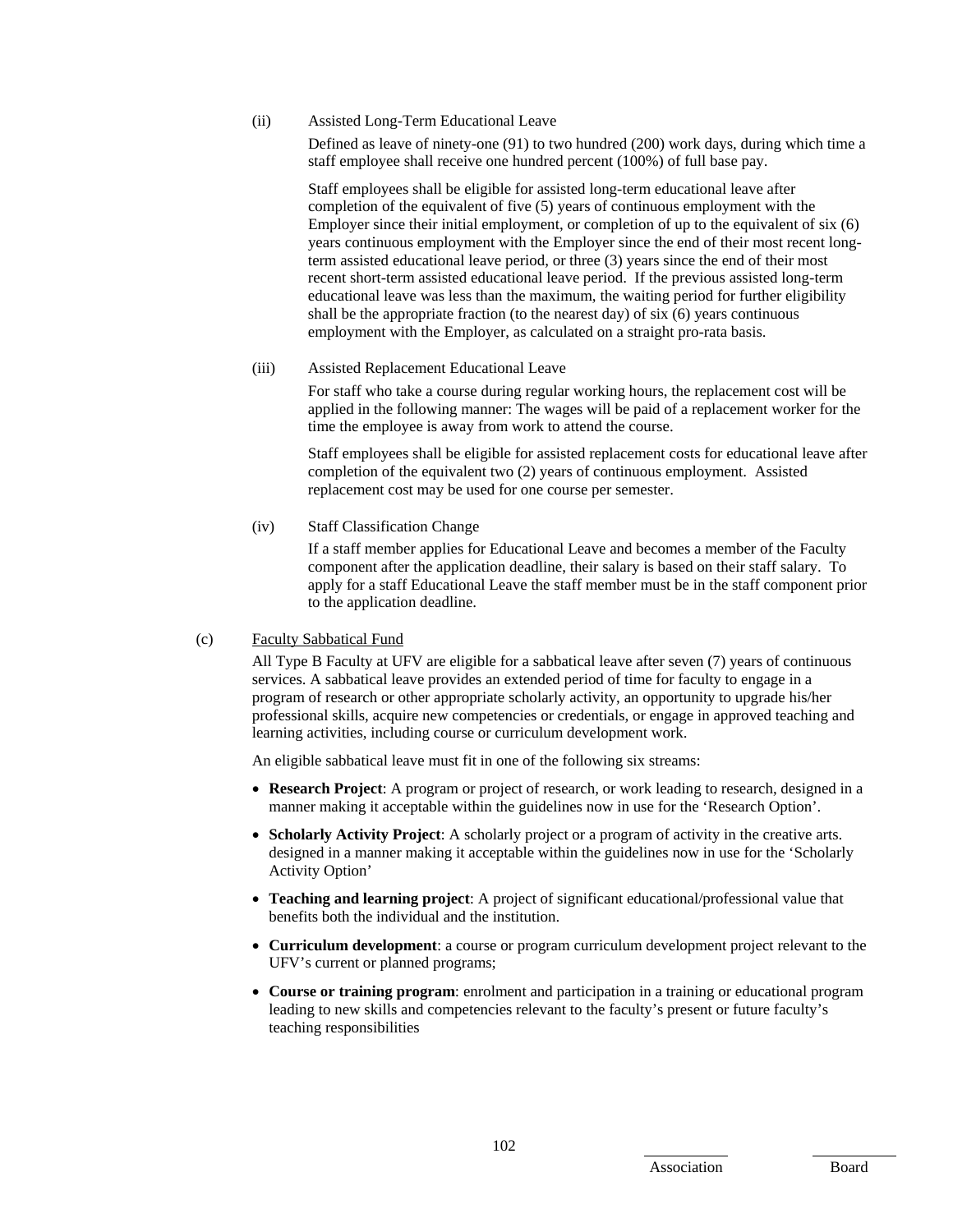- **Completion of requirements for new credentials**: course work, or research towards the completion of the requirements for new credentials relevant to the faculty's responsibilities at UFV.
- (i) Qualification for Sabbatical Leave All Type B Faculty, upon meeting the criteria of the respective leave committees, are entitled to a Sabbatical Leave:
	- 1. After seven (7) years of (continuous) employment with UFV since their initial appointment to a Type B contract or after seven (7) years continuous employment since the end of their most recent Sabbatical leave, effective May 1, 2001, or
	- 2. After seven (7) years continuous employment since the end of their most recent assisted long-term educational leave period. If the previous assisted long-term educational leave was less than the maximum, the waiting period for further eligibility shall be the appropriate fraction (to the nearest day) of seven years (7) continuous employment with UFV, as calculated on a straight pro-rata basis. or
	- 3. After three (3) years continuous employment since their most recent short-term educational leave period. If the previous assisted short-term educational leave was less than the maximum, the waiting period for further eligibility shall be the appropriate fraction (to the nearest day) of three years(3) continuous employment with UFV, as calculated on a straight pro-rata basis.

Faculty who have taken short or long- term assisted educational leaves as stipulated in the '98-'01 Collective Agreement will have their qualification dates modified according to Article 24.3 (i) of the '98-'01 CA as shown above.

#### (ii) Departmental Responsibilities

Each UFV department shall prepare a multi-year plan for the allocation of sabbatical leaves which will be kept in the office of the Dean of the area. Faculty members shall be able to take a leave within a reasonable time from when they qualify.

In making their allocation plan departments may consider the following:

- The needs of the department to offer certain courses at certain times so as to ensure that students have appropriate access.
- The needs of the department to ensure that a sufficient number of senior personnel are available in any given semester.
- The needs of the department to maintain the integrity and direction of its long term program planning.

The departmental plans shall be reviewed annually in consultation with their Dean.

Faculty members who are unable to take their sabbatical at the point that they qualify, for reasons above or, who elect to postpone their sabbatical for reasons acceptable to their department, will have their eligibility for subsequent sabbatical leaves calculated from their date of eligibility of the (postponed) sabbatical date and not the date when they actually take their sabbatical.

(iii) Application for Sabbatical Leave

Application forms can be obtained from Human Resources or from the Human Resources website. Faculty members may apply for a leave by submitting a proposal to their

Board Material Securities of the Board Board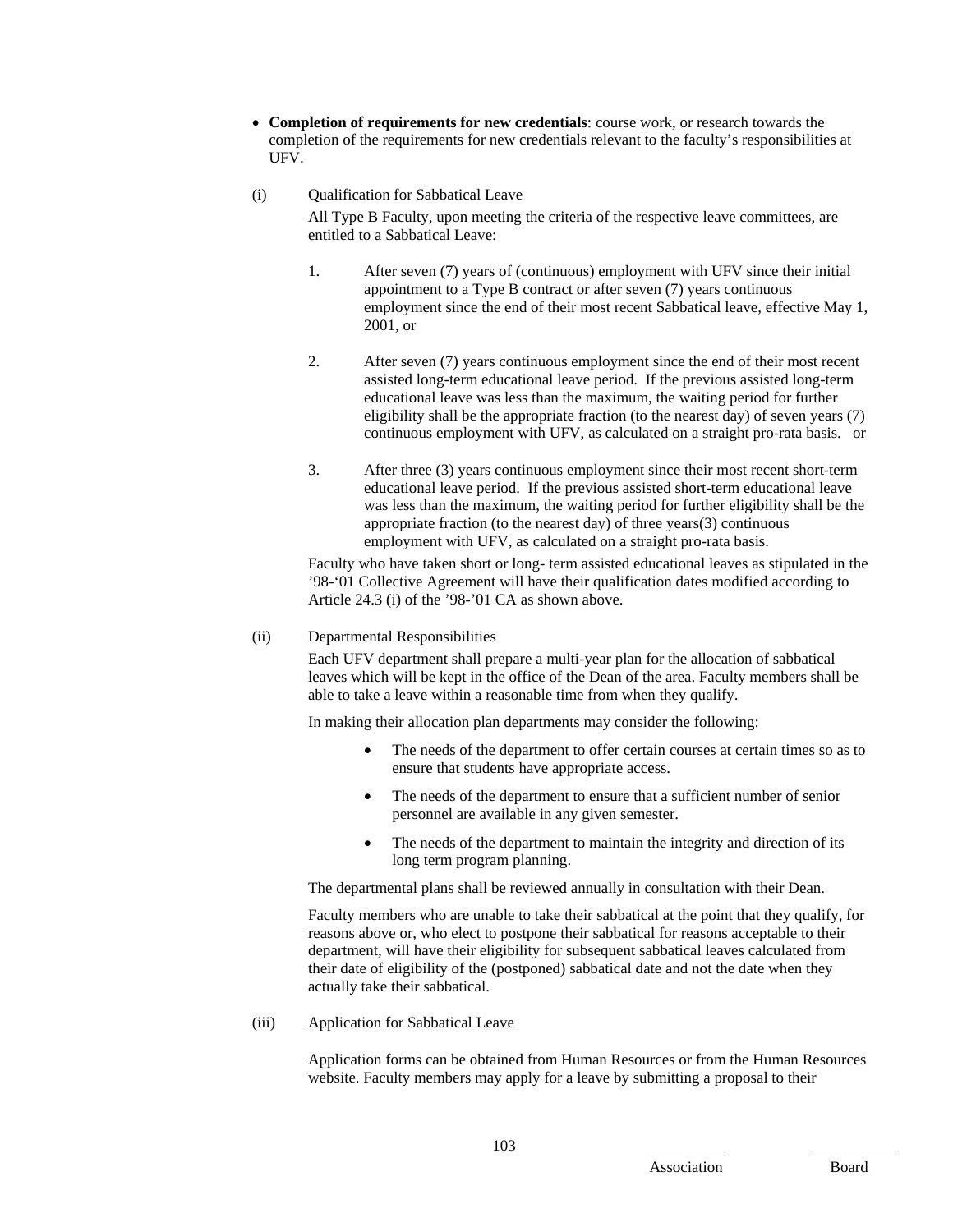Department for review and collegial feedback. Once the Department Head has signed the leave application, it should be sent to the Dean for a determination that the leave is in accordance with Article 24.3(c)(i) (Qualification for Sabbatical Leave). Signed and completed submissions should be sent to the Associate Vice President of Human Resources.

Leave applications that are deemed unsatisfactory by the respective committees will be returned to the applicant with written advice on what should be done to create an acceptable project or program. Once rewritten, the application may be resubmitted for consideration.

#### (iv) Submission of Sabbatical Leave Report

Upon completion of a sabbatical leave all faculty members must submit a report for review summarizing the outcomes of the project.

Research Project Leave Reports will be submitted to the Associate Vice President of Research, Engagement & Graduate Studies. A committee of Instructional Deans will review the Research Project Leave Report, and write a summary assessment of the outcomes of the project. This assessment will be provided to the faculty and will be kept on file for future reference relative to a leave application.

All other Sabbatical Leave Reports will be submitted to JPDC.

Failure to satisfactorily or substantially complete the approved project for the leave may result in the loss of access to future sabbatical or educational leaves.

- (v) Sabbatical Dates, Duration and Pay
	- 1. Teaching Faculty/Lab Instructors The duration of the leave is one academic year. During this time faculty will be granted full release from teaching workload in two consecutive semesters in order to permit an extended period of time to engage in their approved sabbatical program. There are two possible start dates which correspond to the teaching sessions: September 1st and/or January 1st. Those choosing September 1 will be on 90% salary for the period September 1 – August 31. Those choosing January 1 will be on 90% salary for the period January 1 – December 31.
	- 2. Non-Teaching Faculty The duration of the leave is for four months with the option of adding vacation time (40 days) to the leave.
	- 3. Education Advisors The duration of the leave is for four months with the option of adding vacation time (30 days) to the leave.
	- 4. Directors Directors (Type B) shall be eligible to apply for a sabbatical leave after completion of seven years of employment, five of which must be as a Director. The duration of the leave is for four months with the option of adding vacation time (30 days) to the leave.
	- 5. Type B Faculty who work less than 100% over the accrual period for a leave will have their leave percentage prorated if the percentage has changed during the seven-year period.

#### (d) Unassisted Educational Leave (Faculty or Staff)

Is defined as leave of sixteen (16) to two hundred (200) work days, during which time the employee shall not be paid.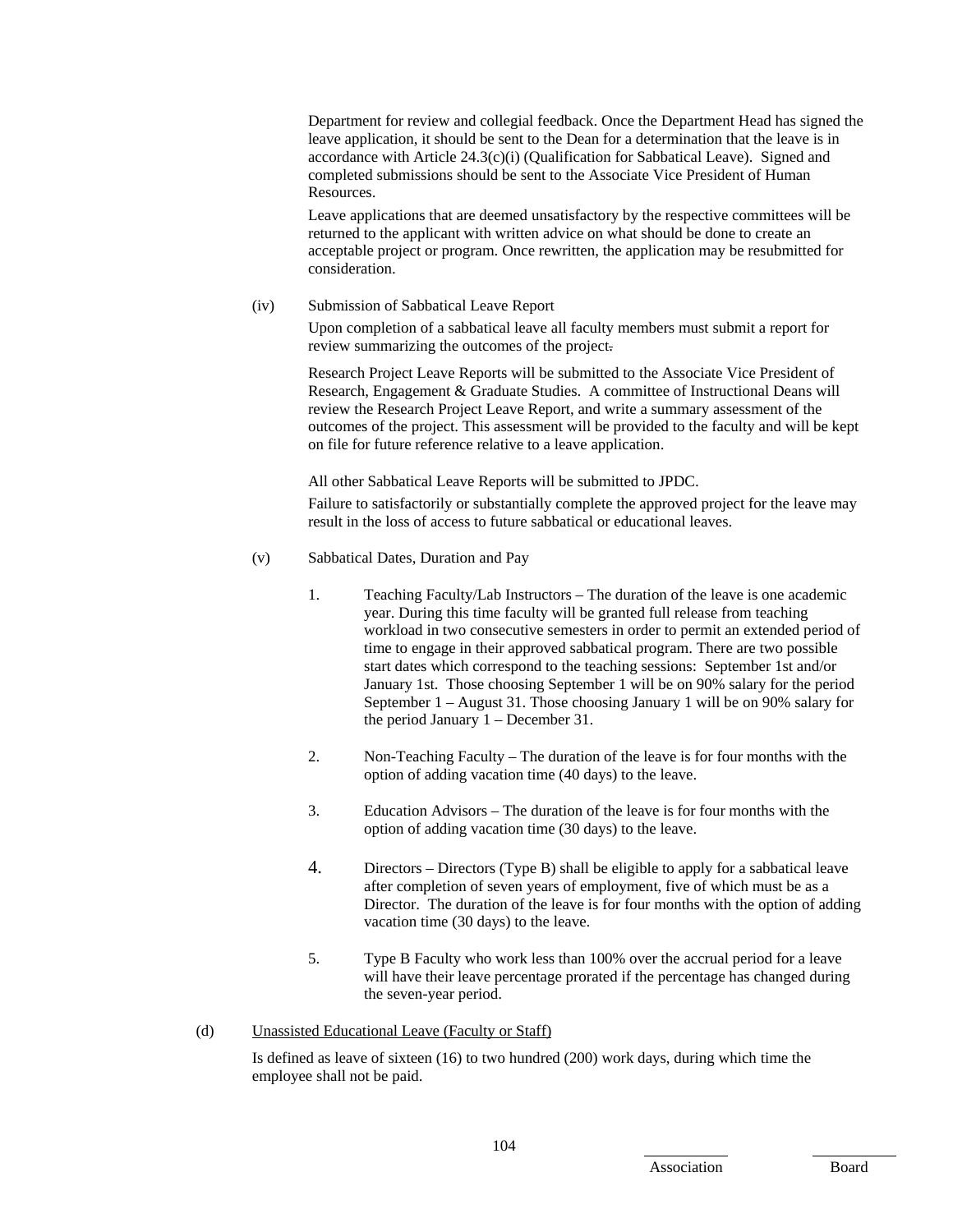Employees shall be eligible for unassisted educational leave after completion of the equivalent of three (3) years continuous employment with UFV since their initial appointment, or completion of the equivalent of up to two (2) years continuous employment with UFV since the end of their most recent educational leave or exchange period.

If the previous unassisted educational leave was less than the maximum, the waiting period for further eligibility shall be the appropriate fraction (to the nearest day) of two (2) years continuous employment with UFV, as calculated on a straight pro-rata basis.

Type C and Sessional employees shall be eligible for short-term and long-term unassisted educational leave after two years of continuous employment. Seniority received during their leave period shall be equivalent to the prior academic year.

#### (e) Assisted Exchange Leave (Faculty or Staff)

Is defined as leave at full base pay whereby qualified employees, with their consent, are exchanged for a period of up to two hundred (200) work days. Employees shall be eligible for exchange leave after completion of the equivalent of three (3) years of continuous employment with the Employer since their initial employment or the equivalent of up to two (2) years of continuous employment with the Employer since the end of their most recent educational leave or exchange period. If the previous unassisted exchange leave was less than the maximum, the waiting period for further eligibility shall be the appropriate fraction (to the nearest day) of two (2) years continuous employment with the Employer, as calculated on a straight pro-rata basis.

#### **24.4 Tuition Assistance**

- (a) **Faculty** Type B faculty members who have used their yearly Professional Development allocation towards tuition for a Masters or Ph.D. program and require additional funding to cover the balance of tuition and books may request assistance by writing the Associate Vice President of Human Resources. This request should include a letter of support from the Department Head and Dean plus a copy of the tuition receipt.
- (b) **Staff** Type A staff members who have used all their yearly Professional Development allotment and still require assistance towards tuition and books when involved in studies toward certificates, diplomas, and degrees may request funding by writing to the Associate Vice President of Human Resources. This request should include a letter of support from the Director or Manager of the area and the appropriate excluded administrator.

## **24.5 Allocation of Professional Development Funds**

- (a) The administration and allocation of the Professional Development Fund is the responsibility of the Joint Professional Development Committee which shall, in consultation with the applicant's senior administrator, and having considered the needs of the department, accept, modify or reject an employee's request for funds and/or time.
- (b) The responsibility for accepting, modifying or rejecting an application for assisted leave, unassisted leave, and exchange leave shall rest solely with the Joint Professional Development Committee and shall not be delegated. However, the Joint Committee may seek the advice of a sub-committee concerning such applications. Applications shall initially be judged on a pass/fail merit basis. The passing applications shall then be considered according to the length of time the applicant has been eligible for such leave. If, after these two steps, more applications are eligible than may be approved, the applications shall be judged according to the seniority of the applicants.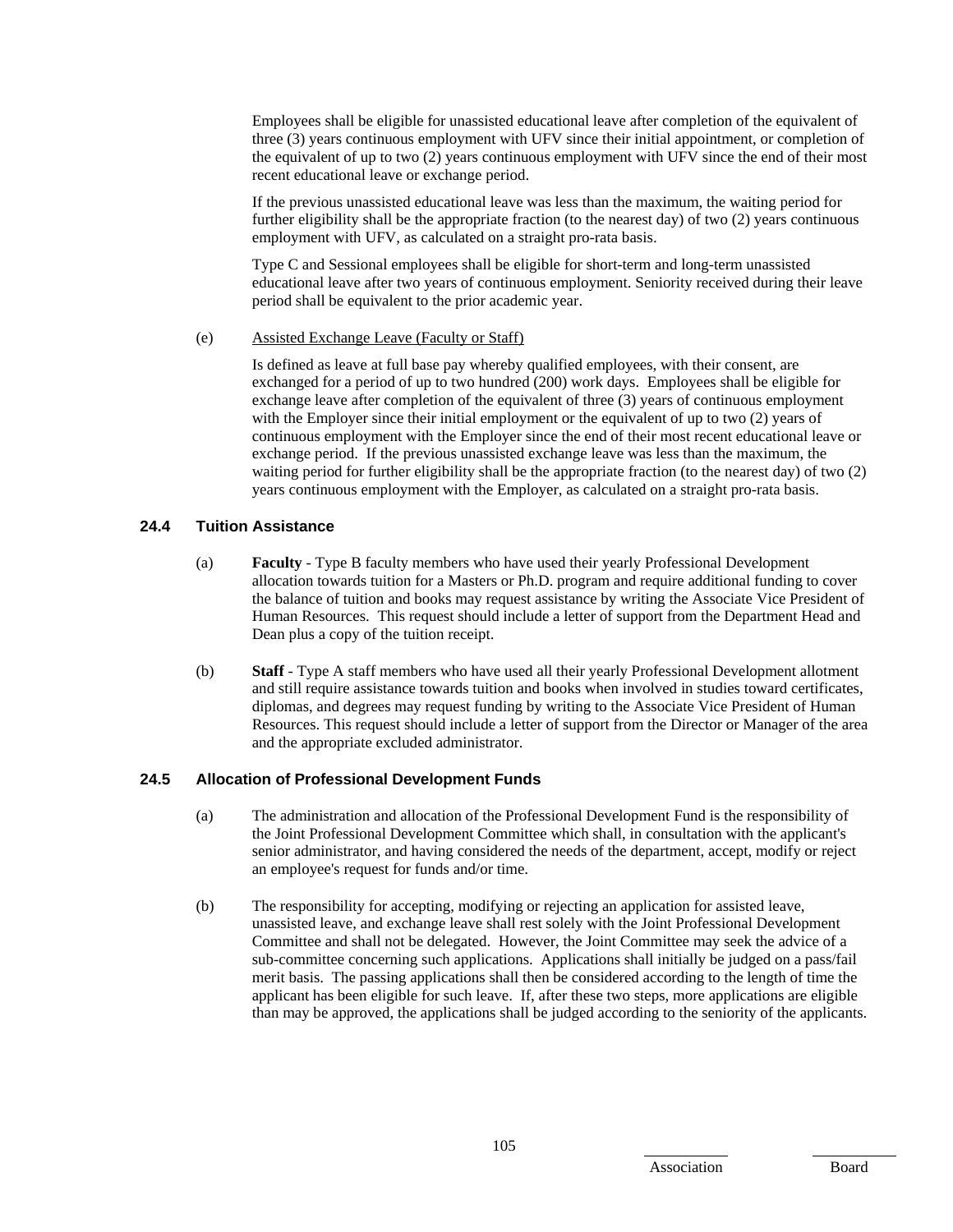(c) The SELF and FSLF as defined in Article 24.2(b) and (c) (Professional Development Funds) will be used to pay for the direct costs of an employee granted assisted educational leave. Such costs will be limited to salary and benefits (as described in ARTICLE 28: (BENEFITS) of this Agreement) of a replacement person or persons, recruitment costs, and any approved expenses as specified in Article 24.5(f) (Allocation of Professional Development Funds).

If an employee granted assisted educational leave does not receive full salary due to an educational leave allowance of less than full salary, or due to receipt of external support, then the portion of salary and benefits not paid to that employee will be contributed to the SELF or FSLF.

- (d) Not less than fifty percent (50%) of the SELF shall be annually allocated for short-term educational leave. Not less than forty percent (40%) of the SELF shall be annually allocated for long-term educational leave. If, in any fiscal year, applications are received by the Joint PD Committee such that these percentage allocations cannot be met, the Joint PD Committee may redistribute the allocations as it deems appropriate.
- (e) At the request of the employee, up to ten percent (10%) of the total amount of an employee's pay during educational leave may be withheld by the Employer and claimed as a reimbursement for expenses rather than salary. At the end of the leave period the employee must submit receipts acceptable to the Employer in order to receive expense reimbursement. If less than the amount withheld is claimed as expenses, the balance will be paid to the employee as salary.
- (f) Not more than one thousand dollars (\$1,000.00) for approved expenses related to leave shall be allocated in addition to their full salary to employees granted assisted exchange leave.

## **24.6 Composition of Joint Professional Development Committee (JPDC)**

The Joint Professional Development Committee shall consist of five (5) members appointed by UFV Administration, and five (5) members appointed by and from the Association.

## **24.7 Employee Obligation**

An employee granted professional development leave may be required to maintain contact with the Employer and to provide such information as will allow the Employer to determine whether or not the conditions of the leave have been met. An employee granted professional development leave may be required by the Employer to return to UFV for a period equal to twice (2 times) the length of the leave period, and to submit acceptable activity reports to the Joint Professional Development Committee. An employee who defaults on these conditions may be required to refund all or part of the amount paid on terms the Employer considers appropriate. Should the employee fail to return to UFV or leave UFV before completion of the full period of obligation, the maximum amount of repayment shall be pro-rated on the proportion of obligation unfulfilled.

#### **24.8 Status of Employee on Professional Development Leave**

An employee granted educational or exchange leave shall be regarded as a full-time employee for the purpose of determining seniority and salary increments. An employee granted educational or exchange leave shall be entitled to all benefits described in ARTICLE 26: (SICK AND SHORT-TERM DISABILITY LEAVE), ARTICLE 27: (LONG-TERM DISABILITY LEAVE) (if the person meets the LTD Carrier's qualifications), and ARTICLE 28: (BENEFITS) of the Collective Agreement.

On return from professional development leave, the employee is entitled to return to the same or equivalent position, except in the case of supervisors who have no guarantee of reinstatement to their senior positions.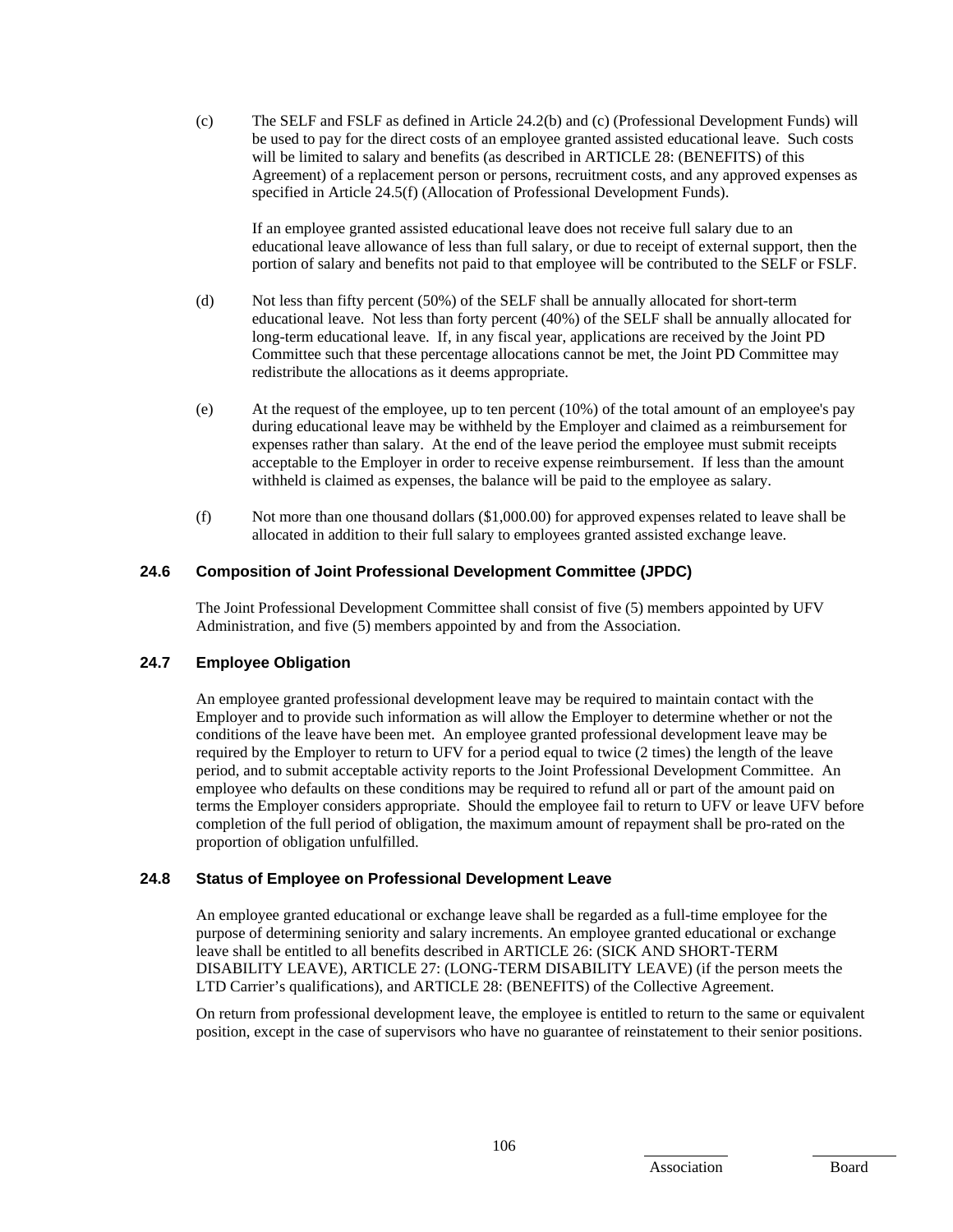## **24.9 External Assistance**

When sources of outside funding and UFV assistance to an employee granted professional development leave will exceed one hundred percent (100%) of the employee's full base pay, UFV will adjust its assistance to the employee so that total earnings are equal to one hundred percent (100%) of full base pay.

## **24.10 Definition of Professional Development Leave Period**

The professional development leave period is defined as a specified number of work days, or fractions thereof, excluding earned vacation time, during which the employee is relieved from all normal duties. For faculty employees, the leave period may include teaching duty time and all other non-teaching duty time except for earned vacation.

## **24.11 Training & Development Allowance**

Each 100% Type A and Type B employee is granted a \$500.00 per fiscal year training & development allowance; employees less than 100% are granted a pro-rated training & development allowance. This allowance can be used for a number of costs incurred by an employee. Expense claims or transfer requests are to be sent to the Associate Vice President of Human Resources for approval.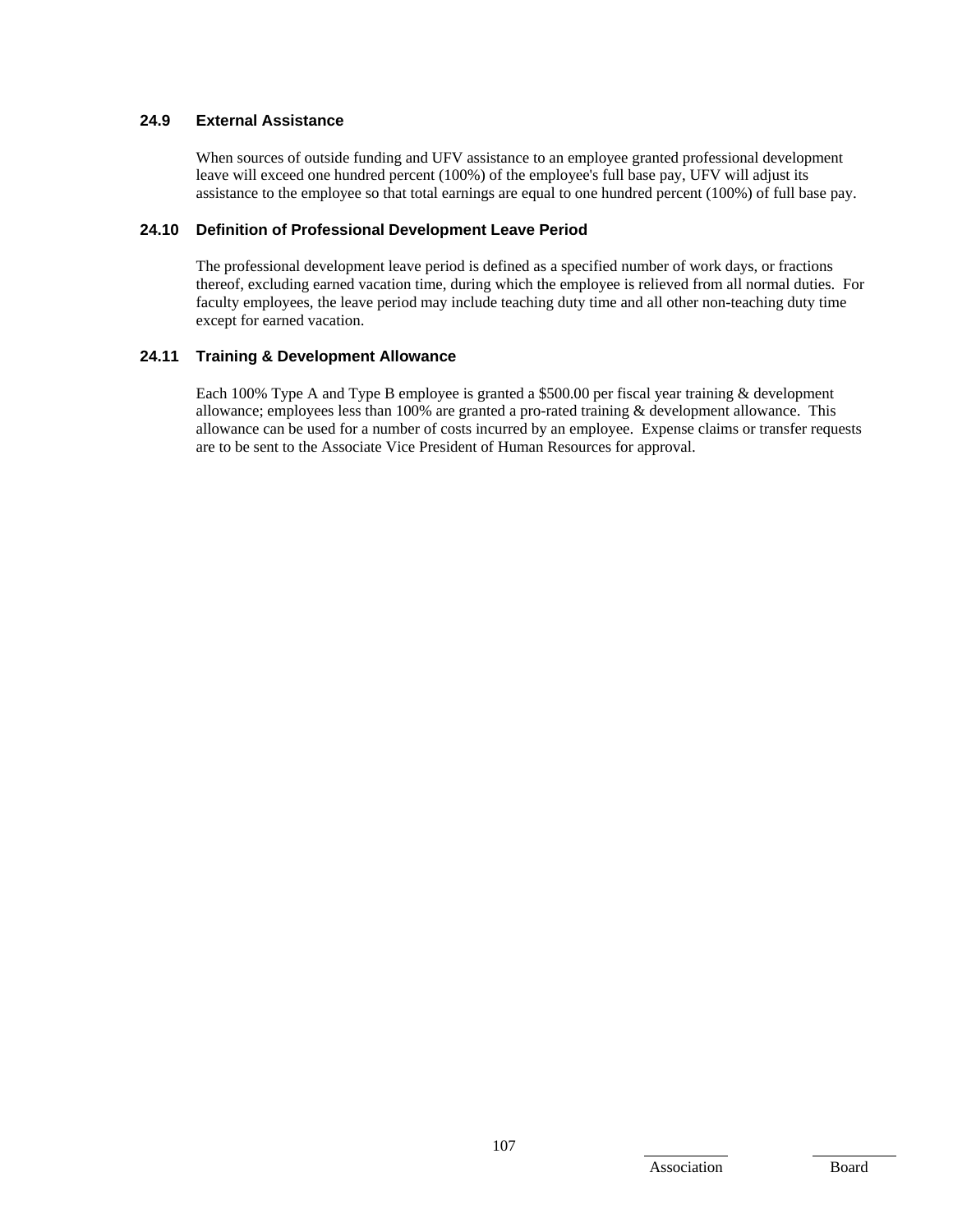# **ARTICLE 25: LEAVES OTHER THAN DISABILITY LEAVES**

## **25.1 Association Leave**

Leave for Association business will be granted pursuant to Article 2.6 (Leaves of Absence: Association Business).

## **25.2 Leave for Court Appearances**

- (a) UFV shall grant paid leave to employees, other than employees on leave without pay, who serve as jurors and subpoenaed witnesses in a court action, provided such court action is not related to the employee's private conduct.
- (b) In cases where an employee's private conduct has occasioned a court appearance, such leave to attend at court shall be without pay.
- (c) Employees in receipt of regular earnings while serving as a juror or witness shall remit to UFV all monies paid to them by the court, except travelling and meal allowances not reimbursed by UFV.
- (d) The employee shall report for work as soon as possible when excused from duty, provided there are more than two (2) hours of work left in the work day.
- (e) Time spent at court by an employee in an official capacity with UFV shall be at the employee's regular rate of pay.
- (f) Attendance at court in relation to actions arising from employment, requiring attendance at court, shall be with pay.
- (g) In the event an accused employee is jailed pending a court ruling, such leave of absence shall be without pay.
- (h) For all the above leaves employees shall advise their supervisors as soon as they are aware that such leave is required.

#### **25.3 Parental Leave**

The provisions for paid Parental leave are governed by the Employment Standards Act – Part 6 and upon approval of Employment Insurance (EI). Leave of absence for parental leave shall be granted upon request in writing not less than two (2) months prior to the commencement of the leave period, but shall, if applicable, coincide with semester periods. The two (2) months notice can be waived on medical grounds. Adoptive parents and the partner or spouse of a birth mother are eligible for parental leave. The benefits shall be available in the case of same sex partners.

(a) Maternity Leave

A female Type B faculty or Type A staff member will be paid as follows:

- (i) For the first two (2) weeks of maternity leave an employee shall receive one hundred percent (100%) of her salary calculated on her average base salary.
- (ii) For a maximum of fifteen (15) additional weeks of maternity leave the employee shall receive an amount equal to the difference between the Employment Insurance benefits and ninety-five percent (95%) of her salary calculated on her average base salary.

Property and Association Board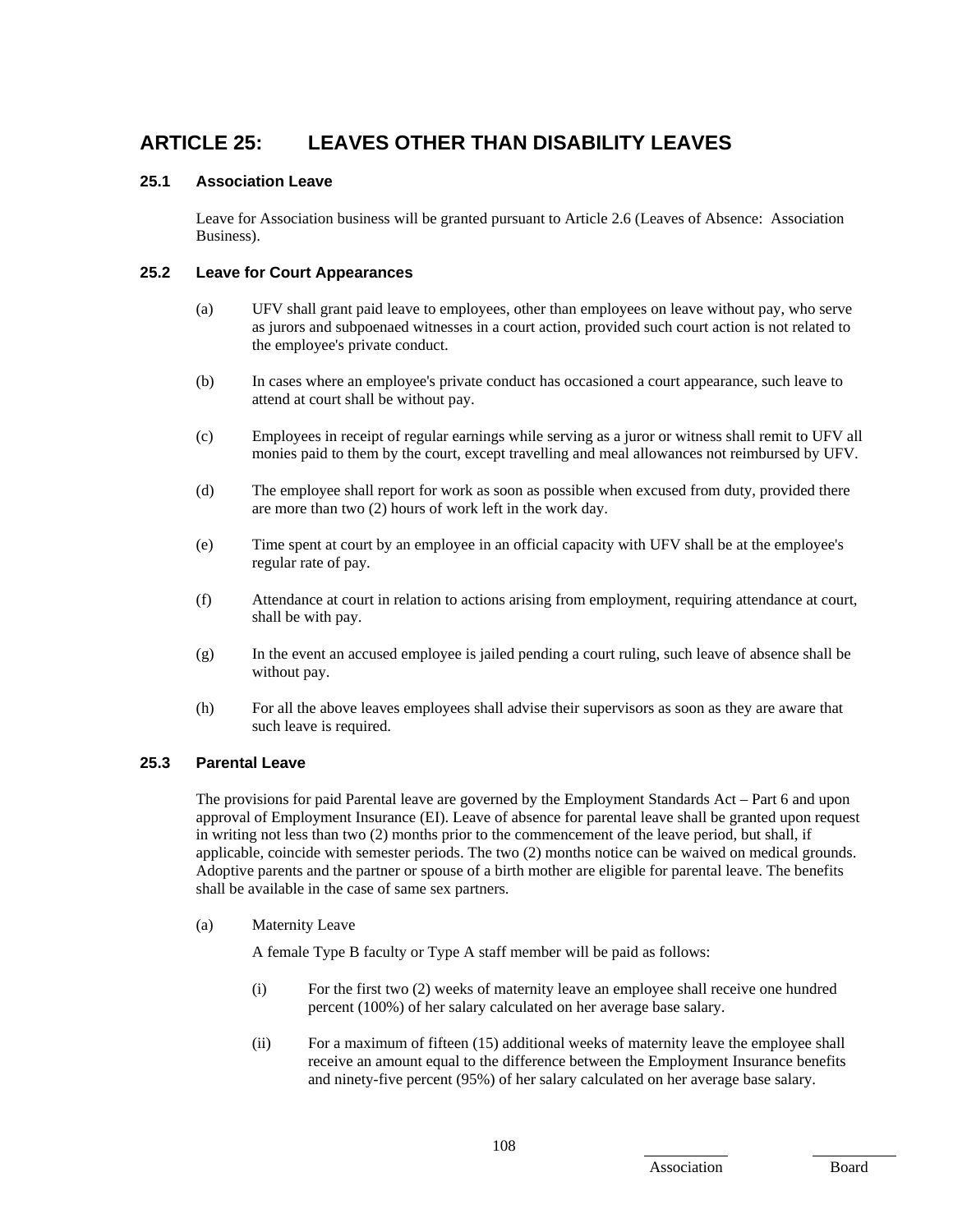- (iii) For up to a maximum of thirty-five (35) weeks of parental leave, the biological mother shall receive an amount equal to the difference between the Employment Insurance benefits and eighty-five percent (85%) of the employee's salary calculated on her average base salary.
- (b) Biological Father/Adoptive Parent

For a maximum of thirty-seven (37) weeks of parental leave a Type A or Type B employee shall receive the amount equal to the difference between the Employment Insurance benefits and eighty-five percent (85%) of the employee's salary for an employee who is the biological father or adoptive parent.

Parents seeking paid leave should contact Human Resources.

(c) Unpaid Parental Leave of Absence

Unpaid leave of absence for Parental leave shall be granted to any UFV employee upon request in writing made not less than two (2) months prior to the commencement of the leave period, but shall, if applicable, coincide with semester periods. The two (2) months notice can be waived on medical grounds. Type C Employees shall be granted up to six (6) months.

Parents seeking unpaid leave should contact Human Resources.

(d) Extended Maternity Leave Accommodation

An extended maternity leave accommodation is a temporary workload reduction for a period of up to three years directly following the conclusion of a maternity leave to enable employees to continue in the role of primary caregiver for their infants and very young children. This accommodation may be granted to any permanent, full-time (100%) employee upon written request to their area administrator, and made not less than two (2) months prior to the commencement of the accommodation. During this workload reduction all salary, benefits, pension contributions, vacation accrual and seniority will be based on pro-rated, full-time employment. Upon completion of the accommodation, employees must return to 100% full time, resign their position or seek alternative employment within UFV through the normal posting process.

#### **25.4 Leave for Professional Development Activity**

See ARTICLE 24: (PROFESSIONAL DEVELOPMENT AND LEAVES).

## **25.5 General Leave**

Except as otherwise specified in the Agreement, an employee may apply for and be granted general leave for good and sufficient reason acceptable to the Employer. Employees requesting such leave will file written application to the President who will determine, on the basis of the merits of the application and UFV's operating situation:

- (a) whether such leave will be granted and, if so,
- (b) whether leave will be with or without pay, and
- (c) any other conditions of leave.

The decision of the President on applications for general leave will be final and binding, and will not be subject to grievance procedure.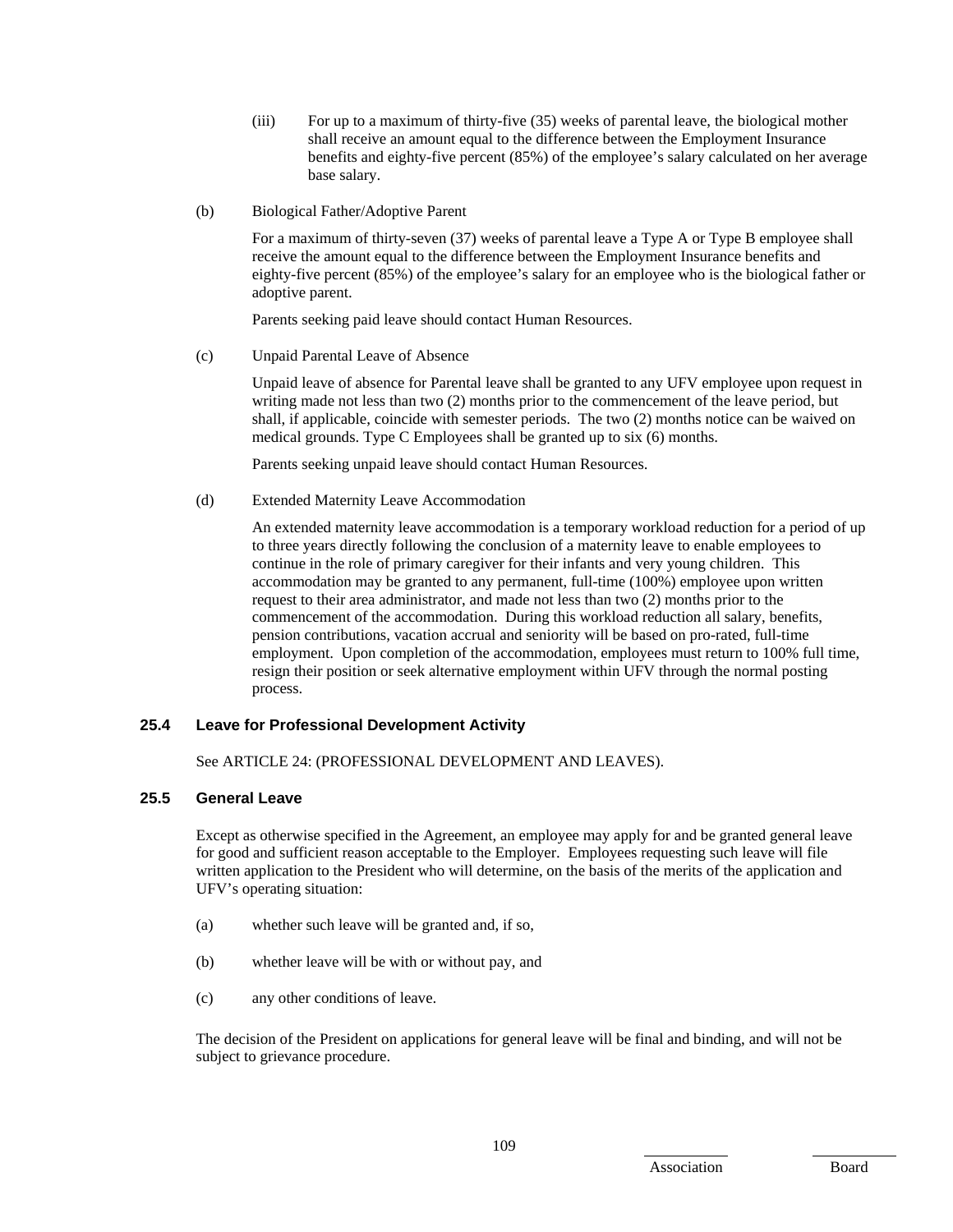## **25.6 Political Leave**

- (a) If employees are nominated as candidates for election at the federal, provincial or municipal level, they may be entitled to leave of absence without pay to engage in the election campaign, if they apply for such leave. This leave may be for a proportion of the employee's regular duty load.
- (b) If elected to full-time office, employees may be eligible for leaves of absence without pay for a period of one (1) year, and such leaves may, upon application, be renewed each year during their term of office, to a maximum of five (5) years. These leaves may be for a proportion of the employee's regular duty load.
- (c) The employee shall give one (1) month notice of intention to apply for a leave of absence under this section by notifying in writing the appropriate senior administrator and the Association.
- (d) Such leave is, however, subject to the discretion of the President who will satisfy himself or herself, in consultation with the department chair or appropriate administrative supervisor, that UFV will not suffer unduly as a result.
- (e) A faculty employee teaching in the university transfer or career technical areas returning from political leave shall re-enter at the beginning of the next recognized semester. Other employees returning from political leave shall re-enter at the Employer's earliest convenience, but not later than four (4) months from the date of the employee's written notification to re-enter.

## **25.7 Special Leave - Type A or Type B Employees**

A Type A or Type B employee will be granted leave of absence with pay for up to a total of seven (7) work days per calendar year for any one or a combination of the following reasons. The employee will be asked to provide supporting documentation to the employer which supports their request for special leave.

- (a) **Bereavement**: as a result of the death of a parent, spouse, child, brother, sister, father-in-law, mother-in-law, grandparent or grandchild.
- (b) **Parental**: to the partner of a birth mother when the child is the legal dependent of the employee requesting the leave, provided such leave is requested and taken within twenty (20) days of the birth of the child.
- (c) **Adoption**: due to the adoption of a legal dependent by an employee, provided such leave is requested and taken within twenty (20) days of the adoption of the child.
- (d) **Household Emergency**: for a household emergency which makes it impossible for employees to report to work due to a serious threat to the safety of their home and family. Examples of household emergencies are the consequences of flooding, impassable road conditions, prolonged power failure, and epidemic health hazards.
- (e) **Family Illness**: due to the serious illness of an immediate family member of an employee. For the purpose of this provision, an immediate family member is defined as an employee's parent, spouse, child, brother, sister, father-in-law, mother-in-law, grandparent or grandchild. Three (3) additional days are available if the employee bears the primary responsibility for care.
- (f) **Specialist Medical Appointments**: for an employee's non-routine, medical, dental, and therapeutic appointments with a specialist where these appointments cannot reasonably be scheduled outside of working hours.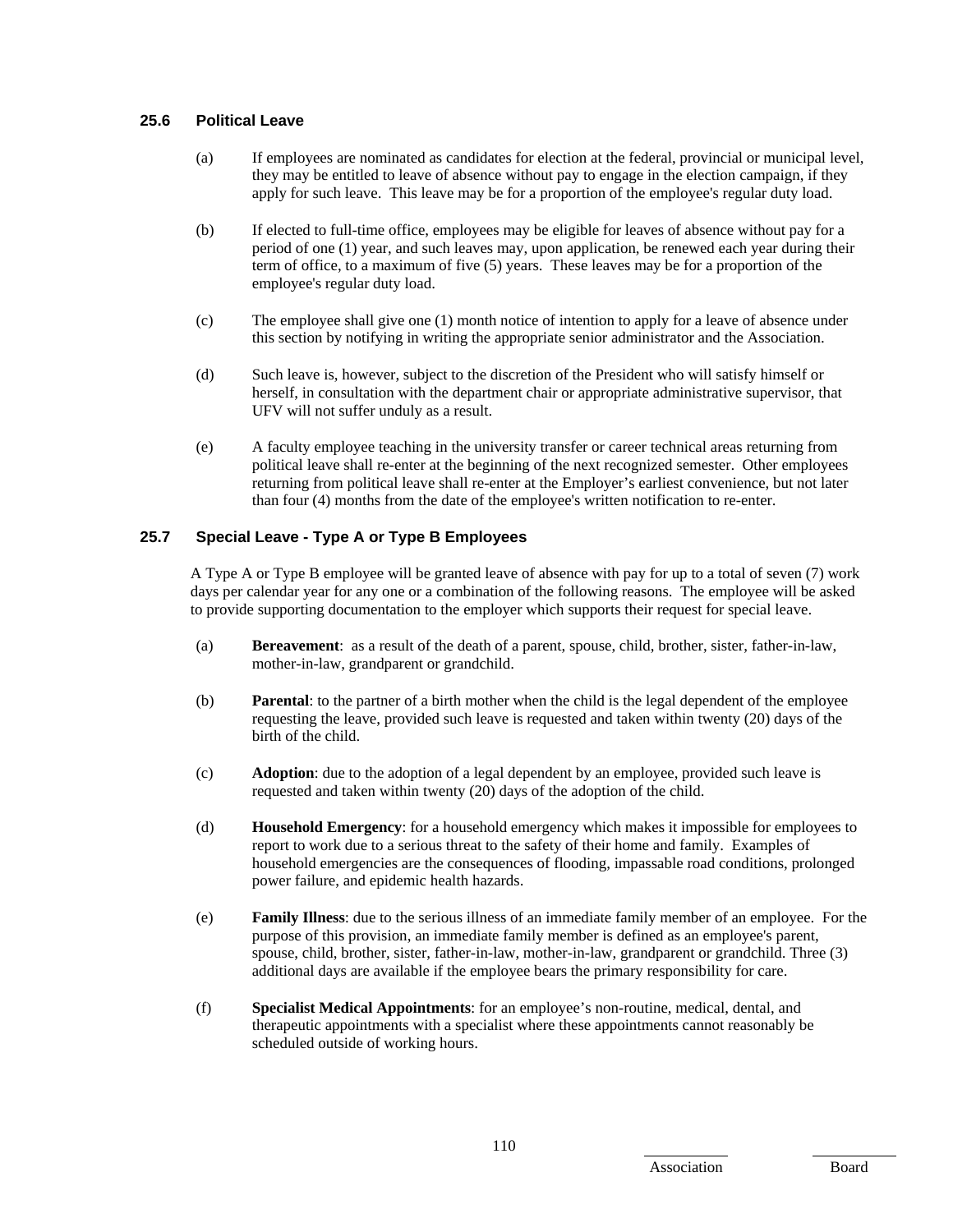(g) **Additional days** may be granted to primary care givers by the Associate Vice President of Human Resources as needed, in the spirit of clauses (a) - (f).

## **25.8 Special Leave - Type C, Type D, Limited Term or Sessional Employees**

(a) **Type C, Type D, Limited Term or Sessional employees** employed on a contract calling for regularly scheduled weekly hours may be granted up to three (3) days Special Leave per calendar year.

### **25.9 Compassionate Care Leave**

As of January 4, 2004, the Employment Insurance (EI) Compassionate Care Benefit is available to EIeligible workers who must be absent from work to provide care or support to a child, parent, spouse or common-law partner who has a serious medical condition with a significant risk of death within six months.

To be eligible for this benefit, employees must have worked 600 hours at their current job and obtain a medical certificate from the attending doctor or medical practitioner indicating the ill family member's condition and need for care.

## **25.10 Benefits**

See Article 28.7 (Benefit Coverage During Leave of Absence Without Pay).

## **25.11 Notification to Re-Enter**

Staff shall provide written notice to their senior administrators at least forty (40) work days before expiry of the leave period showing their intent to re-enter from leave taken under Article 24.3(b)(ii) (Assisted Long-Term Educational Leave), and Article 24.3(d) (Unassisted Educational Leave (Faculty or Staff)), Article 24.3(e) (Assisted Exchange Leave (Faculty or Staff)), Article 25.5 (General Leave) and Article 25.6 (Political Leave).

Faculty granted leave shall provide written notice to their senior administrators of intent to re-enter from leave at least one hundred and twenty (120) work days before the expiry of the leave period.

Not later than (15) work days in advance of the deadline for notification to re-enter, the Employer shall contact employees by registered mail to an address to be provided by the employees. The notice will inform employees of their contractual obligations to give notice of re-entry and of the date on which notification is required.

If an employee on leave fails to submit notification of intent to re-enter before the expiry of the prescribed time limit, the Employer may deem that employee to have resigned

- (a) on the date upon which leave of absence without pay commenced, or
- (b) on the date upon which leave of absence with pay expires.

#### **25.12 Type C, Type D, Limited Term and Sessional Employees Leave Provisions**

Type C, Type D, Limited Term and Sessional employees are limited to Article 25.2 (Leave for Court Appearances), Article 25.8 (Special Leave - Type C, Type D, Limited Term or Sessional Employees), and Article 25.3(c) (Unpaid Parental Leave of Absence). In the case of Limited Term and Sessional faculty instructing semester-based courses, notice to re-enter will coincide with the inception of the Fall or Winter Semesters.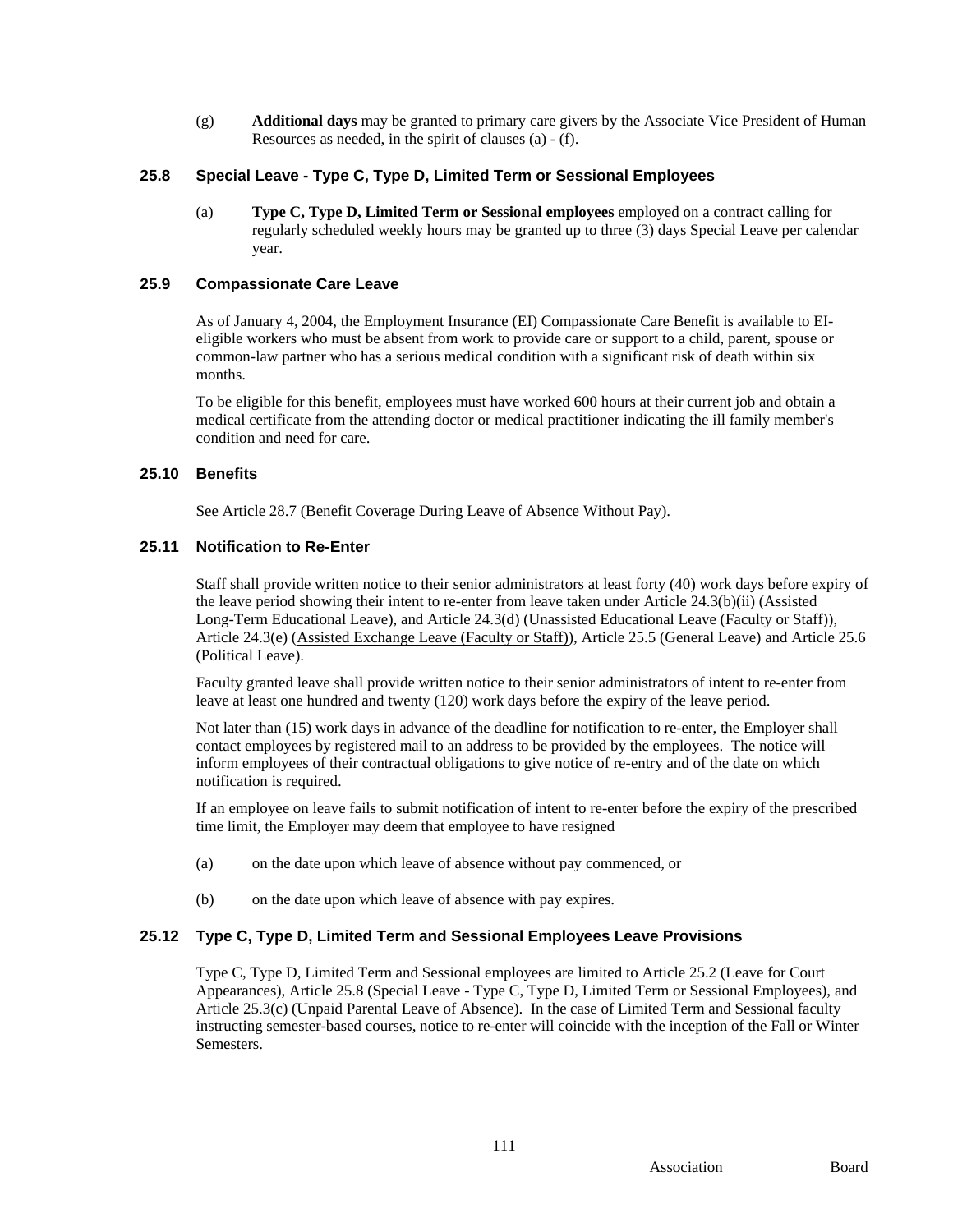# **ARTICLE 26: SICK AND SHORT-TERM DISABILITY LEAVE**

### **26.1 Sick and Short-Term Disability Leave**

Sick and Short-Term Disability Leave (STDL) is intended as a form of income protection against injury or illness which would otherwise result in income loss.

### **26.2 Eligibility for Sick and STDL**

Type A or Type B employees become eligible for sick and/or STDL benefits upon commencement of service with UFV. Type C employees are eligible for sick leave only. All other categories of employees are ineligible for sick or STDL benefits.

## **26.3 STDL and Workers' Compensation**

- (a) In the event that an employee is absent from work as the result of an illness or injury for which the employee is receiving benefits under the Workers' Compensation Act of BC, the employee is entitled to the sick and STDL benefits under this Agreement during such absence, provided that the WorkSafe BC benefits are paid over to the Employer.
- (b) Type C employees receive Sick Leave benefits until the end of their contract period only.

#### **26.4 Calculation of Benefits**

- (a) In any one (1) calendar year, a full-time Type A or Type B employee is eligible for the following sick and STDL benefits:
	- (i) a total of thirty (30) work days of coverage at one hundred percent (100%) of the employee's applicable rate of pay. Up to ten (10) of these days may be used for the care of a dependent child under the age of 12 who is ill; a doctor's note may be requested by the employer for such absences;
	- (ii) if and when the thirty  $(30)$  days provided for in (i) have been used, a further total of sixtyfour (64) work days of coverage at 70% of the employee's applicable rate of pay;
	- (iii) in the event of an absence for reasons of illness or injury which exceeds ninety-four (94) consecutive calendar days, the LTD provisions of this Agreement come into effect and take precedence over the STDL benefits.
- (b) In any one (1) calendar year, a part-time Type A, Type B or Type C employee is eligible on a prorata basis . The following formula will be used to calculate the pro-rata entitlement:

$$
\frac{ADD \times PTWL \times 100}{1824} = Percentage \cdot of \cdot sick \& STDL \; days
$$

*Where:* 

ADD = "Assigned Duty Days": the number of assigned duty days in a calendar year required by a particular appointment.

PTWL "Part-Time Work Load": the work load assigned to the particular employee, expressed in working hours, or equivalent, per day.

12 Association Board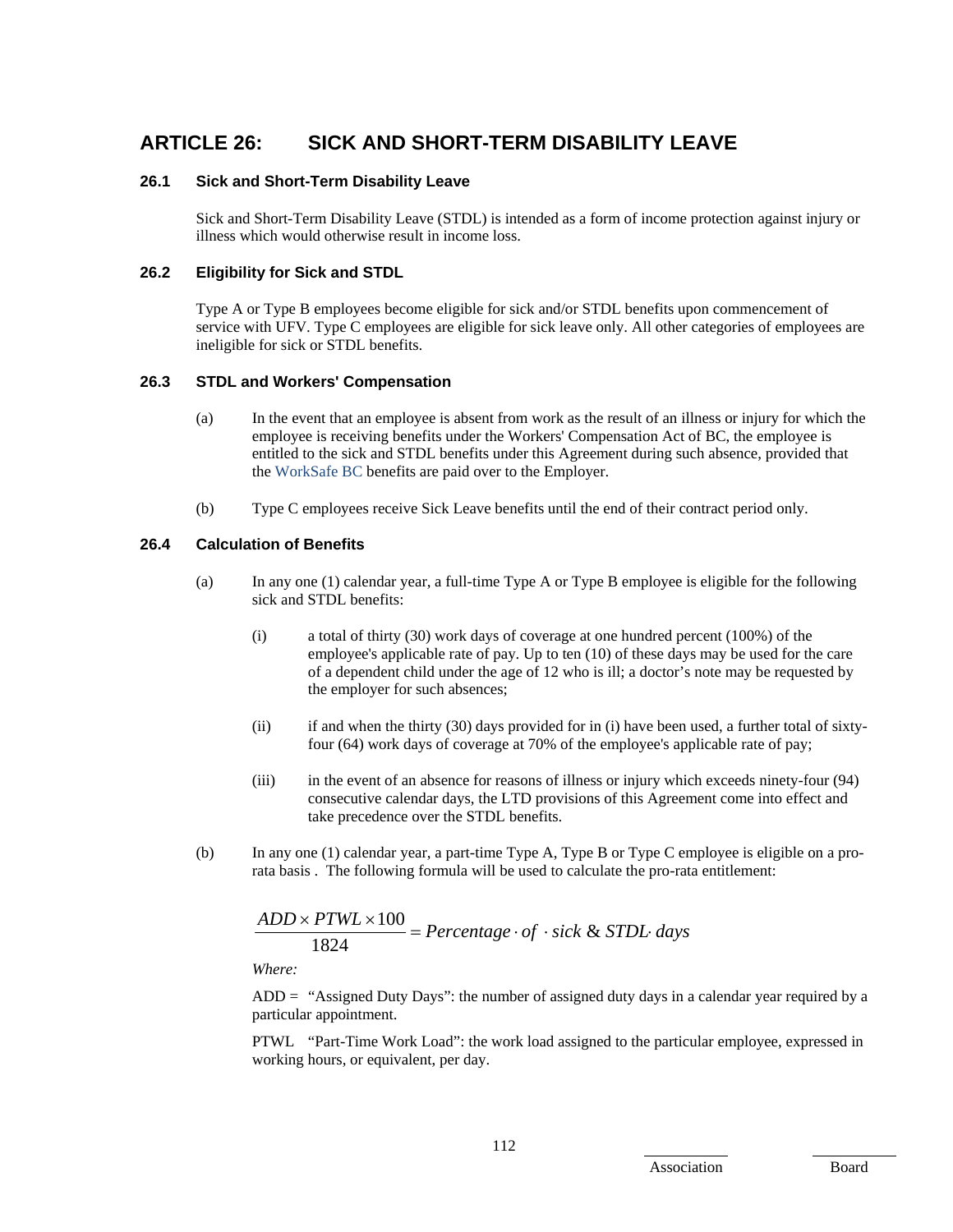1824 = the number of working hours in a full-time work year, calculated on the basis of one hundred and fifty-two (152) work hours per month, multiplied by twelve months per year.

(c) Faculty and Staff with 50% or greater temporary contracts accrue a proportion of the 30 days sick leave. Faculty and Staff with less than 50% temporary contracts are not eligible for sick leave.

## **26.5 Qualifications on STDL Absences**

The following qualifications apply to any claim for benefits under the STDL plan:

- (a) Casual Absence: An absence of three (3) consecutive work days or less due to illness or injury will be referred to as a "casual absence" and will not normally require a physician's certificate. However, where there appears to be excessive use or abuse of such absences, medical certificates acceptable to the Employer may be required.
- (b) Extended Absence: An absence of more than three (3) consecutive work days due to illness or injury will be referred to as an "extended absence". A medical certificate acceptable to the Employer shall be required for any such absence.
- (c) Recurrent or Persistent Absence: In cases of recurrent or persistent absences due to illness or illnesses, the Employer may:
	- (i) require a medical evaluation of the employee's suitability for continued employment, and/or
	- (ii) require employees to take sick leave until they can produce medical evidence acceptable to the Employer that they are again fit for their employment.
- (d) Quarantine: In the event that employees are placed under quarantine due to the illness of others, the employees will be entitled to receive STDL benefits in the same manner as they would if they were suffering from the illness.

## **26.6 Change in Entitlement**

In the event that employees who have been absent due to illness or injury return to work but only to shorter hours or reduced workloads, they shall be entitled to future STDL benefits only on a pro-rata basis.

#### **26.7 Medical Certificates**

- (a) In addition to those circumstances specified in relation to casual absences, extended absences and recurring or persistent absences, the Employer may require an acceptable medical certificate in any case where at least twenty (20) work days have elapsed since the last medical certificate was received, and the employee has been in receipt of STDL benefits throughout that period.
- (b) The Employer will only recognize medical certificates completed by medical practitioners qualified to practice in the province of B.C., or a professional consultant to whom the employee is referred by such a medical practitioner.
- (c) The Employer may cease to pay STDL benefits, or may reclaim such benefits which have been paid, when an employee does not provide requested evidence of medical disability during the benefit period, or within five (5) work days after returning to work.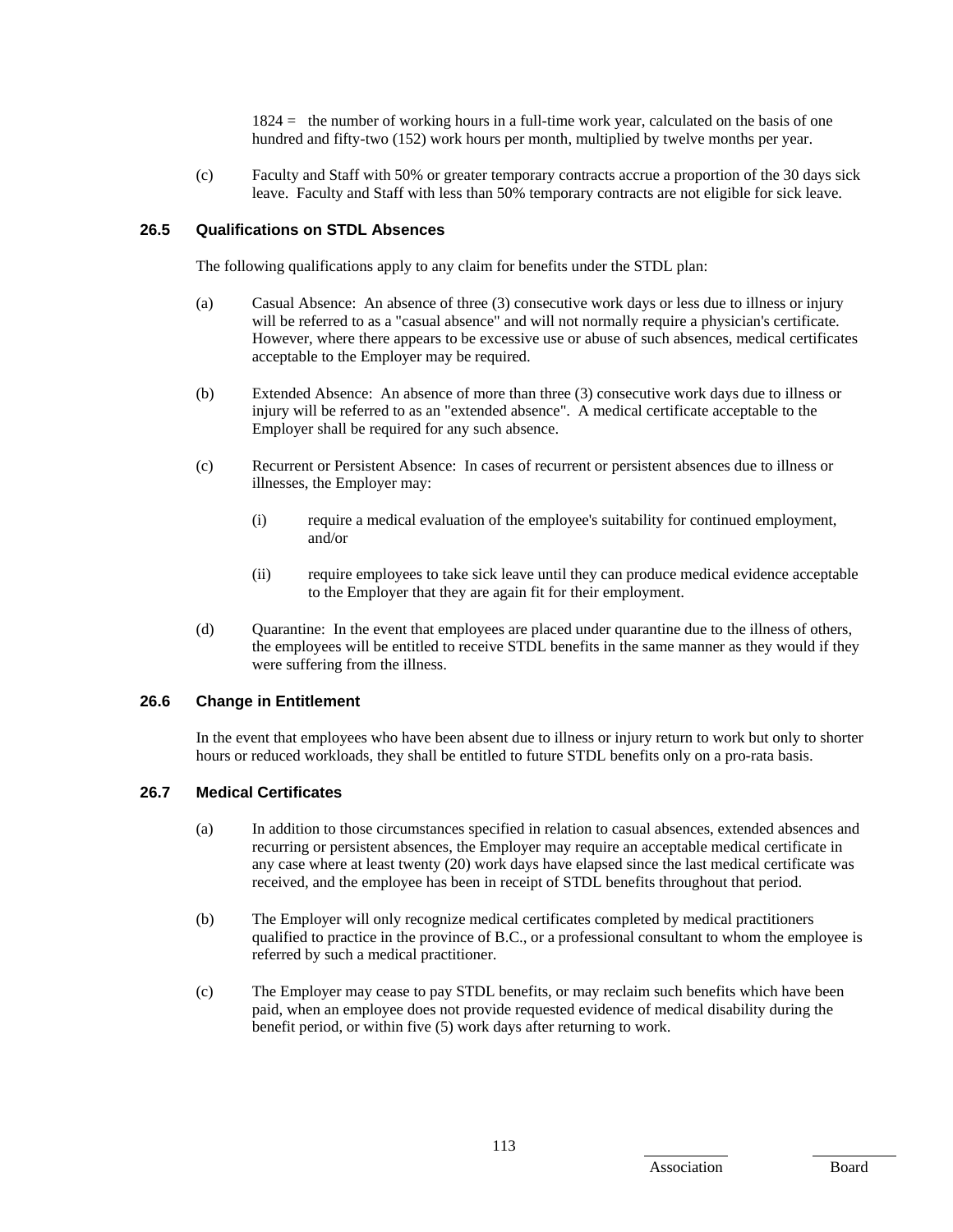- (d) The costs of medical examinations and certificates, as required to substantiate claims under the STDL plan, shall be the responsibility of the employee. An employee is not entitled to take time off with pay in order to attend such examinations or to obtain such certificates. At the discretion of the Employer, time off with pay may be granted where the employee can demonstrate unusual or emergency circumstances.
- (e) The Employer may require an employee who is claiming STDL benefits to be examined by a medical practitioner selected by the Employer.

#### **26.8 Integration with Other Disability Income**

In the event that an employee is entitled to receive disability income benefits from sources other than these STDL provisions for the same illness or injury, then the STDL benefits will be reduced by any amount by which the total benefits received from all sources is in excess of one hundred percent (100%) of the employee's normal earnings from UFV.

## **26.9 STDL Benefits Not Payable During Certain Periods**

STDL benefits will not be paid during the following periods:

- (a) When employees are absent on annual vacation;
- (b) When employees are engaged in other employment. An exception will be made in circumstances where there is medical evidence that the illness or injury prevents them from carrying out their duties for UFV but nevertheless allows them to perform work tasks in other employment without impeding recovery;
- (c) While on strike or locked out, unless the strike or lockout occurred after the commencement of the illness or injury;
- (d) During a suspension without pay;
- (e) During any leave of absence without pay, except where dictated by legislation as in the case of maternity leaves, or as otherwise specifically provided for in this Agreement;
- (f) During any leave of absence with less than normal pay, except as specifically provided for in the granting of such leave, as in the case of Educational Leave;
- (g) Any time period in which the employee would not have been deemed to be working for the Employer under the terms of his or her appointment.

#### **26.10 Employee's Responsibility**

- (a) An employee who is unable to report for work as a result of illness or injury shall inform the Employer, or cause the Employer to be informed, as soon as possible. In all such cases, it is recognized that time is of the essence because of the possible need to schedule relief employees.
- (b) Pursuant to UFV procedures, the employee may be required to inform the Employer of the expected date of return to work, the nature of the illness or injury, and the name of the employee's attending physician.
- (c) All absences will be recorded by the employee on prescribed Absence Reports and submitted to the appropriate administrator.

14 Association Board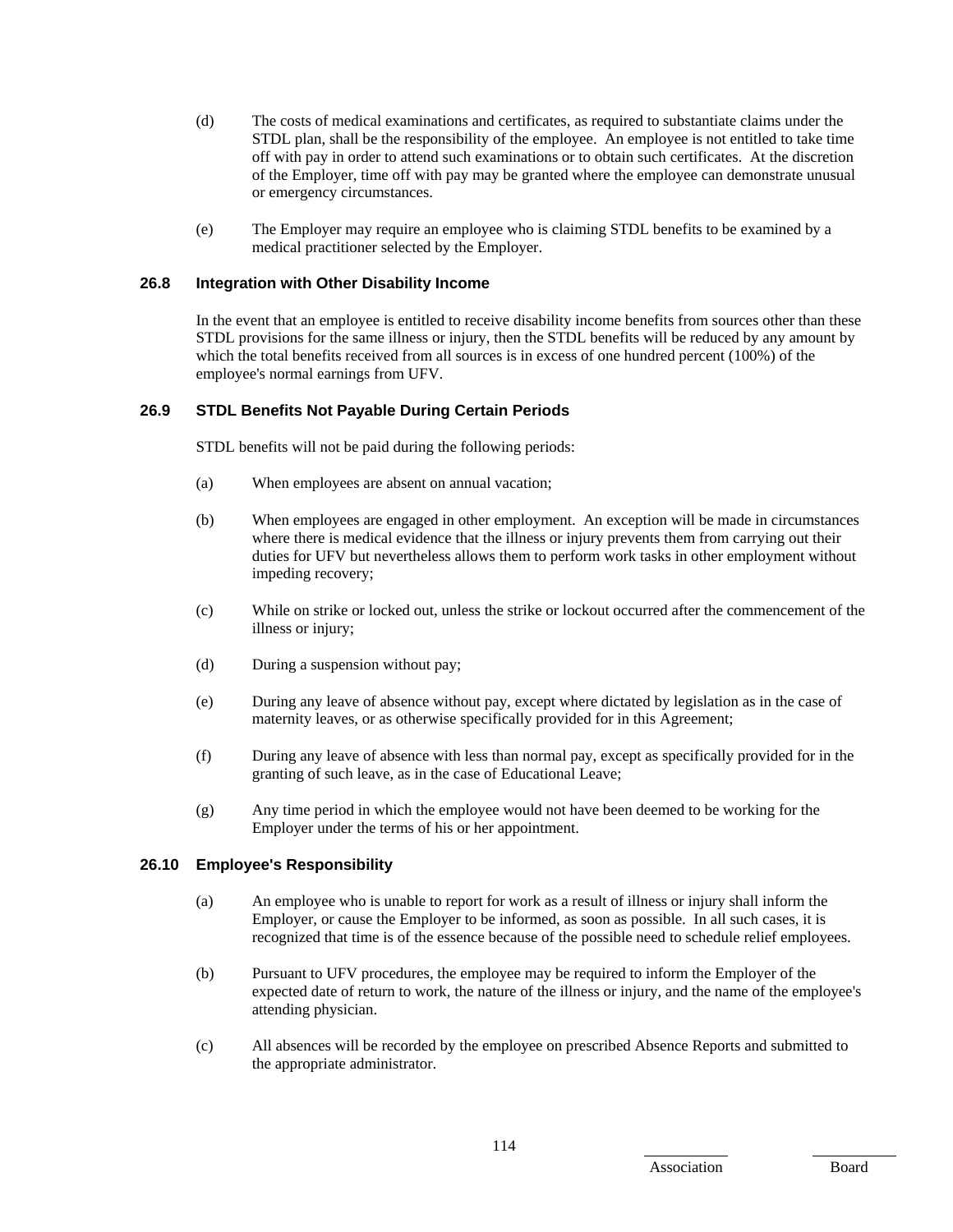## **26.11 Calculation of STDL Periods**

STDL will be calculated to the nearest half  $(\frac{1}{2})$  day in the case of Type A and Type B employees. In the case of Type A and B part-time employees, STDL will be pro-rated as otherwise provided in this Agreement.

## **26.12 STDL Benefits Upon Layoff**

- (a) Subject to (b) below, employees who are receiving STDL benefits shall continue to receive such benefits upon layoff until the termination of the illness or injury or until the maximum benefit entitlement has been utilized, whichever comes first, if the layoff notice is given after the commencement of the illness or injury for which STDL benefits are being paid.
- (b) In the event that the layoff notice was given prior to the commencement of the illness or injury, benefits will cease on the effective date of the layoff only if the illness commenced within two (2) months before the effective date of the layoff.

## **26.13 Medical and Dental Appointments**

- (a) The Employer is under no obligation to grant time off with pay to employees for purposes of medical and dental appointments. At the discretion of the Employer, time off with pay may be granted where the employee can demonstrate unusual circumstances. Leave for non-routine medical and dental appointments is covered by Article 25.7 (Special Leave - Type A or Type B Employees) or Article 26.5(a) (Qualifications on STDL Absences).
- (b) Permission to attend medical and dental appointments during work hours may be granted by an employee's administrator, provided that acceptable arrangements are made, such as making up time or adjusting pay.

#### **26.14 Time Qualifications**

- (a) In the event that an employee is absent due to the same illness or injury over a period of time which bridges from one calendar year into the next calendar year, the absence will be recognized to be continuous and the employee does not then begin the new calendar year with a renewed entitlement to STDL benefits. The employee would continue to receive STDL benefits until the total of ninety-four (94) work days of entitlement have been utilized.
- (b) Should the employee then return to work and subsequently be absent in the same calendar year with a new and unrelated illness or injury, the employee's entitlement to STDL is limited to the total of ninety-four (94) work days in that calendar year, less the number of work days already utilized with the first illness or injury in that same calendar year. However, the first thirty (30) days of STDL for the new and unrelated illness or injury will be paid at one hundred percent (100%) of full pay, with the remaining entitlement paid at seventy percent (70%) of full pay.
- (c) In the event that an employee returns to work from an absence due to illness or injury, then suffers a relapse which requires a further absence from work commencing within three (3) months of the return to work, the employee's STDL benefit does not begin again. In such case, the absence is deemed to be continuous for purposes of benefits claimed under the STDL plan.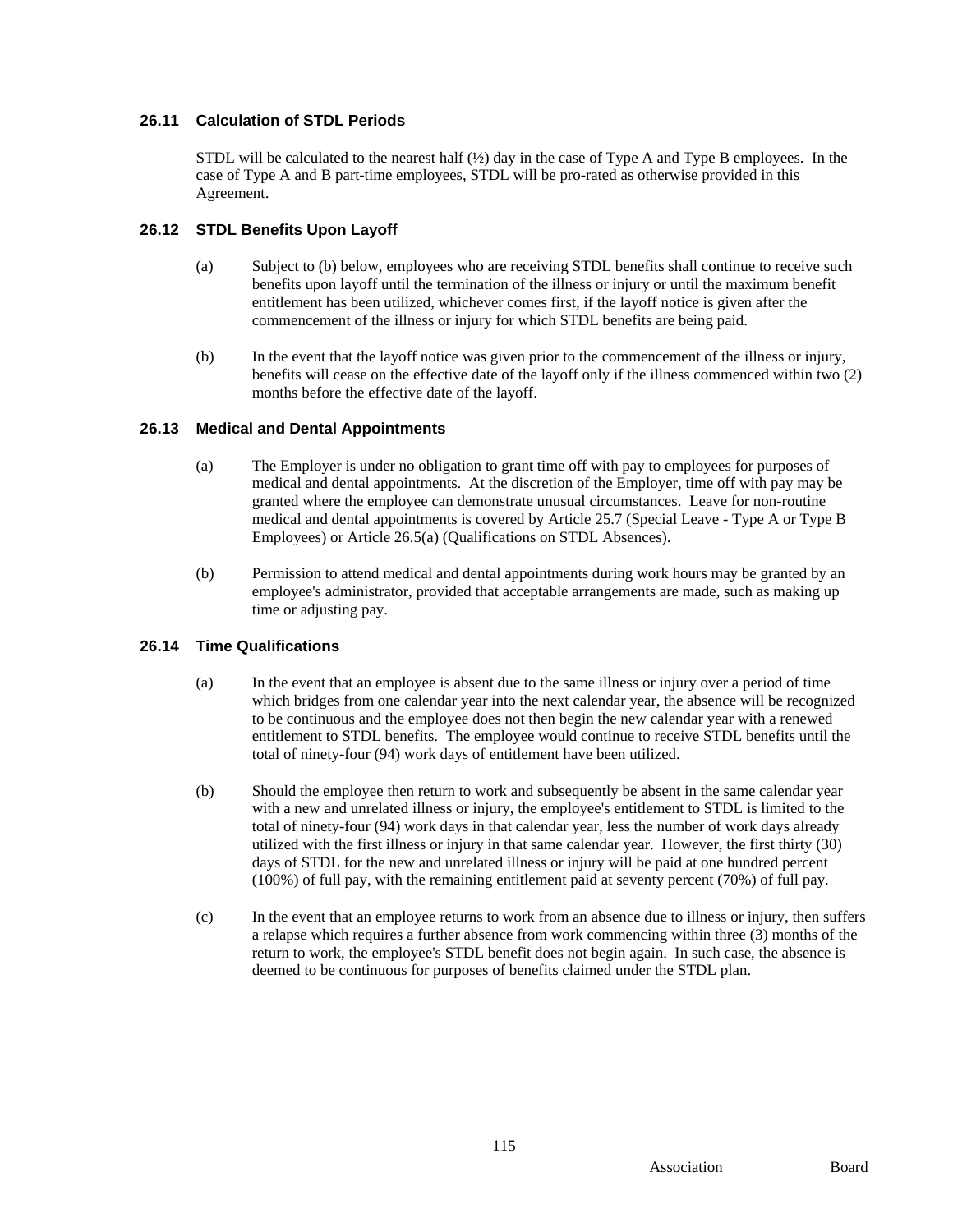# **ARTICLE 27: LONG-TERM DISABILITY LEAVE**

## **27.1 Long-Term Disability**

The Employer agrees to arrange for and maintain a Long-Term Disability (LTD) plan, to be underwritten by an insurance carrier selected by the Employer. The Employer will not change the insurer or alter the policy without prior consultation with the Association. The Employer will not reduce the benefit without prior agreement with the Association.

## **27.2 Eligibility for LTD**

Type A and Type B employees become eligible for LTD coverage upon completion of thirty (30) work days of active service.

## **27.3 LTD Benefits**

The LTD plan or policy will provide for seventy percent (70%) of an employee's normal earnings, to age sixty-five (65) in the event of total disability, subject to an 85% all sources maximum benefit.

## **27.4 Specific Coverages and Eligibility Provisions**

- (a) The LTD plan descriptions contained in this Agreement are provided only for purposes of general description and information. All specific details of the plan, its coverage, terms and conditions shall at all times be subject to and governed by the actual plan or policy underwritten by the insurance carrier.
- (b) The actual plan or policy underwritten by the insurance carrier shall be deemed to be an integral part of this Agreement. The Employer agrees to provide copies of the actual LTD plan or policy to the Association.

## **27.5 Filling Vacancies Due to LTD Leave**

The Employer has the right to fill a vacancy which results from an employee's absence due to LTD leave. Normally such vacancies shall be filled with Type C, Type D, Limited Term or Sessional appointments.

## **27.6 Returning to Work from LTD Leave**

- (a) Employees returning to work from LTD leave within two (2) years of the commencement of the leave shall be entitled to return to their same or an equivalent position, provided that the Employer is satisfied by medical evidence that they are of sufficient health to assume the position.
- (b) Employees returning to work pursuant to (a) above shall provide the Employer with written notification of their desire to return to work, at least four (4) months prior to the date of their intended return.
- (c) A teaching employee returning to work pursuant to (a) above shall do so at the beginning of the next recognized semester. Other employees shall do so at the Employer's earliest convenience, but not later than four (4) months from the employee's written notification to re-enter.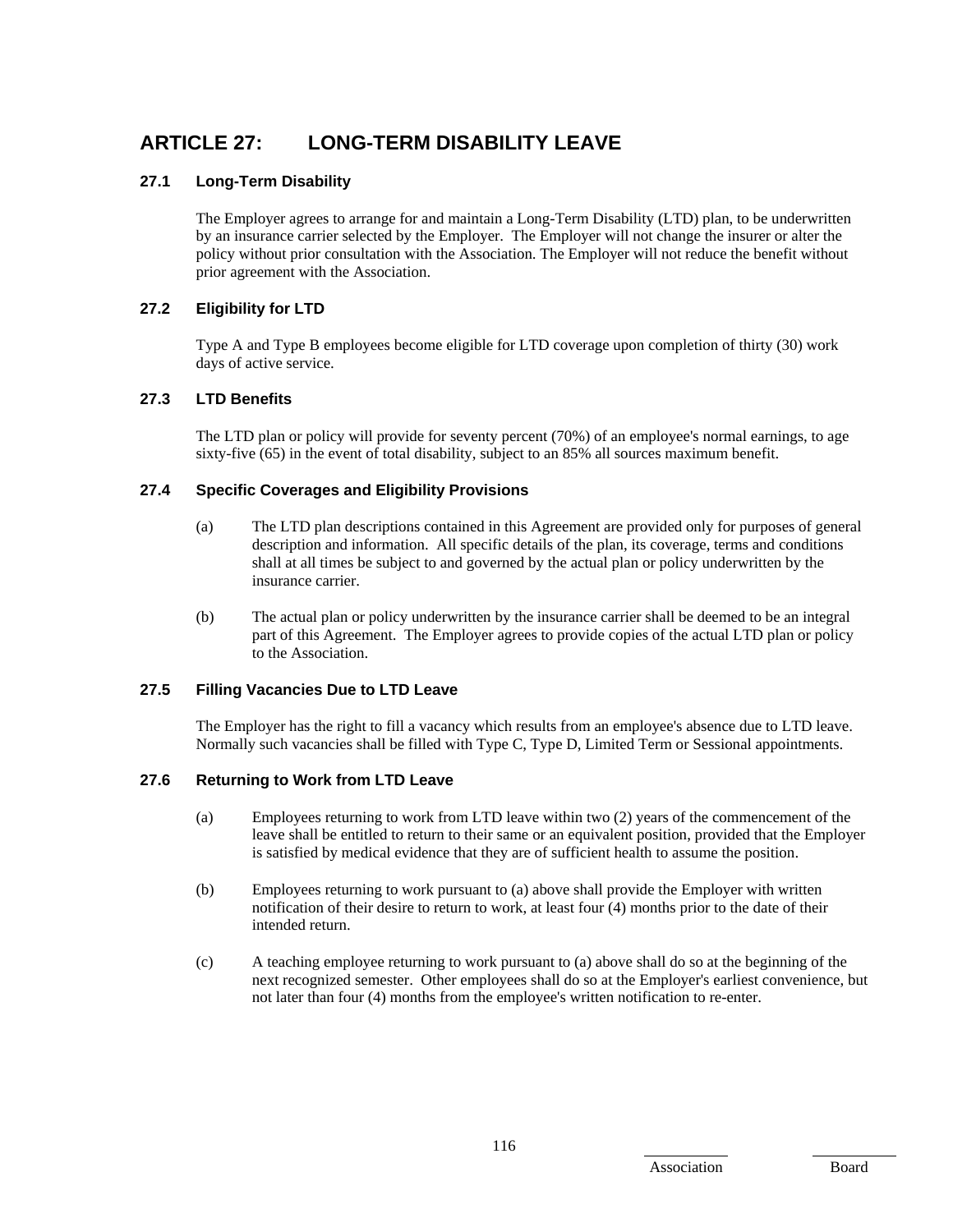- (d) Employees who wish to return to work at UFV after being on LTD leave up to a maximum of two (2) years from the commencement of the leave shall be entitled to exercise their bumping rights as given in ARTICLE 16: (LAYOFF AND RECALL), provided the Employer is satisfied by medical evidence that they are of sufficient health to assume the position.
- (e) An employee who wishes to return to work at UFV after being on LTD leave for more than two (2) years from the commencement of the leave shall be entitled to apply for vacant positions, subject to the following conditions:
	- (i) The employee will be considered by the Employer to have internal applicant status pursuant to Article 11.4 (Internal Applicants) over outside applicants, provided that the Employer is satisfied by medical evidence that the employee is of sufficient health to assume the position, and
	- (ii) The right can only be exercised in relation to a position which is vacant at the time the employee is medically capable of returning to work, or which becomes vacant within fifteen (15) months of that date.

## **27.7 Premium Contributions**

The Employee will pay the premium contributions for LTD coverage.

#### **27.8 Employees Absent on LTD Leave**

At the discretion of the Association, an employee who is absent on LTD leave may be considered to be a member of the bargaining unit. The Association will assume the responsibility for the collection of any dues or their equivalent during the period of absence.

#### **27.9 Benefits While on LTD Leave**

The employer will pay benefit premiums (excluding LTD) and Development Allowance for up to two years while an employee is absent on LTD leave.

#### **27.10 Challenge of Decision of Insurer**

- (a) In the event that the Association wishes to challenge a decision taken by the insurer of the LTD coverage, the Association will file a request in writing with the President of UFV, asking that the Employer support and submit the challenge. The request must provide full reasons for the challenge, and copies of any relevant information.
- (b) The President will respond in writing to the Association's request within ten (10) work days from the date of receipt. Such a request by the Association will not be unreasonably refused.
- (c) Should the President refuse to support and submit the challenge, such decision may be the subject of a grievance by the Association, commencing at Step Two of the grievance procedure.

## **27.11 Protection from Layoff or Termination**

Employees shall not be laid off or terminated by reason of illness, injury, or physical or mental disability which prevents them from performing their duties.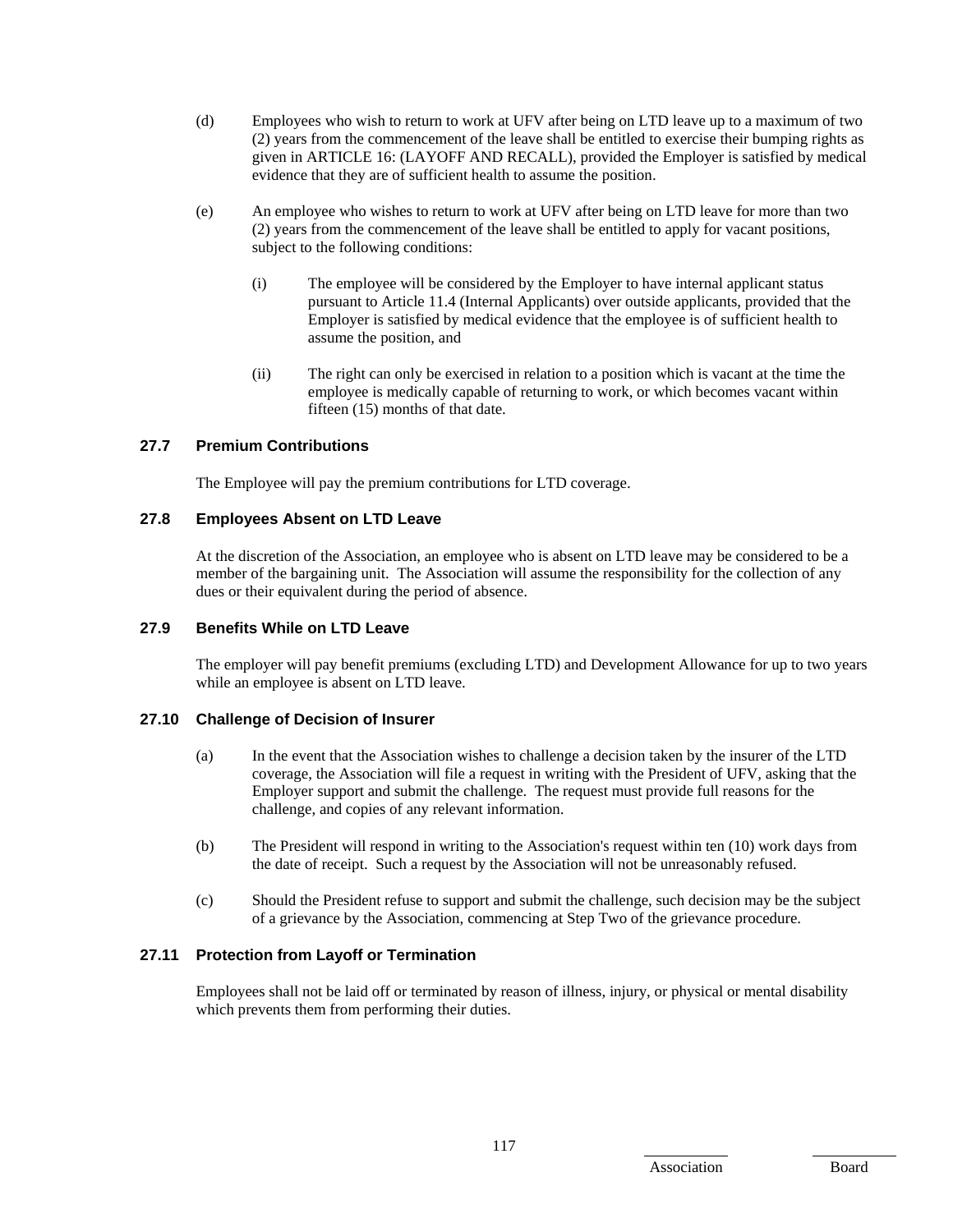## **27.12 Type C, Type D, Limited Term and Sessional Employees and Long Term Disability Leave**

Type C, Type D, Limited Term and Sessional Employees are excluded from ARTICLE 27:.

Employees on LTD do not qualify for the employer to pay benefits. The employer may choose to continue to cover these premiums.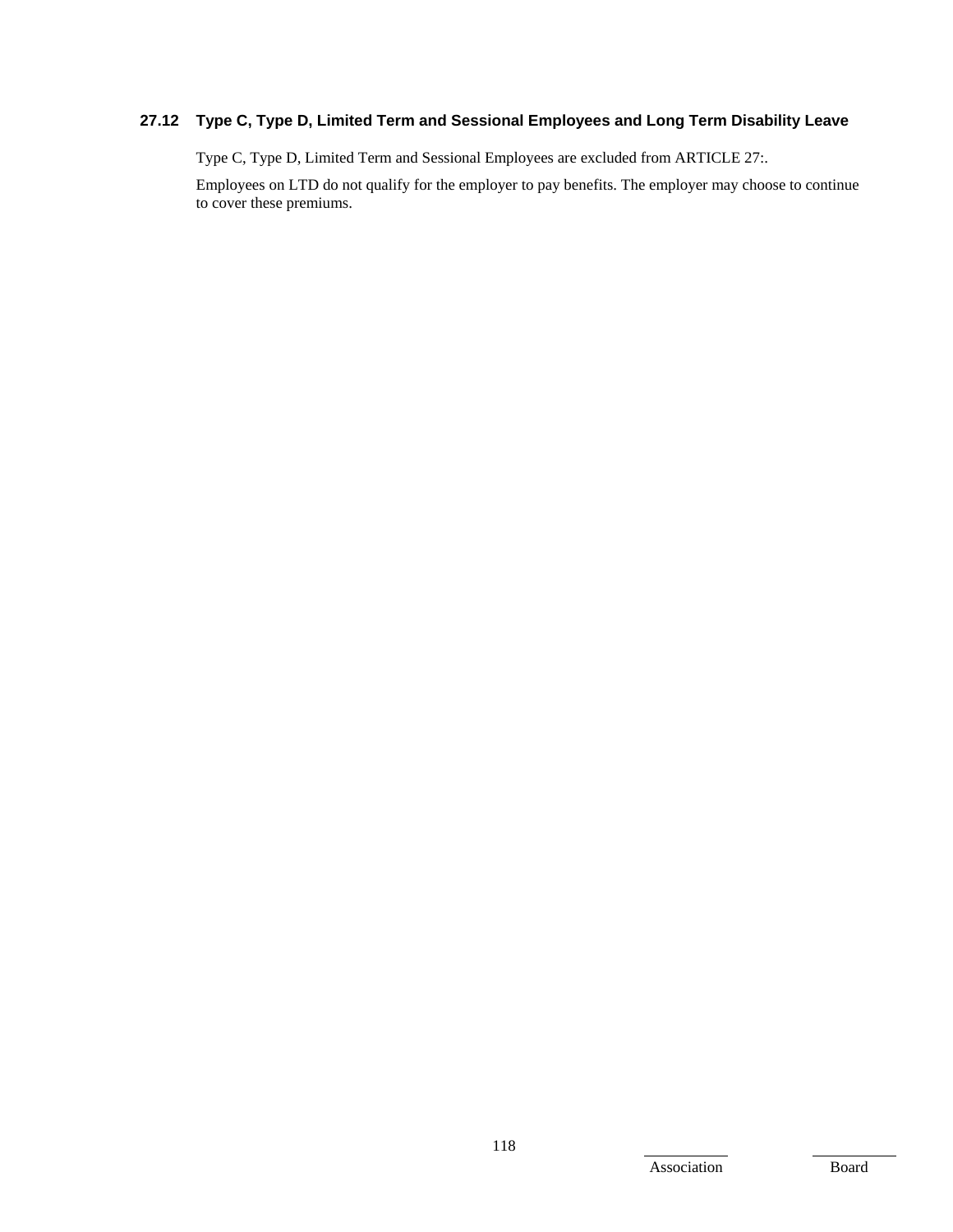# **ARTICLE 28: BENEFITS**

## **28.1 Benefit Coverage**

Type A and Type B employees shall receive benefits as hereinafter set out below and in ARTICLE 26: (SICK AND SHORT-TERM DISABILITY LEAVE), and ARTICLE 27:(LONG-TERM DISABILITY LEAVE). Type C, Type D, Auxiliary II, Limited Term and Sessional Employees are limited to benefits as detailed below in Article 28.8 (Type C, Limited Term and Sessional Employees Access to Benefits) and Article 28.9 (Type D and Auxiliary II Employees Access to Benefits).

## **28.2 Group Life Insurance**

For Type A and Type B employees the Employer shall pay one hundred (100%) percent of the premium cost of the Group Life Insurance Policy. This Group Life coverage will be three (3) times the employee's annual salary.

## **28.3 Medical Insurance and Extended Health Benefits**

For all Type A and Type B employees, spouses and dependents of employees, provided they are classified as dependents for income tax purposes the employer shall:

- (a) pay one hundred (100%) percent of the premium cost of the British Columbia Medical Plan.
- (b) pay one hundred (100%) percent of the premium cost of the Extended Health Care Plan.

The employee may cover persons other than dependents if the insurance carrier agrees and if the employee pays the full cost of the premiums for non-dependents through payroll deduction.

## **28.4 Dental Plan**

The Employer shall provide a dental plan providing a percentage payment for services equal to or better than the following:

| 100% |
|------|
| 75%  |
| 75%  |
|      |

For the period of the contract, the choice of carrier will be agreed upon by the Employer and the Association, and the primary considerations in selecting a carrier shall be:

(a) provision of the outlined benefits at the lowest cost;

(b) provision of a suitable claim payment scheme.

The Employer shall pay one hundred (100%) percent of the premium cost of the Dental Plan.

## **28.5 Health Spending Account**

Type A and Type B employees are entitled to access up to \$1000 under the UFV Health Spending Account (HSA). The HSA is pro-rated for less than 100% Type A or Type B employees. Information on UFV's HSA for Type A and Type B employees is located on our UFV website under www.UFV.bc.ca/es/employee\_benefits.htm .

#### **28.6 Pensions**

All eligible employees must participate in the appropriate pension plan, except as provided by the plans.

19 Association Board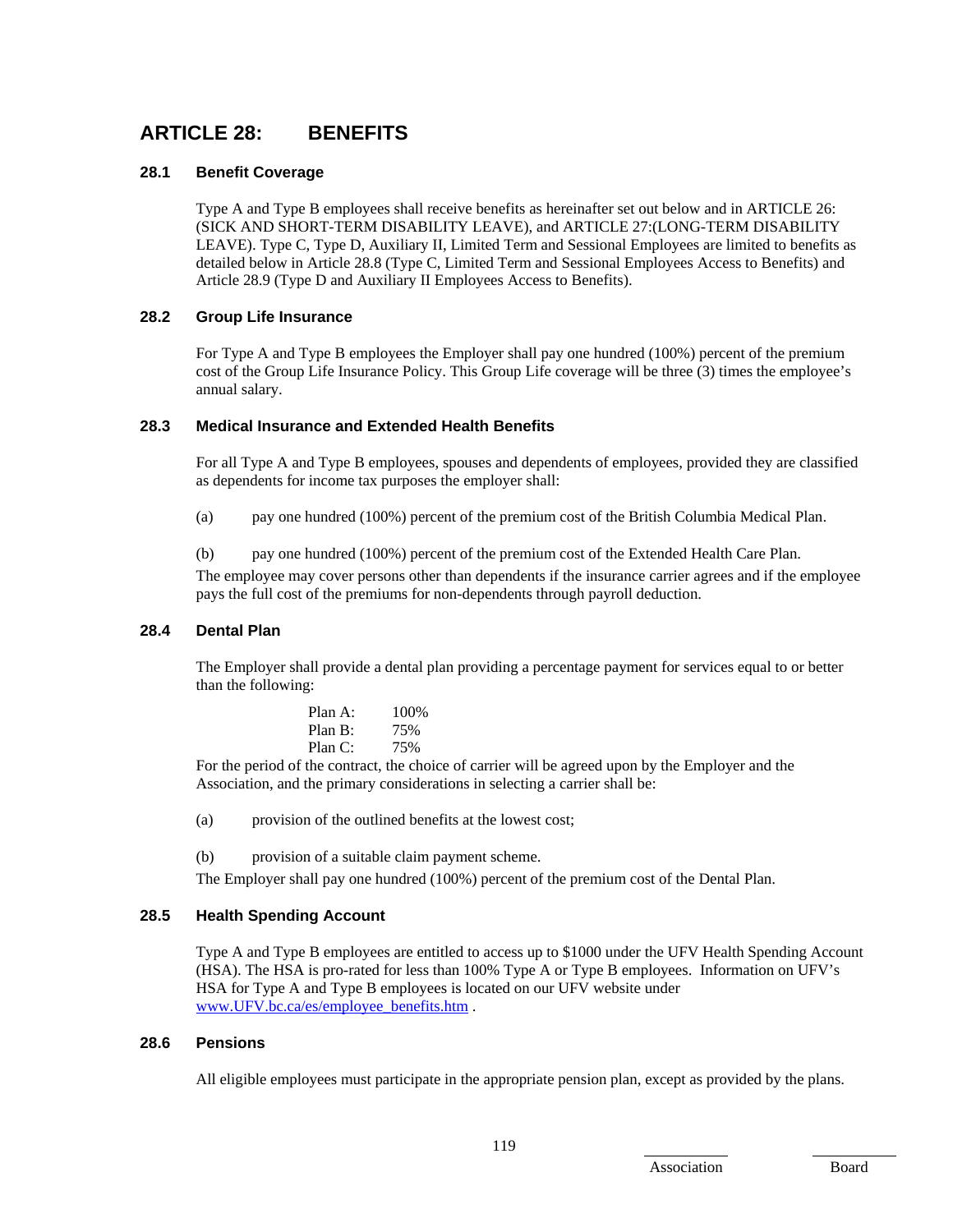## **28.7 Benefit Coverage During Leave of Absence Without Pay**

Type A and Type B employees on leaves of absence without pay are entitled to maintain all of their benefits , subject to availability of coverage by the carrier, for medical, extended health, dental, long-term disability, group life insurance, and for any other benefits by paying 100% of the premiums for all benefits during the period of the leave except for the first twenty (20) work days during which the Employer will pay its share of the premiums.

## **28.8 Type C, Limited Term and Sessional Employees Access to Benefits**

- (a) Type C, Limited Term and Sessional appointments confer only limited rights and entitlements under the provisions of this article.
- (b) Eligibility and Included Benefits:
	- (i) Type C, Limited Term and Sessional employees who successfully complete the probation period after April 1, 2001, and whose next contract is equal to or greater than 50% work for the next year, are entitled to participate in the BC Medical Plan, Dental Plan, and Extended Health Care Plan but are not entitled to participate in Long Term Disability or Life Insurance benefits.
	- (ii) For eligible benefits, the Employee will pay 50% of the premium cost.
- (c) Benefits Allowance
	- (i) Type C and Sessional employees who have not completed their probationary period, and non-probationary Type C and Sessional employees who choose not to participate in benefits will receive a benefits allowance as follows:

Sessional employees 50% or greater: two percent (2%) of gross straight-time earnings. Staff employees: four percent (4%) of gross straight-time earnings.

- (ii) The benefits allowance will be added to a Type C or Sessional employee's earnings for each pay period.
- (d) Termination of Benefits:

Any Type C, Limited Term or Sessional employee on benefits who does not get re-employed at 50% or greater within five (5) months of the end of their contract will be terminated from benefit coverage. During the five (5) months, the part-time employee can maintain coverage by paying full premiums. If terminated from benefits or if the employee decides not to pay the full premium during the five-month period, they must meet the standards of (b) above to gain access to future coverage.

#### **28.9 Type D and Auxiliary II Employees Access to Benefits**

- (a) Type D and Auxiliary II employees are not eligible for access to benefits.
- (b) Benefits Allowance
	- (i) Type D and Auxiliary II employees will receive 4% of gross straight time earnings as an allowance in lieu of access to benefits.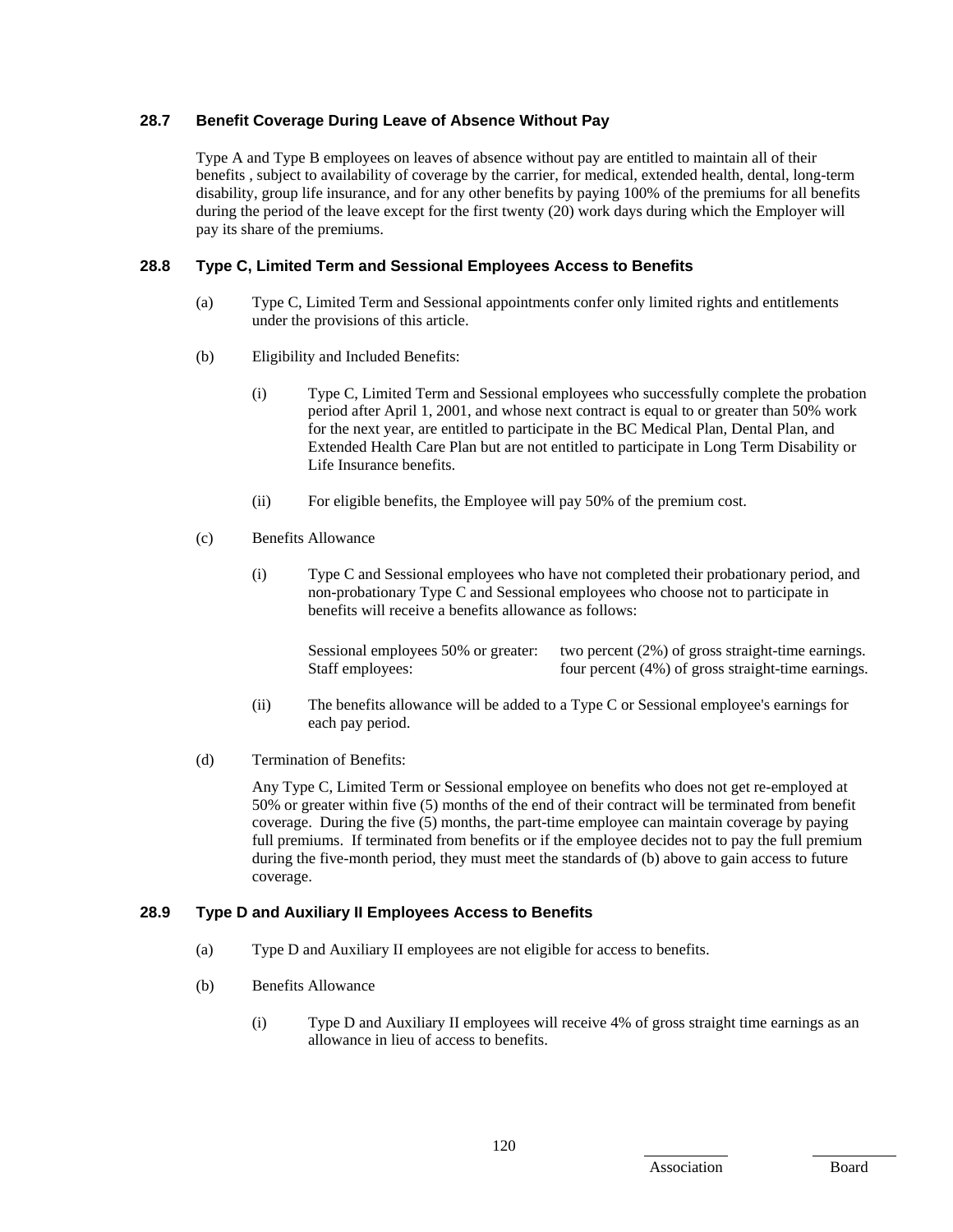## **ARTICLE 29: STATUTORY HOLIDAYS AND ANNUAL VACATIONS**

## **29.1 Statutory Holidays**

(a) Employees will be granted a day off with pay for each of the following holidays:

| New Years Day | Labour Day        |
|---------------|-------------------|
| Good Fridav   | Thanksgiving Day  |
| Easter Mondav | Remembrance Day   |
| Victoria Dav  | Christmas Day     |
| Canada Dav    | <b>Boxing Day</b> |
| <b>BC</b> Day | <b>Family Day</b> |

and any other general statutory holiday proclaimed by the Federal or Provincial Governments.

- (b) When one of the statutory holidays noted in (a) falls on one of an employee's days of rest, the employee is entitled to such statutory holiday on his or her next regularly scheduled work day, unless the holiday is proclaimed as being observed on some other day.
- (c) When one of the statutory holidays noted in (a) preceding falls on a regularly scheduled work day during an employee's annual vacation, the employee shall be granted an additional day's vacation.

## **29.2 Annual Vacations**

- (a) Type A employees shall be granted paid annual vacations as follows, with calendar years of service calculated as of the anniversary of the employee's entry into service with UFV.
	- (i) Less than one (1) year of continuous service: Employees are entitled to one and one-quarter  $(1 \frac{1}{4})$  days off for each completed month of service to a maximum of fifteen (15) days, with pay at the rate of six percent (6%) of regular pay earned to March 31. Greater than one year of continuous service: The following table describes the entitlements for employees with more than one year of service.

| <b>Annual Vacation Detail</b> |                      |  |  |  |
|-------------------------------|----------------------|--|--|--|
| In Year                       | <b>Vacation Days</b> |  |  |  |
| 1                             | 15                   |  |  |  |
| 2                             | 16                   |  |  |  |
| 3                             | 17                   |  |  |  |
| 4                             | 18                   |  |  |  |
| 5                             | 19                   |  |  |  |
| 6                             | 20                   |  |  |  |
| 7                             | 21                   |  |  |  |
| 8                             | 23                   |  |  |  |
|                               |                      |  |  |  |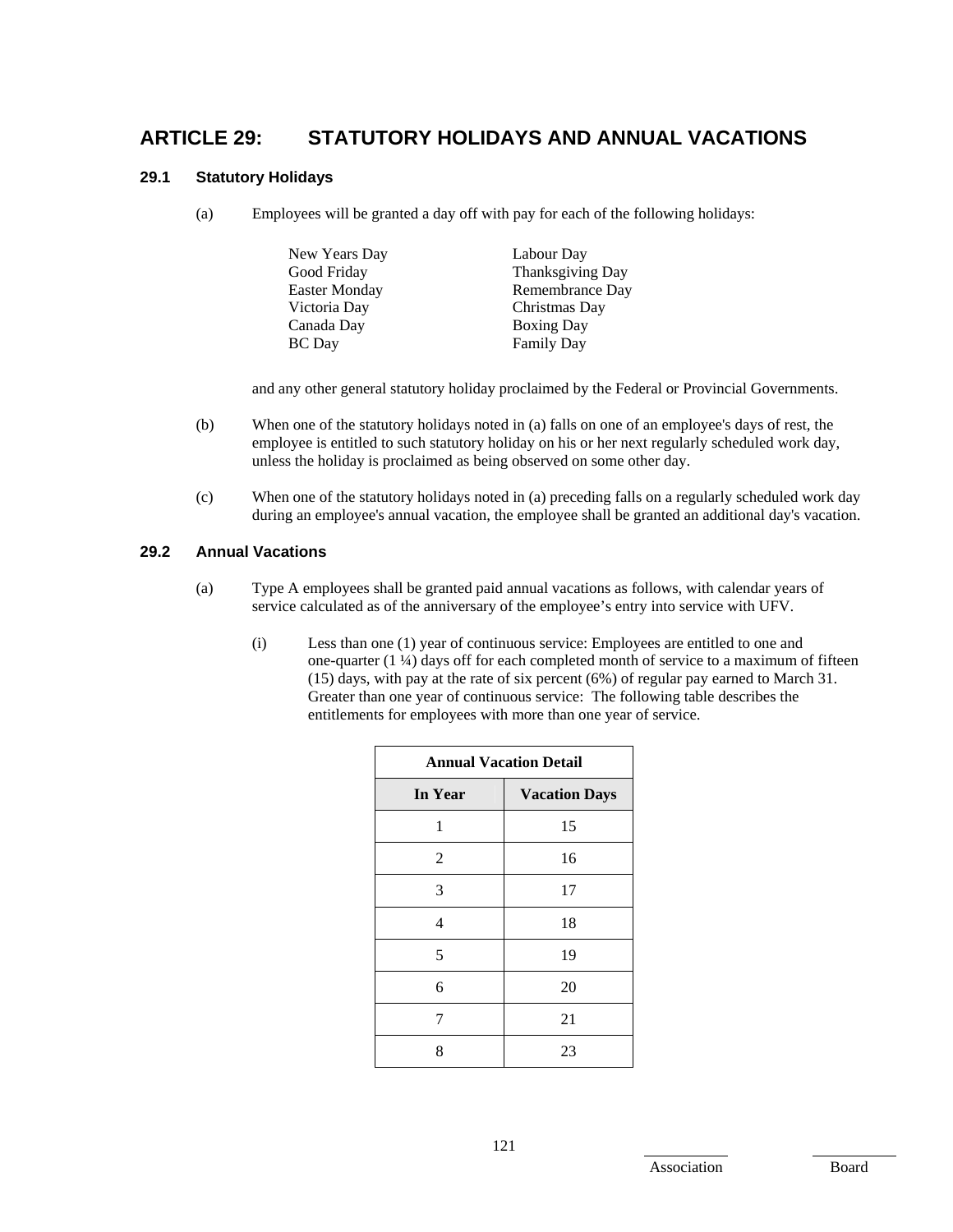| <b>Annual Vacation Detail</b> |                      |  |  |  |
|-------------------------------|----------------------|--|--|--|
| In Year                       | <b>Vacation Days</b> |  |  |  |
| 9                             | 23                   |  |  |  |
| 10                            | 24                   |  |  |  |
| 11                            | 25                   |  |  |  |
| 12                            | 26                   |  |  |  |
| 13                            | 27                   |  |  |  |
| 14                            | 28                   |  |  |  |
| 15                            | 29                   |  |  |  |
| 16                            | 30                   |  |  |  |

The vacation year shall begin April 1 and end March 31 of the year following. Each year, employees whose service entry date falls between April 1 and March 31 shall be granted a pro-rated vacation allowance based on the portion of the year between their service entry date and the end of the vacation year.

(b) Type B faculty employees with one (1) or more years completed continuous service as of July 1 shall be granted forty (40) work days vacation.

Type B faculty employees with less than one (1) completed year of continuous service as of July 1 shall be granted three and one-third (3 1/3) days vacation for each completed month of service, to a maximum of forty (40) days, with pay at the rate of sixteen percent (16%) of regular earnings to July 1.

(c) Type B director employees with one (1) or more years completed continuous service as of July 1 shall be granted thirty (30) work days vacation.

Type B director employees with less than one (1) completed year of continuous service as of July 1 shall be granted two and one-half (2 ½) days vacation for each completed month of service, to a maximum of thirty (30) days, with pay at the rate of twelve percent (12%) of regular earnings to July 1.

(d) An Educational advisor with one (1) or more years completed continuous service as of July 1 shall be granted thirty (30) work days vacation.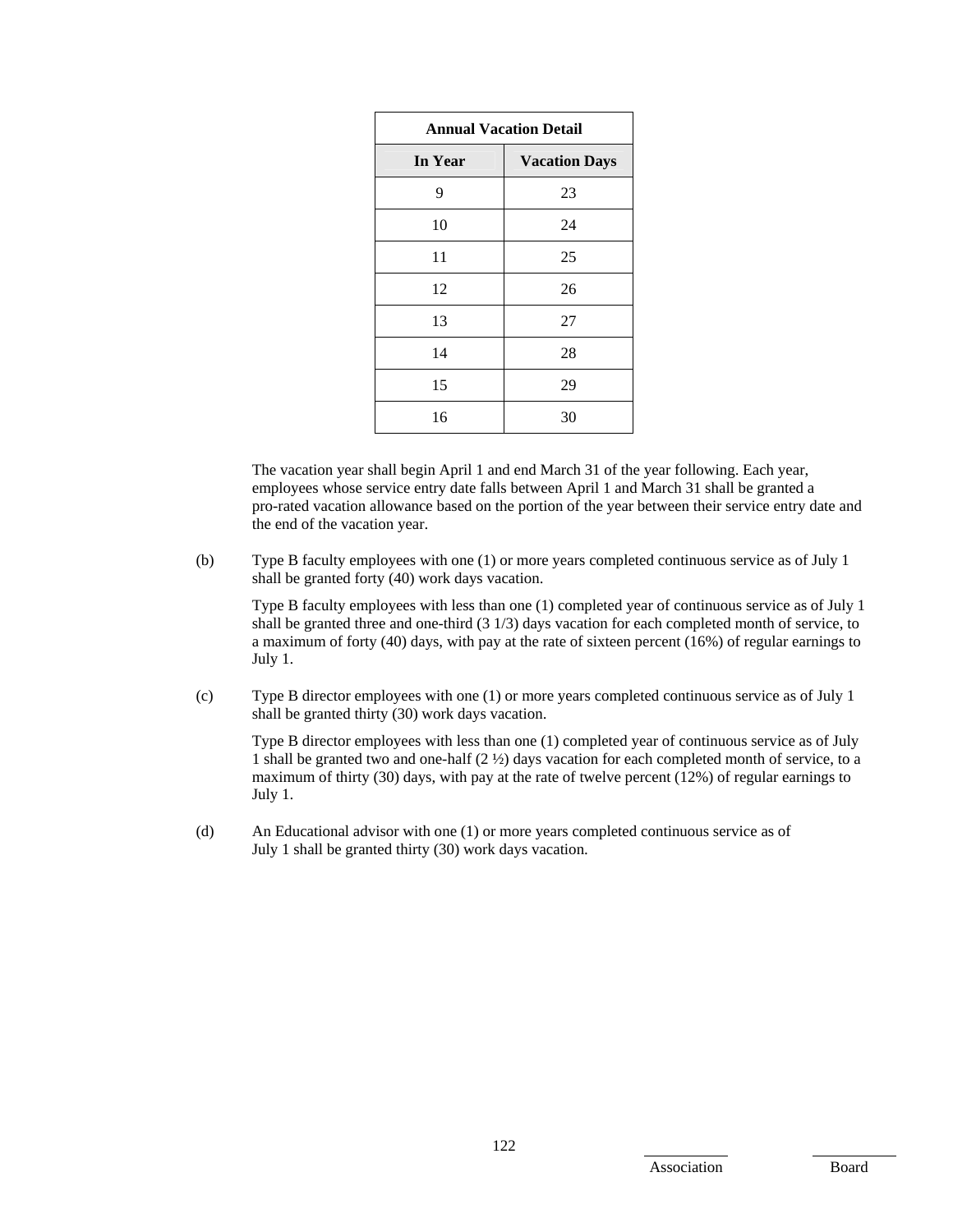## **29.3 Type C and Type D Employees Annual Vacation Pay and Statutory Holiday Pay**

(a) Type C and Type D Employees shall receive annual vacation pay as a percentage of, and in addition to, their straight time earnings and will be calculated and paid in each pay period. The applicable percentages are as follows:

| <b>Employee Category</b>                             | <b>Vacation Pay Percentage</b>                                                                    |
|------------------------------------------------------|---------------------------------------------------------------------------------------------------|
| C and D Staff $-$ contracts of ten months or<br>more | Upon authorization of the Dean, may bank<br>vacation days rather than be paid six percent $(6\%)$ |
| C and D Staff – contracts of less than ten<br>months | six percent $(6\%)$                                                                               |

## **29.4 Limited Term and Sessional Employees Annual Vacation Pay and Statutory Holiday Pay**

Limited Term and Sessional faculty employees have vacation credits and statutory holiday pay included in their rate of pay as in Article 22.12 (Limited Term Appointment Schedules) and Article 22.13 (Sessional Schedules).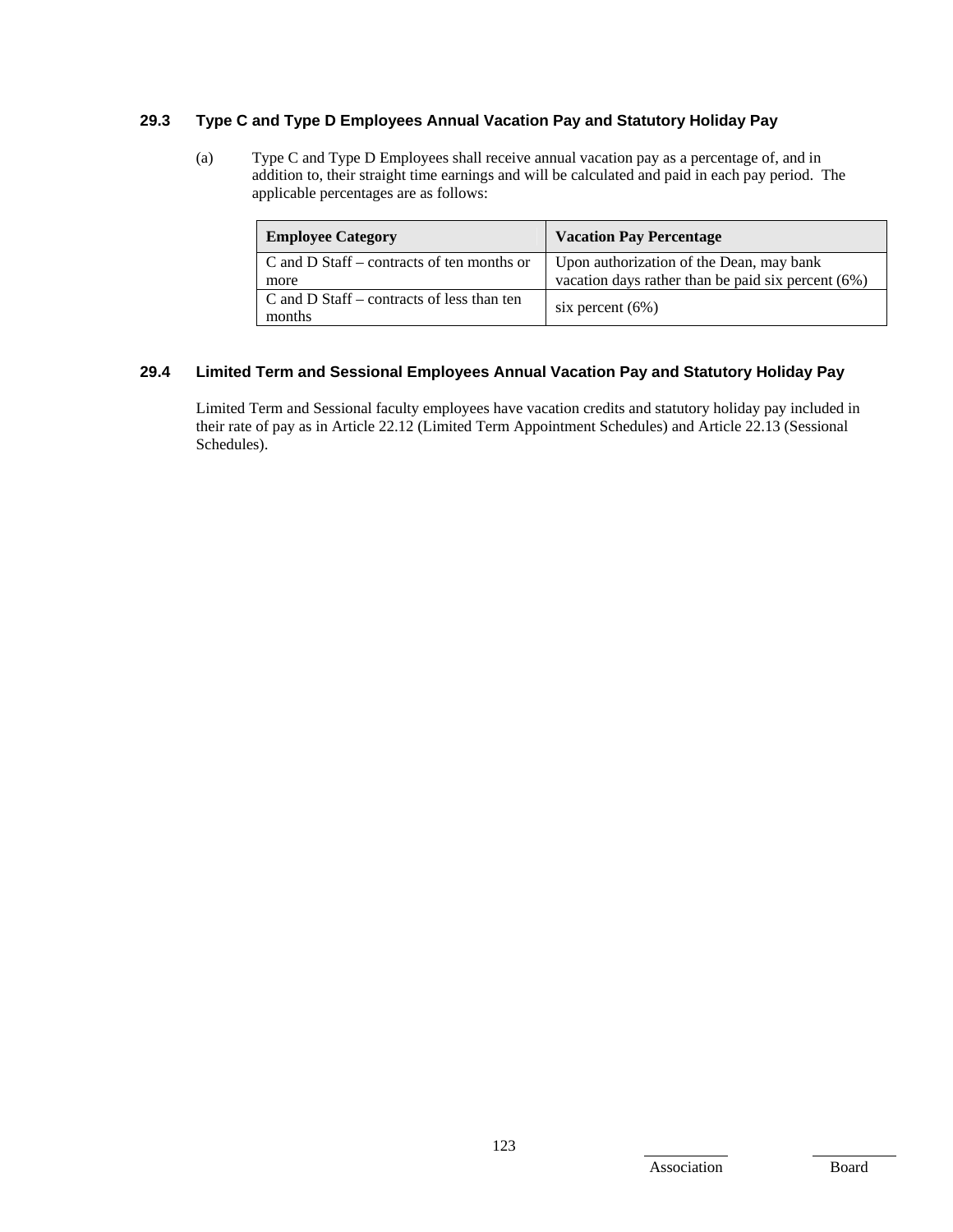# **ARTICLE 30: OCCUPATIONAL HEALTH AND SAFETY**

## **30.1 Intent and Commitment**

- (a) The parties recognize the mutual benefits to be derived from providing and maintaining a healthy and safe work environment.
- (b) The parties also recognize that such an environment is only possible with the commitment and cooperation of the Employer, the Association and every employee.
- (c) Accordingly, the parties agree that any applicable federal or provincial legislation or regulations issued pursuant to such legislation dealing with occupational health and safety, shall be fully complied with.

## **30.2 Joint Occupational Health and Safety Committee**

- (a) The Employer and the Association agree to establish Joint Occupational Health and Safety Committees, as required under the WorkSafe BC Occupational Health and Safety Regulations. The Employer and the Association are each entitled to appoint not more than seven (7) members to each Committee.
- (b) The Committees will meet pursuant to the WorkSafe BC Occupational Health and Safety Regulations, at regular intervals to be determined by the Committees.
- (c) Minutes shall be kept of all meetings of the Joint Occupational Health and Safety Committees, and copies of the Minutes shall be sent to the Employer, the Association, and WorkSafe BC.
- (d) A Committee shall make recommendations to the President on unsafe, hazardous, or dangerous conditions within the work environment at UFV, with the aim of preventing and reducing risk of occupational injury or illness.
- (e) The appropriate Joint Occupational Health and Safety Committee shall be notified of any accident or injury which occurs within the work place at UFV. The Committee, or a designated representative or representatives from within the Committee, shall investigate, report and make recommendations to the Employer and the Association within twenty (20) work days on the nature and cause of an accident or injury which occurs within the work place.

## **30.3 Employee Obligations**

- (a) All employees shall comply with reasonable rules of conduct which are established and published by the Employer in consultation with the appropriate Joint Occupational Health and Safety Committee to give effect to the requirements of the applicable legislation and regulations.
- (b) Every employee is encouraged to report to the Employer, as soon as practicable, any injury or any accident which could have resulted in an injury, or any unsafe condition which poses a threat to health and safety.
- (c) No employee will be reprimanded or disciplined for failure to report any injury or accident in (b) above.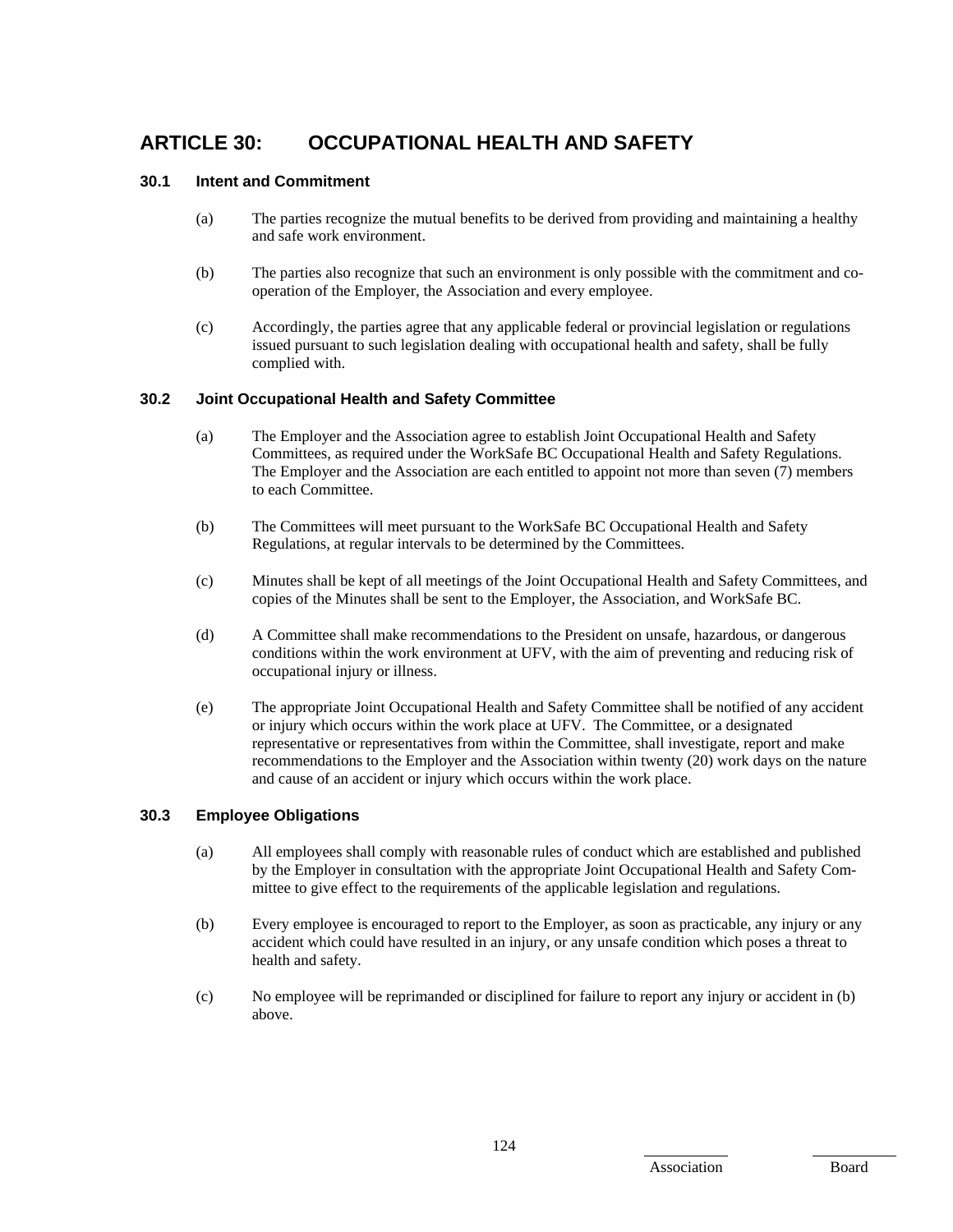## **30.4 Emergency Transportation of Employees**

Emergency transportation to the nearest physician or hospital facility will be provided by the Employer for any employee who requires emergency medical attention during working hours, and any expenses of such transportation shall be borne by the Employer.

## **30.5 Safety Clothing and Equipment**

- (a) An employee may request the Human Resources department to review the Employer's choice of safety clothing, footwear, or equipment, if the employee has reason to believe it is inadequate. If the employee is unsatisfied with the decision of Human Resources, he/she may ask to have the decision reconsidered by the appropriate Occupational Health and Safety Committee. Where the Employer or WorkSafe BC requires articles of clothing and/or equipment to be worn or used, the Employer shall provide such clothing or equipment.
- (b) The Employer shall also maintain, repair and/or replace such clothing and equipment as required in connection with normal wear and tear.
- (c) Any employee to whom such clothing or equipment is provided is responsible for reasonable care and maintenance in connection with its use. Any loss or damage which results from an employee's negligence or abuse will be at the expense of that employee.

## **30.6 Personal Health and Safety**

- (a) No employee will be reprimanded or disciplined, or suffer a loss in pay, for refusing to perform an assigned work task where the refusal is based on a reasonable apprehension of danger for the employee's personal health and safety.
- (b) If the Employer, on the advice of the Joint Occupational Health and Safety Committee, has ascertained an unsafe condition which cannot be rectified immediately, any affected employees will be reassigned to other duties as soon as possible at the same rate of pay, subject to the layoff provisions of this Agreement.
- (c) When an employee's work requires continuous viewing of a computer monitor, the employee is encouraged to vary his/her duties for a period of up to ten (10) minutes after each hour of intensive viewing in order to avoid the possibility of eye strain.
- (d) The Employer will pay for vaccinations for flu and any other communicable diseases which are not fully covered by the medical plan.

## **30.7 Occupational First Aid Certificates**

Where the Employer requires employees to obtain, renew or upgrade Occupational First Aid Certificates, any fees, tuition or costs of course materials shall be borne by the Employer.

#### **30.8 Occupational First Aid Certificate Premiums**

(a) A monthly premium shall be paid to employees who are required by the Employer to hold an Occupational First Aid Certificate. The premium shall be as follows:

| Primary Occupational First Aid Attendant (dayshift)   | \$300.00/month   | Level II |
|-------------------------------------------------------|------------------|----------|
| Primary Occupational First Aid Attendant (nightshift) | \$250.00/month   | Level II |
| Back-up First Aid Attendant                           | $$150.00/m$ onth |          |

25 Association Board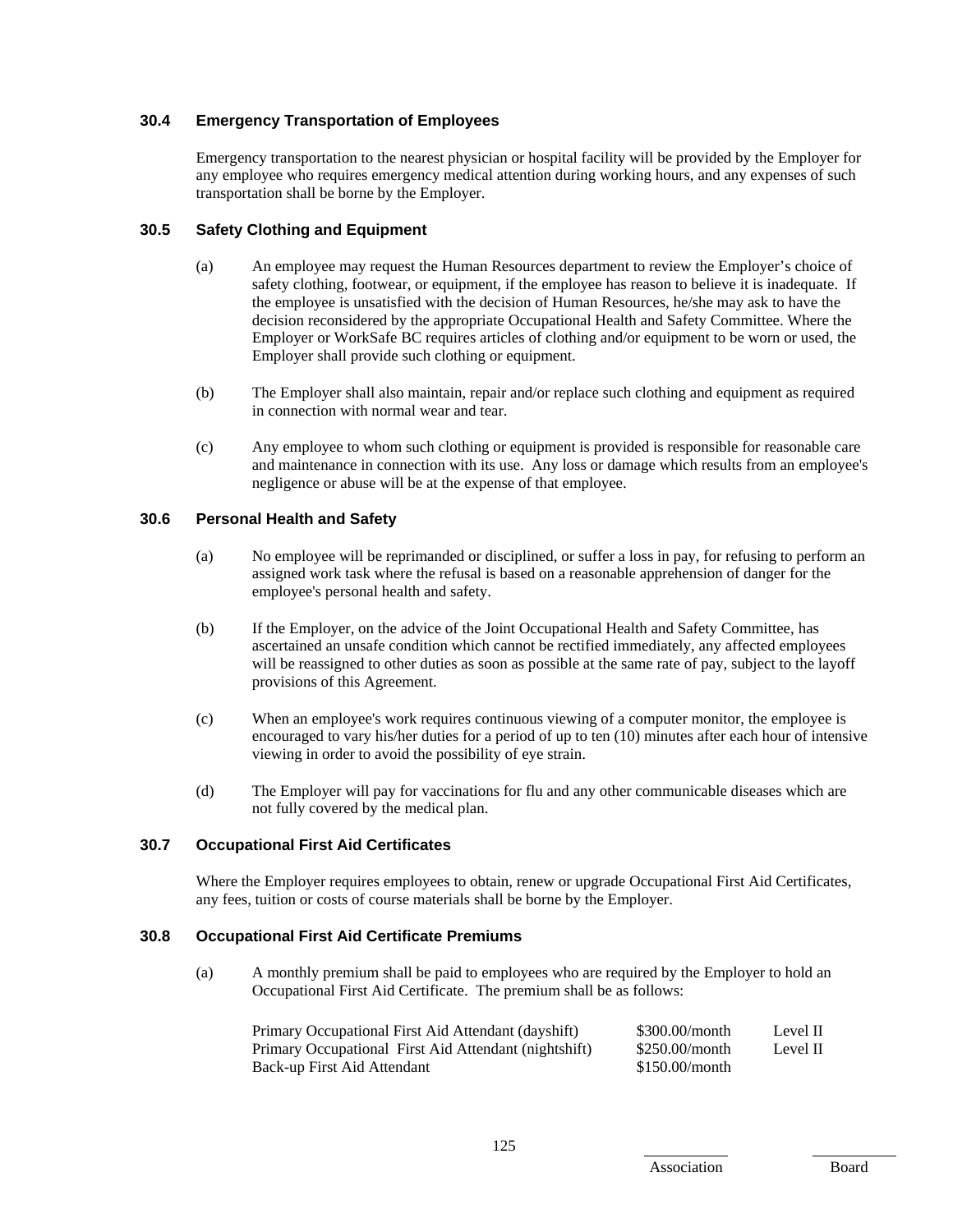- (b) Any employee who serves on a Joint Occupational Health and Safety Committee shall not suffer a reduction in income for attending meetings of the Committee when such meetings are held during working hours, or for any time spent investigating safety matters at the direction of the Committee and with the approval of the President.
- (c) Any employee within UFV may make a written or verbal representation to the Committee concerning unsafe, hazardous or dangerous conditions within the work place.

## **30.9 Occupational Health and Safety Training**

In consultation with WorkSafe BC and the Association, the Employer shall arrange an appropriate training program in compliance with WorkSafe BC Occupational Health & Safety regulations for members of the Joint Occupational Health and Safety Committees. Where possible, such training will be provided during normal working hours, with no loss in income to Committee members in relation to their attendance at training sessions.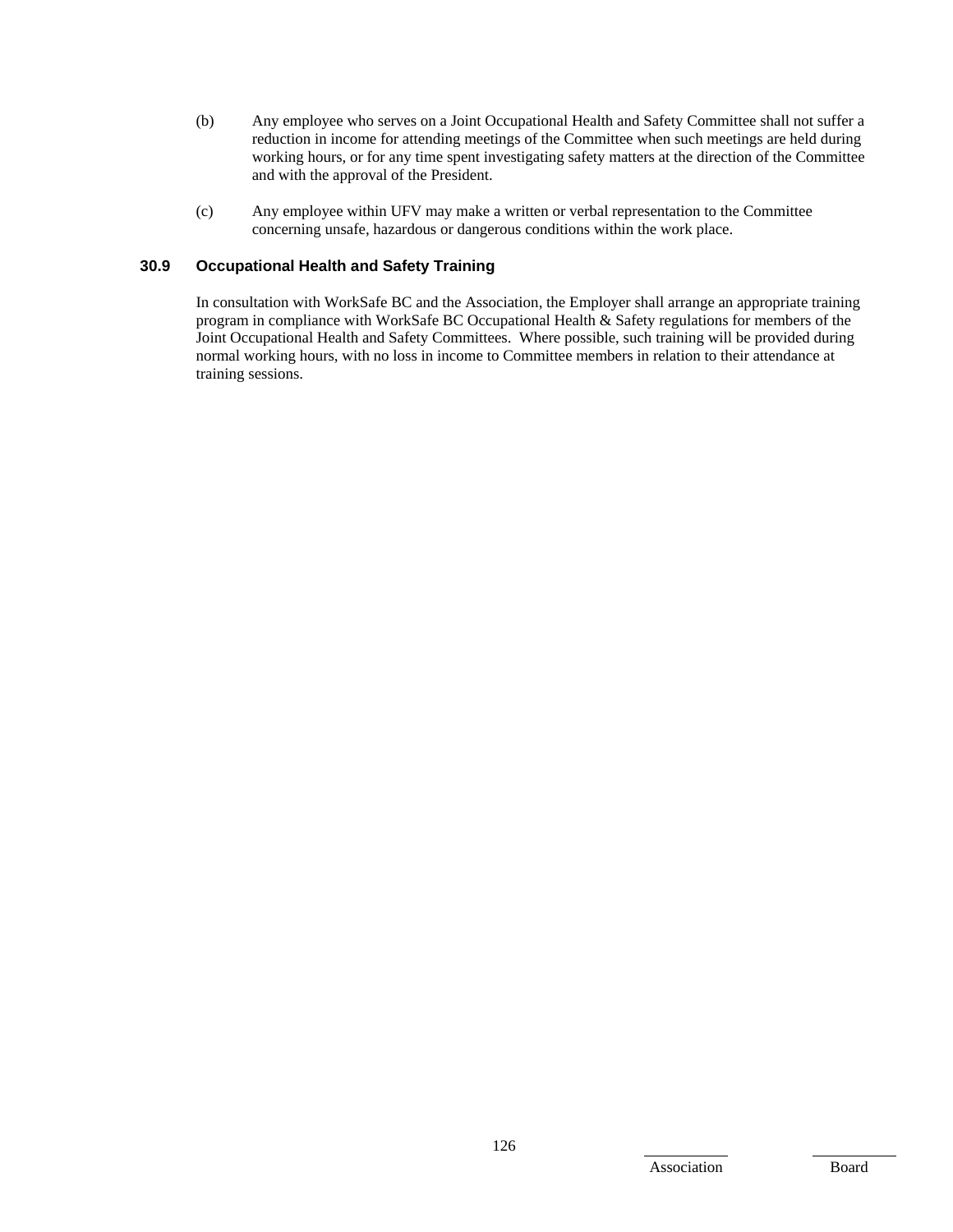# **ARTICLE 31: CONTINUING STUDIES ACTIVITIES**

Under the direction of UFV management, Continuing Studies courses and programs are offered on an entrepreneurial model. CS Program Directors work collaboratively with the academic disciplines to provide learning opportunities that complement but do not compete with other UFV programs, and augment the credit offerings but do not replace them.

## **31.1 FSA Membership**

- (a) A Continuing Studies instructor who teaches 250 hours or more in each of two consecutive calendar years qualifies for FSA membership. Dues-paying membership commences during the second calendar year, once the 250 hour requirement for that year has been met.
- (b) FSA membership continues for six months from the last day worked.

## **31.2 Seniority**

CS seniority is applicable only to eligibility for CS work of a similar nature (program offerings in the same topical area as previously taught).

#### **31.3 Work Allocation**

- (a) The CS Program Director (or designate) is responsible for evaluating the qualifications and suitability of an instructor for CS contracts.
- (b) Subsequent available work shall be assigned by the CS Program Director in the order below:
	- (i) CS instructors who have taught a particular offering in the previous six months shall be given the first right of refusal for repeat offerings, according to their seniority with that work, provided they have received satisfactory evaluations.
	- (ii) CS instructors who have taught in the previous six months and received satisfactory evaluations, will be given the first right of refusal for similar work according to their course seniority provided they are deemed qualified for the similar work by the CS Director. For the purposes of this agreement, "similar work" generally means a programming offering in the same topical area as previously performed.
	- (iii) In the case of two CS instructors of equal qualifications, where one instructor is an FSA member and one is not, the work will be assigned to the FSA member first.
	- (iv) In the case of two CS instructors who both have FSA membership, and are equally qualified, the work will be assigned to the FSA member with the most CS seniority with that particular work.

#### **31.4 Evaluation**

CS instructors will be evaluated by the CS Program Director in a fair and consistent manner using the CS instructor evaluation form approved by JPDC. Pending approval from JPDC, CS instructors may also be evaluated using the Instructor Administrative Evaluation. Performance will be considered to be satisfactory in the absence of evaluations.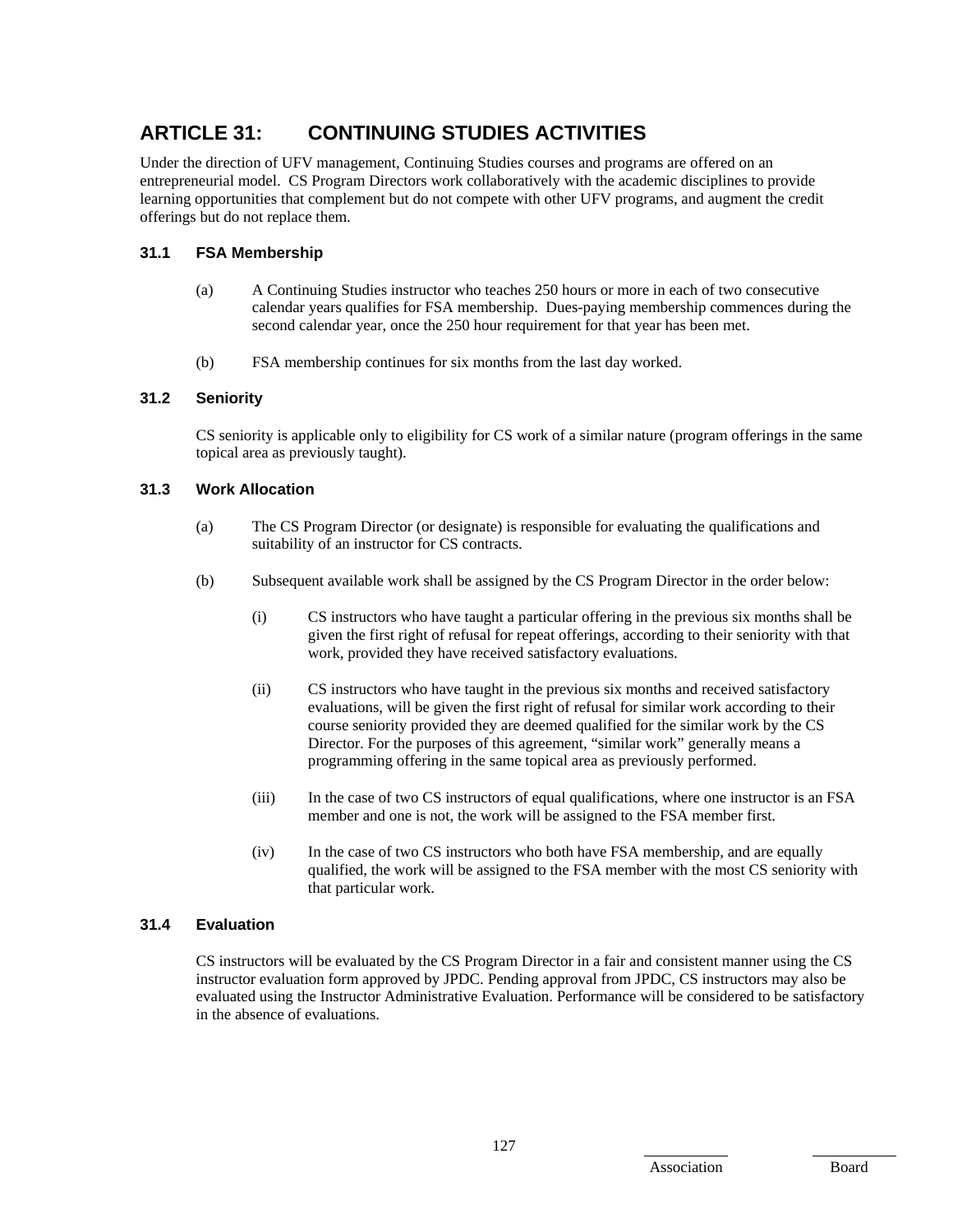## **31.5 Layoff and Expiry of Specified Term**

CS Instructors' contracts shall be specified term contracts. The expiry of a specified term of appointment is neither a layoff nor a discharge and cannot be the subject of a grievance.

## **31.6 Employee Rights**

- (a) CS instructors with FSA membership shall be granted internal status for UFV postings.
- (b) CS instructors with FSA membership are entitled to rights or provisions under the following Articles:

| ARTICLE 1:         | THE AGREEMENT                                      |
|--------------------|----------------------------------------------------|
| ARTICLE 2:         | ASSOCIATION RECOGNITION AND RIGHTS                 |
| <b>ARTICLE 3:</b>  | ASSOCIATION DUES AND MEMBERSHIP IN THE ASSOCIATION |
| <b>ARTICLE 4:</b>  | <b>EMPLOYER RIGHTS</b>                             |
| ARTICLE 5:         | TERM OF THE AGREEMENT                              |
| ARTICLE 6:         | RENEGOTIATION OF THE AGREEMENT                     |
| ARTICLE 7:         | <b>GRIEVANCE PROCEDURE</b>                         |
| ARTICLE 8:         | <b>ARBITRATION</b>                                 |
| ARTICLE 9:         | RATIFICATION OF AGREEMENT                          |
| ARTICLE 10:        | <b>EMPLOYEE RIGHTS</b>                             |
| <b>ARTICLE 14:</b> | <b>TERMINATION AND DISCIPLINE</b>                  |
| <b>ARTICLE 30:</b> | OCCUPATIONAL HEALTH AND SAFETY                     |
|                    | ARTICLE 32: AGREEMENT COMMITTEE                    |

### **31.7 Pay Scale**

CS instructors shall normally be paid according to the CS instructor salary scale. The Employer shall maintain a consistent placement rationale for the use of this scale. In exceptional circumstances where market demand requires a higher pay rate, and the cost-recovery structure of the programming is able to support it, the CS Program Director may negotiate an individual contract at a higher rate than those in the pay scale.

The CS instructor salary scale rates include vacation and statutory holiday pay.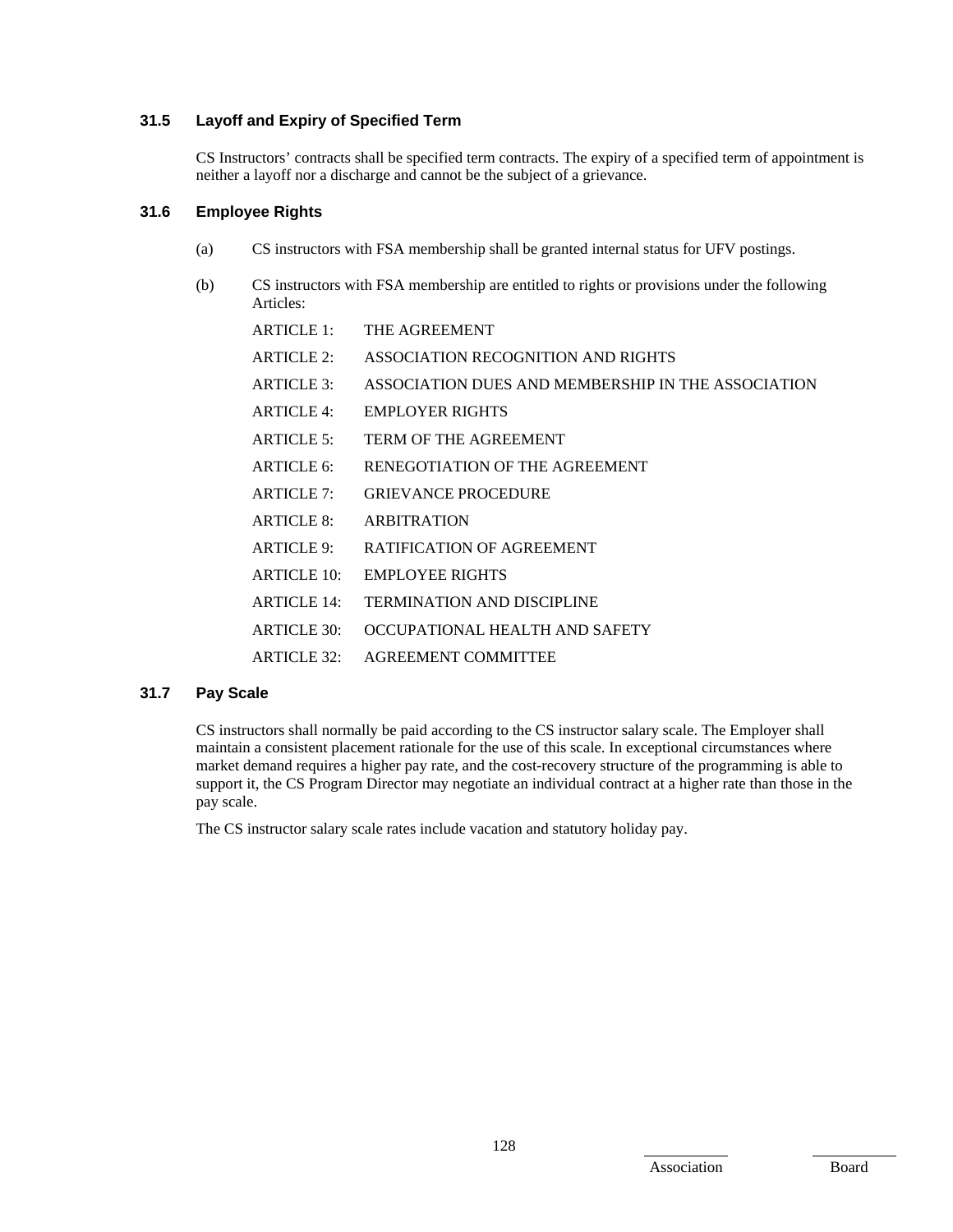#### **CONTINUING EDUCATION NON-CREDIT PROGRAM HOURLY RATES - FACULTY**

|                                                                                                                         | Apr 1 - Dec<br>31, 2012 | Jan 1 - Mar<br>31, 2013 | Apr $1 - Aug$<br>31, 2013 | Sep 1 - Dec<br>31, 2013 | Jan 1, 2014 |
|-------------------------------------------------------------------------------------------------------------------------|-------------------------|-------------------------|---------------------------|-------------------------|-------------|
| A. No experience and/or<br><b>Instructor Training</b>                                                                   | \$18.09                 | \$18.27                 | \$18.45                   | \$18.63                 | \$18.82     |
| B. One Semester Experience<br>and Instructor Training                                                                   | \$19.16                 | \$19.35                 | \$19.54                   | \$19.74                 | \$19.94     |
| C. Minimum of Two<br>Semesters' Experience, Plus<br><b>Instructor Training or</b><br>Recognized Teaching<br>Certificate | \$20.23                 | \$20.43                 | \$20.63                   | \$20.84                 | \$21.05     |
| D.                                                                                                                      | \$21.29                 | \$21.50                 | \$21.72                   | \$21.94                 | \$22.16     |

### **CONTINUING EDUCATION AUXILIARY RATES – FACULTY**

| Category         |                      | Step 1  | Step 2  | Step 3  | Step 4   | Step 5  |
|------------------|----------------------|---------|---------|---------|----------|---------|
|                  | Apr 1 - Dec 31, 2012 | \$25.41 | \$28.24 | \$31.06 | \$33.88  | \$36.70 |
|                  | Jan 1 - Mar 31, 2013 | \$25.66 | \$28.52 | \$31.37 | \$34.22  | \$37.07 |
| <b>B.</b> Hourly | Apr 1 - Aug 31, 2013 | \$25.92 | \$28.81 | \$31.68 | \$34.56  | \$37.44 |
|                  | Sep 1 - Dec 31, 2013 | \$26.18 | \$29.10 | \$32.00 | \$34.91  | \$37.81 |
|                  | Jan 1, 2014          | \$26.44 | \$29.39 | \$32.32 | \$35.26  | \$38.19 |
| C. High Hourly   | Apr 1 - Dec 31, 2012 | \$39.53 | \$42.36 | \$45.18 | \$48.01  | \$50.83 |
|                  | Jan 1 - Mar 31, 2013 | \$39.93 | \$42.78 | \$45.63 | \$48.49  | \$51.34 |
|                  | Apr 1 - Aug 31, 2013 | \$40.33 | \$43.21 | \$46.09 | \$48.97  | \$51.85 |
|                  | Sep 1 - Dec 31, 2013 | \$40.73 | \$43.64 | \$46.55 | \$49.46  | \$52.37 |
|                  | Jan 1, 2014          | \$41.14 | \$44.08 | \$47.02 | \$49.95  | \$52.89 |
|                  | Apr 1 - Dec 31, 2012 | \$56.47 | \$67.77 | \$73.42 | \$112.95 |         |
| D.               | Jan 1 - Mar 31, 2013 | \$57.03 | \$68.45 | \$74.15 | \$114.08 |         |
|                  | Apr 1 - Aug 31, 2013 | \$57.60 | \$69.13 | \$74.89 | \$115.22 |         |
|                  | Sep 1 - Dec 31, 2013 | \$58.18 | \$69.82 | \$75.64 | \$116.37 |         |
|                  | Jan 1, 2014          | \$58.76 | \$70.52 | \$76.40 | \$117.53 |         |

**\*RATES INCLUDE VACATION PAY**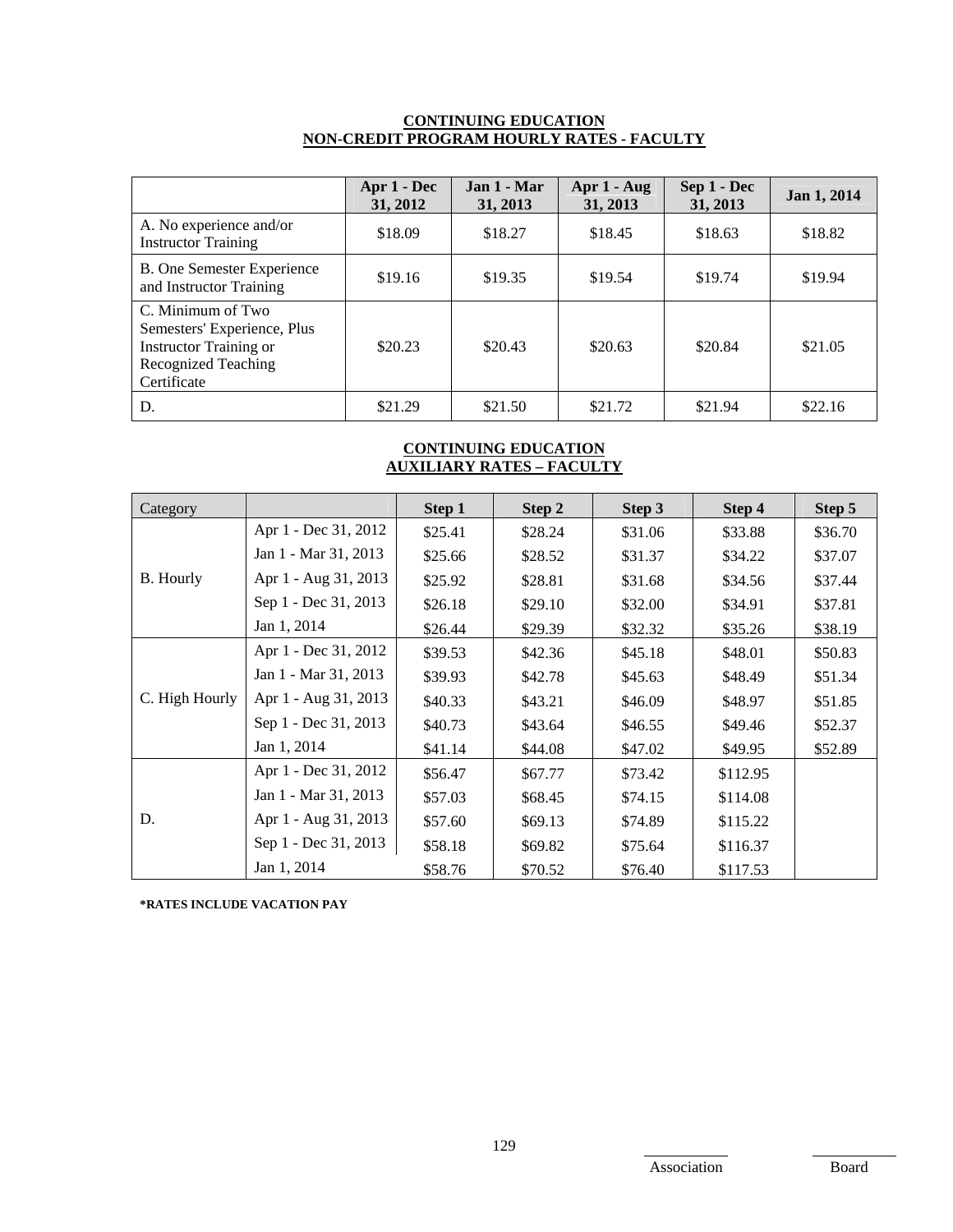# **ARTICLE 32: AGREEMENT COMMITTEE**

## **32.1 Composition, Constitution and Duration**

(a) The Agreement Committee shall be composed of two (2) representatives of the Employer and two (2) representatives of the Association, provided that alternate representatives may be appointed from time to time. If possible, at least one (1) of the representatives of the Association and one (1) representative of the Employer will have been members of their respective Negotiating Committees for this Agreement.

The Committee shall be constituted within one (1) month of the signing of the Agreement, and shall continue for the duration of this Agreement.

- (b) The Committee shall meet as often as is necessary, at the request of either party, to discuss and make recommendations on:
	- (i) problems of Agreement interpretation;
	- (ii) matters of employer-Human Resources arising out of this Agreement;
	- (iii) amendments to the current Agreement;
	- (iv) policy matters under consideration by the Employer which may be in conflict with the Agreement.

#### **32.2 Policy Matters**

In order to give appropriate consideration to policy matters, the Agreement Committee shall be provided by the Administration with all necessary information regarding the general procedures which will be used to implement proposed UFV policy.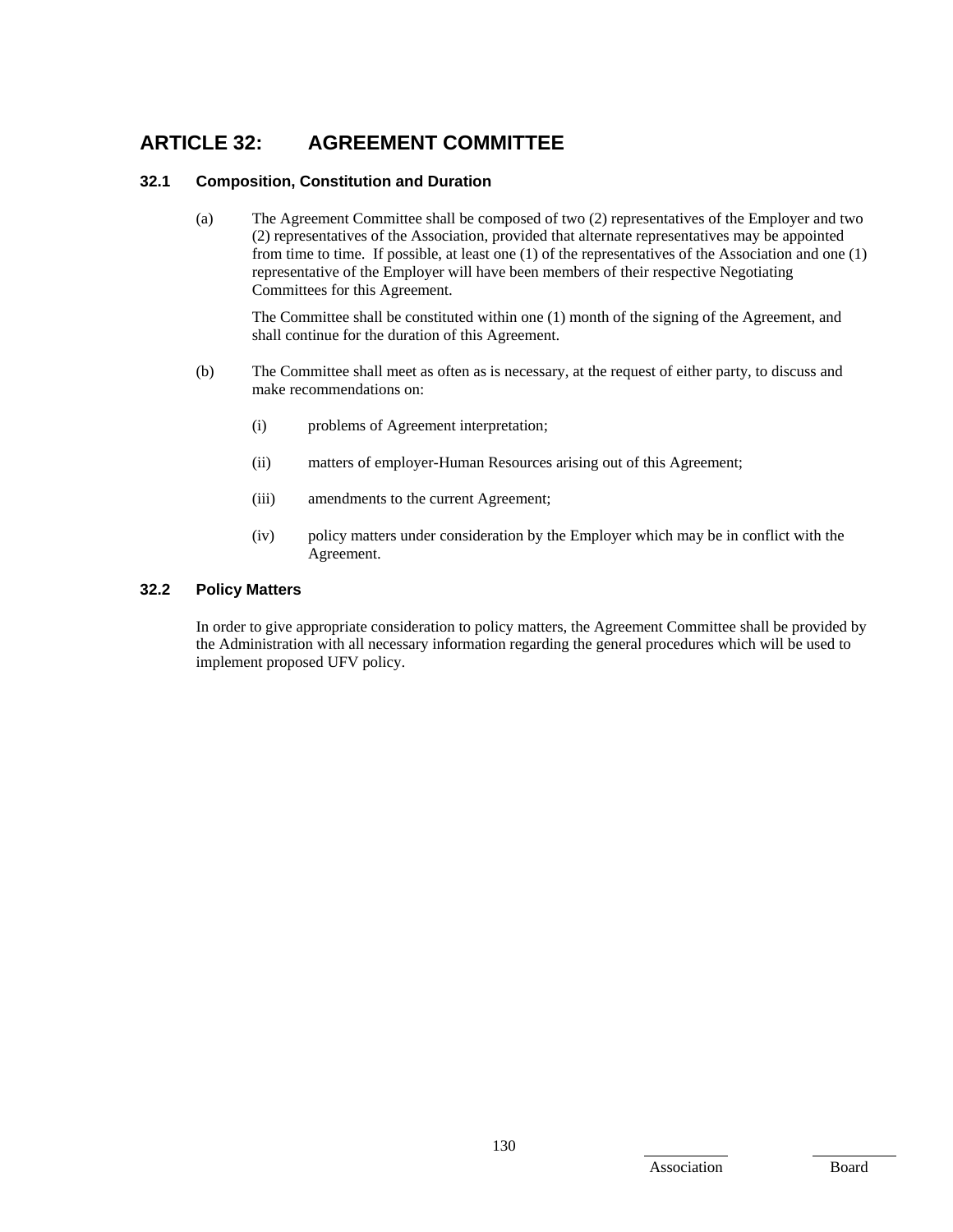# **ARTICLE 33: TECHNOLOGICAL CHANGE**

## **33.1 Definition**

For purposes of this Agreement, technological change shall be defined as

- (a) a change in equipment or material or a significant change in procedure which results in the displacement of an employee through the elimination of his or her current position or another current position;
- (b) a change in equipment or material or a significant change in procedure which results in the change of a current position to such an extent that the employee's services are no longer required in the same capacity.

## **33.2 Options in the Event of Elimination of a Position**

In the event that the Board decides to implement a technological change as defined in Article 33.1(a) (Definition), thirty (30) days before implementation of the proposed change, the Board will give notification in writing to affected employees of one of the following offers:

- (a) offer employees an existing equivalent vacant position for which they are already qualified, if they are the successful candidate following the provisions of ARTICLE 11: (VACANCIES WITHIN THE BARGAINING UNIT); or
- (b) offer the employee retraining for an equivalent vacant position if option (a) above is not available and the employee is the successful candidate following the provisions of ARTICLE 11: (VACANCIES WITHIN THE BARGAINING UNIT). During such retraining the Board will pay the employee full salary, and the employee will continue to accumulate seniority; or
- (c) offer the employee retraining for a superior existing vacant position if options (a) and (b) above are not available and the employee is the successful candidate following the provisions of ARTICLE 11: (VACANCIES WITHIN THE BARGAINING UNIT); or
- (d) offer the employee six (6) months' severance pay from the date of notice of layoff if options (a), (b) and (c) above are not available, or if the employee fails retraining. If an employee refuses an offer made by the Board in (a), (b) or (c) above, the employee shall either accept six (6) months pay from the date of notice of layoff and waive the right to recall under Article 16.9 (Recall Rights and Obligations), or waive the six (6) months' pay and be deemed to have been laid off, with the provisions of Article 16.9 applying.
- (e) Retraining costs in (b) and (c) above will be the responsibility of the Board.

Affected employees will notify the Employer in writing within ten (10) work days of their decision regarding the offer made by the Board.

## **33.3 Options in the Event of Substantial Change in a Position**

In the event that the Board decides to implement a technological change as defined in Article 33.1(b) (TECHNOLOGICAL CHANGE: Definition), thirty (30) days before implementation of the proposed change, the Board will give notification in writing to affected employees of one of the following offers: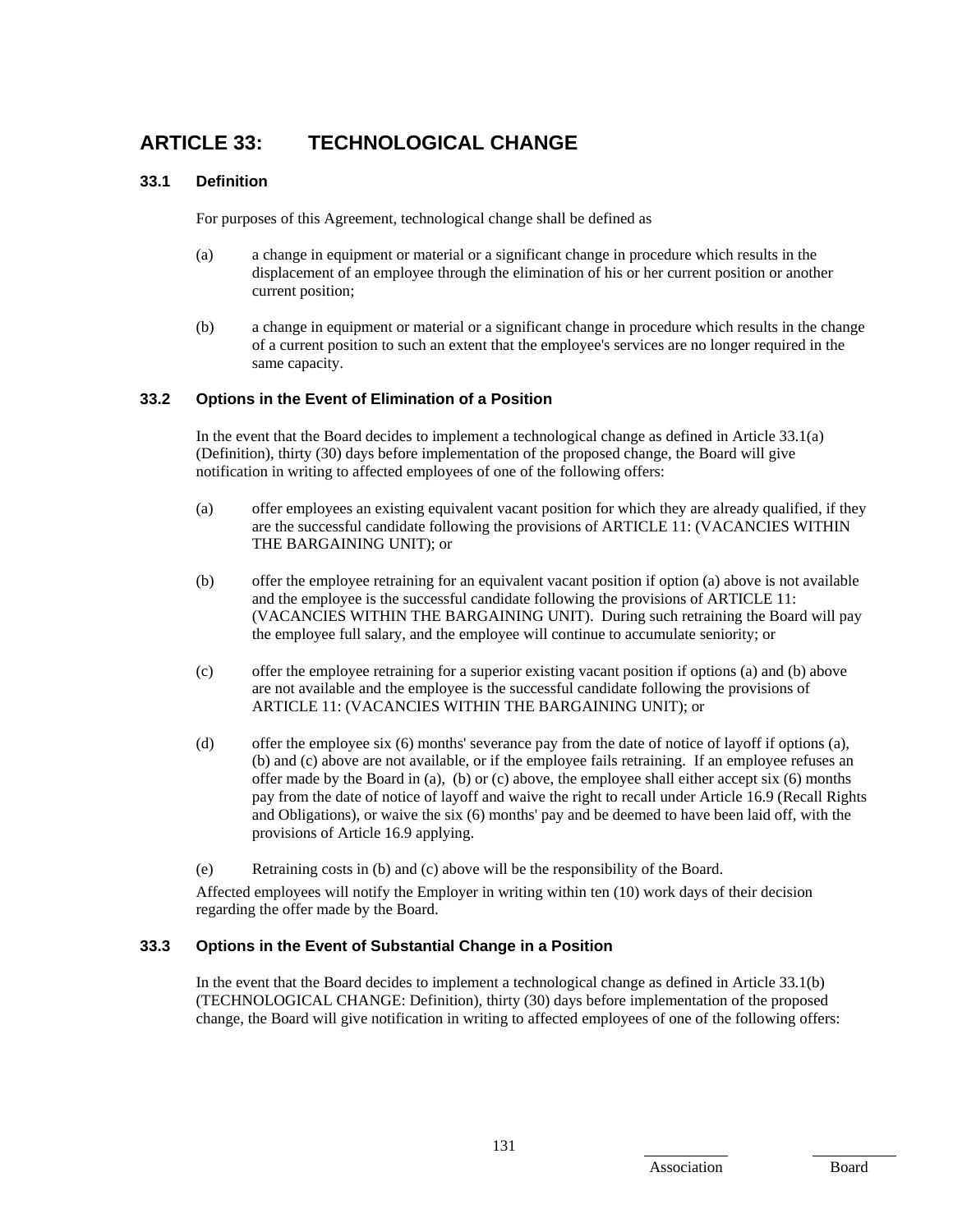- (a) offer retraining to affected employees, during which the Board will pay the employees full salary; the employees will continue to accumulate seniority; and retraining costs will be the responsibility of the Board; or
- (b) offer the employees an existing equivalent or superior vacant position for which they are already qualified, if they are the successful candidates following the provisions of ARTICLE 11: (VACANCIES WITHIN THE BARGAINING UNIT); or
- (c) offer the employee six (6) months' pay from the date of notice of layoff, if (b) above is not available or if the employee fails retraining. If an employee refuses an offer made by the Board in (a) or (b) above, the employee shall either accept six (6) months' pay from the date of notice of layoff and waive the right to recall under Article 16.9 (Recall Rights and Obligations), or waive the six months pay and shall be deemed to have been laid off, with the provisions of Article 16.9 applying.

Affected employees will notify the Employer in writing within ten (10) work days of their decision regarding the offer made by the Board.

## **33.4 Notification of Intended Technological Change**

- (a) The Board will notify the Association in writing at least four (4) months in advance of the date it intends to implement the proposed technological change. This notification shall include:
	- (i) the date and nature of the proposed change;
	- (ii) the expected number, Type and location of the employees affected.
- (b) The Board will notify the affected employee in writing at least three (3) months in advance of the date it intends to implement the proposed technological change.

## **33.5 Technological Change Advisory Committee**

Within ten (10) work days of receipt of the Board's notice regarding technological change, the Association will provide the Employer with the names of not more than three (3) Association members who, along with not more than three (3) members of the Board, will act as an advisory committee to UFV to discuss and recommend any actions necessary to ensure a satisfactory implementation of technological change. Such meetings will be called within three (3) work days of receipt of notification.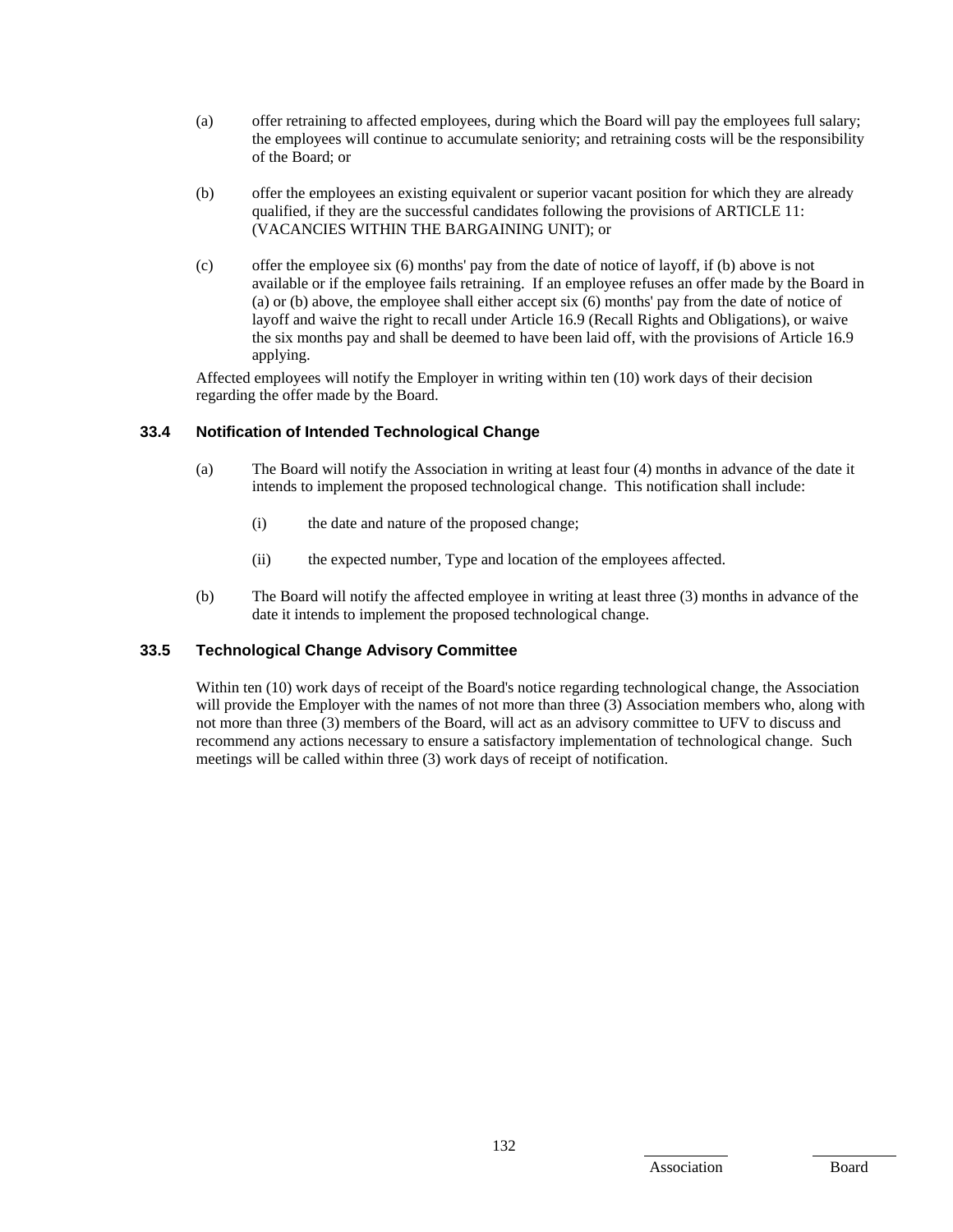# **ARTICLE 34: RETIREMENT**

## **34.1 Procedures**

The Employer may offer, or an employee may request, a choice of one of the early retirement incentive alternatives described herein, provided the employee meets the following qualifications:

- 1. is age fifty-five (55) to sixty (60);
- 2. has a minimum of fifteen (15) years pensionable service;
- 3. is a Type A or Type B employee on continuing appointment at the time of early retirement;
- 4. retires from his/her Type A position and is not rehired in any calendar year for more than 140 hours.

The employer or employee has the right to accept or decline an early retirement incentive request or offer within thirty (30) days of the request or offer being made.

In the event of acceptance of an offer of early retirement, the employee's date of retirement shall be effective on a date mutually agreed upon between the employee and the President.

Agreement shall be in writing and shall specify the early retirement date with the incentive option agreed upon.

#### **OPTION A: LUMP SUM PAYMENT**

The retirement allowance will be paid in one sum on the date of retirement, or on an agreed upon deferred date, or in twelve equal instalments, at the mutual agreement of the employee and the employer, and will be based on scale salary, without allowances, in the following amounts.

| <b>Full Years to Age 60</b> | Pay Out                     |
|-----------------------------|-----------------------------|
|                             | up to 20% of annual salary  |
|                             | up to 40% of annual salary  |
|                             | up to 60% of annual salary  |
|                             | up to 80% of annual salary  |
|                             | up to 100% of annual salary |

Type A or Type B employees (less than 100% contracts) will receive the allowance pro-rata to the percentage of time actually worked at the time of retirement.

The employer will also continue to pay its normal share of the costs of the following fringe benefits to age 65:

- 1. Dental; and
- 2. Extended Health

#### **OPTION B**

The retiring Allowance described in Option A may be contributed to the employee's R.R.S.P. Rules governing this option are contained in the Canadian Income Tax Act. The maximum pay outs are those described in Option A.

Board Association Board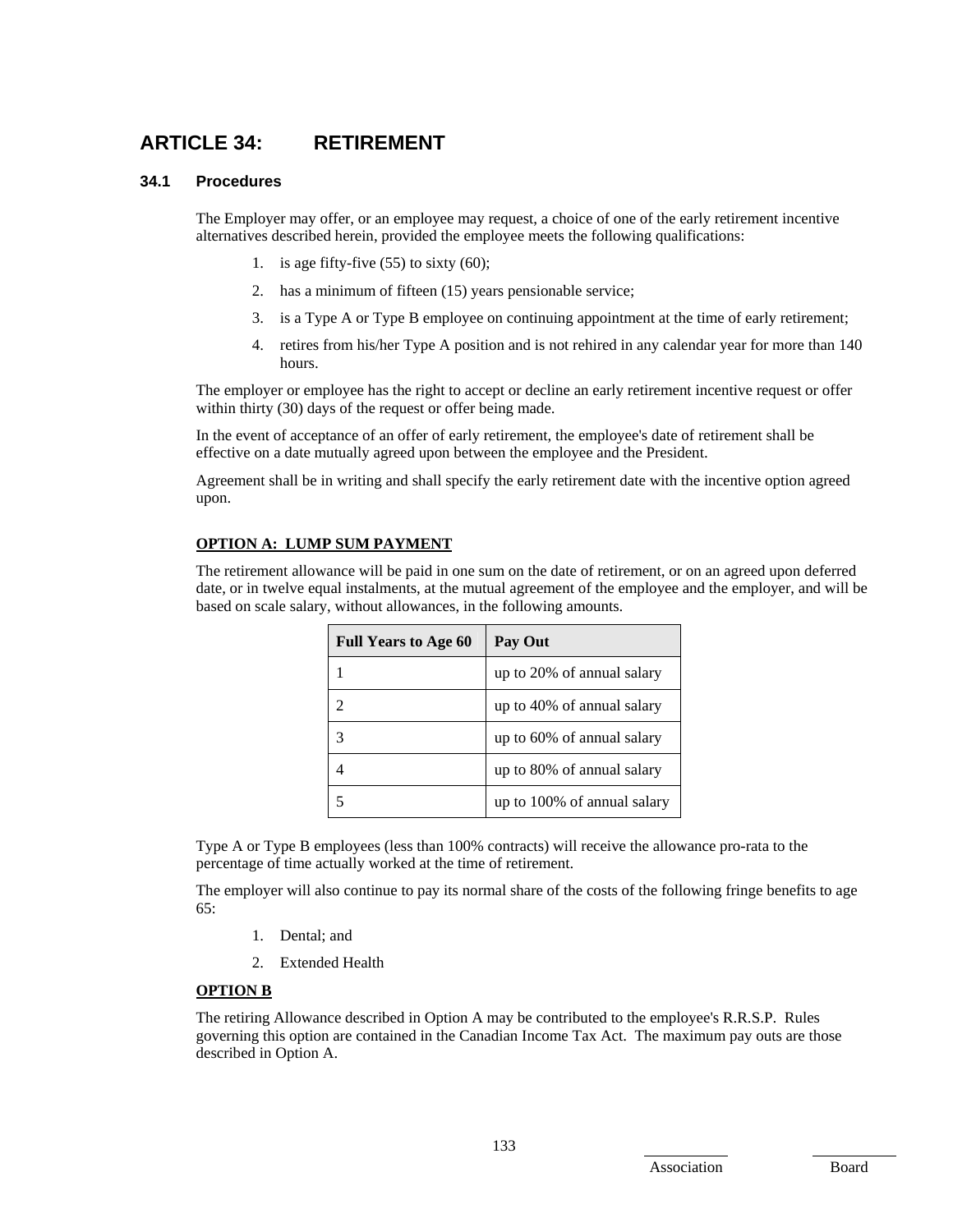Part-time employees will receive the allowance pro-rata to the percentage of time actually worked at time of retirement.

The employer will also continue to pay its normal share of the costs of the following fringe benefits to age 65:

- 1. Dental; and
- 2. Extended Health

#### **OPTION C**

Any other mutually agreed upon plan which takes into account the individual employee's personal circumstances. Such plan shall not offer an incentive having a monetary value greater than Options A or B.

The employer will also continue to pay its normal share of the costs of the following fringe benefits to age 65:

- 1. Dental; and
- 2. Extended Health

#### **34.2 Fringe Benefits**

The fringe benefits referred to in Options A, B and C above will be granted only if available under the terms of the agreement between the Employer and the benefit carriers. The Employer will make every effort possible to negotiate these benefits when choosing carriers.

## **34.3 Financial Counselling**

Each employee who participates in one of the foregoing Options, is entitled to attend financial planning counselling. The financial planning consultant will be selected and paid by the Employer.

## **34.4 Non-Grievable**

Decisions on early retirement requests are made by the UFV President and are not grievable.

## **34.5 Phased Retirement**

Type A or B employees who are at least 55 years of age and have at least 15 years of service who wish to reduce their workload up to 50% prior to full retirement may be able to do so by requesting, in writing, access to Article 25.5 (General Leave). Such requests are subject to approval by the employer who will, in consultation with the relevant managers, determine if the employee's request can be accommodated without undue negative impacts to productivity within the employee's work unit. The employer will provide a written response within two months to an employee's request for access to Article 25.5 for the purposes of phased retirement. A copy of the employee's initial request and the employer's response will be provided to the FSA.

- (a) Employees should submit their request at least six months prior to the proposed start date of their phased retirement. This written request must specify the period of the leave and provide a date when the employee's retirement will commence.
- (b) The retirement notice will be irrevocable.
- (c) The reduction in work under the provision of unassisted leave could be from 20% to 50% over a period of up to two years.

Report of the Association Board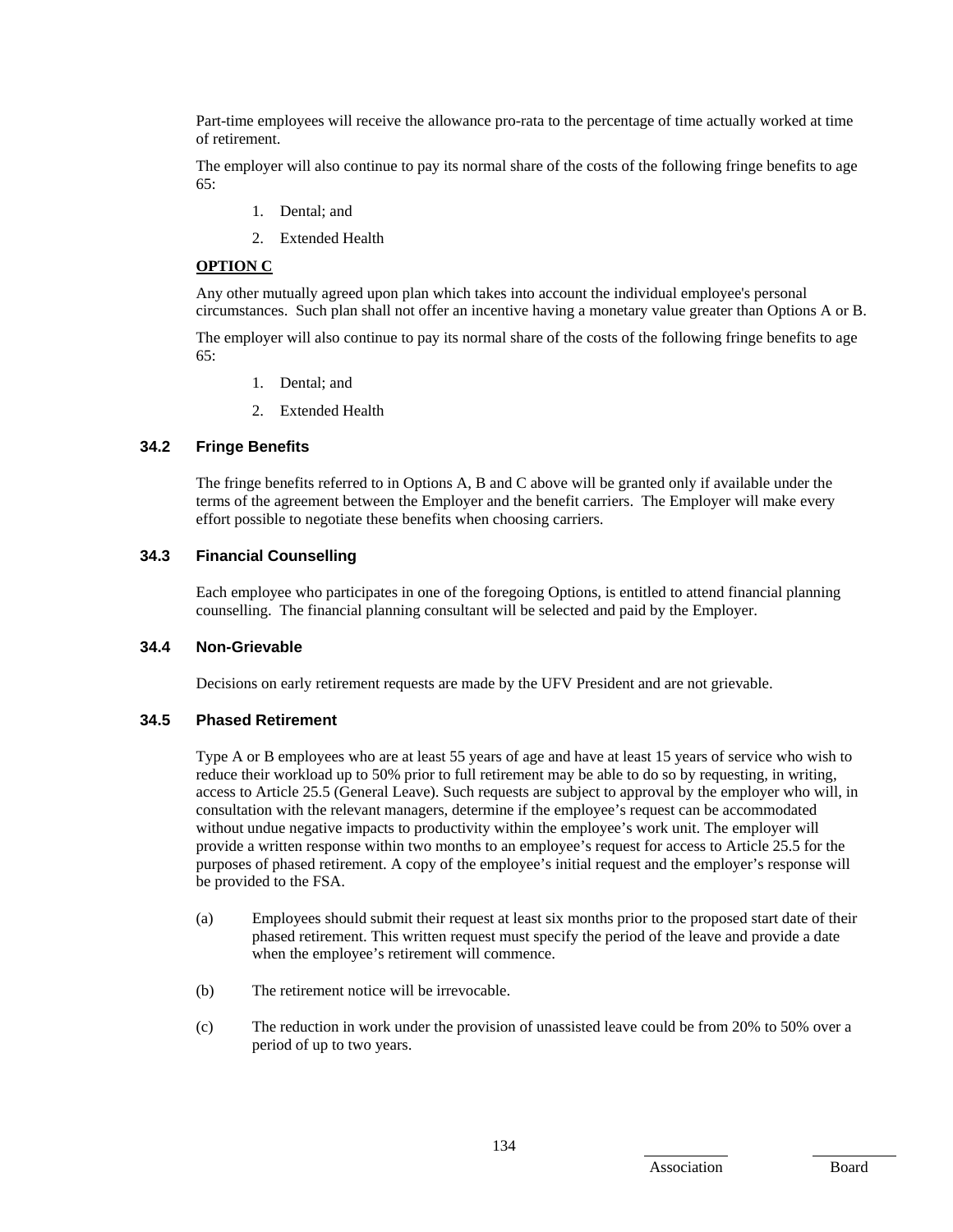(d) During the phased retirement period, the employer will pay benefits according to the provisions of ARTICLE 28:.

### **34.6 "Honorary" Status**

An employee who has retired may take "honorary" status. This entitles the employee to honorary status, library and email privileges, and use of UFV facilities and office space without prejudice to existing employees. With the consent of the Department concerned, the employee may continue to attend department meetings with voice but no vote.

## **34.7 Emeritus Status**

An emeritus designation is an honourable recognition for long service and contributions to UFV and is not automatic. The designation of "Professor Emeritus" or "Librarian Emeritus" may be awarded by the Board to a retired employee who has served a minimum period of 15 years as a full time faculty member or Librarian at UFV. This time period may include service as a UFV Academic Administrator. On receiving an emeritus nomination, the department or area will consider whether to recommend it to the Dean or University Librarian (as appropriate) and the Provost & Vice President Academic for consideration and support. Emeritus/emerita status will entitle the member to UFV emeritus identification and library, e-mail, and faculty parking privileges. Use of other UFV facilities and office space will be approved by a Dean depending on availability for current needs. With consent of the department or area of appointment, the member may continue to attend department or area meetings with voice but no vote. Departments are encouraged to use the expertise of their emeritus colleagues.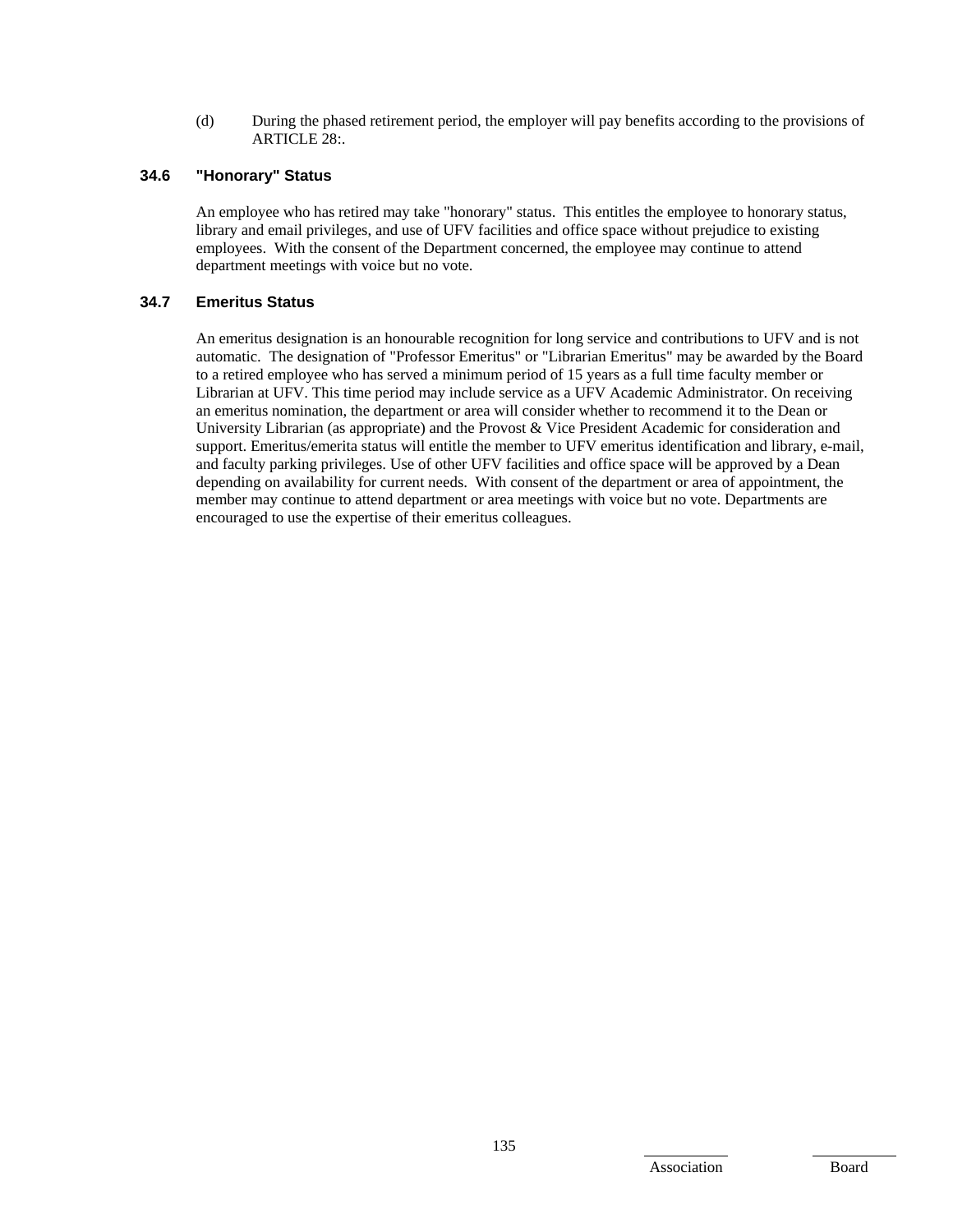|                                    | IN WITNESS WHEREOF both parties hereto have executed these presents |
|------------------------------------|---------------------------------------------------------------------|
| on the $\rule{1em}{0.15mm}$ day of |                                                                     |

## SIGNED AND DELIVERED in the presence of: **UNIVERSITY OF THE FRASER VALLEY**

Witness John Bowman, Chair, PSEA

Witness Diane Griffiths, Negotiations Chairperson, UFV Board

SIGNED AND DELIVERED in the presence of: **UNIVERSITY OF THE FRASER VALLEY FACULTY & STAFF ASSOCIATION** 

Witness Vicki Grieve, Contract Chair, FSA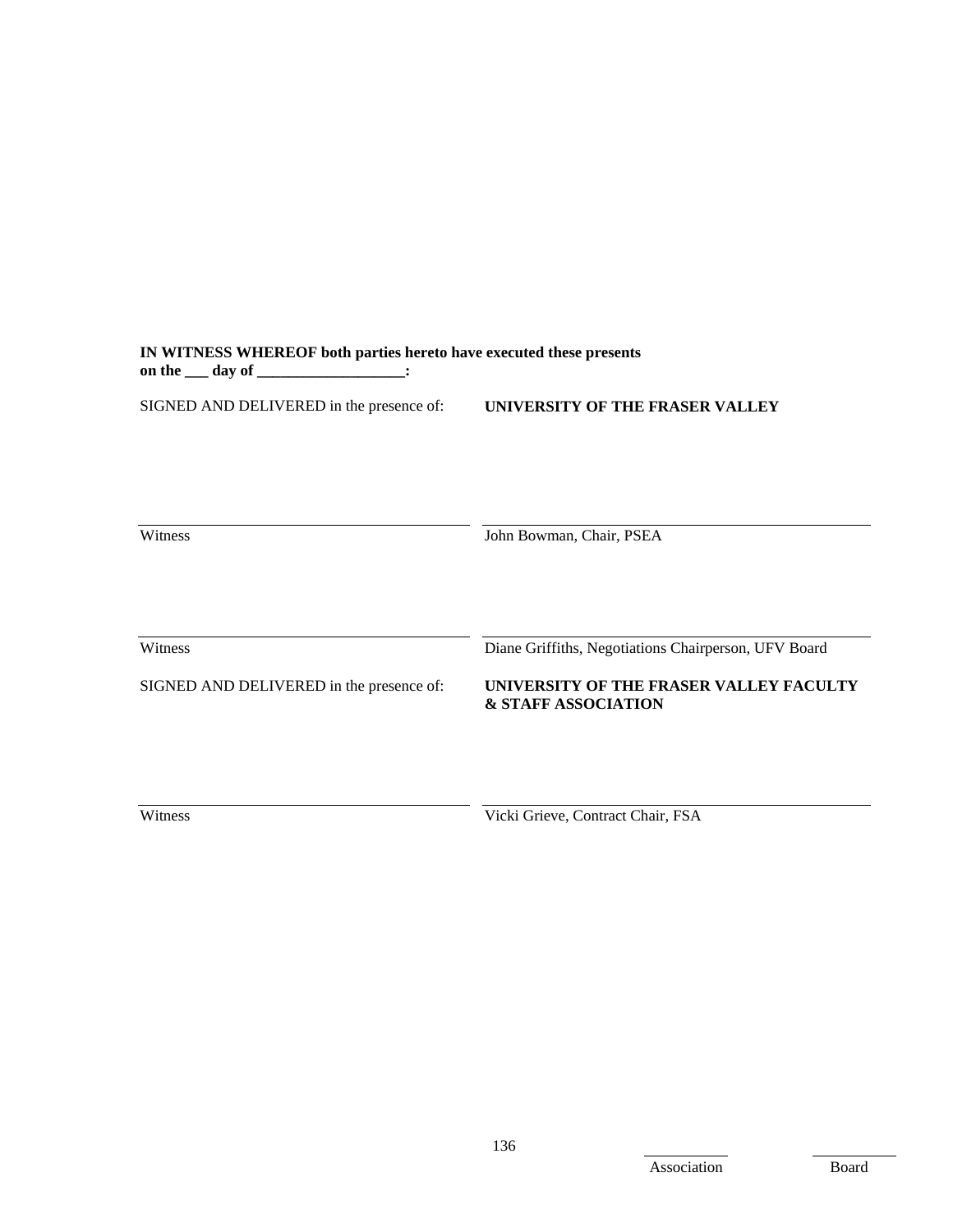### **LETTER OF UNDERSTANDING ON THE COMPUTER PURCHASE PLAN**

UFV agrees to open the Computer Purchase Plan for the duration of this contract (one application per employee per fiscal year).

Applications will be accepted from April 1, 2012 to September 30, 2013.

Should applications exceed 80, the Association Negotiations Chair and the Associate Vice President of Human Resources will review to see if it is still fiscally possible to continue offering the plan or if some applications will be postponed to the next fiscal year.

The maximum dollar value is limited to \$2,000.00. Exceptions will be considered by the Assistant Vice President of Human Resources.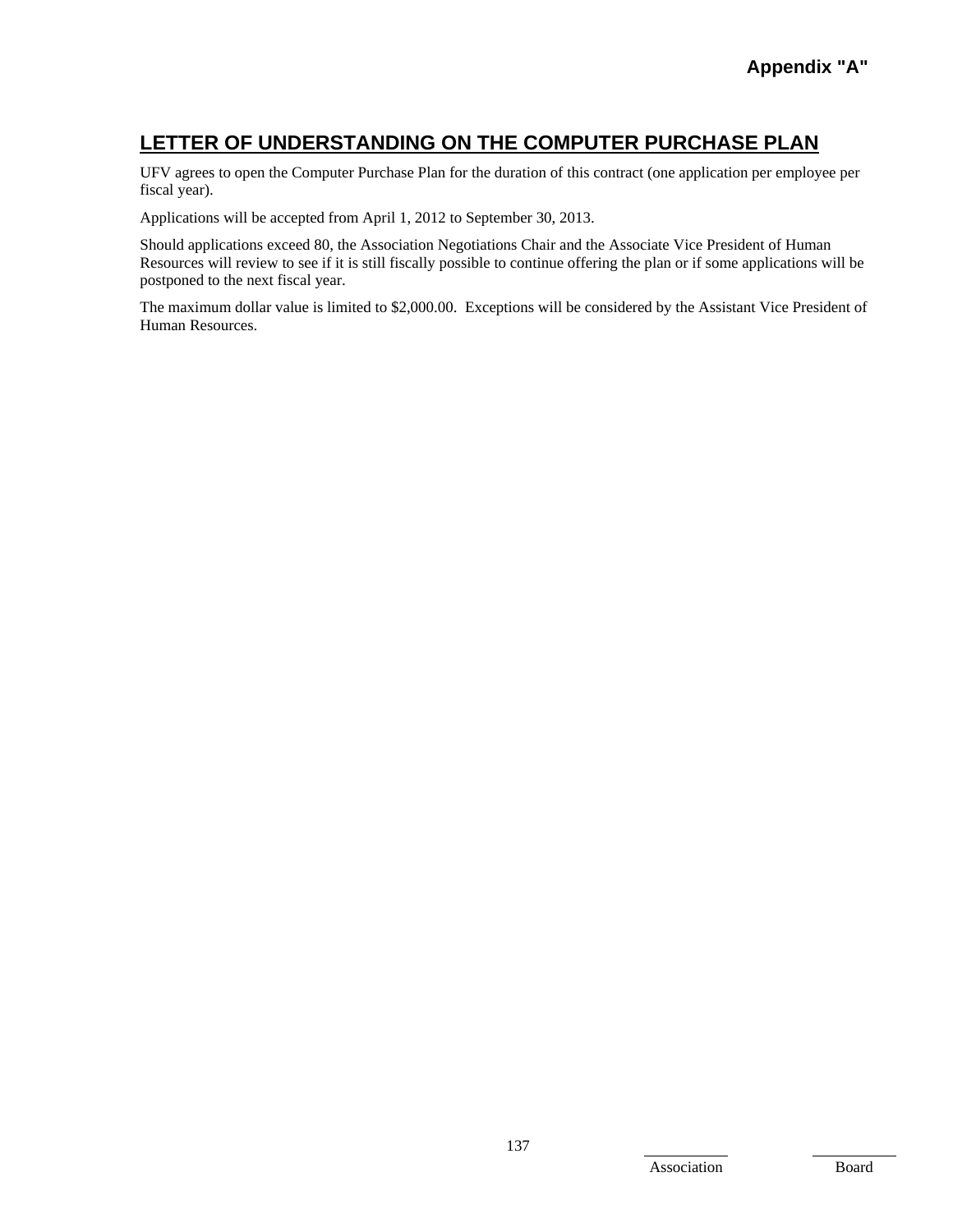#### **LETTER OF AGREEMENT ON DEVELOPMENT ALLOWANCE ADJUSTMENT**

It is agreed that for the duration of the 2012-2014 contract those employees in the faculty component who have reached the top step of their scale between April 1, 2003 and March 31, 2004 shall receive a \$700 per FTE increase in the Training and Development Allowance. This payment to be made after metrics are provided to PSEA and PSEC showing productivity savings have been achieved. Directors are not included.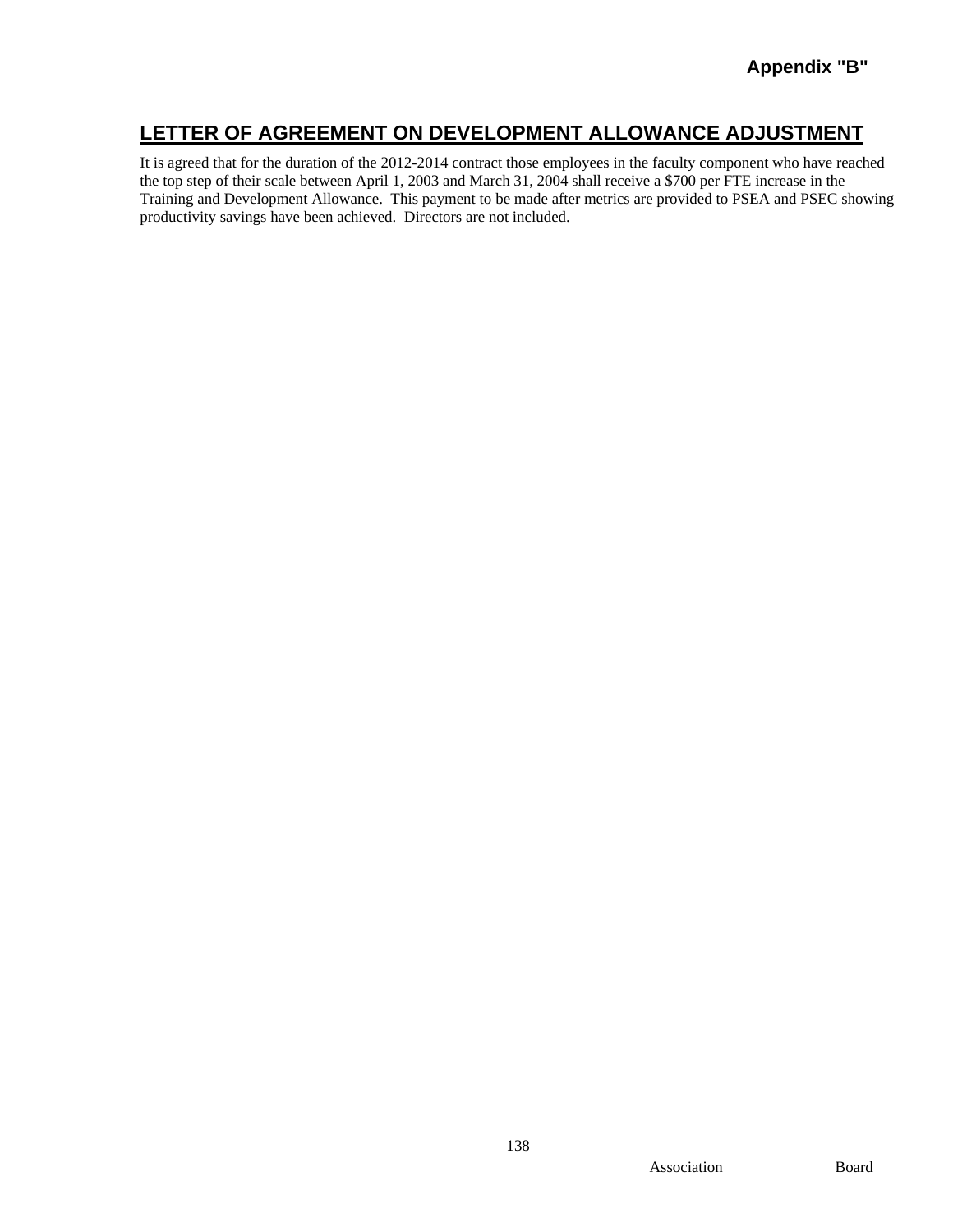#### **LIST OF EXCLUDED POSITIONS**

The parties mutually agree that persons occupying the following positions are excluded from the bargaining unit. Refer to Article 2.1 for information on the reasons for these exclusions.

University President University Vice Presidents Associate Vice Presidents Deans of Faculties Associate Deans of Faculties University Secretary University Registrar Bursar/Chief Financial Officer Chief Information Officer Primary Assistants to the above positions Assistant to the UFV Board of Directors University Librarian Advisor to Provost, Integrated Planning Director, Ancillary Services Director, Athletics Director, Campus Planning Director, Career Centre Director, Development Director, Human Resources Director, Facilities Director, Finance Director, Health Sciences Director, Information Technology Services Director, International Education Director, Institutional Research Director, Marketing Director, Student Services Director, Supplies Management Director, Trades & Technology Director, Teaching & Learning Associate Director, Emergency Planning & Risk Management Associate Director, Facilities Associate Director, Finance Associate Director, Internal Controls Associate Director, International Education Associate Director, Occupational Health and Safety Associate Registrar, Admissions Associate Registrar, Enrolment Services Associate Registrar, Systems & Schedules Manager of Human Resources Manager, Academic & Administrative Services Manager, Budgets Manager, Information Systems Manager, Institutional Technology & Client Support Manager, Systems & Telecommunication Manager, Security Labour Relations Analyst, Human Resources Officer, Human Rights and Conflict Resolution Officer, Staff Job Classification Program Development Coordinator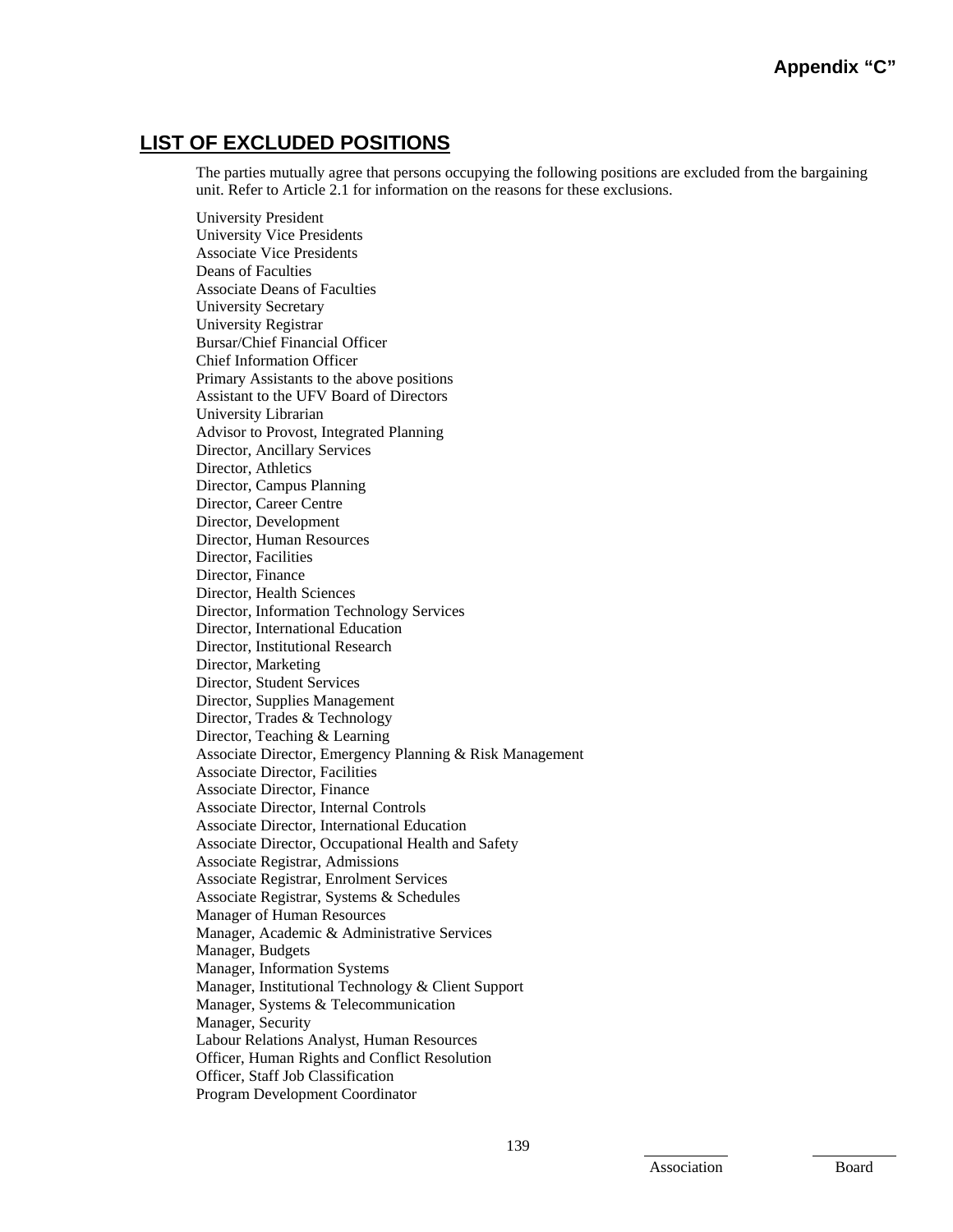#### **LETTER OF AGREEMENT ON FACULTY INSTRUCTIONAL WORKLOAD PROPOSALS**

The University and the UFV Faculty and Staff Association agree that the proposals listed below are withdrawn from the 2012-2014 negotiations on the understanding that the issues raised in these proposals will be discussed through the Joint Committee on Faculty Instructional Workload LOA. The desired result will be a set of recommendations for consideration by the parties prior to the next round of negotiations.

FSA Proposal #8 – Article 18.9 Student Loads

FSA Proposal #28 – Article 18.4 Teaching Assignments for Faculty in Semester-Based Programs (LIBT)

FSA Proposal #29 – Article 18.6 Workload for Science & KPE Lab Instructors

FSA Proposal #30 – Article 18 Modifications for On-Line Instructors

FSA Proposal #31 – Article 18.7 Teaching Loads of Vocational Faculty

FSA Proposal #32 – Article 18.4 Teaching Assignments for Faculty in Semester-Based Programs

UFV Proposal #39 – Article 18.12 Class Size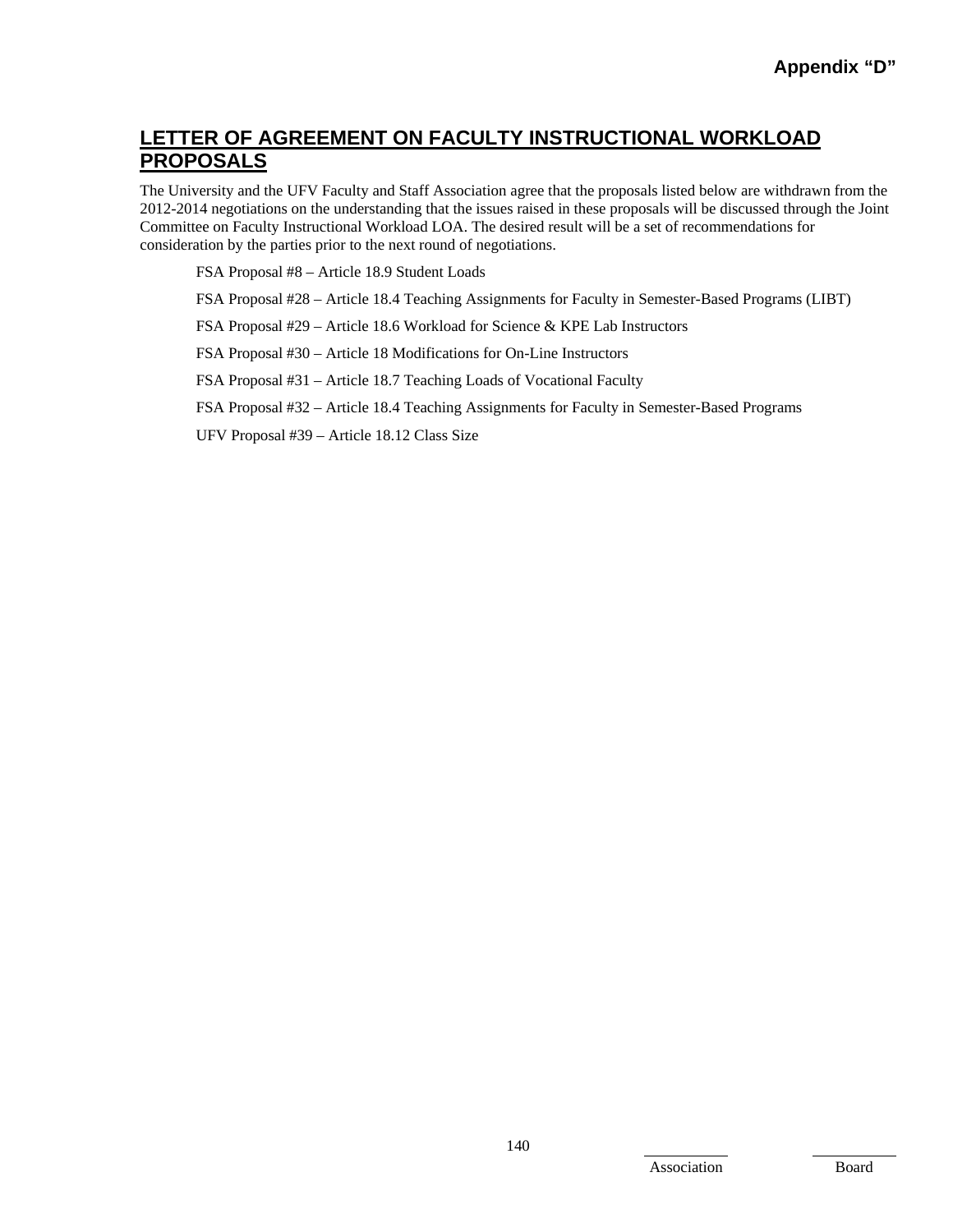### **LETTER OF AGREEMENT ON JOINT COMMITTEE ON FACULTY INSTRUCTIONAL WORKLOAD**

The University and the UFV Faculty and Staff Association agree to the formation of a joint committee to undertake a comprehensive review of faculty workload. The work of this committee will include reviewing class sizes on an institution-wide basis and; recognizing this, the parties agree that this committee constitutes a Task Force appointed under Article 18.12(h) of the Collective Agreement.

This committee shall be formed immediately upon conclusion of the current round of negotiations.

Composition shall be:

- four faculty members appointed by the Faculty and Staff Association,
- two deans appointed by the Provost and Vice-President, Academic,
- the Director of Finance,
- one other member appointed by the Provost and Vice-President, Academic

The committee shall develop its own terms of reference, including timelines, which shall be forwarded to the Labour-Management committee for approval, and will report regularly to LAM on its deliberations and progress. The terms of reference will include consultation with sub-committees with specialized knowledge, including but not limited to lab instructors, vocational faculty and others as appropriate.

The committee will work to establish a framework that more clearly defines the components of faculty workload as described in Article 18 of the Collective Agreement, and which delineates sustainable standards for assigning workloads that recognize the full range of faculty work and which enable administrators to distribute workload to meet the objectives and needs of the university, departments and individuals and enable administrators and the FSA to determine workload equity

Topics for consideration may include, but shall not be limited to, the following:

- examining departmental teaching load norms in comparison to like institutions and disciplines
- reviewing current class size maximums and developing recommendations to enable variation of class size in accordance with department, faculty and university needs
- ensuring fair, equitable and transparent distribution of workload within a department and among departments
- allowing flexible allocation of individual workload in accordance with overall production target of FTEs (or equivalent measure) within a department and a faculty through measures such as distributing workload across semesters and academic years (workload averaging)
- considering the distribution of teaching, scholarship, and service
- reviewing the parameters of teaching load, which may include but are not limited to numbers of students, number of course preparations, type of instruction (face-to-face; online; hybrid and blended models; assignment type, number, and frequency, marking load etc.).
- considering fiscal models which better support flexible workload models.

The desired outcome of this committee's work will be a set of recommendations for consideration by the parties' respective principals prior to the next round of negotiations.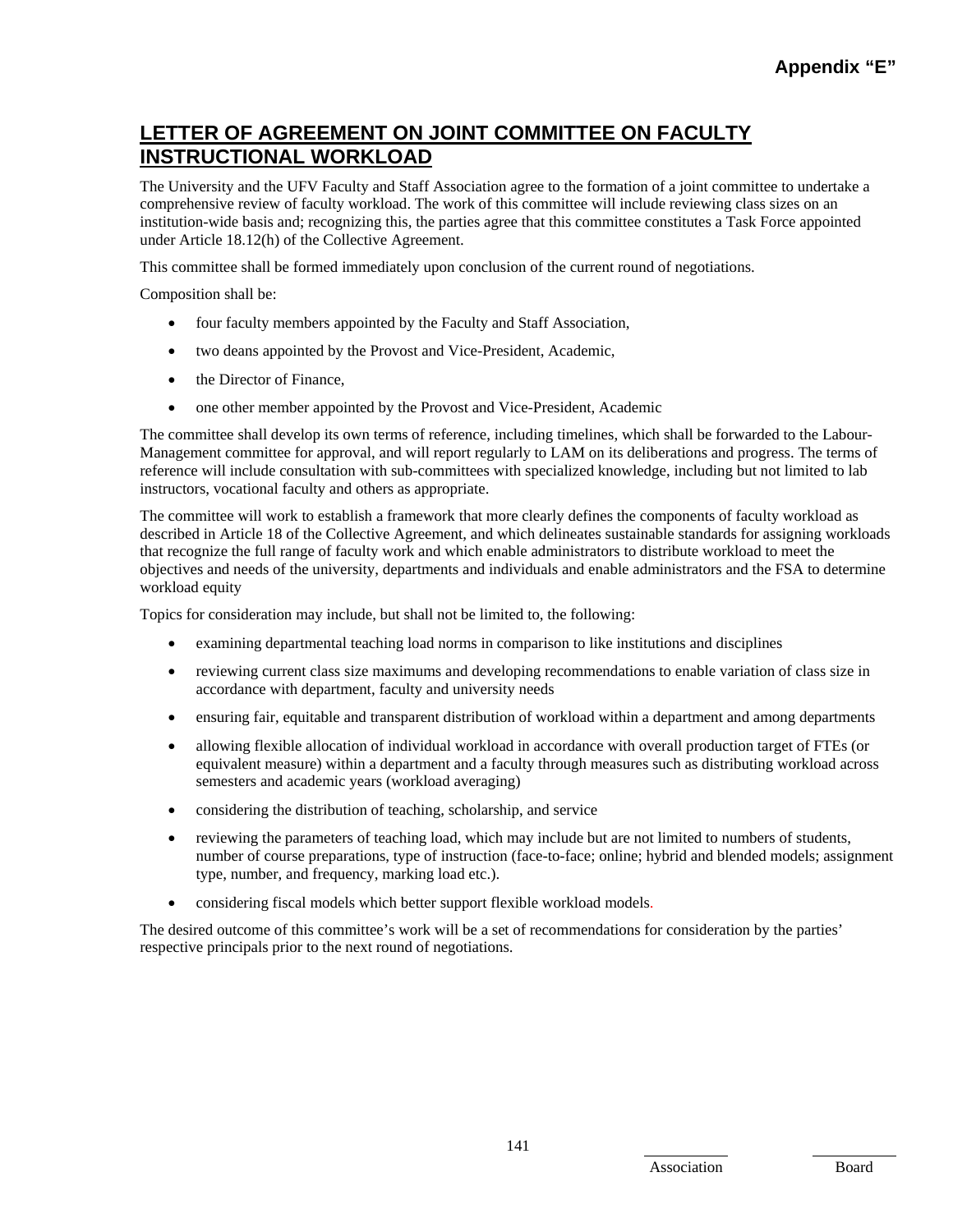## **LETTER OF AGREEMENT ON MEMBERS ASSIGNED SUPERVISORY DUTIES AND RESPONSIBILITIES**

The University and the Faculty and Staff Association agree to the formation of a joint committee to develop the criteria to determine which members should appropriately be assigned the supervisory duties and responsibilities as defined in Article 4.1(b). The joint committee will also recommend the appropriate training mechanism to be provided for all members assigned these duties and responsibilities.

Joint committee membership shall consist of:

- Staff Contract Administrator
- Two (2) other members appointed by Faculty and Staff Association
- Director, Human Resources
- Advisor, Labour Relations
- One (1) other member appointed by the Associate Vice-President, Human Resources

It is further agreed that the joint committee will provide their recommendations to the Labour and Management committee by October 31, 2013.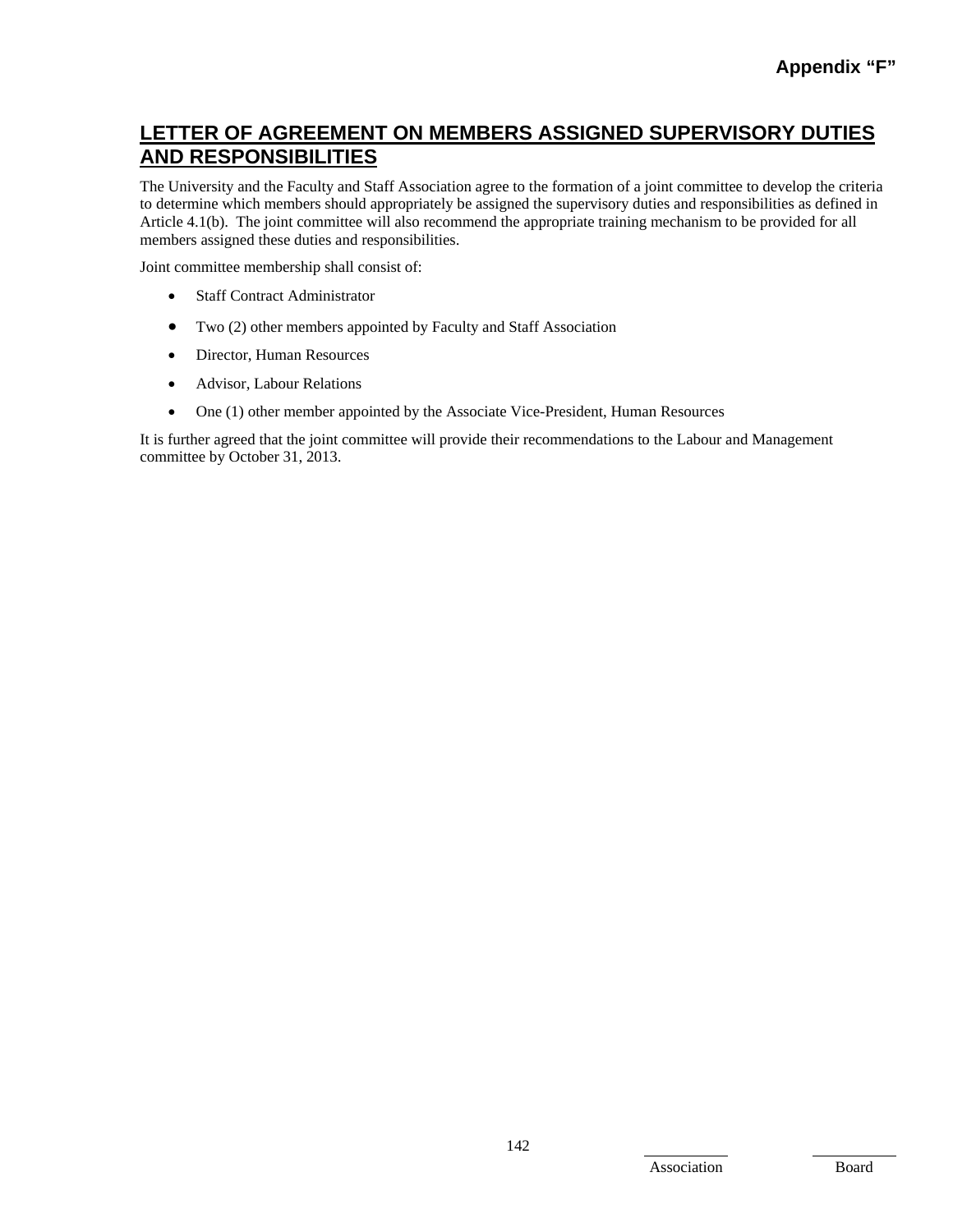### **LETTER OF AGREEMENT ON SUSPENSION OF LAYOFF PROVISIONS FOR TENURED AND TENURE-TRACK TEACHING FACULTY MEMBERS**

The University and the UFV Faculty and Staff Association agree to suspend the application of Articles 16.1, 16.4 and 16.5 for the Tenured and Tenure-track teaching faculty members for the duration of the 2012-2014 Collective Agreement. The provisions of Article 12.7(d) will apply. The parties further agree to review Article 16 to determine the revisions necessary to accord with the layoff provisions for Tenured and Tenure-track faculty members in Article 12.7(d) and make a set of recommendations for consideration by the parties' respective principles for the next round of negotiations.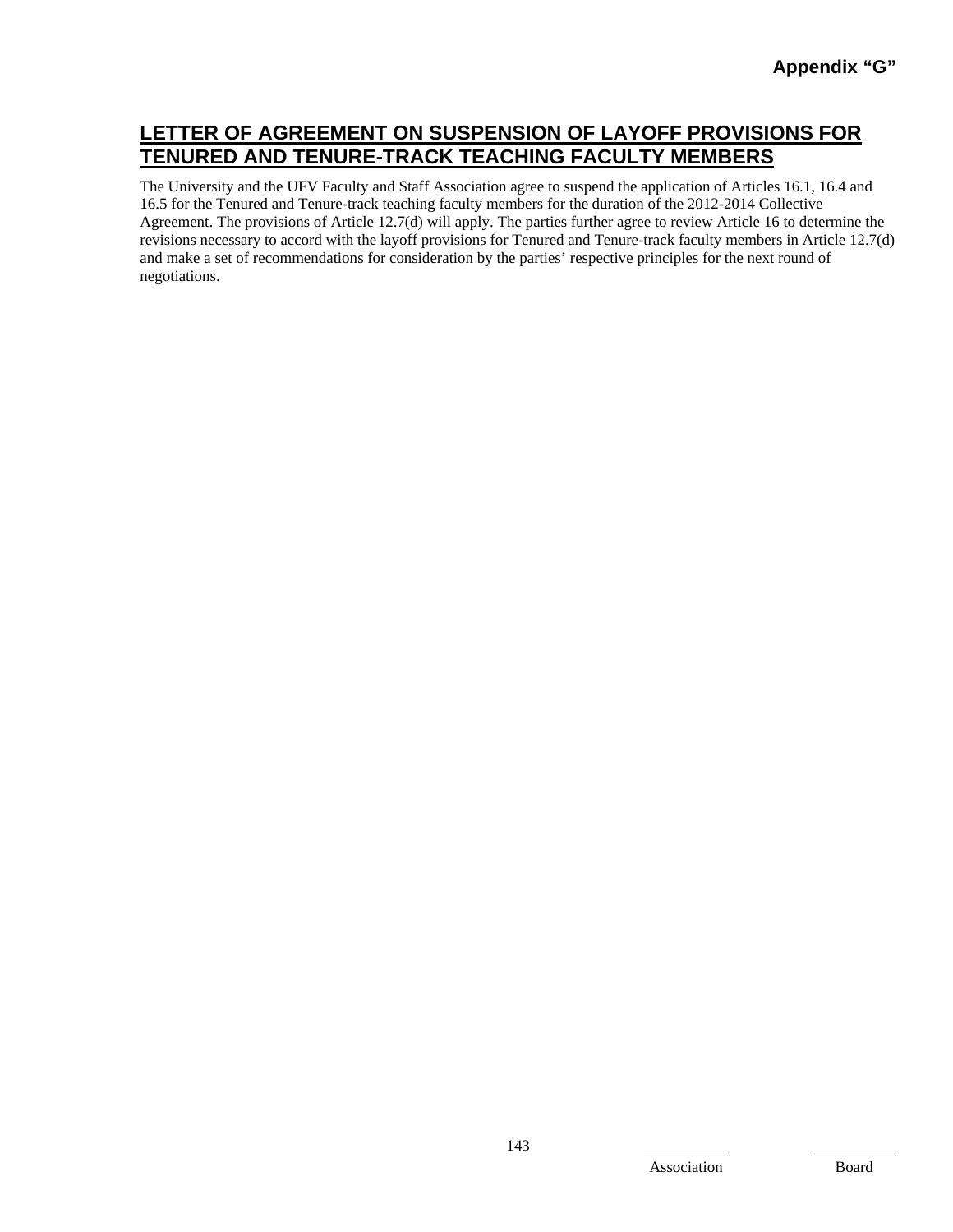#### **LETTER OF AGREEMENT ON TENURE AND PROMOTION**

The parties agree to form a committee composed of three members appointed from each of the parties to further develop for approval the language and procedures on Tenure and Promotion. The tasks shall include, but not be limited to the following:

- (i) Developing language parallel to that in Articles 12.6 and 12.7 of the 2012/2014 contract, including Faculty Appointments (along with appropriate titles), Probation, and Grandparenting, for the following groups of faculty:
	- a. Lab faculty
	- b. Librarians
	- c. Other Academic Support faculty by agreement, such as field placement officers, writing and math centre faculty, etc.
- (ii) With the document "Tenure and Promotion Procedures" as a basis, further refining these procedures to deal with the following:
	- a. Dates and deadlines for assembling review committees and submitting and reviewing applications for tenure and promotion
	- b. Form and content of CV's and dossiers
	- c. Storage of, access to, and disposal of files
	- d. Specific stage in the review process when the Tenure and Promotion File (TPF) is closed
	- e. Determination of the requirement for/number of external references to accompany applications for the rank of Professor
	- f. Development of a process by which faculty may signify the weight they would opt to have placed on teaching/service/scholarship when their applications are reviewed, within the parameters of teaching service and scholarship
	- g. The role of FSA observers on the URC
	- h. Further clarification of the appeals process
- (iii) Coordination of timing of implementation with the Senate Standards Committee, and ensuring tenure and promotion review committees procedures remain separate from the roles of the Standard committees.
- (iv) Transition from current to future probationary processes.
- (v) Identification of other clauses in the Collective Agreement affected by the language on tenure and promotion, with recommendations for changes.
- (vi) Recommended process for resolution of disputes about grandparenting.

Committee members will consult with faculty groups and deans (or equivalents) as appropriate.

It is further agreed that the Committee will report to the Agreements Committee, or to some mutually agreed-upon substitution for the Agreements Committee, on or before December 31, 2013. Any recommendations are subject to ratification by the parties' principals prior to implementation.

Should the Committee fail to develop finalized language for recommendation and ratification by the parties' principals, it is further agreed that the Committee will forward recommendations on language for ratification in the next Collective Agreement.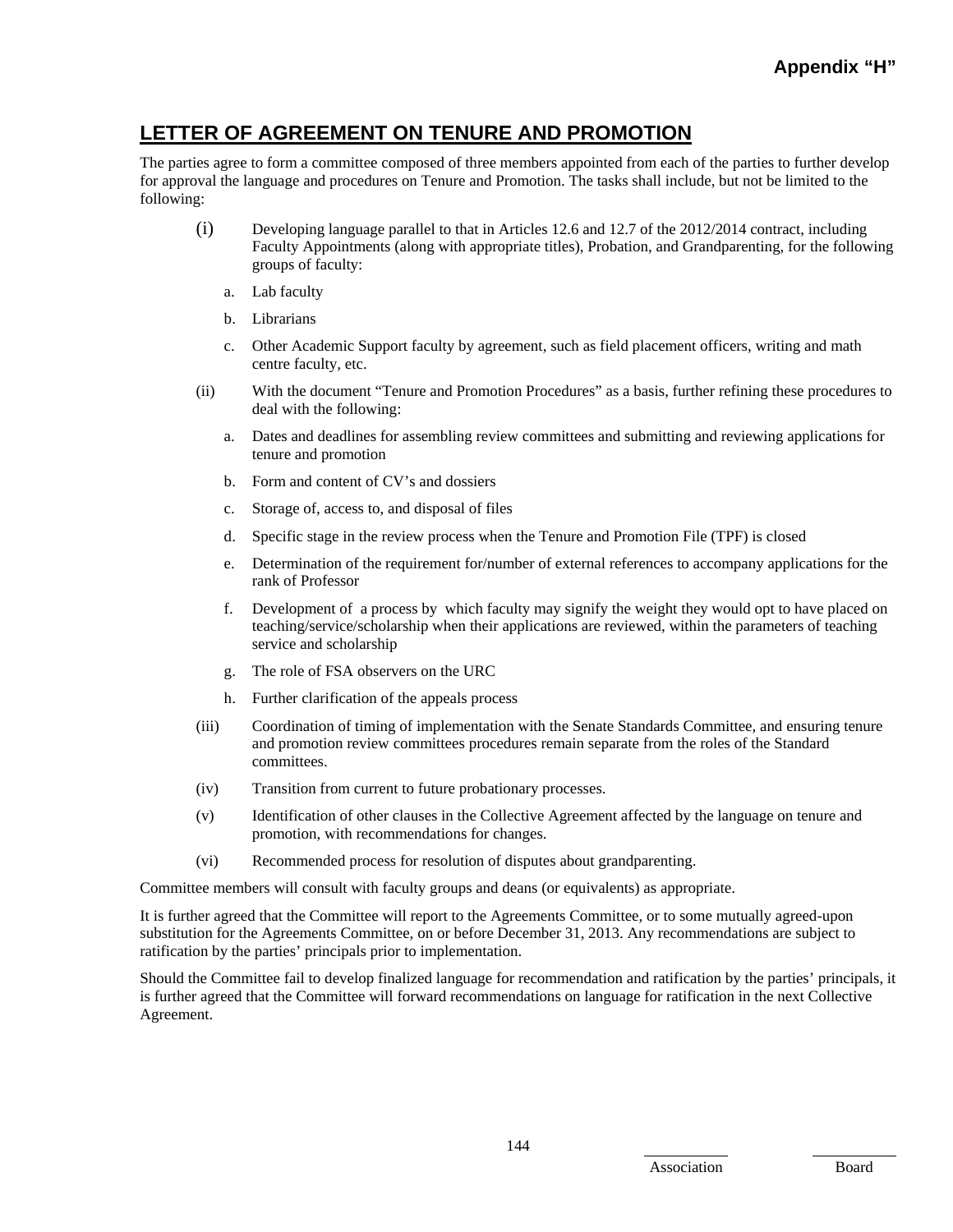### **LETTER OF AGREEMENT ON SHIFT PREMIUM RATE FOR NIGHT SHIFT**

While Article 17.3 refers to a night shift rate (00:00 – 07:59:59 inclusive), UFV currently does not regularly assign employees to work during these hours.

In the event that UFV wishes to regularly assign employees to work during these hours, the parties agree that prior to implementation, any premium rates being considered that are higher than Article 17.3 are subject to the approval of the parties' respective principals.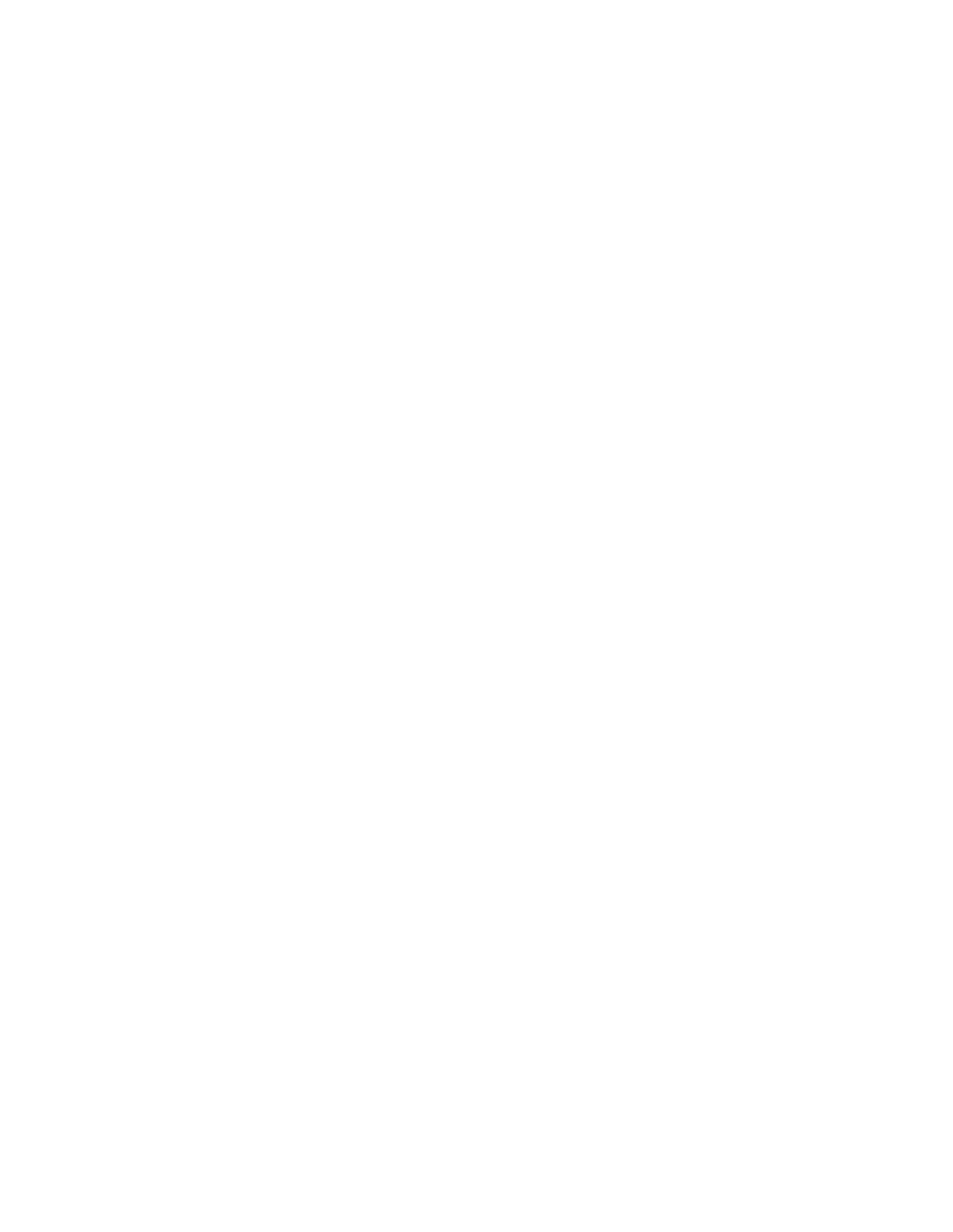# **INDEX**

### *A*

| Advisory Committee 10, 21, 22, 23, 24, 25, 27, 31, 34, 51, 119       |  |
|----------------------------------------------------------------------|--|
|                                                                      |  |
|                                                                      |  |
|                                                                      |  |
|                                                                      |  |
| Association .1, 2, 3, 5, 6, 7, 8, 9, 10, 11, 12, 13, 14, 15, 17, 18, |  |
| 19, 20, 21, 23, 24, 25, 27, 30, 31, 32, 39, 42, 43, 44, 46, 47,      |  |
| 48, 50, 51, 60, 65, 69, 76, 87, 94, 96, 98, 104, 105, 107,           |  |
| 112, 114, 117, 119, 123                                              |  |
|                                                                      |  |

## *B*

| Benefits84, 94, 99, 100, 102, 103, 104, 105, 107, 108, 121      |  |
|-----------------------------------------------------------------|--|
| Board 1, 2, 7, 8, 11, 16, 19, 45, 112, 113, 114, 118, 119, 121, |  |
| 122                                                             |  |
|                                                                 |  |

# *C*

| Collective Agreement  1, 2, 8, 13, 16, 20, 51, 71, 91, 94, 126     |
|--------------------------------------------------------------------|
|                                                                    |
|                                                                    |
|                                                                    |
| Contract 2, 8, 11, 13, 14, 21, 23, 24, 25, 30, 31, 33, 34, 42, 43, |
| 48.122                                                             |
|                                                                    |

# *D*

| Director 2, 10, 16, 21, 24, 25, 27, 28, 32, 36, 93, 115, 116, 121 |  |
|-------------------------------------------------------------------|--|
|                                                                   |  |
|                                                                   |  |

## *E*

Education Advisor .................................................... 80, 81, 88

| Employee 1, 2, 3, 4, 8, 9, 10, 13, 18, 20, 21, 23, 24, 25, 29, 32, |
|--------------------------------------------------------------------|
| 38, 39, 41, 44, 45, 46, 48, 49, 50, 51, 52, 54, 56, 57, 60, 63,    |
| 69, 71, 72, 75, 76, 77, 79, 80, 84, 85, 86, 87, 89, 91, 93, 94,    |
| 95, 96, 97, 99, 102, 104, 105, 106, 107, 108, 109, 111, 112,       |
| 113, 116, 117, 123                                                 |
|                                                                    |
| Employer2, 3, 4, 5, 7, 8, 9, 10, 12, 14, 15, 18, 19, 20, 21, 24,   |
| 25, 26, 27, 29, 30, 31, 32, 33, 34, 35, 36, 40, 41, 42, 43, 44,    |
| 46, 47, 48, 49, 50, 51, 52, 54, 63, 65, 72, 73, 75, 76, 77, 81,    |
| 86, 88, 89, 90, 93, 94, 97, 98, 99, 100, 101, 102, 103, 104,       |
| 105, 107, 108, 112, 113, 114, 116, 117, 118, 119, 120,             |
| 121, 127                                                           |
|                                                                    |
| Evaluation 18, 27, 29, 31, 33, 37, 38, 40, 41, 115                 |
|                                                                    |
|                                                                    |

### *F*

| Faculty 1, 2, 11, 24, 25, 27, 32, 33, 34, 35, 41, 42, 47, 63, 64, |
|-------------------------------------------------------------------|
| 67, 68, 70, 80, 81, 82, 84, 85, 87, 88, 89, 90, 91, 92, 93, 99,   |
| 101, 125, 126                                                     |
|                                                                   |
|                                                                   |

## *G*

|--|--|--|--|

# *H*

## *I*

# *J*